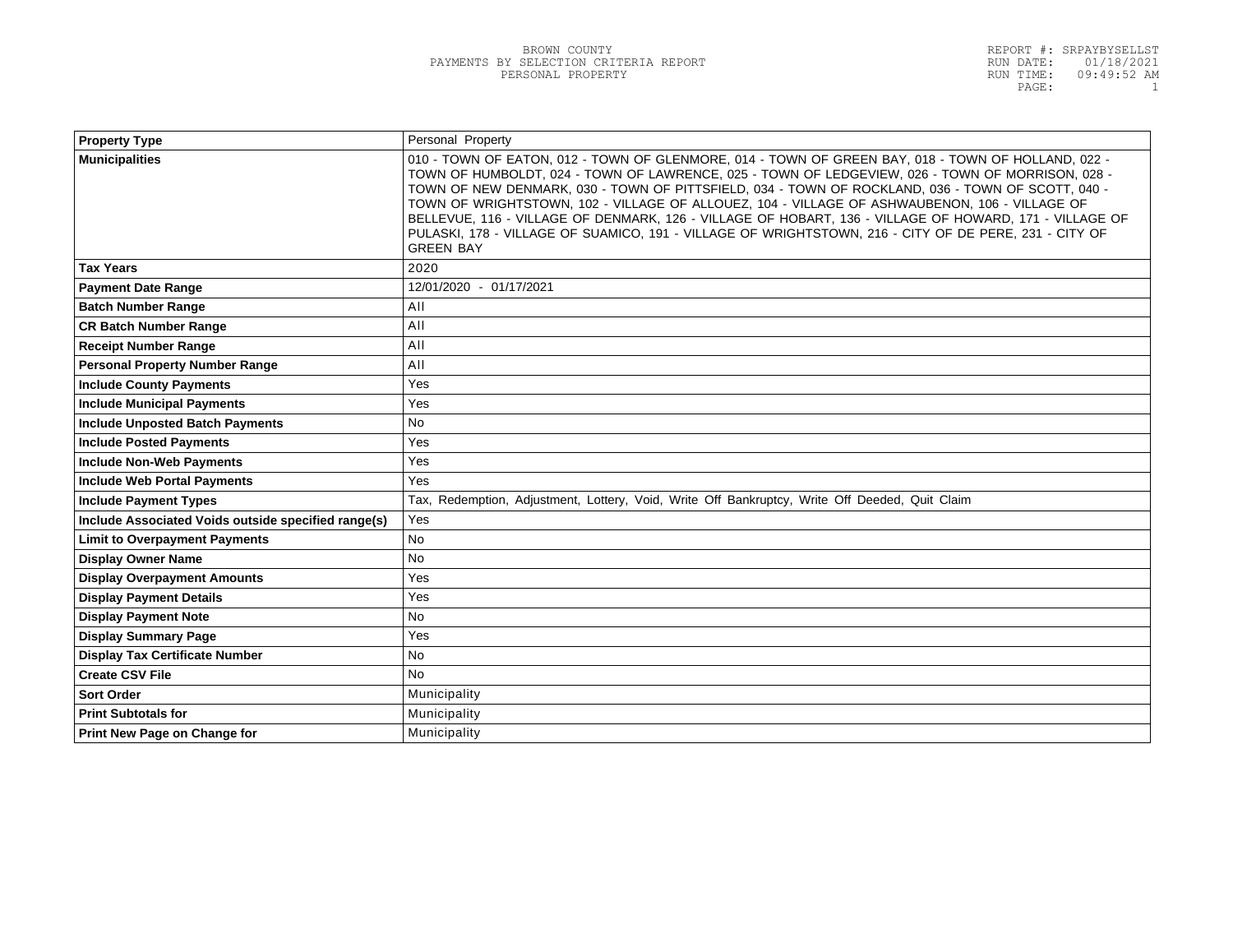|                 |            |         | Т                               |         |                                 |       |                     |                     |                                    |  |
|-----------------|------------|---------|---------------------------------|---------|---------------------------------|-------|---------------------|---------------------|------------------------------------|--|
| PROPERTY NUMBER | YEAR BATCH | RECEIPT | DATE SY<br>R P<br>$\,$ C $\,$ E | GENERAL | SPEC ASMT<br>SP CHRG<br>DEL CHG | OCCUP | INT GEN<br>INT SPEC | PEN GEN<br>PEN SPEC | OTHER CHRG<br>TOTAL<br>OVERPAYMENT |  |
| 06499           | 2020       | 98020   | 12/15/2020 C T                  | 269.09  | 0.00<br>0.00<br>0.00            | 0.00  | 0.00<br>0.00        | 0.00<br>0.00        | 0.00<br>269.09<br>0.00             |  |
| 17680           | 2020       | 100864  | 12/17/2020 C T                  | 1.56    | 0.00<br>0.00<br>0.00            | 0.00  | 0.00<br>0.00        | 0.00<br>0.00        | 0.00<br>1.56<br>0.00               |  |
| 23194           | 2020       | 101897  | 12/18/2020 C T                  | 807.37  | 0.00<br>0.00<br>0.00            | 0.00  | 0.00<br>0.00        | 0.00<br>0.00        | 0.00<br>807.37<br>0.00             |  |
| 15321           | 2020       | 101977  | 12/18/2020 C T                  | 6.77    | 0.00<br>0.00<br>0.00            | 0.00  | 0.00<br>0.00        | 0.00<br>0.00        | 0.00<br>6.77<br>0.00               |  |
| 06500           | 2020       | 102804  | 12/18/2020 C T                  | 315.72  | 0.00<br>0.00<br>0.00            | 0.00  | 0.00<br>0.00        | 0.00<br>0.00        | 0.00<br>315.72<br>0.00             |  |
| 12796           | 2020       | 104614  | 12/21/2020 C T                  | 233.55  | 0.00<br>0.00<br>0.00            | 0.00  | 0.00<br>0.00        | 0.00<br>0.00        | 0.00<br>233.55<br>0.00             |  |
| 21156           | 2020       | 106758  | 12/22/2020 C T                  | 3.15    | 0.00<br>0.00<br>0.00            | 0.00  | 0.00<br>0.00        | 0.00<br>0.00        | 0.00<br>3.15<br>0.00               |  |
| 18431           | 2020       | 108178  | 12/23/2020 C T                  | 80.12   | 0.00<br>0.00<br>0.00            | 0.00  | 0.00<br>0.00        | 0.00<br>0.00        | 0.00<br>80.12<br>0.00              |  |
| 18436           | 2020       | 108592  | 12/23/2020 C T                  | 229.33  | 0.00<br>0.00<br>0.00            | 0.00  | 0.00<br>0.00        | 0.00<br>0.00        | 0.00<br>229.33<br>0.00             |  |
| 12066           | 2020       | 113030  | 12/29/2020 C T                  | 204.19  | 0.00<br>0.00<br>0.00            | 0.00  | 0.00<br>0.00        | 0.00<br>0.00        | 0.00<br>204.19<br>0.00             |  |
| 06496           | 2020       | 113195  | 12/29/2020 C T                  | 15.72   | 0.00<br>0.00<br>0.00            | 0.00  | 0.00<br>0.00        | 0.00<br>0.00        | 0.00<br>15.72<br>0.00              |  |
| 06489           | 2020       | 113937  | 12/29/2020 C T                  | 78.53   | 0.00<br>0.00<br>0.00            | 0.00  | 0.00<br>0.00        | 0.00<br>0.00        | 0.00<br>78.53<br>0.00              |  |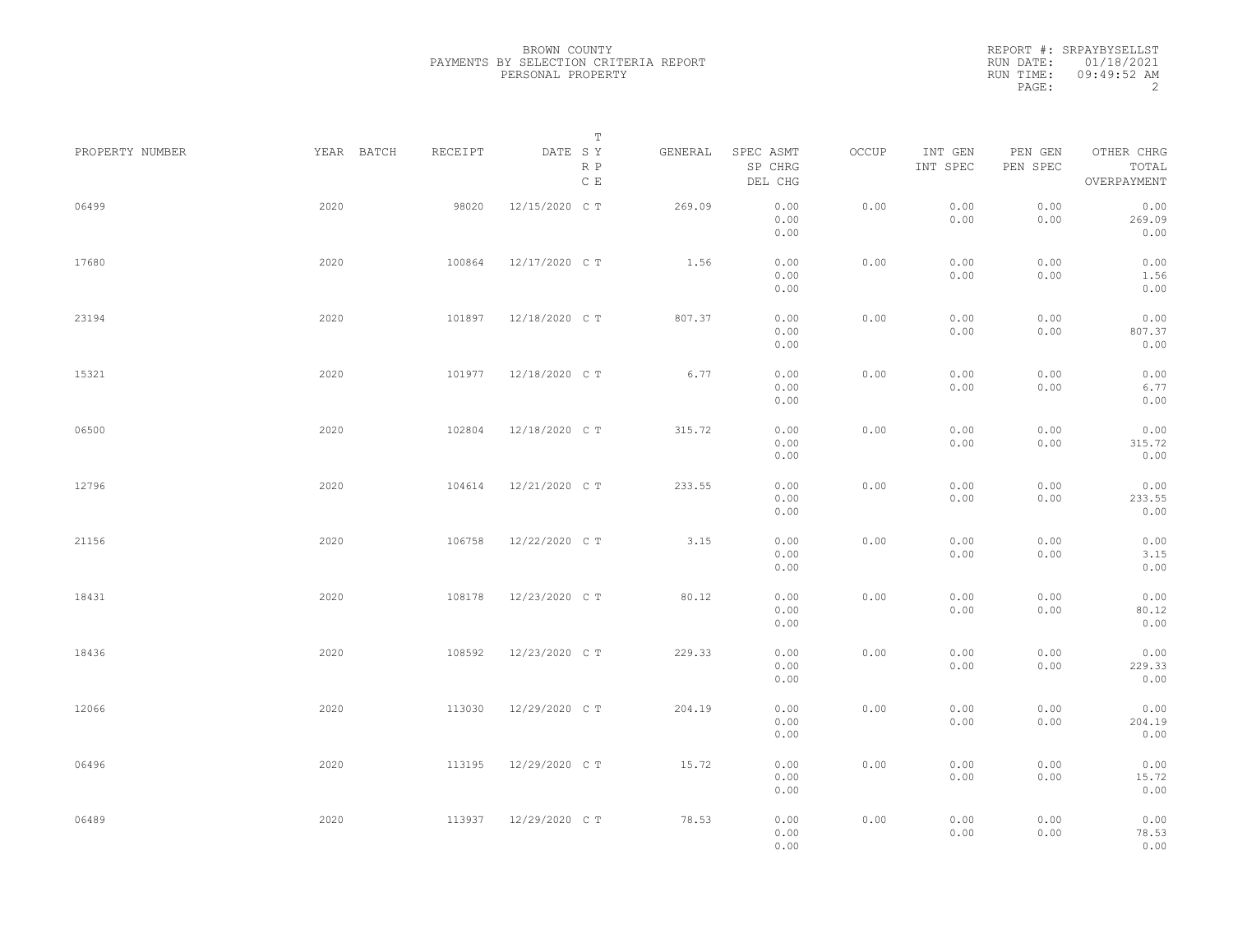| PROPERTY NUMBER |      | YEAR BATCH | RECEIPT | DATE SY        | Т<br>R P<br>C E | GENERAL  | SPEC ASMT<br>SP CHRG<br>DEL CHG | OCCUP | INT GEN<br>INT SPEC | PEN GEN<br>PEN SPEC | OTHER CHRG<br>TOTAL<br>OVERPAYMENT |  |
|-----------------|------|------------|---------|----------------|-----------------|----------|---------------------------------|-------|---------------------|---------------------|------------------------------------|--|
| 24960           | 2020 |            | 114766  | 12/29/2020 C T |                 | 20.41    | 0.00<br>0.00<br>0.00            | 0.00  | 0.00<br>0.00        | 0.00<br>0.00        | 0.00<br>20.41<br>0.00              |  |
| 06493           | 2020 |            | 115234  | 12/29/2020 C T |                 | 94.25    | 0.00<br>0.00<br>0.00            | 0.00  | 0.00<br>0.00        | 0.00<br>0.00        | 0.00<br>94.25<br>0.00              |  |
| 15322           | 2020 |            | 115249  | 12/29/2020 C T |                 | 6.28     | 0.00<br>0.00<br>0.00            | 0.00  | 0.00<br>0.00        | 0.00<br>0.00        | 0.00<br>6.28<br>0.00               |  |
| 15323           | 2020 |            | 115730  | 12/29/2020 C T |                 | 179.07   | 0.00<br>0.00<br>0.00            | 0.00  | 0.00<br>0.00        | 0.00<br>0.00        | 0.00<br>179.07<br>0.00             |  |
| 25581           | 2020 |            | 120881  | 12/31/2020 C T |                 | 16.93    | 0.00<br>0.00<br>0.00            | 0.00  | 0.00<br>0.00        | 0.00<br>0.00        | 0.00<br>16.93<br>0.00              |  |
| 8676            | 2020 |            | 121869  | 01/04/2021 C T |                 | 570.32   | 0.00<br>0.00<br>0.00            | 0.00  | 0.00<br>0.00        | 0.00<br>0.00        | 0.00<br>570.32<br>0.00             |  |
| 12831           | 2020 |            | 122042  | 01/04/2021 C T |                 | 56.55    | 0.00<br>0.00<br>0.00            | 0.00  | 0.00<br>0.00        | 0.00<br>0.00        | 0.00<br>56.55<br>0.00              |  |
| 15331           | 2020 |            | 123307  | 01/05/2021 C T |                 | 108.32   | 0.00<br>0.00<br>0.00            | 0.00  | 0.00<br>0.00        | 0.00<br>0.00        | 0.00<br>108.32<br>0.00             |  |
| 18148           | 2020 |            | 123688  | 01/05/2021 C T |                 | 2,240.69 | 0.00<br>0.00<br>0.00            | 0.00  | 0.00<br>0.00        | 0.00<br>0.00        | 0.00<br>2,240.69<br>0.00           |  |
| 08046           | 2020 |            | 125516  | 01/06/2021 C T |                 | 45.55    | 0.00<br>0.00<br>0.00            | 0.00  | 0.00<br>0.00        | 0.00<br>0.00        | 0.00<br>45.55<br>0.00              |  |
| 06490           | 2020 |            | 126727  | 01/08/2021 C T |                 | 93.08    | 0.00<br>0.00<br>0.00            | 0.00  | 0.00<br>0.00        | 0.00<br>0.00        | 0.00<br>93.08<br>0.00              |  |
| 29530           | 2020 |            | 127313  | 01/11/2021 C T |                 | 78.53    | 0.00<br>0.00<br>0.00            | 0.00  | 0.00<br>0.00        | 0.00<br>0.00        | 0.00<br>78.53<br>0.00              |  |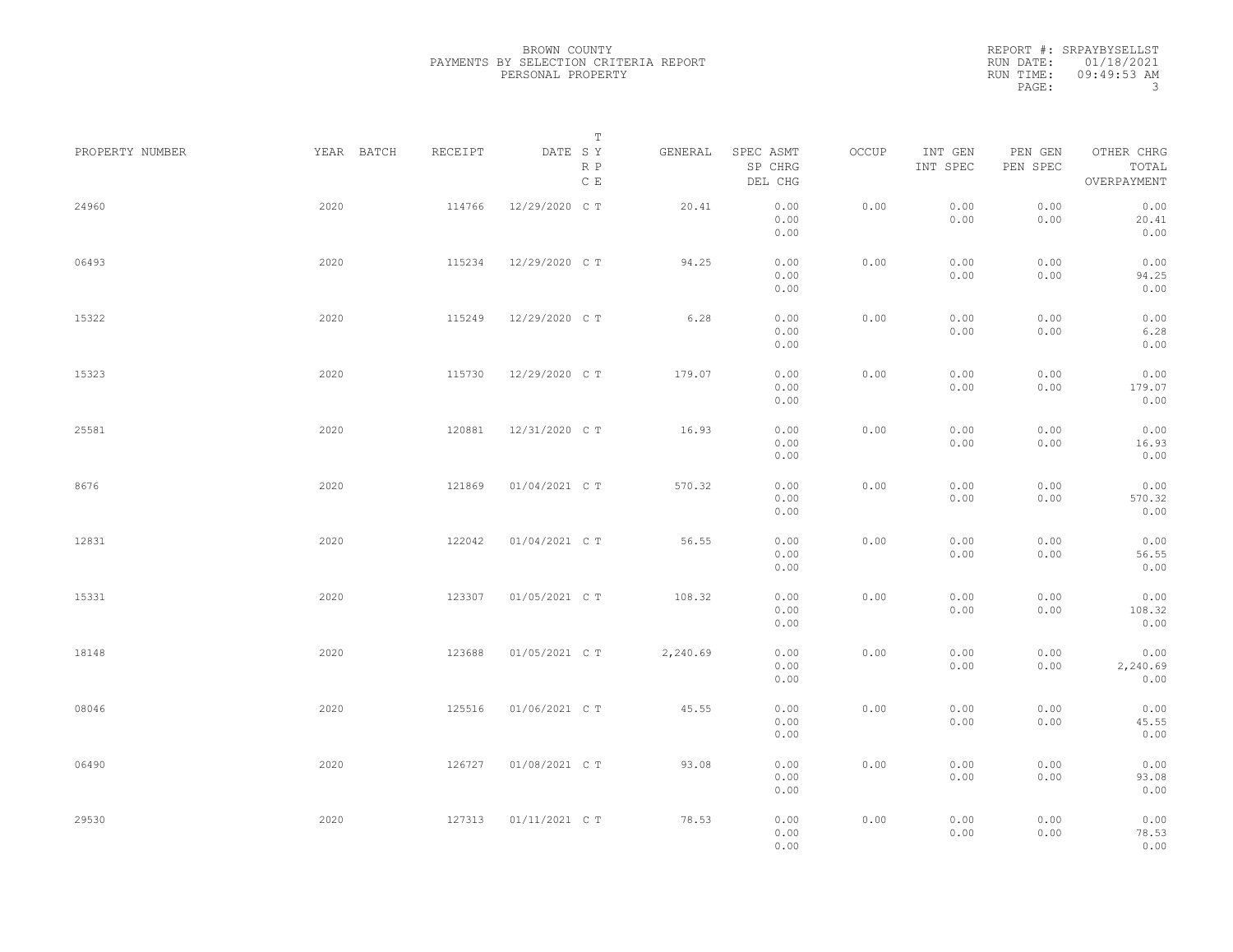|                 |               |         |                     | Т   |          |                      |       |                     |                     |                          |  |
|-----------------|---------------|---------|---------------------|-----|----------|----------------------|-------|---------------------|---------------------|--------------------------|--|
| PROPERTY NUMBER | YEAR<br>BATCH | RECEIPT | DATE SY             | R P | GENERAL  | SPEC ASMT<br>SP CHRG | OCCUP | INT GEN<br>INT SPEC | PEN GEN<br>PEN SPEC | OTHER CHRG<br>TOTAL      |  |
|                 |               |         |                     | C E |          | DEL CHG              |       |                     |                     | OVERPAYMENT              |  |
| 15330           | 2020          | 127699  | 01/11/2021 C T      |     | 3.15     | 0.00<br>0.00<br>0.00 | 0.00  | 0.00<br>0.00        | 0.00<br>0.00        | 0.00<br>3.15<br>0.00     |  |
| 18435           | 2020          | 127821  | 01/11/2021 C T      |     | 31.42    | 0.00<br>0.00<br>0.00 | 0.00  | 0.00<br>0.00        | 0.00<br>0.00        | 0.00<br>31.42<br>0.00    |  |
| 21152           | 2020          | 130540  | 01/14/2021 C T      |     | 57.53    | 0.00<br>0.00<br>0.00 | 0.00  | 0.00<br>0.00        | 0.00<br>0.00        | 0.00<br>57.53<br>0.00    |  |
|                 |               |         | TOWN OF EATON TOTAL |     | 5,847.18 | 0.00<br>0.00<br>0.00 | 0.00  | 0.00<br>0.00        | 0.00<br>0.00        | 0.00<br>5,847.18<br>0.00 |  |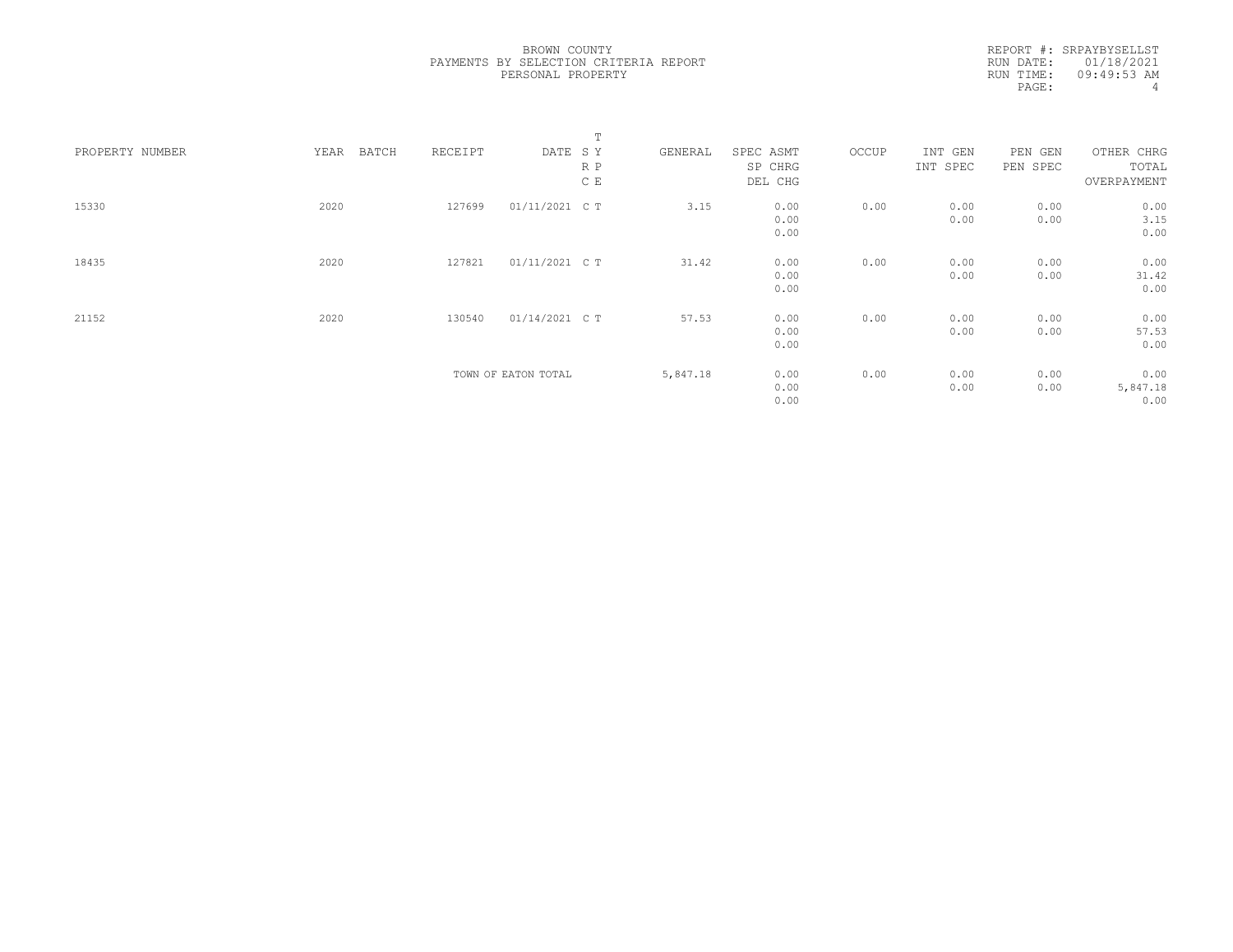| PROPERTY NUMBER | YEAR BATCH | RECEIPT | $\mathbb T$<br>DATE SY<br>R P<br>$\,$ C $\,$ E | GENERAL  | SPEC ASMT<br>SP CHRG<br>DEL CHG | OCCUP | INT GEN<br>INT SPEC | PEN GEN<br>PEN SPEC | OTHER CHRG<br>TOTAL<br>OVERPAYMENT |
|-----------------|------------|---------|------------------------------------------------|----------|---------------------------------|-------|---------------------|---------------------|------------------------------------|
| 04876           | 2020       | 101848  | 12/18/2020 C T                                 | 23.27    | 0.00<br>0.00<br>0.00            | 0.00  | 0.00<br>0.00        | 0.00<br>0.00        | 0.00<br>23.27<br>0.00              |
| 20111           | 2020       | 102425  | 12/18/2020 C T                                 | 13.05    | 0.00<br>0.00<br>0.00            | 0.00  | 0.00<br>0.00        | 0.00<br>0.00        | 0.00<br>13.05<br>0.00              |
| 23575           | 2020       | 103151  | 12/18/2020 C T                                 | 15.09    | 0.00<br>0.00<br>0.00            | 0.00  | 0.00<br>0.00        | 0.00<br>0.00        | 0.00<br>15.09<br>0.00              |
| 07118           | 2020       | 104829  | 12/21/2020 C T                                 | 334.18   | 0.00<br>0.00<br>0.00            | 0.00  | 0.00<br>0.00        | 0.00<br>0.00        | 0.00<br>334.18<br>0.00             |
| 07120           | 2020       | 110647  | 12/28/2020 C T                                 | 1,128.75 | 0.00<br>0.00<br>0.00            | 0.00  | 0.00<br>0.00        | 0.00<br>0.00        | 0.00<br>1,128.75<br>0.00           |
| 07115           | 2020       | 123419  | 01/05/2021 C T                                 | 6.69     | 0.00<br>0.00<br>0.00            | 0.00  | 0.00<br>0.00        | 0.00<br>0.00        | 0.00<br>6.69<br>0.00               |
|                 |            |         | TOWN OF GLENMORE TOTAL                         | 1,521.03 | 0.00<br>0.00<br>0.00            | 0.00  | 0.00<br>0.00        | 0.00<br>0.00        | 0.00<br>1,521.03<br>0.00           |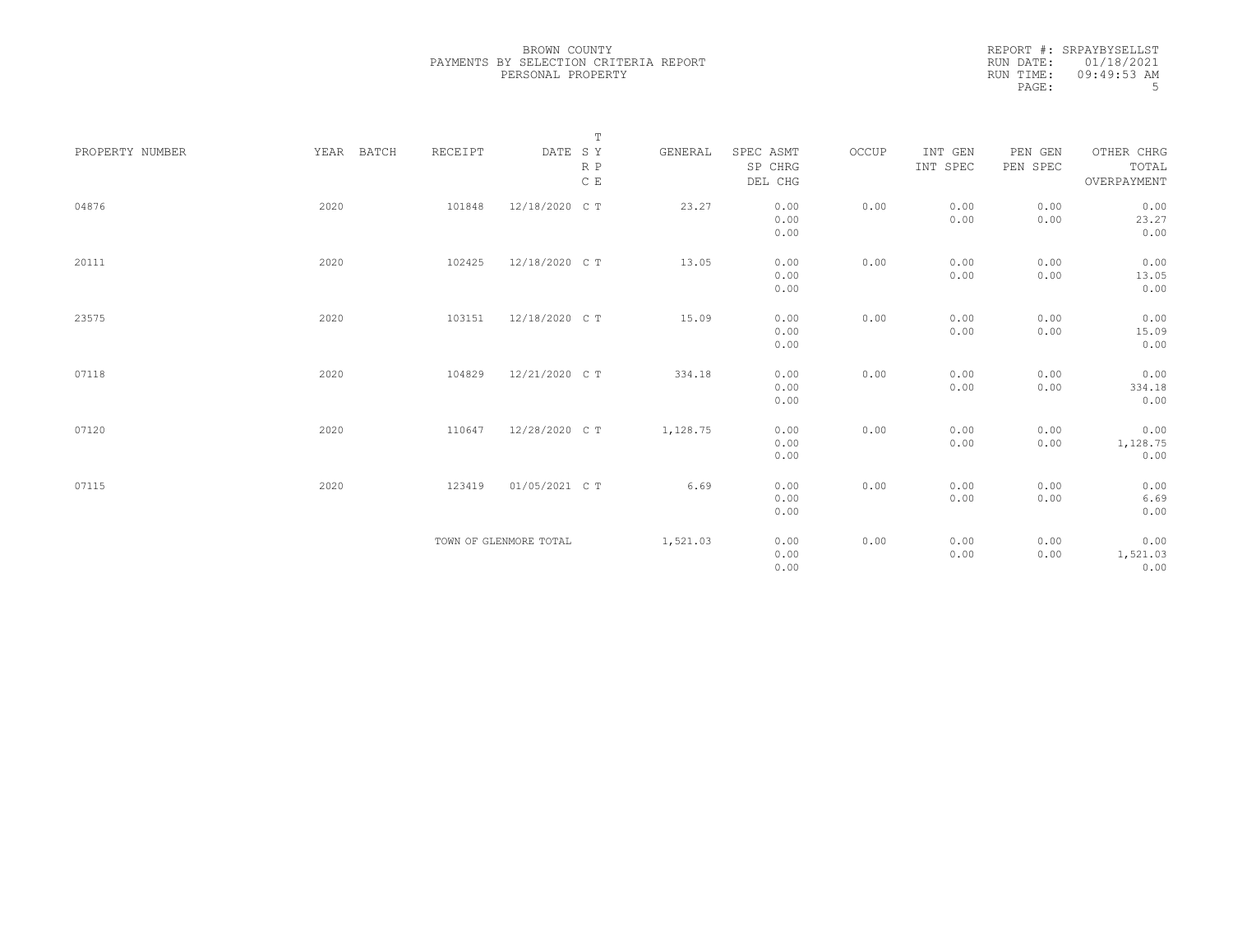|                 |            |         | Т                               |         |                                 |       |                     |                     |                                    |  |
|-----------------|------------|---------|---------------------------------|---------|---------------------------------|-------|---------------------|---------------------|------------------------------------|--|
| PROPERTY NUMBER | YEAR BATCH | RECEIPT | DATE SY<br>R P<br>$\,$ C $\,$ E | GENERAL | SPEC ASMT<br>SP CHRG<br>DEL CHG | OCCUP | INT GEN<br>INT SPEC | PEN GEN<br>PEN SPEC | OTHER CHRG<br>TOTAL<br>OVERPAYMENT |  |
| 07239           | 2020       | 99622   | 12/16/2020 C T                  | 123.83  | 0.00<br>0.00<br>0.00            | 0.00  | 0.00<br>0.00        | 0.00<br>0.00        | 0.00<br>123.83<br>0.00             |  |
| 11998           | 2020       | 100264  | 12/16/2020 C T                  | 89.08   | 0.00<br>0.00<br>0.00            | 0.00  | 0.00<br>0.00        | 0.00<br>0.00        | 0.00<br>89.08<br>0.00              |  |
| 07248           | 2020       | 103537  | 12/19/2020 C T                  | 5.44    | 0.00<br>0.00<br>0.00            | 0.00  | 0.00<br>0.00        | 0.00<br>0.00        | 0.00<br>5.44<br>0.00               |  |
| 15870           | 2020       | 104153  | 12/21/2020 C T                  | 33.22   | 0.00<br>0.00<br>0.00            | 0.00  | 0.00<br>0.00        | 0.00<br>0.00        | 0.00<br>33.22<br>0.00              |  |
| 16772           | 2020       | 104840  | 12/21/2020 C T                  | 15.11   | 0.00<br>0.00<br>0.00            | 0.00  | 0.00<br>0.00        | 0.00<br>0.00        | 0.00<br>15.11<br>0.00              |  |
| 10548           | 2020       | 105051  | 12/21/2020 C T                  | 61.90   | 0.00<br>0.00<br>0.00            | 0.00  | 0.00<br>0.00        | 0.00<br>0.00        | 0.00<br>61.90<br>0.00              |  |
| 17275           | 2020       | 105215  | 12/21/2020 C T                  | 187.25  | 0.00<br>0.00<br>0.00            | 0.00  | 0.00<br>0.00        | 0.00<br>0.00        | 0.00<br>187.25<br>0.00             |  |
| 25720           | 2020       | 106010  | 12/22/2020 C T                  | 70.96   | 0.00<br>0.00<br>0.00            | 0.00  | 0.00<br>0.00        | 0.00<br>0.00        | 0.00<br>70.96<br>0.00              |  |
| 16774           | 2020       | 107615  | 12/23/2020 C T                  | 21.13   | 0.00<br>0.00<br>0.00            | 0.00  | 0.00<br>0.00        | 0.00<br>0.00        | 0.00<br>21.13<br>0.00              |  |
| 07258           | 2020       | 107968  | 12/23/2020 C T                  | 104.31  | 0.00<br>0.00<br>0.00            | 0.00  | 0.00<br>0.00        | 0.00<br>0.00        | 0.00<br>104.31<br>0.00             |  |
| 14503           | 2020       | 113158  | 12/29/2020 C T                  | 97.67   | 0.00<br>0.00<br>0.00            | 0.00  | 0.00<br>0.00        | 0.00<br>0.00        | 0.00<br>97.67<br>0.00              |  |
| 22328           | 2020       | 113899  | 12/29/2020 C T                  | 6.04    | 0.00<br>0.00<br>0.00            | 0.00  | 0.00<br>0.00        | 0.00<br>0.00        | 0.00<br>6.04<br>0.00               |  |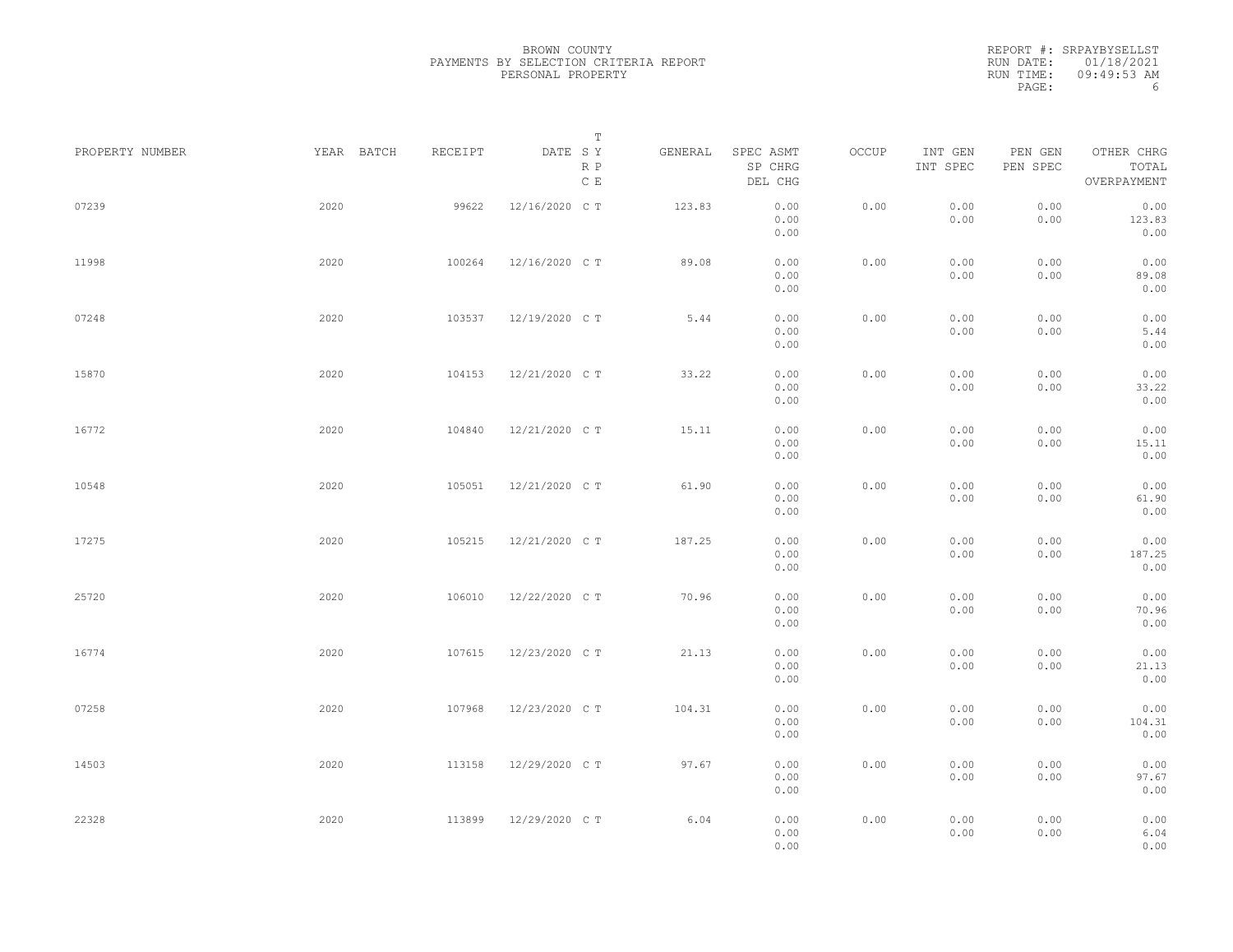|                 |             |         | Т                               |         |                                 |       |                     |                     |                                    |  |
|-----------------|-------------|---------|---------------------------------|---------|---------------------------------|-------|---------------------|---------------------|------------------------------------|--|
| PROPERTY NUMBER | YEAR BATCH  | RECEIPT | DATE SY<br>R P<br>$\,$ C $\,$ E | GENERAL | SPEC ASMT<br>SP CHRG<br>DEL CHG | OCCUP | INT GEN<br>INT SPEC | PEN GEN<br>PEN SPEC | OTHER CHRG<br>TOTAL<br>OVERPAYMENT |  |
| 23564           | 2020        | 114769  | 12/29/2020 C T                  | 31.71   | 0.00<br>0.00<br>0.00            | 0.00  | 0.00<br>0.00        | 0.00<br>0.00        | 0.00<br>31.71<br>0.00              |  |
| 15877           | 2020        | 115011  | 12/29/2020 C T                  | 8.15    | 0.00<br>0.00<br>0.00            | 0.00  | 0.00<br>0.00        | 0.00<br>0.00        | 0.00<br>8.15<br>0.00               |  |
| 07244           | 2020 201229 | 8010    | 12/29/2020 C T                  | 92.12   | 0.00<br>0.00<br>0.00            | 0.00  | 0.00<br>0.00        | 0.00<br>0.00        | 0.00<br>92.12<br>0.00              |  |
| 10546           | 2020        | 116623  | 12/30/2020 C T                  | 181.21  | 0.00<br>0.00<br>0.00            | 0.00  | 0.00<br>0.00        | 0.00<br>0.00        | 0.00<br>181.21<br>0.00             |  |
| 12556           | 2020        | 116632  | 12/30/2020 C T                  | 49.66   | 0.00<br>0.00<br>0.00            | 0.00  | 0.00<br>0.00        | 0.00<br>0.00        | 0.00<br>49.66<br>0.00              |  |
| 21117           | 2020        | 118066  | 12/30/2020 C T                  | 15.11   | 0.00<br>0.00<br>0.00            | 0.00  | 0.00<br>0.00        | 0.00<br>0.00        | 0.00<br>15.11<br>0.00              |  |
| 15879           | 2020        | 120312  | 12/31/2020 C T                  | 172.14  | 0.00<br>0.00<br>0.00            | 0.00  | 0.00<br>0.00        | 0.00<br>0.00        | 0.00<br>172.14<br>0.00             |  |
| 13354           | 2020        | 120520  | 12/31/2020 C T                  | 78.53   | 0.00<br>0.00<br>0.00            | 0.00  | 0.00<br>0.00        | 0.00<br>0.00        | 0.00<br>78.53<br>0.00              |  |
| 07238           | 2020        | 121884  | 01/04/2021 C T                  | 327.67  | 0.00<br>0.00<br>0.00            | 0.00  | 0.00<br>0.00        | 0.00<br>0.00        | 0.00<br>327.67<br>0.00             |  |
| 13353           | 2020        | 126623  | 01/08/2021 C T                  | 14.90   | 0.00<br>0.00<br>0.00            | 0.00  | 0.00<br>0.00        | 0.00<br>0.00        | 0.00<br>14.90<br>0.00              |  |
| 26500           | 2020        | 127385  | 01/11/2021 C T                  | 31.71   | 0.00<br>0.00<br>0.00            | 0.00  | 0.00<br>0.00        | 0.00<br>0.00        | 0.00<br>31.71<br>0.00              |  |
| 27705           | 2020        | 128313  | 01/12/2021 C T                  | 22.66   | 0.00<br>0.00<br>0.00            | 0.00  | 0.00<br>0.00        | 0.00<br>0.00        | 0.00<br>22.66<br>0.00              |  |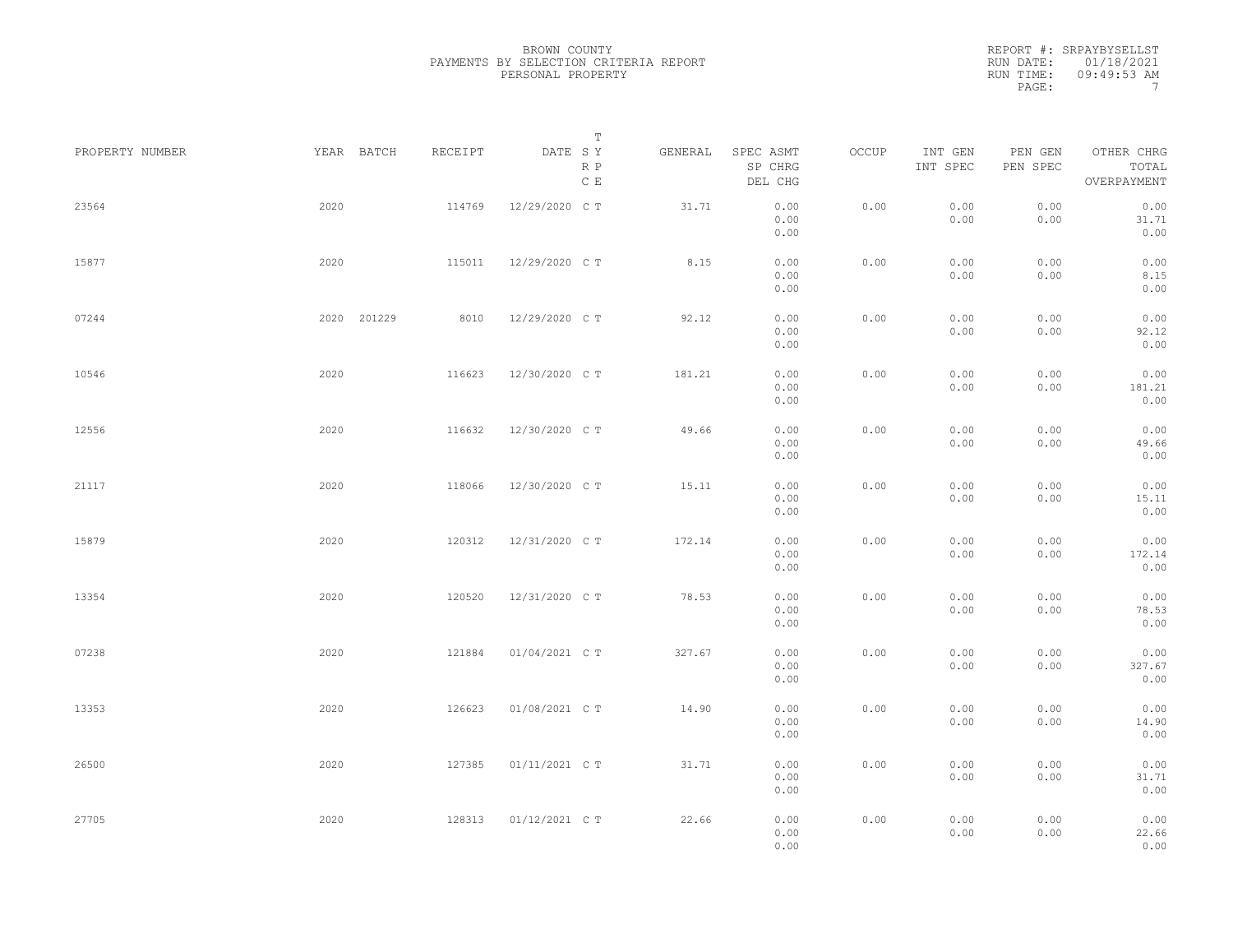|                 |               |         |                         | Т   |          |                      |       |                     |                     |                          |  |
|-----------------|---------------|---------|-------------------------|-----|----------|----------------------|-------|---------------------|---------------------|--------------------------|--|
| PROPERTY NUMBER | YEAR<br>BATCH | RECEIPT | DATE SY                 | R P | GENERAL  | SPEC ASMT<br>SP CHRG | OCCUP | INT GEN<br>INT SPEC | PEN GEN<br>PEN SPEC | OTHER CHRG<br>TOTAL      |  |
|                 |               |         |                         | C E |          | DEL CHG              |       |                     |                     | OVERPAYMENT              |  |
| 07257           | 2020          | 129936  | 01/13/2021 C T          |     | 190.25   | 0.00<br>0.00<br>0.00 | 0.00  | 0.00<br>0.00        | 0.00<br>0.00        | 0.00<br>190.25<br>0.00   |  |
| 29801           | 2020          | 130295  | 01/14/2021 C T          |     | 12.08    | 0.00<br>0.00<br>0.00 | 0.00  | 0.00<br>0.00        | 0.00<br>0.00        | 0.00<br>12.08<br>0.00    |  |
| 13214           | 2020          | 130362  | 01/14/2021 C T          |     | 1,271.46 | 0.00<br>0.00<br>0.00 | 0.00  | 0.00<br>0.00        | 0.00<br>0.00        | 0.00<br>1,271.46<br>0.00 |  |
|                 |               |         | TOWN OF GREEN BAY TOTAL |     | 3,315.30 | 0.00<br>0.00<br>0.00 | 0.00  | 0.00<br>0.00        | 0.00<br>0.00        | 0.00<br>3,315.30<br>0.00 |  |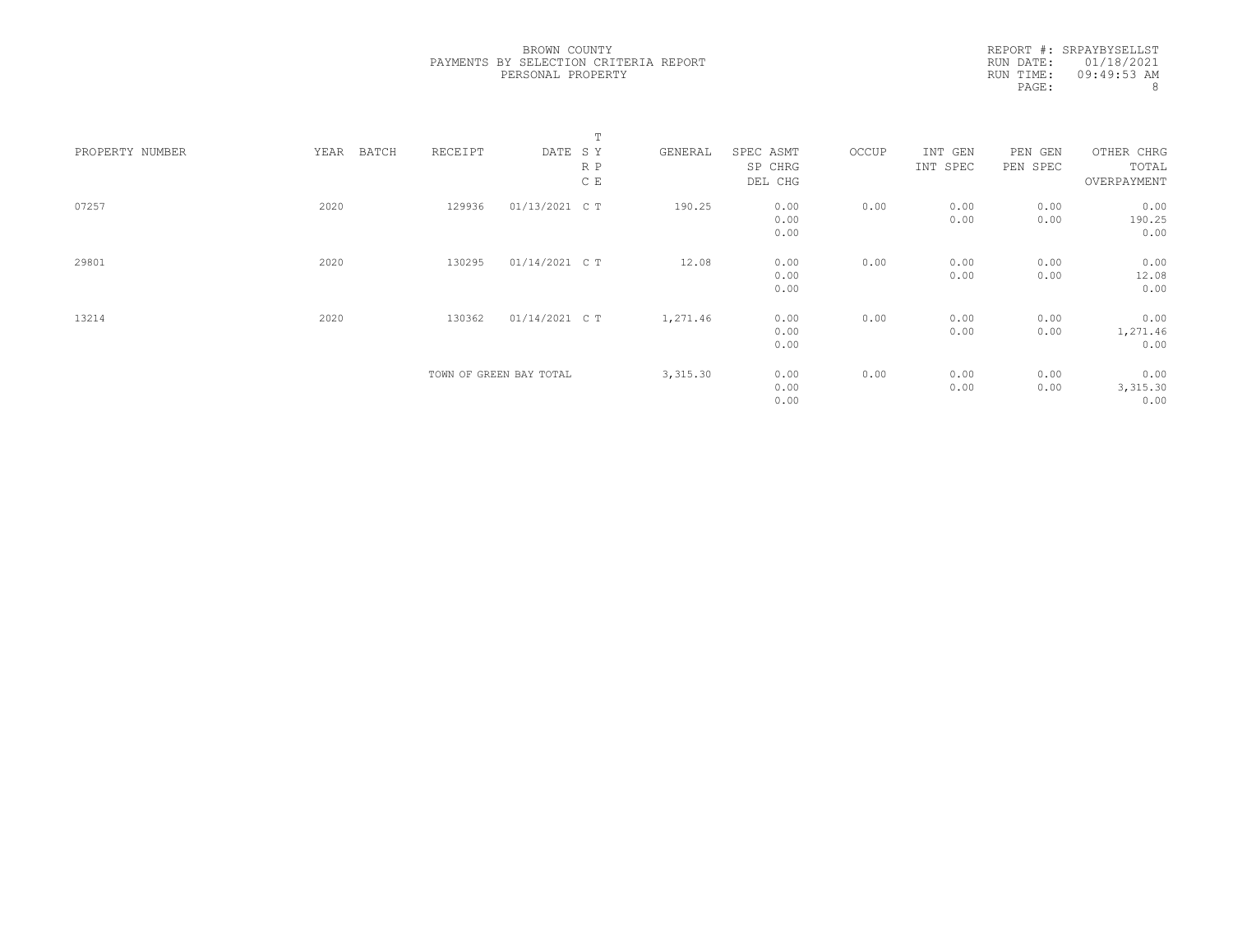|                 |             |         | $\mathbb T$                                                                              |           |                                 |       |                     |                     |                                    |  |
|-----------------|-------------|---------|------------------------------------------------------------------------------------------|-----------|---------------------------------|-------|---------------------|---------------------|------------------------------------|--|
| PROPERTY NUMBER | YEAR BATCH  | RECEIPT | $\begin{tabular}{lllll} \bf{DATE} & \tt S & \tt Y \end{tabular}$<br>R P<br>$\mathbb C$ E | GENERAL   | SPEC ASMT<br>SP CHRG<br>DEL CHG | OCCUP | INT GEN<br>INT SPEC | PEN GEN<br>PEN SPEC | OTHER CHRG<br>TOTAL<br>OVERPAYMENT |  |
| 15569           | 2020        | 101059  | 12/17/2020 C T                                                                           | 2.23      | 0.00<br>0.00<br>0.00            | 0.00  | 0.00<br>0.00        | 0.00<br>0.00        | 0.00<br>2.23<br>0.00               |  |
| 16131           | 2020        | 101352  | 12/17/2020 C T                                                                           | 2.75      | 0.00<br>0.00<br>0.00            | 0.00  | 0.00<br>0.00        | 0.00<br>0.00        | 0.00<br>2.75<br>0.00               |  |
| 22459           | 2020        | 102454  | 12/18/2020 C T                                                                           | 2.32      | 0.00<br>0.00<br>0.00            | 0.00  | 0.00<br>0.00        | 0.00<br>0.00        | 0.00<br>2.32<br>0.00               |  |
| 04470           | 2020        | 107893  | 12/23/2020 C T                                                                           | 115.06    | 0.00<br>0.00<br>0.00            | 0.00  | 0.00<br>0.00        | 0.00<br>0.00        | 0.00<br>115.06<br>0.00             |  |
| 25661           | 2020        | 111220  | 12/28/2020 C T                                                                           | 826.94    | 0.00<br>0.00<br>0.00            | 0.00  | 0.00<br>0.00        | 0.00<br>0.00        | 0.00<br>826.94<br>0.00             |  |
| 19727           | 2020        | 111619  | 12/28/2020 C T                                                                           | 43,395.96 | 0.00<br>0.00<br>0.00            | 0.00  | 0.00<br>0.00        | 0.00<br>0.00        | 0.00<br>43, 395.96<br>0.00         |  |
| 04468           | 2020 201230 | 8124    | 12/30/2020 C T                                                                           | 3.10      | 0.00<br>0.00<br>0.00            | 0.00  | 0.00<br>0.00        | 0.00<br>0.00        | 0.00<br>3.10<br>0.00               |  |
| 21236           | 2020        | 119710  | 12/31/2020 C T                                                                           | 7.33      | 0.00<br>0.00<br>0.00            | 0.00  | 0.00<br>0.00        | 0.00<br>0.00        | 0.00<br>7.33<br>0.00               |  |
| 21980           | 2020        | 120660  | 12/31/2020 C T                                                                           | 142.76    | 0.00<br>0.00<br>0.00            | 0.00  | 0.00<br>0.00        | 0.00<br>0.00        | 0.00<br>142.76<br>0.00             |  |
| 13574           | 2020        | 129345  | 01/13/2021 C T                                                                           | 46.90     | 0.00<br>0.00<br>0.00            | 0.00  | 0.00<br>0.00        | 0.00<br>0.00        | 0.00<br>46.90<br>0.00              |  |
|                 |             |         | TOWN OF HOLLAND TOTAL                                                                    | 44,545.35 | 0.00<br>0.00<br>0.00            | 0.00  | 0.00<br>0.00        | 0.00<br>0.00        | 0.00<br>44, 545.35<br>0.00         |  |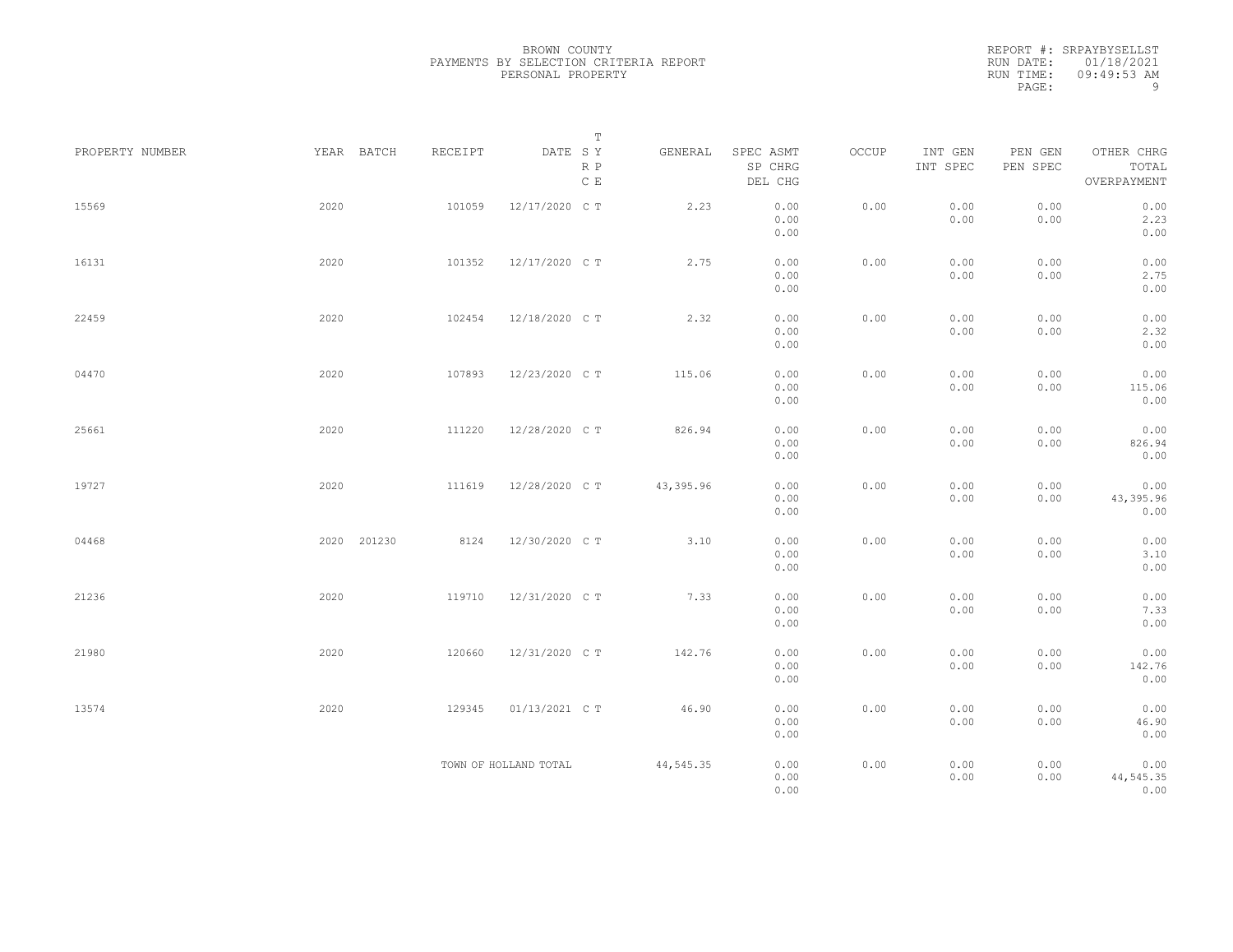| PROPERTY NUMBER | YEAR BATCH | RECEIPT | Т<br>DATE SY<br>R P | GENERAL  | SPEC ASMT<br>SP CHRG | OCCUP | INT GEN<br>INT SPEC | PEN GEN<br>PEN SPEC | OTHER CHRG<br>TOTAL      |  |
|-----------------|------------|---------|---------------------|----------|----------------------|-------|---------------------|---------------------|--------------------------|--|
|                 |            |         | $\mathbb C$ E       |          | DEL CHG              |       |                     |                     | OVERPAYMENT              |  |
| 11358           | 2020       | 99394   | 12/16/2020 C T      | 2,119.56 | 0.00<br>0.00<br>0.00 | 0.00  | 0.00<br>0.00        | 0.00<br>0.00        | 0.00<br>2,119.56<br>0.00 |  |
| 29571           | 2020       | 102768  | 12/18/2020 C T      | 9.51     | 0.00<br>0.00<br>0.00 | 0.00  | 0.00<br>0.00        | 0.00<br>0.00        | 0.00<br>9.51<br>0.00     |  |
| 8685            | 2020       | 102841  | 12/18/2020 C T      | 29.83    | 0.00<br>0.00<br>0.00 | 0.00  | 0.00<br>0.00        | 0.00<br>0.00        | 0.00<br>29.83<br>0.00    |  |
| 8680            | 2020       | 102998  | 12/18/2020 C T      | 143.20   | 0.00<br>0.00<br>0.00 | 0.00  | 0.00<br>0.00        | 0.00<br>0.00        | 0.00<br>143.20<br>0.00   |  |
| 05688           | 2020       | 103531  | 12/19/2020 C T      | 7.46     | 0.00<br>0.00<br>0.00 | 0.00  | 0.00<br>0.00        | 0.00<br>0.00        | 0.00<br>7.46<br>0.00     |  |
| 05687           | 2020       | 104834  | 12/21/2020 C T      | 2.98     | 0.00<br>0.00<br>0.00 | 0.00  | 0.00<br>0.00        | 0.00<br>0.00        | 0.00<br>2.98<br>0.00     |  |
| 05681           | 2020       | 104938  | 12/21/2020 C T      | 4.08     | 0.00<br>0.00<br>0.00 | 0.00  | 0.00<br>0.00        | 0.00<br>0.00        | 0.00<br>4.08<br>0.00     |  |
| 13490           | 2020       | 106773  | 12/22/2020 C T      | 1.49     | 0.00<br>0.00<br>0.00 | 0.00  | 0.00<br>0.00        | 0.00<br>0.00        | 0.00<br>1.49<br>0.00     |  |
| 05690           | 2020       | 107773  | 12/23/2020 C T      | 13.59    | 0.00<br>0.00<br>0.00 | 0.00  | 0.00<br>0.00        | 0.00<br>0.00        | 0.00<br>13.59<br>0.00    |  |
| 15402           | 2020       | 107907  | 12/23/2020 C T      | 101.43   | 0.00<br>0.00<br>0.00 | 0.00  | 0.00<br>0.00        | 0.00<br>0.00        | 0.00<br>101.43<br>0.00   |  |
| 25591           | 2020       | 108139  | 12/23/2020 C T      | 31.32    | 0.00<br>0.00<br>0.00 | 0.00  | 0.00<br>0.00        | 0.00<br>0.00        | 0.00<br>31.32<br>0.00    |  |
| 21143           | 2020       | 108479  | 12/23/2020 C T      | 7.46     | 0.00<br>0.00<br>0.00 | 0.00  | 0.00<br>0.00        | 0.00<br>0.00        | 0.00<br>7.46<br>0.00     |  |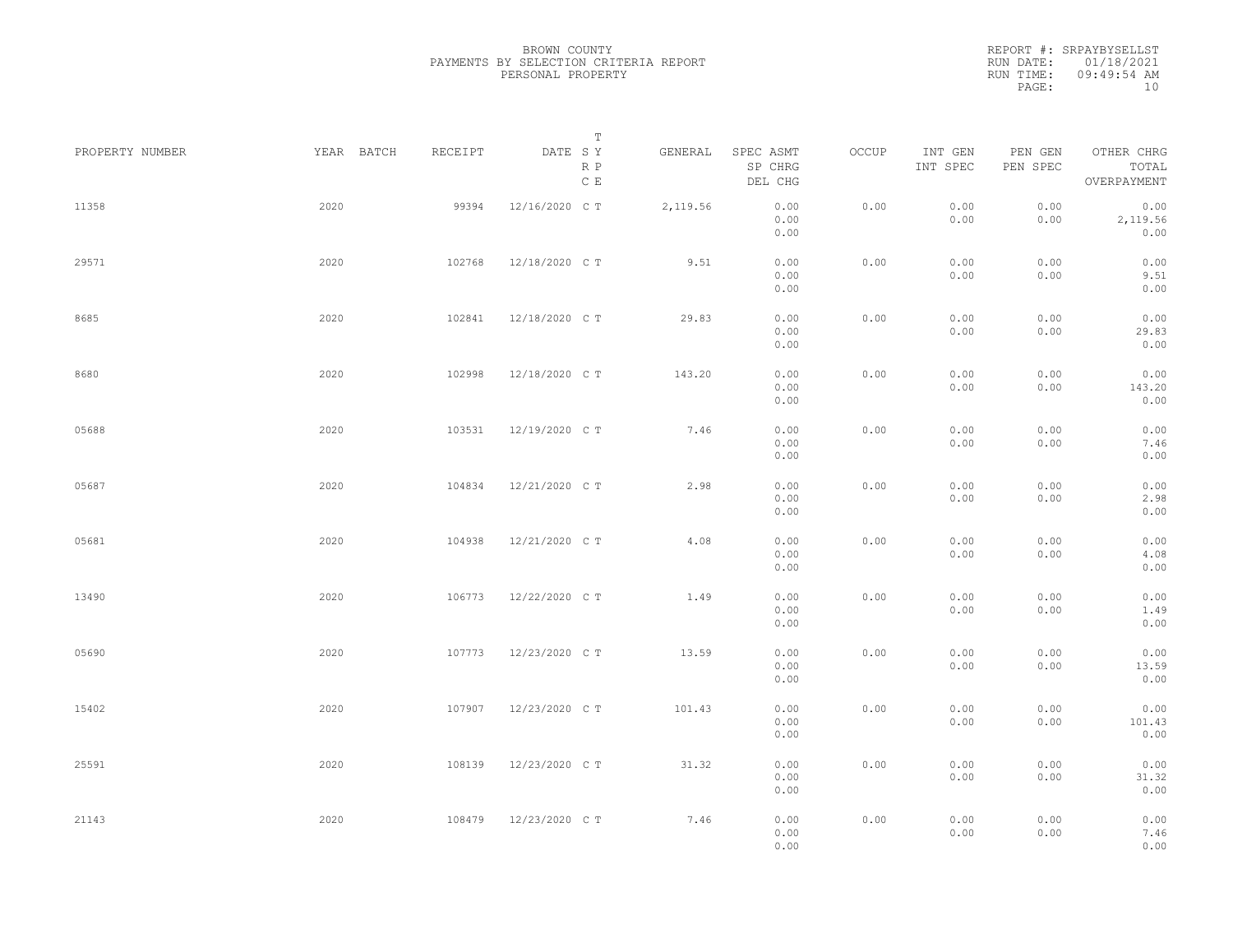REPORT #: SRPAYBYSELLST RUN DATE: 01/18/2021 RUN TIME: 09:49:54 AM PAGE: 11

|                 |            |         | $\mathbb T$                     |         |                                 |       |                     |                     |                                    |
|-----------------|------------|---------|---------------------------------|---------|---------------------------------|-------|---------------------|---------------------|------------------------------------|
| PROPERTY NUMBER | YEAR BATCH | RECEIPT | DATE SY<br>R P<br>$\mathbb C$ E | GENERAL | SPEC ASMT<br>SP CHRG<br>DEL CHG | OCCUP | INT GEN<br>INT SPEC | PEN GEN<br>PEN SPEC | OTHER CHRG<br>TOTAL<br>OVERPAYMENT |
| 05692           | 2020       | 109626  | 12/28/2020 C T                  | 2.98    | 0.00<br>0.00<br>0.00            | 0.00  | 0.00<br>0.00        | 0.00<br>0.00        | 0.00<br>2.98<br>0.00               |
| 05685           | 2020       | 114185  | 12/29/2020 C T                  | 57.08   | 0.00<br>0.00<br>0.00            | 0.00  | 0.00<br>0.00        | 0.00<br>0.00        | 0.00<br>57.08<br>0.00              |
| 14512           | 2020       | 116933  | 12/30/2020 C T                  | 7.46    | 0.00<br>0.00<br>0.00            | 0.00  | 0.00<br>0.00        | 0.00<br>0.00        | 0.00<br>7.46<br>0.00               |
| 05676           | 2020       | 117867  | 12/30/2020 C T                  | 14.92   | 0.00<br>0.00<br>0.00            | 0.00  | 0.00<br>0.00        | 0.00<br>0.00        | 0.00<br>14.92<br>0.00              |
| 15403           | 2020       | 117980  | 12/30/2020 C T                  | 8.95    | 0.00<br>0.00<br>0.00            | 0.00  | 0.00<br>0.00        | 0.00<br>0.00        | 0.00<br>8.95<br>0.00               |
| 23034           | 2020       | 119058  | 12/31/2020 C T                  | 2.98    | 0.00<br>0.00<br>0.00            | 0.00  | 0.00<br>0.00        | 0.00<br>0.00        | 0.00<br>2.98<br>0.00               |
| 21137           | 2020       | 119121  | 12/31/2020 C T                  | 2.98    | 0.00<br>0.00<br>0.00            | 0.00  | 0.00<br>0.00        | 0.00<br>0.00        | 0.00<br>2.98<br>0.00               |
| 26359           | 2020       | 120572  | 12/31/2020 C T                  | 85.01   | 0.00<br>0.00<br>0.00            | 0.00  | 0.00<br>0.00        | 0.00<br>0.00        | 0.00<br>85.01<br>0.00              |
| 18438           | 2020       | 128394  | 01/12/2021 C T                  | 64.14   | 0.00<br>0.00<br>0.00            | 0.00  | 0.00<br>0.00        | 0.00<br>0.00        | 0.00<br>64.14<br>0.00              |
| 05679           | 2020       | 130211  | 01/14/2021 C T                  | 223.73  | 0.00<br>0.00<br>0.00            | 0.00  | 0.00<br>0.00        | 0.00<br>0.00        | 0.00<br>223.73<br>0.00             |
| 05684           | 2020       | 130467  | 01/14/2021 C T                  | 29.83   | 0.00<br>0.00<br>0.00            | 0.00  | 0.00<br>0.00        | 0.00<br>0.00        | 0.00<br>29.83<br>0.00              |
| 14514           | 2020       | 130772  | 01/14/2021 C T                  | 2.71    | 0.00<br>0.00<br>0.00            | 0.00  | 0.00<br>0.00        | 0.00<br>0.00        | 0.00<br>2.71<br>0.00               |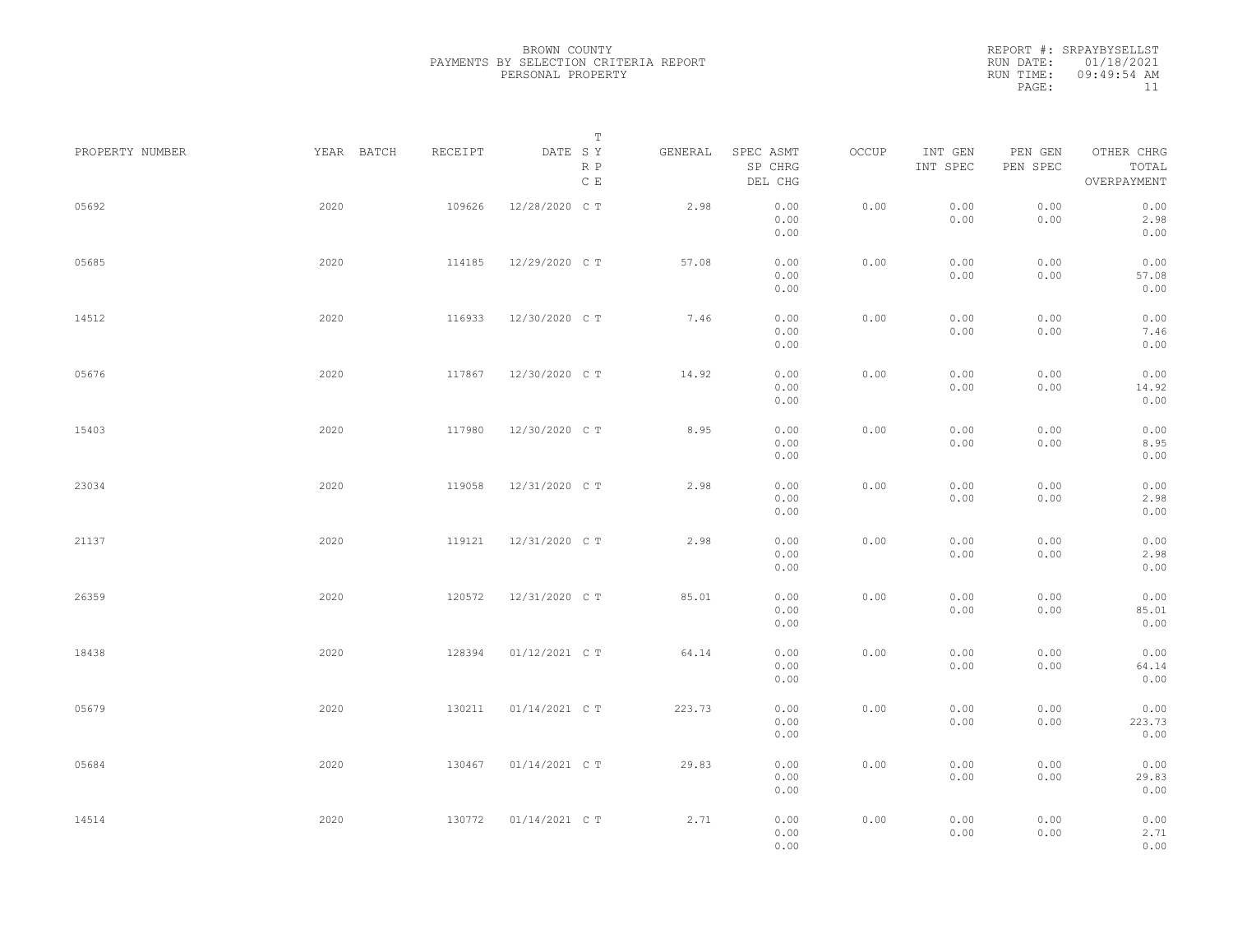|            | REPORT #: SRPAYBYSELLST |
|------------|-------------------------|
|            | RUN DATE: 01/18/2021    |
| RIIN TIME: | $09:49:54$ AM           |
| PAGE:      | 12                      |

|                 |      |              |                        | m       |          |           |       |          |            |             |  |
|-----------------|------|--------------|------------------------|---------|----------|-----------|-------|----------|------------|-------------|--|
| PROPERTY NUMBER | YEAR | <b>BATCH</b> | RECEIPT                | DATE SY | GENERAL  | SPEC ASMT | OCCUP | INT GEN  | PEN<br>GEN | OTHER CHRG  |  |
|                 |      |              |                        | R P     |          | SP CHRG   |       | INT SPEC | PEN SPEC   | TOTAL       |  |
|                 |      |              |                        | C E     |          | DEL CHG   |       |          |            | OVERPAYMENT |  |
|                 |      |              | TOWN OF HUMBOLDT TOTAL |         | 2,974.68 | 0.00      | 0.00  | 0.00     | 0.00       | 0.00        |  |
|                 |      |              |                        |         |          | 0.00      |       | 0.00     | 0.00       | 2,974.68    |  |
|                 |      |              |                        |         |          | 0.00      |       |          |            | 0.00        |  |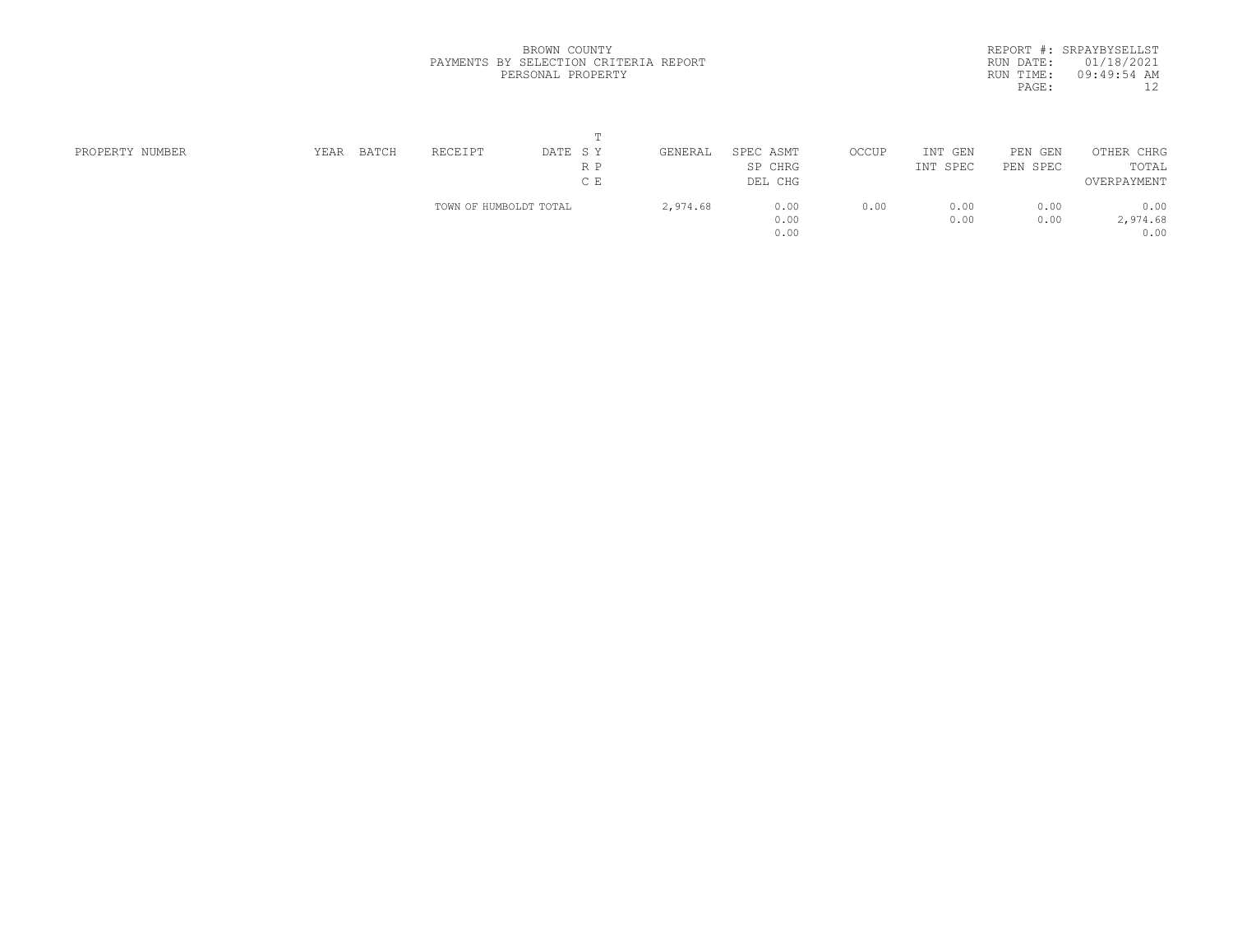|                 |      |             |         | Т                               |         |                                 |       |                     |                     |                                    |  |
|-----------------|------|-------------|---------|---------------------------------|---------|---------------------------------|-------|---------------------|---------------------|------------------------------------|--|
| PROPERTY NUMBER |      | YEAR BATCH  | RECEIPT | DATE SY<br>R P<br>$\,$ C $\,$ E | GENERAL | SPEC ASMT<br>SP CHRG<br>DEL CHG | OCCUP | INT GEN<br>INT SPEC | PEN GEN<br>PEN SPEC | OTHER CHRG<br>TOTAL<br>OVERPAYMENT |  |
| 17707           |      | 2020 201210 | 6966    | 12/10/2020 C T                  | 118.31  | 0.00<br>0.00<br>0.00            | 0.00  | 0.00<br>0.00        | 0.00<br>0.00        | 0.00<br>118.31<br>0.00             |  |
| 00006           | 2020 |             | 97312   | 12/14/2020 C T                  | 170.14  | 0.00<br>0.00<br>0.00            | 0.00  | 0.00<br>0.00        | 0.00<br>0.00        | 0.00<br>170.14<br>0.00             |  |
| 17700           | 2020 |             | 98325   | 12/15/2020 C T                  | 797.59  | 0.00<br>0.00<br>0.00            | 0.00  | 0.00<br>0.00        | 0.00<br>0.00        | 0.00<br>797.59<br>0.00             |  |
| 27069           | 2020 |             | 98658   | 12/15/2020 C T                  | 230.88  | 0.00<br>0.00<br>0.00            | 0.00  | 0.00<br>0.00        | 0.00<br>0.00        | 0.00<br>230.88<br>0.00             |  |
| 26396           | 2020 |             | 101187  | 12/17/2020 C T                  | 141.18  | 0.00<br>0.00<br>0.00            | 0.00  | 0.00<br>0.00        | 0.00<br>0.00        | 0.00<br>141.18<br>0.00             |  |
| 24412           | 2020 |             | 104649  | 12/21/2020 C T                  | 20.99   | 0.00<br>0.00<br>0.00            | 0.00  | 0.00<br>0.00        | 0.00<br>0.00        | 0.00<br>20.99<br>0.00              |  |
| 18562           | 2020 |             | 104818  | 12/21/2020 C T                  | 190.06  | 0.00<br>0.00<br>0.00            | 0.00  | 0.00<br>0.00        | 0.00<br>0.00        | 0.00<br>190.06<br>0.00             |  |
| 06269           | 2020 |             | 105000  | 12/21/2020 C T                  | 82.05   | 0.00<br>0.00<br>0.00            | 0.00  | 0.00<br>0.00        | 0.00<br>0.00        | 0.00<br>82.05<br>0.00              |  |
| 41630           | 2020 |             | 105258  | 12/21/2020 C T                  | 108.76  | 0.00<br>0.00<br>0.00            | 0.00  | 0.00<br>0.00        | 0.00<br>0.00        | 0.00<br>108.76<br>0.00             |  |
| 17715           | 2020 |             | 105762  | 12/22/2020 C T                  | 11.44   | 0.00<br>0.00<br>0.00            | 0.00  | 0.00<br>0.00        | 0.00<br>0.00        | 0.00<br>11.44<br>0.00              |  |
| 24409           | 2020 |             | 106354  | 12/22/2020 C T                  | 22.89   | 0.00<br>0.00<br>0.00            | 0.00  | 0.00<br>0.00        | 0.00<br>0.00        | 0.00<br>22.89<br>0.00              |  |
| 27071           |      | 2020 201222 | 7521    | 12/22/2020 C T                  | 364.45  | 0.00<br>0.00<br>0.00            | 0.00  | 0.00<br>0.00        | 0.00<br>0.00        | 0.00<br>364.45<br>0.00             |  |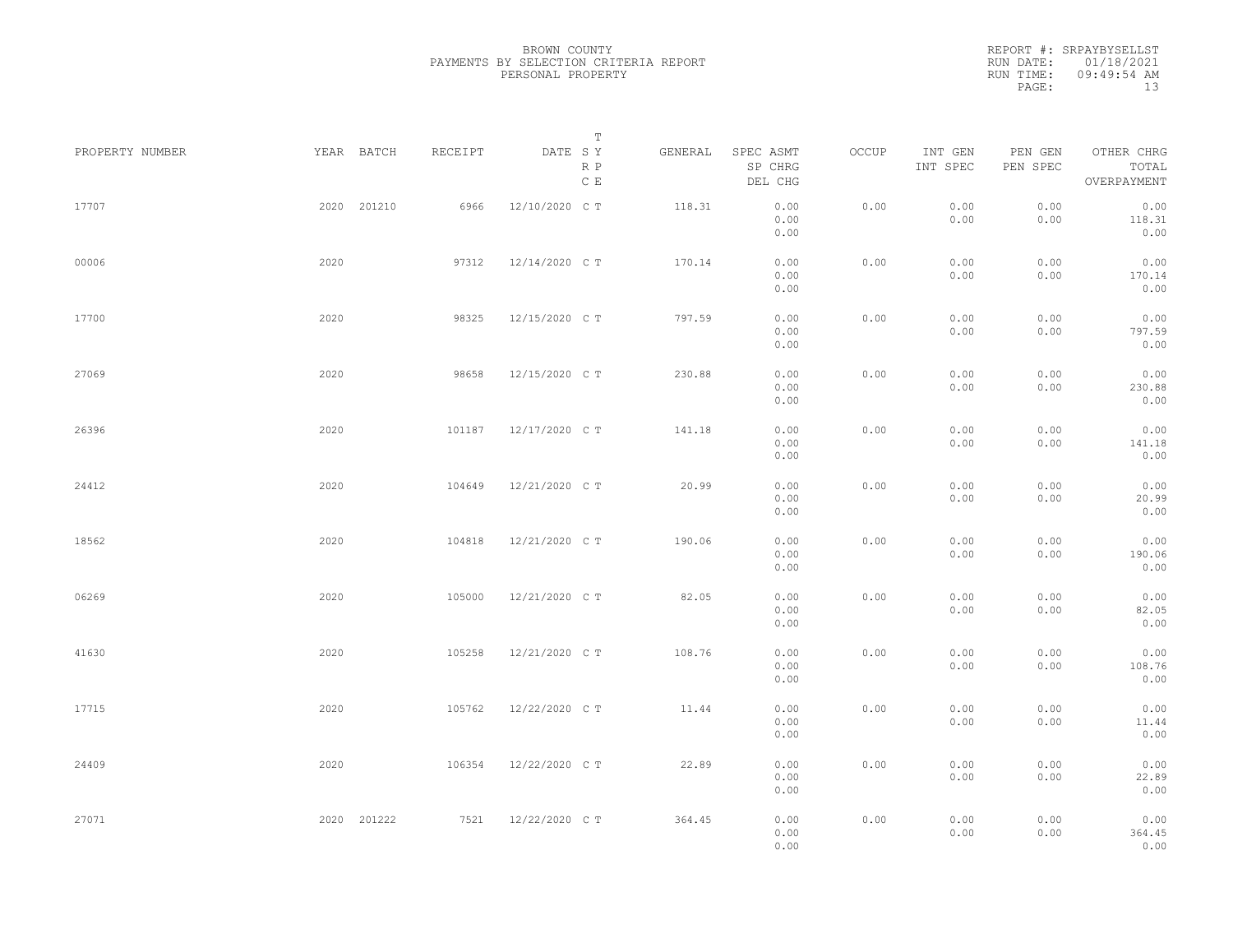| PROPERTY NUMBER |      | YEAR BATCH  | RECEIPT | DATE SY        | T<br>R P<br>$\mathbb C\,$ E | GENERAL  | SPEC ASMT<br>SP CHRG<br>DEL CHG | OCCUP | INT GEN<br>INT SPEC | PEN GEN<br>PEN SPEC | OTHER CHRG<br>TOTAL<br>OVERPAYMENT |  |
|-----------------|------|-------------|---------|----------------|-----------------------------|----------|---------------------------------|-------|---------------------|---------------------|------------------------------------|--|
| 27063           | 2020 |             | 106706  | 12/22/2020 C T |                             | 1,715.42 | 0.00<br>0.00<br>0.00            | 0.00  | 0.00<br>0.00        | 0.00<br>0.00        | 0.00<br>1,715.42<br>0.00           |  |
| 20444           | 2020 |             | 107051  | 12/22/2020 C T |                             | 99.22    | 0.00<br>0.00<br>0.00            | 0.00  | 0.00<br>0.00        | 0.00<br>0.00        | 0.00<br>99.22<br>0.00              |  |
| 10592           |      | 2020 201223 | 7555    | 12/23/2020 C T |                             | 34.34    | 0.00<br>0.00<br>0.00            | 0.00  | 0.00<br>0.00        | 0.00<br>0.00        | 0.00<br>34.34<br>0.00              |  |
| 21293           | 2020 |             | 107876  | 12/23/2020 C T |                             | 213.59   | 0.00<br>0.00<br>0.00            | 0.00  | 0.00<br>0.00        | 0.00<br>0.00        | 0.00<br>213.59<br>0.00             |  |
| 18563           | 2020 |             | 107919  | 12/23/2020 C T |                             | 104.96   | 0.00<br>0.00<br>0.00            | 0.00  | 0.00<br>0.00        | 0.00<br>0.00        | 0.00<br>104.96<br>0.00             |  |
| 25620           | 2020 |             | 110261  | 12/28/2020 C T |                             | 19.09    | 0.00<br>0.00<br>0.00            | 0.00  | 0.00<br>0.00        | 0.00<br>0.00        | 0.00<br>19.09<br>0.00              |  |
| 27065           | 2020 |             | 110340  | 12/28/2020 C T |                             | 59.15    | 0.00<br>0.00<br>0.00            | 0.00  | 0.00<br>0.00        | 0.00<br>0.00        | 0.00<br>59.15<br>0.00              |  |
| 17712           | 2020 |             | 110514  | 12/28/2020 C T |                             | 389.17   | 0.00<br>0.00<br>0.00            | 0.00  | 0.00<br>0.00        | 0.00<br>0.00        | 0.00<br>389.17<br>0.00             |  |
| 00011           | 2020 |             | 111938  | 12/28/2020 C T |                             | 3,281.68 | 0.00<br>0.00<br>0.00            | 0.00  | 0.00<br>0.00        | 0.00<br>0.00        | 0.00<br>3,281.68<br>0.00           |  |
| 21289           | 2020 |             | 112033  | 12/28/2020 C T |                             | 162.19   | 0.00<br>0.00<br>0.00            | 0.00  | 0.00<br>0.00        | 0.00<br>0.00        | 0.00<br>162.19<br>0.00             |  |
| 17695           | 2020 |             | 112682  | 12/29/2020 C T |                             | 1,761.21 | 0.00<br>0.00<br>0.00            | 0.00  | 0.00<br>0.00        | 0.00<br>0.00        | 0.00<br>1,761.21<br>0.00           |  |
| 19665           | 2020 |             | 113183  | 12/29/2020 C T |                             | 1,599.01 | 0.00<br>0.00<br>0.00            | 0.00  | 0.00<br>0.00        | 0.00<br>0.00        | 0.00<br>1,599.01<br>0.00           |  |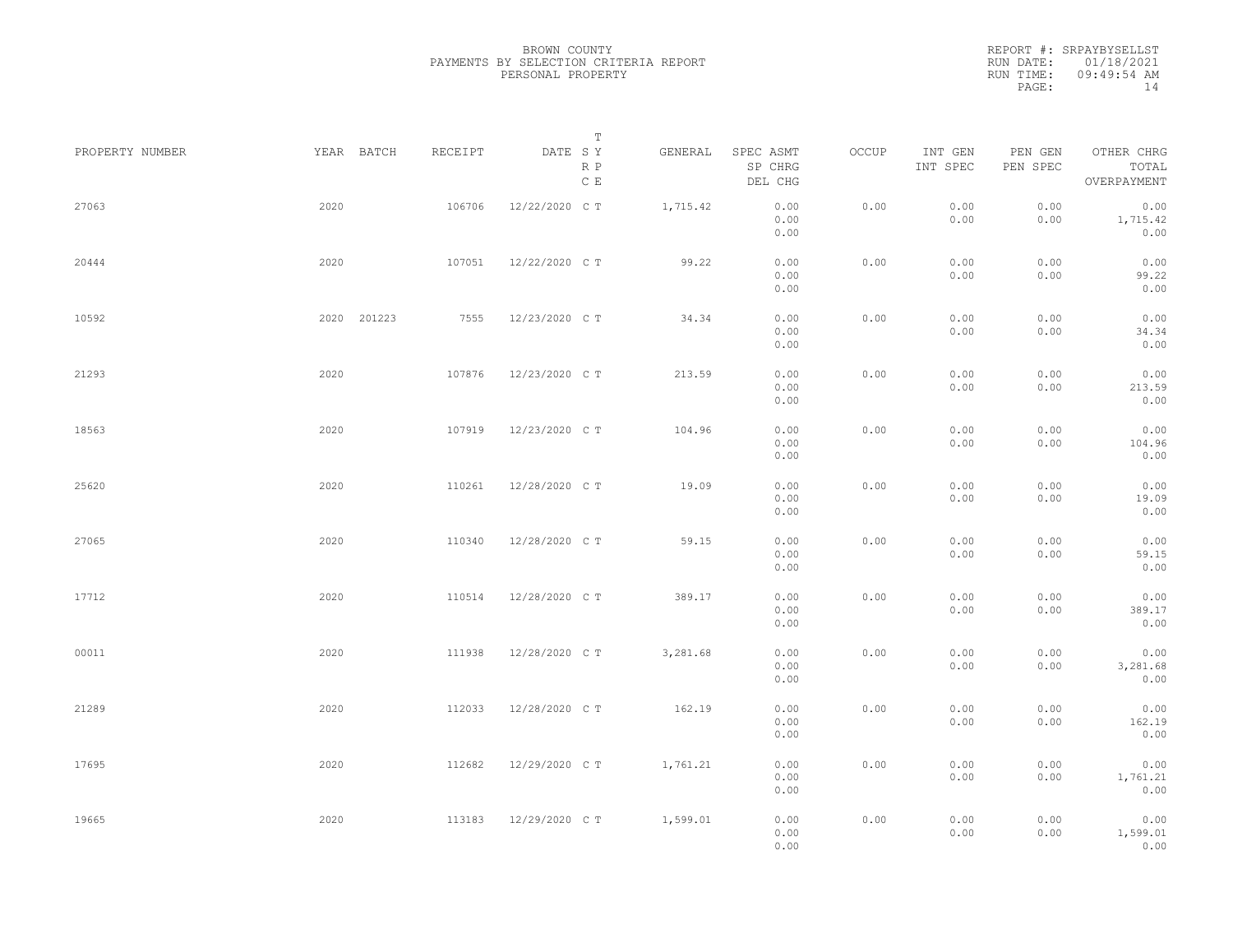| PROPERTY NUMBER | YEAR BATCH | RECEIPT | Т<br>DATE SY         | GENERAL  | SPEC ASMT            | OCCUP | INT GEN      | PEN GEN      | OTHER CHRG               |  |
|-----------------|------------|---------|----------------------|----------|----------------------|-------|--------------|--------------|--------------------------|--|
|                 |            |         | R P<br>$\mathbb C$ E |          | SP CHRG<br>DEL CHG   |       | INT SPEC     | PEN SPEC     | TOTAL<br>OVERPAYMENT     |  |
| 27079           | 2020       | 113356  | 12/29/2020 C T       | 286.22   | 0.00<br>0.00<br>0.00 | 0.00  | 0.00<br>0.00 | 0.00<br>0.00 | 0.00<br>286.22<br>0.00   |  |
| 25618           | 2020       | 113820  | 12/29/2020 C T       | 1,812.72 | 0.00<br>0.00<br>0.00 | 0.00  | 0.00<br>0.00 | 0.00<br>0.00 | 0.00<br>1,812.72<br>0.00 |  |
| 17239           | 2020       | 114244  | 12/29/2020 C T       | 167.92   | 0.00<br>0.00<br>0.00 | 0.00  | 0.00<br>0.00 | 0.00<br>0.00 | 0.00<br>167.92<br>0.00   |  |
| 25064           | 2020       | 114511  | 12/29/2020 C T       | 101.14   | 0.00<br>0.00<br>0.00 | 0.00  | 0.00<br>0.00 | 0.00<br>0.00 | 0.00<br>101.14<br>0.00   |  |
| 25624           | 2020       | 114577  | 12/29/2020 C T       | 368.27   | 0.00<br>0.00<br>0.00 | 0.00  | 0.00<br>0.00 | 0.00<br>0.00 | 0.00<br>368.27<br>0.00   |  |
| 26481           | 2020       | 114578  | 12/29/2020 C T       | 181.28   | 0.00<br>0.00<br>0.00 | 0.00  | 0.00<br>0.00 | 0.00<br>0.00 | 0.00<br>181.28<br>0.00   |  |
| 25628           | 2020       | 114579  | 12/29/2020 C T       | 85.87    | 0.00<br>0.00<br>0.00 | 0.00  | 0.00<br>0.00 | 0.00<br>0.00 | 0.00<br>85.87<br>0.00    |  |
| 25627           | 2020       | 114580  | 12/29/2020 C T       | 78.23    | 0.00<br>0.00<br>0.00 | 0.00  | 0.00<br>0.00 | 0.00<br>0.00 | 0.00<br>78.23<br>0.00    |  |
| 27080           | 2020       | 114581  | 12/29/2020 C T       | 41.97    | 0.00<br>0.00<br>0.00 | 0.00  | 0.00<br>0.00 | 0.00<br>0.00 | 0.00<br>41.97<br>0.00    |  |
| 24413           | 2020       | 114582  | 12/29/2020 C T       | 117.65   | 0.00<br>0.00<br>0.00 | 0.00  | 0.00<br>0.00 | 0.00<br>0.00 | 0.00<br>117.65<br>0.00   |  |
| 25622           | 2020       | 114583  | 12/29/2020 C T       | 204.17   | 0.00<br>0.00<br>0.00 | 0.00  | 0.00<br>0.00 | 0.00<br>0.00 | 0.00<br>204.17<br>0.00   |  |
| 09941           | 2020       | 115298  | 12/29/2020 C T       | 89.68    | 0.00<br>0.00<br>0.00 | 0.00  | 0.00<br>0.00 | 0.00<br>0.00 | 0.00<br>89.68<br>0.00    |  |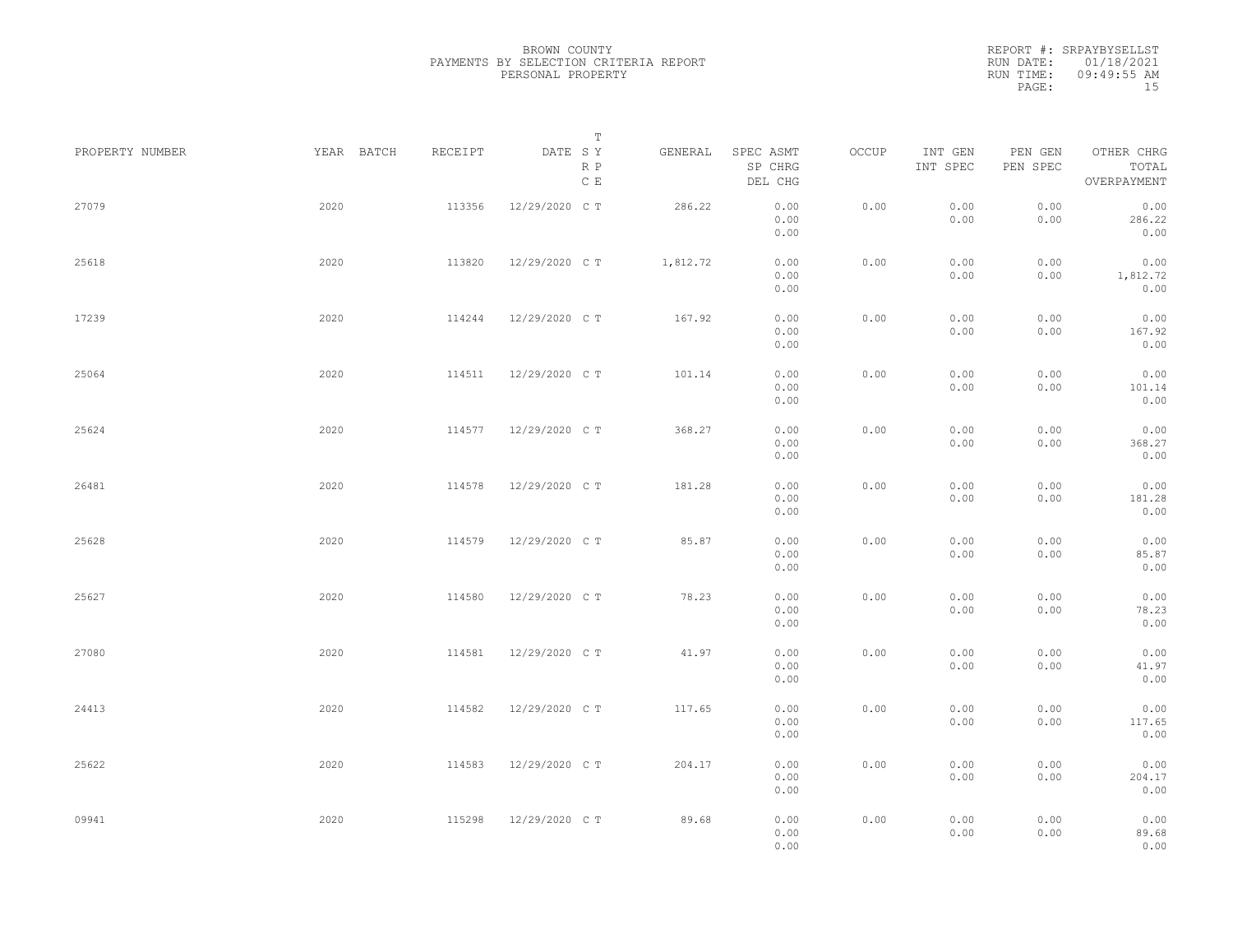REPORT #: SRPAYBYSELLST RUN DATE: 01/18/2021 RUN TIME: 09:49:55 AM PAGE: 16

|                 |            |         | $\mathbb T$                                         |          |                                 |       |                     |                     |                                    |
|-----------------|------------|---------|-----------------------------------------------------|----------|---------------------------------|-------|---------------------|---------------------|------------------------------------|
| PROPERTY NUMBER | YEAR BATCH | RECEIPT | DATE SY<br>$\mathbb R$ $\mathbb P$<br>$\mathbb C$ E | GENERAL  | SPEC ASMT<br>SP CHRG<br>DEL CHG | OCCUP | INT GEN<br>INT SPEC | PEN GEN<br>PEN SPEC | OTHER CHRG<br>TOTAL<br>OVERPAYMENT |
| 20457           | 2020       | 116605  | 12/30/2020 C T                                      | 13.36    | 0.00<br>0.00<br>0.00            | 0.00  | 0.00<br>0.00        | 0.00<br>0.00        | 0.00<br>13.36<br>0.00              |
| 27075           | 2020       | 117002  | 12/30/2020 C T                                      | 1,599.01 | 0.00<br>0.00<br>0.00            | 0.00  | 0.00<br>0.00        | 0.00<br>0.00        | 0.00<br>1,599.01<br>0.00           |
| 19729           | 2020       | 118641  | 12/30/2020 C T                                      | 1,192.58 | 0.00<br>0.00<br>0.00            | 0.00  | 0.00<br>0.00        | 0.00<br>0.00        | 0.00<br>1,192.58<br>0.00           |
| 22994           | 2020       | 119218  | 12/31/2020 C T                                      | 988.30   | 0.00<br>0.00<br>0.00            | 0.00  | 0.00<br>0.00        | 0.00<br>0.00        | 0.00<br>988.30<br>0.00             |
| 20450           | 2020       | 119944  | 12/31/2020 C T                                      | 616.33   | 0.00<br>0.00<br>0.00            | 0.00  | 0.00<br>0.00        | 0.00<br>0.00        | 0.00<br>616.33<br>0.00             |
| 15606           | 2020       | 120394  | 12/31/2020 C T                                      | 5.73     | 0.00<br>0.00<br>0.00            | 0.00  | 0.00<br>0.00        | 0.00<br>0.00        | 0.00<br>5.73<br>0.00               |
| 18151           | 2020       | 120754  | 12/31/2020 C T                                      | 7,869.15 | 0.00<br>0.00<br>0.00            | 0.00  | 0.00<br>0.00        | 0.00<br>0.00        | 0.00<br>7,869.15<br>0.00           |
| 21296           | 2020       | 120856  | 12/31/2020 C T                                      | 305.31   | 0.00<br>0.00<br>0.00            | 0.00  | 0.00<br>0.00        | 0.00<br>0.00        | 0.00<br>305.31<br>0.00             |
| 23684           | 2020       | 122435  | 01/05/2021 C T                                      | 22.89    | 0.00<br>0.00<br>0.00            | 0.00  | 0.00<br>0.00        | 0.00<br>0.00        | 0.00<br>22.89<br>0.00              |
| 14794           | 2020       | 125933  | 01/07/2021 C T                                      | 8,788.86 | 0.00<br>0.00<br>0.00            | 0.00  | 0.00<br>0.00        | 0.00<br>0.00        | 0.00<br>8,788.86<br>0.00           |
| 21889           | 2020       | 125934  | 01/07/2021 C T                                      | 234.71   | 0.00<br>0.00<br>0.00            | 0.00  | 0.00<br>0.00        | 0.00<br>0.00        | 0.00<br>234.71<br>0.00             |
| 20443           | 2020       | 126189  | 01/07/2021 C T                                      | 28.63    | 0.00<br>0.00<br>0.00            | 0.00  | 0.00<br>0.00        | 0.00<br>0.00        | 0.00<br>28.63<br>0.00              |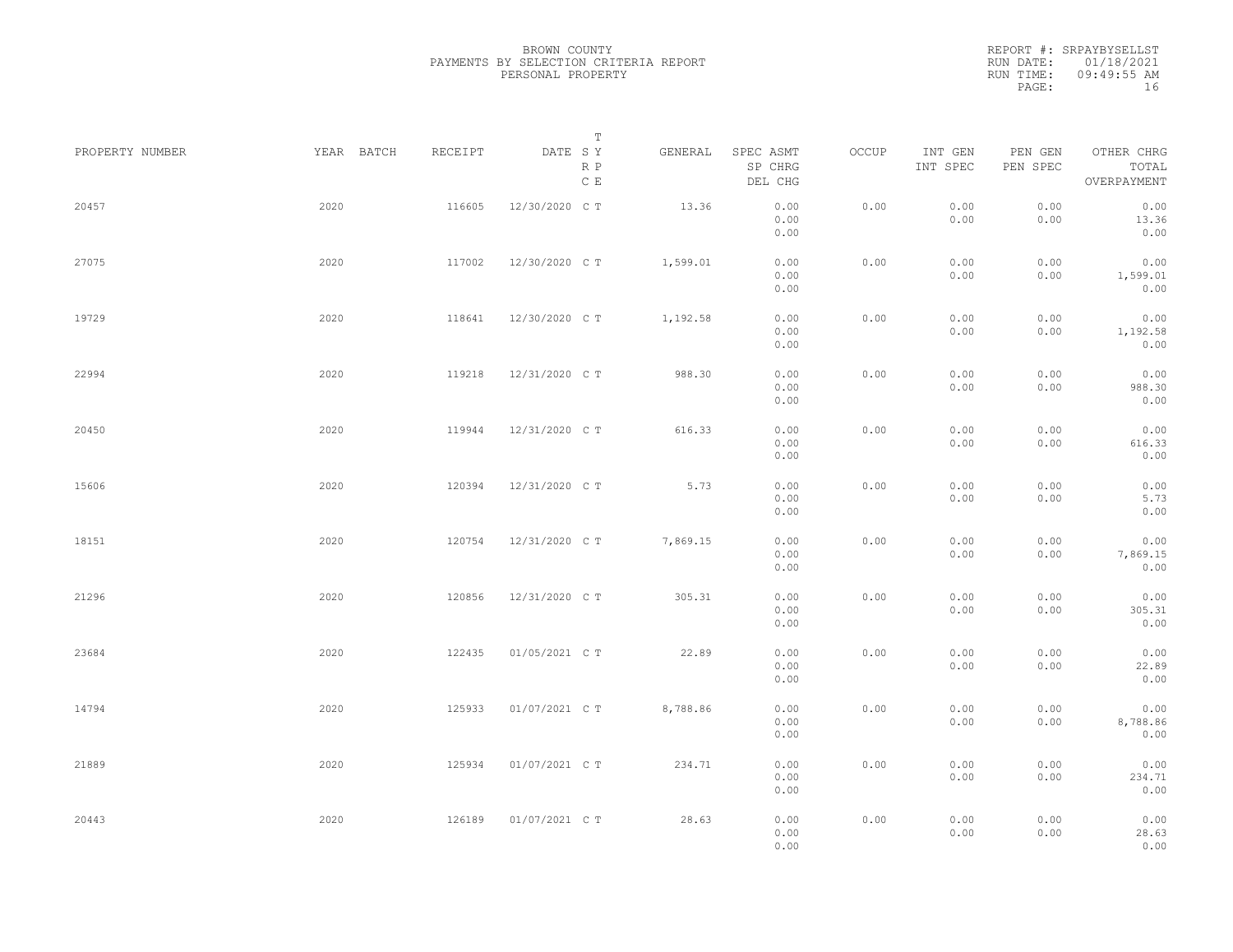|           | REPORT #: SRPAYBYSELLST |
|-----------|-------------------------|
|           | RUN DATE: 01/18/2021    |
| RUN TIME: | $09:49:55$ AM           |
| PAGE:     | 17                      |

| PROPERTY NUMBER |      | YEAR BATCH<br>RECEIPT | Т<br>DATE SY<br>R P | GENERAL  | SPEC ASMT<br>SP CHRG | OCCUP | INT GEN<br>INT SPEC | PEN GEN<br>PEN SPEC | OTHER CHRG<br>TOTAL |  |
|-----------------|------|-----------------------|---------------------|----------|----------------------|-------|---------------------|---------------------|---------------------|--|
|                 |      |                       | $\,$ C $\,$ E       |          | DEL CHG              |       |                     |                     | OVERPAYMENT         |  |
| 25063           | 2020 | 127015                | 01/08/2021 C T      | 572.45   | 0.00<br>0.00         | 0.00  | 0.00<br>0.00        | 0.00<br>0.00        | 0.00<br>572.45      |  |
|                 |      |                       |                     |          | 0.00                 |       |                     |                     | 0.00                |  |
| 26482           | 2020 | 128311                | 01/12/2021 C T      | 36.26    | 0.00<br>0.00         | 0.00  | 0.00<br>0.00        | 0.00<br>0.00        | 0.00<br>36.26       |  |
|                 |      |                       |                     |          | 0.00                 |       |                     |                     | 0.00                |  |
| 25071           | 2020 | 128319                | 01/12/2021 C T      | 9.05     | 0.00                 | 0.00  | 0.00                | 0.00                | 0.00                |  |
|                 |      |                       |                     |          | 0.00<br>0.00         |       | 0.00                | 0.00                | 9.05<br>0.00        |  |
| 26395           | 2020 | 128533                | 01/12/2021 C T      | 6,176.64 | 0.00                 | 0.00  | 0.00                | 0.00                | 0.00                |  |
|                 |      |                       |                     |          | 0.00<br>0.00         |       | 0.00                | 0.00                | 6, 176.64<br>0.00   |  |
| 23050           | 2020 | 128560                | 01/12/2021 C T      | 80.14    | 0.00                 | 0.00  | 0.00                | 0.00                | 0.00                |  |
|                 |      |                       |                     |          | 0.00<br>0.00         |       | 0.00                | 0.00                | 80.14<br>0.00       |  |
| 21885           | 2020 | 129200                | 01/13/2021 C T      | 286.22   | 0.00                 | 0.00  | 0.00                | 0.00                | 0.00                |  |
|                 |      |                       |                     |          | 0.00<br>0.00         |       | 0.00                | 0.00                | 286.22<br>0.00      |  |
| 23676           | 2020 | 129363                | 01/13/2021 C T      | 1.91     | 0.00                 | 0.00  | 0.00                | 0.00                | 0.00                |  |
|                 |      |                       |                     |          | 0.00<br>0.00         |       | 0.00                | 0.00                | 1.91<br>0.00        |  |
| 21291           | 2020 | 129621                | 01/13/2021 C T      | 188.90   | 0.00                 | 0.00  | 0.00                | 0.00                | 0.00                |  |
|                 |      |                       |                     |          | 0.00<br>0.00         |       | 0.00                | 0.00                | 188.90<br>0.00      |  |
|                 |      |                       |                     |          |                      |       |                     |                     |                     |  |
| 23676           | 2020 | Voids #<br>129363     | 01/13/2021 C V      | $-1.91$  | 0.00<br>0.00         | 0.00  | 0.00<br>0.00        | 0.00<br>0.00        | 0.00<br>$-1.91$     |  |
|                 |      |                       |                     |          | 0.00                 |       |                     |                     | 0.00                |  |
| 23676           | 2020 | 129639                | 01/13/2021 C T      | 1.91     | 0.00<br>0.00         | 0.00  | 0.00<br>0.00        | 0.00<br>0.00        | 0.00<br>1.91        |  |
|                 |      |                       |                     |          | 0.00                 |       |                     |                     | 0.00                |  |
| 23195           | 2020 | 129795                | 01/13/2021 C T      | 1,684.90 | 0.00<br>0.00         | 0.00  | 0.00<br>0.00        | 0.00<br>0.00        | 0.00<br>1,684.90    |  |
|                 |      |                       |                     |          | 0.00                 |       |                     |                     | 0.00                |  |
| 27078           | 2020 | 130397                | 01/14/2021 C T      | 1,110.53 | 0.00                 | 0.00  | 0.00                | 0.00                | 0.00                |  |
|                 |      |                       |                     |          | 0.00<br>0.00         |       | 0.00                | 0.00                | 1,110.53<br>0.00    |  |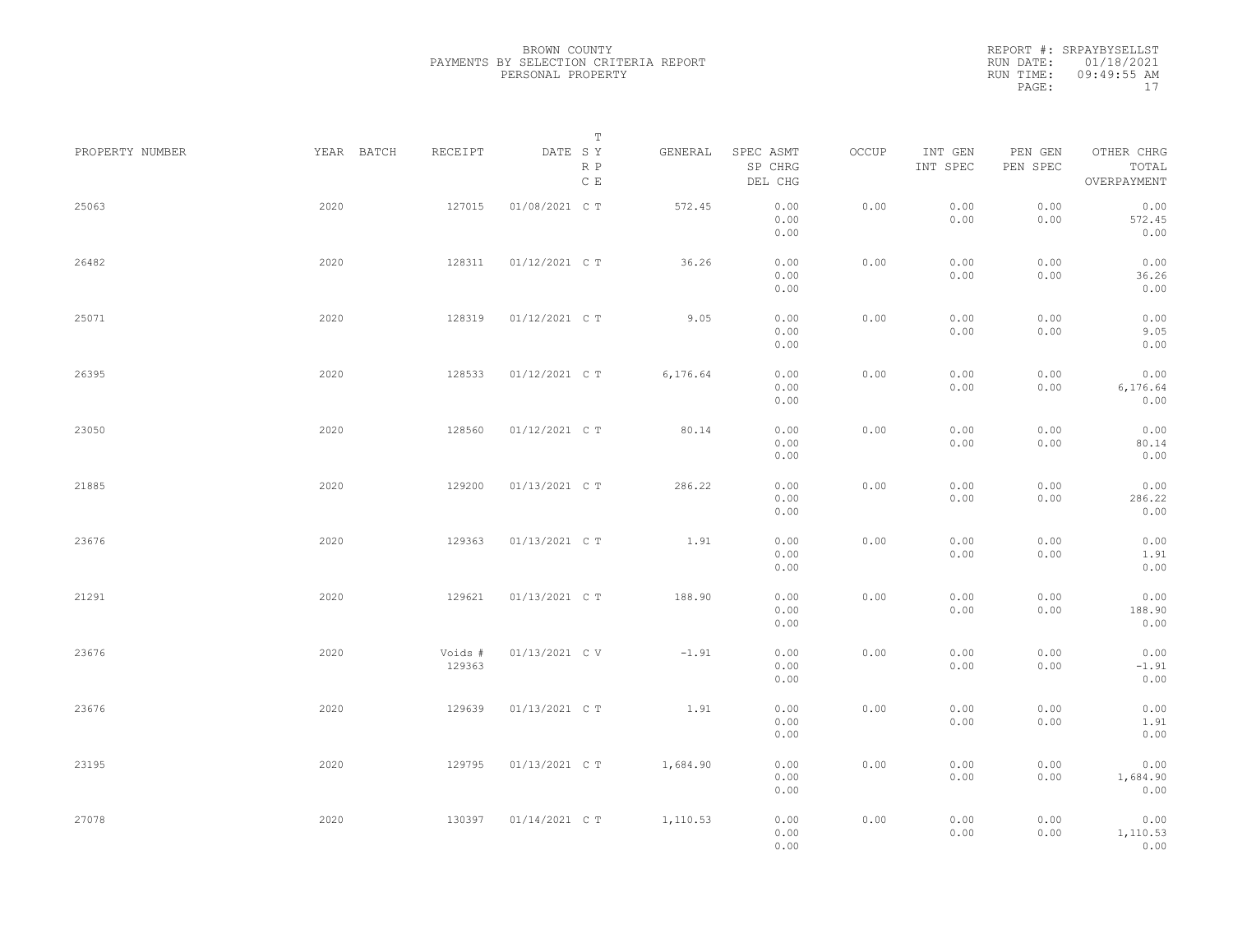|                 |               |         |                        | $\mathbb T$ |           |           |       |          |          |             |
|-----------------|---------------|---------|------------------------|-------------|-----------|-----------|-------|----------|----------|-------------|
| PROPERTY NUMBER | BATCH<br>YEAR | RECEIPT | DATE SY                |             | GENERAL   | SPEC ASMT | OCCUP | INT GEN  | PEN GEN  | OTHER CHRG  |
|                 |               |         |                        | $R$ $P$     |           | SP CHRG   |       | INT SPEC | PEN SPEC | TOTAL       |
|                 |               |         |                        | C E         |           | DEL CHG   |       |          |          | OVERPAYMENT |
|                 |               |         |                        |             |           |           |       |          |          |             |
| 23697           | 2020          | 130454  | 01/14/2021 C T         |             | 475.13    | 0.00      | 0.00  | 0.00     | 0.00     | 0.00        |
|                 |               |         |                        |             |           | 0.00      |       | 0.00     | 0.00     | 475.13      |
|                 |               |         |                        |             |           | 0.00      |       |          |          | 0.00        |
|                 |               |         |                        |             |           |           |       |          |          |             |
| 22467           | 2020          | 130542  | 01/14/2021 C T         |             | 2,167.64  | 0.00      | 0.00  | 0.00     | 0.00     | 0.00        |
|                 |               |         |                        |             |           | 0.00      |       | 0.00     | 0.00     | 2,167.64    |
|                 |               |         |                        |             |           | 0.00      |       |          |          | 0.00        |
|                 |               |         |                        |             |           |           |       |          |          |             |
| 25066           | 2020          | 130957  | 01/15/2021 C T         |             | 242.34    | 0.00      | 0.00  | 0.00     | 0.00     | 0.00        |
|                 |               |         |                        |             |           | 0.00      |       | 0.00     | 0.00     | 242.34      |
|                 |               |         |                        |             |           | 0.00      |       |          |          | 0.00        |
|                 |               |         |                        |             |           |           |       |          |          |             |
| 26408           | 2020          | 131147  | 01/15/2021 C T         |             | 433.15    | 0.00      | 0.00  | 0.00     | 0.00     | 0.00        |
|                 |               |         |                        |             |           | 0.00      |       | 0.00     | 0.00     | 433.15      |
|                 |               |         |                        |             |           | 0.00      |       |          |          | 0.00        |
|                 |               |         |                        |             |           |           |       |          |          |             |
| 26403           | 2020          | 131150  | 01/15/2021 C T         |             | 25.34     | 0.00      | 0.00  | 0.00     | 0.00     | 0.00        |
|                 |               |         |                        |             |           | 0.00      |       | 0.00     | 0.00     | 25.34       |
|                 |               |         |                        |             |           | 0.00      |       |          |          | 0.00        |
|                 |               |         |                        |             |           |           |       |          |          |             |
|                 |               |         | TOWN OF LAWRENCE TOTAL |             | 50,388.35 | 0.00      | 0.00  | 0.00     | 0.00     | 0.00        |
|                 |               |         |                        |             |           | 0.00      |       | 0.00     | 0.00     | 50,388.35   |
|                 |               |         |                        |             |           | 0.00      |       |          |          | 0.00        |
|                 |               |         |                        |             |           |           |       |          |          |             |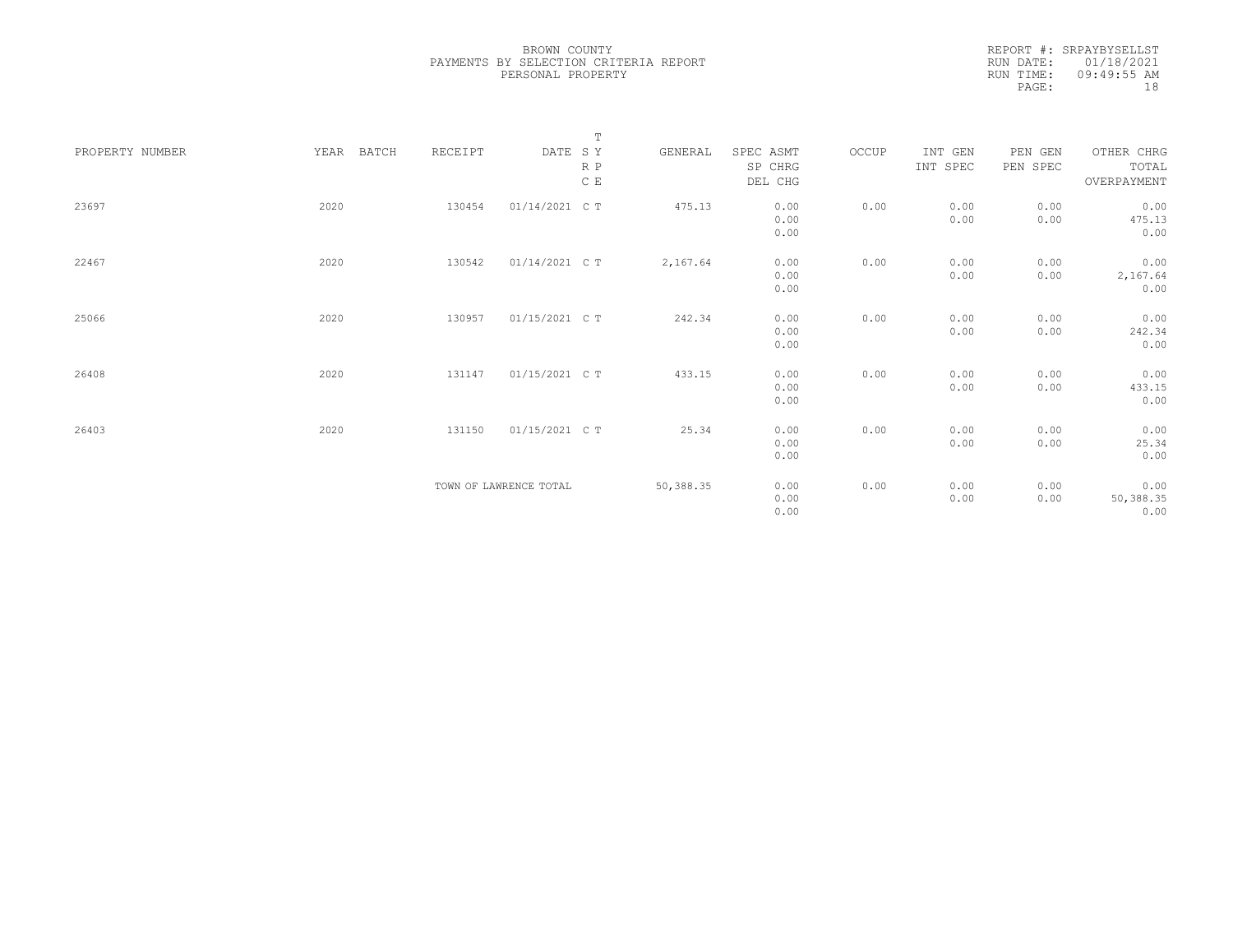|                 |            |         | Т                               |         |                                 |       |                     |                     |                                    |  |
|-----------------|------------|---------|---------------------------------|---------|---------------------------------|-------|---------------------|---------------------|------------------------------------|--|
| PROPERTY NUMBER | YEAR BATCH | RECEIPT | DATE SY<br>R P<br>$\,$ C $\,$ E | GENERAL | SPEC ASMT<br>SP CHRG<br>DEL CHG | OCCUP | INT GEN<br>INT SPEC | PEN GEN<br>PEN SPEC | OTHER CHRG<br>TOTAL<br>OVERPAYMENT |  |
| 27506           | 2020       | 96955   | 12/14/2020 C T                  | 188.55  | 0.00<br>0.00<br>0.00            | 0.00  | 0.00<br>0.00        | 0.00<br>0.00        | 0.00<br>188.55<br>0.00             |  |
| 10029           | 2020       | 97362   | 12/14/2020 C T                  | 5.93    | 0.00<br>0.00<br>0.00            | 0.00  | 0.00<br>0.00        | 0.00<br>0.00        | 0.00<br>5.93<br>0.00               |  |
| 04788           | 2020       | 97365   | 12/14/2020 C T                  | 14.84   | 0.00<br>0.00<br>0.00            | 0.00  | 0.00<br>0.00        | 0.00<br>0.00        | 0.00<br>14.84<br>0.00              |  |
| 10053           | 2020       | 98188   | 12/15/2020 C T                  | 111.34  | 0.00<br>0.00<br>0.00            | 0.00  | 0.00<br>0.00        | 0.00<br>0.00        | 0.00<br>111.34<br>0.00             |  |
| 10038           | 2020       | 98192   | 12/15/2020 C T                  | 157.35  | 0.00<br>0.00<br>0.00            | 0.00  | 0.00<br>0.00        | 0.00<br>0.00        | 0.00<br>157.35<br>0.00             |  |
| 04219           | 2020       | 98205   | 12/15/2020 C T                  | 69.78   | 0.00<br>0.00<br>0.00            | 0.00  | 0.00<br>0.00        | 0.00<br>0.00        | 0.00<br>69.78<br>0.00              |  |
| 17366           | 2020       | 99672   | 12/16/2020 C T                  | 133.62  | 0.00<br>0.00<br>0.00            | 0.00  | 0.00<br>0.00        | 0.00<br>0.00        | 0.00<br>133.62<br>0.00             |  |
| 04193           | 2020       | 101343  | 12/17/2020 C T                  | 89.08   | 0.00<br>0.00<br>0.00            | 0.00  | 0.00<br>0.00        | 0.00<br>0.00        | 0.00<br>89.08<br>0.00              |  |
| 08735           | 2020       | 101986  | 12/18/2020 C T                  | 14.84   | 0.00<br>0.00<br>0.00            | 0.00  | 0.00<br>0.00        | 0.00<br>0.00        | 0.00<br>14.84<br>0.00              |  |
| 13609           | 2020       | 102806  | 12/18/2020 C T                  | 19.30   | 0.00<br>0.00<br>0.00            | 0.00  | 0.00<br>0.00        | 0.00<br>0.00        | 0.00<br>19.30<br>0.00              |  |
| 24386           | 2020       | 103120  | 12/18/2020 C T                  | 47.09   | 0.00<br>0.00<br>0.00            | 0.00  | 0.00<br>0.00        | 0.00<br>0.00        | 0.00<br>47.09<br>0.00              |  |
| 20843           | 2020       | 104262  | 12/21/2020 C T                  | 51.95   | 0.00<br>0.00<br>0.00            | 0.00  | 0.00<br>0.00        | 0.00<br>0.00        | 0.00<br>51.95<br>0.00              |  |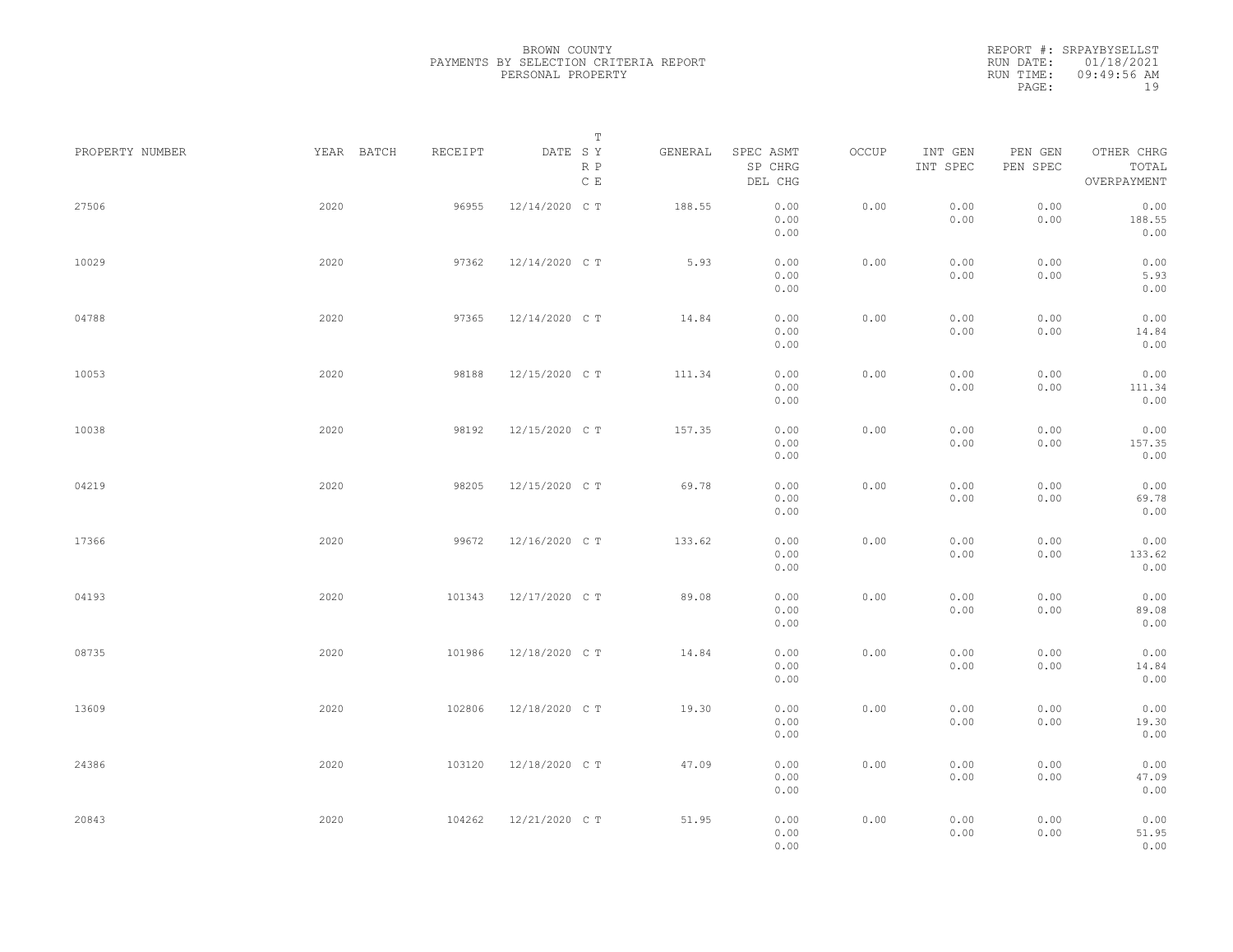| PROPERTY NUMBER |      | YEAR BATCH | RECEIPT | DATE SY        | T<br>R P<br>$\mathbb C\,$ E | GENERAL  | SPEC ASMT<br>SP CHRG<br>DEL CHG | OCCUP | INT GEN<br>INT SPEC | PEN GEN<br>PEN SPEC | OTHER CHRG<br>TOTAL<br>OVERPAYMENT |  |
|-----------------|------|------------|---------|----------------|-----------------------------|----------|---------------------------------|-------|---------------------|---------------------|------------------------------------|--|
| 11246           | 2020 |            | 104322  | 12/21/2020 C T |                             | 244.97   | 0.00<br>0.00<br>0.00            | 0.00  | 0.00<br>0.00        | 0.00<br>0.00        | 0.00<br>244.97<br>0.00             |  |
| 18592           | 2020 |            | 104529  | 12/21/2020 C T |                             | 328.10   | 0.00<br>0.00<br>0.00            | 0.00  | 0.00<br>0.00        | 0.00<br>0.00        | 0.00<br>328.10<br>0.00             |  |
| 10137           | 2020 |            | 104654  | 12/21/2020 C T |                             | 307.30   | 0.00<br>0.00<br>0.00            | 0.00  | 0.00<br>0.00        | 0.00<br>0.00        | 0.00<br>307.30<br>0.00             |  |
| 11253           | 2020 |            | 104705  | 12/21/2020 C T |                             | 331.42   | 0.00<br>0.00<br>0.00            | 0.00  | 0.00<br>0.00        | 0.00<br>0.00        | 0.00<br>331.42<br>0.00             |  |
| 10054           | 2020 |            | 104990  | 12/21/2020 C T |                             | 106.89   | 0.00<br>0.00<br>0.00            | 0.00  | 0.00<br>0.00        | 0.00<br>0.00        | 0.00<br>106.89<br>0.00             |  |
| 10026           | 2020 |            | 105156  | 12/21/2020 C T |                             | 544.85   | 0.00<br>0.00<br>0.00            | 0.00  | 0.00<br>0.00        | 0.00<br>0.00        | 0.00<br>544.85<br>0.00             |  |
| 17361           | 2020 |            | 105252  | 12/21/2020 C T |                             | 20.79    | 0.00<br>0.00<br>0.00            | 0.00  | 0.00<br>0.00        | 0.00<br>0.00        | 0.00<br>20.79<br>0.00              |  |
| 13610           | 2020 |            | 105998  | 12/22/2020 C T |                             | 507.73   | 0.00<br>0.00<br>0.00            | 0.00  | 0.00<br>0.00        | 0.00<br>0.00        | 0.00<br>507.73<br>0.00             |  |
| 23081           | 2020 |            | 106029  | 12/22/2020 C T |                             | 72.43    | 0.00<br>0.00<br>0.00            | 0.00  | 0.00<br>0.00        | 0.00<br>0.00        | 0.00<br>72.43<br>0.00              |  |
| 25943           | 2020 |            | 106419  | 12/22/2020 C T |                             | 108.38   | 0.00<br>0.00<br>0.00            | 0.00  | 0.00<br>0.00        | 0.00<br>0.00        | 0.00<br>108.38<br>0.00             |  |
| 26993           | 2020 |            | 106619  | 12/22/2020 C T |                             | 466.16   | 0.00<br>0.00<br>0.00            | 0.00  | 0.00<br>0.00        | 0.00<br>0.00        | 0.00<br>466.16<br>0.00             |  |
| 27503           | 2020 |            | 107119  | 12/22/2020 C T |                             | 2,272.90 | 0.00<br>0.00<br>0.00            | 0.00  | 0.00<br>0.00        | 0.00<br>0.00        | 0.00<br>2,272.90<br>0.00           |  |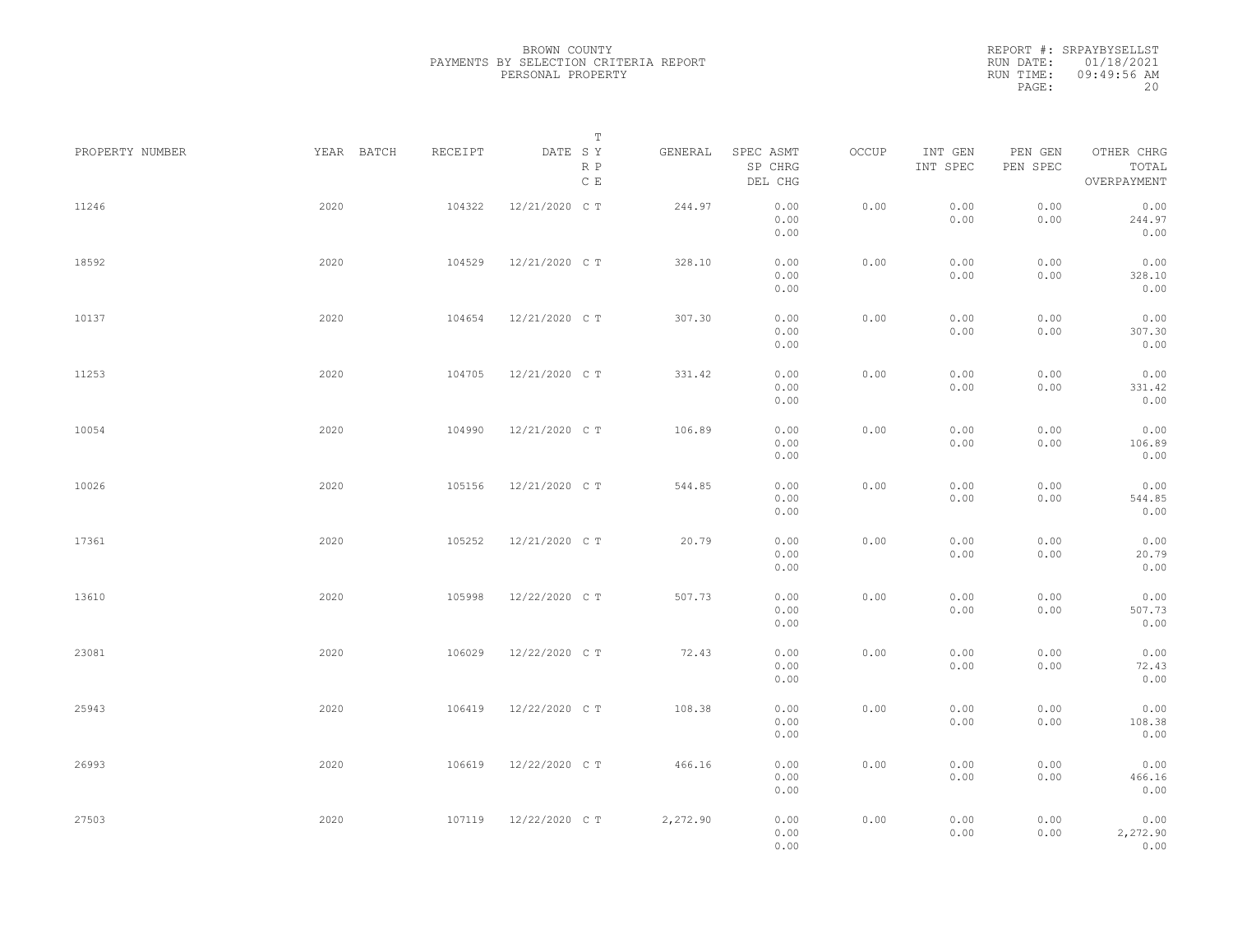REPORT #: SRPAYBYSELLST RUN DATE: 01/18/2021 RUN TIME: 09:49:56 AM PAGE: 21

| PROPERTY NUMBER | YEAR BATCH | RECEIPT | $\mathbb T$<br>DATE SY<br>R P<br>$\mathbb C$ E | GENERAL | SPEC ASMT<br>SP CHRG<br>DEL CHG | OCCUP | INT GEN<br>INT SPEC | PEN GEN<br>PEN SPEC | OTHER CHRG<br>TOTAL<br>OVERPAYMENT |  |
|-----------------|------------|---------|------------------------------------------------|---------|---------------------------------|-------|---------------------|---------------------|------------------------------------|--|
| 04221           | 2020       | 107522  | 12/23/2020 C T                                 | 828.40  | 0.00<br>0.00<br>0.00            | 0.00  | 0.00<br>0.00        | 0.00<br>0.00        | 0.00<br>828.40<br>0.00             |  |
| 07952           | 2020       | 108280  | 12/23/2020 C T                                 | 96.50   | 0.00<br>0.00<br>0.00            | 0.00  | 0.00<br>0.00        | 0.00<br>0.00        | 0.00<br>96.50<br>0.00              |  |
| 10585           | 2020       | 108354  | 12/23/2020 C T                                 | 16.33   | 0.00<br>0.00<br>0.00            | 0.00  | 0.00<br>0.00        | 0.00<br>0.00        | 0.00<br>16.33<br>0.00              |  |
| 18596           | 2020       | 108602  | 12/23/2020 C T                                 | 681.42  | 0.00<br>0.00<br>0.00            | 0.00  | 0.00<br>0.00        | 0.00<br>0.00        | 0.00<br>681.42<br>0.00             |  |
| 18595           | 2020       | 110110  | 12/28/2020 C T                                 | 259.80  | 0.00<br>0.00<br>0.00            | 0.00  | 0.00<br>0.00        | 0.00<br>0.00        | 0.00<br>259.80<br>0.00             |  |
| 10025           | 2020       | 110316  | 12/28/2020 C T                                 | 182.61  | 0.00<br>0.00<br>0.00            | 0.00  | 0.00<br>0.00        | 0.00<br>0.00        | 0.00<br>182.61<br>0.00             |  |
| 12824           | 2020       | 110551  | 12/28/2020 C T                                 | 670.76  | 0.00<br>0.00<br>0.00            | 0.00  | 0.00<br>0.00        | 0.00<br>0.00        | 0.00<br>670.76<br>0.00             |  |
| 20885           | 2020       | 110636  | 12/28/2020 C T                                 | 281.99  | 0.00<br>0.00<br>0.00            | 0.00  | 0.00<br>0.00        | 0.00<br>0.00        | 0.00<br>281.99<br>0.00             |  |
| 19525           | 2020       | 110795  | 12/28/2020 C T                                 | 118.77  | 0.00<br>0.00<br>0.00            | 0.00  | 0.00<br>0.00        | 0.00<br>0.00        | 0.00<br>118.77<br>0.00             |  |
| 04192           | 2020       | 111131  | 12/28/2020 C T                                 | 5.93    | 0.00<br>0.00<br>0.00            | 0.00  | 0.00<br>0.00        | 0.00<br>0.00        | 0.00<br>5.93<br>0.00               |  |
| 23351           | 2020       | 111162  | 12/28/2020 C T                                 | 576.03  | 0.00<br>0.00<br>0.00            | 0.00  | 0.00<br>0.00        | 0.00<br>0.00        | 0.00<br>576.03<br>0.00             |  |
| 10047           | 2020       | 111393  | 12/28/2020 C T                                 | 757.15  | 0.00<br>0.00<br>0.00            | 0.00  | 0.00<br>0.00        | 0.00<br>0.00        | 0.00<br>757.15<br>0.00             |  |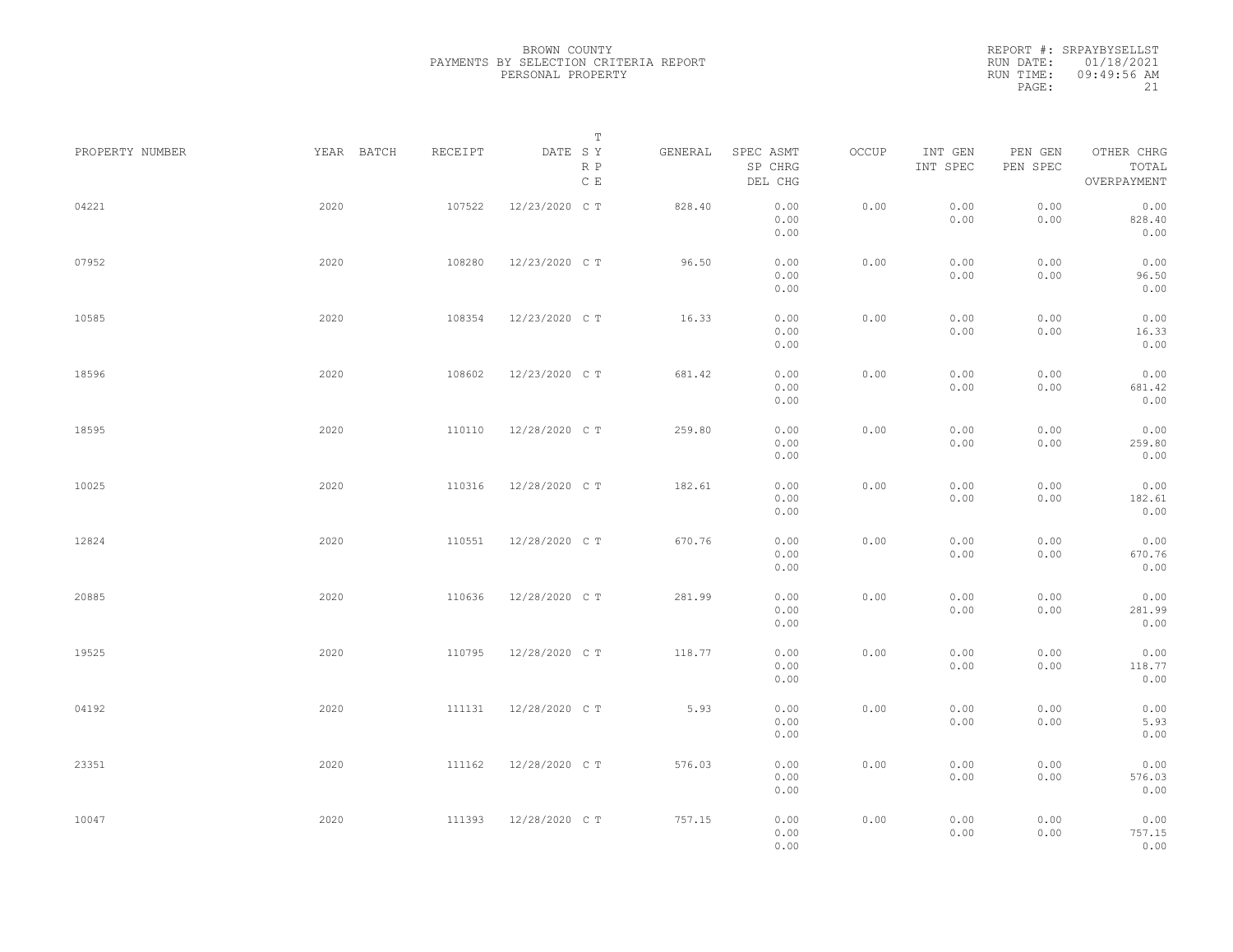|                 |            |         | Т                               |         |                                 |       |                     |                     |                                    |  |
|-----------------|------------|---------|---------------------------------|---------|---------------------------------|-------|---------------------|---------------------|------------------------------------|--|
| PROPERTY NUMBER | YEAR BATCH | RECEIPT | DATE SY<br>R P<br>$\,$ C $\,$ E | GENERAL | SPEC ASMT<br>SP CHRG<br>DEL CHG | OCCUP | INT GEN<br>INT SPEC | PEN GEN<br>PEN SPEC | OTHER CHRG<br>TOTAL<br>OVERPAYMENT |  |
| 08741           | 2020       | 112042  | 12/28/2020 C T                  | 8.90    | 0.00<br>0.00<br>0.00            | 0.00  | 0.00<br>0.00        | 0.00<br>0.00        | 0.00<br>8.90<br>0.00               |  |
| 24944           | 2020       | 113315  | 12/29/2020 C T                  | 224.17  | 0.00<br>0.00<br>0.00            | 0.00  | 0.00<br>0.00        | 0.00<br>0.00        | 0.00<br>224.17<br>0.00             |  |
| 06291           | 2020       | 113603  | 12/29/2020 C T                  | 26.72   | 0.00<br>0.00<br>0.00            | 0.00  | 0.00<br>0.00        | 0.00<br>0.00        | 0.00<br>26.72<br>0.00              |  |
| 22924           | 2020       | 114237  | 12/29/2020 C T                  | 41.56   | 0.00<br>0.00<br>0.00            | 0.00  | 0.00<br>0.00        | 0.00<br>0.00        | 0.00<br>41.56<br>0.00              |  |
| 22263           | 2020       | 114593  | 12/29/2020 C T                  | 764.57  | 0.00<br>0.00<br>0.00            | 0.00  | 0.00<br>0.00        | 0.00<br>0.00        | 0.00<br>764.57<br>0.00             |  |
| 25600           | 2020       | 114595  | 12/29/2020 C T                  | 708.14  | 0.00<br>0.00<br>0.00            | 0.00  | 0.00<br>0.00        | 0.00<br>0.00        | 0.00<br>708.14<br>0.00             |  |
| 17362           | 2020       | 116250  | 12/29/2020 C T                  | 19.30   | 0.00<br>0.00<br>0.00            | 0.00  | 0.00<br>0.00        | 0.00<br>0.00        | 0.00<br>19.30<br>0.00              |  |
| 15100           | 2020       | 116461  | 12/30/2020 C T                  | 53.44   | 0.00<br>0.00<br>0.00            | 0.00  | 0.00<br>0.00        | 0.00<br>0.00        | 0.00<br>53.44<br>0.00              |  |
| 26505           | 2020       | 116673  | 12/30/2020 C T                  | 687.37  | 0.00<br>0.00<br>0.00            | 0.00  | 0.00<br>0.00        | 0.00<br>0.00        | 0.00<br>687.37<br>0.00             |  |
| 22572           | 2020       | 116681  | 12/30/2020 C T                  | 114.32  | 0.00<br>0.00<br>0.00            | 0.00  | 0.00<br>0.00        | 0.00<br>0.00        | 0.00<br>114.32<br>0.00             |  |
| 17823           | 2020       | 118074  | 12/30/2020 C T                  | 148.46  | 0.00<br>0.00<br>0.00            | 0.00  | 0.00<br>0.00        | 0.00<br>0.00        | 0.00<br>148.46<br>0.00             |  |
| 10133           | 2020       | 118262  | 12/30/2020 C T                  | 63.84   | 0.00<br>0.00<br>0.00            | 0.00  | 0.00<br>0.00        | 0.00<br>0.00        | 0.00<br>63.84<br>0.00              |  |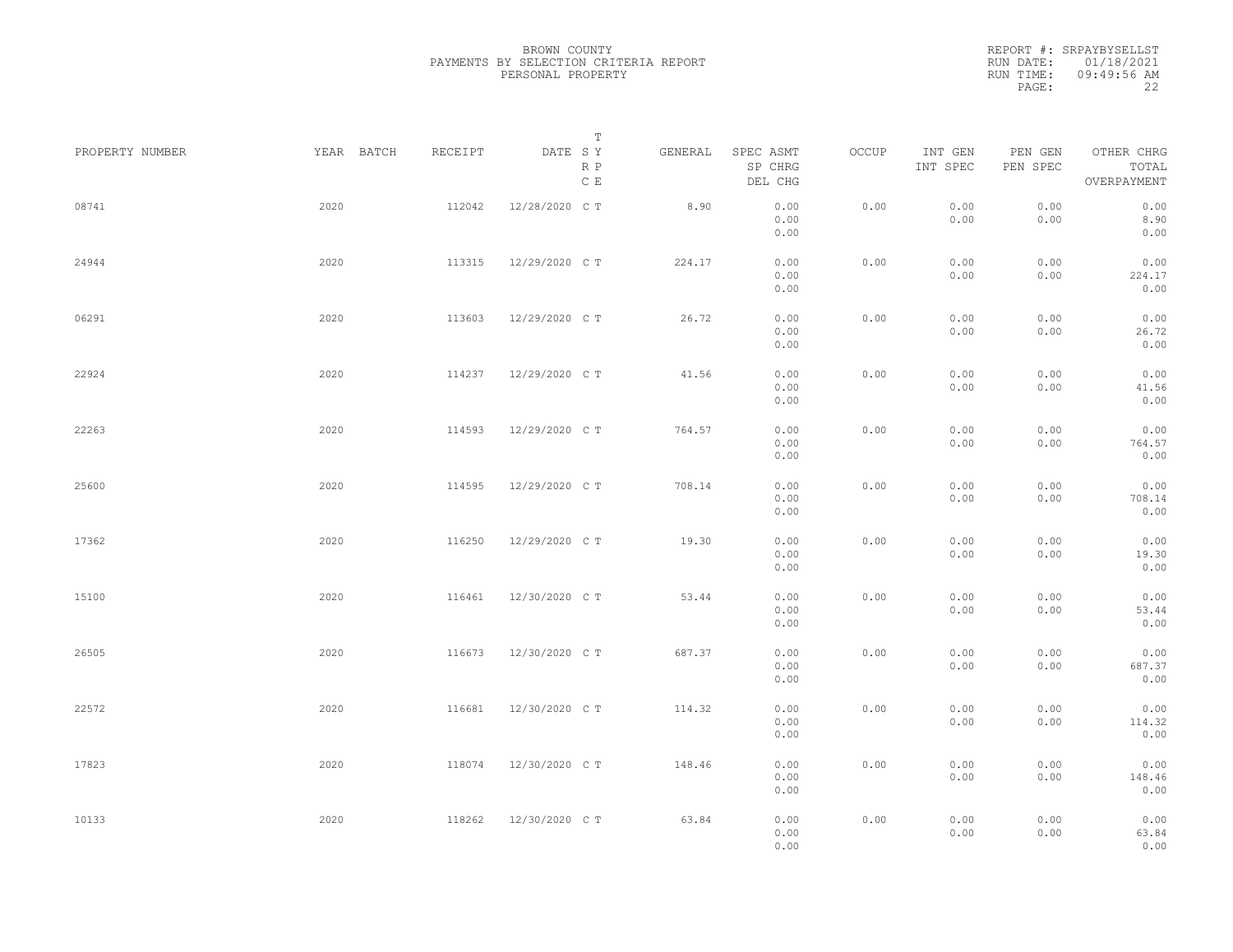REPORT #: SRPAYBYSELLST RUN DATE: 01/18/2021 RUN TIME: 09:49:57 AM PAGE: 23

| PROPERTY NUMBER | YEAR BATCH | RECEIPT | $\mathbb T$<br>DATE SY | GENERAL | SPEC ASMT            | OCCUP | INT GEN      | PEN GEN      | OTHER CHRG             |  |
|-----------------|------------|---------|------------------------|---------|----------------------|-------|--------------|--------------|------------------------|--|
|                 |            |         | R P<br>$\mathbb C$ E   |         | SP CHRG<br>DEL CHG   |       | INT SPEC     | PEN SPEC     | TOTAL<br>OVERPAYMENT   |  |
| 11900           | 2020       | 119857  | 12/31/2020 C T         | 25.26   | 0.00<br>0.00<br>0.00 | 0.00  | 0.00<br>0.00 | 0.00<br>0.00 | 0.00<br>25.26<br>0.00  |  |
| 22965           | 2020       | 120682  | 12/31/2020 C T         | 215.26  | 0.00<br>0.00<br>0.00 | 0.00  | 0.00<br>0.00 | 0.00<br>0.00 | 0.00<br>215.26<br>0.00 |  |
| 27502           | 2020       | 120762  | 12/31/2020 C T         | 148.46  | 0.00<br>0.00<br>0.00 | 0.00  | 0.00<br>0.00 | 0.00<br>0.00 | 0.00<br>148.46<br>0.00 |  |
| 04168           | 2020       | 120858  | 12/31/2020 C T         | 207.83  | 0.00<br>0.00<br>0.00 | 0.00  | 0.00<br>0.00 | 0.00<br>0.00 | 0.00<br>207.83<br>0.00 |  |
| 26508           | 2020       | 120865  | 12/31/2020 C T         | 4.45    | 0.00<br>0.00<br>0.00 | 0.00  | 0.00<br>0.00 | 0.00<br>0.00 | 0.00<br>4.45<br>0.00   |  |
| 23010           | 2020       | 122015  | 01/04/2021 C T         | 314.73  | 0.00<br>0.00<br>0.00 | 0.00  | 0.00<br>0.00 | 0.00<br>0.00 | 0.00<br>314.73<br>0.00 |  |
| 10036           | 2020       | 122025  | 01/04/2021 C T         | 47.52   | 0.00<br>0.00<br>0.00 | 0.00  | 0.00<br>0.00 | 0.00<br>0.00 | 0.00<br>47.52<br>0.00  |  |
| 10046           | 2020       | 123067  | 01/05/2021 C T         | 725.96  | 0.00<br>0.00<br>0.00 | 0.00  | 0.00<br>0.00 | 0.00<br>0.00 | 0.00<br>725.96<br>0.00 |  |
| 19800           | 2020       | 126277  | 01/07/2021 C T         | 54.93   | 0.00<br>0.00<br>0.00 | 0.00  | 0.00<br>0.00 | 0.00<br>0.00 | 0.00<br>54.93<br>0.00  |  |
| 11252           | 2020       | 127509  | 01/11/2021 C T         | 11.88   | 0.00<br>0.00<br>0.00 | 0.00  | 0.00<br>0.00 | 0.00<br>0.00 | 0.00<br>11.88<br>0.00  |  |
| 26603           | 2020       | 127613  | 01/11/2021 C T         | 40.08   | 0.00<br>0.00<br>0.00 | 0.00  | 0.00<br>0.00 | 0.00<br>0.00 | 0.00<br>40.08<br>0.00  |  |
| 24359           | 2020       | 127650  | 01/11/2021 C T         | 190.02  | 0.00<br>0.00<br>0.00 | 0.00  | 0.00<br>0.00 | 0.00<br>0.00 | 0.00<br>190.02<br>0.00 |  |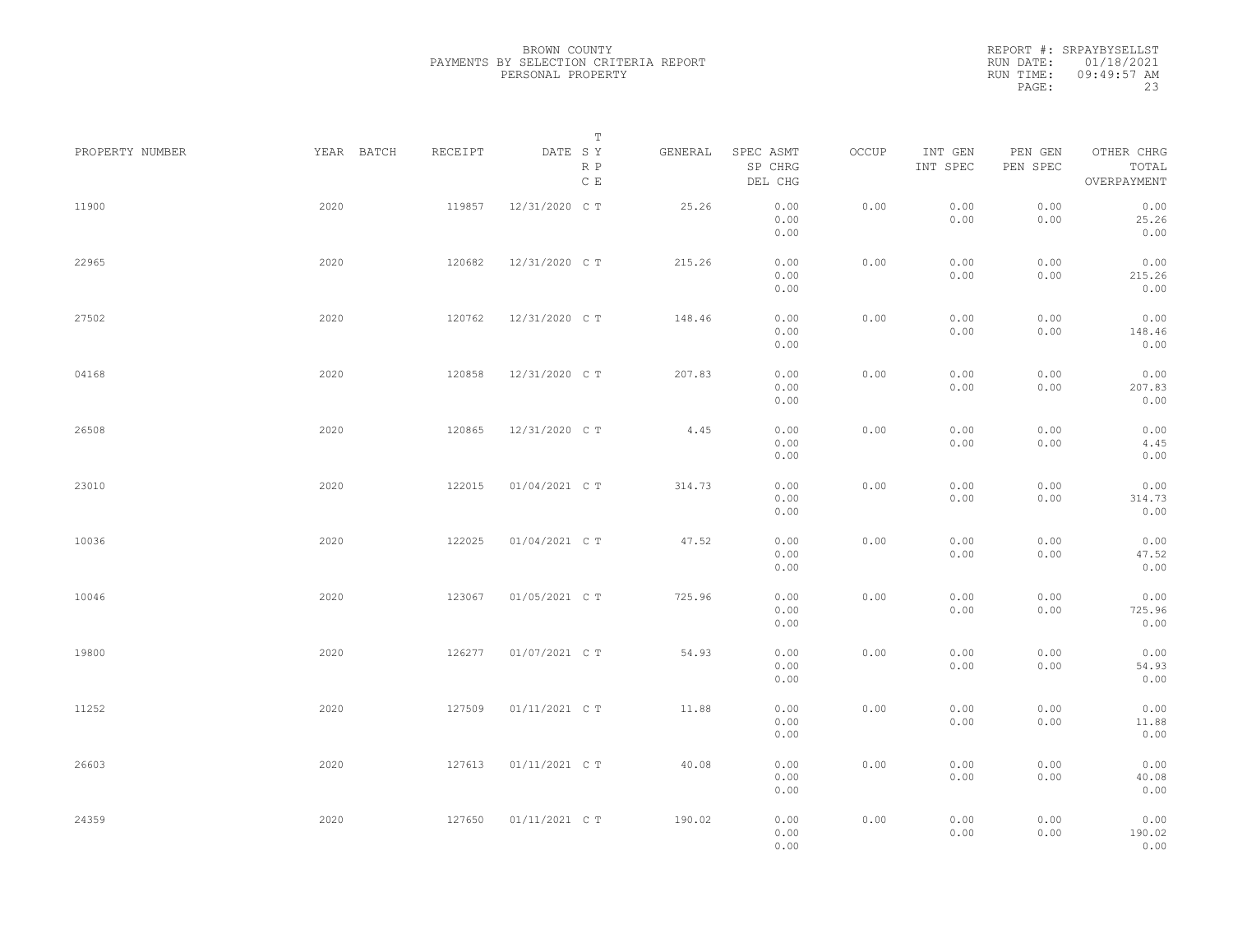| PROPERTY NUMBER | YEAR BATCH  | RECEIPT           | Т<br>DATE SY         | GENERAL  | SPEC ASMT            | OCCUP | INT GEN      | PEN GEN      | OTHER CHRG               |  |
|-----------------|-------------|-------------------|----------------------|----------|----------------------|-------|--------------|--------------|--------------------------|--|
|                 |             |                   | R P<br>$\mathbb C$ E |          | SP CHRG<br>DEL CHG   |       | INT SPEC     | PEN SPEC     | TOTAL<br>OVERPAYMENT     |  |
| 23567           | 2020 210111 | 8732              | 01/11/2021 C T       | 3,568.93 | 0.00<br>0.00<br>0.00 | 0.00  | 0.00<br>0.00 | 0.00<br>0.00 | 0.00<br>3,568.93<br>0.00 |  |
| 27688           | 2020        | 128312            | 01/12/2021 C T       | 77.19    | 0.00<br>0.00<br>0.00 | 0.00  | 0.00<br>0.00 | 0.00<br>0.00 | 0.00<br>77.19<br>0.00    |  |
| 26696           | 2020        | 128423            | 01/12/2021 C T       | 99.48    | 0.00<br>0.00<br>0.00 | 0.00  | 0.00<br>0.00 | 0.00<br>0.00 | 0.00<br>99.48<br>0.00    |  |
| 26940           | 2020        | 128630            | 01/12/2021 C T       | 74.23    | 0.00<br>0.00<br>0.00 | 0.00  | 0.00<br>0.00 | 0.00<br>0.00 | 0.00<br>74.23<br>0.00    |  |
| 10045           | 2020        | 128797            | 01/12/2021 C T       | 29.70    | 0.00<br>0.00<br>0.00 | 0.00  | 0.00<br>0.00 | 0.00<br>0.00 | 0.00<br>29.70<br>0.00    |  |
| 14695           | 2020        | 129096            | 01/13/2021 C T       | 323.63   | 0.00<br>0.00<br>0.00 | 0.00  | 0.00<br>0.00 | 0.00<br>0.00 | 0.00<br>323.63<br>0.00   |  |
| 13602           | 2020        | 129259            | 01/13/2021 C T       | 519.77   | 0.00<br>0.00<br>0.00 | 0.00  | 0.00<br>0.00 | 0.00<br>0.00 | 0.00<br>519.77<br>0.00   |  |
| 23659           | 2020        | 129357            | 01/13/2021 C T       | 11.88    | 0.00<br>0.00<br>0.00 | 0.00  | 0.00<br>0.00 | 0.00<br>0.00 | 0.00<br>11.88<br>0.00    |  |
| 23659           | 2020        | Voids #<br>129357 | 01/13/2021 C V       | $-11.88$ | 0.00<br>0.00<br>0.00 | 0.00  | 0.00<br>0.00 | 0.00<br>0.00 | 0.00<br>$-11.88$<br>0.00 |  |
| 23659           | 2020        | 129633            | 01/13/2021 C T       | 11.88    | 0.00<br>0.00<br>0.00 | 0.00  | 0.00<br>0.00 | 0.00<br>0.00 | 0.00<br>11.88<br>0.00    |  |
| 24434           | 2020        | 129674            | 01/13/2021 C T       | 14.84    | 0.00<br>0.00<br>0.00 | 0.00  | 0.00<br>0.00 | 0.00<br>0.00 | 0.00<br>14.84<br>0.00    |  |
| 13730           | 2020        | 130307            | 01/14/2021 C T       | 2.97     | 0.00<br>0.00<br>0.00 | 0.00  | 0.00<br>0.00 | 0.00<br>0.00 | 0.00<br>2.97<br>0.00     |  |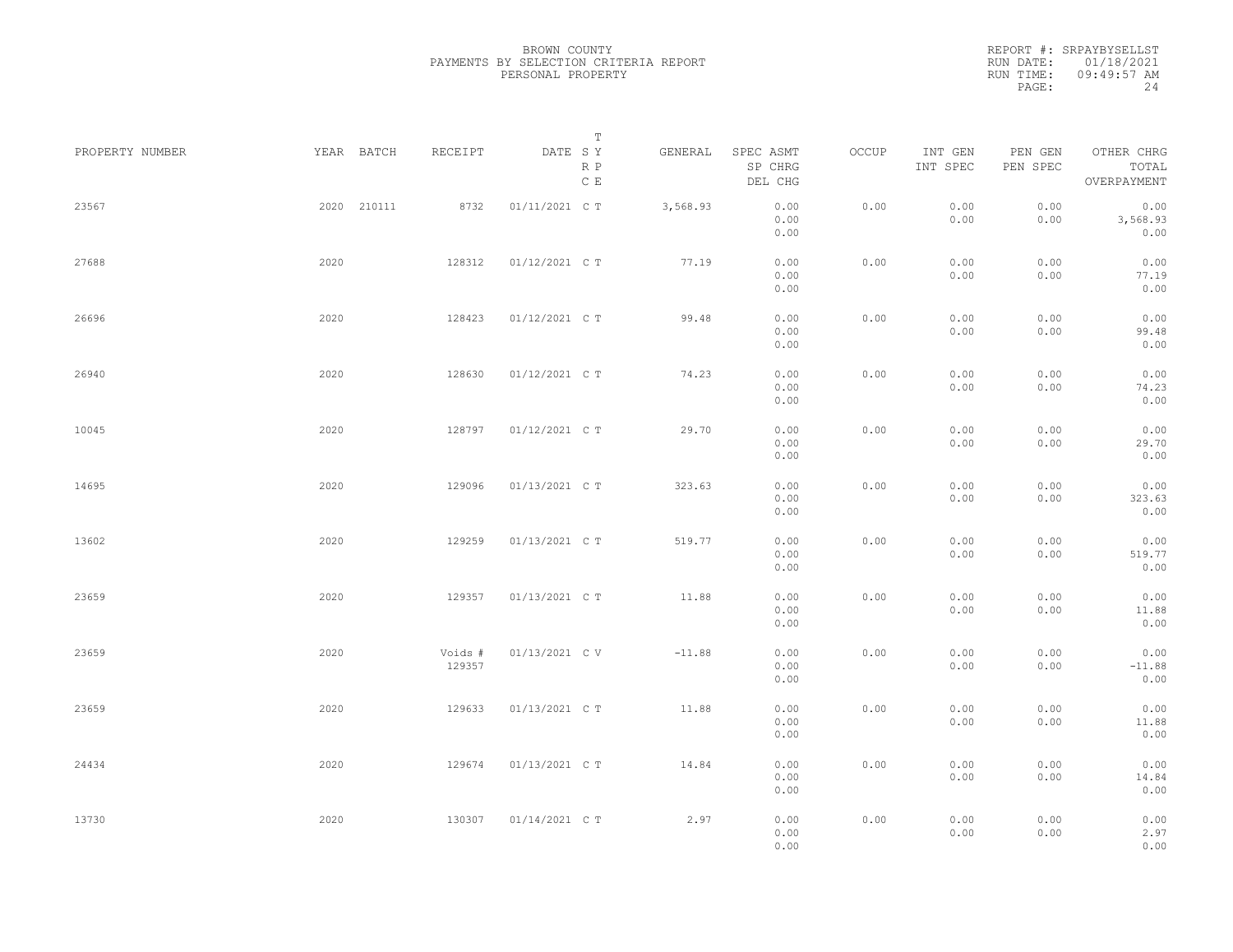|                 |      |        |         |                         | $\blacksquare$ |           |           |       |          |            |             |  |
|-----------------|------|--------|---------|-------------------------|----------------|-----------|-----------|-------|----------|------------|-------------|--|
| PROPERTY NUMBER | YEAR | BATCH  | RECEIPT | DATE SY                 |                | GENERAL   | SPEC ASMT | OCCUP | INT GEN  | PEN<br>GEN | OTHER CHRG  |  |
|                 |      |        |         |                         | R P            |           | SP CHRG   |       | INT SPEC | PEN SPEC   | TOTAL       |  |
|                 |      |        |         |                         | C E            |           | DEL CHG   |       |          |            | OVERPAYMENT |  |
| 24389           | 2020 | 210115 | 8857    | 01/15/2021 C T          |                | 212.30    | 0.00      | 0.00  | 0.00     | 0.00       | 0.00        |  |
|                 |      |        |         |                         |                |           | 0.00      |       | 0.00     | 0.00       | 212.30      |  |
|                 |      |        |         |                         |                |           | 0.00      |       |          |            | 0.00        |  |
| 23662           | 2020 |        | 131149  | 01/15/2021 C T          |                | 406.78    | 0.00      | 0.00  | 0.00     | 0.00       | 0.00        |  |
|                 |      |        |         |                         |                |           | 0.00      |       | 0.00     | 0.00       | 406.78      |  |
|                 |      |        |         |                         |                |           | 0.00      |       |          |            | 0.00        |  |
|                 |      |        |         | TOWN OF LEDGEVIEW TOTAL |                | 20,880.15 | 0.00      | 0.00  | 0.00     | 0.00       | 0.00        |  |
|                 |      |        |         |                         |                |           | 0.00      |       | 0.00     | 0.00       | 20,880.15   |  |
|                 |      |        |         |                         |                |           | 0.00      |       |          |            | 0.00        |  |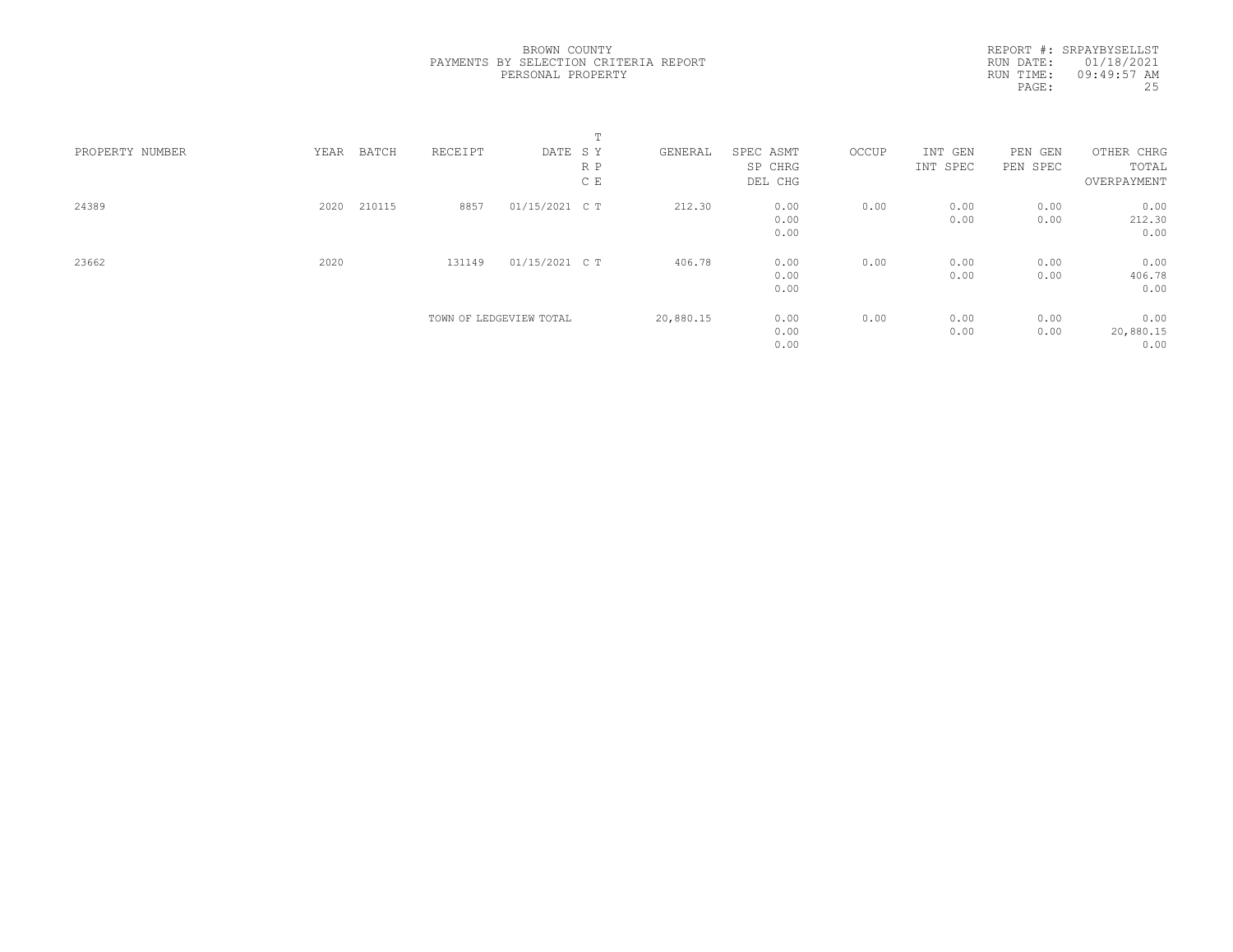REPORT #: SRPAYBYSELLST RUN DATE: 01/18/2021 RUN TIME: 09:49:57 AM PAGE: 26

|                 |            |         | $\mathbb T$                                                                                  |          |                                 |       |                     |                     |                                    |  |
|-----------------|------------|---------|----------------------------------------------------------------------------------------------|----------|---------------------------------|-------|---------------------|---------------------|------------------------------------|--|
| PROPERTY NUMBER | YEAR BATCH | RECEIPT | $\begin{tabular}{lllll} \bf{DATE} & \tt S & \tt Y \end{tabular}$<br>$R$ $P$<br>$\mathbb C$ E | GENERAL  | SPEC ASMT<br>SP CHRG<br>DEL CHG | OCCUP | INT GEN<br>INT SPEC | PEN GEN<br>PEN SPEC | OTHER CHRG<br>TOTAL<br>OVERPAYMENT |  |
| 25277           | 2020       | 99416   | 12/16/2020 C T                                                                               | 108.95   | 0.00<br>0.00<br>0.00            | 0.00  | 0.00<br>0.00        | 0.00<br>0.00        | 0.00<br>108.95<br>0.00             |  |
| 04085           | 2020       | 107592  | 12/23/2020 C T                                                                               | 171.59   | 0.00<br>0.00<br>0.00            | 0.00  | 0.00<br>0.00        | 0.00<br>0.00        | 0.00<br>171.59<br>0.00             |  |
| 27110           | 2020       | 110327  | 12/28/2020 C T                                                                               | 113.00   | 0.00<br>0.00<br>0.00            | 0.00  | 0.00<br>0.00        | 0.00<br>0.00        | 0.00<br>113.00<br>0.00             |  |
| 05603           | 2020       | 113037  | 12/29/2020 C T                                                                               | 355.70   | 0.00<br>0.00<br>0.00            | 0.00  | 0.00<br>0.00        | 0.00<br>0.00        | 0.00<br>355.70<br>0.00             |  |
| 22352           | 2020       | 114652  | 12/29/2020 CT                                                                                | 148.56   | 0.00<br>0.00<br>0.00            | 0.00  | 0.00<br>0.00        | 0.00<br>0.00        | 0.00<br>148.56<br>0.00             |  |
| 17921           | 2020       | 125548  | 01/06/2021 C T                                                                               | 54.60    | 0.00<br>0.00<br>0.00            | 0.00  | 0.00<br>0.00        | 0.00<br>0.00        | 0.00<br>54.60<br>0.00              |  |
| 15997           | 2020       | 125811  | 01/07/2021 C T                                                                               | 25.49    | 0.00<br>0.00<br>0.00            | 0.00  | 0.00<br>0.00        | 0.00<br>0.00        | 0.00<br>25.49<br>0.00              |  |
| 04116           | 2020       | 126168  | 01/07/2021 C T                                                                               | 551.52   | 0.00<br>0.00<br>0.00            | 0.00  | 0.00<br>0.00        | 0.00<br>0.00        | 0.00<br>551.52<br>0.00             |  |
| 17920           | 2020       | 126591  | 01/08/2021 C T                                                                               | 10.92    | 0.00<br>0.00<br>0.00            | 0.00  | 0.00<br>0.00        | 0.00<br>0.00        | 0.00<br>10.92<br>0.00              |  |
| 25750           | 2020       | 128902  | 01/12/2021 C T                                                                               | 146.47   | 0.00<br>0.00<br>0.00            | 0.00  | 0.00<br>0.00        | 0.00<br>0.00        | 0.00<br>146.47<br>0.00             |  |
|                 |            |         | TOWN OF MORRISON TOTAL                                                                       | 1,686.80 | 0.00<br>0.00<br>0.00            | 0.00  | 0.00<br>0.00        | 0.00<br>0.00        | 0.00<br>1,686.80<br>0.00           |  |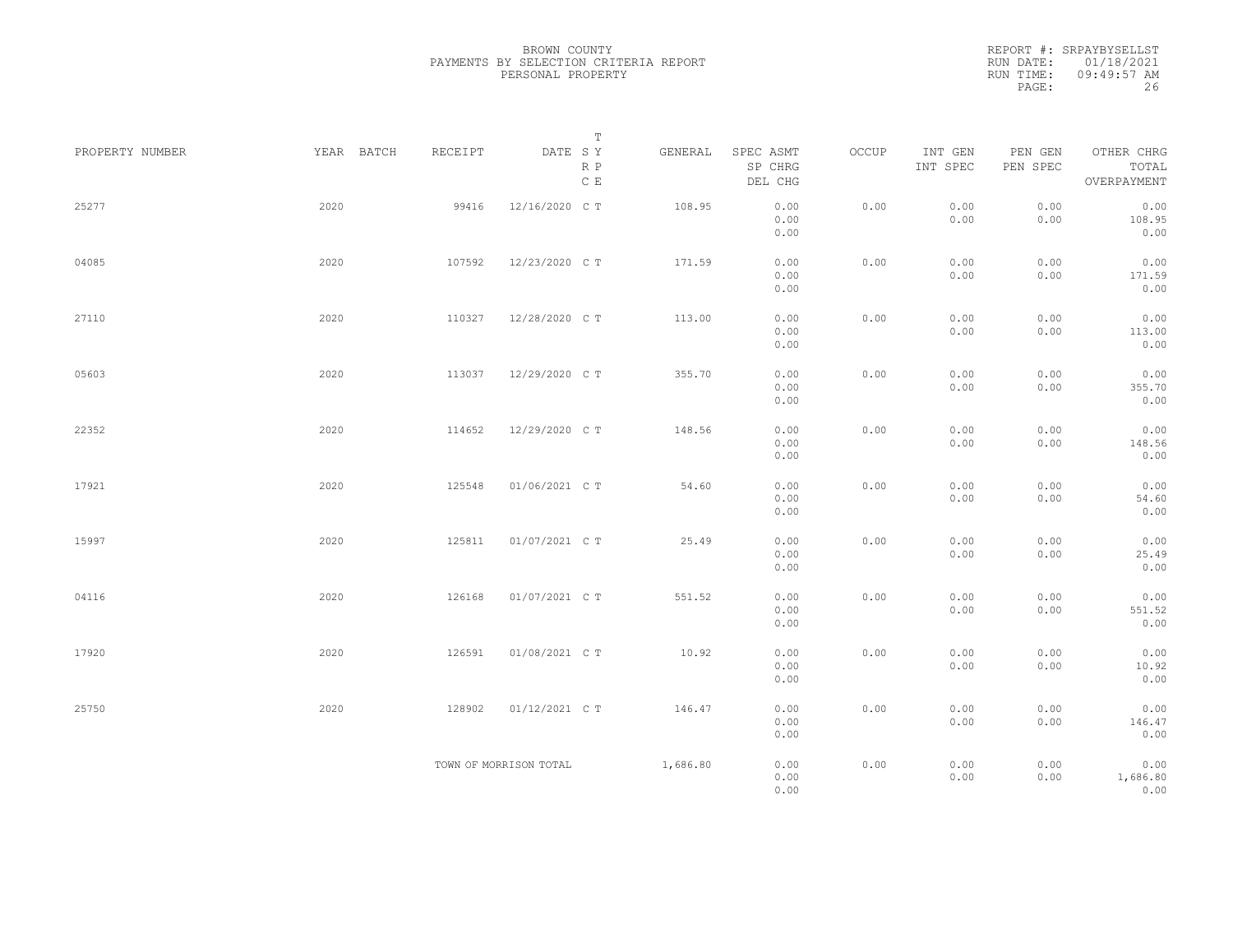REPORT #: SRPAYBYSELLST RUN DATE: 01/18/2021 RUN TIME: 09:49:57 AM PAGE: 27

| PROPERTY NUMBER |      | YEAR BATCH  | RECEIPT | DATE SY        | $\mathbb T$<br>R P | GENERAL | SPEC ASMT<br>SP CHRG | OCCUP | INT GEN<br>INT SPEC | PEN GEN<br>PEN SPEC | OTHER CHRG<br>TOTAL    |  |
|-----------------|------|-------------|---------|----------------|--------------------|---------|----------------------|-------|---------------------|---------------------|------------------------|--|
|                 |      |             |         |                | $\mathbb C$ E      |         | DEL CHG              |       |                     |                     | OVERPAYMENT            |  |
| 18419           | 2020 |             | 102898  | 12/18/2020 C T |                    | 329.59  | 0.00<br>0.00<br>0.00 | 0.00  | 0.00<br>0.00        | 0.00<br>0.00        | 0.00<br>329.59<br>0.00 |  |
| 07263           | 2020 |             | 103681  | 12/19/2020 C T |                    | 37.12   | 0.00<br>0.00<br>0.00 | 0.00  | 0.00<br>0.00        | 0.00<br>0.00        | 0.00<br>37.12<br>0.00  |  |
| 09774           | 2020 |             | 110285  | 12/28/2020 C T |                    | 1.48    | 0.00<br>0.00<br>0.00 | 0.00  | 0.00<br>0.00        | 0.00<br>0.00        | 0.00<br>1.48<br>0.00   |  |
| 24968           | 2020 |             | 110421  | 12/28/2020 C T |                    | 17.81   | 0.00<br>0.00<br>0.00 | 0.00  | 0.00<br>0.00        | 0.00<br>0.00        | 0.00<br>17.81<br>0.00  |  |
| 07281           | 2020 |             | 111397  | 12/28/2020 C T |                    | 360.76  | 0.00<br>0.00<br>0.00 | 0.00  | 0.00<br>0.00        | 0.00<br>0.00        | 0.00<br>360.76<br>0.00 |  |
| 16055           | 2020 |             | 113076  | 12/29/2020 C T |                    | 23.75   | 0.00<br>0.00<br>0.00 | 0.00  | 0.00<br>0.00        | 0.00<br>0.00        | 0.00<br>23.75<br>0.00  |  |
| 14795           | 2020 |             | 119179  | 12/31/2020 C T |                    | 47.50   | 0.00<br>0.00<br>0.00 | 0.00  | 0.00<br>0.00        | 0.00<br>0.00        | 0.00<br>47.50<br>0.00  |  |
| 24309           |      | 2020 201231 | 8306    | 12/31/2020 C T |                    | 305.82  | 0.00<br>0.00<br>0.00 | 0.00  | 0.00<br>0.00        | 0.00<br>0.00        | 0.00<br>305.82<br>0.00 |  |
| 24310           | 2020 |             | 125839  | 01/07/2021 C T |                    | 11.88   | 0.00<br>0.00<br>0.00 | 0.00  | 0.00<br>0.00        | 0.00<br>0.00        | 0.00<br>11.88<br>0.00  |  |
| 25639           | 2020 |             | 129122  | 01/13/2021 C T |                    | 14.84   | 0.00<br>0.00<br>0.00 | 0.00  | 0.00<br>0.00        | 0.00<br>0.00        | 0.00<br>14.84<br>0.00  |  |
| 07266           | 2020 |             | 129170  | 01/13/2021 C T |                    | 242.00  | 0.00<br>0.00<br>0.00 | 0.00  | 0.00<br>0.00        | 0.00<br>0.00        | 0.00<br>242.00<br>0.00 |  |
| 08955           | 2020 |             | 129607  | 01/13/2021 C T |                    | 80.17   | 0.00<br>0.00<br>0.00 | 0.00  | 0.00<br>0.00        | 0.00<br>0.00        | 0.00<br>80.17<br>0.00  |  |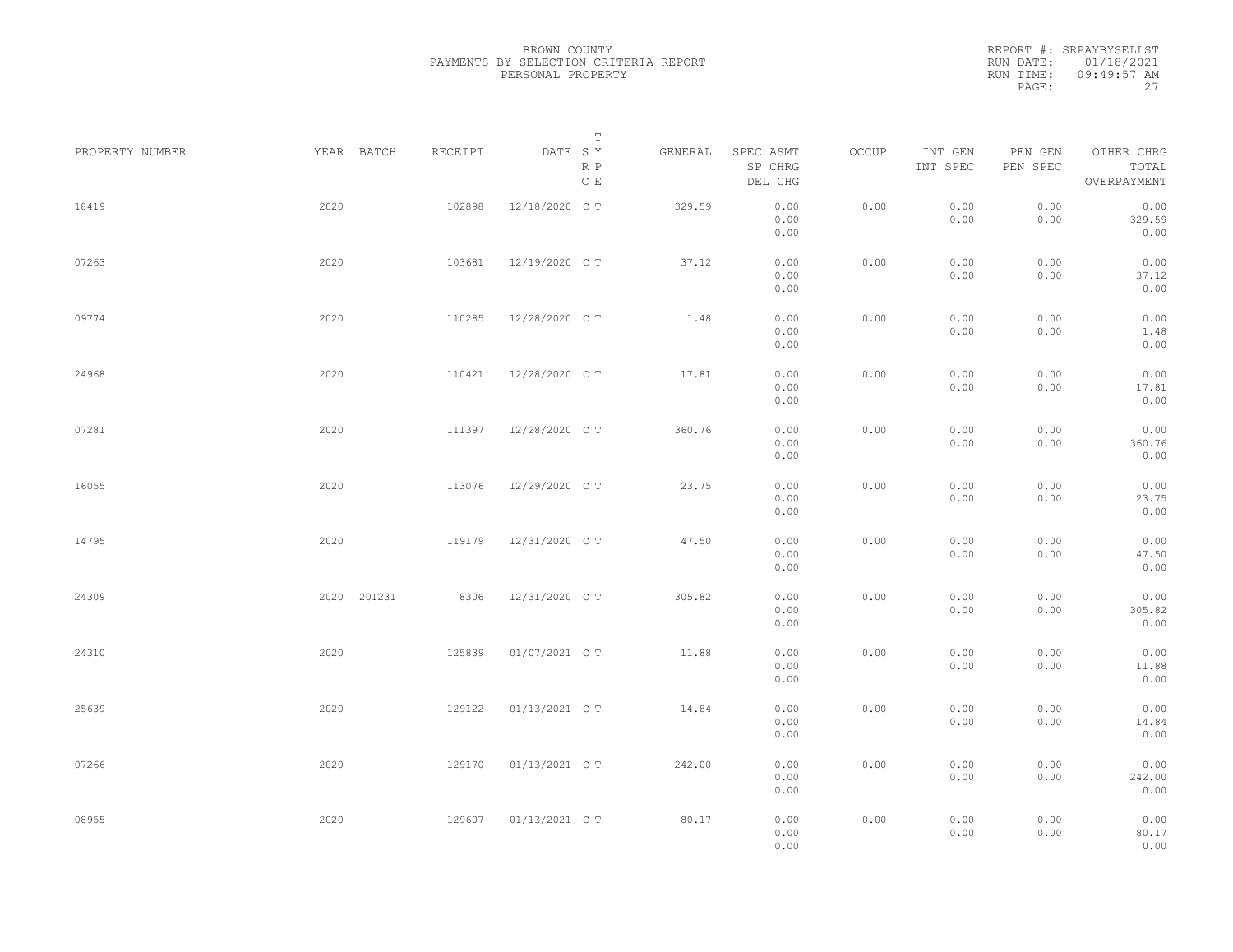|           | REPORT #: SRPAYBYSELLST |
|-----------|-------------------------|
|           | RUN DATE: 01/18/2021    |
| RUN TIME: | $09:49:58$ AM           |
| PAGE:     | 28                      |

|                 |      |       |                           | $\blacksquare$ |          |           |       |             |            |             |  |
|-----------------|------|-------|---------------------------|----------------|----------|-----------|-------|-------------|------------|-------------|--|
| PROPERTY NUMBER | YEAR | BATCH | RECEIPT                   | DATE SY        | GENERAL  | SPEC ASMT | OCCUP | INT GEN     | PEN<br>GEN | OTHER CHRG  |  |
|                 |      |       |                           | R P            |          | SP CHRG   |       | INT<br>SPEC | PEN SPEC   | TOTAL       |  |
|                 |      |       |                           | C E            |          | DEL CHG   |       |             |            | OVERPAYMENT |  |
|                 |      |       | TOWN OF NEW DENMARK TOTAL |                | 1,472.72 | 0.00      | 0.00  | 0.00        | 0.00       | 0.00        |  |
|                 |      |       |                           |                |          | 0.00      |       | 0.00        | 0.00       | 1,472.72    |  |
|                 |      |       |                           |                |          | 0.00      |       |             |            | 0.00        |  |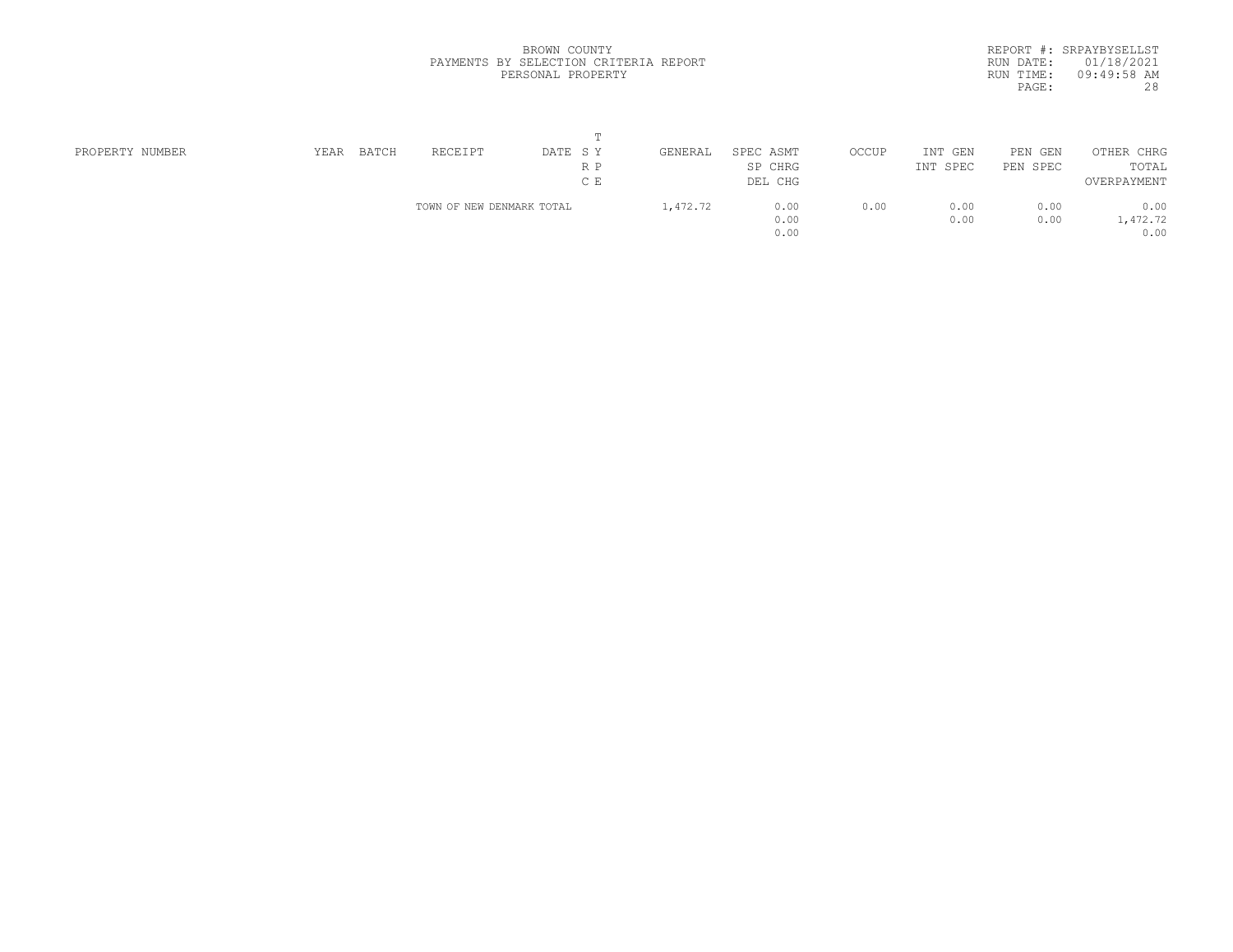|                 |            |         | Т                               |          |                                 |       |                     |                     |                                    |  |
|-----------------|------------|---------|---------------------------------|----------|---------------------------------|-------|---------------------|---------------------|------------------------------------|--|
| PROPERTY NUMBER | YEAR BATCH | RECEIPT | DATE SY<br>R P<br>$\,$ C $\,$ E | GENERAL  | SPEC ASMT<br>SP CHRG<br>DEL CHG | OCCUP | INT GEN<br>INT SPEC | PEN GEN<br>PEN SPEC | OTHER CHRG<br>TOTAL<br>OVERPAYMENT |  |
| 06418           | 2020       | 97023   | 12/14/2020 C T                  | 51.62    | 0.00<br>0.00<br>0.00            | 0.00  | 0.00<br>0.00        | 0.00<br>0.00        | 0.00<br>51.62<br>0.00              |  |
| 25017           | 2020       | 100244  | 12/16/2020 C T                  | 14.95    | 0.00<br>0.00<br>0.00            | 0.00  | 0.00<br>0.00        | 0.00<br>0.00        | 0.00<br>14.95<br>0.00              |  |
| 16768           | 2020       | 101098  | 12/17/2020 C T                  | 33.97    | 0.00<br>0.00<br>0.00            | 0.00  | 0.00<br>0.00        | 0.00<br>0.00        | 0.00<br>33.97<br>0.00              |  |
| 12493           | 2020       | 101349  | 12/17/2020 C T                  | 1,412.84 | 0.00<br>0.00<br>0.00            | 0.00  | 0.00<br>0.00        | 0.00<br>0.00        | 0.00<br>1,412.84<br>0.00           |  |
| 08612           | 2020       | 104419  | 12/21/2020 C T                  | 93.73    | 0.00<br>0.00<br>0.00            | 0.00  | 0.00<br>0.00        | 0.00<br>0.00        | 0.00<br>93.73<br>0.00              |  |
| 15866           | 2020       | 104448  | 12/21/2020 C T                  | 1.37     | 0.00<br>0.00<br>0.00            | 0.00  | 0.00<br>0.00        | 0.00<br>0.00        | 0.00<br>1.37<br>0.00               |  |
| 06446           | 2020       | 104464  | 12/21/2020 C T                  | 709.14   | 0.00<br>0.00<br>0.00            | 0.00  | 0.00<br>0.00        | 0.00<br>0.00        | 0.00<br>709.14<br>0.00             |  |
| 15187           | 2020       | 104751  | 12/21/2020 C T                  | 13.59    | 0.00<br>0.00<br>0.00            | 0.00  | 0.00<br>0.00        | 0.00<br>0.00        | 0.00<br>13.59<br>0.00              |  |
| 06396           | 2020       | 108291  | 12/23/2020 C T                  | 61.14    | 0.00<br>0.00<br>0.00            | 0.00  | 0.00<br>0.00        | 0.00<br>0.00        | 0.00<br>61.14<br>0.00              |  |
| 24328           | 2020       | 110596  | 12/28/2020 C T                  | 71.99    | 0.00<br>0.00<br>0.00            | 0.00  | 0.00<br>0.00        | 0.00<br>0.00        | 0.00<br>71.99<br>0.00              |  |
| 24720           | 2020       | 111899  | 12/28/2020 C T                  | 14.95    | 0.00<br>0.00<br>0.00            | 0.00  | 0.00<br>0.00        | 0.00<br>0.00        | 0.00<br>14.95<br>0.00              |  |
| 26387           | 2020       | 113338  | 12/29/2020 C T                  | 27.17    | 0.00<br>0.00<br>0.00            | 0.00  | 0.00<br>0.00        | 0.00<br>0.00        | 0.00<br>27.17<br>0.00              |  |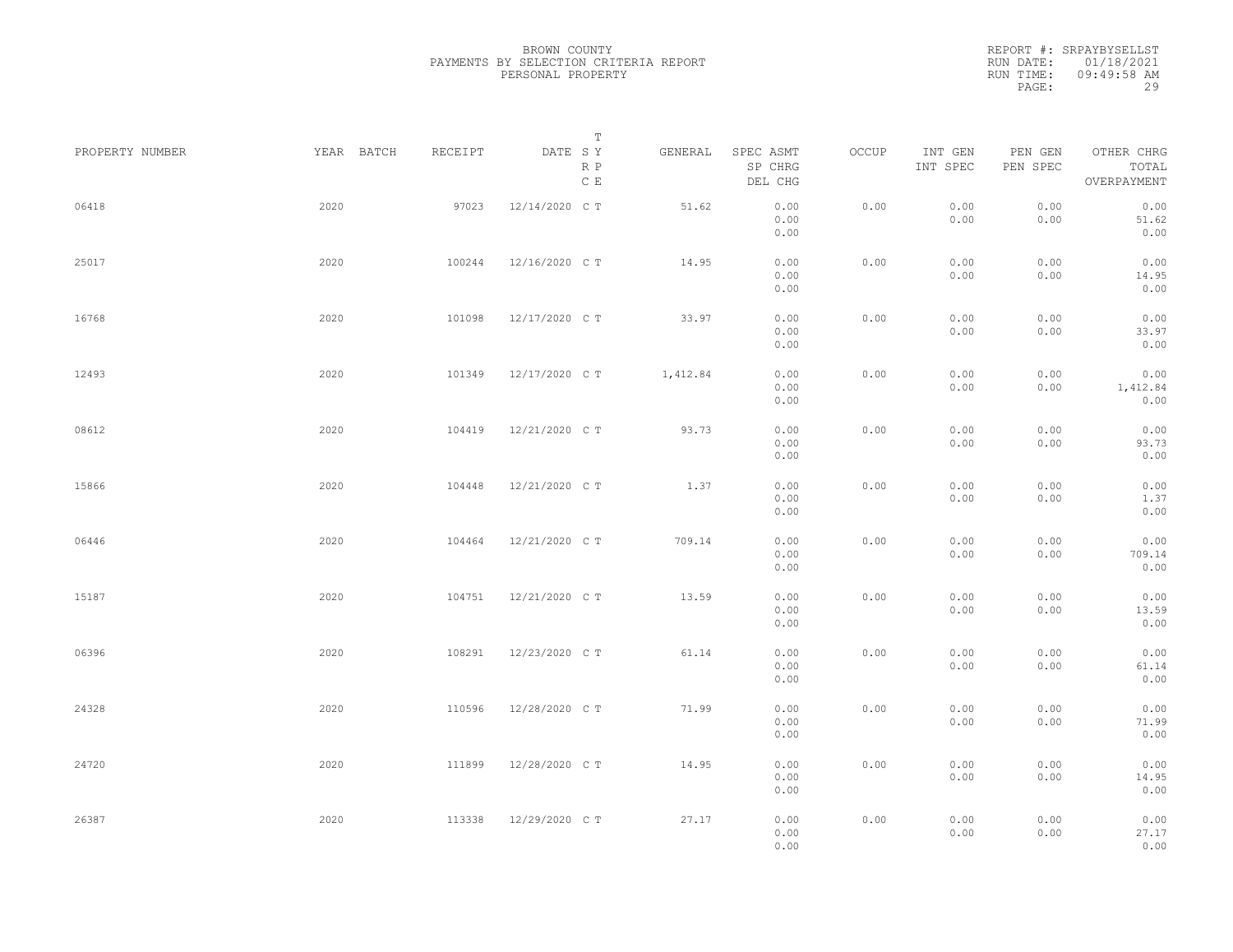REPORT #: SRPAYBYSELLST RUN DATE: 01/18/2021 RUN TIME: 09:49:58 AM PAGE: 30

| PROPERTY NUMBER | YEAR BATCH | RECEIPT | T<br>DATE SY<br>R P<br>$\,$ C $\,$ E | GENERAL  | SPEC ASMT<br>SP CHRG<br>DEL CHG | OCCUP | INT GEN<br>INT SPEC | PEN GEN<br>PEN SPEC | OTHER CHRG<br>TOTAL<br>OVERPAYMENT |  |
|-----------------|------------|---------|--------------------------------------|----------|---------------------------------|-------|---------------------|---------------------|------------------------------------|--|
| 06412           | 2020       | 113620  | 12/29/2020 C T                       | 176.61   | 0.00<br>0.00<br>0.00            | 0.00  | 0.00<br>0.00        | 0.00<br>0.00        | 0.00<br>176.61<br>0.00             |  |
| 25016           | 2020       | 116946  | 12/30/2020 C T                       | 118.18   | 0.00<br>0.00<br>0.00            | 0.00  | 0.00<br>0.00        | 0.00<br>0.00        | 0.00<br>118.18<br>0.00             |  |
| 18415           | 2020       | 117396  | 12/30/2020 C T                       | 47.55    | 0.00<br>0.00<br>0.00            | 0.00  | 0.00<br>0.00        | 0.00<br>0.00        | 0.00<br>47.55<br>0.00              |  |
| 22943           | 2020       | 117698  | 12/30/2020 C T                       | 13.59    | 0.00<br>0.00<br>0.00            | 0.00  | 0.00<br>0.00        | 0.00<br>0.00        | 0.00<br>13.59<br>0.00              |  |
| 13266           | 2020       | 117995  | 12/30/2020 C T                       | 59.77    | 0.00<br>0.00<br>0.00            | 0.00  | 0.00<br>0.00        | 0.00<br>0.00        | 0.00<br>59.77<br>0.00              |  |
| 24329           | 2020       | 121696  | 01/04/2021 C T                       | 8.15     | 0.00<br>0.00<br>0.00            | 0.00  | 0.00<br>0.00        | 0.00<br>0.00        | 0.00<br>8.15<br>0.00               |  |
| 06443           | 2020       | 121964  | 01/04/2021 C T                       | 134.49   | 0.00<br>0.00<br>0.00            | 0.00  | 0.00<br>0.00        | 0.00<br>0.00        | 0.00<br>134.49<br>0.00             |  |
| 09704           | 2020       | 126774  | 01/08/2021 C T                       | 13.59    | 0.00<br>0.00<br>0.00            | 0.00  | 0.00<br>0.00        | 0.00<br>0.00        | 0.00<br>13.59<br>0.00              |  |
| 18413           | 2020       | 130175  | 01/14/2021 C T                       | 157.60   | 0.00<br>0.00<br>0.00            | 0.00  | 0.00<br>0.00        | 0.00<br>0.00        | 0.00<br>157.60<br>0.00             |  |
| 14200           | 2020       | 130536  | 01/14/2021 C T                       | 129.06   | 0.00<br>0.00<br>0.00            | 0.00  | 0.00<br>0.00        | 0.00<br>0.00        | 0.00<br>129.06<br>0.00             |  |
| 06398           | 2020       | 131237  | 01/15/2021 C T                       | 244.53   | 0.00<br>0.00<br>0.00            | 0.00  | 0.00<br>0.00        | 0.00<br>0.00        | 0.00<br>244.53<br>0.00             |  |
|                 |            |         | TOWN OF PITTSFIELD TOTAL             | 3,609.58 | 0.00<br>0.00<br>0.00            | 0.00  | 0.00<br>0.00        | 0.00<br>0.00        | 0.00<br>3,609.58<br>0.00           |  |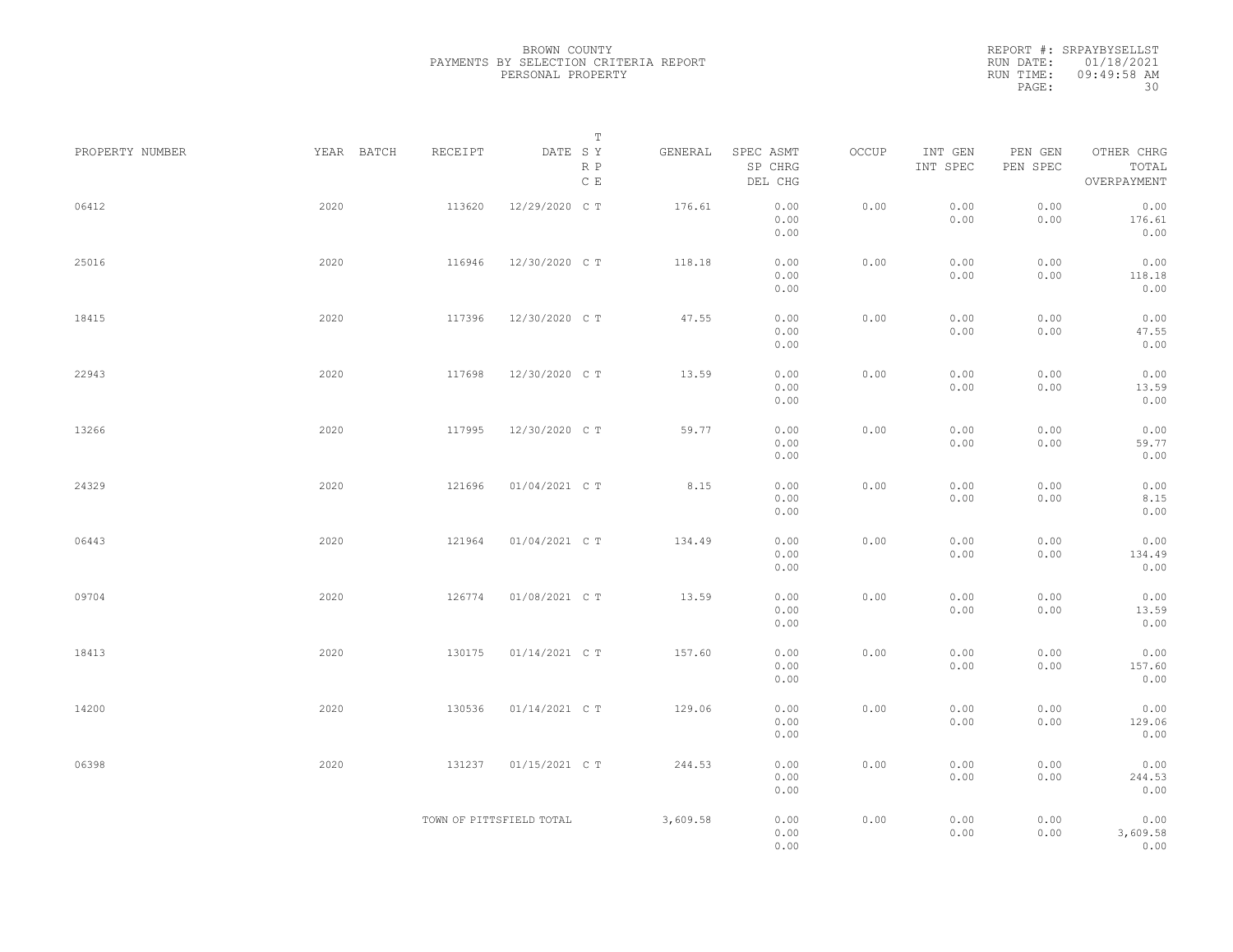REPORT #: SRPAYBYSELLST RUN DATE: 01/18/2021 RUN TIME: 09:49:58 AM PAGE: 31

| PROPERTY NUMBER | YEAR BATCH | RECEIPT | $\mathbb T$<br>DATE SY<br>$\mathbb R$ $\mathbb P$<br>$\,$ C $\,$ E | GENERAL  | SPEC ASMT<br>SP CHRG<br>DEL CHG | OCCUP | INT GEN<br>INT SPEC | PEN GEN<br>PEN SPEC | OTHER CHRG<br>TOTAL<br>OVERPAYMENT |
|-----------------|------------|---------|--------------------------------------------------------------------|----------|---------------------------------|-------|---------------------|---------------------|------------------------------------|
| 18437           | 2020       | 100500  | 12/16/2020 C T                                                     | 3.96     | 0.00<br>0.00<br>0.00            | 0.00  | 0.00<br>0.00        | 0.00<br>0.00        | 0.00<br>3.96<br>0.00               |
| 05601           | 2020       | 101802  | 12/18/2020 C T                                                     | 672.36   | 0.00<br>0.00<br>0.00            | 0.00  | 0.00<br>0.00        | 0.00<br>0.00        | 0.00<br>672.36<br>0.00             |
| 20337           | 2020       | 104841  | 12/21/2020 C T                                                     | 60.65    | 0.00<br>0.00<br>0.00            | 0.00  | 0.00<br>0.00        | 0.00<br>0.00        | 0.00<br>60.65<br>0.00              |
| 06285           | 2020       | 105250  | 12/21/2020 C T                                                     | 437.70   | 0.00<br>0.00<br>0.00            | 0.00  | 0.00<br>0.00        | 0.00<br>0.00        | 0.00<br>437.70<br>0.00             |
| 15918           | 2020       | 105955  | 12/22/2020 C T                                                     | 6.59     | 0.00<br>0.00<br>0.00            | 0.00  | 0.00<br>0.00        | 0.00<br>0.00        | 0.00<br>6.59<br>0.00               |
| 22484           | 2020       | 109583  | 12/28/2020 C T                                                     | 9.23     | 0.00<br>0.00<br>0.00            | 0.00  | 0.00<br>0.00        | 0.00<br>0.00        | 0.00<br>9.23<br>0.00               |
| 4387            | 2020       | 114376  | 12/29/2020 C T                                                     | 1,687.48 | 0.00<br>0.00<br>0.00            | 0.00  | 0.00<br>0.00        | 0.00<br>0.00        | 0.00<br>1,687.48<br>0.00           |
| 15345           | 2020       | 114547  | 12/29/2020 C T                                                     | 39.55    | 0.00<br>0.00<br>0.00            | 0.00  | 0.00<br>0.00        | 0.00<br>0.00        | 0.00<br>39.55<br>0.00              |
| 24958           | 2020       | 116684  | 12/30/2020 C T                                                     | 14.50    | 0.00<br>0.00<br>0.00            | 0.00  | 0.00<br>0.00        | 0.00<br>0.00        | 0.00<br>14.50<br>0.00              |
| 04379           | 2020       | 130565  | 01/14/2021 C T                                                     | 79.10    | 0.00<br>0.00<br>0.00            | 0.00  | 0.00<br>0.00        | 0.00<br>0.00        | 0.00<br>79.10<br>0.00              |
|                 |            |         | TOWN OF ROCKLAND TOTAL                                             | 3,011.12 | 0.00<br>0.00<br>0.00            | 0.00  | 0.00<br>0.00        | 0.00<br>0.00        | 0.00<br>3,011.12<br>0.00           |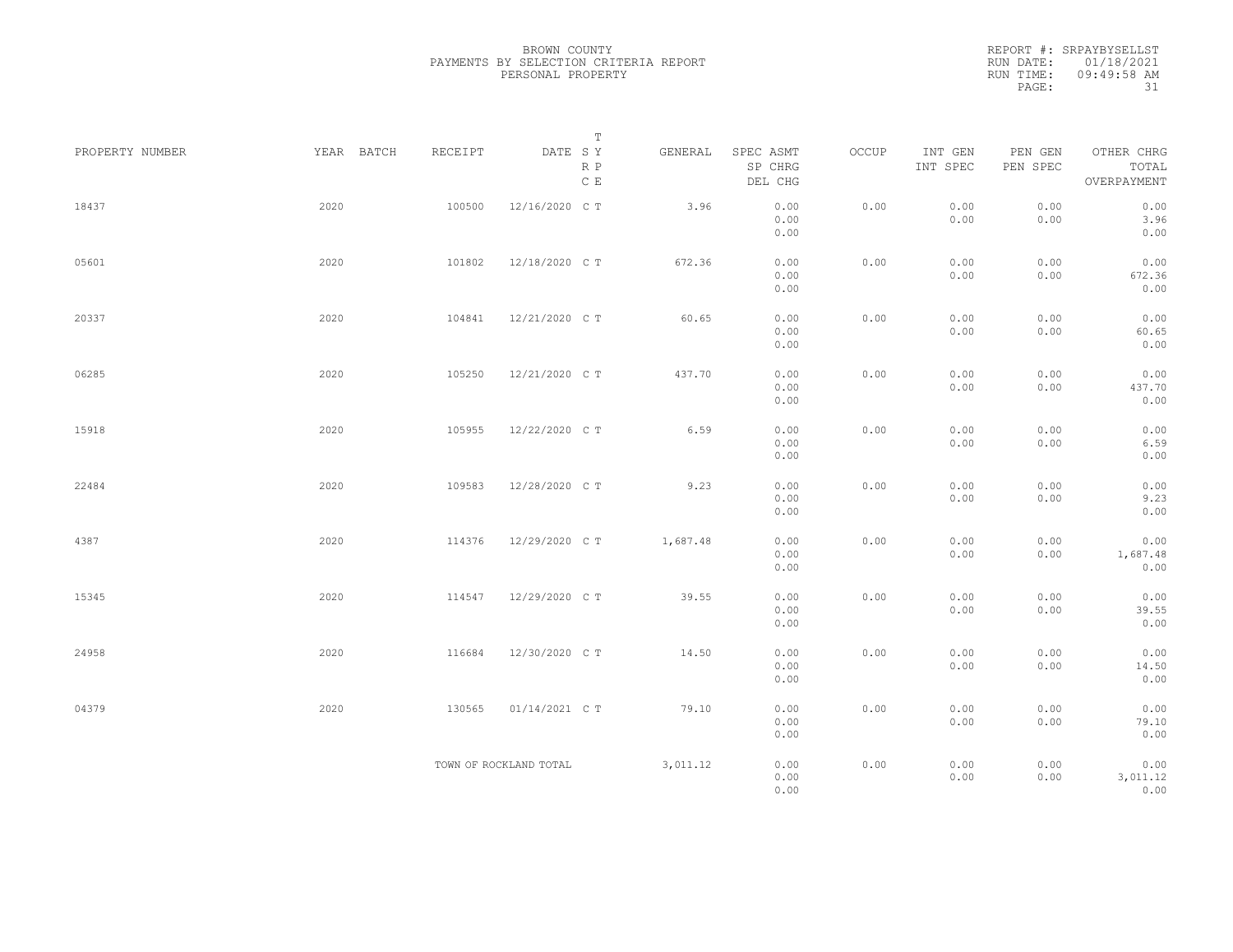| PROPERTY NUMBER |      | YEAR BATCH  | RECEIPT | DATE SY        | Т<br>R P<br>$\,$ C $\,$ E | GENERAL  | SPEC ASMT<br>SP CHRG<br>DEL CHG | OCCUP | INT GEN<br>INT SPEC | PEN GEN<br>PEN SPEC | OTHER CHRG<br>TOTAL<br>OVERPAYMENT |  |
|-----------------|------|-------------|---------|----------------|---------------------------|----------|---------------------------------|-------|---------------------|---------------------|------------------------------------|--|
| 21861           |      | 2020 201211 | 7122    | 12/11/2020 C T |                           | 16.24    | 0.00<br>0.00<br>0.00            | 0.00  | 0.00<br>0.00        | 0.00<br>0.00        | 0.00<br>16.24<br>0.00              |  |
| 14522           | 2020 |             | 102901  | 12/18/2020 C T |                           | 162.52   | 0.00<br>0.00<br>0.00            | 0.00  | 0.00<br>0.00        | 0.00<br>0.00        | 0.00<br>162.52<br>0.00             |  |
| 18448           | 2020 |             | 104516  | 12/21/2020 C T |                           | 3.25     | 0.00<br>0.00<br>0.00            | 0.00  | 0.00<br>0.00        | 0.00<br>0.00        | 0.00<br>3.25<br>0.00               |  |
| 06330           | 2020 |             | 106486  | 12/22/2020 C T |                           | 159.27   | 0.00<br>0.00<br>0.00            | 0.00  | 0.00<br>0.00        | 0.00<br>0.00        | 0.00<br>159.27<br>0.00             |  |
| 06355           | 2020 |             | 106490  | 12/22/2020 C T |                           | 73.13    | 0.00<br>0.00<br>0.00            | 0.00  | 0.00<br>0.00        | 0.00<br>0.00        | 0.00<br>73.13<br>0.00              |  |
| 06324           | 2020 |             | 109993  | 12/28/2020 C T |                           | 81.26    | 0.00<br>0.00<br>0.00            | 0.00  | 0.00<br>0.00        | 0.00<br>0.00        | 0.00<br>81.26<br>0.00              |  |
| 24323           | 2020 |             | 110602  | 12/28/2020 C T |                           | 284.41   | 0.00<br>0.00<br>0.00            | 0.00  | 0.00<br>0.00        | 0.00<br>0.00        | 0.00<br>284.41<br>0.00             |  |
| 26977           | 2020 |             | 117668  | 12/30/2020 C T |                           | 97.51    | 0.00<br>0.00<br>0.00            | 0.00  | 0.00<br>0.00        | 0.00<br>0.00        | 0.00<br>97.51<br>0.00              |  |
| 18449           | 2020 |             | 119717  | 12/31/2020 C T |                           | 1,262.80 | 0.00<br>0.00<br>0.00            | 0.00  | 0.00<br>0.00        | 0.00<br>0.00        | 0.00<br>1,262.80<br>0.00           |  |
| 14779           | 2020 |             | 126979  | 01/08/2021 C T |                           | 1,222.17 | 0.00<br>0.00<br>0.00            | 0.00  | 0.00<br>0.00        | 0.00<br>0.00        | 0.00<br>1,222.17<br>0.00           |  |
| 24964           | 2020 |             | 128557  | 01/12/2021 C T |                           | 21.13    | 0.00<br>0.00<br>0.00            | 0.00  | 0.00<br>0.00        | 0.00<br>0.00        | 0.00<br>21.13<br>0.00              |  |
| 11209           | 2020 |             | 129256  | 01/13/2021 C T |                           | 390.06   | 0.00<br>0.00<br>0.00            | 0.00  | 0.00<br>0.00        | 0.00<br>0.00        | 0.00<br>390.06<br>0.00             |  |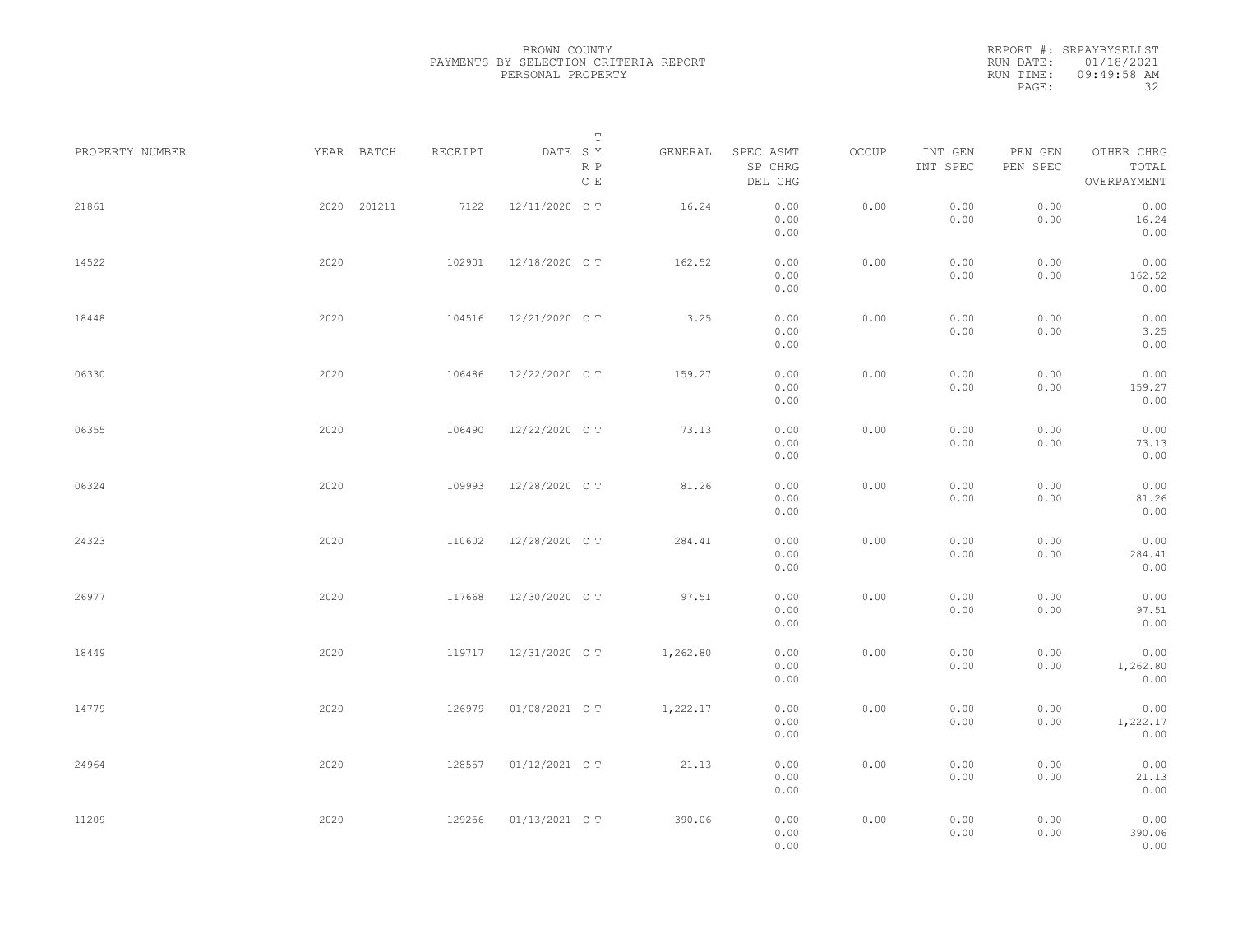|                 |               |         | $\mathbb T$         |           |           |       |          |          |             |
|-----------------|---------------|---------|---------------------|-----------|-----------|-------|----------|----------|-------------|
| PROPERTY NUMBER | BATCH<br>YEAR | RECEIPT | DATE SY             | GENERAL   | SPEC ASMT | OCCUP | INT GEN  | PEN GEN  | OTHER CHRG  |
|                 |               |         | R P                 |           | SP CHRG   |       | INT SPEC | PEN SPEC | TOTAL       |
|                 |               |         | C E                 |           | DEL CHG   |       |          |          | OVERPAYMENT |
|                 |               |         |                     |           |           |       |          |          |             |
| 24324           | 2020          | 129364  | 01/13/2021 C T      | 1.63      | 0.00      | 0.00  | 0.00     | 0.00     | 0.00        |
|                 |               |         |                     |           | 0.00      |       | 0.00     | 0.00     | 1.63        |
|                 |               |         |                     |           | 0.00      |       |          |          | 0.00        |
|                 |               |         |                     |           |           |       |          |          |             |
| 24324           | 2020          | Voids # | 01/13/2021 C V      | $-1.63$   | 0.00      | 0.00  | 0.00     | 0.00     | 0.00        |
|                 |               | 129364  |                     |           | 0.00      |       | 0.00     | 0.00     | $-1.63$     |
|                 |               |         |                     |           | 0.00      |       |          |          | 0.00        |
|                 |               |         |                     |           |           |       |          |          |             |
| 24324           | 2020          | 129640  | 01/13/2021 C T      | 1.63      | 0.00      | 0.00  | 0.00     | 0.00     | 0.00        |
|                 |               |         |                     |           | 0.00      |       | 0.00     | 0.00     | 1.63        |
|                 |               |         |                     |           | 0.00      |       |          |          | 0.00        |
|                 |               |         |                     |           |           |       |          |          |             |
| 22370           | 2020          | 130541  | 01/14/2021 C T      | 27.63     | 0.00      | 0.00  | 0.00     | 0.00     | 0.00        |
|                 |               |         |                     |           | 0.00      |       | 0.00     | 0.00     | 27.63       |
|                 |               |         |                     |           | 0.00      |       |          |          | 0.00        |
|                 |               |         |                     |           |           |       |          |          |             |
| 23643           | 2020          | 131335  | 01/15/2021 C T      | 7,268.02  | 0.00      | 0.00  | 0.00     | 0.00     | 0.00        |
|                 |               |         |                     |           | 0.00      |       | 0.00     | 0.00     | 7,268.02    |
|                 |               |         |                     |           | 0.00      |       |          |          | 0.00        |
|                 |               |         |                     |           |           |       |          |          |             |
|                 |               |         | TOWN OF SCOTT TOTAL | 11,071.03 | 0.00      | 0.00  | 0.00     | 0.00     | 0.00        |
|                 |               |         |                     |           | 0.00      |       | 0.00     | 0.00     | 11,071.03   |
|                 |               |         |                     |           | 0.00      |       |          |          | 0.00        |
|                 |               |         |                     |           |           |       |          |          |             |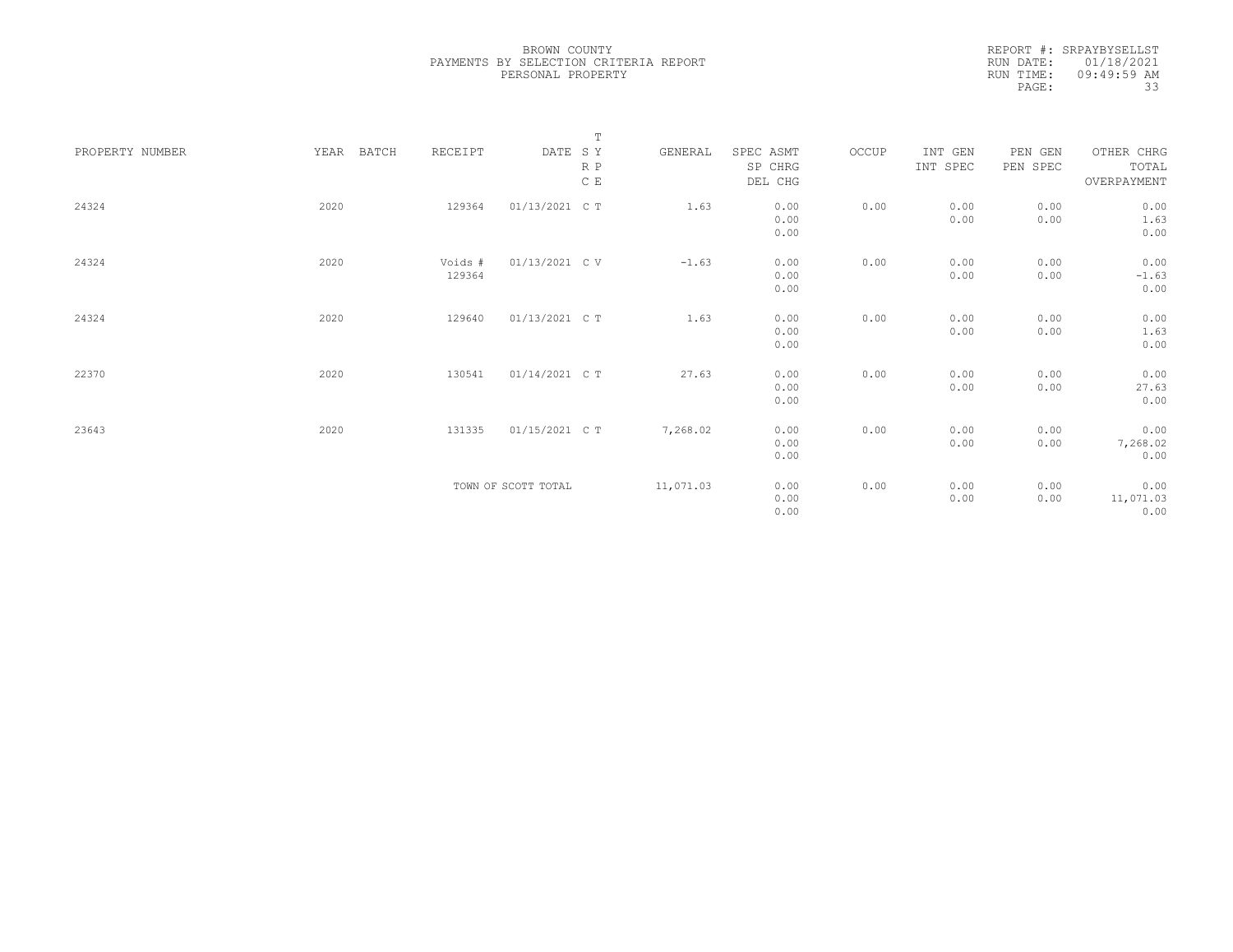|                 |            |         | Т                               |          |                                 |       |                     |                     |                                    |  |
|-----------------|------------|---------|---------------------------------|----------|---------------------------------|-------|---------------------|---------------------|------------------------------------|--|
| PROPERTY NUMBER | YEAR BATCH | RECEIPT | DATE SY<br>R P<br>$\,$ C $\,$ E | GENERAL  | SPEC ASMT<br>SP CHRG<br>DEL CHG | OCCUP | INT GEN<br>INT SPEC | PEN GEN<br>PEN SPEC | OTHER CHRG<br>TOTAL<br>OVERPAYMENT |  |
| 03815           | 2020       | 99683   | 12/16/2020 C T                  | 5.40     | 0.00<br>0.00<br>0.00            | 0.00  | 0.00<br>0.00        | 0.00<br>0.00        | 0.00<br>5.40<br>0.00               |  |
| 19636           | 2020       | 104826  | 12/21/2020 C T                  | 147.78   | 0.00<br>0.00<br>0.00            | 0.00  | 0.00<br>0.00        | 0.00<br>0.00        | 0.00<br>147.78<br>0.00             |  |
| 25022           | 2020       | 110605  | 12/28/2020 C T                  | 145.97   | 0.00<br>0.00<br>0.00            | 0.00  | 0.00<br>0.00        | 0.00<br>0.00        | 0.00<br>145.97<br>0.00             |  |
| 17005           | 2020       | 113318  | 12/29/2020 C T                  | 17.51    | 0.00<br>0.00<br>0.00            | 0.00  | 0.00<br>0.00        | 0.00<br>0.00        | 0.00<br>17.51<br>0.00              |  |
| 16002           | 2020       | 114365  | 12/29/2020 C T                  | 61.26    | 0.00<br>0.00<br>0.00            | 0.00  | 0.00<br>0.00        | 0.00<br>0.00        | 0.00<br>61.26<br>0.00              |  |
| 26390           | 2020       | 114722  | 12/29/2020 C T                  | 14.42    | 0.00<br>0.00<br>0.00            | 0.00  | 0.00<br>0.00        | 0.00<br>0.00        | 0.00<br>14.42<br>0.00              |  |
| 03816           | 2020       | 114753  | 12/29/2020 C T                  | 737.61   | 0.00<br>0.00<br>0.00            | 0.00  | 0.00<br>0.00        | 0.00<br>0.00        | 0.00<br>737.61<br>0.00             |  |
| 22944           | 2020       | 117987  | 12/30/2020 C T                  | 25.23    | 0.00<br>0.00<br>0.00            | 0.00  | 0.00<br>0.00        | 0.00<br>0.00        | 0.00<br>25.23<br>0.00              |  |
| 26388           | 2020       | 121613  | 01/04/2021 C T                  | 12.61    | 0.00<br>0.00<br>0.00            | 0.00  | 0.00<br>0.00        | 0.00<br>0.00        | 0.00<br>12.61<br>0.00              |  |
| 24451           | 2020       | 125252  | 01/06/2021 C T                  | 262.74   | 0.00<br>0.00<br>0.00            | 0.00  | 0.00<br>0.00        | 0.00<br>0.00        | 0.00<br>262.74<br>0.00             |  |
| 26471           | 2020       | 127766  | 01/11/2021 C T                  | 25.23    | 0.00<br>0.00<br>0.00            | 0.00  | 0.00<br>0.00        | 0.00<br>0.00        | 0.00<br>25.23<br>0.00              |  |
| 24570           | 2020       | 128386  | 01/12/2021 C T                  | 1,939.09 | 0.00<br>0.00<br>0.00            | 0.00  | 0.00<br>0.00        | 0.00<br>0.00        | 0.00<br>1,939.09<br>0.00           |  |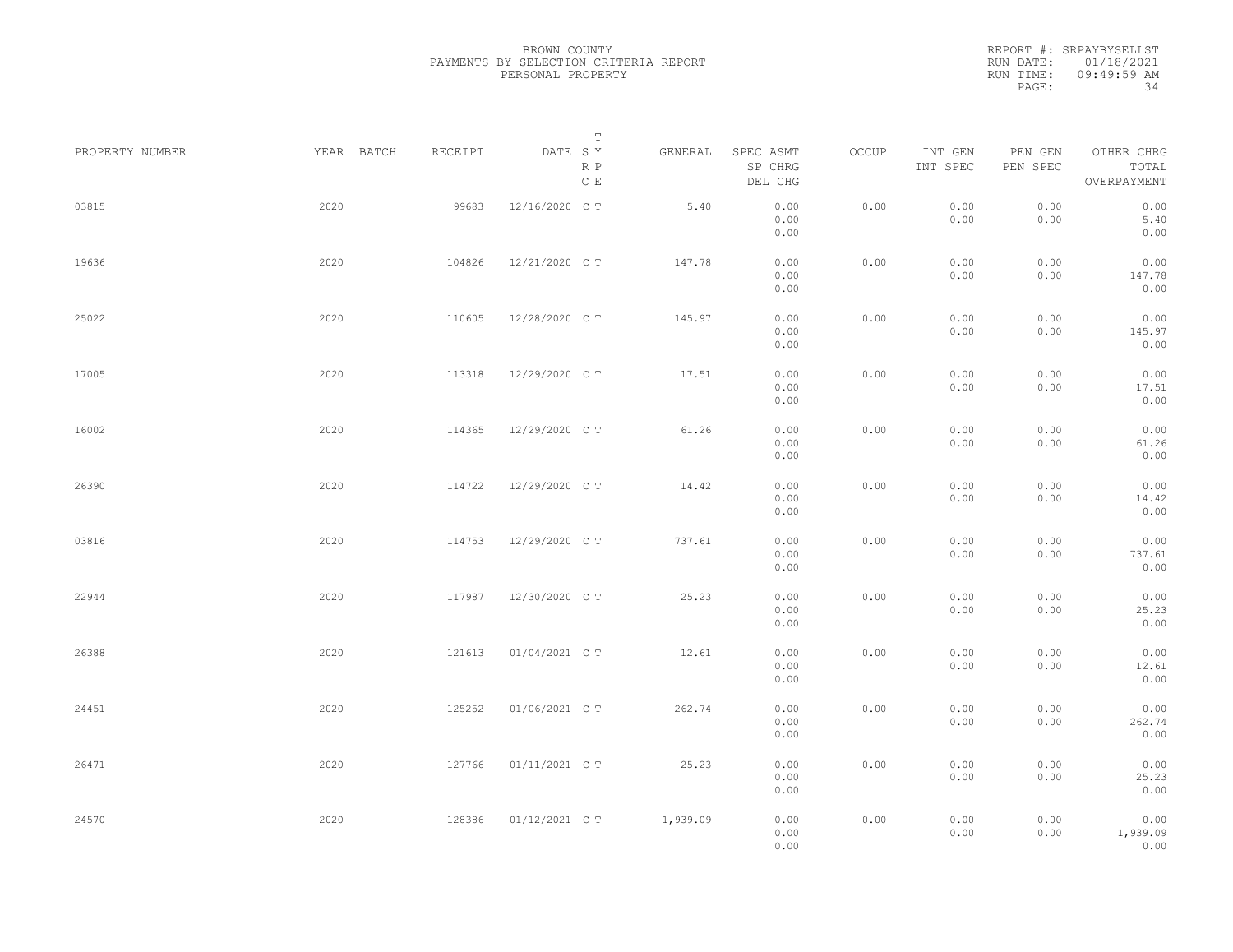|           | REPORT #: SRPAYBYSELLST |
|-----------|-------------------------|
|           | RUN DATE: 01/18/2021    |
| RUN TIME: | $09:49:59$ AM           |
| PAGE:     | 35                      |

| PROPERTY NUMBER | RECEIPT<br>BATCH<br>YEAR | DATE SY                   | GENERAL | SPEC ASMT | OCCUP | INT GEN  | PEN<br>GEN | OTHER CHRG  |  |
|-----------------|--------------------------|---------------------------|---------|-----------|-------|----------|------------|-------------|--|
|                 |                          | R P                       |         | SP CHRG   |       | INT SPEC | PEN SPEC   | TOTAL       |  |
|                 |                          | C E                       |         | DEL CHG   |       |          |            | OVERPAYMENT |  |
|                 |                          | TOWN OF WRIGHTSTOWN TOTAL |         | 0.00      | 0.00  | 0.00     | 0.00       | 0.00        |  |
|                 |                          |                           |         | 0.00      |       | 0.00     | 0.00       | 3,394.85    |  |
|                 |                          |                           |         | 0.00      |       |          |            | 0.00        |  |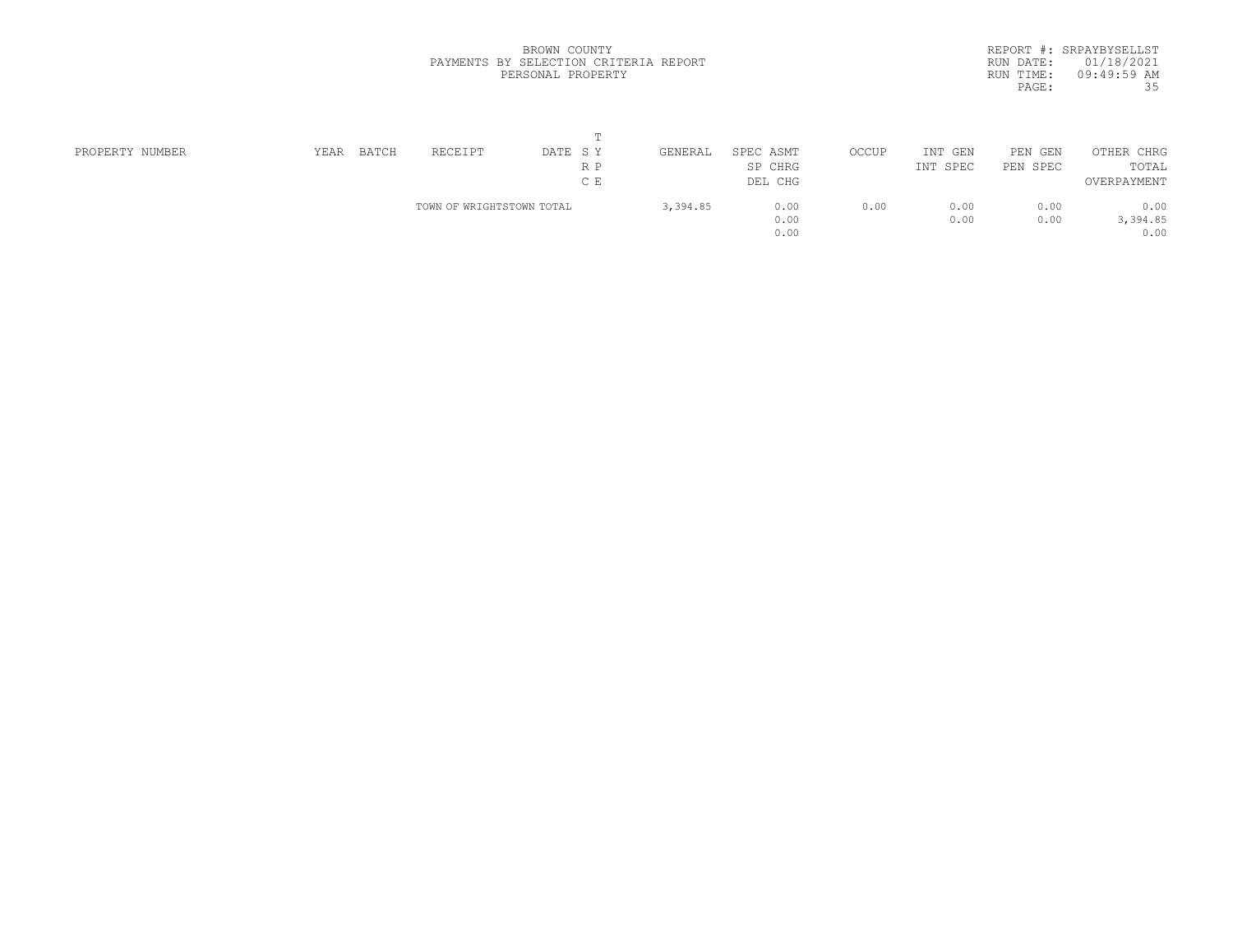|                 |             |         | Т                               |          |                                 |       |                     |                     |                                    |  |
|-----------------|-------------|---------|---------------------------------|----------|---------------------------------|-------|---------------------|---------------------|------------------------------------|--|
| PROPERTY NUMBER | YEAR BATCH  | RECEIPT | DATE SY<br>R P<br>$\,$ C $\,$ E | GENERAL  | SPEC ASMT<br>SP CHRG<br>DEL CHG | OCCUP | INT GEN<br>INT SPEC | PEN GEN<br>PEN SPEC | OTHER CHRG<br>TOTAL<br>OVERPAYMENT |  |
| 25138           | 2020        | 96951   | 12/14/2020 C T                  | 93.77    | 0.00<br>0.00<br>0.00            | 0.00  | 0.00<br>0.00        | 0.00<br>0.00        | 0.00<br>93.77<br>0.00              |  |
| 00140           | 2020        | 96972   | 12/14/2020 C T                  | 336.17   | 0.00<br>0.00<br>0.00            | 0.00  | 0.00<br>0.00        | 0.00<br>0.00        | 0.00<br>336.17<br>0.00             |  |
| 15001           | 2020        | 97107   | 12/14/2020 C T                  | 148.64   | 0.00<br>0.00<br>0.00            | 0.00  | 0.00<br>0.00        | 0.00<br>0.00        | 0.00<br>148.64<br>0.00             |  |
| 10066           | 2020 201210 | 7020    | 12/10/2020 C T                  | 52.59    | 0.00<br>0.00<br>0.00            | 0.00  | 0.00<br>0.00        | 0.00<br>0.00        | 0.00<br>52.59<br>0.00              |  |
| 11195           | 2020 201215 | 6978    | 12/15/2020 C T                  | 6,176.68 | 0.00<br>0.00<br>0.00            | 0.00  | 0.00<br>0.00        | 0.00<br>0.00        | 0.00<br>6,176.68<br>0.00           |  |
| 02692           | 2020        | 98741   | 12/15/2020 C T                  | 2,703.02 | 0.00<br>0.00<br>0.00            | 0.00  | 0.00<br>0.00        | 0.00<br>0.00        | 0.00<br>2,703.02<br>0.00           |  |
| 24520           | 2020        | 99626   | 12/16/2020 C T                  | 43.45    | 0.00<br>0.00<br>0.00            | 0.00  | 0.00<br>0.00        | 0.00<br>0.00        | 0.00<br>43.45<br>0.00              |  |
| 25139           | 2020        | 99841   | 12/16/2020 C T                  | 644.89   | 0.00<br>0.00<br>0.00            | 0.00  | 0.00<br>0.00        | 0.00<br>0.00        | 0.00<br>644.89<br>0.00             |  |
| 25951           | 2020        | 100289  | 12/16/2020 C T                  | 134.91   | 0.00<br>0.00<br>0.00            | 0.00  | 0.00<br>0.00        | 0.00<br>0.00        | 0.00<br>134.91<br>0.00             |  |
| 10079           | 2020        | 100741  | 12/17/2020 C T                  | 54.89    | 0.00<br>0.00<br>0.00            | 0.00  | 0.00<br>0.00        | 0.00<br>0.00        | 0.00<br>54.89<br>0.00              |  |
| 00060           | 2020        | 100982  | 12/17/2020 C T                  | 153.21   | 0.00<br>0.00<br>0.00            | 0.00  | 0.00<br>0.00        | 0.00<br>0.00        | 0.00<br>153.21<br>0.00             |  |
| 10070           | 2020        | 101308  | 12/17/2020 C T                  | 608.29   | 0.00<br>0.00<br>0.00            | 0.00  | 0.00<br>0.00        | 0.00<br>0.00        | 0.00<br>608.29<br>0.00             |  |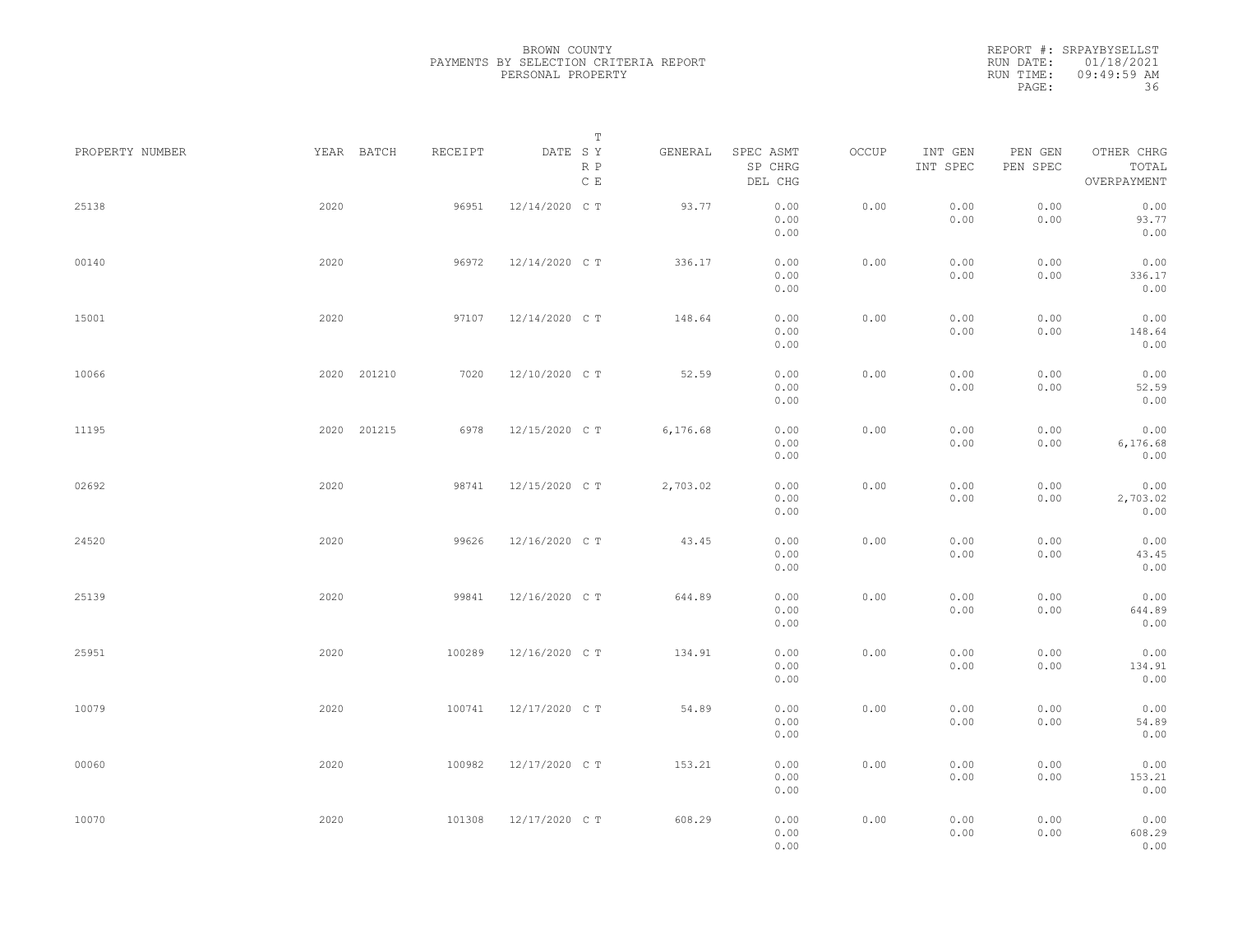|                 |            |         | Т                               |         |                                 |       |                     |                     |                                    |  |
|-----------------|------------|---------|---------------------------------|---------|---------------------------------|-------|---------------------|---------------------|------------------------------------|--|
| PROPERTY NUMBER | YEAR BATCH | RECEIPT | DATE SY<br>R P<br>$\,$ C $\,$ E | GENERAL | SPEC ASMT<br>SP CHRG<br>DEL CHG | OCCUP | INT GEN<br>INT SPEC | PEN GEN<br>PEN SPEC | OTHER CHRG<br>TOTAL<br>OVERPAYMENT |  |
| 22630           | 2020       | 101351  | 12/17/2020 C T                  | 34.30   | 0.00<br>0.00<br>0.00            | 0.00  | 0.00<br>0.00        | 0.00<br>0.00        | 0.00<br>34.30<br>0.00              |  |
| 22939           | 2020       | 101353  | 12/17/2020 C T                  | 134.91  | 0.00<br>0.00<br>0.00            | 0.00  | 0.00<br>0.00        | 0.00<br>0.00        | 0.00<br>134.91<br>0.00             |  |
| 00149           | 2020       | 101690  | 12/18/2020 C T                  | 832.40  | 0.00<br>0.00<br>0.00            | 0.00  | 0.00<br>0.00        | 0.00<br>0.00        | 0.00<br>832.40<br>0.00             |  |
| 25724           | 2020       | 102007  | 12/18/2020 C T                  | 198.95  | 0.00<br>0.00<br>0.00            | 0.00  | 0.00<br>0.00        | 0.00<br>0.00        | 0.00<br>198.95<br>0.00             |  |
| 24521           | 2020       | 102027  | 12/18/2020 C T                  | 711.20  | 0.00<br>0.00<br>0.00            | 0.00  | 0.00<br>0.00        | 0.00<br>0.00        | 0.00<br>711.20<br>0.00             |  |
| 18083           | 2020       | 102558  | 12/18/2020 C T                  | 22.87   | 0.00<br>0.00<br>0.00            | 0.00  | 0.00<br>0.00        | 0.00<br>0.00        | 0.00<br>22.87<br>0.00              |  |
| 25940           | 2020       | 102798  | 12/18/2020 C T                  | 11.43   | 0.00<br>0.00<br>0.00            | 0.00  | 0.00<br>0.00        | 0.00<br>0.00        | 0.00<br>11.43<br>0.00              |  |
| 02686           | 2020       | 102802  | 12/18/2020 C T                  | 52.59   | 0.00<br>0.00<br>0.00            | 0.00  | 0.00<br>0.00        | 0.00<br>0.00        | 0.00<br>52.59<br>0.00              |  |
| 26701           | 2020       | 102856  | 12/18/2020 C T                  | 2.28    | 0.00<br>0.00<br>0.00            | 0.00  | 0.00<br>0.00        | 0.00<br>0.00        | 0.00<br>2.28<br>0.00               |  |
| 09735           | 2020       | 103247  | 12/18/2020 C T                  | 11.43   | 0.00<br>0.00<br>0.00            | 0.00  | 0.00<br>0.00        | 0.00<br>0.00        | 0.00<br>11.43<br>0.00              |  |
| 06377           | 2020       | 103528  | 12/19/2020 C T                  | 377.33  | 0.00<br>0.00<br>0.00            | 0.00  | 0.00<br>0.00        | 0.00<br>0.00        | 0.00<br>377.33<br>0.00             |  |
| 17828           | 2020       | 103815  | 12/19/2020 C T                  | 9.15    | 0.00<br>0.00<br>0.00            | 0.00  | 0.00<br>0.00        | 0.00<br>0.00        | 0.00<br>9.15<br>0.00               |  |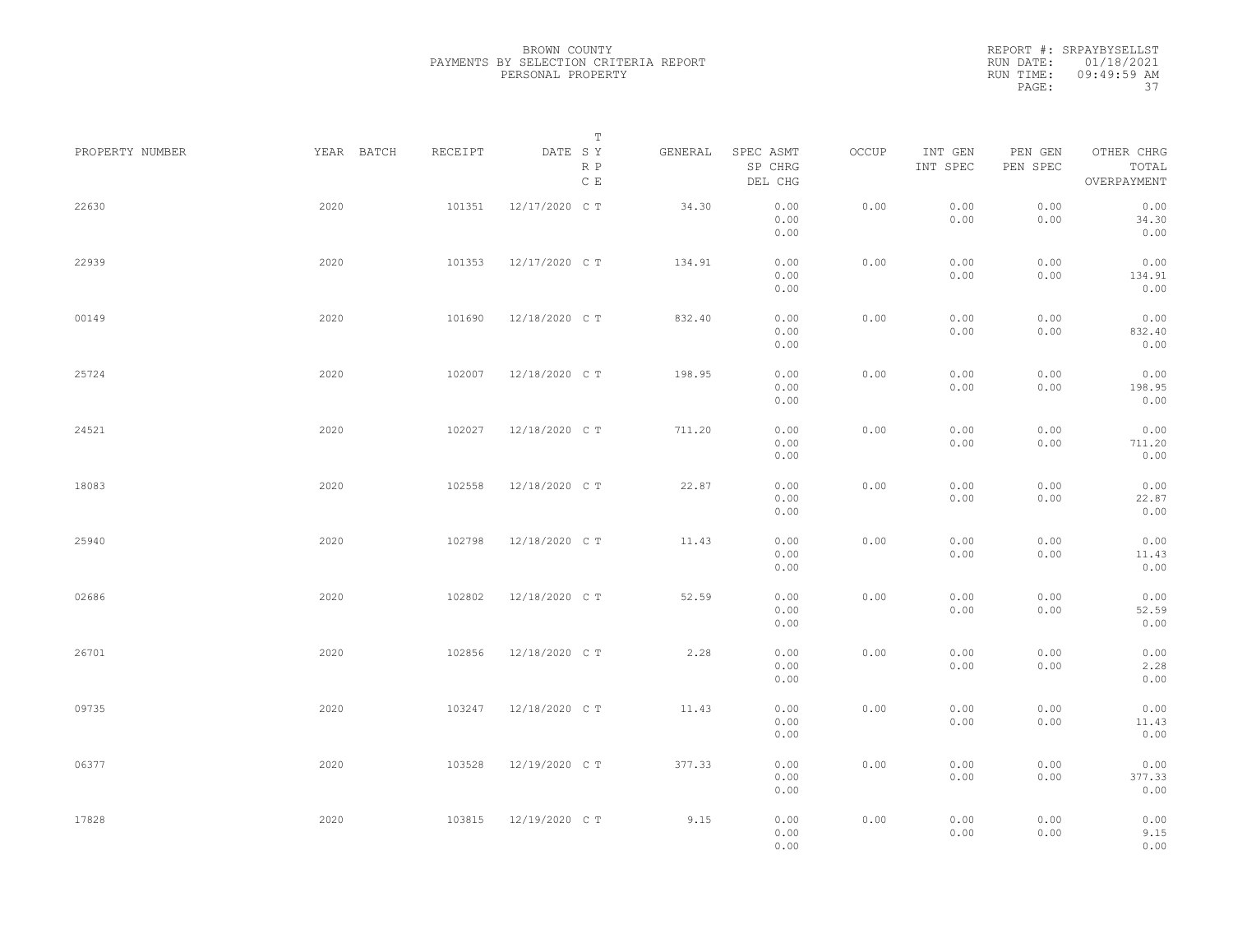BROWN COUNTY PAYMENTS BY SELECTION CRITERIA REPORT PERSONAL PROPERTY

REPORT #: SRPAYBYSELLST RUN DATE: 01/18/2021 RUN TIME: 09:50:00 AM PAGE: 38

| PROPERTY NUMBER |      | YEAR BATCH | RECEIPT | DATE SY        | Т<br>R P<br>$\,$ C $\,$ E | GENERAL  | SPEC ASMT<br>SP CHRG<br>DEL CHG | OCCUP | INT GEN<br>INT SPEC | PEN GEN<br>PEN SPEC | OTHER CHRG<br>TOTAL<br>OVERPAYMENT |  |
|-----------------|------|------------|---------|----------------|---------------------------|----------|---------------------------------|-------|---------------------|---------------------|------------------------------------|--|
| 08626           | 2020 |            | 103890  | 12/19/2020 C T |                           | 59.46    | 0.00<br>0.00<br>0.00            | 0.00  | 0.00<br>0.00        | 0.00<br>0.00        | 0.00<br>59.46<br>0.00              |  |
| 00145           | 2020 |            | 104108  | 12/21/2020 C T |                           | 84.61    | 0.00<br>0.00<br>0.00            | 0.00  | 0.00<br>0.00        | 0.00<br>0.00        | 0.00<br>84.61<br>0.00              |  |
| 10444           | 2020 |            | 104522  | 12/21/2020 C T |                           | 22.87    | 0.00<br>0.00<br>0.00            | 0.00  | 0.00<br>0.00        | 0.00<br>0.00        | 0.00<br>22.87<br>0.00              |  |
| 04836           | 2020 |            | 104609  | 12/21/2020 C T |                           | 52.59    | 0.00<br>0.00<br>0.00            | 0.00  | 0.00<br>0.00        | 0.00<br>0.00        | 0.00<br>52.59<br>0.00              |  |
| 25713           | 2020 |            | 104865  | 12/21/2020 C T |                           | 814.10   | 0.00<br>0.00<br>0.00            | 0.00  | 0.00<br>0.00        | 0.00<br>0.00        | 0.00<br>814.10<br>0.00             |  |
| 05656           | 2020 |            | 105126  | 12/21/2020 C T |                           | 50.31    | 0.00<br>0.00<br>0.00            | 0.00  | 0.00<br>0.00        | 0.00<br>0.00        | 0.00<br>50.31<br>0.00              |  |
| 24719           | 2020 |            | 105189  | 12/21/2020 C T |                           | 11.43    | 0.00<br>0.00<br>0.00            | 0.00  | 0.00<br>0.00        | 0.00<br>0.00        | 0.00<br>11.43<br>0.00              |  |
| 25939           | 2020 |            | 105633  | 12/22/2020 C T |                           | 6.86     | 0.00<br>0.00<br>0.00            | 0.00  | 0.00<br>0.00        | 0.00<br>0.00        | 0.00<br>6.86<br>0.00               |  |
| 11199           | 2020 |            | 106009  | 12/22/2020 C T |                           | 237.82   | 0.00<br>0.00<br>0.00            | 0.00  | 0.00<br>0.00        | 0.00<br>0.00        | 0.00<br>237.82<br>0.00             |  |
| 17845           | 2020 |            | 106024  | 12/22/2020 C T |                           | 36.59    | 0.00<br>0.00<br>0.00            | 0.00  | 0.00<br>0.00        | 0.00<br>0.00        | 0.00<br>36.59<br>0.00              |  |
| 15211           | 2020 |            | 106028  | 12/22/2020 C T |                           | 171.51   | 0.00<br>0.00<br>0.00            | 0.00  | 0.00<br>0.00        | 0.00<br>0.00        | 0.00<br>171.51<br>0.00             |  |
| 02662           | 2020 |            | 106032  | 12/22/2020 CT  |                           | 2,369.14 | 0.00<br>0.00<br>0.00            | 0.00  | 0.00<br>0.00        | 0.00<br>0.00        | 0.00<br>2,369.14<br>0.00           |  |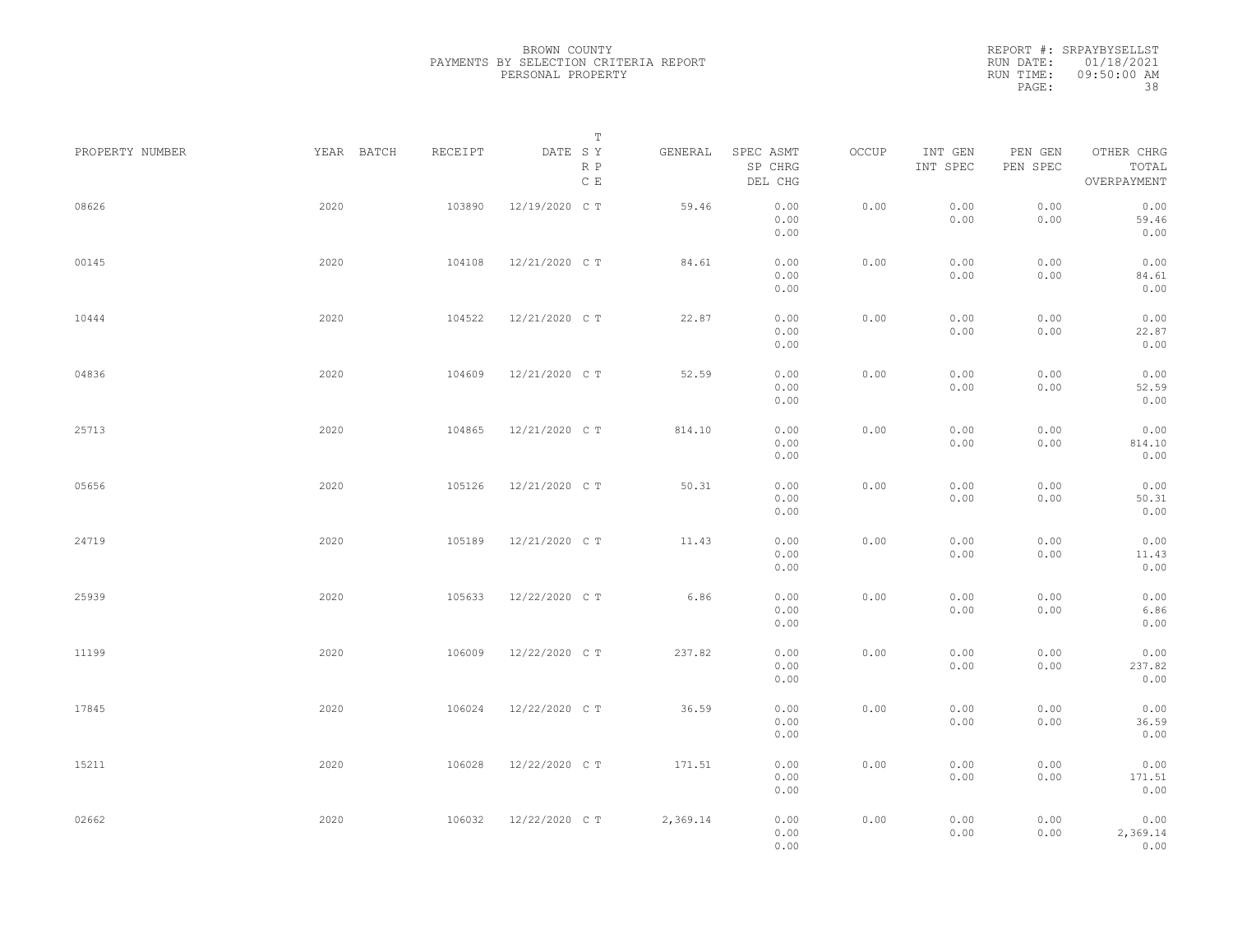|                 |             |         | Т                               |          |                                 |       |                     |                     |                                    |  |
|-----------------|-------------|---------|---------------------------------|----------|---------------------------------|-------|---------------------|---------------------|------------------------------------|--|
| PROPERTY NUMBER | YEAR BATCH  | RECEIPT | DATE SY<br>R P<br>$\,$ C $\,$ E | GENERAL  | SPEC ASMT<br>SP CHRG<br>DEL CHG | OCCUP | INT GEN<br>INT SPEC | PEN GEN<br>PEN SPEC | OTHER CHRG<br>TOTAL<br>OVERPAYMENT |  |
| 25711           | 2020        | 106124  | 12/22/2020 C T                  | 25.15    | 0.00<br>0.00<br>0.00            | 0.00  | 0.00<br>0.00        | 0.00<br>0.00        | 0.00<br>25.15<br>0.00              |  |
| 20390           | 2020        | 106507  | 12/22/2020 C T                  | 699.76   | 0.00<br>0.00<br>0.00            | 0.00  | 0.00<br>0.00        | 0.00<br>0.00        | 0.00<br>699.76<br>0.00             |  |
| 11121           | 2020        | 106727  | 12/22/2020 C T                  | 466.51   | 0.00<br>0.00<br>0.00            | 0.00  | 0.00<br>0.00        | 0.00<br>0.00        | 0.00<br>466.51<br>0.00             |  |
| 21921           | 2020        | 107064  | 12/22/2020 C T                  | 182.95   | 0.00<br>0.00<br>0.00            | 0.00  | 0.00<br>0.00        | 0.00<br>0.00        | 0.00<br>182.95<br>0.00             |  |
| 25712           | 2020        | 107521  | 12/23/2020 C T                  | 25.15    | 0.00<br>0.00<br>0.00            | 0.00  | 0.00<br>0.00        | 0.00<br>0.00        | 0.00<br>25.15<br>0.00              |  |
| 08631           | 2020        | 107627  | 12/23/2020 C T                  | 525.97   | 0.00<br>0.00<br>0.00            | 0.00  | 0.00<br>0.00        | 0.00<br>0.00        | 0.00<br>525.97<br>0.00             |  |
| 13429           | 2020        | 107879  | 12/23/2020 C T                  | 132.63   | 0.00<br>0.00<br>0.00            | 0.00  | 0.00<br>0.00        | 0.00<br>0.00        | 0.00<br>132.63<br>0.00             |  |
| 06386           | 2020        | 108045  | 12/23/2020 C T                  | 121.19   | 0.00<br>0.00<br>0.00            | 0.00  | 0.00<br>0.00        | 0.00<br>0.00        | 0.00<br>121.19<br>0.00             |  |
| 25133           | 2020        | 108307  | 12/23/2020 C T                  | 141.78   | 0.00<br>0.00<br>0.00            | 0.00  | 0.00<br>0.00        | 0.00<br>0.00        | 0.00<br>141.78<br>0.00             |  |
| 26703           | 2020 201223 | 7603    | 12/23/2020 C T                  | 1,045.07 | 0.00<br>0.00<br>0.00            | 0.00  | 0.00<br>0.00        | 0.00<br>0.00        | 0.00<br>1,045.07<br>0.00           |  |
| 11923           | 2020        | 109723  | 12/28/2020 C T                  | 50.31    | 0.00<br>0.00<br>0.00            | 0.00  | 0.00<br>0.00        | 0.00<br>0.00        | 0.00<br>50.31<br>0.00              |  |
| 00026           | 2020        | 109834  | 12/28/2020 C T                  | 379.60   | 0.00<br>0.00<br>0.00            | 0.00  | 0.00<br>0.00        | 0.00<br>0.00        | 0.00<br>379.60<br>0.00             |  |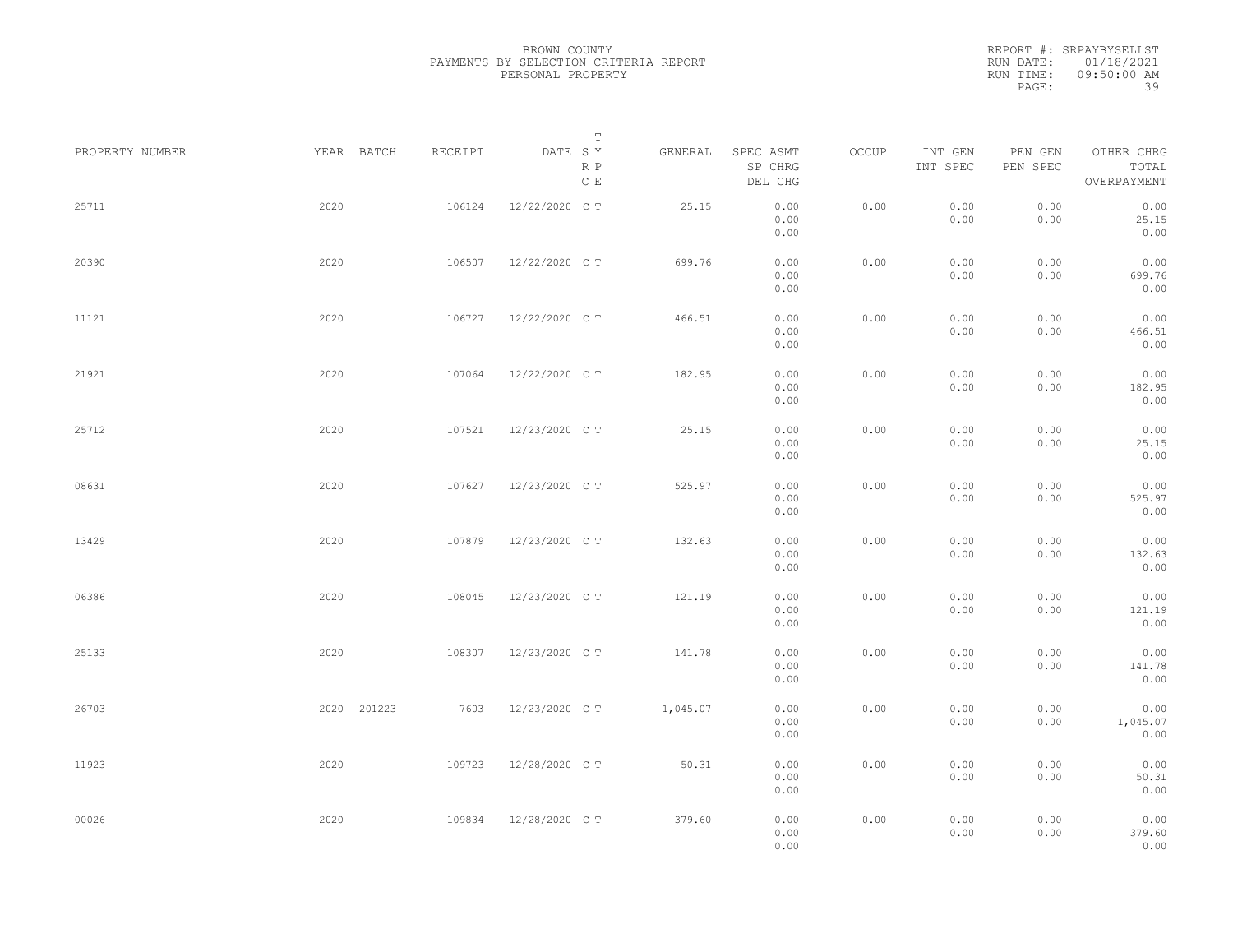|                 |            |         | Т                               |          |                                 |       |                     |                     |                                    |  |
|-----------------|------------|---------|---------------------------------|----------|---------------------------------|-------|---------------------|---------------------|------------------------------------|--|
| PROPERTY NUMBER | YEAR BATCH | RECEIPT | DATE SY<br>R P<br>$\,$ C $\,$ E | GENERAL  | SPEC ASMT<br>SP CHRG<br>DEL CHG | OCCUP | INT GEN<br>INT SPEC | PEN GEN<br>PEN SPEC | OTHER CHRG<br>TOTAL<br>OVERPAYMENT |  |
| 00038           | 2020       | 109970  | 12/28/2020 C T                  | 105.20   | 0.00<br>0.00<br>0.00            | 0.00  | 0.00<br>0.00        | 0.00<br>0.00        | 0.00<br>105.20<br>0.00             |  |
| 10092           | 2020       | 110229  | 12/28/2020 C T                  | 25.15    | 0.00<br>0.00<br>0.00            | 0.00  | 0.00<br>0.00        | 0.00<br>0.00        | 0.00<br>25.15<br>0.00              |  |
| 19615           | 2020       | 110345  | 12/28/2020 C T                  | 68.61    | 0.00<br>0.00<br>0.00            | 0.00  | 0.00<br>0.00        | 0.00<br>0.00        | 0.00<br>68.61<br>0.00              |  |
| 00088           | 2020       | 110608  | 12/28/2020 C T                  | 4,459.28 | 0.00<br>0.00<br>0.00            | 0.00  | 0.00<br>0.00        | 0.00<br>0.00        | 0.00<br>4,459.28<br>0.00           |  |
| 00129           | 2020       | 110689  | 12/28/2020 C T                  | 4.57     | 0.00<br>0.00<br>0.00            | 0.00  | 0.00<br>0.00        | 0.00<br>0.00        | 0.00<br>4.57<br>0.00               |  |
| 25709           | 2020       | 111072  | 12/28/2020 C T                  | 112.05   | 0.00<br>0.00<br>0.00            | 0.00  | 0.00<br>0.00        | 0.00<br>0.00        | 0.00<br>112.05<br>0.00             |  |
| 25142           | 2020       | 111407  | 12/28/2020 C T                  | 96.05    | 0.00<br>0.00<br>0.00            | 0.00  | 0.00<br>0.00        | 0.00<br>0.00        | 0.00<br>96.05<br>0.00              |  |
| 22345           | 2020       | 111931  | 12/28/2020 C T                  | 153.21   | 0.00<br>0.00<br>0.00            | 0.00  | 0.00<br>0.00        | 0.00<br>0.00        | 0.00<br>153.21<br>0.00             |  |
| 15038           | 2020       | 113079  | 12/29/2020 C T                  | 594.58   | 0.00<br>0.00<br>0.00            | 0.00  | 0.00<br>0.00        | 0.00<br>0.00        | 0.00<br>594.58<br>0.00             |  |
| 19632           | 2020       | 113155  | 12/29/2020 C T                  | 16.00    | 0.00<br>0.00<br>0.00            | 0.00  | 0.00<br>0.00        | 0.00<br>0.00        | 0.00<br>16.00<br>0.00              |  |
| 27578           | 2020       | 113491  | 12/29/2020 C T                  | 343.01   | 0.00<br>0.00<br>0.00            | 0.00  | 0.00<br>0.00        | 0.00<br>0.00        | 0.00<br>343.01<br>0.00             |  |
| 02673           | 2020       | 113752  | 12/29/2020 C T                  | 258.41   | 0.00<br>0.00<br>0.00            | 0.00  | 0.00<br>0.00        | 0.00<br>0.00        | 0.00<br>258.41<br>0.00             |  |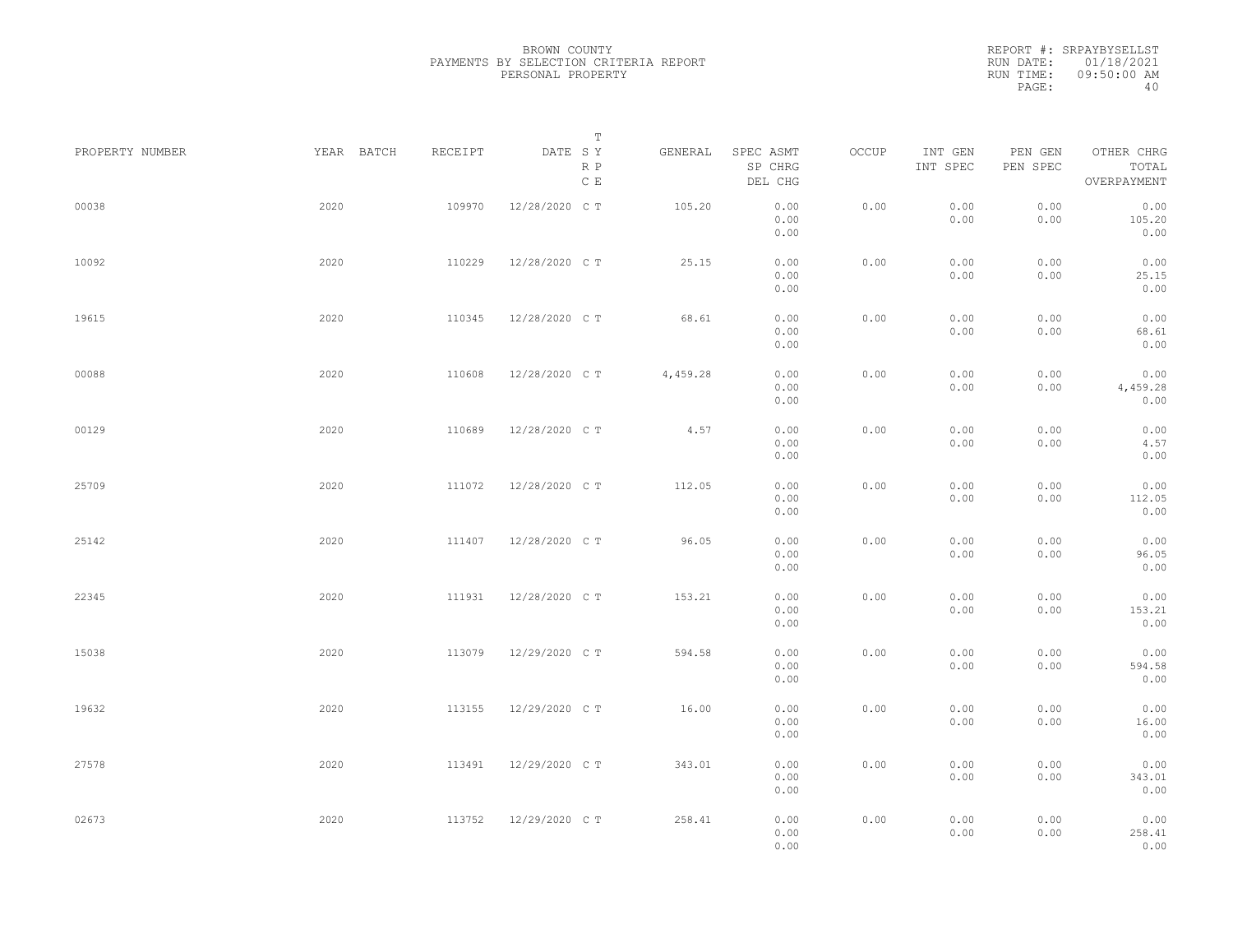|                 |             |         | Т                               |          |                                 |       |                     |                     |                                    |  |
|-----------------|-------------|---------|---------------------------------|----------|---------------------------------|-------|---------------------|---------------------|------------------------------------|--|
| PROPERTY NUMBER | YEAR BATCH  | RECEIPT | DATE SY<br>R P<br>$\,$ C $\,$ E | GENERAL  | SPEC ASMT<br>SP CHRG<br>DEL CHG | OCCUP | INT GEN<br>INT SPEC | PEN GEN<br>PEN SPEC | OTHER CHRG<br>TOTAL<br>OVERPAYMENT |  |
| 07957           | 2020        | 114389  | 12/29/2020 C T                  | 77.76    | 0.00<br>0.00<br>0.00            | 0.00  | 0.00<br>0.00        | 0.00<br>0.00        | 0.00<br>77.76<br>0.00              |  |
| 02670           | 2020        | 114772  | 12/29/2020 C T                  | 2,456.05 | 0.00<br>0.00<br>0.00            | 0.00  | 0.00<br>0.00        | 0.00<br>0.00        | 0.00<br>2,456.05<br>0.00           |  |
| 24777           | 2020 201229 | 8006    | 12/29/2020 C T                  | 150.93   | 0.00<br>0.00<br>0.00            | 0.00  | 0.00<br>0.00        | 0.00<br>0.00        | 0.00<br>150.93<br>0.00             |  |
| 19617           | 2020        | 115328  | 12/29/2020 C T                  | 52.59    | 0.00<br>0.00<br>0.00            | 0.00  | 0.00<br>0.00        | 0.00<br>0.00        | 0.00<br>52.59<br>0.00              |  |
| 25960           | 2020        | 115653  | 12/29/2020 C T                  | 1,298.90 | 0.00<br>0.00<br>0.00            | 0.00  | 0.00<br>0.00        | 0.00<br>0.00        | 0.00<br>1,298.90<br>0.00           |  |
| 17046           | 2020        | 116213  | 12/29/2020 C T                  | 555.69   | 0.00<br>0.00<br>0.00            | 0.00  | 0.00<br>0.00        | 0.00<br>0.00        | 0.00<br>555.69<br>0.00             |  |
| 10082           | 2020        | 116257  | 12/29/2020 C T                  | 192.09   | 0.00<br>0.00<br>0.00            | 0.00  | 0.00<br>0.00        | 0.00<br>0.00        | 0.00<br>192.09<br>0.00             |  |
| 18747           | 2020        | 116640  | 12/30/2020 C T                  | 36.59    | 0.00<br>0.00<br>0.00            | 0.00  | 0.00<br>0.00        | 0.00<br>0.00        | 0.00<br>36.59<br>0.00              |  |
| 25703           | 2020        | 116689  | 12/30/2020 C T                  | 196.67   | 0.00<br>0.00<br>0.00            | 0.00  | 0.00<br>0.00        | 0.00<br>0.00        | 0.00<br>196.67<br>0.00             |  |
| 08791           | 2020        | 116953  | 12/30/2020 C T                  | 13.72    | 0.00<br>0.00<br>0.00            | 0.00  | 0.00<br>0.00        | 0.00<br>0.00        | 0.00<br>13.72<br>0.00              |  |
| 12761           | 2020        | 117000  | 12/30/2020 C T                  | 2,554.36 | 0.00<br>0.00<br>0.00            | 0.00  | 0.00<br>0.00        | 0.00<br>0.00        | 0.00<br>2,554.36<br>0.00           |  |
| 15010           | 2020        | 117250  | 12/30/2020 C T                  | 11.43    | 0.00<br>0.00<br>0.00            | 0.00  | 0.00<br>0.00        | 0.00<br>0.00        | 0.00<br>11.43<br>0.00              |  |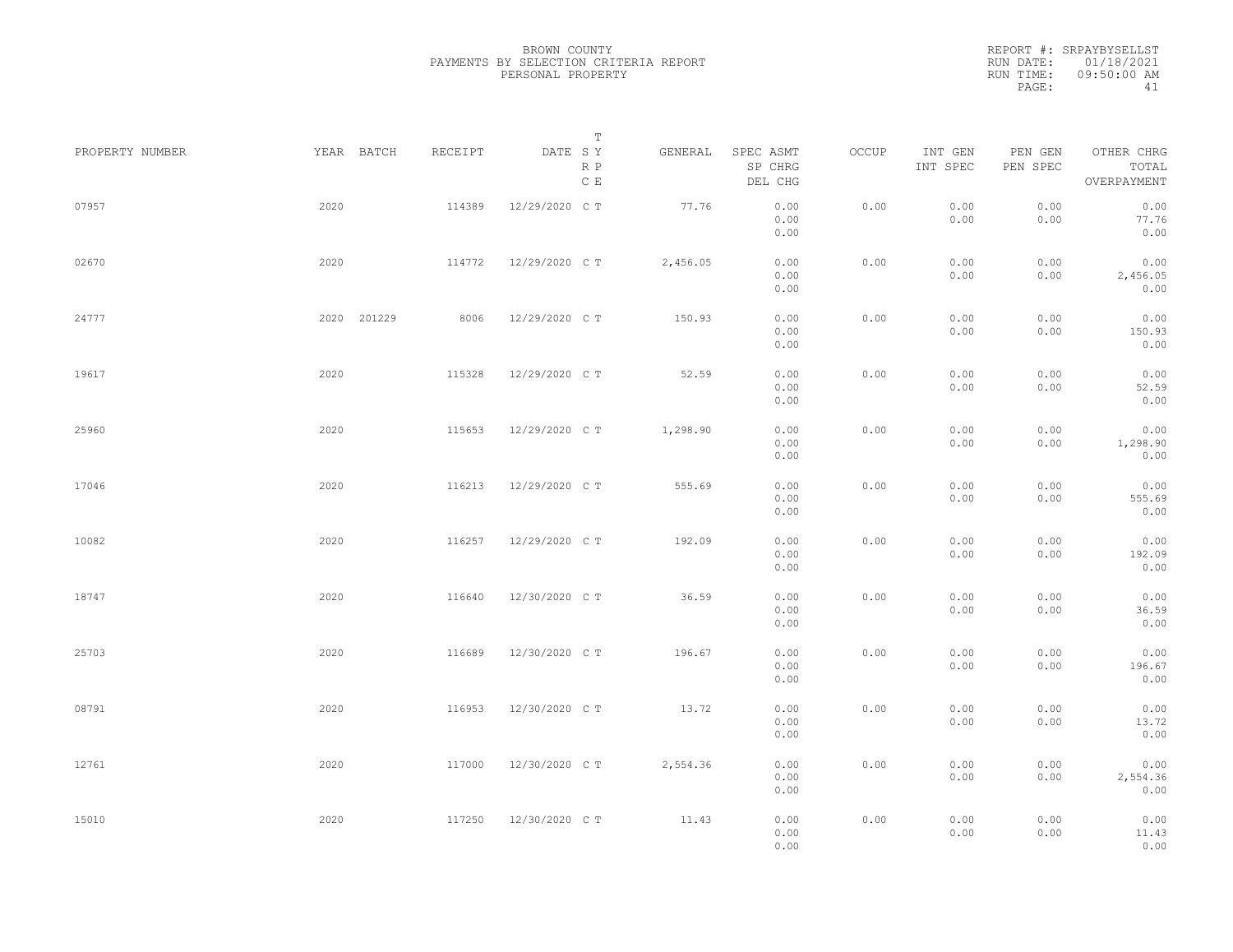|                 |            |         | Т                               |          |                                 |       |                     |                     |                                    |  |
|-----------------|------------|---------|---------------------------------|----------|---------------------------------|-------|---------------------|---------------------|------------------------------------|--|
| PROPERTY NUMBER | YEAR BATCH | RECEIPT | DATE SY<br>R P<br>$\,$ C $\,$ E | GENERAL  | SPEC ASMT<br>SP CHRG<br>DEL CHG | OCCUP | INT GEN<br>INT SPEC | PEN GEN<br>PEN SPEC | OTHER CHRG<br>TOTAL<br>OVERPAYMENT |  |
| 26489           | 2020       | 117579  | 12/30/2020 C T                  | 249.26   | 0.00<br>0.00<br>0.00            | 0.00  | 0.00<br>0.00        | 0.00<br>0.00        | 0.00<br>249.26<br>0.00             |  |
| 07061           | 2020       | 118024  | 12/30/2020 C T                  | 16.00    | 0.00<br>0.00<br>0.00            | 0.00  | 0.00<br>0.00        | 0.00<br>0.00        | 0.00<br>16.00<br>0.00              |  |
| 10067           | 2020       | 118037  | 12/30/2020 C T                  | 1,982.66 | 0.00<br>0.00<br>0.00            | 0.00  | 0.00<br>0.00        | 0.00<br>0.00        | 0.00<br>1,982.66<br>0.00           |  |
| 25144           | 2020       | 118739  | 12/30/2020 C T                  | 251.54   | 0.00<br>0.00<br>0.00            | 0.00  | 0.00<br>0.00        | 0.00<br>0.00        | 0.00<br>251.54<br>0.00             |  |
| 00123           | 2020       | 118835  | 12/31/2020 C T                  | 230.98   | 0.00<br>0.00<br>0.00            | 0.00  | 0.00<br>0.00        | 0.00<br>0.00        | 0.00<br>230.98<br>0.00             |  |
| 11112           | 2020       | 118966  | 12/31/2020 C T                  | 304.15   | 0.00<br>0.00<br>0.00            | 0.00  | 0.00<br>0.00        | 0.00<br>0.00        | 0.00<br>304.15<br>0.00             |  |
| 17035           | 2020       | 118990  | 12/31/2020 C T                  | 256.13   | 0.00<br>0.00<br>0.00            | 0.00  | 0.00<br>0.00        | 0.00<br>0.00        | 0.00<br>256.13<br>0.00             |  |
| 21251           | 2020       | 120605  | 12/31/2020 C T                  | 395.62   | 0.00<br>0.00<br>0.00            | 0.00  | 0.00<br>0.00        | 0.00<br>0.00        | 0.00<br>395.62<br>0.00             |  |
| 10068           | 2020       | 120719  | 12/31/2020 C T                  | 235.55   | 0.00<br>0.00<br>0.00            | 0.00  | 0.00<br>0.00        | 0.00<br>0.00        | 0.00<br>235.55<br>0.00             |  |
| 15042           | 2020       | 120790  | 12/31/2020 C T                  | 61.74    | 0.00<br>0.00<br>0.00            | 0.00  | 0.00<br>0.00        | 0.00<br>0.00        | 0.00<br>61.74<br>0.00              |  |
| 26707           | 2020       | 120822  | 12/31/2020 C T                  | 27.44    | 0.00<br>0.00<br>0.00            | 0.00  | 0.00<br>0.00        | 0.00<br>0.00        | 0.00<br>27.44<br>0.00              |  |
| 16022           | 2020       | 121789  | 01/04/2021 C T                  | 9.15     | 0.00<br>0.00<br>0.00            | 0.00  | 0.00<br>0.00        | 0.00<br>0.00        | 0.00<br>9.15<br>0.00               |  |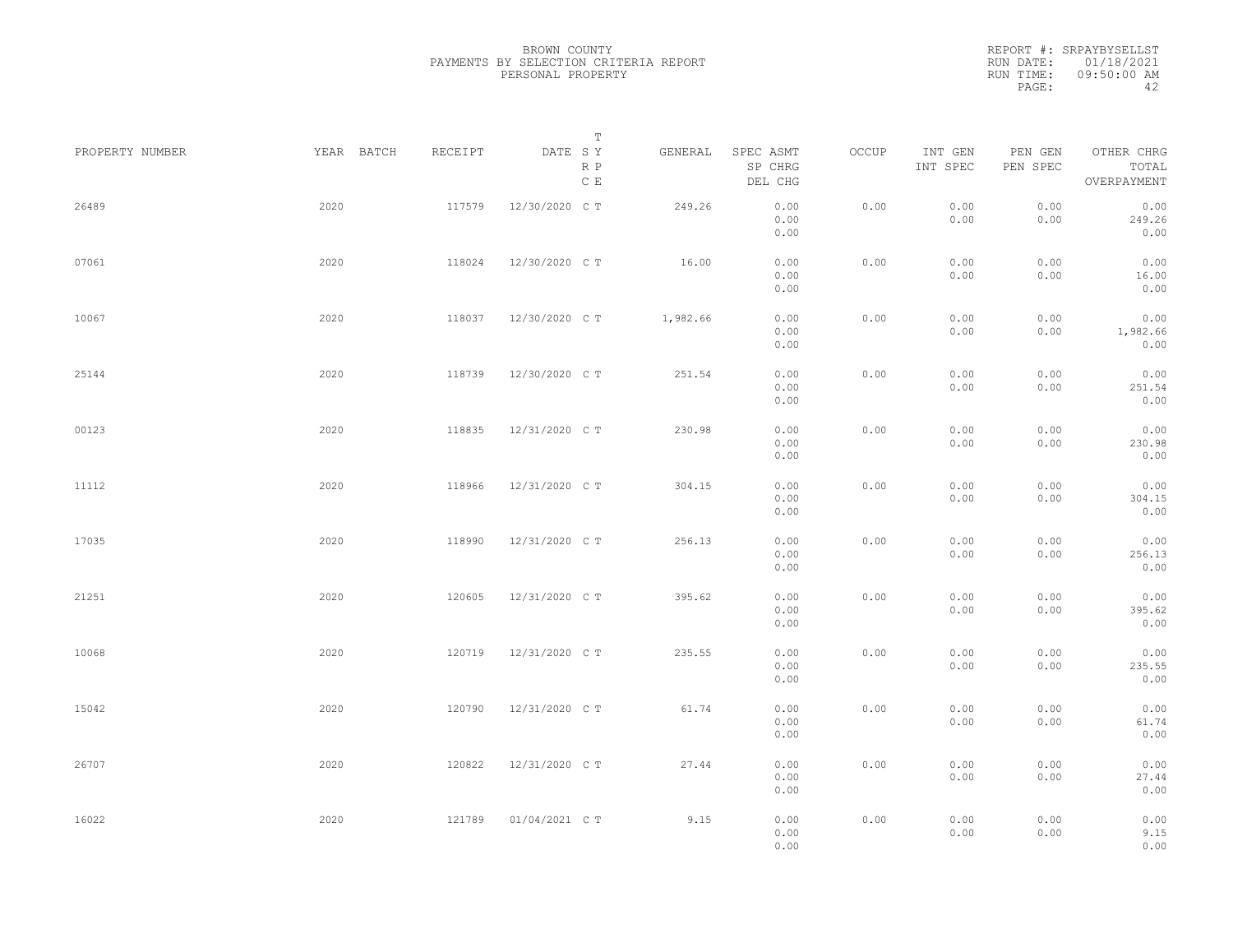BROWN COUNTY PAYMENTS BY SELECTION CRITERIA REPORT PERSONAL PROPERTY

REPORT #: SRPAYBYSELLST RUN DATE: 01/18/2021 RUN TIME: 09:50:01 AM PAGE: 43

|                 |             |         | $\mathbb T$                               |          |                                 |       |                     |                     |                                    |  |
|-----------------|-------------|---------|-------------------------------------------|----------|---------------------------------|-------|---------------------|---------------------|------------------------------------|--|
| PROPERTY NUMBER | YEAR BATCH  | RECEIPT | DATE SY<br>$\mathbb R$ $\mathbb P$<br>C E | GENERAL  | SPEC ASMT<br>SP CHRG<br>DEL CHG | OCCUP | INT GEN<br>INT SPEC | PEN GEN<br>PEN SPEC | OTHER CHRG<br>TOTAL<br>OVERPAYMENT |  |
| 26711           | 2020        | 121865  | 01/04/2021 C T                            | 246.97   | 0.00<br>0.00<br>0.00            | 0.00  | 0.00<br>0.00        | 0.00<br>0.00        | 0.00<br>246.97<br>0.00             |  |
| 10076           | 2020        | 122010  | 01/04/2021 C T                            | 16.00    | 0.00<br>0.00<br>0.00            | 0.00  | 0.00<br>0.00        | 0.00<br>0.00        | 0.00<br>16.00<br>0.00              |  |
| 22481           | 2020        | 122014  | 01/04/2021 C T                            | 43.45    | 0.00<br>0.00<br>0.00            | 0.00  | 0.00<br>0.00        | 0.00<br>0.00        | 0.00<br>43.45<br>0.00              |  |
| 15049           | 2020        | 122273  | 01/04/2021 C T                            | 509.96   | 0.00<br>0.00<br>0.00            | 0.00  | 0.00<br>0.00        | 0.00<br>0.00        | 0.00<br>509.96<br>0.00             |  |
| 24524           | 2020        | 122642  | 01/05/2021 C T                            | 70.89    | 0.00<br>0.00<br>0.00            | 0.00  | 0.00<br>0.00        | 0.00<br>0.00        | 0.00<br>70.89<br>0.00              |  |
| 10085           | 2020        | 123068  | 01/05/2021 C T                            | 150.93   | 0.00<br>0.00<br>0.00            | 0.00  | 0.00<br>0.00        | 0.00<br>0.00        | 0.00<br>150.93<br>0.00             |  |
| 24515           | 2020        | 123415  | 01/05/2021 C T                            | 327.02   | 0.00<br>0.00<br>0.00            | 0.00  | 0.00<br>0.00        | 0.00<br>0.00        | 0.00<br>327.02<br>0.00             |  |
| 24516           | 2020        | 124262  | 01/06/2021 C T                            | 1,415.52 | 0.00<br>0.00<br>0.00            | 0.00  | 0.00<br>0.00        | 0.00<br>0.00        | 0.00<br>1,415.52<br>0.00           |  |
| 25950           | 2020 210106 | 8577    | 01/06/2021 C T                            | 38.87    | 0.00<br>0.00<br>0.00            | 0.00  | 0.00<br>0.00        | 0.00<br>0.00        | 0.00<br>38.87<br>0.00              |  |
| 15007           | 2020        | 125019  | 01/06/2021 C T                            | 1,856.89 | 0.00<br>0.00<br>0.00            | 0.00  | 0.00<br>0.00        | 0.00<br>0.00        | 0.00<br>1,856.89<br>0.00           |  |
| 26491           | 2020        | 126590  | 01/08/2021 C T                            | 320.15   | 0.00<br>0.00<br>0.00            | 0.00  | 0.00<br>0.00        | 0.00<br>0.00        | 0.00<br>320.15<br>0.00             |  |
| 26599           | 2020        | 126832  | 01/08/2021 C T                            | 514.54   | 0.00<br>0.00<br>0.00            | 0.00  | 0.00<br>0.00        | 0.00<br>0.00        | 0.00<br>514.54<br>0.00             |  |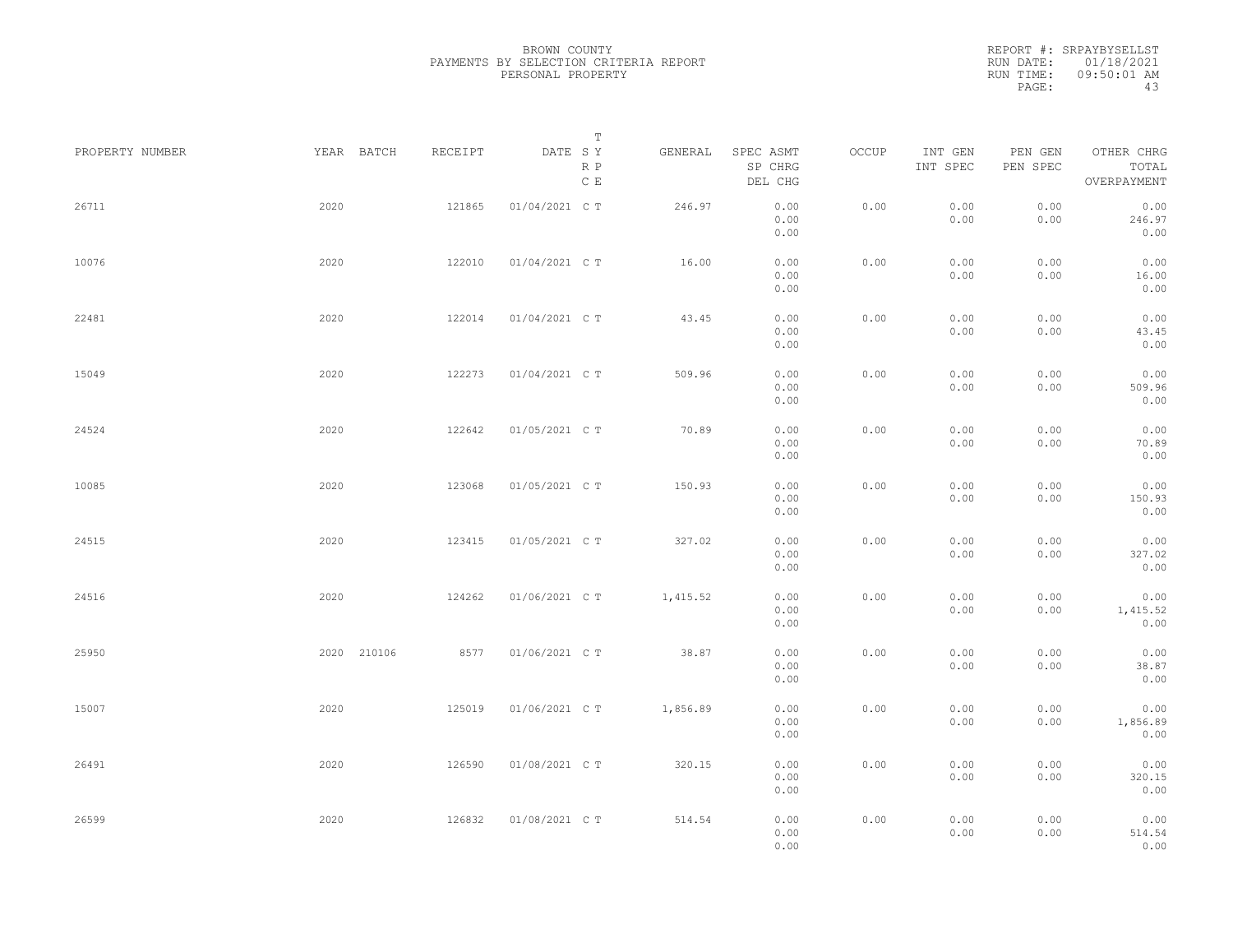BROWN COUNTY PAYMENTS BY SELECTION CRITERIA REPORT PERSONAL PROPERTY

REPORT #: SRPAYBYSELLST RUN DATE: 01/18/2021 RUN TIME: 09:50:01 AM PAGE:  $44$ 

|                 |            |                   | $\mathbb T$           |          |                                 |       |                     |                     |                                    |
|-----------------|------------|-------------------|-----------------------|----------|---------------------------------|-------|---------------------|---------------------|------------------------------------|
| PROPERTY NUMBER | YEAR BATCH | RECEIPT           | DATE SY<br>R P<br>C E | GENERAL  | SPEC ASMT<br>SP CHRG<br>DEL CHG | OCCUP | INT GEN<br>INT SPEC | PEN GEN<br>PEN SPEC | OTHER CHRG<br>TOTAL<br>OVERPAYMENT |
| 18831           | 2020       | 127321            | 01/11/2021 C T        | 36.59    | 0.00<br>0.00<br>0.00            | 0.00  | 0.00<br>0.00        | 0.00<br>0.00        | 0.00<br>36.59<br>0.00              |
| 00039           | 2020       | 128477            | 01/12/2021 C T        | 1,587.06 | 0.00<br>0.00<br>0.00            | 0.00  | 0.00<br>0.00        | 0.00<br>0.00        | 0.00<br>1,587.06<br>0.00           |
| 21934           | 2020       | 129125            | 01/13/2021 C T        | 27.44    | 0.00<br>0.00<br>0.00            | 0.00  | 0.00<br>0.00        | 0.00<br>0.00        | 0.00<br>27.44<br>0.00              |
| 11200           | 2020       | 129206            | 01/13/2021 C T        | 9.15     | 0.00<br>0.00<br>0.00            | 0.00  | 0.00<br>0.00        | 0.00<br>0.00        | 0.00<br>9.15<br>0.00               |
| 17063           | 2020       | 129358            | 01/13/2021 C T        | 22.87    | 0.00<br>0.00<br>0.00            | 0.00  | 0.00<br>0.00        | 0.00<br>0.00        | 0.00<br>22.87<br>0.00              |
| 17063           | 2020       | Voids #<br>129358 | 01/13/2021 C V        | $-22.87$ | 0.00<br>0.00<br>0.00            | 0.00  | 0.00<br>0.00        | 0.00<br>0.00        | 0.00<br>$-22.87$<br>0.00           |
| 17063           | 2020       | 129634            | 01/13/2021 C T        | 22.87    | 0.00<br>0.00<br>0.00            | 0.00  | 0.00<br>0.00        | 0.00<br>0.00        | 0.00<br>22.87<br>0.00              |
| 22348           | 2020       | 129680            | 01/13/2021 C T        | 43.45    | 0.00<br>0.00<br>0.00            | 0.00  | 0.00<br>0.00        | 0.00<br>0.00        | 0.00<br>43.45<br>0.00              |
| 26709           | 2020       | 129709            | 01/13/2021 C T        | 45.74    | 0.00<br>0.00                    | 0.00  | 0.00<br>0.00        | 0.00<br>0.00        | 0.00<br>45.74                      |
| 17830           | 2020       | 129719            | 01/13/2021 C T        | 66.32    | 0.00<br>0.00<br>0.00<br>0.00    | 0.00  | 0.00<br>0.00        | 0.00<br>0.00        | 0.00<br>0.00<br>66.32<br>0.00      |
| 27156           | 2020       | 129864            | 01/13/2021 C T        | 22.87    | 0.00<br>0.00                    | 0.00  | 0.00<br>0.00        | 0.00<br>0.00        | 0.00<br>22.87                      |
| 18835           | 2020       | 130366            | 01/14/2021 C T        | 2,707.59 | 0.00<br>0.00<br>0.00<br>0.00    | 0.00  | 0.00<br>0.00        | 0.00<br>0.00        | 0.00<br>0.00<br>2,707.59<br>0.00   |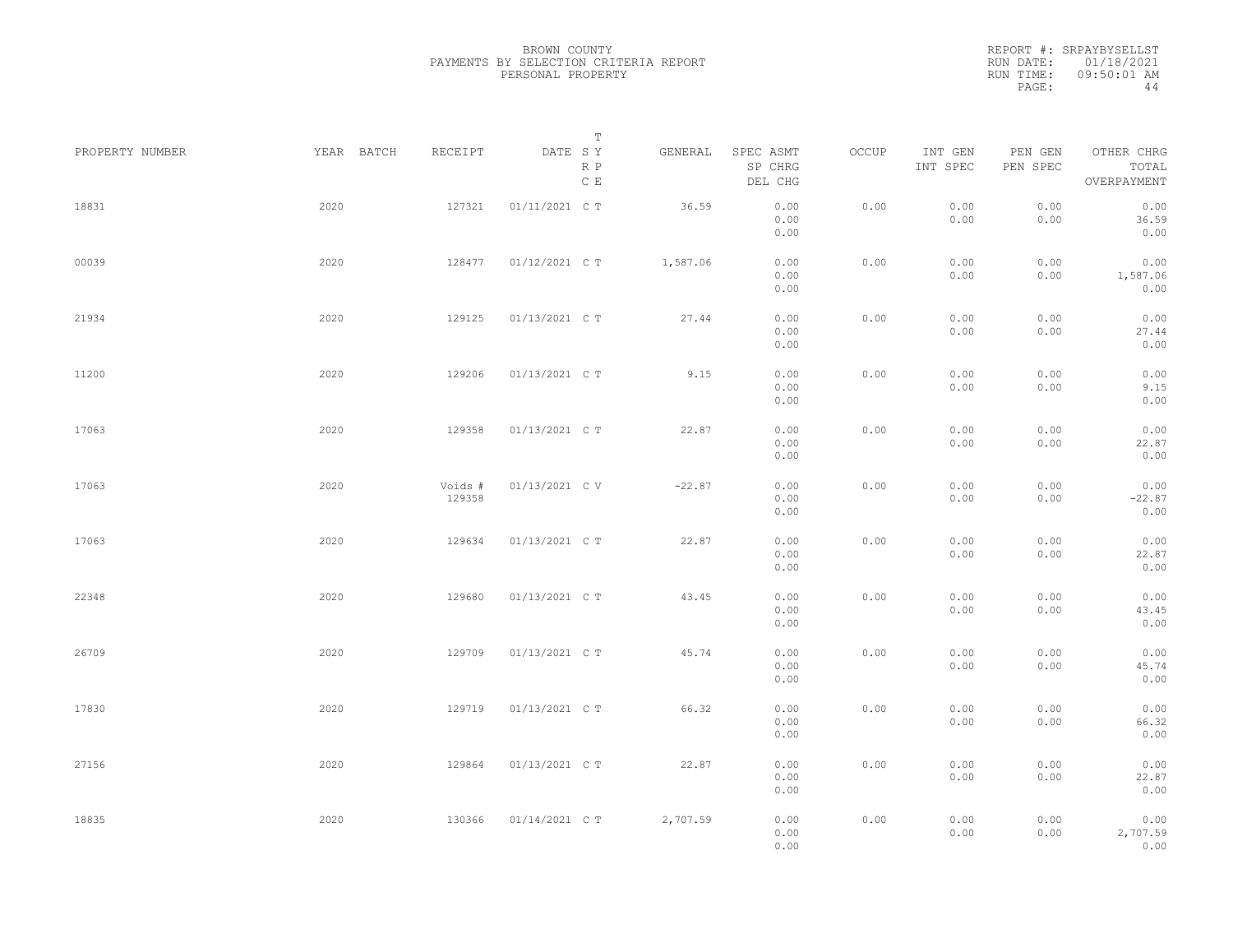|                 |            |         |                          | $\mathbb T$   |           |                      |       |                     |                     |                     |
|-----------------|------------|---------|--------------------------|---------------|-----------|----------------------|-------|---------------------|---------------------|---------------------|
| PROPERTY NUMBER | YEAR BATCH | RECEIPT | DATE SY                  | $\,$ R $\,$ P | GENERAL   | SPEC ASMT<br>SP CHRG | OCCUP | INT GEN<br>INT SPEC | PEN GEN<br>PEN SPEC | OTHER CHRG<br>TOTAL |
|                 |            |         |                          | $\,$ C $\,$ E |           | DEL CHG              |       |                     |                     | OVERPAYMENT         |
| 21924           | 2020       | 130464  | 01/14/2021 C T           |               | 493.96    | 0.00                 | 0.00  | 0.00                | 0.00                | 0.00                |
|                 |            |         |                          |               |           | 0.00                 |       | 0.00                | 0.00                | 493.96              |
|                 |            |         |                          |               |           | 0.00                 |       |                     |                     | 0.00                |
| 23102           | 2020       | 130828  | 01/14/2021 C T           |               | 107.48    | 0.00                 | 0.00  | 0.00                | 0.00                | 0.00                |
|                 |            |         |                          |               |           | 0.00                 |       | 0.00                | 0.00                | 107.48              |
|                 |            |         |                          |               |           | 0.00                 |       |                     |                     | 0.00                |
| 22629           | 2020       | 130832  | 01/14/2021 C T           |               | 4.57      | 0.00                 | 0.00  | 0.00                | 0.00                | 0.00                |
|                 |            |         |                          |               |           | 0.00                 |       | 0.00                | 0.00                | 4.57                |
|                 |            |         |                          |               |           | 0.00                 |       |                     |                     | 0.00                |
| 04853           | 2020       | 131294  | 01/15/2021 C T           |               | 32.02     | 0.00                 | 0.00  | 0.00                | 0.00                | 0.00                |
|                 |            |         |                          |               |           | 0.00                 |       | 0.00                | 0.00                | 32.02               |
|                 |            |         |                          |               |           | 0.00                 |       |                     |                     | 0.00                |
| 14540           | 2020       | 131321  | 01/15/2021 C T           |               | 2,643.56  | 0.00                 | 0.00  | 0.00                | 0.00                | 0.00                |
|                 |            |         |                          |               |           | 0.00                 |       | 0.00                | 0.00                | 2,643.56            |
|                 |            |         |                          |               |           | 0.00                 |       |                     |                     | 0.00                |
| 24508           | 2020       | 131389  | 01/15/2021 C T           |               | 91.48     | 0.00                 | 0.00  | 0.00                | 0.00                | 0.00                |
|                 |            |         |                          |               |           | 0.00                 |       | 0.00                | 0.00                | 91.48               |
|                 |            |         |                          |               |           | 0.00                 |       |                     |                     | 0.00                |
|                 |            |         |                          |               |           |                      |       |                     |                     |                     |
| 17835           | 2020       | 131390  | 01/15/2021 C T           |               | 175.00    | 0.00                 | 0.00  | 0.00                | 0.00                | 0.00                |
|                 |            |         |                          |               |           | 0.00<br>0.00         |       | 0.00                | 0.00                | 175.00<br>0.00      |
|                 |            |         |                          |               |           |                      |       |                     |                     |                     |
|                 |            |         | VILLAGE OF ALLOUEZ TOTAL |               | 52,744.17 | 0.00                 | 0.00  | 0.00                | 0.00                | 0.00                |
|                 |            |         |                          |               |           | 0.00                 |       | 0.00                | 0.00                | 52,744.17           |
|                 |            |         |                          |               |           | 0.00                 |       |                     |                     | 0.00                |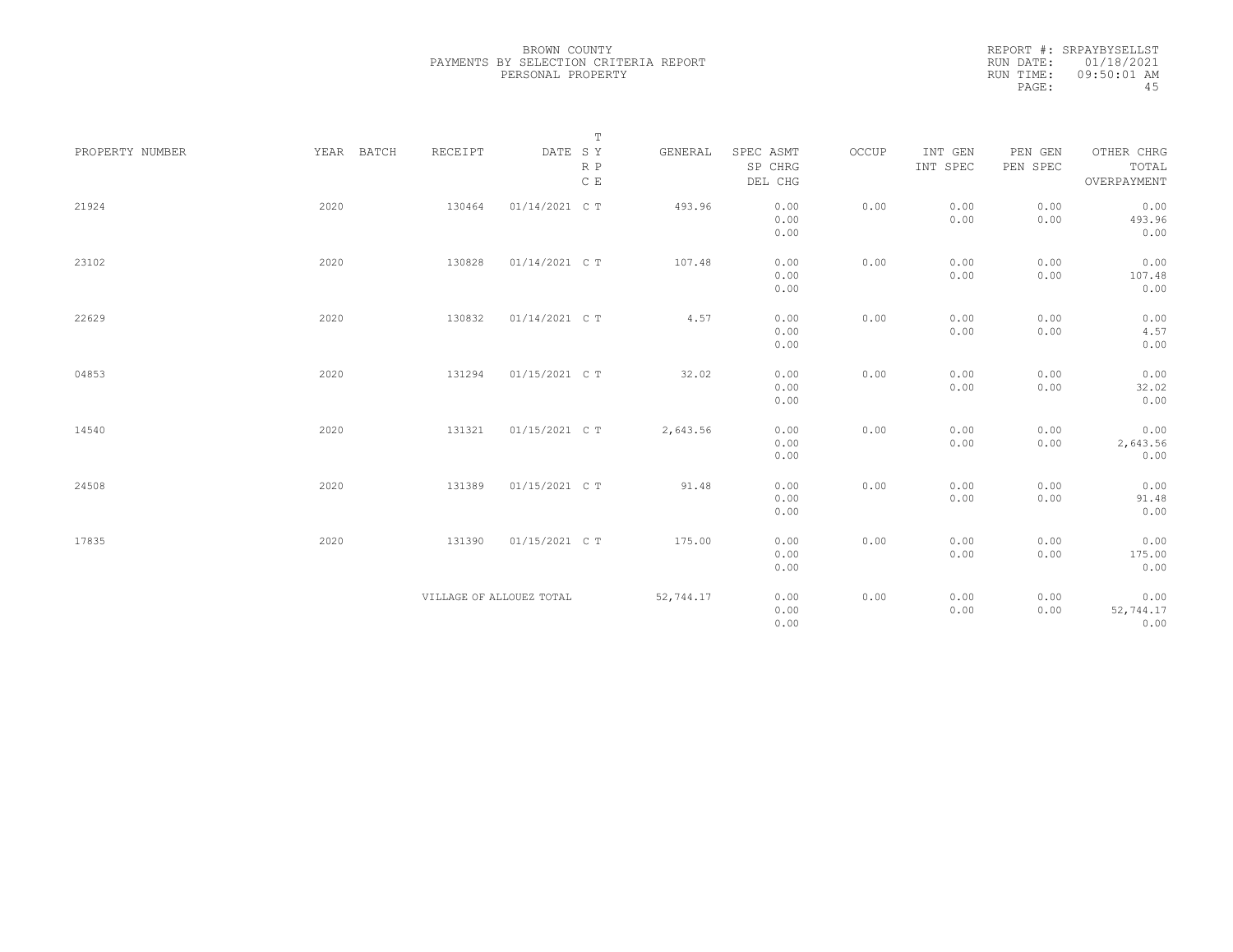|                 |             |         | Т                               |          |                                 |       |                     |                     |                                    |  |
|-----------------|-------------|---------|---------------------------------|----------|---------------------------------|-------|---------------------|---------------------|------------------------------------|--|
| PROPERTY NUMBER | YEAR BATCH  | RECEIPT | DATE SY<br>R P<br>$\,$ C $\,$ E | GENERAL  | SPEC ASMT<br>SP CHRG<br>DEL CHG | OCCUP | INT GEN<br>INT SPEC | PEN GEN<br>PEN SPEC | OTHER CHRG<br>TOTAL<br>OVERPAYMENT |  |
| 19838           | 2020        | 96968   | 12/14/2020 C T                  | 34.40    | 0.00<br>0.00<br>0.00            | 0.00  | 0.00<br>0.00        | 0.00<br>0.00        | 0.00<br>34.40<br>0.00              |  |
| 25874           | 2020        | 97000   | 12/14/2020 C T                  | 1,486.22 | 0.00<br>0.00<br>0.00            | 0.00  | 0.00<br>0.00        | 0.00<br>0.00        | 0.00<br>1,486.22<br>0.00           |  |
| 19124           | 2020        | 97014   | 12/14/2020 C T                  | 219.04   | 0.00<br>0.00<br>0.00            | 0.00  | 0.00<br>0.00        | 0.00<br>0.00        | 0.00<br>219.04<br>0.00             |  |
| 06279           | 2020        | 97017   | 12/14/2020 C T                  | 72.33    | 0.00<br>0.00<br>0.00            | 0.00  | 0.00<br>0.00        | 0.00<br>0.00        | 0.00<br>72.33<br>0.00              |  |
| 40045           | 2020        | 97022   | 12/14/2020 C T                  | 139.40   | 0.00<br>0.00<br>0.00            | 0.00  | 0.00<br>0.00        | 0.00<br>0.00        | 0.00<br>139.40<br>0.00             |  |
| 14856           | 2020 201211 | 7090    | 12/11/2020 C T                  | 12.68    | 0.00<br>0.00<br>0.00            | 0.00  | 0.00<br>0.00        | 0.00<br>0.00        | 0.00<br>12.68<br>0.00              |  |
| 23251           | 2020 201210 | 7010    | 12/10/2020 C T                  | 393.72   | 0.00<br>0.00<br>0.00            | 0.00  | 0.00<br>0.00        | 0.00<br>0.00        | 0.00<br>393.72<br>0.00             |  |
| 24702           | 2020 201211 | 7096    | 12/11/2020 C T                  | 577.47   | 0.00<br>0.00<br>0.00            | 0.00  | 0.00<br>0.00        | 0.00<br>0.00        | 0.00<br>577.47<br>0.00             |  |
| 10684           | 2020        | 97318   | 12/14/2020 C T                  | 121.28   | 0.00<br>0.00<br>0.00            | 0.00  | 0.00<br>0.00        | 0.00<br>0.00        | 0.00<br>121.28<br>0.00             |  |
| 03204           | 2020        | 97465   | 12/14/2020 C T                  | 537.65   | 0.00<br>0.00<br>0.00            | 0.00  | 0.00<br>0.00        | 0.00<br>0.00        | 0.00<br>537.65<br>0.00             |  |
| 22591           | 2020        | 97539   | 12/14/2020 C T                  | 36.21    | 0.00<br>0.00<br>0.00            | 0.00  | 0.00<br>0.00        | 0.00<br>0.00        | 0.00<br>36.21<br>0.00              |  |
| 03386           | 2020        | 98038   | 12/15/2020 C T                  | 537.65   | 0.00<br>0.00<br>0.00            | 0.00  | 0.00<br>0.00        | 0.00<br>0.00        | 0.00<br>537.65<br>0.00             |  |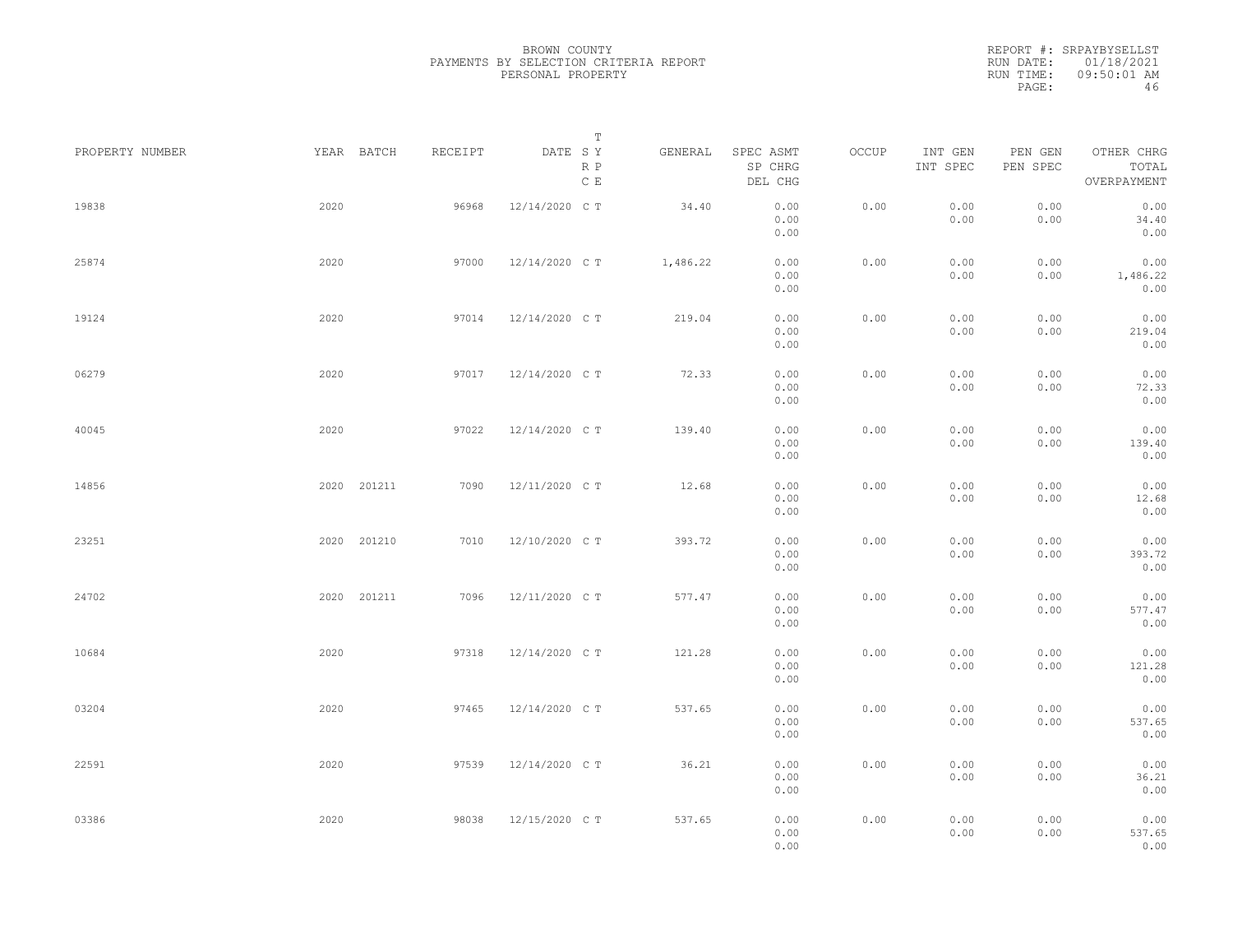|                 |            |         | Т                               |          |                                 |       |                     |                     |                                    |  |
|-----------------|------------|---------|---------------------------------|----------|---------------------------------|-------|---------------------|---------------------|------------------------------------|--|
| PROPERTY NUMBER | YEAR BATCH | RECEIPT | DATE SY<br>R P<br>$\,$ C $\,$ E | GENERAL  | SPEC ASMT<br>SP CHRG<br>DEL CHG | OCCUP | INT GEN<br>INT SPEC | PEN GEN<br>PEN SPEC | OTHER CHRG<br>TOTAL<br>OVERPAYMENT |  |
| 03611           | 2020       | 98175   | 12/15/2020 C T                  | 486.96   | 0.00<br>0.00<br>0.00            | 0.00  | 0.00<br>0.00        | 0.00<br>0.00        | 0.00<br>486.96<br>0.00             |  |
| 03072           | 2020       | 98229   | 12/15/2020 C T                  | 3.61     | 0.00<br>0.00<br>0.00            | 0.00  | 0.00<br>0.00        | 0.00<br>0.00        | 0.00<br>3.61<br>0.00               |  |
| 18296           | 2020       | 98276   | 12/15/2020 C T                  | 25.33    | 0.00<br>0.00<br>0.00            | 0.00  | 0.00<br>0.00        | 0.00<br>0.00        | 0.00<br>25.33<br>0.00              |  |
| 03205           | 2020       | 98383   | 12/15/2020 C T                  | 7.25     | 0.00<br>0.00<br>0.00            | 0.00  | 0.00<br>0.00        | 0.00<br>0.00        | 0.00<br>7.25<br>0.00               |  |
| 03330           | 2020       | 98384   | 12/15/2020 C T                  | 92.31    | 0.00<br>0.00<br>0.00            | 0.00  | 0.00<br>0.00        | 0.00<br>0.00        | 0.00<br>92.31<br>0.00              |  |
| 13789           | 2020       | 98644   | 12/15/2020 C T                  | 39.82    | 0.00<br>0.00<br>0.00            | 0.00  | 0.00<br>0.00        | 0.00<br>0.00        | 0.00<br>39.82<br>0.00              |  |
| 11036           | 2020       | 98646   | 12/15/2020 C T                  | 1,169.42 | 0.00<br>0.00<br>0.00            | 0.00  | 0.00<br>0.00        | 0.00<br>0.00        | 0.00<br>1,169.42<br>0.00           |  |
| 12263           | 2020       | 98666   | 12/15/2020 C T                  | 136.59   | 0.00<br>0.00<br>0.00            | 0.00  | 0.00<br>0.00        | 0.00<br>0.00        | 0.00<br>136.59<br>0.00             |  |
| 18153           | 2020       | 98791   | 12/15/2020 C T                  | 863.49   | 0.00<br>0.00<br>0.00            | 0.00  | 0.00<br>0.00        | 0.00<br>0.00        | 0.00<br>863.49<br>0.00             |  |
| 11616           | 2020       | 98912   | 12/15/2020 C T                  | 39.82    | 0.00<br>0.00<br>0.00            | 0.00  | 0.00<br>0.00        | 0.00<br>0.00        | 0.00<br>39.82<br>0.00              |  |
| 16453           | 2020       | 98975   | 12/15/2020 C T                  | 2,713.57 | 0.00<br>0.00<br>0.00            | 0.00  | 0.00<br>0.00        | 0.00<br>0.00        | 0.00<br>2,713.57<br>0.00           |  |
| 23181           | 2020       | 98997   | 12/15/2020 C T                  | 5,063.24 | 0.00<br>0.00<br>0.00            | 0.00  | 0.00<br>0.00        | 0.00<br>0.00        | 0.00<br>5,063.24<br>0.00           |  |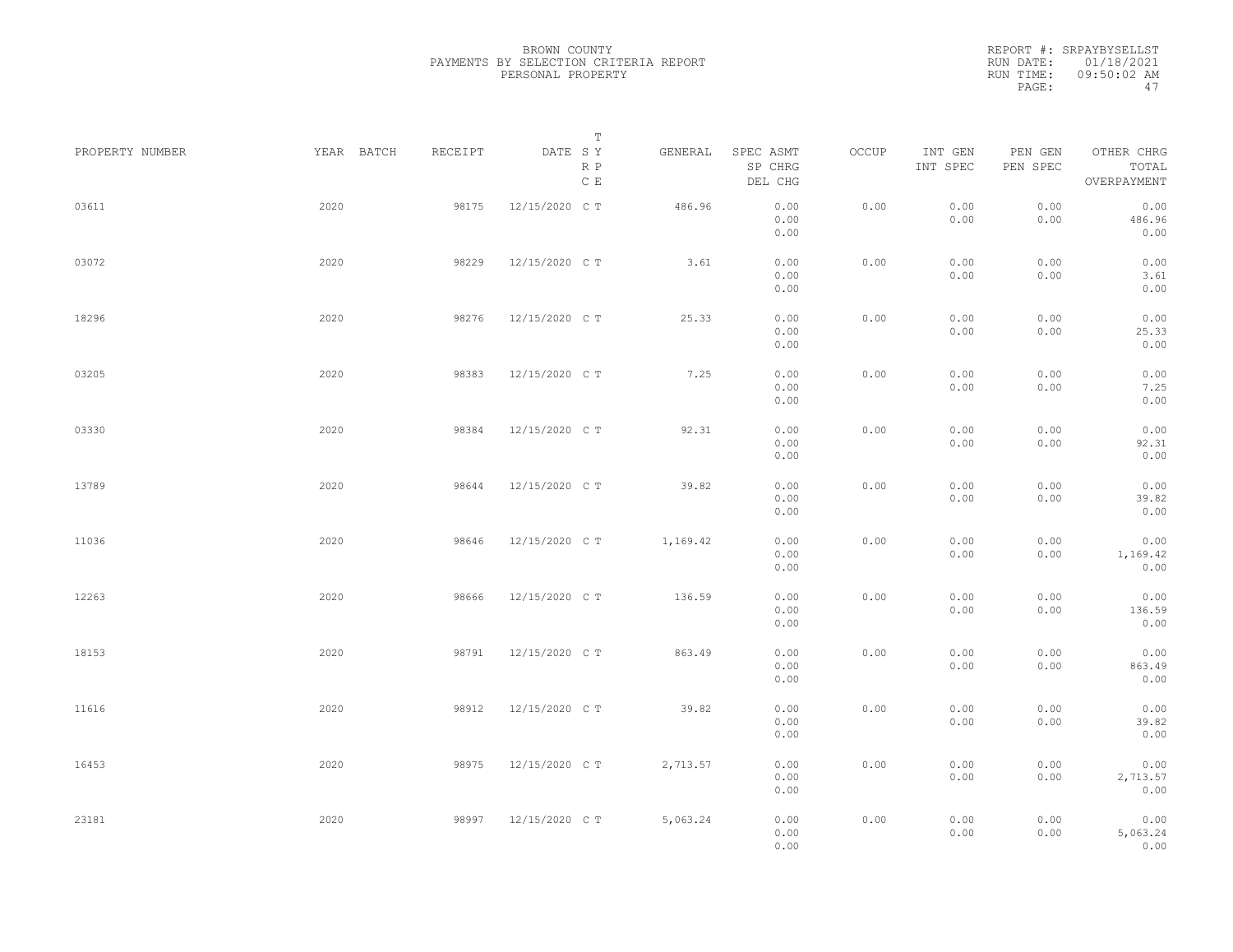|                 |             |         | Т                               |          |                                 |       |                     |                     |                                    |  |
|-----------------|-------------|---------|---------------------------------|----------|---------------------------------|-------|---------------------|---------------------|------------------------------------|--|
| PROPERTY NUMBER | YEAR BATCH  | RECEIPT | DATE SY<br>R P<br>$\,$ C $\,$ E | GENERAL  | SPEC ASMT<br>SP CHRG<br>DEL CHG | OCCUP | INT GEN<br>INT SPEC | PEN GEN<br>PEN SPEC | OTHER CHRG<br>TOTAL<br>OVERPAYMENT |  |
| 23182           | 2020        | 98998   | 12/15/2020 C T                  | 1,593.00 | 0.00<br>0.00<br>0.00            | 0.00  | 0.00<br>0.00        | 0.00<br>0.00        | 0.00<br>1,593.00<br>0.00           |  |
| 03030           | 2020        | 99001   | 12/15/2020 C T                  | 124.89   | 0.00<br>0.00<br>0.00            | 0.00  | 0.00<br>0.00        | 0.00<br>0.00        | 0.00<br>124.89<br>0.00             |  |
| 26788           | 2020 201216 | 7052    | 12/16/2020 C T                  | 38.02    | 0.00<br>0.00<br>0.00            | 0.00  | 0.00<br>0.00        | 0.00<br>0.00        | 0.00<br>38.02<br>0.00              |  |
| 23272           | 2020        | 99467   | 12/16/2020 C T                  | 168.35   | 0.00<br>0.00<br>0.00            | 0.00  | 0.00<br>0.00        | 0.00<br>0.00        | 0.00<br>168.35<br>0.00             |  |
| 24585           | 2020        | 99548   | 12/16/2020 C T                  | 496.00   | 0.00<br>0.00<br>0.00            | 0.00  | 0.00<br>0.00        | 0.00<br>0.00        | 0.00<br>496.00<br>0.00             |  |
| 40091           | 2020        | 99619   | 12/16/2020 C T                  | 316.80   | 0.00<br>0.00<br>0.00            | 0.00  | 0.00<br>0.00        | 0.00<br>0.00        | 0.00<br>316.80<br>0.00             |  |
| 21555           | 2020        | 99621   | 12/16/2020 C T                  | 1,965.92 | 0.00<br>0.00<br>0.00            | 0.00  | 0.00<br>0.00        | 0.00<br>0.00        | 0.00<br>1,965.92<br>0.00           |  |
| 03156           | 2020        | 99712   | 12/16/2020 C T                  | 486.96   | 0.00<br>0.00<br>0.00            | 0.00  | 0.00<br>0.00        | 0.00<br>0.00        | 0.00<br>486.96<br>0.00             |  |
| 26630           | 2020        | 99731   | 12/16/2020 C T                  | 14.47    | 0.00<br>0.00                    | 0.00  | 0.00<br>0.00        | 0.00<br>0.00        | 0.00<br>14.47                      |  |
| 22605           | 2020        | 99742   | 12/16/2020 C T                  | 56.11    | 0.00<br>0.00<br>0.00<br>0.00    | 0.00  | 0.00<br>0.00        | 0.00<br>0.00        | 0.00<br>0.00<br>56.11<br>0.00      |  |
| 15815           | 2020        | 99863   | 12/16/2020 C T                  | 876.16   | 0.00<br>0.00                    | 0.00  | 0.00<br>0.00        | 0.00<br>0.00        | 0.00<br>876.16                     |  |
| 11444           | 2020        | 99939   | 12/16/2020 C T                  | 18.10    | 0.00<br>0.00<br>0.00<br>0.00    | 0.00  | 0.00<br>0.00        | 0.00<br>0.00        | 0.00<br>0.00<br>18.10<br>0.00      |  |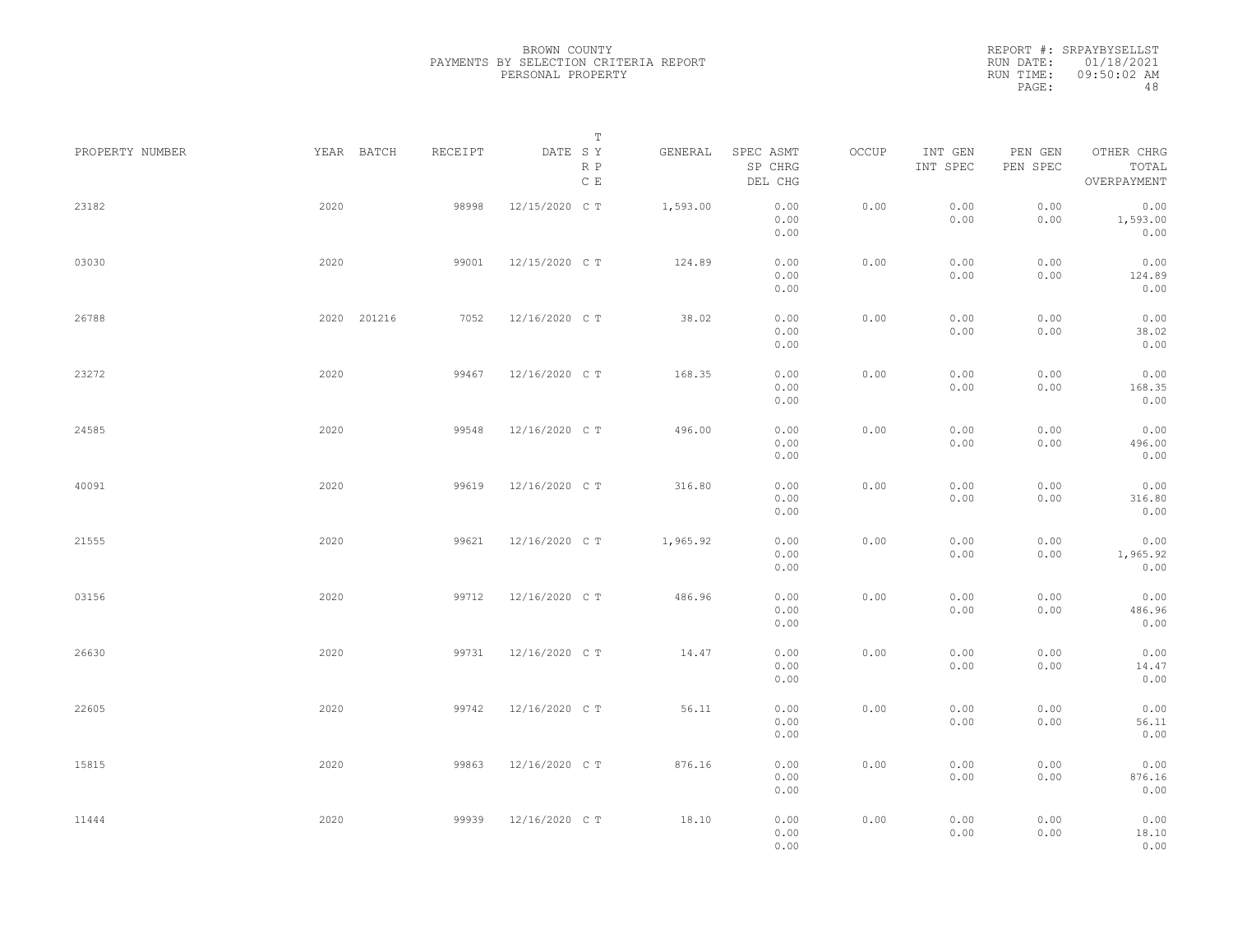|                 |             |         | Т                               |         |                                 |       |                     |                     |                                    |  |
|-----------------|-------------|---------|---------------------------------|---------|---------------------------------|-------|---------------------|---------------------|------------------------------------|--|
| PROPERTY NUMBER | YEAR BATCH  | RECEIPT | DATE SY<br>R P<br>$\,$ C $\,$ E | GENERAL | SPEC ASMT<br>SP CHRG<br>DEL CHG | OCCUP | INT GEN<br>INT SPEC | PEN GEN<br>PEN SPEC | OTHER CHRG<br>TOTAL<br>OVERPAYMENT |  |
| 05213           | 2020        | 100029  | 12/16/2020 C T                  | 48.87   | 0.00<br>0.00<br>0.00            | 0.00  | 0.00<br>0.00        | 0.00<br>0.00        | 0.00<br>48.87<br>0.00              |  |
| 12926           | 2020        | 100073  | 12/16/2020 C T                  | 6.03    | 0.00<br>0.00<br>0.00            | 0.00  | 0.00<br>0.00        | 0.00<br>0.00        | 0.00<br>6.03<br>0.00               |  |
| 20631           | 2020        | 100078  | 12/16/2020 C T                  | 3.61    | 0.00<br>0.00<br>0.00            | 0.00  | 0.00<br>0.00        | 0.00<br>0.00        | 0.00<br>3.61<br>0.00               |  |
| 27461           | 2020        | 100160  | 12/16/2020 C T                  | 564.80  | 0.00<br>0.00<br>0.00            | 0.00  | 0.00<br>0.00        | 0.00<br>0.00        | 0.00<br>564.80<br>0.00             |  |
| 09229           | 2020        | 100177  | 12/16/2020 C T                  | 347.57  | 0.00<br>0.00<br>0.00            | 0.00  | 0.00<br>0.00        | 0.00<br>0.00        | 0.00<br>347.57<br>0.00             |  |
| 05177           | 2020        | 100226  | 12/16/2020 C T                  | 41.63   | 0.00<br>0.00<br>0.00            | 0.00  | 0.00<br>0.00        | 0.00<br>0.00        | 0.00<br>41.63<br>0.00              |  |
| 15840           | 2020        | 100570  | 12/16/2020 C T                  | 63.36   | 0.00<br>0.00<br>0.00            | 0.00  | 0.00<br>0.00        | 0.00<br>0.00        | 0.00<br>63.36<br>0.00              |  |
| 23970           | 2020        | 100616  | 12/16/2020 C T                  | 439.88  | 0.00<br>0.00<br>0.00            | 0.00  | 0.00<br>0.00        | 0.00<br>0.00        | 0.00<br>439.88<br>0.00             |  |
| 03144           | 2020 201217 | 7162    | 12/17/2020 C T                  | 557.55  | 0.00<br>0.00<br>0.00            | 0.00  | 0.00<br>0.00        | 0.00<br>0.00        | 0.00<br>557.55<br>0.00             |  |
| 14066           | 2020        | 100679  | 12/17/2020 C T                  | 78.33   | 0.00<br>0.00<br>0.00            | 0.00  | 0.00<br>0.00        | 0.00<br>0.00        | 0.00<br>78.33<br>0.00              |  |
| 12264           | 2020        | 100710  | 12/17/2020 C T                  | 335.47  | 0.00<br>0.00<br>0.00            | 0.00  | 0.00<br>0.00        | 0.00<br>0.00        | 0.00<br>335.47<br>0.00             |  |
| 17691           | 2020        | 100774  | 12/17/2020 C T                  | 23.53   | 0.00<br>0.00<br>0.00            | 0.00  | 0.00<br>0.00        | 0.00<br>0.00        | 0.00<br>23.53<br>0.00              |  |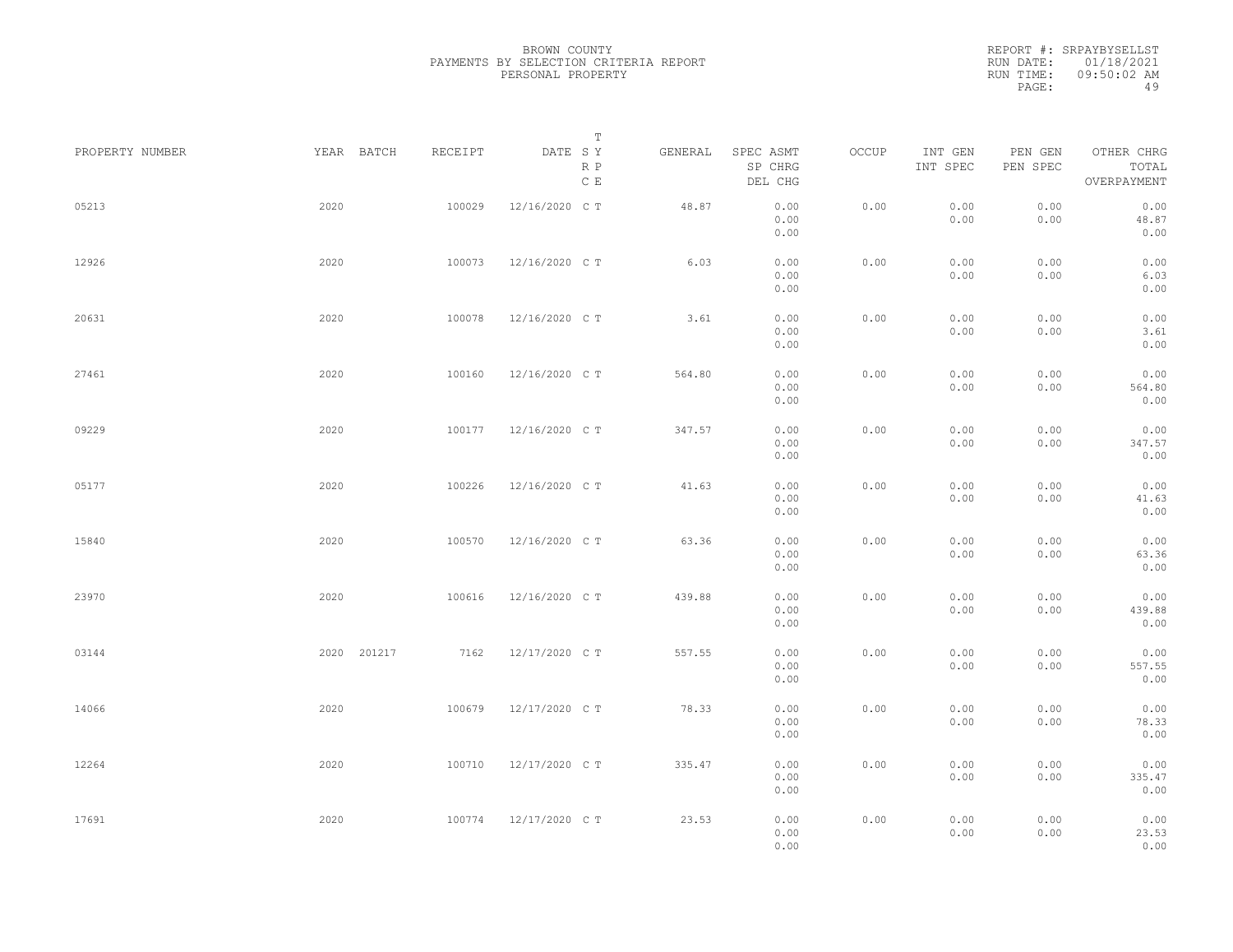|                 |             |         | Т                               |          |                                 |       |                     |                     |                                    |  |
|-----------------|-------------|---------|---------------------------------|----------|---------------------------------|-------|---------------------|---------------------|------------------------------------|--|
| PROPERTY NUMBER | YEAR BATCH  | RECEIPT | DATE SY<br>R P<br>$\,$ C $\,$ E | GENERAL  | SPEC ASMT<br>SP CHRG<br>DEL CHG | OCCUP | INT GEN<br>INT SPEC | PEN GEN<br>PEN SPEC | OTHER CHRG<br>TOTAL<br>OVERPAYMENT |  |
| 19828           | 2020        | 100834  | 12/17/2020 C T                  | 46.19    | 0.00<br>0.00<br>0.00            | 0.00  | 0.00<br>0.00        | 0.00<br>0.00        | 0.00<br>46.19<br>0.00              |  |
| 13797           | 2020        | 101053  | 12/17/2020 C T                  | 38.02    | 0.00<br>0.00<br>0.00            | 0.00  | 0.00<br>0.00        | 0.00<br>0.00        | 0.00<br>38.02<br>0.00              |  |
| 25929           | 2020        | 101201  | 12/17/2020 C T                  | 30.78    | 0.00<br>0.00<br>0.00            | 0.00  | 0.00<br>0.00        | 0.00<br>0.00        | 0.00<br>30.78<br>0.00              |  |
| 10028           | 2020        | 101337  | 12/17/2020 C T                  | 224.46   | 0.00<br>0.00<br>0.00            | 0.00  | 0.00<br>0.00        | 0.00<br>0.00        | 0.00<br>224.46<br>0.00             |  |
| 02996           | 2020        | 101340  | 12/17/2020 C T                  | 32.59    | 0.00<br>0.00<br>0.00            | 0.00  | 0.00<br>0.00        | 0.00<br>0.00        | 0.00<br>32.59<br>0.00              |  |
| 25298           | 2020 201217 | 7214    | 12/17/2020 C T                  | 1,129.59 | 0.00<br>0.00<br>0.00            | 0.00  | 0.00<br>0.00        | 0.00<br>0.00        | 0.00<br>1,129.59<br>0.00           |  |
| 16484           | 2020        | 101705  | 12/18/2020 C T                  | 105.00   | 0.00<br>0.00<br>0.00            | 0.00  | 0.00<br>0.00        | 0.00<br>0.00        | 0.00<br>105.00<br>0.00             |  |
| 24881           | 2020        | 101805  | 12/18/2020 C T                  | 427.22   | 0.00<br>0.00<br>0.00            | 0.00  | 0.00<br>0.00        | 0.00<br>0.00        | 0.00<br>427.22<br>0.00             |  |
| 03208           | 2020        | 102006  | 12/18/2020 C T                  | 39.82    | 0.00<br>0.00                    | 0.00  | 0.00<br>0.00        | 0.00<br>0.00        | 0.00<br>39.82                      |  |
| 19849           | 2020        | 102011  | 12/18/2020 C T                  | 61.55    | 0.00<br>0.00<br>0.00<br>0.00    | 0.00  | 0.00<br>0.00        | 0.00<br>0.00        | 0.00<br>0.00<br>61.55<br>0.00      |  |
| 03447           | 2020        | 102151  | 12/18/2020 C T                  | 626.34   | 0.00<br>0.00                    | 0.00  | 0.00<br>0.00        | 0.00<br>0.00        | 0.00<br>626.34                     |  |
| 15074           | 2020        | 102366  | 12/18/2020 C T                  | 14.47    | 0.00<br>0.00<br>0.00<br>0.00    | 0.00  | 0.00<br>0.00        | 0.00<br>0.00        | 0.00<br>0.00<br>14.47<br>0.00      |  |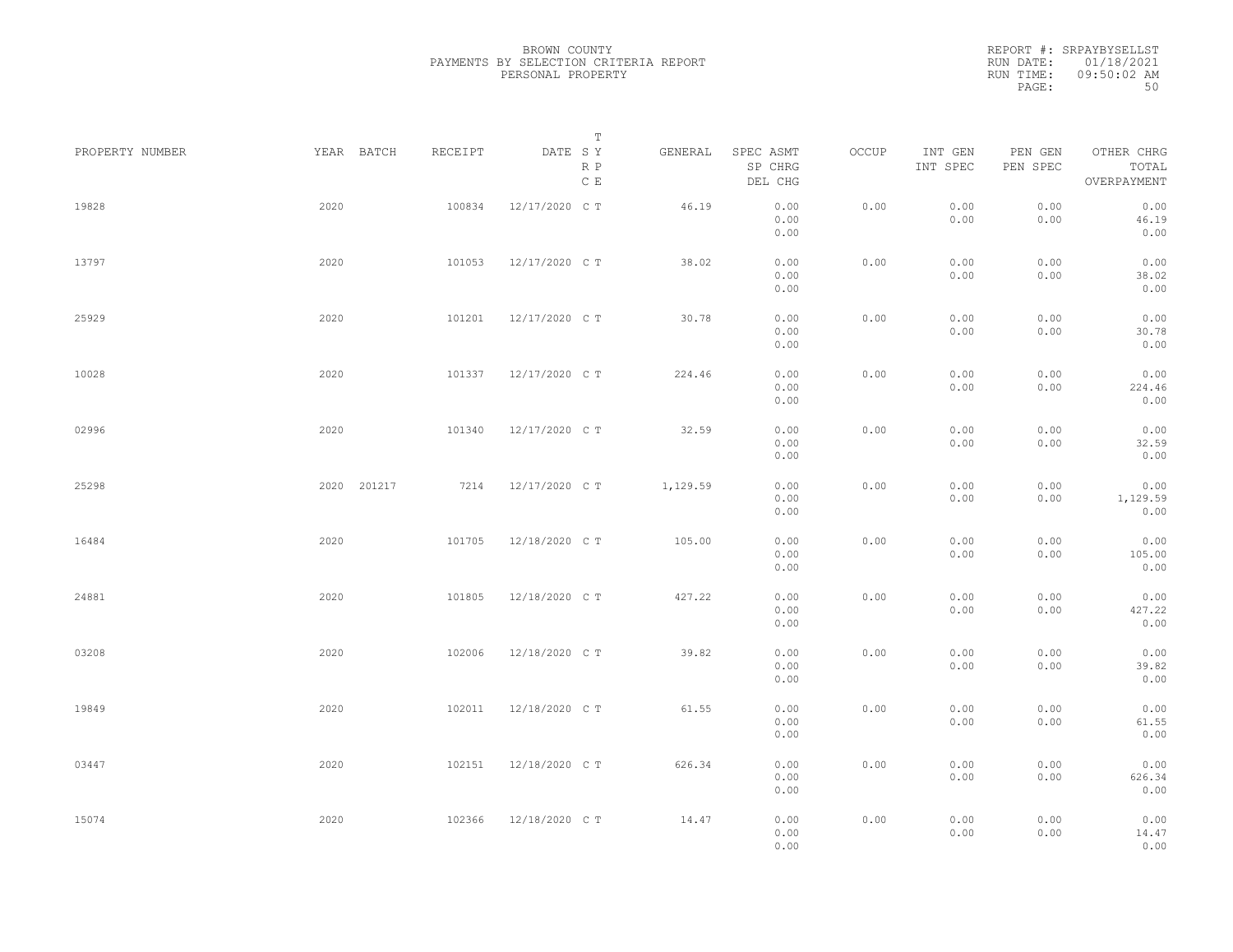| PROPERTY NUMBER |      | YEAR BATCH  | RECEIPT | DATE SY        | T<br>R P<br>$\mathbb C\,$ E | GENERAL  | SPEC ASMT<br>SP CHRG<br>DEL CHG | OCCUP | INT GEN<br>INT SPEC | PEN GEN<br>PEN SPEC | OTHER CHRG<br>TOTAL<br>OVERPAYMENT |  |
|-----------------|------|-------------|---------|----------------|-----------------------------|----------|---------------------------------|-------|---------------------|---------------------|------------------------------------|--|
| 25999           | 2020 |             | 102394  | 12/18/2020 C T |                             | 59.74    | 0.00<br>0.00<br>0.00            | 0.00  | 0.00<br>0.00        | 0.00<br>0.00        | 0.00<br>59.74<br>0.00              |  |
| 40042           |      | 2020 201218 | 7263    | 12/18/2020 C T |                             | 432.66   | 0.00<br>0.00                    | 0.00  | 0.00<br>0.00        | 0.00<br>0.00        | 0.00<br>432.66                     |  |
| 11417           | 2020 |             | 102495  | 12/18/2020 C T |                             | 12.68    | 0.00<br>0.00<br>0.00            | 0.00  | 0.00<br>0.00        | 0.00<br>0.00        | 0.00<br>0.00<br>12.68              |  |
| 12962           | 2020 |             | 102560  | 12/18/2020 C T |                             | 258.87   | 0.00<br>0.00<br>0.00            | 0.00  | 0.00<br>0.00        | 0.00<br>0.00        | 0.00<br>0.00<br>258.87             |  |
| 27398           |      | 2020 201218 | 7265    | 12/18/2020 C T |                             | 465.22   | 0.00<br>0.00<br>0.00            | 0.00  | 0.00<br>0.00        | 0.00<br>0.00        | 0.00<br>0.00<br>465.22             |  |
| 40079           |      | 2020 201218 | 7266    | 12/18/2020 C T |                             | 1,524.22 | 0.00<br>0.00<br>0.00            | 0.00  | 0.00<br>0.00        | 0.00<br>0.00        | 0.00<br>0.00<br>1,524.22           |  |
| 06535           | 2020 |             | 102602  | 12/18/2020 C T |                             | 264.30   | 0.00<br>0.00                    | 0.00  | 0.00                | 0.00                | 0.00<br>0.00                       |  |
| 14852           | 2020 |             | 102604  | 12/18/2020 C T |                             | 18.10    | 0.00<br>0.00<br>0.00            | 0.00  | 0.00<br>0.00        | 0.00<br>0.00        | 264.30<br>0.00<br>0.00             |  |
| 03217           | 2020 |             | 102607  | 12/18/2020 C T |                             | 235.32   | 0.00<br>0.00<br>0.00            | 0.00  | 0.00<br>0.00        | 0.00<br>0.00        | 18.10<br>0.00<br>0.00              |  |
|                 |      |             |         |                |                             |          | 0.00<br>0.00                    |       | 0.00                | 0.00                | 235.32<br>0.00                     |  |
| 09250           | 2020 |             | 102670  | 12/18/2020 C T |                             | 36.21    | 0.00<br>0.00<br>0.00            | 0.00  | 0.00<br>0.00        | 0.00<br>0.00        | 0.00<br>36.21<br>0.00              |  |
| 18274           | 2020 |             | 102675  | 12/18/2020 C T |                             | 155.68   | 0.00<br>0.00<br>0.00            | 0.00  | 0.00<br>0.00        | 0.00<br>0.00        | 0.00<br>155.68<br>0.00             |  |
| 03134           | 2020 |             | 102680  | 12/18/2020 C T |                             | 106.81   | 0.00<br>0.00<br>0.00            | 0.00  | 0.00<br>0.00        | 0.00<br>0.00        | 0.00<br>106.81<br>0.00             |  |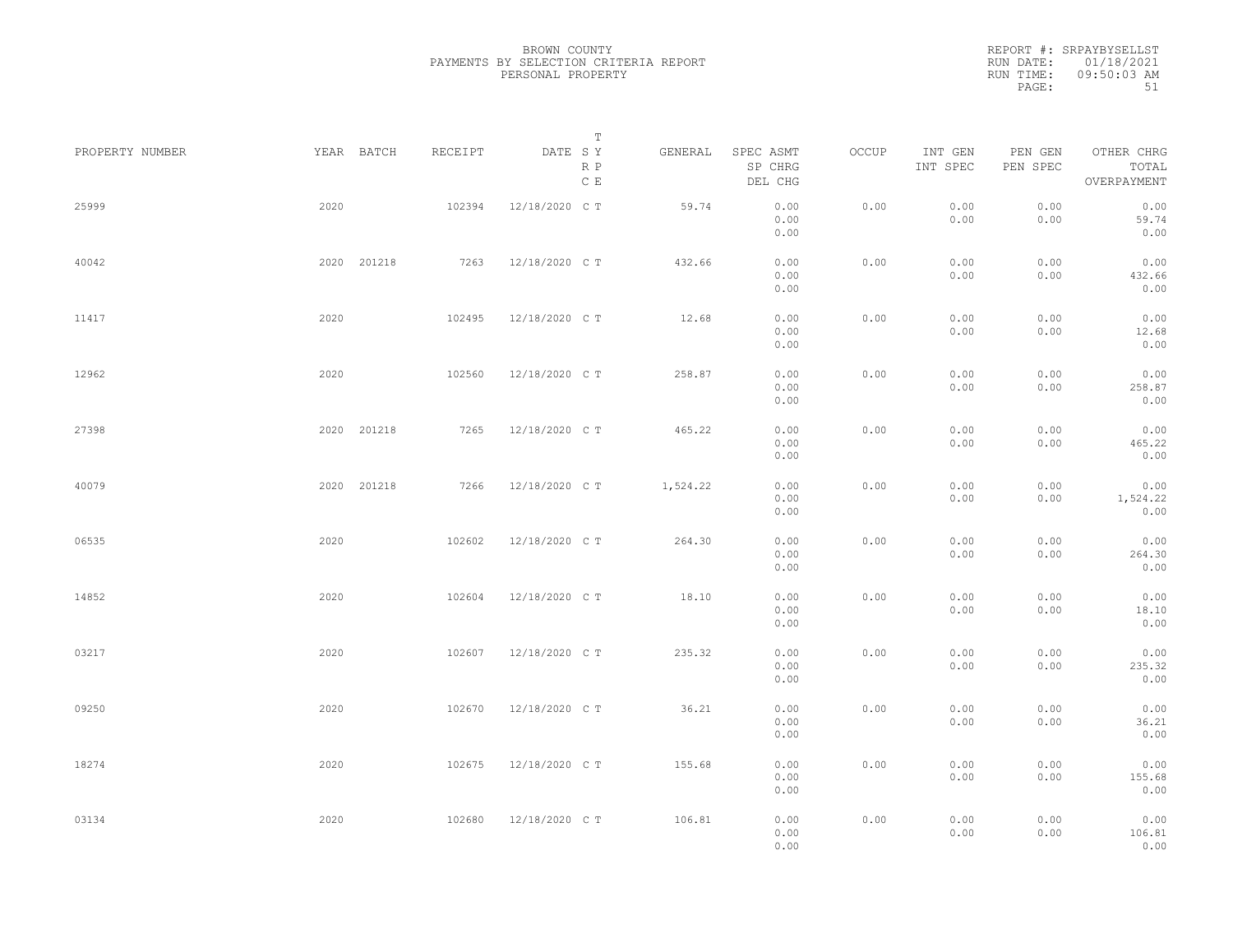BROWN COUNTY PAYMENTS BY SELECTION CRITERIA REPORT PERSONAL PROPERTY

REPORT #: SRPAYBYSELLST RUN DATE: 01/18/2021 RUN TIME: 09:50:03 AM PAGE: 52

|                 |            |         | $\mathbb T$                               |          |                                 |       |                     |                     |                                    |  |
|-----------------|------------|---------|-------------------------------------------|----------|---------------------------------|-------|---------------------|---------------------|------------------------------------|--|
| PROPERTY NUMBER | YEAR BATCH | RECEIPT | DATE SY<br>$\mathbb R$ $\mathbb P$<br>C E | GENERAL  | SPEC ASMT<br>SP CHRG<br>DEL CHG | OCCUP | INT GEN<br>INT SPEC | PEN GEN<br>PEN SPEC | OTHER CHRG<br>TOTAL<br>OVERPAYMENT |  |
| 24021           | 2020       | 102682  | 12/18/2020 C T                            | 68.78    | 0.00<br>0.00<br>0.00            | 0.00  | 0.00<br>0.00        | 0.00<br>0.00        | 0.00<br>68.78<br>0.00              |  |
| 23302           | 2020       | 102683  | 12/18/2020 CT                             | 16.28    | 0.00<br>0.00<br>0.00            | 0.00  | 0.00<br>0.00        | 0.00<br>0.00        | 0.00<br>16.28<br>0.00              |  |
| 40059           | 2020       | 102716  | 12/18/2020 C T                            | 1,354.07 | 0.00<br>0.00<br>0.00            | 0.00  | 0.00<br>0.00        | 0.00<br>0.00        | 0.00<br>1,354.07<br>0.00           |  |
| 15742           | 2020       | 102737  | 12/18/2020 C T                            | 79.64    | 0.00<br>0.00<br>0.00            | 0.00  | 0.00<br>0.00        | 0.00<br>0.00        | 0.00<br>79.64<br>0.00              |  |
| 09206           | 2020       | 102759  | 12/18/2020 C T                            | 157.49   | 0.00<br>0.00<br>0.00            | 0.00  | 0.00<br>0.00        | 0.00<br>0.00        | 0.00<br>157.49<br>0.00             |  |
| 12885           | 2020       | 102794  | 12/18/2020 CT                             | 289.63   | 0.00<br>0.00<br>0.00            | 0.00  | 0.00<br>0.00        | 0.00<br>0.00        | 0.00<br>289.63<br>0.00             |  |
| 03018           | 2020       | 102857  | 12/18/2020 C T                            | 88.71    | 0.00<br>0.00<br>0.00            | 0.00  | 0.00<br>0.00        | 0.00<br>0.00        | 0.00<br>88.71<br>0.00              |  |
| 26636           | 2020       | 102939  | 12/18/2020 C T                            | 76.32    | 0.00<br>0.00<br>0.00            | 0.00  | 0.00<br>0.00        | 0.00<br>0.00        | 0.00<br>76.32<br>0.00              |  |
| 13782           | 2020       | 102975  | 12/18/2020 C T                            | 188.26   | 0.00<br>0.00<br>0.00            | 0.00  | 0.00<br>0.00        | 0.00<br>0.00        | 0.00<br>188.26<br>0.00             |  |
| 23256           | 2020       | 102985  | 12/18/2020 C T                            | 18.10    | 0.00<br>0.00<br>0.00            | 0.00  | 0.00<br>0.00        | 0.00<br>0.00        | 0.00<br>18.10<br>0.00              |  |
| 25882           | 2020       | 102991  | 12/18/2020 CT                             | 88.71    | 0.00<br>0.00<br>0.00            | 0.00  | 0.00<br>0.00        | 0.00<br>0.00        | 0.00<br>88.71<br>0.00              |  |
| 12175           | 2020       | 103076  | 12/18/2020 CT                             | 25.33    | 0.00<br>0.00<br>0.00            | 0.00  | 0.00<br>0.00        | 0.00<br>0.00        | 0.00<br>25.33<br>0.00              |  |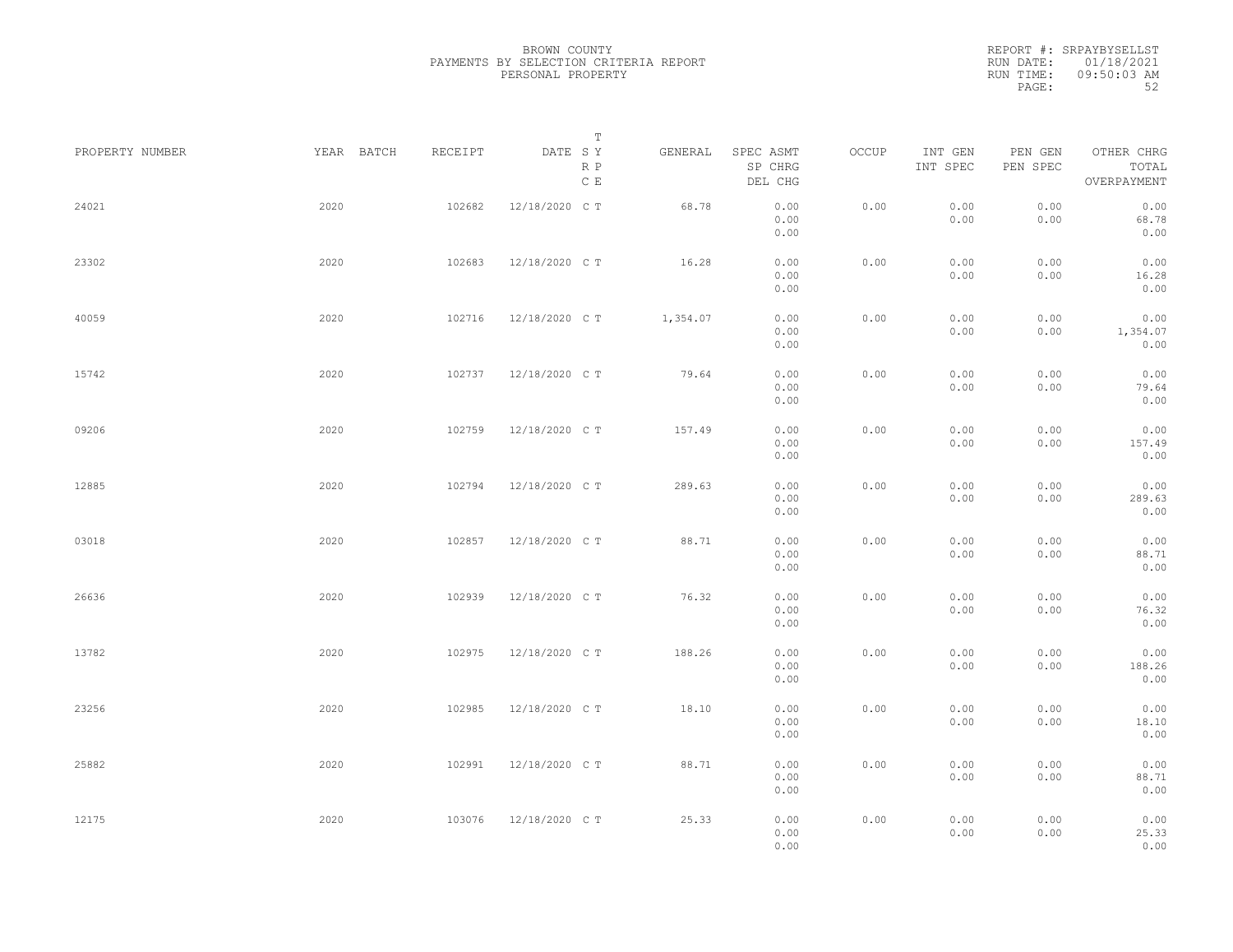REPORT #: SRPAYBYSELLST<br>RUN DATE: 01/18/2021

| RUN DATE: | 01/18/2021    |  |
|-----------|---------------|--|
| RUN TIME: | $09:50:03$ AM |  |
| PAGE:     | 53            |  |

| PROPERTY NUMBER |      | YEAR BATCH  | RECEIPT | DATE SY        | $\mathbb T$ | GENERAL  | SPEC ASMT            | OCCUP | INT GEN      | PEN GEN      | OTHER CHRG               |  |
|-----------------|------|-------------|---------|----------------|-------------|----------|----------------------|-------|--------------|--------------|--------------------------|--|
|                 |      |             |         |                | R P<br>C E  |          | SP CHRG<br>DEL CHG   |       | INT SPEC     | PEN SPEC     | TOTAL<br>OVERPAYMENT     |  |
| 26622           | 2020 |             | 103107  | 12/18/2020 C T |             | 264.30   | 0.00<br>0.00<br>0.00 | 0.00  | 0.00<br>0.00 | 0.00<br>0.00 | 0.00<br>264.30<br>0.00   |  |
| 27419           | 2020 |             | 103202  | 12/18/2020 C T |             | 18.10    | 0.00<br>0.00<br>0.00 | 0.00  | 0.00<br>0.00 | 0.00<br>0.00 | 0.00<br>18.10<br>0.00    |  |
| 21584           | 2020 |             | 103204  | 12/18/2020 C T |             | 305.93   | 0.00<br>0.00<br>0.00 | 0.00  | 0.00<br>0.00 | 0.00<br>0.00 | 0.00<br>305.93<br>0.00   |  |
| 03487           | 2020 |             | 103566  | 12/19/2020 C T |             | 23.53    | 0.00<br>0.00<br>0.00 | 0.00  | 0.00<br>0.00 | 0.00<br>0.00 | 0.00<br>23.53<br>0.00    |  |
| 27547           | 2020 |             | 103599  | 12/19/2020 C T |             | 77.83    | 0.00<br>0.00<br>0.00 | 0.00  | 0.00<br>0.00 | 0.00<br>0.00 | 0.00<br>77.83<br>0.00    |  |
| 12141           | 2020 |             | 103617  | 12/19/2020 C T |             | 12.68    | 0.00<br>0.00<br>0.00 | 0.00  | 0.00<br>0.00 | 0.00<br>0.00 | 0.00<br>12.68<br>0.00    |  |
| 02877           | 2020 |             | 103640  | 12/19/2020 C T |             | 9.05     | 0.00<br>0.00<br>0.00 | 0.00  | 0.00<br>0.00 | 0.00<br>0.00 | 0.00<br>9.05<br>0.00     |  |
| 12484           | 2020 |             | 103645  | 12/19/2020 C T |             | 3.61     | 0.00<br>0.00<br>0.00 | 0.00  | 0.00<br>0.00 | 0.00<br>0.00 | 0.00<br>3.61<br>0.00     |  |
| 22082           | 2020 |             | 103717  | 12/19/2020 C T |             | 193.71   | 0.00<br>0.00<br>0.00 | 0.00  | 0.00<br>0.00 | 0.00<br>0.00 | 0.00<br>193.71<br>0.00   |  |
| 16534           |      | 2020 201219 | 7322    | 12/19/2020 C T |             | 557.55   | 0.00<br>0.00<br>0.00 | 0.00  | 0.00<br>0.00 | 0.00<br>0.00 | 0.00<br>557.55<br>0.00   |  |
| 21473           | 2020 |             | 103792  | 12/19/2020 C T |             | 2,667.58 | 0.00<br>0.00<br>0.00 | 0.00  | 0.00<br>0.00 | 0.00<br>0.00 | 0.00<br>2,667.58<br>0.00 |  |
| 03402           | 2020 |             | 103800  | 12/19/2020 C T |             | 267.91   | 0.00<br>0.00<br>0.00 | 0.00  | 0.00<br>0.00 | 0.00<br>0.00 | 0.00<br>267.91<br>0.00   |  |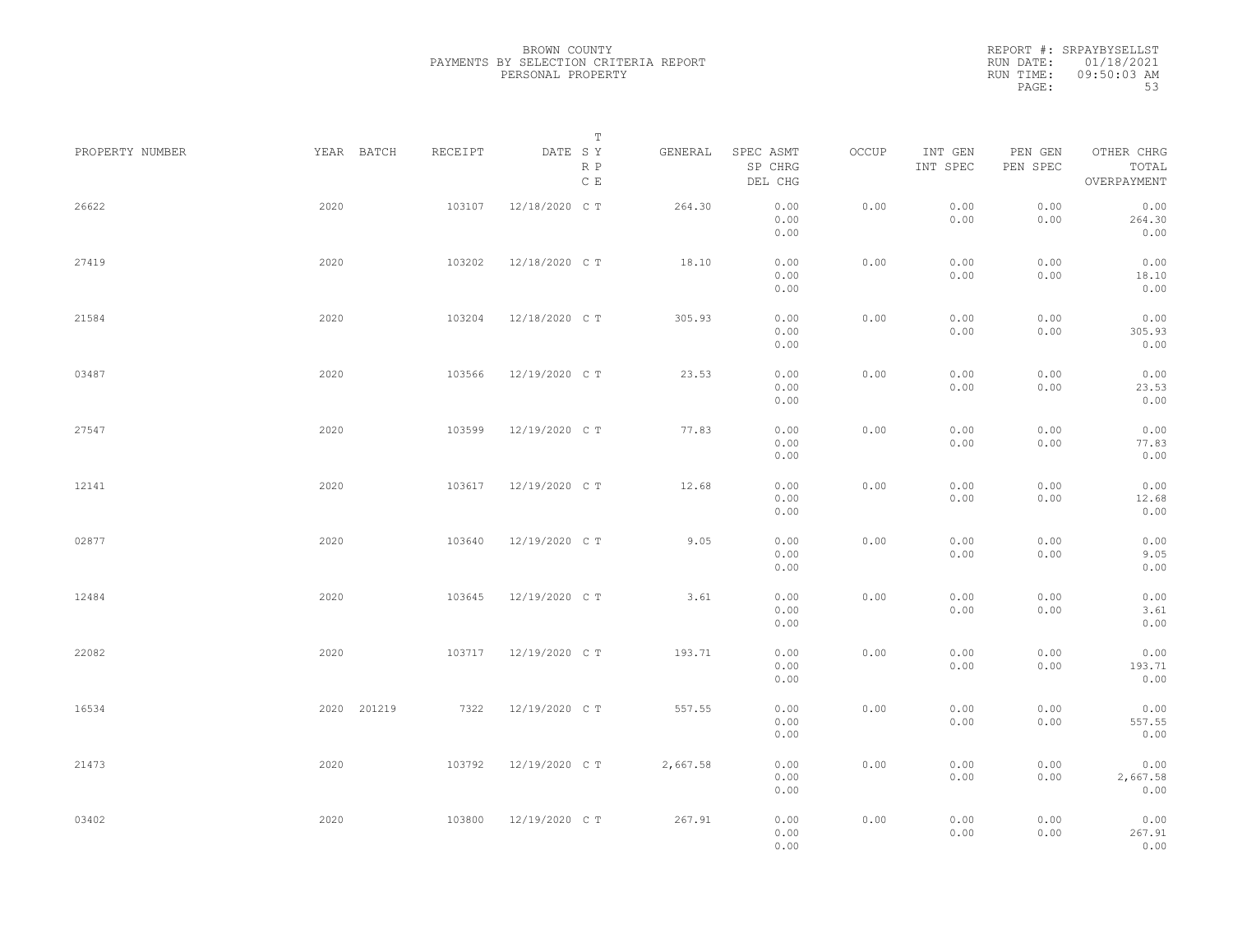|                 |             |         | Т                               |          |                                 |       |                     |                     |                                    |  |
|-----------------|-------------|---------|---------------------------------|----------|---------------------------------|-------|---------------------|---------------------|------------------------------------|--|
| PROPERTY NUMBER | YEAR BATCH  | RECEIPT | DATE SY<br>R P<br>$\,$ C $\,$ E | GENERAL  | SPEC ASMT<br>SP CHRG<br>DEL CHG | OCCUP | INT GEN<br>INT SPEC | PEN GEN<br>PEN SPEC | OTHER CHRG<br>TOTAL<br>OVERPAYMENT |  |
| 03411           | 2020        | 103823  | 12/19/2020 C T                  | 722.29   | 0.00<br>0.00<br>0.00            | 0.00  | 0.00<br>0.00        | 0.00<br>0.00        | 0.00<br>722.29<br>0.00             |  |
| 40109           | 2020        | 103824  | 12/19/2020 C T                  | 3.61     | 0.00<br>0.00<br>0.00            | 0.00  | 0.00<br>0.00        | 0.00<br>0.00        | 0.00<br>3.61<br>0.00               |  |
| 02905           | 2020        | 103903  | 12/19/2020 C T                  | 1.81     | 0.00<br>0.00<br>0.00            | 0.00  | 0.00<br>0.00        | 0.00<br>0.00        | 0.00<br>1.81<br>0.00               |  |
| 19925           | 2020        | 103913  | 12/19/2020 C T                  | 2,005.75 | 0.00<br>0.00<br>0.00            | 0.00  | 0.00<br>0.00        | 0.00<br>0.00        | 0.00<br>2,005.75<br>0.00           |  |
| 27584           | 2020 201219 | 7334    | 12/19/2020 C T                  | 222.66   | 0.00<br>0.00<br>0.00            | 0.00  | 0.00<br>0.00        | 0.00<br>0.00        | 0.00<br>222.66<br>0.00             |  |
| 03253           | 2020        | 104163  | 12/21/2020 C T                  | 1,059.00 | 0.00<br>0.00<br>0.00            | 0.00  | 0.00<br>0.00        | 0.00<br>0.00        | 0.00<br>1,059.00<br>0.00           |  |
| 25833           | 2020        | 104232  | 12/21/2020 C T                  | 23.53    | 0.00<br>0.00<br>0.00            | 0.00  | 0.00<br>0.00        | 0.00<br>0.00        | 0.00<br>23.53<br>0.00              |  |
| 26640           | 2020 201221 | 7417    | 12/21/2020 C T                  | 157.49   | 0.00<br>0.00<br>0.00            | 0.00  | 0.00<br>0.00        | 0.00<br>0.00        | 0.00<br>157.49<br>0.00             |  |
| 25881           | 2020        | 104452  | 12/21/2020 C T                  | 144.81   | 0.00<br>0.00<br>0.00            | 0.00  | 0.00<br>0.00        | 0.00<br>0.00        | 0.00<br>144.81<br>0.00             |  |
| 24614           | 2020        | 104467  | 12/21/2020 C T                  | 181.03   | 0.00<br>0.00<br>0.00            | 0.00  | 0.00<br>0.00        | 0.00<br>0.00        | 0.00<br>181.03<br>0.00             |  |
| 12888           | 2020 201221 | 7430    | 12/21/2020 C T                  | 5.43     | 0.00<br>0.00<br>0.00            | 0.00  | 0.00<br>0.00        | 0.00<br>0.00        | 0.00<br>5.43<br>0.00               |  |
| 27586           | 2020        | 104615  | 12/21/2020 C T                  | 21.72    | 0.00<br>0.00<br>0.00            | 0.00  | 0.00<br>0.00        | 0.00<br>0.00        | 0.00<br>21.72<br>0.00              |  |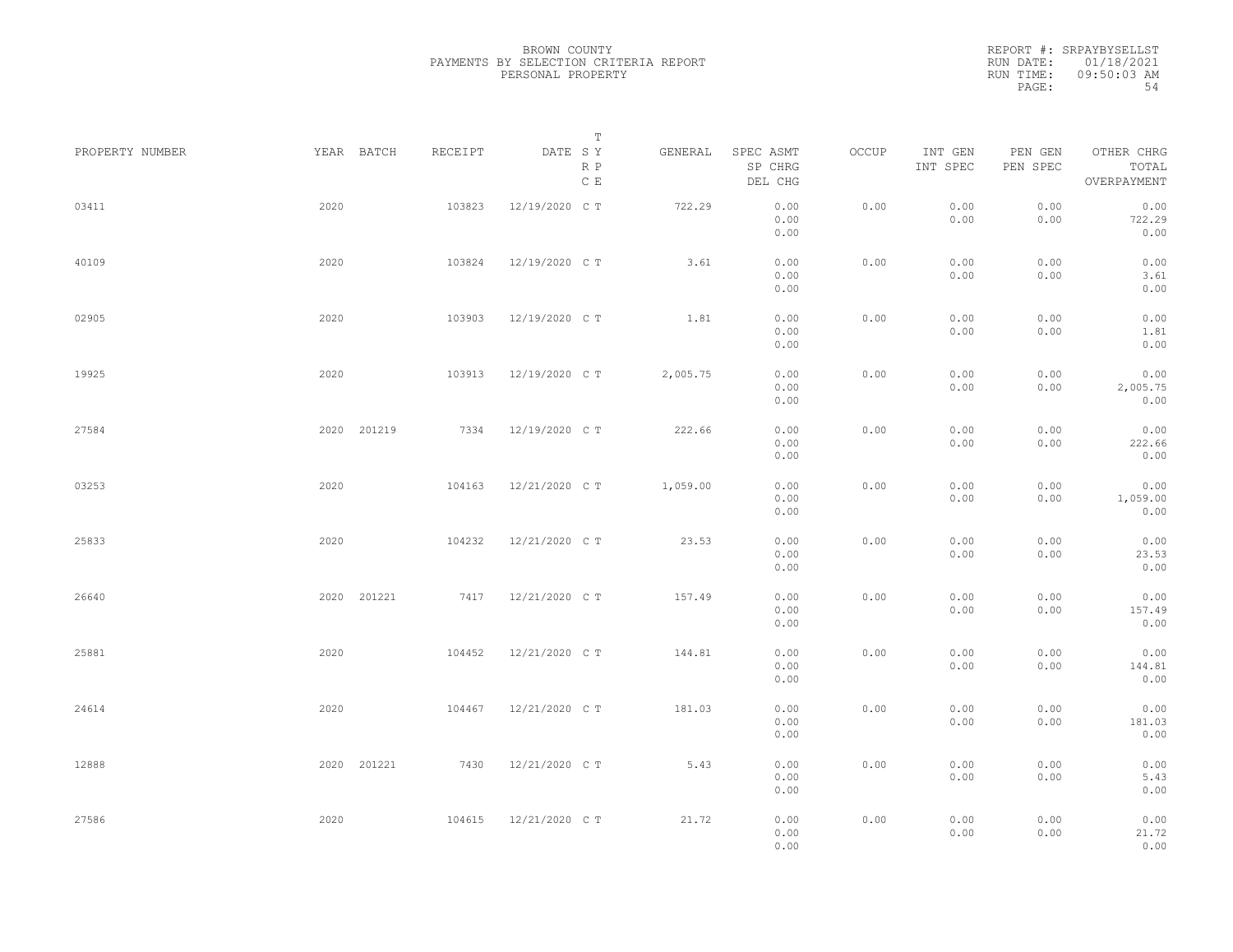|                 |            |         | Т                               |            |                                 |       |                     |                     |                                    |  |
|-----------------|------------|---------|---------------------------------|------------|---------------------------------|-------|---------------------|---------------------|------------------------------------|--|
| PROPERTY NUMBER | YEAR BATCH | RECEIPT | DATE SY<br>R P<br>$\,$ C $\,$ E | GENERAL    | SPEC ASMT<br>SP CHRG<br>DEL CHG | OCCUP | INT GEN<br>INT SPEC | PEN GEN<br>PEN SPEC | OTHER CHRG<br>TOTAL<br>OVERPAYMENT |  |
| 05221           | 2020       | 104653  | 12/21/2020 C T                  | 30, 971.46 | 0.00<br>0.00<br>0.00            | 0.00  | 0.00<br>0.00        | 0.00<br>0.00        | 0.00<br>30,971.46<br>0.00          |  |
| 25264           | 2020       | 104658  | 12/21/2020 C T                  | 141.21     | 0.00<br>0.00<br>0.00            | 0.00  | 0.00<br>0.00        | 0.00<br>0.00        | 0.00<br>141.21<br>0.00             |  |
| 26743           | 2020       | 104664  | 12/21/2020 C T                  | 508.67     | 0.00<br>0.00<br>0.00            | 0.00  | 0.00<br>0.00        | 0.00<br>0.00        | 0.00<br>508.67<br>0.00             |  |
| 22330           | 2020       | 104814  | 12/21/2020 C T                  | 59.74      | 0.00<br>0.00<br>0.00            | 0.00  | 0.00<br>0.00        | 0.00<br>0.00        | 0.00<br>59.74<br>0.00              |  |
| 11434           | 2020       | 104815  | 12/21/2020 C T                  | 72.41      | 0.00<br>0.00<br>0.00            | 0.00  | 0.00<br>0.00        | 0.00<br>0.00        | 0.00<br>72.41<br>0.00              |  |
| 02987           | 2020       | 104821  | 12/21/2020 C T                  | 1,372.16   | 0.00<br>0.00<br>0.00            | 0.00  | 0.00<br>0.00        | 0.00<br>0.00        | 0.00<br>1,372.16<br>0.00           |  |
| 13954           | 2020       | 104986  | 12/21/2020 C T                  | 123.09     | 0.00<br>0.00<br>0.00            | 0.00  | 0.00<br>0.00        | 0.00<br>0.00        | 0.00<br>123.09<br>0.00             |  |
| 16545           | 2020       | 104995  | 12/21/2020 C T                  | 302.33     | 0.00<br>0.00<br>0.00            | 0.00  | 0.00<br>0.00        | 0.00<br>0.00        | 0.00<br>302.33<br>0.00             |  |
| 24617           | 2020       | 105081  | 12/21/2020 C T                  | 769.35     | 0.00<br>0.00<br>0.00            | 0.00  | 0.00<br>0.00        | 0.00<br>0.00        | 0.00<br>769.35<br>0.00             |  |
| 22589           | 2020       | 105083  | 12/21/2020 C T                  | 5.43       | 0.00<br>0.00<br>0.00            | 0.00  | 0.00<br>0.00        | 0.00<br>0.00        | 0.00<br>5.43<br>0.00               |  |
| 24600           | 2020       | 105085  | 12/21/2020 C T                  | 32.59      | 0.00<br>0.00<br>0.00            | 0.00  | 0.00<br>0.00        | 0.00<br>0.00        | 0.00<br>32.59<br>0.00              |  |
| 06146           | 2020       | 105129  | 12/21/2020 C T                  | 200.93     | 0.00<br>0.00<br>0.00            | 0.00  | 0.00<br>0.00        | 0.00<br>0.00        | 0.00<br>200.93<br>0.00             |  |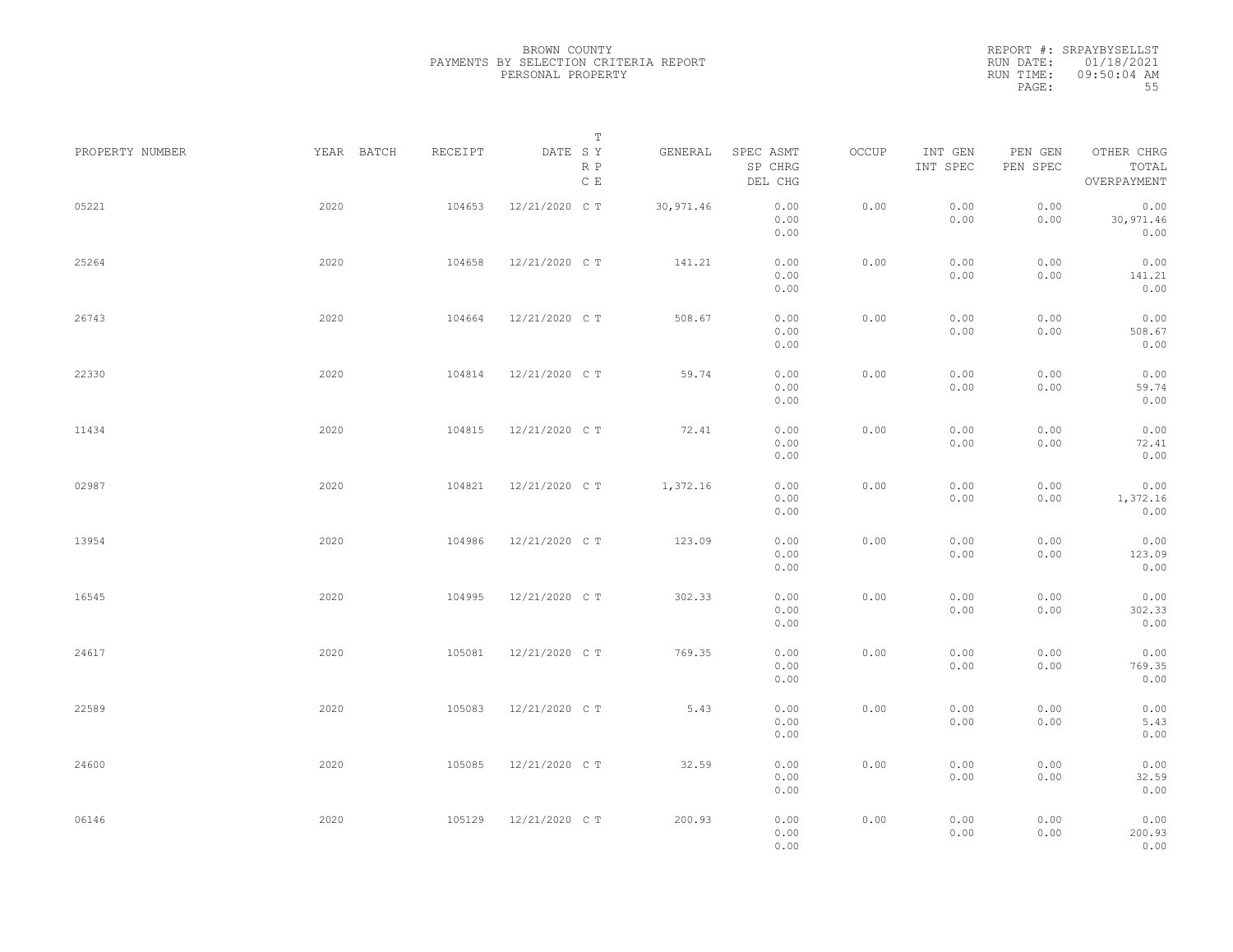|                 |             |         | Т                               |          |                                 |       |                     |                     |                                    |
|-----------------|-------------|---------|---------------------------------|----------|---------------------------------|-------|---------------------|---------------------|------------------------------------|
| PROPERTY NUMBER | YEAR BATCH  | RECEIPT | DATE SY<br>R P<br>$\,$ C $\,$ E | GENERAL  | SPEC ASMT<br>SP CHRG<br>DEL CHG | OCCUP | INT GEN<br>INT SPEC | PEN GEN<br>PEN SPEC | OTHER CHRG<br>TOTAL<br>OVERPAYMENT |
| 03405           | 2020        | 105174  | 12/21/2020 C T                  | 14.47    | 0.00<br>0.00<br>0.00            | 0.00  | 0.00<br>0.00        | 0.00<br>0.00        | 0.00<br>14.47<br>0.00              |
| 27581           | 2020        | 105184  | 12/21/2020 C T                  | 5.43     | 0.00<br>0.00<br>0.00            | 0.00  | 0.00<br>0.00        | 0.00<br>0.00        | 0.00<br>5.43<br>0.00               |
| 03130           | 2020        | 105193  | 12/21/2020 C T                  | 139.40   | 0.00<br>0.00<br>0.00            | 0.00  | 0.00<br>0.00        | 0.00<br>0.00        | 0.00<br>139.40<br>0.00             |
| 16523           | 2020        | 105204  | 12/21/2020 C T                  | 472.47   | 0.00<br>0.00<br>0.00            | 0.00  | 0.00<br>0.00        | 0.00<br>0.00        | 0.00<br>472.47<br>0.00             |
| 26619           | 2020 201221 | 7463    | 12/21/2020 C T                  | 54.31    | 0.00<br>0.00<br>0.00            | 0.00  | 0.00<br>0.00        | 0.00<br>0.00        | 0.00<br>54.31<br>0.00              |
| 13745           | 2020        | 105627  | 12/22/2020 C T                  | 12.68    | 0.00<br>0.00<br>0.00            | 0.00  | 0.00<br>0.00        | 0.00<br>0.00        | 0.00<br>12.68<br>0.00              |
| 40069           | 2020        | 105783  | 12/22/2020 C T                  | 3.61     | 0.00<br>0.00<br>0.00            | 0.00  | 0.00<br>0.00        | 0.00<br>0.00        | 0.00<br>3.61<br>0.00               |
| 03434           | 2020        | 105853  | 12/22/2020 C T                  | 342.13   | 0.00<br>0.00<br>0.00            | 0.00  | 0.00<br>0.00        | 0.00<br>0.00        | 0.00<br>342.13<br>0.00             |
| 05492           | 2020        | 105943  | 12/22/2020 C T                  | 56.11    | 0.00<br>0.00<br>0.00            | 0.00  | 0.00<br>0.00        | 0.00<br>0.00        | 0.00<br>56.11<br>0.00              |
| 20566           | 2020        | 105970  | 12/22/2020 C T                  | 1,145.88 | 0.00<br>0.00<br>0.00            | 0.00  | 0.00<br>0.00        | 0.00<br>0.00        | 0.00<br>1,145.88<br>0.00           |
| 03087           | 2020        | 105985  | 12/22/2020 C T                  | 50.69    | 0.00<br>0.00<br>0.00            | 0.00  | 0.00<br>0.00        | 0.00<br>0.00        | 0.00<br>50.69<br>0.00              |
| 40082           | 2020        | 106048  | 12/22/2020 C T                  | 276.96   | 0.00<br>0.00<br>0.00            | 0.00  | 0.00<br>0.00        | 0.00<br>0.00        | 0.00<br>276.96<br>0.00             |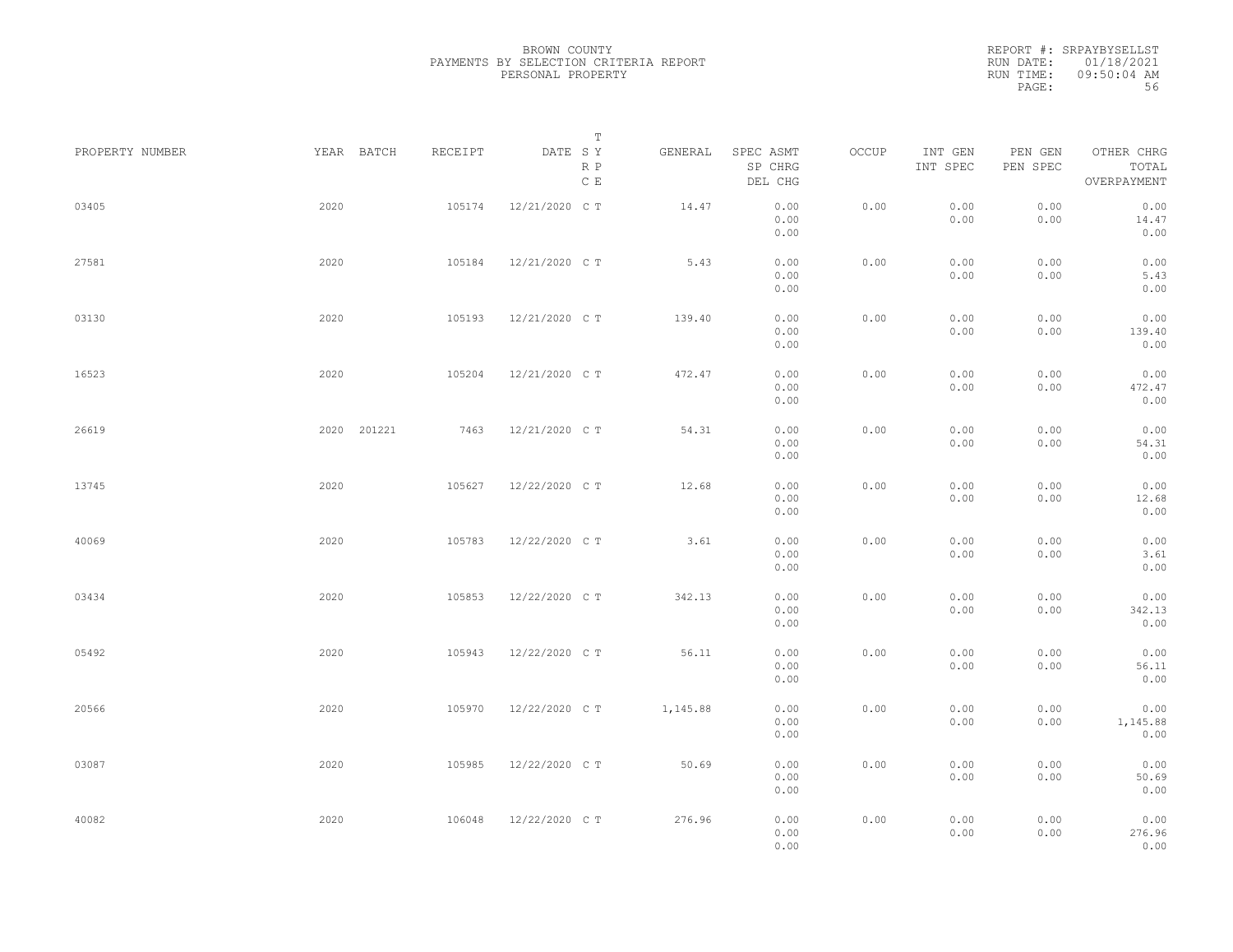BROWN COUNTY PAYMENTS BY SELECTION CRITERIA REPORT PERSONAL PROPERTY

REPORT #: SRPAYBYSELLST RUN DATE: 01/18/2021 RUN TIME: 09:50:04 AM PAGE: 57

| PROPERTY NUMBER |      | YEAR BATCH  | RECEIPT | DATE SY        | Т          | GENERAL     | SPEC ASMT            | OCCUP | INT GEN      | PEN GEN      | OTHER CHRG                  |  |
|-----------------|------|-------------|---------|----------------|------------|-------------|----------------------|-------|--------------|--------------|-----------------------------|--|
|                 |      |             |         |                | R P<br>C E |             | SP CHRG<br>DEL CHG   |       | INT SPEC     | PEN SPEC     | TOTAL<br>OVERPAYMENT        |  |
| 5064            | 2020 |             | 106065  | 12/22/2020 C T |            | 30.78       | 0.00<br>0.00<br>0.00 | 0.00  | 0.00<br>0.00 | 0.00<br>0.00 | 0.00<br>30.78<br>0.00       |  |
| 07384           | 2020 |             | 106099  | 12/22/2020 C T |            | 5,459.70    | 0.00<br>0.00<br>0.00 | 0.00  | 0.00<br>0.00 | 0.00<br>0.00 | 0.00<br>5,459.70<br>0.00    |  |
| 04406           | 2020 |             | 106118  | 12/22/2020 CT  |            | 32, 148. 11 | 0.00<br>0.00<br>0.00 | 0.00  | 0.00<br>0.00 | 0.00<br>0.00 | 0.00<br>32, 148. 11<br>0.00 |  |
| 27438           | 2020 |             | 106123  | 12/22/2020 C T |            | 74.22       | 0.00<br>0.00<br>0.00 | 0.00  | 0.00<br>0.00 | 0.00<br>0.00 | 0.00<br>74.22<br>0.00       |  |
| 24597           | 2020 |             | 106125  | 12/22/2020 C T |            | 20.09       | 0.00<br>0.00<br>0.00 | 0.00  | 0.00<br>0.00 | 0.00<br>0.00 | 0.00<br>20.09<br>0.00       |  |
| 03349           | 2020 |             | 106147  | 12/22/2020 C T |            | 77.83       | 0.00<br>0.00<br>0.00 | 0.00  | 0.00<br>0.00 | 0.00<br>0.00 | 0.00<br>77.83<br>0.00       |  |
| 24688           | 2020 |             | 106217  | 12/22/2020 C T |            | 32.59       | 0.00<br>0.00<br>0.00 | 0.00  | 0.00<br>0.00 | 0.00<br>0.00 | 0.00<br>32.59<br>0.00       |  |
| 13751           | 2020 |             | 106278  | 12/22/2020 C T |            | 693.32      | 0.00<br>0.00<br>0.00 | 0.00  | 0.00<br>0.00 | 0.00<br>0.00 | 0.00<br>693.32<br>0.00      |  |
| 22569           | 2020 |             | 106287  | 12/22/2020 C T |            | 45.25       | 0.00<br>0.00<br>0.00 | 0.00  | 0.00<br>0.00 | 0.00<br>0.00 | 0.00<br>45.25<br>0.00       |  |
| 25868           |      | 2020 201222 | 7500    | 12/22/2020 C T |            | 38.02       | 0.00<br>0.00<br>0.00 | 0.00  | 0.00<br>0.00 | 0.00<br>0.00 | 0.00<br>38.02<br>0.00       |  |
| 22331           | 2020 |             | 106568  | 12/22/2020 C T |            | 42.18       | 0.00<br>0.00<br>0.00 | 0.00  | 0.00<br>0.00 | 0.00<br>0.00 | 0.00<br>42.18<br>0.00       |  |
| 26635           | 2020 |             | 106656  | 12/22/2020 C T |            | 172.75      | 0.00<br>0.00<br>0.00 | 0.00  | 0.00<br>0.00 | 0.00<br>0.00 | 0.00<br>172.75<br>0.00      |  |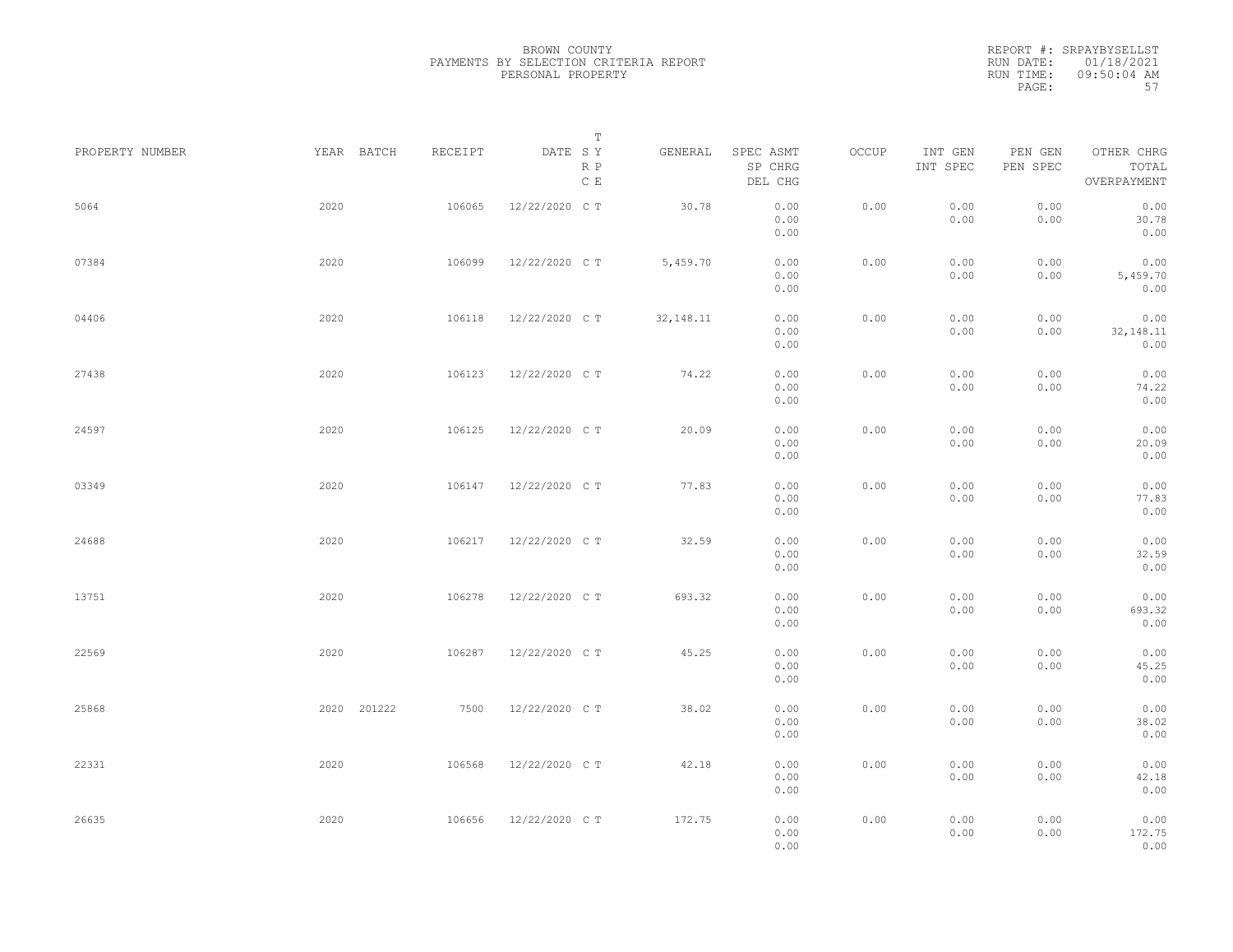|                 |            |         | Т                               |          |                                 |       |                     |                     |                                    |  |
|-----------------|------------|---------|---------------------------------|----------|---------------------------------|-------|---------------------|---------------------|------------------------------------|--|
| PROPERTY NUMBER | YEAR BATCH | RECEIPT | DATE SY<br>R P<br>$\,$ C $\,$ E | GENERAL  | SPEC ASMT<br>SP CHRG<br>DEL CHG | OCCUP | INT GEN<br>INT SPEC | PEN GEN<br>PEN SPEC | OTHER CHRG<br>TOTAL<br>OVERPAYMENT |  |
| 03459           | 2020       | 106658  | 12/22/2020 C T                  | 2,411.24 | 0.00<br>0.00<br>0.00            | 0.00  | 0.00<br>0.00        | 0.00<br>0.00        | 0.00<br>2,411.24<br>0.00           |  |
| 12148           | 2020       | 106668  | 12/22/2020 C T                  | 19.91    | 0.00<br>0.00<br>0.00            | 0.00  | 0.00<br>0.00        | 0.00<br>0.00        | 0.00<br>19.91<br>0.00              |  |
| 26653           | 2020       | 106672  | 12/22/2020 C T                  | 25.33    | 0.00<br>0.00<br>0.00            | 0.00  | 0.00<br>0.00        | 0.00<br>0.00        | 0.00<br>25.33<br>0.00              |  |
| 13687           | 2020       | 106675  | 12/22/2020 C T                  | 1,404.11 | 0.00<br>0.00<br>0.00            | 0.00  | 0.00<br>0.00        | 0.00<br>0.00        | 0.00<br>1,404.11<br>0.00           |  |
| 23254           | 2020       | 106676  | 12/22/2020 C T                  | 68.78    | 0.00<br>0.00<br>0.00            | 0.00  | 0.00<br>0.00        | 0.00<br>0.00        | 0.00<br>68.78<br>0.00              |  |
| 22028           | 2020       | 106726  | 12/22/2020 C T                  | 1,364.93 | 0.00<br>0.00<br>0.00            | 0.00  | 0.00<br>0.00        | 0.00<br>0.00        | 0.00<br>1,364.93<br>0.00           |  |
| 12944           | 2020       | 106740  | 12/22/2020 C T                  | 130.35   | 0.00<br>0.00<br>0.00            | 0.00  | 0.00<br>0.00        | 0.00<br>0.00        | 0.00<br>130.35<br>0.00             |  |
| 22600           | 2020       | 106744  | 12/22/2020 C T                  | 3.61     | 0.00<br>0.00<br>0.00            | 0.00  | 0.00<br>0.00        | 0.00<br>0.00        | 0.00<br>3.61<br>0.00               |  |
| 08785           | 2020       | 106823  | 12/22/2020 C T                  | 4,433.29 | 0.00<br>0.00<br>0.00            | 0.00  | 0.00<br>0.00        | 0.00<br>0.00        | 0.00<br>4,433.29<br>0.00           |  |
| 22555           | 2020       | 107046  | 12/22/2020 C T                  | 497.81   | 0.00<br>0.00<br>0.00            | 0.00  | 0.00<br>0.00        | 0.00<br>0.00        | 0.00<br>497.81<br>0.00             |  |
| 21603           | 2020       | 107103  | 12/22/2020 C T                  | 57.93    | 0.00<br>0.00<br>0.00            | 0.00  | 0.00<br>0.00        | 0.00<br>0.00        | 0.00<br>57.93<br>0.00              |  |
| 40018           | 2020       | 107117  | 12/22/2020 C T                  | 678.83   | 0.00<br>0.00<br>0.00            | 0.00  | 0.00<br>0.00        | 0.00<br>0.00        | 0.00<br>678.83<br>0.00             |  |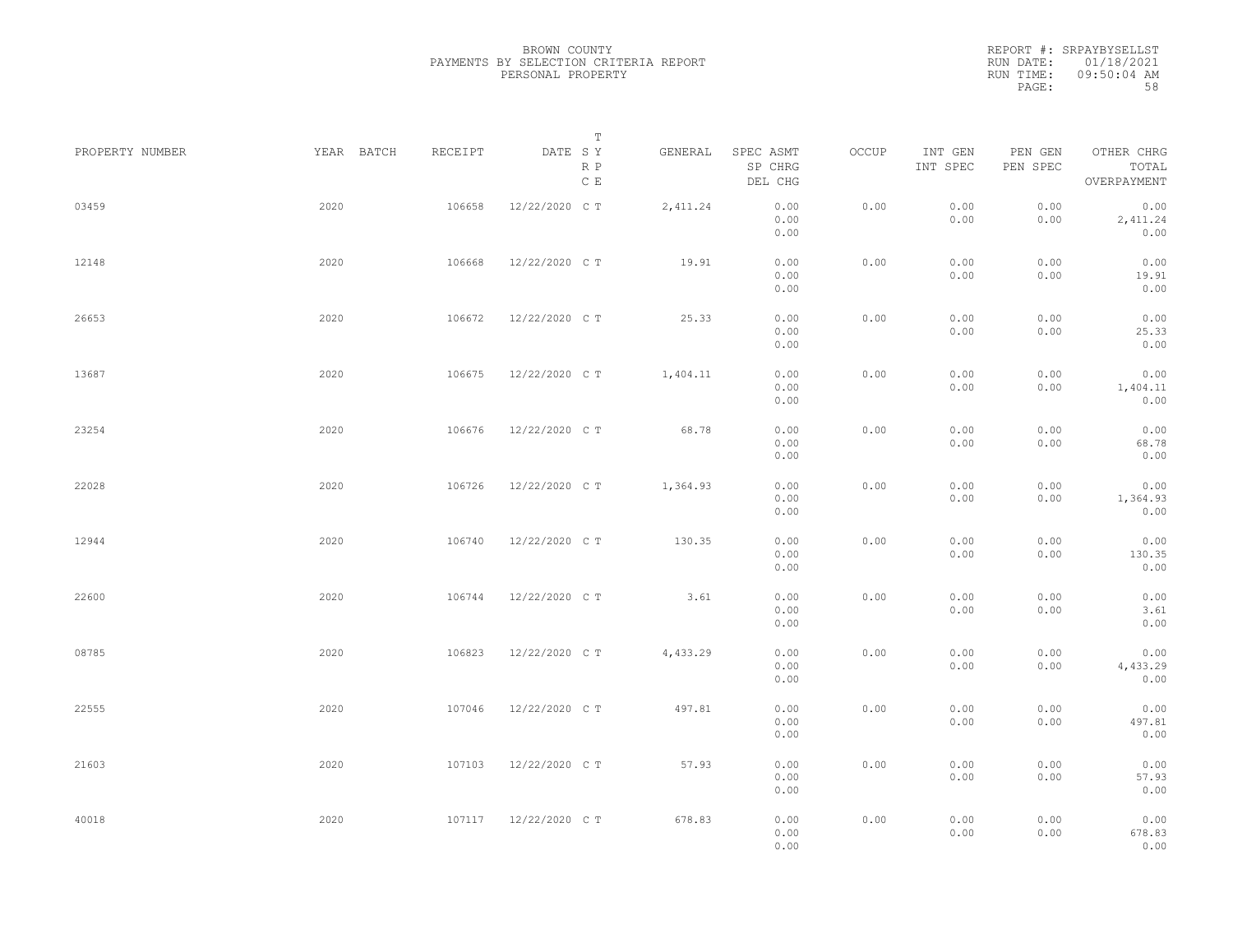|                 |             |         | Т                               |           |                                 |       |                     |                     |                                    |  |
|-----------------|-------------|---------|---------------------------------|-----------|---------------------------------|-------|---------------------|---------------------|------------------------------------|--|
| PROPERTY NUMBER | YEAR BATCH  | RECEIPT | DATE SY<br>R P<br>$\,$ C $\,$ E | GENERAL   | SPEC ASMT<br>SP CHRG<br>DEL CHG | OCCUP | INT GEN<br>INT SPEC | PEN GEN<br>PEN SPEC | OTHER CHRG<br>TOTAL<br>OVERPAYMENT |  |
| 10728           | 2020        | 107191  | 12/22/2020 C T                  | 9,978.06  | 0.00<br>0.00<br>0.00            | 0.00  | 0.00<br>0.00        | 0.00<br>0.00        | 0.00<br>9,978.06<br>0.00           |  |
| 04982           | 2020        | 107202  | 12/22/2020 C T                  | 1,258.12  | 0.00<br>0.00<br>0.00            | 0.00  | 0.00<br>0.00        | 0.00<br>0.00        | 0.00<br>1,258.12<br>0.00           |  |
| 20590           | 2020 201222 | 7540    | 12/22/2020 C T                  | 124.89    | 0.00<br>0.00<br>0.00            | 0.00  | 0.00<br>0.00        | 0.00<br>0.00        | 0.00<br>124.89<br>0.00             |  |
| 25226           | 2020 201222 | 7541    | 12/22/2020 C T                  | 197.33    | 0.00<br>0.00<br>0.00            | 0.00  | 0.00<br>0.00        | 0.00<br>0.00        | 0.00<br>197.33<br>0.00             |  |
| 20540           | 2020        | 107507  | 12/23/2020 C T                  | 830.90    | 0.00<br>0.00<br>0.00            | 0.00  | 0.00<br>0.00        | 0.00<br>0.00        | 0.00<br>830.90<br>0.00             |  |
| 27594           | 2020 201223 | 7561    | 12/23/2020 C T                  | 30.78     | 0.00<br>0.00<br>0.00            | 0.00  | 0.00<br>0.00        | 0.00<br>0.00        | 0.00<br>30.78<br>0.00              |  |
| 03435           | 2020        | 107831  | 12/23/2020 C T                  | 657.12    | 0.00<br>0.00<br>0.00            | 0.00  | 0.00<br>0.00        | 0.00<br>0.00        | 0.00<br>657.12<br>0.00             |  |
| 25313           | 2020        | 107899  | 12/23/2020 C T                  | 18,821.09 | 0.00<br>0.00<br>0.00            | 0.00  | 0.00<br>0.00        | 0.00<br>0.00        | 0.00<br>18,821.09<br>0.00          |  |
| 25301           | 2020        | 107901  | 12/23/2020 C T                  | 215.42    | 0.00<br>0.00<br>0.00            | 0.00  | 0.00<br>0.00        | 0.00<br>0.00        | 0.00<br>215.42<br>0.00             |  |
| 20103           | 2020        | 107904  | 12/23/2020 C T                  | 1,174.84  | 0.00<br>0.00<br>0.00            | 0.00  | 0.00<br>0.00        | 0.00<br>0.00        | 0.00<br>1,174.84<br>0.00           |  |
| 19089           | 2020        | 107908  | 12/23/2020 C T                  | 417.81    | 0.00<br>0.00<br>0.00            | 0.00  | 0.00<br>0.00        | 0.00<br>0.00        | 0.00<br>417.81<br>0.00             |  |
| 24058           | 2020        | 107911  | 12/23/2020 C T                  | 168.35    | 0.00<br>0.00<br>0.00            | 0.00  | 0.00<br>0.00        | 0.00<br>0.00        | 0.00<br>168.35<br>0.00             |  |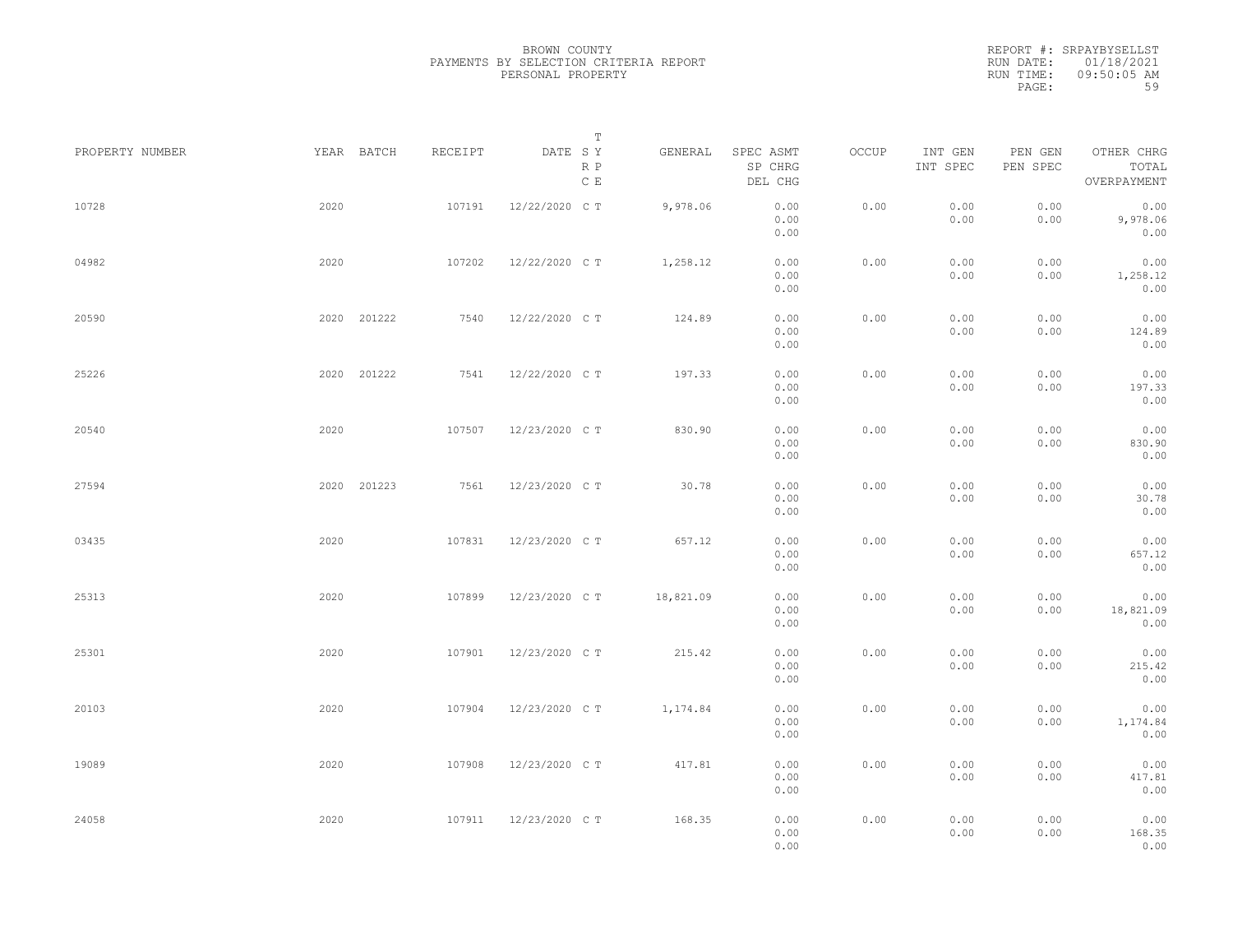|                 |            |         | Т                               |          |                                 |       |                     |                     |                                    |  |
|-----------------|------------|---------|---------------------------------|----------|---------------------------------|-------|---------------------|---------------------|------------------------------------|--|
| PROPERTY NUMBER | YEAR BATCH | RECEIPT | DATE SY<br>R P<br>$\,$ C $\,$ E | GENERAL  | SPEC ASMT<br>SP CHRG<br>DEL CHG | OCCUP | INT GEN<br>INT SPEC | PEN GEN<br>PEN SPEC | OTHER CHRG<br>TOTAL<br>OVERPAYMENT |  |
| 10600           | 2020       | 107921  | 12/23/2020 C T                  | 137.59   | 0.00<br>0.00<br>0.00            | 0.00  | 0.00<br>0.00        | 0.00<br>0.00        | 0.00<br>137.59<br>0.00             |  |
| 17272           | 2020       | 107935  | 12/23/2020 C T                  | 1,066.22 | 0.00<br>0.00<br>0.00            | 0.00  | 0.00<br>0.00        | 0.00<br>0.00        | 0.00<br>1,066.22<br>0.00           |  |
| 24582           | 2020       | 107942  | 12/23/2020 C T                  | 38.02    | 0.00<br>0.00<br>0.00            | 0.00  | 0.00<br>0.00        | 0.00<br>0.00        | 0.00<br>38.02<br>0.00              |  |
| 24799           | 2020       | 107946  | 12/23/2020 C T                  | 432.66   | 0.00<br>0.00<br>0.00            | 0.00  | 0.00<br>0.00        | 0.00<br>0.00        | 0.00<br>432.66<br>0.00             |  |
| 17560           | 2020       | 107953  | 12/23/2020 C T                  | 10.86    | 0.00<br>0.00<br>0.00            | 0.00  | 0.00<br>0.00        | 0.00<br>0.00        | 0.00<br>10.86<br>0.00              |  |
| 40044           | 2020       | 107965  | 12/23/2020 C T                  | 2,389.52 | 0.00<br>0.00<br>0.00            | 0.00  | 0.00<br>0.00        | 0.00<br>0.00        | 0.00<br>2,389.52<br>0.00           |  |
| 16487           | 2020       | 108025  | 12/23/2020 C T                  | 1,001.06 | 0.00<br>0.00<br>0.00            | 0.00  | 0.00<br>0.00        | 0.00<br>0.00        | 0.00<br>1,001.06<br>0.00           |  |
| 04805           | 2020       | 108083  | 12/23/2020 C T                  | 6,942.14 | 0.00<br>0.00<br>0.00            | 0.00  | 0.00<br>0.00        | 0.00<br>0.00        | 0.00<br>6,942.14<br>0.00           |  |
| 25331           | 2020       | 108165  | 12/23/2020 C T                  | 38.02    | 0.00<br>0.00<br>0.00            | 0.00  | 0.00<br>0.00        | 0.00<br>0.00        | 0.00<br>38.02<br>0.00              |  |
| 23271           | 2020       | 108170  | 12/23/2020 C T                  | 108.61   | 0.00<br>0.00<br>0.00            | 0.00  | 0.00<br>0.00        | 0.00<br>0.00        | 0.00<br>108.61<br>0.00             |  |
| 17507           | 2020       | 108173  | 12/23/2020 C T                  | 157.49   | 0.00<br>0.00                    | 0.00  | 0.00<br>0.00        | 0.00<br>0.00        | 0.00<br>157.49                     |  |
| 03155           | 2020       | 108252  | 12/23/2020 C T                  | 38.02    | 0.00<br>0.00<br>0.00<br>0.00    | 0.00  | 0.00<br>0.00        | 0.00<br>0.00        | 0.00<br>0.00<br>38.02<br>0.00      |  |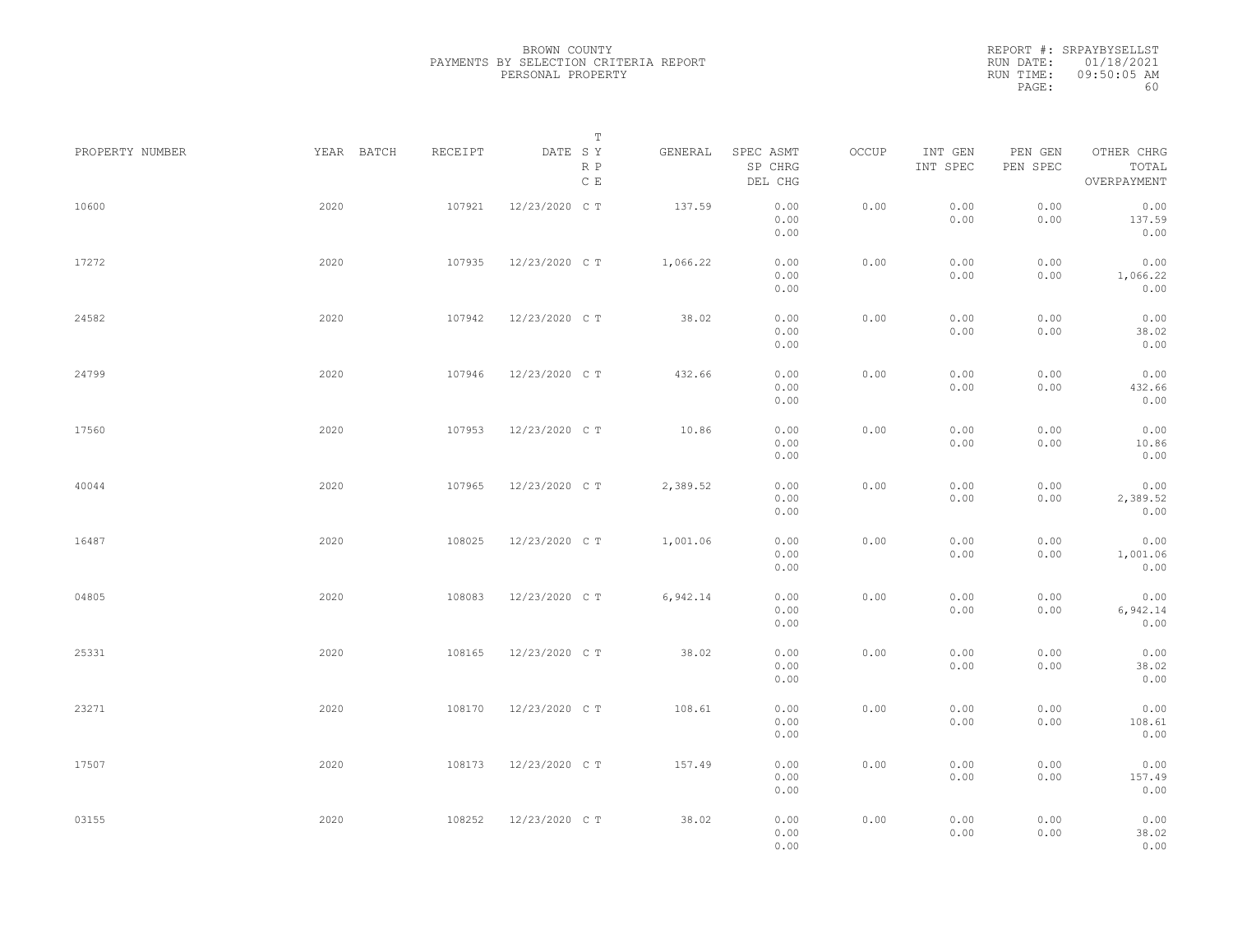| PROPERTY NUMBER | YEAR BATCH | RECEIPT           | Т<br>DATE SY         | GENERAL  | SPEC ASMT            | OCCUP | INT GEN      | PEN GEN      | OTHER CHRG               |  |
|-----------------|------------|-------------------|----------------------|----------|----------------------|-------|--------------|--------------|--------------------------|--|
|                 |            |                   | R P<br>$\,$ C $\,$ E |          | SP CHRG<br>DEL CHG   |       | INT SPEC     | PEN SPEC     | TOTAL<br>OVERPAYMENT     |  |
| 04986           | 2020       | 108290            | 12/23/2020 C T       | 724.08   | 0.00<br>0.00<br>0.00 | 0.00  | 0.00<br>0.00 | 0.00<br>0.00 | 0.00<br>724.08<br>0.00   |  |
| 20579           | 2020       | 108441            | 12/23/2020 C T       | 747.64   | 0.00<br>0.00<br>0.00 | 0.00  | 0.00<br>0.00 | 0.00<br>0.00 | 0.00<br>747.64<br>0.00   |  |
| 12140           | 2020       | 108450            | 12/23/2020 C T       | 5.43     | 0.00<br>0.00<br>0.00 | 0.00  | 0.00<br>0.00 | 0.00<br>0.00 | 0.00<br>5.43<br>0.00     |  |
| 26757           | 2020       | 108455            | 12/23/2020 C T       | 132.14   | 0.00<br>0.00<br>0.00 | 0.00  | 0.00<br>0.00 | 0.00<br>0.00 | 0.00<br>132.14<br>0.00   |  |
| 03155           | 2020       | Voids #<br>108252 | 12/23/2020 C V       | $-38.02$ | 0.00<br>0.00<br>0.00 | 0.00  | 0.00<br>0.00 | 0.00<br>0.00 | 0.00<br>$-38.02$<br>0.00 |  |
| 11615           | 2020       | 108563            | 12/23/2020 C T       | 358.43   | 0.00<br>0.00<br>0.00 | 0.00  | 0.00<br>0.00 | 0.00<br>0.00 | 0.00<br>358.43<br>0.00   |  |
| 03155           | 2020       | 108568            | 12/23/2020 C T       | 38.02    | 0.00<br>0.00<br>0.00 | 0.00  | 0.00<br>0.00 | 0.00<br>0.00 | 0.00<br>38.02<br>0.00    |  |
| 25206           | 2020       | 108591            | 12/23/2020 C T       | 486.96   | 0.00<br>0.00<br>0.00 | 0.00  | 0.00<br>0.00 | 0.00<br>0.00 | 0.00<br>486.96<br>0.00   |  |
| 14936           | 2020       | 108595            | 12/23/2020 C T       | 637.21   | 0.00<br>0.00<br>0.00 | 0.00  | 0.00<br>0.00 | 0.00<br>0.00 | 0.00<br>637.21<br>0.00   |  |
| 06149           | 2020       | 108605            | 12/23/2020 C T       | 27.15    | 0.00<br>0.00<br>0.00 | 0.00  | 0.00<br>0.00 | 0.00<br>0.00 | 0.00<br>27.15<br>0.00    |  |
| 03189           | 2020       | 108613            | 12/23/2020 C T       | 501.44   | 0.00<br>0.00<br>0.00 | 0.00  | 0.00<br>0.00 | 0.00<br>0.00 | 0.00<br>501.44<br>0.00   |  |
| 21365           | 2020       | 108626            | 12/23/2020 C T       | 2,141.52 | 0.00<br>0.00<br>0.00 | 0.00  | 0.00<br>0.00 | 0.00<br>0.00 | 0.00<br>2,141.52<br>0.00 |  |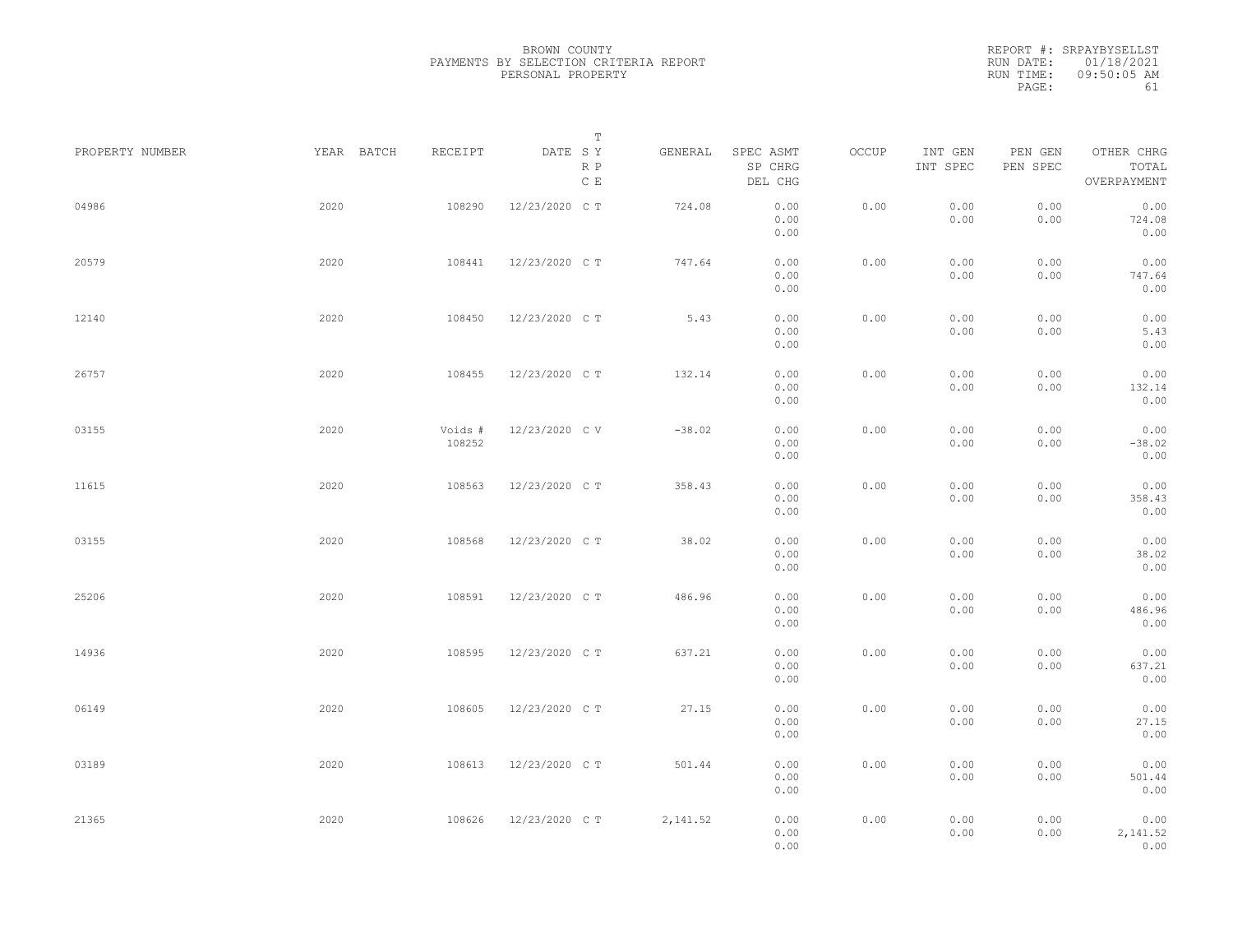|                 |      |             |         |                                 | Т        |                                 |       |                     |                     |                                    |  |
|-----------------|------|-------------|---------|---------------------------------|----------|---------------------------------|-------|---------------------|---------------------|------------------------------------|--|
| PROPERTY NUMBER |      | YEAR BATCH  | RECEIPT | DATE SY<br>R P<br>$\,$ C $\,$ E | GENERAL  | SPEC ASMT<br>SP CHRG<br>DEL CHG | OCCUP | INT GEN<br>INT SPEC | PEN GEN<br>PEN SPEC | OTHER CHRG<br>TOTAL<br>OVERPAYMENT |  |
| 12944           | 2020 |             | 108649  | 12/23/2020 C T                  | 65.17    | 0.00<br>0.00<br>0.00            | 0.00  | 0.00<br>0.00        | 0.00<br>0.00        | 0.00<br>65.17<br>0.00              |  |
| 15715           | 2020 |             | 108654  | 12/23/2020 C T                  | 3.61     | 0.00<br>0.00<br>0.00            | 0.00  | 0.00<br>0.00        | 0.00<br>0.00        | 0.00<br>3.61<br>0.00               |  |
| 27531           | 2020 |             | 108676  | 12/23/2020 C T                  | 486.96   | 0.00<br>0.00<br>0.00            | 0.00  | 0.00<br>0.00        | 0.00<br>0.00        | 0.00<br>486.96<br>0.00             |  |
| 06547           | 2020 |             | 108868  | 12/23/2020 C T                  | 3.61     | 0.00<br>0.00<br>0.00            | 0.00  | 0.00<br>0.00        | 0.00<br>0.00        | 0.00<br>3.61<br>0.00               |  |
| 14763           | 2020 |             | 108908  | 12/23/2020 C T                  | 528.60   | 0.00<br>0.00<br>0.00            | 0.00  | 0.00<br>0.00        | 0.00<br>0.00        | 0.00<br>528.60<br>0.00             |  |
| 19921           |      | 2020 201223 | 7594    | 12/23/2020 C T                  | 240.76   | 0.00<br>0.00<br>0.00            | 0.00  | 0.00<br>0.00        | 0.00<br>0.00        | 0.00<br>240.76<br>0.00             |  |
| 11418           |      | 2020 201227 | 7718    | 12/27/2020 C T                  | 1.81     | 0.00<br>0.00<br>0.00            | 0.00  | 0.00<br>0.00        | 0.00<br>0.00        | 0.00<br>1.81<br>0.00               |  |
| 03581           | 2020 |             | 109388  | 12/28/2020 C T                  | 3,401.45 | 0.00<br>0.00<br>0.00            | 0.00  | 0.00<br>0.00        | 0.00<br>0.00        | 0.00<br>3,401.45<br>0.00           |  |
| 02953           | 2020 |             | 109395  | 12/28/2020 C T                  | 1,026.41 | 0.00<br>0.00<br>0.00            | 0.00  | 0.00<br>0.00        | 0.00<br>0.00        | 0.00<br>1,026.41<br>0.00           |  |
| 19119           | 2020 |             | 109396  | 12/28/2020 C T                  | 963.05   | 0.00<br>0.00<br>0.00            | 0.00  | 0.00<br>0.00        | 0.00<br>0.00        | 0.00<br>963.05<br>0.00             |  |
| 40102           | 2020 |             | 109625  | 12/28/2020 C T                  | 32.59    | 0.00<br>0.00<br>0.00            | 0.00  | 0.00<br>0.00        | 0.00<br>0.00        | 0.00<br>32.59<br>0.00              |  |
| 25278           | 2020 |             | 109714  | 12/28/2020 C T                  | 534.03   | 0.00<br>0.00<br>0.00            | 0.00  | 0.00<br>0.00        | 0.00<br>0.00        | 0.00<br>534.03<br>0.00             |  |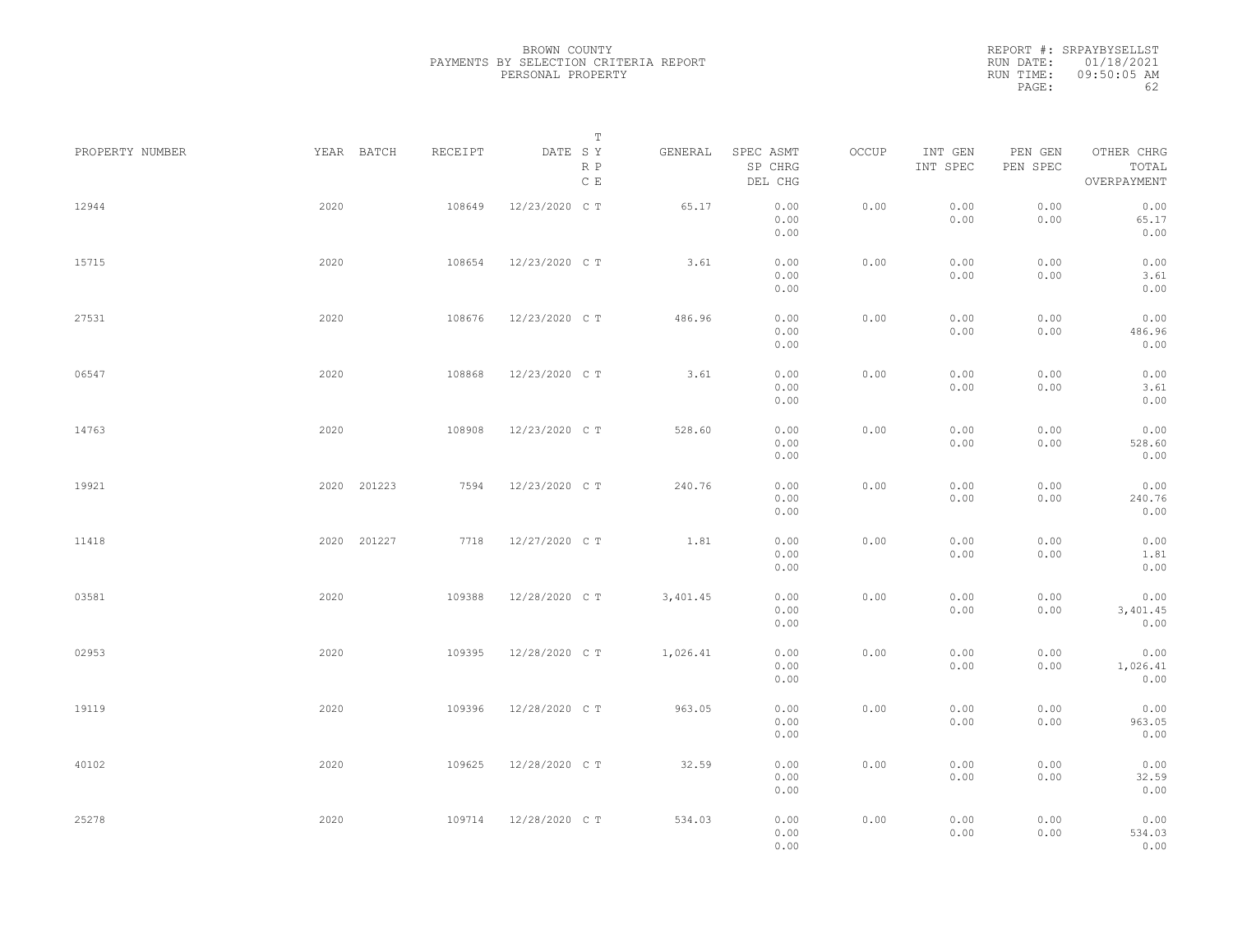| PROPERTY NUMBER |      | YEAR BATCH  | RECEIPT | DATE SY        | T<br>R P        | GENERAL  | SPEC ASMT<br>SP CHRG | OCCUP | INT GEN<br>INT SPEC | PEN GEN<br>PEN SPEC | OTHER CHRG<br>TOTAL      |  |
|-----------------|------|-------------|---------|----------------|-----------------|----------|----------------------|-------|---------------------|---------------------|--------------------------|--|
|                 |      |             |         |                | $\mathbb C\,$ E |          | DEL CHG              |       |                     |                     | OVERPAYMENT              |  |
| 25205           | 2020 |             | 109720  | 12/28/2020 C T |                 | 537.65   | 0.00<br>0.00<br>0.00 | 0.00  | 0.00<br>0.00        | 0.00<br>0.00        | 0.00<br>537.65<br>0.00   |  |
| 40015           | 2020 |             | 109767  | 12/28/2020 C T |                 | 81.46    | 0.00<br>0.00         | 0.00  | 0.00<br>0.00        | 0.00<br>0.00        | 0.00<br>81.46            |  |
| 22023           |      | 2020 201228 | 7774    | 12/28/2020 C T |                 | 7,988.61 | 0.00<br>0.00<br>0.00 | 0.00  | 0.00<br>0.00        | 0.00<br>0.00        | 0.00<br>0.00<br>7,988.61 |  |
| 22570           |      | 2020 201228 | 7780    | 12/28/2020 C T |                 | 278.77   | 0.00<br>0.00         | 0.00  | 0.00                | 0.00                | 0.00<br>0.00             |  |
|                 |      |             |         |                |                 |          | 0.00<br>0.00         |       | 0.00                | 0.00                | 278.77<br>0.00           |  |
| 40053           |      | 2020 201228 | 7798    | 12/28/2020 C T |                 | 686.09   | 0.00<br>0.00<br>0.00 | 0.00  | 0.00<br>0.00        | 0.00<br>0.00        | 0.00<br>686.09<br>0.00   |  |
| 03453           | 2020 |             | 109941  | 12/28/2020 C T |                 | 1,804.81 | 0.00<br>0.00<br>0.00 | 0.00  | 0.00<br>0.00        | 0.00<br>0.00        | 0.00<br>1,804.81<br>0.00 |  |
| 08061           | 2020 |             | 110114  | 12/28/2020 C T |                 | 92.31    | 0.00<br>0.00<br>0.00 | 0.00  | 0.00<br>0.00        | 0.00<br>0.00        | 0.00<br>92.31<br>0.00    |  |
| 25928           | 2020 |             | 110212  | 12/28/2020 C T |                 | 1.81     | 0.00<br>0.00         | 0.00  | 0.00<br>0.00        | 0.00<br>0.00        | 0.00<br>1.81             |  |
| 24006           | 2020 |             | 110234  | 12/28/2020 C T |                 | 1,663.61 | 0.00<br>0.00<br>0.00 | 0.00  | 0.00<br>0.00        | 0.00<br>0.00        | 0.00<br>0.00<br>1,663.61 |  |
| 40065           | 2020 |             | 110279  | 12/28/2020 C T |                 | 213.61   | 0.00<br>0.00         | 0.00  | 0.00                | 0.00                | 0.00<br>0.00             |  |
|                 |      |             |         |                |                 |          | 0.00<br>0.00         |       | 0.00                | 0.00                | 213.61<br>0.00           |  |
| 03103           | 2020 |             | 110319  | 12/28/2020 C T |                 | 459.81   | 0.00<br>0.00<br>0.00 | 0.00  | 0.00<br>0.00        | 0.00<br>0.00        | 0.00<br>459.81<br>0.00   |  |
| 26752           | 2020 |             | 110337  | 12/28/2020 C T |                 | 1,475.35 | 0.00<br>0.00<br>0.00 | 0.00  | 0.00<br>0.00        | 0.00<br>0.00        | 0.00<br>1,475.35<br>0.00 |  |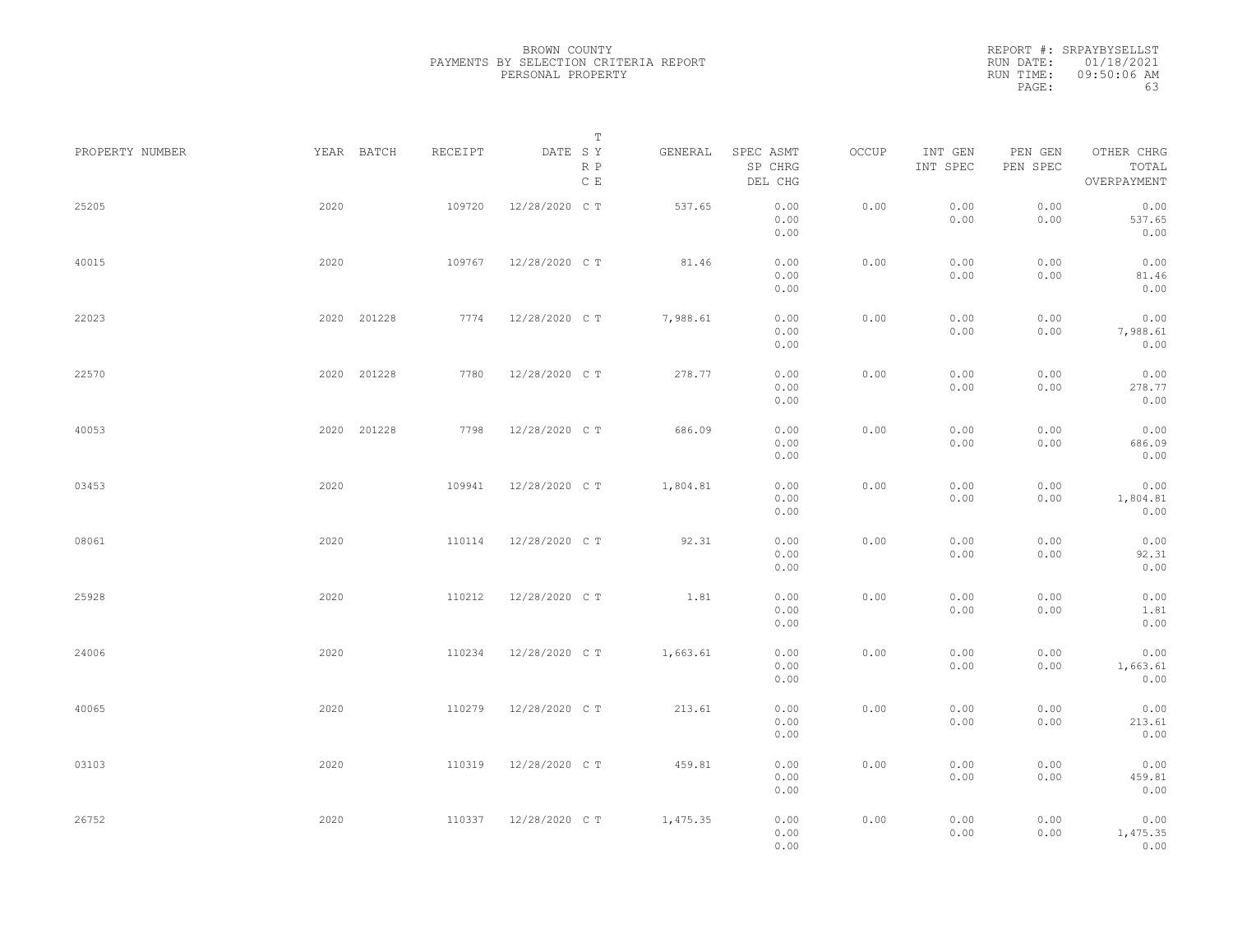|                 |            |         | Т                               |          |                                 |       |                     |                     |                                    |  |
|-----------------|------------|---------|---------------------------------|----------|---------------------------------|-------|---------------------|---------------------|------------------------------------|--|
| PROPERTY NUMBER | YEAR BATCH | RECEIPT | DATE SY<br>R P<br>$\,$ C $\,$ E | GENERAL  | SPEC ASMT<br>SP CHRG<br>DEL CHG | OCCUP | INT GEN<br>INT SPEC | PEN GEN<br>PEN SPEC | OTHER CHRG<br>TOTAL<br>OVERPAYMENT |  |
| 16513           | 2020       | 110342  | 12/28/2020 C T                  | 1,046.32 | 0.00<br>0.00<br>0.00            | 0.00  | 0.00<br>0.00        | 0.00<br>0.00        | 0.00<br>1,046.32<br>0.00           |  |
| 22582           | 2020       | 110599  | 12/28/2020 C T                  | 45.25    | 0.00<br>0.00<br>0.00            | 0.00  | 0.00<br>0.00        | 0.00<br>0.00        | 0.00<br>45.25<br>0.00              |  |
| 22623           | 2020       | 110611  | 12/28/2020 C T                  | 6,433.60 | 0.00<br>0.00<br>0.00            | 0.00  | 0.00<br>0.00        | 0.00<br>0.00        | 0.00<br>6,433.60<br>0.00           |  |
| 03095           | 2020       | 110612  | 12/28/2020 C T                  | 4,418.80 | 0.00<br>0.00<br>0.00            | 0.00  | 0.00<br>0.00        | 0.00<br>0.00        | 0.00<br>4,418.80<br>0.00           |  |
| 26627           | 2020       | 110614  | 12/28/2020 C T                  | 1,491.64 | 0.00<br>0.00<br>0.00            | 0.00  | 0.00<br>0.00        | 0.00<br>0.00        | 0.00<br>1,491.64<br>0.00           |  |
| 22574           | 2020       | 110626  | 12/28/2020 C T                  | 166.72   | 0.00<br>0.00<br>0.00            | 0.00  | 0.00<br>0.00        | 0.00<br>0.00        | 0.00<br>166.72<br>0.00             |  |
| 22035           | 2020       | 110677  | 12/28/2020 C T                  | 188.83   | 0.00<br>0.00<br>0.00            | 0.00  | 0.00<br>0.00        | 0.00<br>0.00        | 0.00<br>188.83<br>0.00             |  |
| 16538           | 2020       | 110688  | 12/28/2020 C T                  | 486.96   | 0.00<br>0.00<br>0.00            | 0.00  | 0.00<br>0.00        | 0.00<br>0.00        | 0.00<br>486.96<br>0.00             |  |
| 14845           | 2020       | 110739  | 12/28/2020 C T                  | 570.22   | 0.00<br>0.00<br>0.00            | 0.00  | 0.00<br>0.00        | 0.00<br>0.00        | 0.00<br>570.22<br>0.00             |  |
| 10821           | 2020       | 110740  | 12/28/2020 C T                  | 1,873.60 | 0.00<br>0.00<br>0.00            | 0.00  | 0.00<br>0.00        | 0.00<br>0.00        | 0.00<br>1,873.60<br>0.00           |  |
| 27441           | 2020       | 110802  | 12/28/2020 C T                  | 152.06   | 0.00<br>0.00<br>0.00            | 0.00  | 0.00<br>0.00        | 0.00<br>0.00        | 0.00<br>152.06<br>0.00             |  |
| 05817           | 2020       | 110873  | 12/28/2020 C T                  | 32.59    | 0.00<br>0.00<br>0.00            | 0.00  | 0.00<br>0.00        | 0.00<br>0.00        | 0.00<br>32.59<br>0.00              |  |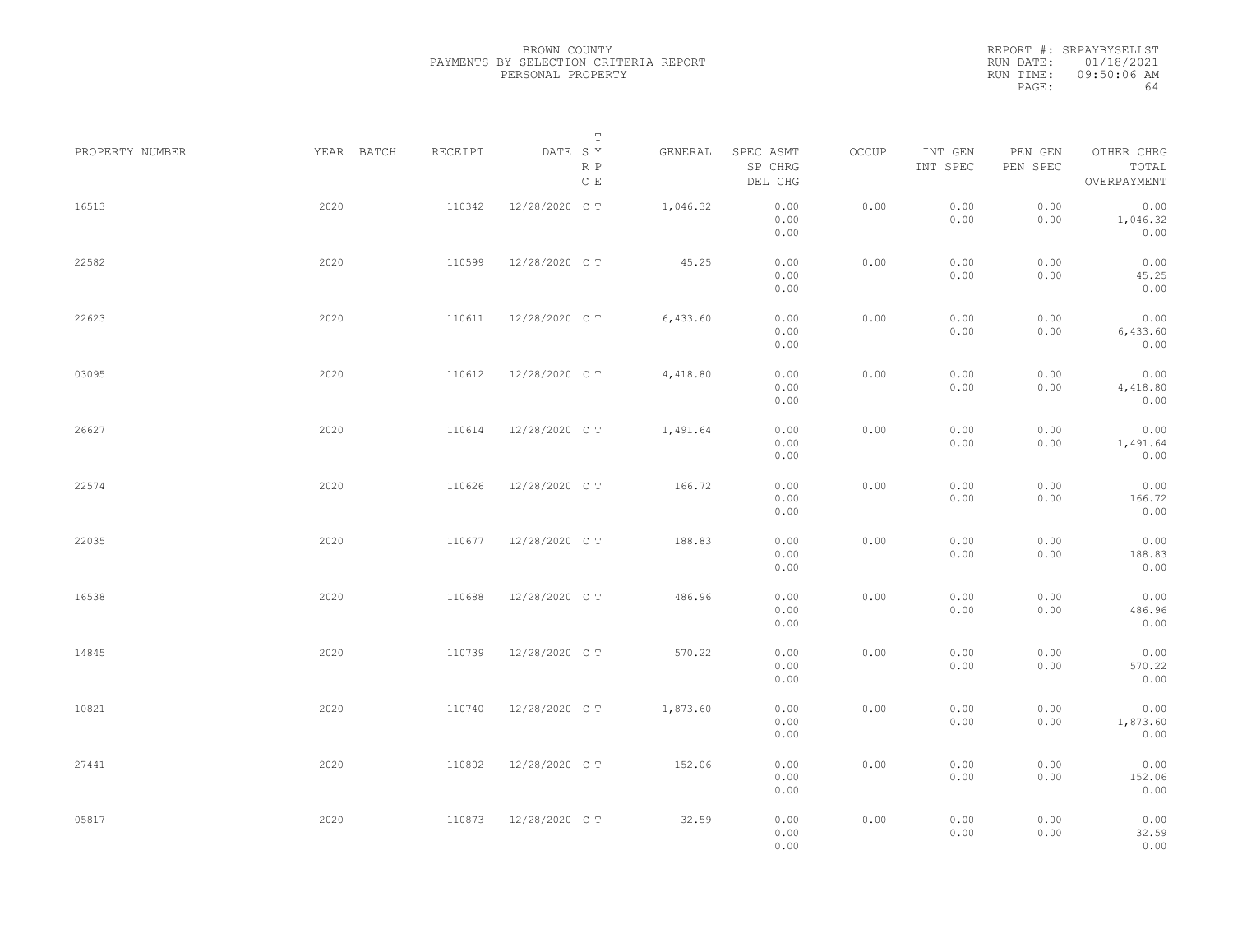|                 |             |         | Т                               |           |                                 |       |                     |                     |                                    |  |
|-----------------|-------------|---------|---------------------------------|-----------|---------------------------------|-------|---------------------|---------------------|------------------------------------|--|
| PROPERTY NUMBER | YEAR BATCH  | RECEIPT | DATE SY<br>R P<br>$\,$ C $\,$ E | GENERAL   | SPEC ASMT<br>SP CHRG<br>DEL CHG | OCCUP | INT GEN<br>INT SPEC | PEN GEN<br>PEN SPEC | OTHER CHRG<br>TOTAL<br>OVERPAYMENT |  |
| 19156           | 2020        | 110883  | 12/28/2020 C T                  | 235.32    | 0.00<br>0.00<br>0.00            | 0.00  | 0.00<br>0.00        | 0.00<br>0.00        | 0.00<br>235.32<br>0.00             |  |
| 16753           | 2020        | 110919  | 12/28/2020 C T                  | 157.49    | 0.00<br>0.00<br>0.00            | 0.00  | 0.00<br>0.00        | 0.00<br>0.00        | 0.00<br>157.49<br>0.00             |  |
| 40050           | 2020 201228 | 7857    | 12/28/2020 C T                  | 7.25      | 0.00<br>0.00<br>0.00            | 0.00  | 0.00<br>0.00        | 0.00<br>0.00        | 0.00<br>7.25<br>0.00               |  |
| 23267           | 2020        | 111119  | 12/28/2020 C T                  | 68.78     | 0.00<br>0.00<br>0.00            | 0.00  | 0.00<br>0.00        | 0.00<br>0.00        | 0.00<br>68.78<br>0.00              |  |
| 21360           | 2020        | 111164  | 12/28/2020 C T                  | 10,302.72 | 0.00<br>0.00<br>0.00            | 0.00  | 0.00<br>0.00        | 0.00<br>0.00        | 0.00<br>10,302.72<br>0.00          |  |
| 20619           | 2020        | 111191  | 12/28/2020 C T                  | 23.53     | 0.00<br>0.00<br>0.00            | 0.00  | 0.00<br>0.00        | 0.00<br>0.00        | 0.00<br>23.53<br>0.00              |  |
| 19884           | 2020        | 111212  | 12/28/2020 C T                  | 10.86     | 0.00<br>0.00<br>0.00            | 0.00  | 0.00<br>0.00        | 0.00<br>0.00        | 0.00<br>10.86<br>0.00              |  |
| 03302           | 2020        | 111342  | 12/28/2020 C T                  | 110.43    | 0.00<br>0.00<br>0.00            | 0.00  | 0.00<br>0.00        | 0.00<br>0.00        | 0.00<br>110.43<br>0.00             |  |
| 21541           | 2020        | 111433  | 12/28/2020 C T                  | 123.09    | 0.00<br>0.00<br>0.00            | 0.00  | 0.00<br>0.00        | 0.00<br>0.00        | 0.00<br>123.09<br>0.00             |  |
| 16473           | 2020        | 111967  | 12/28/2020 C T                  | 14.47     | 0.00<br>0.00<br>0.00            | 0.00  | 0.00<br>0.00        | 0.00<br>0.00        | 0.00<br>14.47<br>0.00              |  |
| 03352           | 2020        | 112031  | 12/28/2020 C T                  | 72.41     | 0.00<br>0.00<br>0.00            | 0.00  | 0.00<br>0.00        | 0.00<br>0.00        | 0.00<br>72.41<br>0.00              |  |
| 09993           | 2020        | 112368  | 12/28/2020 C T                  | 25.33     | 0.00<br>0.00<br>0.00            | 0.00  | 0.00<br>0.00        | 0.00<br>0.00        | 0.00<br>25.33<br>0.00              |  |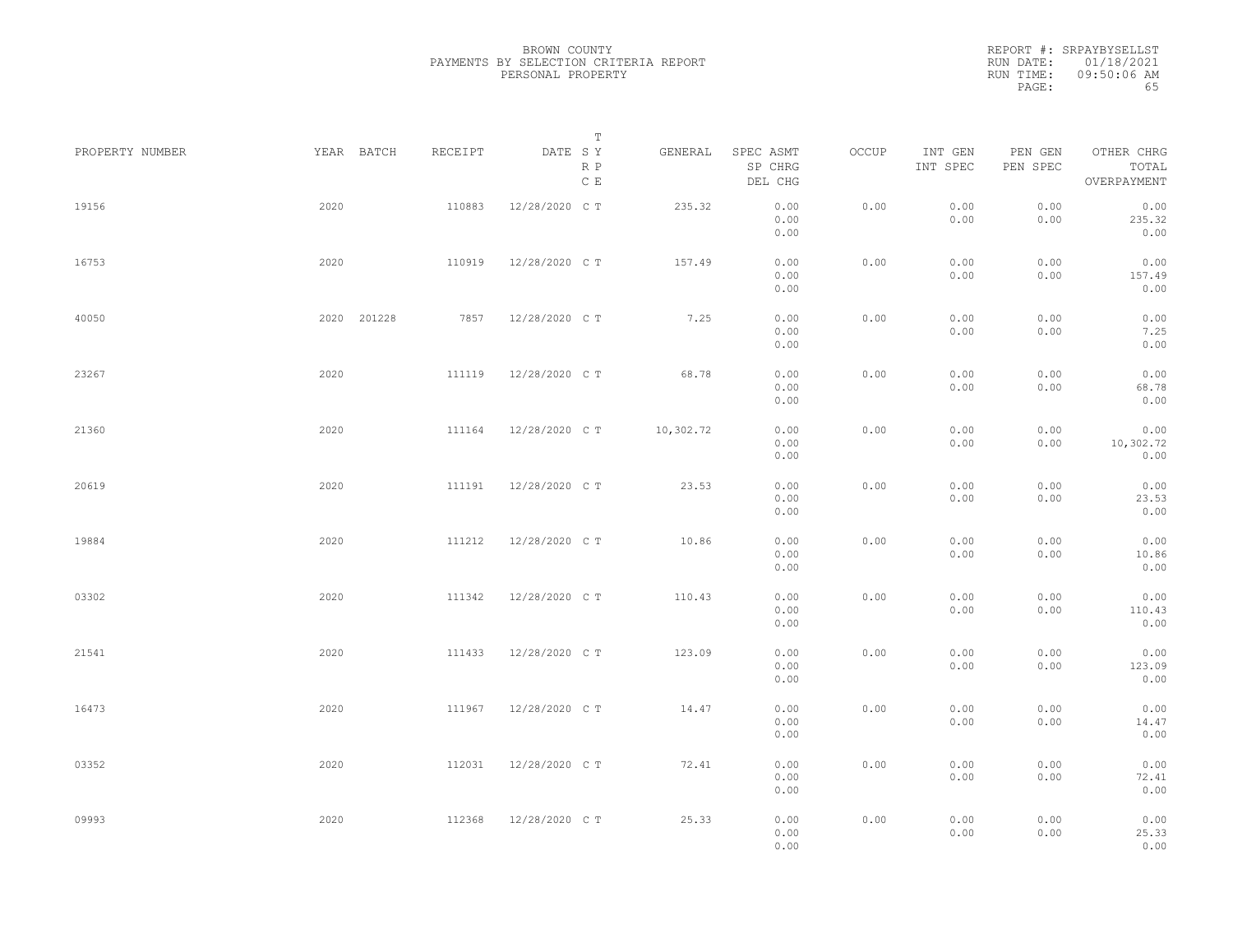|                 |            |         | Т                               |          |                                 |       |                     |                     |                                    |  |
|-----------------|------------|---------|---------------------------------|----------|---------------------------------|-------|---------------------|---------------------|------------------------------------|--|
| PROPERTY NUMBER | YEAR BATCH | RECEIPT | DATE SY<br>R P<br>$\,$ C $\,$ E | GENERAL  | SPEC ASMT<br>SP CHRG<br>DEL CHG | OCCUP | INT GEN<br>INT SPEC | PEN GEN<br>PEN SPEC | OTHER CHRG<br>TOTAL<br>OVERPAYMENT |  |
| 26758           | 2020       | 112987  | 12/29/2020 C T                  | 123.09   | 0.00<br>0.00<br>0.00            | 0.00  | 0.00<br>0.00        | 0.00<br>0.00        | 0.00<br>123.09<br>0.00             |  |
| 26012           | 2020       | 113002  | 12/29/2020 C T                  | 535.84   | 0.00<br>0.00<br>0.00            | 0.00  | 0.00<br>0.00        | 0.00<br>0.00        | 0.00<br>535.84<br>0.00             |  |
| 26013           | 2020       | 113025  | 12/29/2020 C T                  | 3.61     | 0.00<br>0.00<br>0.00            | 0.00  | 0.00<br>0.00        | 0.00<br>0.00        | 0.00<br>3.61<br>0.00               |  |
| 02941           | 2020       | 113027  | 12/29/2020 C T                  | 1,265.37 | 0.00<br>0.00<br>0.00            | 0.00  | 0.00<br>0.00        | 0.00<br>0.00        | 0.00<br>1,265.37<br>0.00           |  |
| 25310           | 2020       | 113043  | 12/29/2020 C T                  | 479.72   | 0.00<br>0.00<br>0.00            | 0.00  | 0.00<br>0.00        | 0.00<br>0.00        | 0.00<br>479.72<br>0.00             |  |
| 24595           | 2020       | 113069  | 12/29/2020 C T                  | 30.78    | 0.00<br>0.00<br>0.00            | 0.00  | 0.00<br>0.00        | 0.00<br>0.00        | 0.00<br>30.78<br>0.00              |  |
| 03396           | 2020       | 113324  | 12/29/2020 C T                  | 14.47    | 0.00<br>0.00<br>0.00            | 0.00  | 0.00<br>0.00        | 0.00<br>0.00        | 0.00<br>14.47<br>0.00              |  |
| 25249           | 2020       | 113511  | 12/29/2020 C T                  | 470.67   | 0.00<br>0.00<br>0.00            | 0.00  | 0.00<br>0.00        | 0.00<br>0.00        | 0.00<br>470.67<br>0.00             |  |
| 20641           | 2020       | 113542  | 12/29/2020 C T                  | 530.40   | 0.00<br>0.00<br>0.00            | 0.00  | 0.00<br>0.00        | 0.00<br>0.00        | 0.00<br>530.40<br>0.00             |  |
| 04572           | 2020       | 113551  | 12/29/2020 C T                  | 115.86   | 0.00<br>0.00<br>0.00            | 0.00  | 0.00<br>0.00        | 0.00<br>0.00        | 0.00<br>115.86<br>0.00             |  |
| 08549           | 2020       | 113686  | 12/29/2020 C T                  | 1.81     | 0.00<br>0.00<br>0.00            | 0.00  | 0.00<br>0.00        | 0.00<br>0.00        | 0.00<br>1.81<br>0.00               |  |
| 26375           | 2020       | 113766  | 12/29/2020 C T                  | 367.48   | 0.00<br>0.00<br>0.00            | 0.00  | 0.00<br>0.00        | 0.00<br>0.00        | 0.00<br>367.48<br>0.00             |  |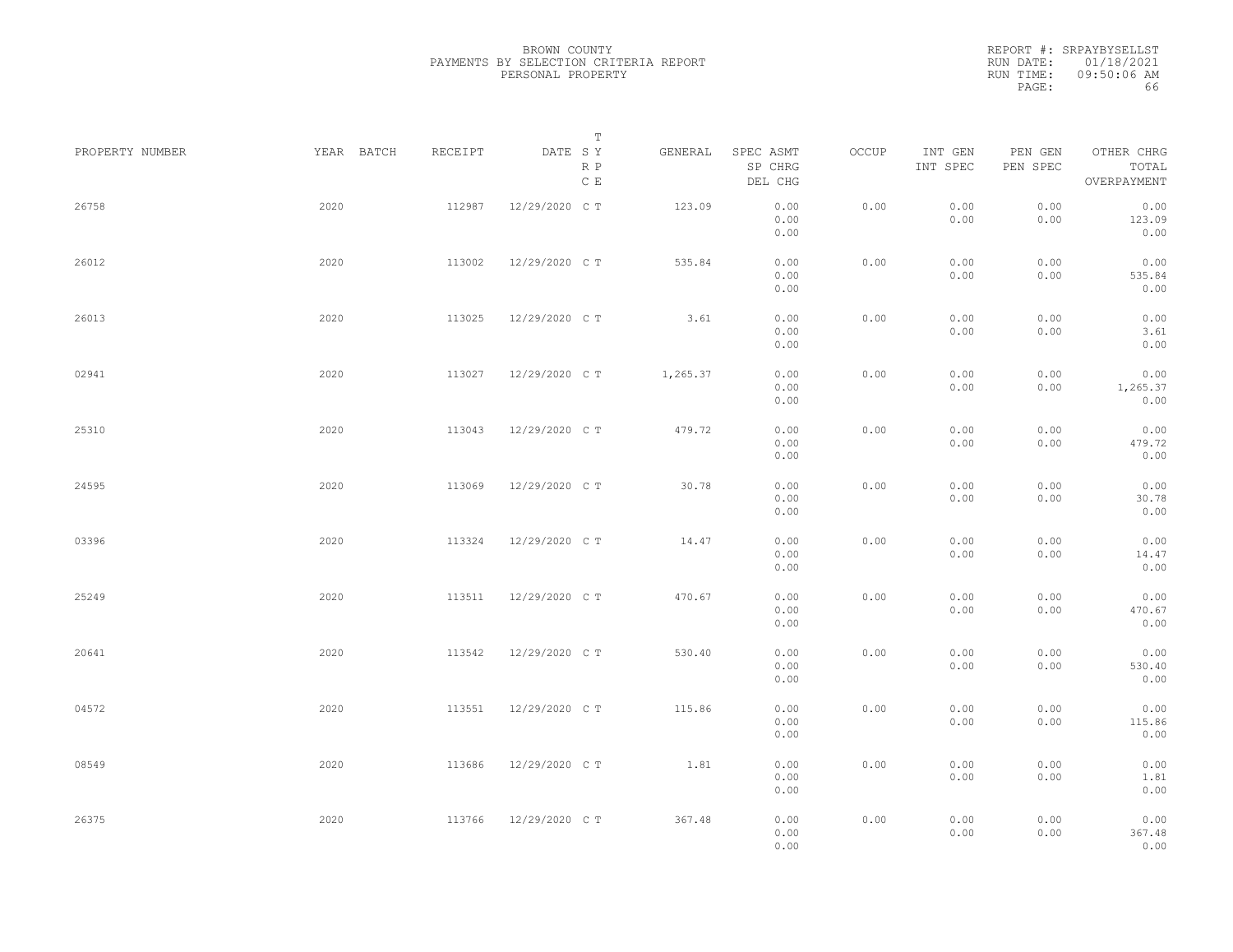| PROPERTY NUMBER |      | YEAR BATCH  | RECEIPT | DATE SY        | T<br>R P<br>$\mathbb C\,$ E | GENERAL  | SPEC ASMT<br>SP CHRG<br>DEL CHG | OCCUP | INT GEN<br>INT SPEC | PEN GEN<br>PEN SPEC | OTHER CHRG<br>TOTAL<br>OVERPAYMENT |  |
|-----------------|------|-------------|---------|----------------|-----------------------------|----------|---------------------------------|-------|---------------------|---------------------|------------------------------------|--|
| 20585           |      | 2020 201229 | 7969    | 12/29/2020 C T |                             | 14.47    | 0.00<br>0.00<br>0.00            | 0.00  | 0.00<br>0.00        | 0.00<br>0.00        | 0.00<br>14.47<br>0.00              |  |
| 18323           | 2020 |             | 113945  | 12/29/2020 C T |                             | 27.15    | 0.00<br>0.00                    | 0.00  | 0.00<br>0.00        | 0.00<br>0.00        | 0.00<br>27.15                      |  |
| 07303           | 2020 |             | 114145  | 12/29/2020 C T |                             | 5.43     | 0.00<br>0.00<br>0.00            | 0.00  | 0.00<br>0.00        | 0.00<br>0.00        | 0.00<br>0.00<br>5.43               |  |
| 03351           | 2020 |             | 114238  | 12/29/2020 C T |                             | 769.35   | 0.00<br>0.00<br>0.00            | 0.00  | 0.00<br>0.00        | 0.00<br>0.00        | 0.00<br>0.00<br>769.35             |  |
| 40046           | 2020 |             | 114481  | 12/29/2020 C T |                             | 3,149.82 | 0.00<br>0.00<br>0.00            | 0.00  | 0.00<br>0.00        | 0.00<br>0.00        | 0.00<br>0.00<br>3,149.82           |  |
| 17490           | 2020 |             | 114504  | 12/29/2020 C T |                             | 2,280.91 | 0.00<br>0.00<br>0.00            | 0.00  | 0.00<br>0.00        | 0.00<br>0.00        | 0.00<br>0.00<br>2,280.91           |  |
| 03048           | 2020 |             | 114510  | 12/29/2020 C T |                             | 2,890.96 | 0.00<br>0.00                    | 0.00  | 0.00                | 0.00                | 0.00<br>0.00                       |  |
| 12915           | 2020 |             | 114517  | 12/29/2020 C T |                             | 1,219.29 | 0.00<br>0.00<br>0.00            | 0.00  | 0.00<br>0.00        | 0.00<br>0.00        | 2,890.96<br>0.00<br>0.00           |  |
|                 |      |             |         |                |                             |          | 0.00<br>0.00                    |       | 0.00                | 0.00                | 1,219.29<br>0.00                   |  |
| 03190           | 2020 |             | 114523  | 12/29/2020 C T |                             | 50.69    | 0.00<br>0.00<br>0.00            | 0.00  | 0.00<br>0.00        | 0.00<br>0.00        | 0.00<br>50.69<br>0.00              |  |
| 11511           | 2020 |             | 114532  | 12/29/2020 C T |                             | 56.11    | 0.00<br>0.00<br>0.00            | 0.00  | 0.00<br>0.00        | 0.00<br>0.00        | 0.00<br>56.11<br>0.00              |  |
| 03245           |      | 2020 201229 | 7999    | 12/29/2020 C T |                             | 3,448.52 | 0.00<br>0.00<br>0.00            | 0.00  | 0.00<br>0.00        | 0.00<br>0.00        | 0.00<br>3,448.52<br>0.00           |  |
| 03440           | 2020 |             | 114558  | 12/29/2020 C T |                             | 372.91   | 0.00<br>0.00<br>0.00            | 0.00  | 0.00<br>0.00        | 0.00<br>0.00        | 0.00<br>372.91<br>0.00             |  |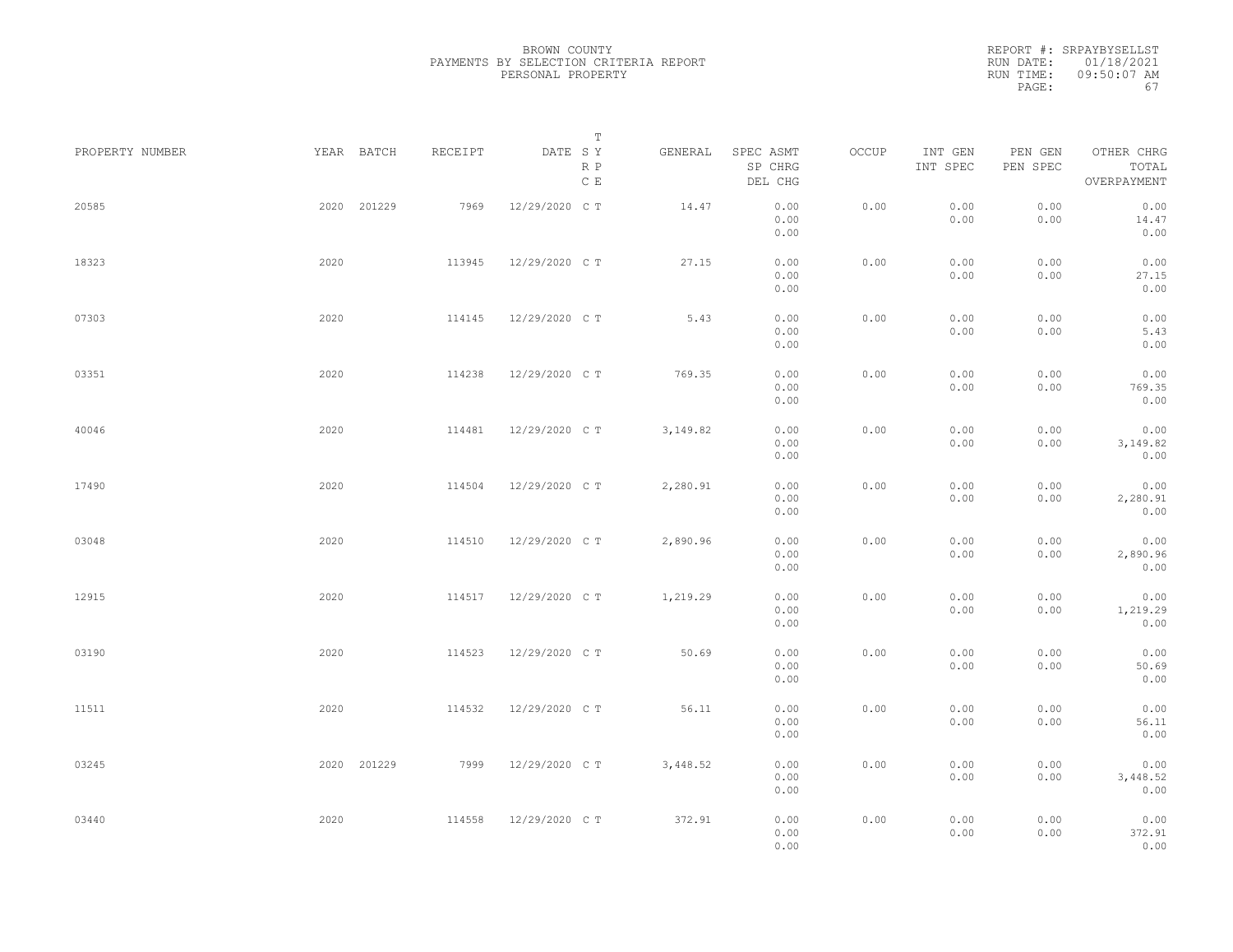|                 |            |         | Т                               |          |                                 |       |                     |                     |                                    |  |
|-----------------|------------|---------|---------------------------------|----------|---------------------------------|-------|---------------------|---------------------|------------------------------------|--|
| PROPERTY NUMBER | YEAR BATCH | RECEIPT | DATE SY<br>R P<br>$\,$ C $\,$ E | GENERAL  | SPEC ASMT<br>SP CHRG<br>DEL CHG | OCCUP | INT GEN<br>INT SPEC | PEN GEN<br>PEN SPEC | OTHER CHRG<br>TOTAL<br>OVERPAYMENT |  |
| 23330           | 2020       | 114567  | 12/29/2020 C T                  | 4,744.65 | 0.00<br>0.00<br>0.00            | 0.00  | 0.00<br>0.00        | 0.00<br>0.00        | 0.00<br>4,744.65<br>0.00           |  |
| 40088           | 2020       | 114570  | 12/29/2020 C T                  | 526.78   | 0.00<br>0.00<br>0.00            | 0.00  | 0.00<br>0.00        | 0.00<br>0.00        | 0.00<br>526.78<br>0.00             |  |
| 03024           | 2020       | 114571  | 12/29/2020 C T                  | 2,168.68 | 0.00<br>0.00<br>0.00            | 0.00  | 0.00<br>0.00        | 0.00<br>0.00        | 0.00<br>2,168.68<br>0.00           |  |
| 25269           | 2020       | 114572  | 12/29/2020 C T                  | 23.53    | 0.00<br>0.00<br>0.00            | 0.00  | 0.00<br>0.00        | 0.00<br>0.00        | 0.00<br>23.53<br>0.00              |  |
| 24716           | 2020       | 114594  | 12/29/2020 C T                  | 2,092.65 | 0.00<br>0.00<br>0.00            | 0.00  | 0.00<br>0.00        | 0.00<br>0.00        | 0.00<br>2,092.65<br>0.00           |  |
| 22129           | 2020       | 114618  | 12/29/2020 C T                  | 269.74   | 0.00<br>0.00<br>0.00            | 0.00  | 0.00<br>0.00        | 0.00<br>0.00        | 0.00<br>269.74<br>0.00             |  |
| 12956           | 2020       | 114626  | 12/29/2020 C T                  | 1,509.75 | 0.00<br>0.00<br>0.00            | 0.00  | 0.00<br>0.00        | 0.00<br>0.00        | 0.00<br>1,509.75<br>0.00           |  |
| 12958           | 2020       | 114627  | 12/29/2020 C T                  | 2,550.64 | 0.00<br>0.00<br>0.00            | 0.00  | 0.00<br>0.00        | 0.00<br>0.00        | 0.00<br>2,550.64<br>0.00           |  |
| 40031           | 2020       | 114867  | 12/29/2020 C T                  | 9.05     | 0.00<br>0.00<br>0.00            | 0.00  | 0.00<br>0.00        | 0.00<br>0.00        | 0.00<br>9.05<br>0.00               |  |
| 24085           | 2020       | 115141  | 12/29/2020 C T                  | 19.91    | 0.00<br>0.00<br>0.00            | 0.00  | 0.00<br>0.00        | 0.00<br>0.00        | 0.00<br>19.91<br>0.00              |  |
| 24589           | 2020       | 115160  | 12/29/2020 C T                  | 86.89    | 0.00<br>0.00<br>0.00            | 0.00  | 0.00<br>0.00        | 0.00<br>0.00        | 0.00<br>86.89<br>0.00              |  |
| 22687           | 2020       | 115166  | 12/29/2020 C T                  | 32.59    | 0.00<br>0.00<br>0.00            | 0.00  | 0.00<br>0.00        | 0.00<br>0.00        | 0.00<br>32.59<br>0.00              |  |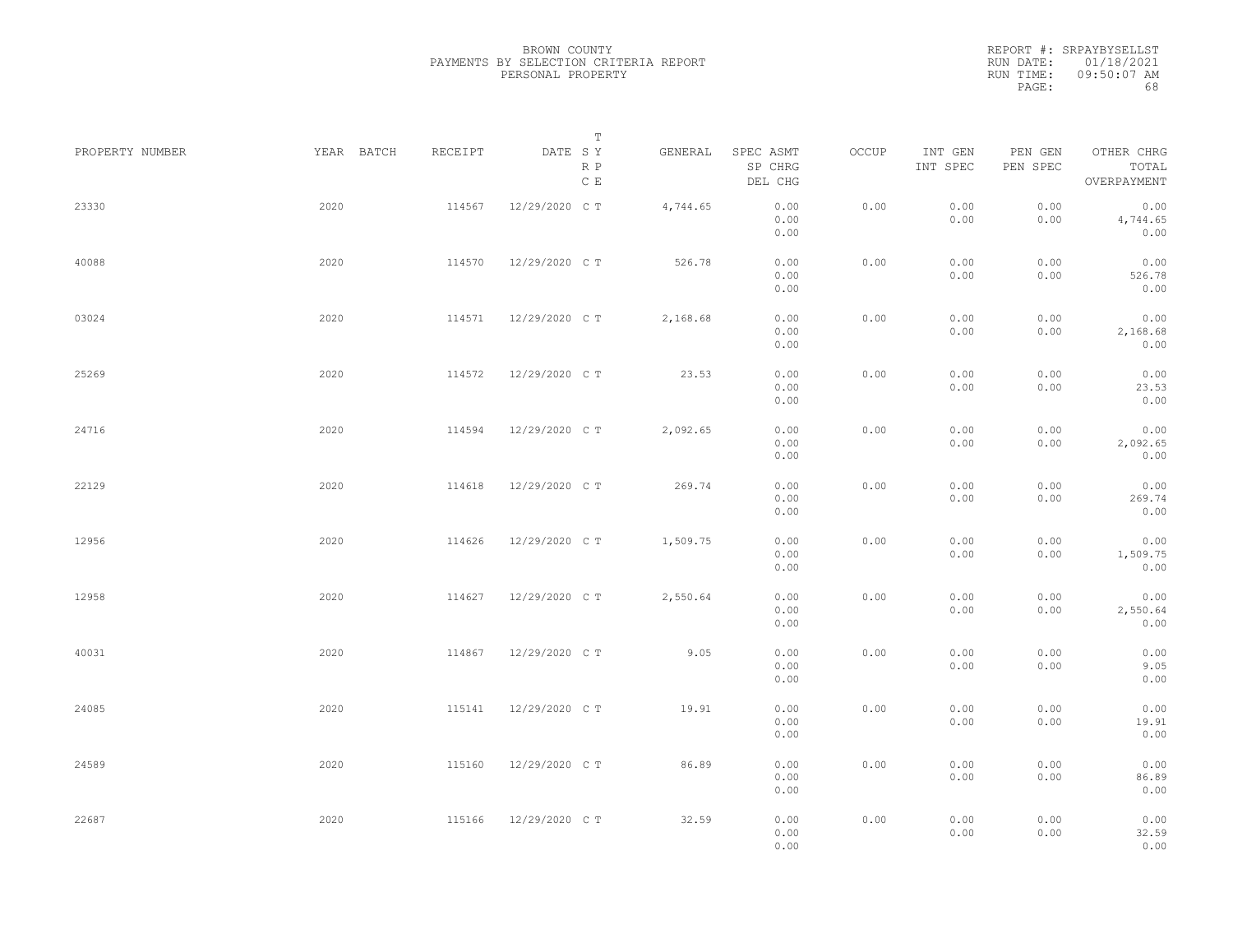|                 |            |                   | Т                               |          |                                 |       |                     |                     |                                    |  |
|-----------------|------------|-------------------|---------------------------------|----------|---------------------------------|-------|---------------------|---------------------|------------------------------------|--|
| PROPERTY NUMBER | YEAR BATCH | RECEIPT           | DATE SY<br>R P<br>$\,$ C $\,$ E | GENERAL  | SPEC ASMT<br>SP CHRG<br>DEL CHG | OCCUP | INT GEN<br>INT SPEC | PEN GEN<br>PEN SPEC | OTHER CHRG<br>TOTAL<br>OVERPAYMENT |  |
| 25892           | 2020       | 115191            | 12/29/2020 C T                  | 646.25   | 0.00<br>0.00<br>0.00            | 0.00  | 0.00<br>0.00        | 0.00<br>0.00        | 0.00<br>646.25<br>0.00             |  |
| 03187           | 2020       | 115193            | 12/29/2020 C T                  | 45.25    | 0.00<br>0.00<br>0.00            | 0.00  | 0.00<br>0.00        | 0.00<br>0.00        | 0.00<br>45.25<br>0.00              |  |
| 27106           | 2020       | 115199            | 12/29/2020 C T                  | 570.22   | 0.00<br>0.00<br>0.00            | 0.00  | 0.00<br>0.00        | 0.00<br>0.00        | 0.00<br>570.22<br>0.00             |  |
| 22120           | 2020       | 115221            | 12/29/2020 C T                  | 1,397.51 | 0.00<br>0.00<br>0.00            | 0.00  | 0.00<br>0.00        | 0.00<br>0.00        | 0.00<br>1,397.51<br>0.00           |  |
| 24688           | 2020       | Voids #<br>106217 | 12/22/2020 CV                   | $-32.59$ | 0.00<br>0.00<br>0.00            | 0.00  | 0.00<br>0.00        | 0.00<br>0.00        | 0.00<br>$-32.59$<br>0.00           |  |
| 24717           | 2020       | 115244            | 12/29/2020 C T                  | 32.59    | 0.00<br>0.00<br>0.00            | 0.00  | 0.00<br>0.00        | 0.00<br>0.00        | 0.00<br>32.59<br>0.00              |  |
| 24936           | 2020       | 115264            | 12/29/2020 C T                  | 286.02   | 0.00<br>0.00<br>0.00            | 0.00  | 0.00<br>0.00        | 0.00<br>0.00        | 0.00<br>286.02<br>0.00             |  |
| 12912           | 2020       | 115281            | 12/29/2020 C T                  | 219.04   | 0.00<br>0.00<br>0.00            | 0.00  | 0.00<br>0.00        | 0.00<br>0.00        | 0.00<br>219.04<br>0.00             |  |
| 24011           | 2020       | 115303            | 12/29/2020 C T                  | 349.52   | 0.00<br>0.00<br>0.00            | 0.00  | 0.00<br>0.00        | 0.00<br>0.00        | 0.00<br>349.52<br>0.00             |  |
| 40110           | 2020       | 115315            | 12/29/2020 C T                  | 521.36   | 0.00<br>0.00<br>0.00            | 0.00  | 0.00<br>0.00        | 0.00<br>0.00        | 0.00<br>521.36<br>0.00             |  |
| 24059           | 2020       | 115400            | 12/29/2020 C T                  | 16.28    | 0.00<br>0.00<br>0.00            | 0.00  | 0.00<br>0.00        | 0.00<br>0.00        | 0.00<br>16.28<br>0.00              |  |
| 10732           | 2020       | 115461            | 12/29/2020 C T                  | 1,786.72 | 0.00<br>0.00<br>0.00            | 0.00  | 0.00<br>0.00        | 0.00<br>0.00        | 0.00<br>1,786.72<br>0.00           |  |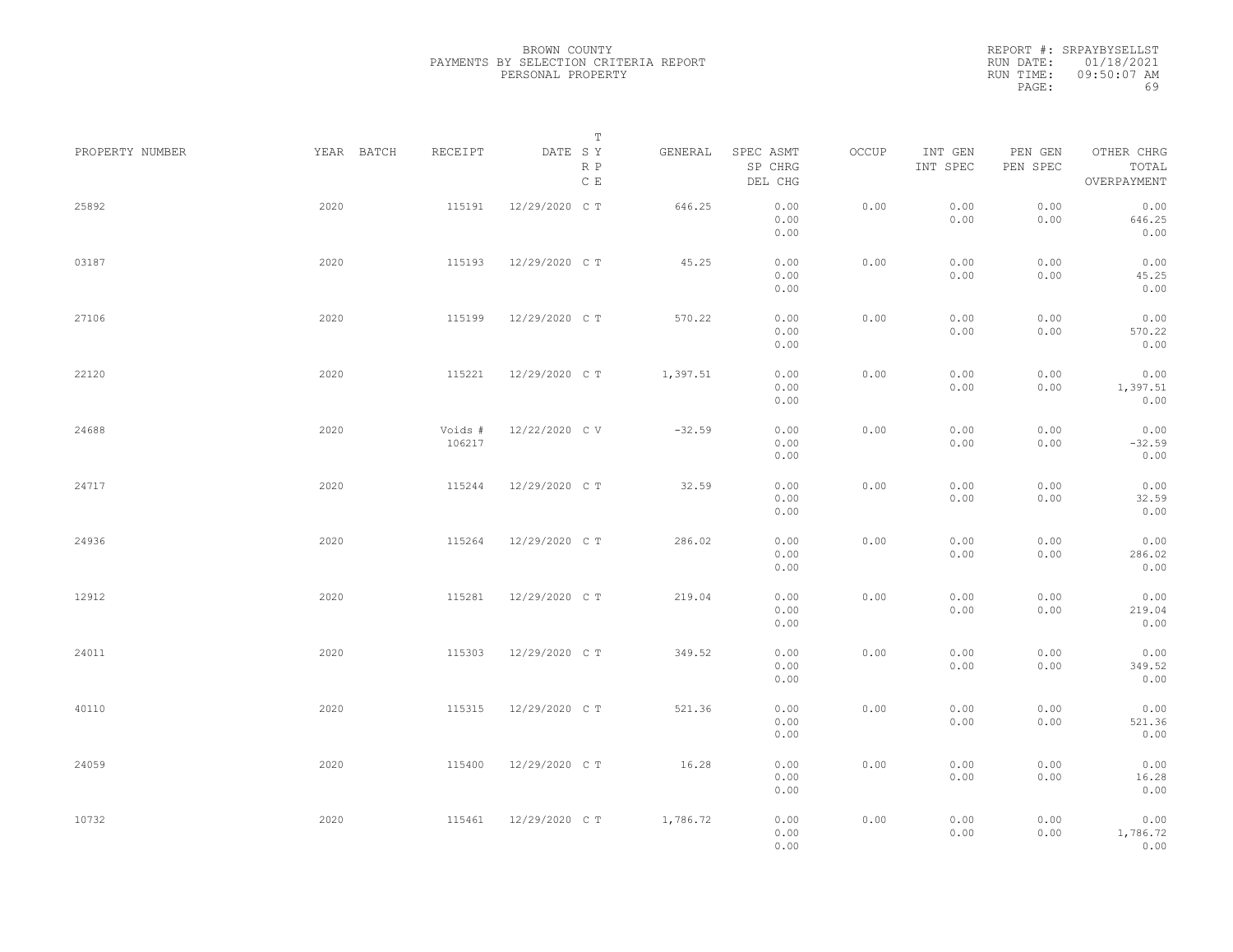|                 |            |         | Т                               |          |                                 |       |                     |                     |                                    |  |
|-----------------|------------|---------|---------------------------------|----------|---------------------------------|-------|---------------------|---------------------|------------------------------------|--|
| PROPERTY NUMBER | YEAR BATCH | RECEIPT | DATE SY<br>R P<br>$\,$ C $\,$ E | GENERAL  | SPEC ASMT<br>SP CHRG<br>DEL CHG | OCCUP | INT GEN<br>INT SPEC | PEN GEN<br>PEN SPEC | OTHER CHRG<br>TOTAL<br>OVERPAYMENT |  |
| 21626           | 2020       | 115530  | 12/29/2020 C T                  | 25.33    | 0.00<br>0.00<br>0.00            | 0.00  | 0.00<br>0.00        | 0.00<br>0.00        | 0.00<br>25.33<br>0.00              |  |
| 17470           | 2020       | 115652  | 12/29/2020 C T                  | 28.97    | 0.00<br>0.00<br>0.00            | 0.00  | 0.00<br>0.00        | 0.00<br>0.00        | 0.00<br>28.97<br>0.00              |  |
| 03112           | 2020       | 115661  | 12/29/2020 C T                  | 68.78    | 0.00<br>0.00<br>0.00            | 0.00  | 0.00<br>0.00        | 0.00<br>0.00        | 0.00<br>68.78<br>0.00              |  |
| 11472           | 2020       | 115910  | 12/29/2020 C T                  | 9.05     | 0.00<br>0.00<br>0.00            | 0.00  | 0.00<br>0.00        | 0.00<br>0.00        | 0.00<br>9.05<br>0.00               |  |
| 26642           | 2020       | 115921  | 12/29/2020 C T                  | 23.53    | 0.00<br>0.00<br>0.00            | 0.00  | 0.00<br>0.00        | 0.00<br>0.00        | 0.00<br>23.53<br>0.00              |  |
| 15793           | 2020       | 116196  | 12/29/2020 C T                  | 9.05     | 0.00<br>0.00<br>0.00            | 0.00  | 0.00<br>0.00        | 0.00<br>0.00        | 0.00<br>9.05<br>0.00               |  |
| 20581           | 2020       | 116266  | 12/29/2020 C T                  | 63.36    | 0.00<br>0.00<br>0.00            | 0.00  | 0.00<br>0.00        | 0.00<br>0.00        | 0.00<br>63.36<br>0.00              |  |
| 26765           | 2020       | 116375  | 12/29/2020 C T                  | 2,490.88 | 0.00<br>0.00<br>0.00            | 0.00  | 0.00<br>0.00        | 0.00<br>0.00        | 0.00<br>2,490.88<br>0.00           |  |
| 22580           | 2020       | 116399  | 12/29/2020 C T                  | 7.25     | 0.00<br>0.00<br>0.00            | 0.00  | 0.00<br>0.00        | 0.00<br>0.00        | 0.00<br>7.25<br>0.00               |  |
| 10015           | 2020       | 116606  | 12/30/2020 C T                  | 541.25   | 0.00<br>0.00<br>0.00            | 0.00  | 0.00<br>0.00        | 0.00<br>0.00        | 0.00<br>541.25<br>0.00             |  |
| 04569           | 2020       | 116611  | 12/30/2020 C T                  | 48.87    | 0.00<br>0.00<br>0.00            | 0.00  | 0.00<br>0.00        | 0.00<br>0.00        | 0.00<br>48.87<br>0.00              |  |
| 03243           | 2020       | 116612  | 12/30/2020 C T                  | 295.07   | 0.00<br>0.00<br>0.00            | 0.00  | 0.00<br>0.00        | 0.00<br>0.00        | 0.00<br>295.07<br>0.00             |  |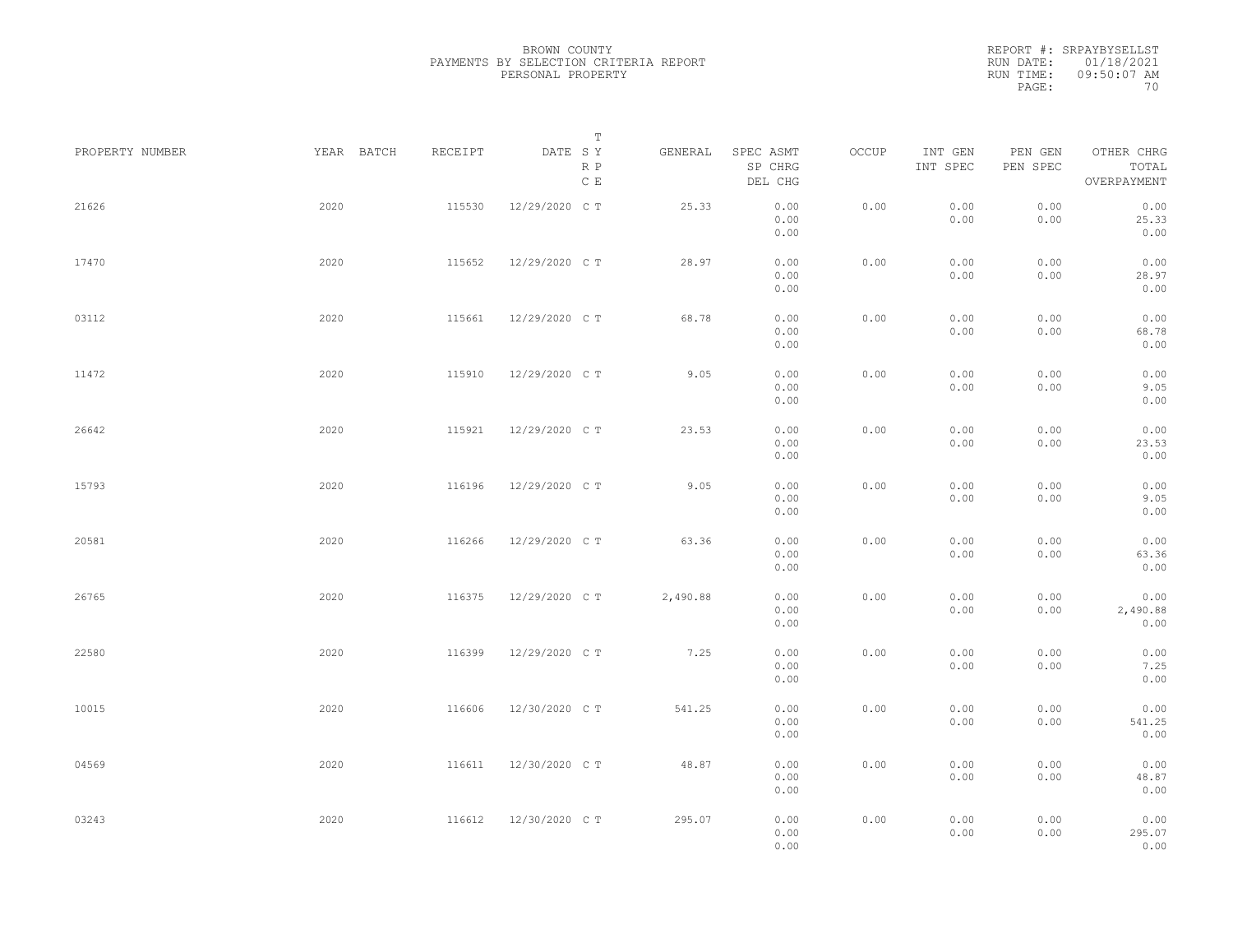| PROPERTY NUMBER | YEAR BATCH | RECEIPT | Т<br>DATE SY         | GENERAL  | SPEC ASMT            | OCCUP | INT GEN      | PEN GEN      | OTHER CHRG               |  |
|-----------------|------------|---------|----------------------|----------|----------------------|-------|--------------|--------------|--------------------------|--|
|                 |            |         | R P<br>$\mathbb C$ E |          | SP CHRG<br>DEL CHG   |       | INT SPEC     | PEN SPEC     | TOTAL<br>OVERPAYMENT     |  |
| 24634           | 2020       | 116613  | 12/30/2020 C T       | 505.06   | 0.00<br>0.00<br>0.00 | 0.00  | 0.00<br>0.00 | 0.00<br>0.00 | 0.00<br>505.06<br>0.00   |  |
| 22563           | 2020       | 116614  | 12/30/2020 C T       | 45.25    | 0.00<br>0.00<br>0.00 | 0.00  | 0.00<br>0.00 | 0.00<br>0.00 | 0.00<br>45.25<br>0.00    |  |
| 24061           | 2020       | 116634  | 12/30/2020 C T       | 12.68    | 0.00<br>0.00<br>0.00 | 0.00  | 0.00<br>0.00 | 0.00<br>0.00 | 0.00<br>12.68<br>0.00    |  |
| 12928           | 2020       | 116646  | 12/30/2020 C T       | 36.21    | 0.00<br>0.00<br>0.00 | 0.00  | 0.00<br>0.00 | 0.00<br>0.00 | 0.00<br>36.21<br>0.00    |  |
| 25862           | 2020       | 116648  | 12/30/2020 C T       | 615.48   | 0.00<br>0.00<br>0.00 | 0.00  | 0.00<br>0.00 | 0.00<br>0.00 | 0.00<br>615.48<br>0.00   |  |
| 03397           | 2020       | 116656  | 12/30/2020 C T       | 25.33    | 0.00<br>0.00<br>0.00 | 0.00  | 0.00<br>0.00 | 0.00<br>0.00 | 0.00<br>25.33<br>0.00    |  |
| 25861           | 2020       | 116666  | 12/30/2020 C T       | 188.26   | 0.00<br>0.00<br>0.00 | 0.00  | 0.00<br>0.00 | 0.00<br>0.00 | 0.00<br>188.26<br>0.00   |  |
| 03143           | 2020       | 116713  | 12/30/2020 C T       | 86.89    | 0.00<br>0.00<br>0.00 | 0.00  | 0.00<br>0.00 | 0.00<br>0.00 | 0.00<br>86.89<br>0.00    |  |
| 23300           | 2020       | 116878  | 12/30/2020 C T       | 333.08   | 0.00<br>0.00<br>0.00 | 0.00  | 0.00<br>0.00 | 0.00<br>0.00 | 0.00<br>333.08<br>0.00   |  |
| 27405           | 2020       | 116957  | 12/30/2020 C T       | 14.47    | 0.00<br>0.00<br>0.00 | 0.00  | 0.00<br>0.00 | 0.00<br>0.00 | 0.00<br>14.47<br>0.00    |  |
| 03116           | 2020       | 116958  | 12/30/2020 C T       | 30.78    | 0.00<br>0.00<br>0.00 | 0.00  | 0.00<br>0.00 | 0.00<br>0.00 | 0.00<br>30.78<br>0.00    |  |
| 11039           | 2020       | 117001  | 12/30/2020 C T       | 1,676.29 | 0.00<br>0.00<br>0.00 | 0.00  | 0.00<br>0.00 | 0.00<br>0.00 | 0.00<br>1,676.29<br>0.00 |  |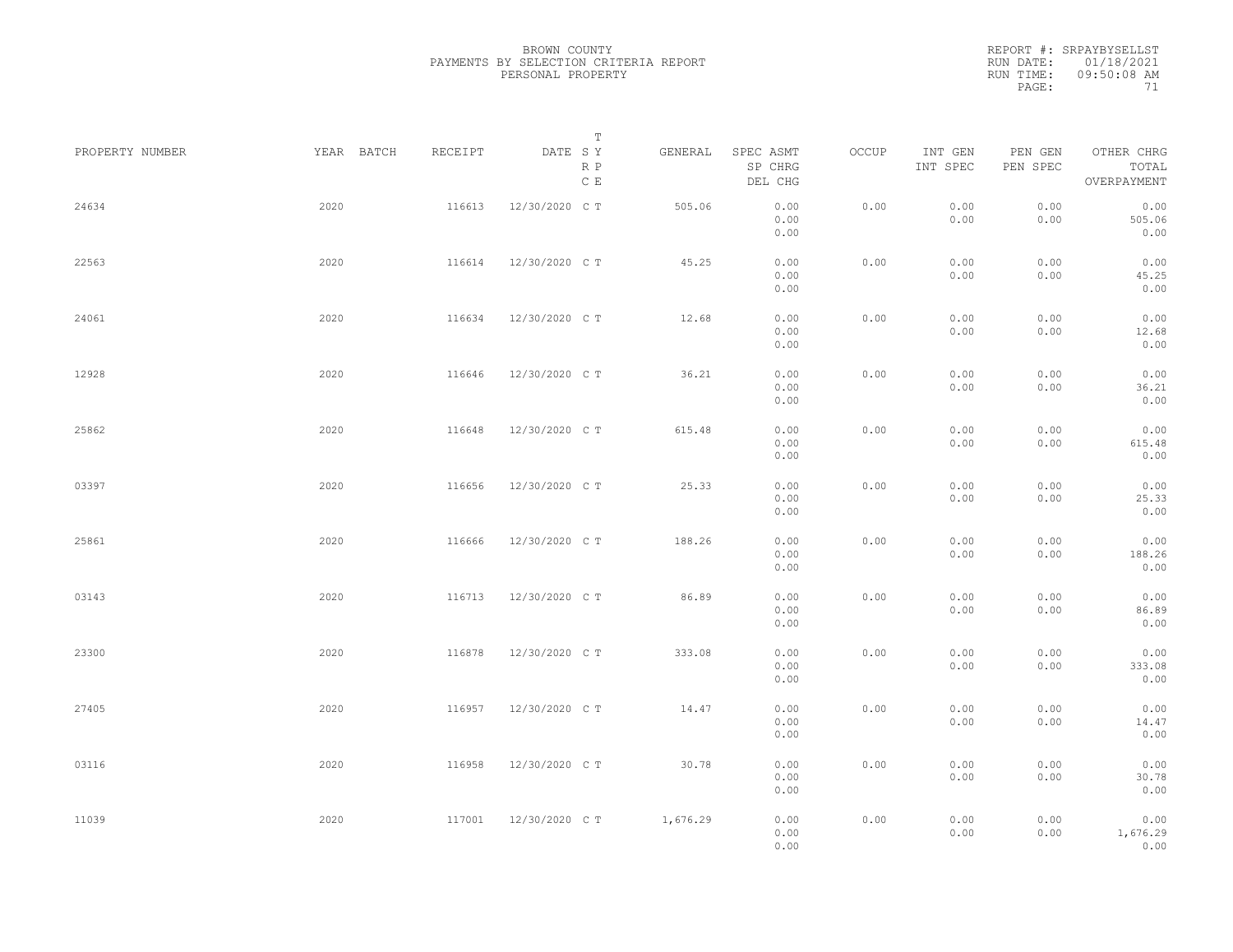|                 |            |         | Т                               |           |                                 |       |                     |                     |                                    |
|-----------------|------------|---------|---------------------------------|-----------|---------------------------------|-------|---------------------|---------------------|------------------------------------|
| PROPERTY NUMBER | YEAR BATCH | RECEIPT | DATE SY<br>R P<br>$\,$ C $\,$ E | GENERAL   | SPEC ASMT<br>SP CHRG<br>DEL CHG | OCCUP | INT GEN<br>INT SPEC | PEN GEN<br>PEN SPEC | OTHER CHRG<br>TOTAL<br>OVERPAYMENT |
| 03266           | 2020       | 117077  | 12/30/2020 C T                  | 128.53    | 0.00<br>0.00<br>0.00            | 0.00  | 0.00<br>0.00        | 0.00<br>0.00        | 0.00<br>128.53<br>0.00             |
| 22597           | 2020       | 117261  | 12/30/2020 C T                  | 1,777.64  | 0.00<br>0.00<br>0.00            | 0.00  | 0.00<br>0.00        | 0.00<br>0.00        | 0.00<br>1,777.64<br>0.00           |
| 25316           | 2020       | 117273  | 12/30/2020 C T                  | 63.36     | 0.00<br>0.00<br>0.00            | 0.00  | 0.00<br>0.00        | 0.00<br>0.00        | 0.00<br>63.36<br>0.00              |
| 24044           | 2020       | 117293  | 12/30/2020 C T                  | 74,761.23 | 0.00<br>0.00<br>0.00            | 0.00  | 0.00<br>0.00        | 0.00<br>0.00        | 0.00<br>74,761.23<br>0.00          |
| 22562           | 2020       | 117340  | 12/30/2020 C T                  | 38.02     | 0.00<br>0.00<br>0.00            | 0.00  | 0.00<br>0.00        | 0.00<br>0.00        | 0.00<br>38.02<br>0.00              |
| 04551           | 2020       | 117630  | 12/30/2020 C T                  | 56.11     | 0.00<br>0.00<br>0.00            | 0.00  | 0.00<br>0.00        | 0.00<br>0.00        | 0.00<br>56.11<br>0.00              |
| 25877           | 2020       | 117672  | 12/30/2020 C T                  | 2,994.14  | 0.00<br>0.00<br>0.00            | 0.00  | 0.00<br>0.00        | 0.00<br>0.00        | 0.00<br>2,994.14<br>0.00           |
| 25839           | 2020       | 117711  | 12/30/2020 C T                  | 19.91     | 0.00<br>0.00<br>0.00            | 0.00  | 0.00<br>0.00        | 0.00<br>0.00        | 0.00<br>19.91<br>0.00              |
| 25903           | 2020       | 117846  | 12/30/2020 C T                  | 467.05    | 0.00<br>0.00<br>0.00            | 0.00  | 0.00<br>0.00        | 0.00<br>0.00        | 0.00<br>467.05<br>0.00             |
| 12184           | 2020       | 117880  | 12/30/2020 C T                  | 640.83    | 0.00<br>0.00<br>0.00            | 0.00  | 0.00<br>0.00        | 0.00<br>0.00        | 0.00<br>640.83<br>0.00             |
| 04990           | 2020       | 117899  | 12/30/2020 C T                  | 1,352.25  | 0.00<br>0.00<br>0.00            | 0.00  | 0.00<br>0.00        | 0.00<br>0.00        | 0.00<br>1,352.25<br>0.00           |
| 03225           | 2020       | 118003  | 12/30/2020 C T                  | 19.91     | 0.00<br>0.00<br>0.00            | 0.00  | 0.00<br>0.00        | 0.00<br>0.00        | 0.00<br>19.91<br>0.00              |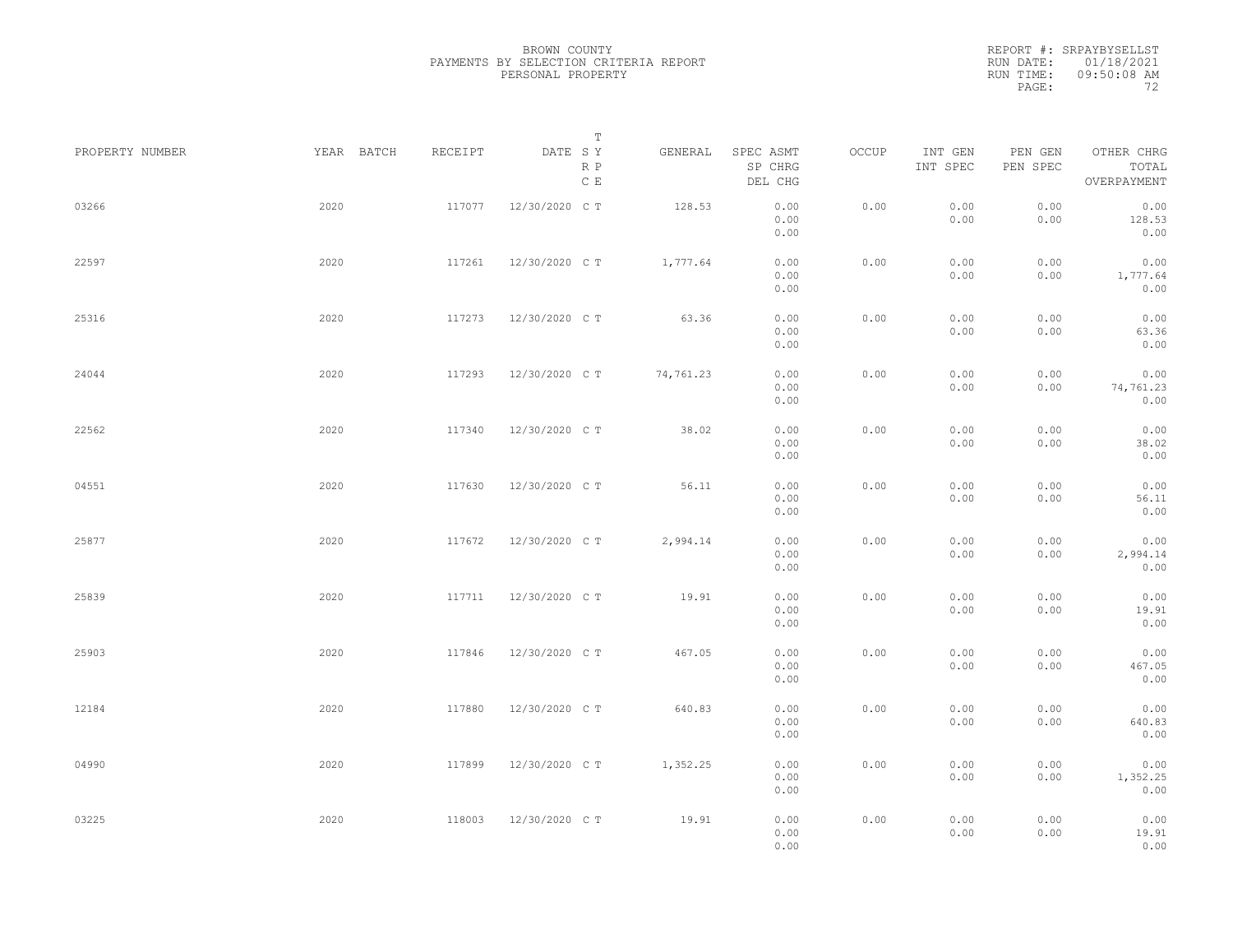REPORT #: SRPAYBYSELLST RUN DATE: 01/18/2021 RUN TIME: 09:50:08 AM PAGE: 73

| PROPERTY NUMBER |      | YEAR BATCH<br>RECEIPT | DATE SY        | Т<br>R P<br>$\,$ C $\,$ E | GENERAL | SPEC ASMT<br>SP CHRG<br>DEL CHG | OCCUP | INT GEN<br>INT SPEC | PEN GEN<br>PEN SPEC | OTHER CHRG<br>TOTAL<br>OVERPAYMENT |  |
|-----------------|------|-----------------------|----------------|---------------------------|---------|---------------------------------|-------|---------------------|---------------------|------------------------------------|--|
| 25841           | 2020 | 118012                | 12/30/2020 C T |                           | 228.09  | 0.00<br>0.00<br>0.00            | 0.00  | 0.00<br>0.00        | 0.00<br>0.00        | 0.00<br>228.09<br>0.00             |  |
| 09279           | 2020 | 118028                | 12/30/2020 C T |                           | 123.09  | 0.00<br>0.00<br>0.00            | 0.00  | 0.00<br>0.00        | 0.00<br>0.00        | 0.00<br>123.09<br>0.00             |  |
| 26651           | 2020 | 118039                | 12/30/2020 C T |                           | 992.02  | 0.00<br>0.00<br>0.00            | 0.00  | 0.00<br>0.00        | 0.00<br>0.00        | 0.00<br>992.02<br>0.00             |  |
| 26634           | 2020 | 118057                | 12/30/2020 C T |                           | 128.53  | 0.00<br>0.00<br>0.00            | 0.00  | 0.00<br>0.00        | 0.00<br>0.00        | 0.00<br>128.53<br>0.00             |  |
| 25840           | 2020 | 118070                | 12/30/2020 C T |                           | 990.20  | 0.00<br>0.00<br>0.00            | 0.00  | 0.00<br>0.00        | 0.00<br>0.00        | 0.00<br>990.20<br>0.00             |  |
| 17535           | 2020 | 118115                | 12/30/2020 C T |                           | 200.93  | 0.00<br>0.00<br>0.00            | 0.00  | 0.00<br>0.00        | 0.00<br>0.00        | 0.00<br>200.93<br>0.00             |  |
| 18318           | 2020 | 118132                | 12/30/2020 C T |                           | 765.74  | 0.00<br>0.00<br>0.00            | 0.00  | 0.00<br>0.00        | 0.00<br>0.00        | 0.00<br>765.74<br>0.00             |  |
| 25875           | 2020 | 118307                | 12/30/2020 C T |                           | 48.87   | 0.00<br>0.00<br>0.00            | 0.00  | 0.00<br>0.00        | 0.00<br>0.00        | 0.00<br>48.87<br>0.00              |  |
| 11985           | 2020 | 118449                | 12/30/2020 C T |                           | 21.72   | 0.00<br>0.00<br>0.00            | 0.00  | 0.00<br>0.00        | 0.00<br>0.00        | 0.00<br>21.72<br>0.00              |  |
| 40074           | 2020 | 119055                | 12/31/2020 C T |                           | 63.36   | 0.00<br>0.00<br>0.00            | 0.00  | 0.00<br>0.00        | 0.00<br>0.00        | 0.00<br>63.36<br>0.00              |  |
| 03214           | 2020 | 119105                | 12/31/2020 C T |                           | 68.78   | 0.00<br>0.00<br>0.00            | 0.00  | 0.00<br>0.00        | 0.00<br>0.00        | 0.00<br>68.78<br>0.00              |  |
| 03401           | 2020 | 119177                | 12/31/2020 C T |                           | 427.22  | 0.00<br>0.00<br>0.00            | 0.00  | 0.00<br>0.00        | 0.00<br>0.00        | 0.00<br>427.22<br>0.00             |  |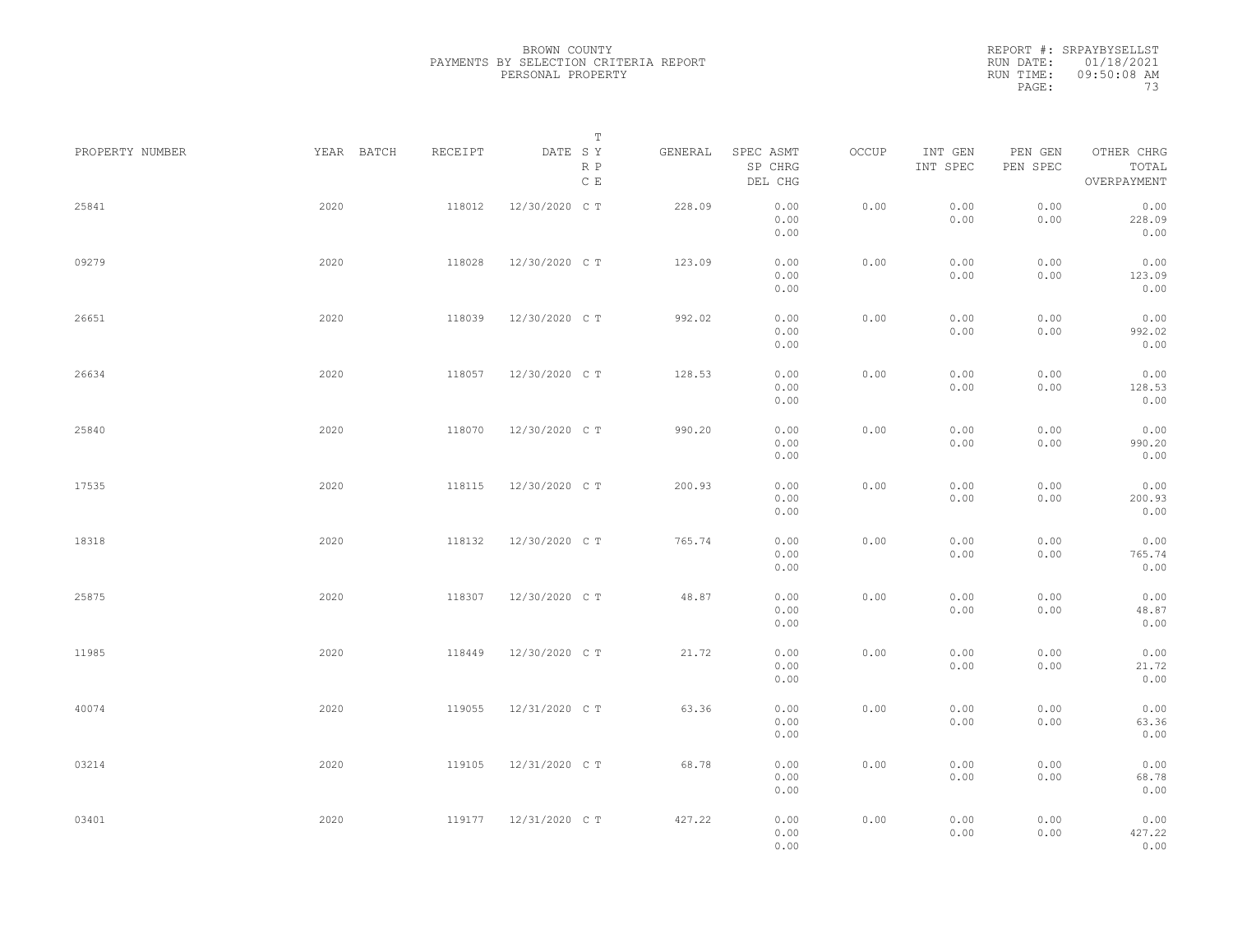|                 |      |             |         |                                 | Т        |                                 |       |                     |                     |                                    |  |
|-----------------|------|-------------|---------|---------------------------------|----------|---------------------------------|-------|---------------------|---------------------|------------------------------------|--|
| PROPERTY NUMBER |      | YEAR BATCH  | RECEIPT | DATE SY<br>R P<br>$\,$ C $\,$ E | GENERAL  | SPEC ASMT<br>SP CHRG<br>DEL CHG | OCCUP | INT GEN<br>INT SPEC | PEN GEN<br>PEN SPEC | OTHER CHRG<br>TOTAL<br>OVERPAYMENT |  |
| 10170           | 2020 |             | 119203  | 12/31/2020 C T                  | 262.49   | 0.00<br>0.00<br>0.00            | 0.00  | 0.00<br>0.00        | 0.00<br>0.00        | 0.00<br>262.49<br>0.00             |  |
| 11376           | 2020 |             | 119235  | 12/31/2020 C T                  | 613.67   | 0.00<br>0.00<br>0.00            | 0.00  | 0.00<br>0.00        | 0.00<br>0.00        | 0.00<br>613.67<br>0.00             |  |
| 10016           | 2020 |             | 119320  | 12/31/2020 C T                  | 3,039.41 | 0.00<br>0.00<br>0.00            | 0.00  | 0.00<br>0.00        | 0.00<br>0.00        | 0.00<br>3,039.41<br>0.00           |  |
| 14939           |      | 2020 201231 | 8282    | 12/31/2020 C T                  | 5.43     | 0.00<br>0.00<br>0.00            | 0.00  | 0.00<br>0.00        | 0.00<br>0.00        | 0.00<br>5.43<br>0.00               |  |
| 19131           | 2020 |             | 119467  | 12/31/2020 C T                  | 255.25   | 0.00<br>0.00<br>0.00            | 0.00  | 0.00<br>0.00        | 0.00<br>0.00        | 0.00<br>255.25<br>0.00             |  |
| 03332           | 2020 |             | 119510  | 12/31/2020 C T                  | 465.22   | 0.00<br>0.00<br>0.00            | 0.00  | 0.00<br>0.00        | 0.00<br>0.00        | 0.00<br>465.22<br>0.00             |  |
| 27653           | 2020 |             | 119705  | 12/31/2020 C T                  | 2,000.32 | 0.00<br>0.00<br>0.00            | 0.00  | 0.00<br>0.00        | 0.00<br>0.00        | 0.00<br>2,000.32<br>0.00           |  |
| 25858           | 2020 |             | 119716  | 12/31/2020 C T                  | 429.04   | 0.00<br>0.00<br>0.00            | 0.00  | 0.00<br>0.00        | 0.00<br>0.00        | 0.00<br>429.04<br>0.00             |  |
| 08118           | 2020 |             | 119812  | 12/31/2020 C T                  | 617.29   | 0.00<br>0.00<br>0.00            | 0.00  | 0.00<br>0.00        | 0.00<br>0.00        | 0.00<br>617.29<br>0.00             |  |
| 27676           | 2020 |             | 119848  | 12/31/2020 C T                  | 537.65   | 0.00<br>0.00<br>0.00            | 0.00  | 0.00<br>0.00        | 0.00<br>0.00        | 0.00<br>537.65<br>0.00             |  |
| 24615           | 2020 |             | 120302  | 12/31/2020 C T                  | 43.45    | 0.00<br>0.00<br>0.00            | 0.00  | 0.00<br>0.00        | 0.00<br>0.00        | 0.00<br>43.45<br>0.00              |  |
| 09863           | 2020 |             | 120393  | 12/31/2020 C T                  | 176.77   | 0.00<br>0.00<br>0.00            | 0.00  | 0.00<br>0.00        | 0.00<br>0.00        | 0.00<br>176.77<br>0.00             |  |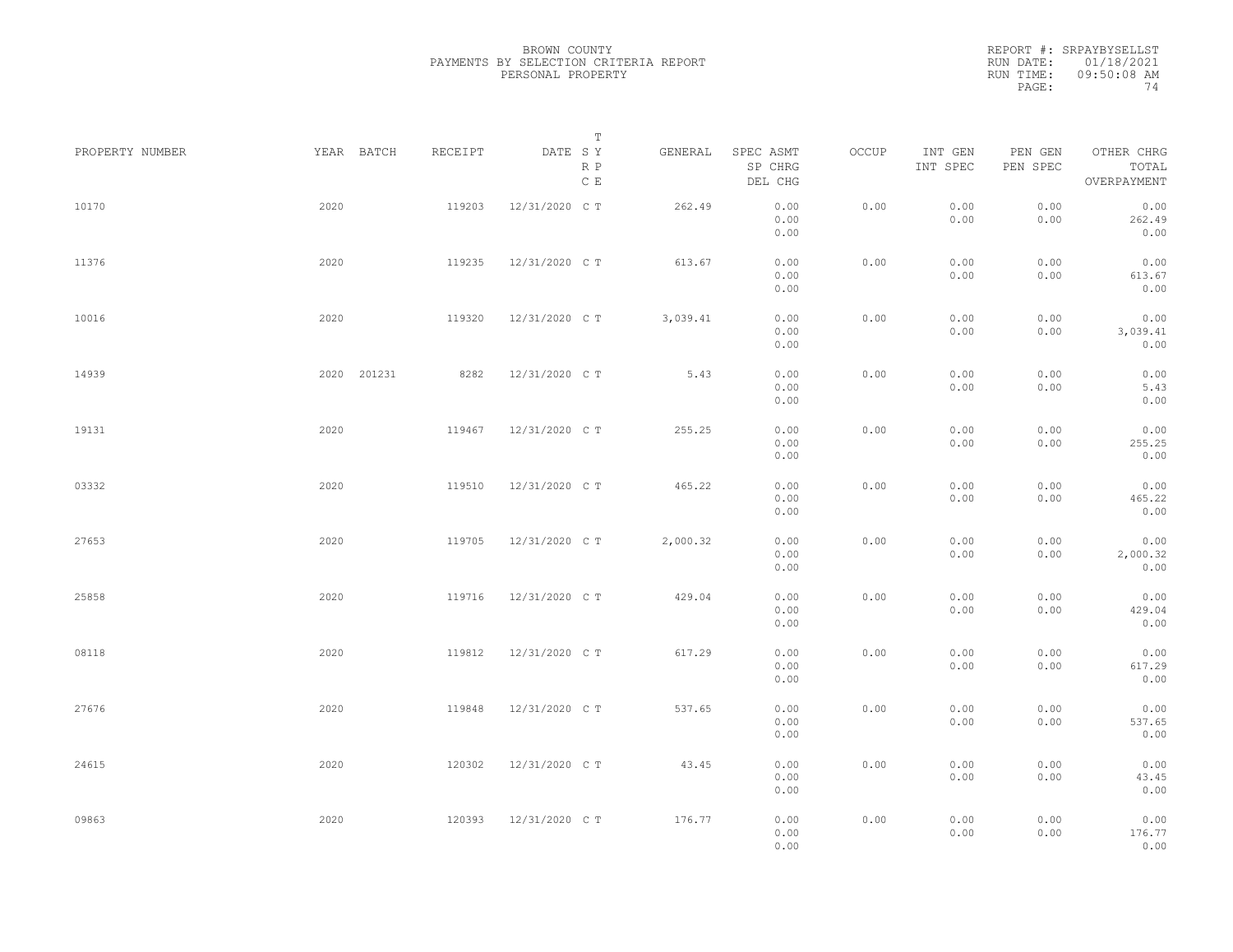|                 |            |         | Т                               |         |                                 |       |                     |                     |                                    |  |
|-----------------|------------|---------|---------------------------------|---------|---------------------------------|-------|---------------------|---------------------|------------------------------------|--|
| PROPERTY NUMBER | YEAR BATCH | RECEIPT | DATE SY<br>R P<br>$\,$ C $\,$ E | GENERAL | SPEC ASMT<br>SP CHRG<br>DEL CHG | OCCUP | INT GEN<br>INT SPEC | PEN GEN<br>PEN SPEC | OTHER CHRG<br>TOTAL<br>OVERPAYMENT |  |
| 10664           | 2020       | 120499  | 12/31/2020 C T                  | 656.86  | 0.00<br>0.00<br>0.00            | 0.00  | 0.00<br>0.00        | 0.00<br>0.00        | 0.00<br>656.86<br>0.00             |  |
| 27528           | 2020       | 120515  | 12/31/2020 C T                  | 224.46  | 0.00<br>0.00<br>0.00            | 0.00  | 0.00<br>0.00        | 0.00<br>0.00        | 0.00<br>224.46<br>0.00             |  |
| 25834           | 2020       | 120673  | 12/31/2020 C T                  | 5.43    | 0.00<br>0.00<br>0.00            | 0.00  | 0.00<br>0.00        | 0.00<br>0.00        | 0.00<br>5.43<br>0.00               |  |
| 12933           | 2020       | 120692  | 12/31/2020 C T                  | 23.53   | 0.00<br>0.00<br>0.00            | 0.00  | 0.00<br>0.00        | 0.00<br>0.00        | 0.00<br>23.53<br>0.00              |  |
| 24708           | 2020       | 120716  | 12/31/2020 C T                  | 18.10   | 0.00<br>0.00<br>0.00            | 0.00  | 0.00<br>0.00        | 0.00<br>0.00        | 0.00<br>18.10<br>0.00              |  |
| 03265           | 2020       | 120760  | 12/31/2020 C T                  | 148.45  | 0.00<br>0.00<br>0.00            | 0.00  | 0.00<br>0.00        | 0.00<br>0.00        | 0.00<br>148.45<br>0.00             |  |
| 26670           | 2020       | 120771  | 12/31/2020 C T                  | 508.67  | 0.00<br>0.00<br>0.00            | 0.00  | 0.00<br>0.00        | 0.00<br>0.00        | 0.00<br>508.67<br>0.00             |  |
| 25842           | 2020       | 120775  | 12/31/2020 C T                  | 105.00  | 0.00<br>0.00<br>0.00            | 0.00  | 0.00<br>0.00        | 0.00<br>0.00        | 0.00<br>105.00<br>0.00             |  |
| 20370           | 2020       | 120784  | 12/31/2020 C T                  | 18.10   | 0.00<br>0.00<br>0.00            | 0.00  | 0.00<br>0.00        | 0.00<br>0.00        | 0.00<br>18.10<br>0.00              |  |
| 26360           | 2020       | 120802  | 12/31/2020 C T                  | 18.10   | 0.00<br>0.00<br>0.00            | 0.00  | 0.00<br>0.00        | 0.00<br>0.00        | 0.00<br>18.10<br>0.00              |  |
| 25219           | 2020       | 120842  | 12/31/2020 C T                  | 97.75   | 0.00<br>0.00<br>0.00            | 0.00  | 0.00<br>0.00        | 0.00<br>0.00        | 0.00<br>97.75<br>0.00              |  |
| 22097           | 2020       | 120871  | 12/31/2020 C T                  | 25.33   | 0.00<br>0.00<br>0.00            | 0.00  | 0.00<br>0.00        | 0.00<br>0.00        | 0.00<br>25.33<br>0.00              |  |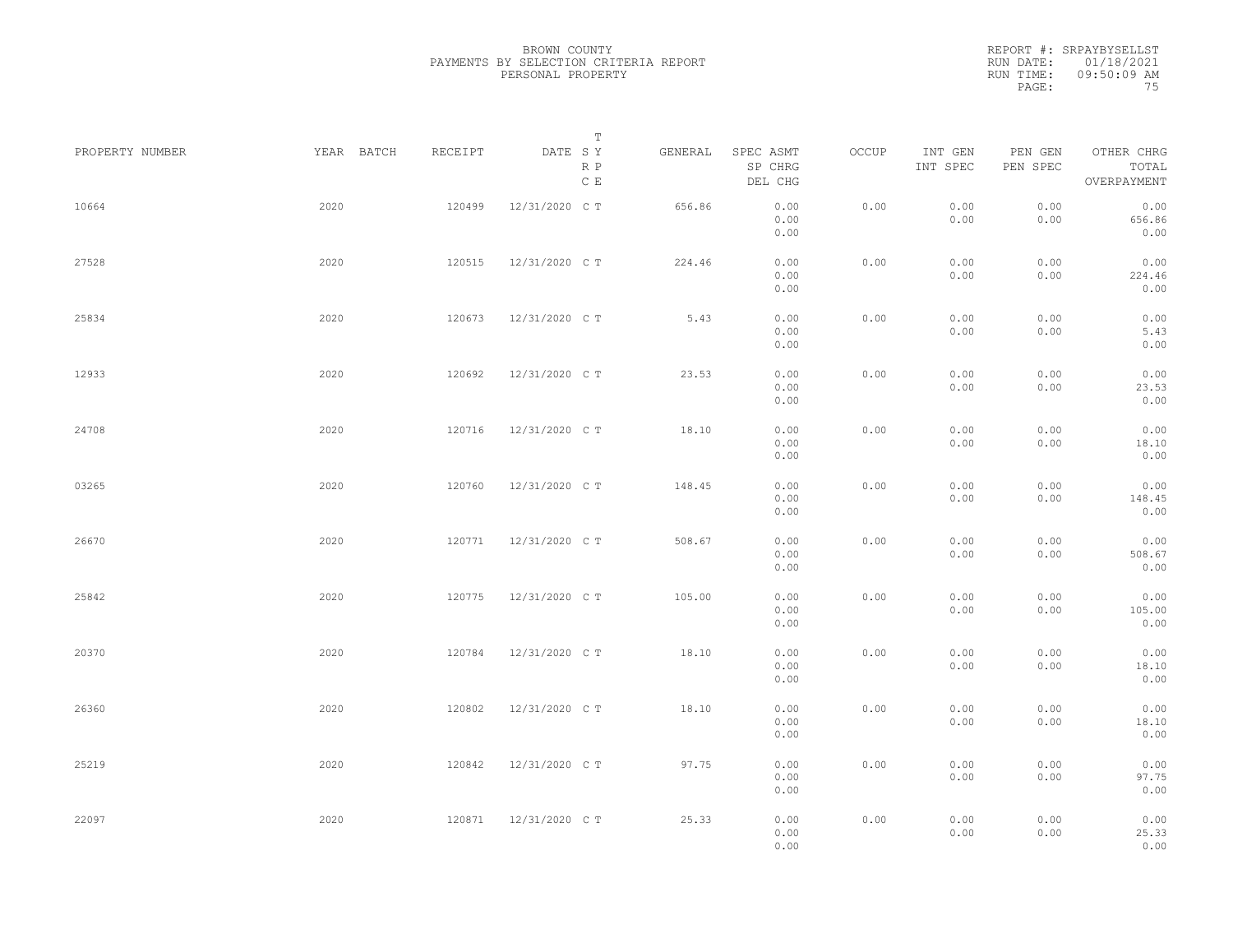|                 |             |         | Т                               |         |                                 |       |                     |                     |                                    |  |
|-----------------|-------------|---------|---------------------------------|---------|---------------------------------|-------|---------------------|---------------------|------------------------------------|--|
| PROPERTY NUMBER | YEAR BATCH  | RECEIPT | DATE SY<br>R P<br>$\,$ C $\,$ E | GENERAL | SPEC ASMT<br>SP CHRG<br>DEL CHG | OCCUP | INT GEN<br>INT SPEC | PEN GEN<br>PEN SPEC | OTHER CHRG<br>TOTAL<br>OVERPAYMENT |  |
| 23236           | 2020        | 120878  | 12/31/2020 C T                  | 96.41   | 0.00<br>0.00<br>0.00            | 0.00  | 0.00<br>0.00        | 0.00<br>0.00        | 0.00<br>96.41<br>0.00              |  |
| 13852           | 2020        | 120904  | 12/31/2020 C T                  | 12.68   | 0.00<br>0.00<br>0.00            | 0.00  | 0.00<br>0.00        | 0.00<br>0.00        | 0.00<br>12.68<br>0.00              |  |
| 26036           | 2020        | 120919  | 12/31/2020 C T                  | 512.31  | 0.00<br>0.00<br>0.00            | 0.00  | 0.00<br>0.00        | 0.00<br>0.00        | 0.00<br>512.31<br>0.00             |  |
| 27428           | 2020        | 120924  | 12/31/2020 C T                  | 101.37  | 0.00<br>0.00<br>0.00            | 0.00  | 0.00<br>0.00        | 0.00<br>0.00        | 0.00<br>101.37<br>0.00             |  |
| 26646           | 2020        | 121114  | 12/31/2020 C T                  | 9.05    | 0.00<br>0.00<br>0.00            | 0.00  | 0.00<br>0.00        | 0.00<br>0.00        | 0.00<br>9.05<br>0.00               |  |
| 25876           | 2020        | 121115  | 12/31/2020 C T                  | 21.72   | 0.00<br>0.00<br>0.00            | 0.00  | 0.00<br>0.00        | 0.00<br>0.00        | 0.00<br>21.72<br>0.00              |  |
| 25240           | 2020 201231 | 8384    | 12/31/2020 C T                  | 282.39  | 0.00<br>0.00<br>0.00            | 0.00  | 0.00<br>0.00        | 0.00<br>0.00        | 0.00<br>282.39<br>0.00             |  |
| 05117           | 2020 210102 | 8456    | 01/02/2021 C T                  | 9.05    | 0.00<br>0.00<br>0.00            | 0.00  | 0.00<br>0.00        | 0.00<br>0.00        | 0.00<br>9.05<br>0.00               |  |
| 40016           | 2020        | 121612  | 01/04/2021 C T                  | 590.15  | 0.00<br>0.00<br>0.00            | 0.00  | 0.00<br>0.00        | 0.00<br>0.00        | 0.00<br>590.15<br>0.00             |  |
| 22657           | 2020        | 121698  | 01/04/2021 C T                  | 311.36  | 0.00<br>0.00<br>0.00            | 0.00  | 0.00<br>0.00        | 0.00<br>0.00        | 0.00<br>311.36<br>0.00             |  |
| 11478           | 2020        | 121702  | 01/04/2021 C T                  | 200.88  | 0.00<br>0.00<br>0.00            | 0.00  | 0.00<br>0.00        | 0.00<br>0.00        | 0.00<br>200.88<br>0.00             |  |
| 18316           | 2020        | 121776  | 01/04/2021 C T                  | 213.61  | 0.00<br>0.00<br>0.00            | 0.00  | 0.00<br>0.00        | 0.00<br>0.00        | 0.00<br>213.61<br>0.00             |  |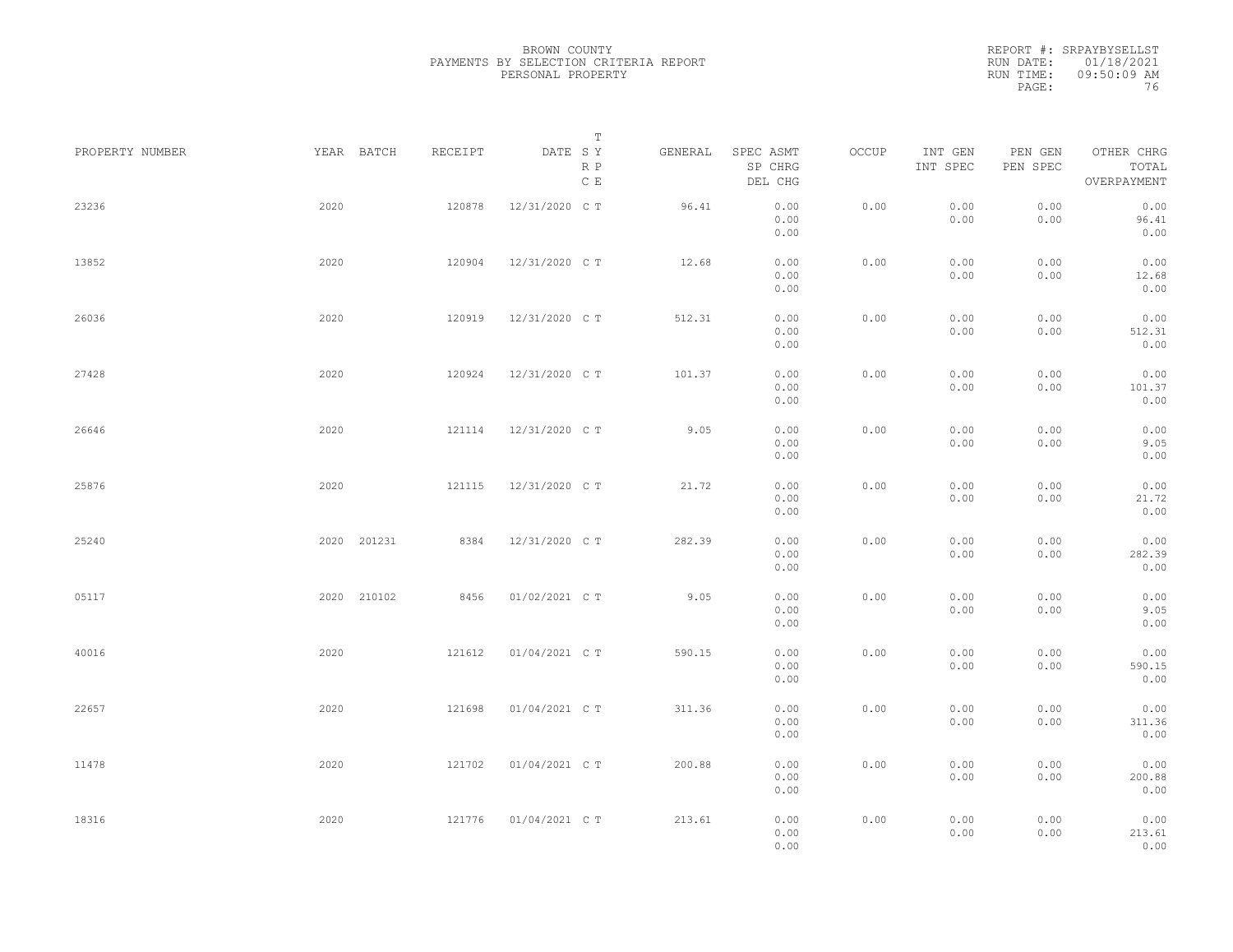REPORT #: SRPAYBYSELLST RUN DATE: 01/18/2021 RUN TIME: 09:50:09 AM PAGE: 77

| PROPERTY NUMBER |      | YEAR BATCH  | RECEIPT | DATE SY        | Т<br>R P<br>$\,$ C $\,$ E | GENERAL  | SPEC ASMT<br>SP CHRG<br>DEL CHG | OCCUP | INT GEN<br>INT SPEC | PEN GEN<br>PEN SPEC | OTHER CHRG<br>TOTAL<br>OVERPAYMENT |  |
|-----------------|------|-------------|---------|----------------|---------------------------|----------|---------------------------------|-------|---------------------|---------------------|------------------------------------|--|
| 23246           | 2020 |             | 121851  | 01/04/2021 C T |                           | 479.72   | 0.00<br>0.00<br>0.00            | 0.00  | 0.00<br>0.00        | 0.00<br>0.00        | 0.00<br>479.72<br>0.00             |  |
| 24607           |      | 2020 210104 | 8511    | 01/04/2021 C T |                           | 264.30   | 0.00<br>0.00<br>0.00            | 0.00  | 0.00<br>0.00        | 0.00<br>0.00        | 0.00<br>264.30<br>0.00             |  |
| 23223           | 2020 |             | 121894  | 01/04/2021 C T |                           | 25.33    | 0.00<br>0.00<br>0.00            | 0.00  | 0.00<br>0.00        | 0.00<br>0.00        | 0.00<br>25.33<br>0.00              |  |
| 26617           | 2020 |             | 121897  | 01/04/2021 C T |                           | 9,232.23 | 0.00<br>0.00<br>0.00            | 0.00  | 0.00<br>0.00        | 0.00<br>0.00        | 0.00<br>9,232.23<br>0.00           |  |
| 27011           | 2020 |             | 121902  | 01/04/2021 C T |                           | 325.42   | 0.00<br>0.00<br>0.00            | 0.00  | 0.00<br>0.00        | 0.00<br>0.00        | 0.00<br>325.42<br>0.00             |  |
| 07755           | 2020 |             | 121973  | 01/04/2021 C T |                           | 566.60   | 0.00<br>0.00<br>0.00            | 0.00  | 0.00<br>0.00        | 0.00<br>0.00        | 0.00<br>566.60<br>0.00             |  |
| 25295           | 2020 |             | 121999  | 01/04/2021 C T |                           | 52.50    | 0.00<br>0.00<br>0.00            | 0.00  | 0.00<br>0.00        | 0.00<br>0.00        | 0.00<br>52.50<br>0.00              |  |
| 27630           | 2020 |             | 122008  | 01/04/2021 C T |                           | 95.95    | 0.00<br>0.00<br>0.00            | 0.00  | 0.00<br>0.00        | 0.00<br>0.00        | 0.00<br>95.95<br>0.00              |  |
| 06557           | 2020 |             | 122012  | 01/04/2021 C T |                           | 1,913.43 | 0.00<br>0.00<br>0.00            | 0.00  | 0.00<br>0.00        | 0.00<br>0.00        | 0.00<br>1,913.43<br>0.00           |  |
| 25263           | 2020 |             | 122031  | 01/04/2021 C T |                           | 868.92   | 0.00<br>0.00<br>0.00            | 0.00  | 0.00<br>0.00        | 0.00<br>0.00        | 0.00<br>868.92<br>0.00             |  |
| 09248           | 2020 |             | 122045  | 01/04/2021 C T |                           | 1,567.67 | 0.00<br>0.00<br>0.00            | 0.00  | 0.00<br>0.00        | 0.00<br>0.00        | 0.00<br>1,567.67<br>0.00           |  |
| 22012           | 2020 |             | 122126  | 01/04/2021 C T |                           | 515.91   | 0.00<br>0.00<br>0.00            | 0.00  | 0.00<br>0.00        | 0.00<br>0.00        | 0.00<br>515.91<br>0.00             |  |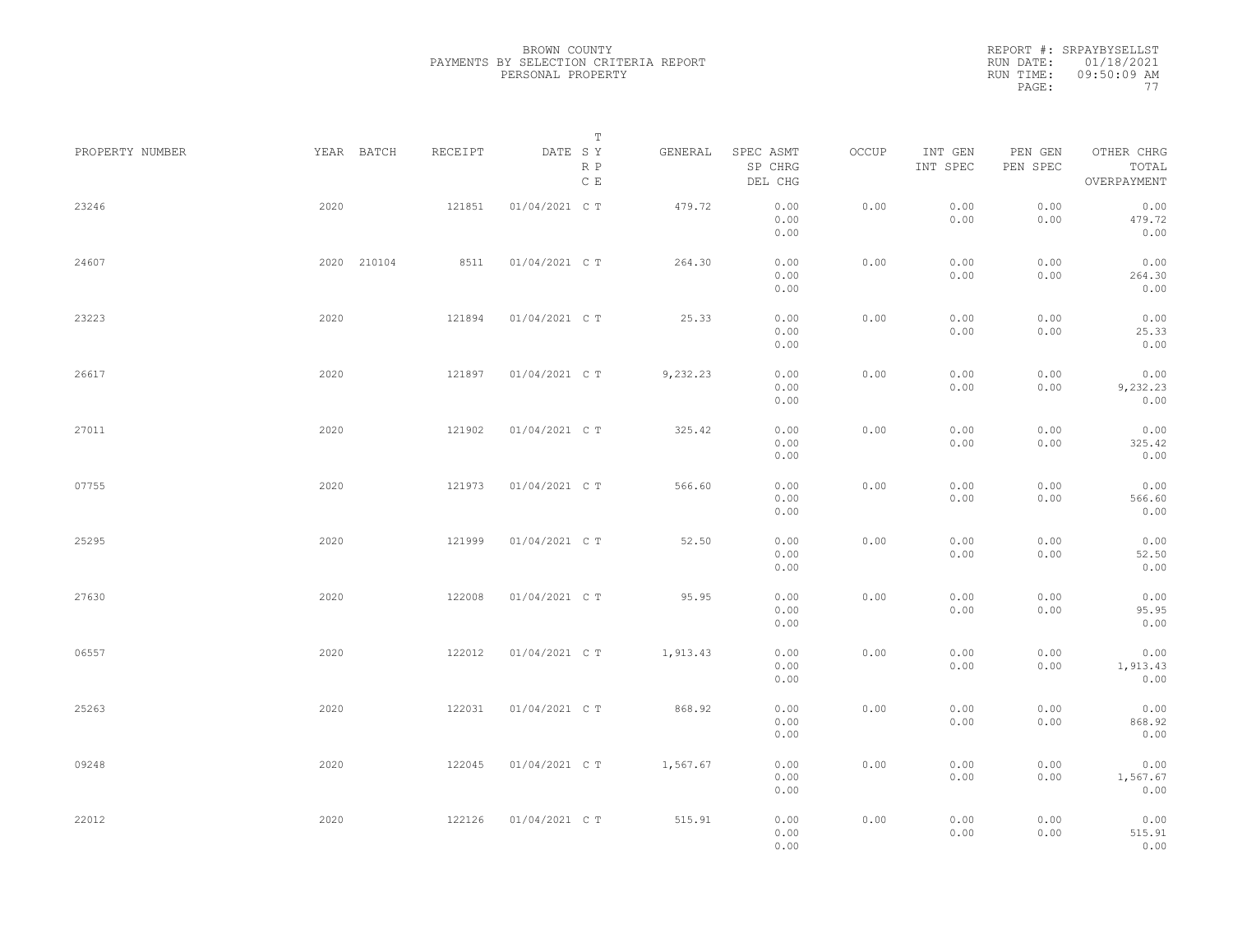REPORT #: SRPAYBYSELLST RUN DATE: 01/18/2021 RUN TIME: 09:50:09 AM PAGE: 78

| PROPERTY NUMBER | YEAR BATCH | RECEIPT | Т<br>DATE SY<br>R P<br>$\,$ C $\,$ E | GENERAL   | SPEC ASMT<br>SP CHRG<br>DEL CHG | OCCUP | INT GEN<br>INT SPEC | PEN GEN<br>PEN SPEC | OTHER CHRG<br>TOTAL<br>OVERPAYMENT |  |
|-----------------|------------|---------|--------------------------------------|-----------|---------------------------------|-------|---------------------|---------------------|------------------------------------|--|
| 20059           | 2020       | 122156  | 01/04/2021 C T                       | 284.20    | 0.00<br>0.00                    | 0.00  | 0.00<br>0.00        | 0.00<br>0.00        | 0.00<br>284.20                     |  |
| 27546           | 2020       | 122158  | 01/04/2021 C T                       | 110.43    | 0.00<br>0.00<br>0.00            | 0.00  | 0.00<br>0.00        | 0.00<br>0.00        | 0.00<br>0.00<br>110.43             |  |
| 24091           | 2020       | 122175  | 01/04/2021 C T                       | 1,891.71  | 0.00<br>0.00<br>0.00            | 0.00  | 0.00<br>0.00        | 0.00<br>0.00        | 0.00<br>0.00<br>1,891.71           |  |
| 24012           | 2020       | 122177  | 01/04/2021 C T                       | 18,813.67 | 0.00<br>0.00<br>0.00            | 0.00  | 0.00<br>0.00        | 0.00<br>0.00        | 0.00<br>0.00<br>18,813.67          |  |
| 21986           | 2020       | 122641  | 01/05/2021 C T                       | 132.14    | 0.00<br>0.00                    | 0.00  | 0.00                | 0.00                | 0.00<br>0.00                       |  |
| 08057           | 2020       | 122649  | 01/05/2021 C T                       | 624.52    | 0.00<br>0.00<br>0.00            | 0.00  | 0.00<br>0.00        | 0.00<br>0.00        | 132.14<br>0.00<br>0.00             |  |
| 15792           | 2020       | 122699  | 01/05/2021 C T                       | 25.33     | 0.00<br>0.00<br>0.00            | 0.00  | 0.00<br>0.00        | 0.00<br>0.00        | 624.52<br>0.00<br>0.00             |  |
|                 |            |         |                                      |           | 0.00<br>0.00                    |       | 0.00                | 0.00                | 25.33<br>0.00                      |  |
| 05781           | 2020       | 122703  | 01/05/2021 C T                       | 552.12    | 0.00<br>0.00<br>0.00            | 0.00  | 0.00<br>0.00        | 0.00<br>0.00        | 0.00<br>552.12<br>0.00             |  |
| 22590           | 2020       | 122732  | 01/05/2021 C T                       | 23.53     | 0.00<br>0.00<br>0.00            | 0.00  | 0.00<br>0.00        | 0.00<br>0.00        | 0.00<br>23.53<br>0.00              |  |
| 26024           | 2020       | 122734  | 01/05/2021 C T                       | 217.24    | 0.00<br>0.00<br>0.00            | 0.00  | 0.00<br>0.00        | 0.00<br>0.00        | 0.00<br>217.24<br>0.00             |  |
| 27410           | 2020       | 122737  | 01/05/2021 C T                       | 4,902.14  | 0.00<br>0.00<br>0.00            | 0.00  | 0.00<br>0.00        | 0.00<br>0.00        | 0.00<br>4,902.14<br>0.00           |  |
| 03012           | 2020       | 122741  | 01/05/2021 C T                       | 177.39    | 0.00<br>0.00<br>0.00            | 0.00  | 0.00<br>0.00        | 0.00<br>0.00        | 0.00<br>177.39<br>0.00             |  |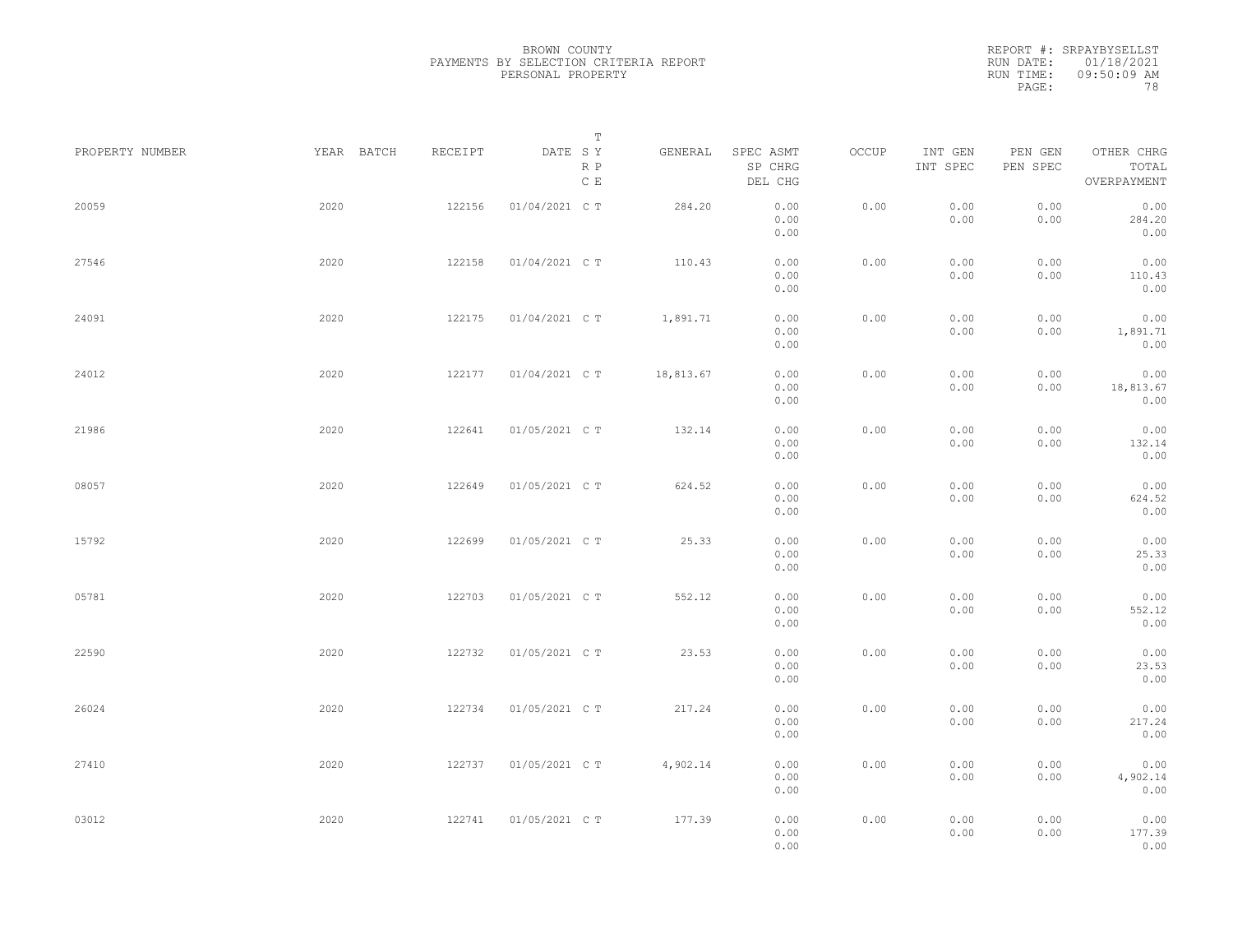REPORT #: SRPAYBYSELLST RUN DATE: 01/18/2021 RUN TIME: 09:50:10 AM PAGE: 79

| PROPERTY NUMBER | YEAR BATCH | RECEIPT | T<br>DATE SY<br>R P<br>$\,$ C $\,$ E | GENERAL   | SPEC ASMT<br>SP CHRG<br>DEL CHG | OCCUP | INT GEN<br>INT SPEC | PEN GEN<br>PEN SPEC | OTHER CHRG<br>TOTAL<br>OVERPAYMENT |  |
|-----------------|------------|---------|--------------------------------------|-----------|---------------------------------|-------|---------------------|---------------------|------------------------------------|--|
| 25885           | 2020       | 122846  | 01/05/2021 C T                       | 36.21     | 0.00<br>0.00<br>0.00            | 0.00  | 0.00<br>0.00        | 0.00<br>0.00        | 0.00<br>36.21<br>0.00              |  |
| 25857           | 2020       | 123025  | 01/05/2021 C T                       | 798.32    | 0.00<br>0.00<br>0.00            | 0.00  | 0.00<br>0.00        | 0.00<br>0.00        | 0.00<br>798.32<br>0.00             |  |
| 27422           | 2020       | 123157  | 01/05/2021 C T                       | 18.10     | 0.00<br>0.00<br>0.00            | 0.00  | 0.00<br>0.00        | 0.00<br>0.00        | 0.00<br>18.10<br>0.00              |  |
| 03603           | 2020       | 123231  | 01/05/2021 C T                       | 476.10    | 0.00<br>0.00<br>0.00            | 0.00  | 0.00<br>0.00        | 0.00<br>0.00        | 0.00<br>476.10<br>0.00             |  |
| 26759           | 2020       | 123247  | 01/05/2021 C T                       | 4,060.38  | 0.00<br>0.00<br>0.00            | 0.00  | 0.00<br>0.00        | 0.00<br>0.00        | 0.00<br>4,060.38<br>0.00           |  |
| 22043           | 2020       | 123253  | 01/05/2021 C T                       | 161.11    | 0.00<br>0.00<br>0.00            | 0.00  | 0.00<br>0.00        | 0.00<br>0.00        | 0.00<br>161.11<br>0.00             |  |
| 24594           | 2020       | 123258  | 01/05/2021 C T                       | 16.28     | 0.00<br>0.00<br>0.00            | 0.00  | 0.00<br>0.00        | 0.00<br>0.00        | 0.00<br>16.28<br>0.00              |  |
| 15851           | 2020       | 123668  | 01/05/2021 C T                       | 6,086.04  | 0.00<br>0.00<br>0.00            | 0.00  | 0.00<br>0.00        | 0.00<br>0.00        | 0.00<br>6,086.04<br>0.00           |  |
| 02910           | 2020       | 123886  | 01/06/2021 C T                       | 39.82     | 0.00<br>0.00<br>0.00            | 0.00  | 0.00<br>0.00        | 0.00<br>0.00        | 0.00<br>39.82<br>0.00              |  |
| 26050           | 2020       | 124261  | 01/06/2021 C T                       | 2,492.71  | 0.00<br>0.00<br>0.00            | 0.00  | 0.00<br>0.00        | 0.00<br>0.00        | 0.00<br>2,492.71<br>0.00           |  |
| 11261           | 2020       | 124263  | 01/06/2021 C T                       | 5,192.54  | 0.00<br>0.00<br>0.00            | 0.00  | 0.00<br>0.00        | 0.00<br>0.00        | 0.00<br>5,192.54<br>0.00           |  |
| 24631           | 2020       | 125254  | 01/06/2021 C T                       | 12,063.46 | 0.00<br>0.00<br>0.00            | 0.00  | 0.00<br>0.00        | 0.00<br>0.00        | 0.00<br>12,063.46<br>0.00          |  |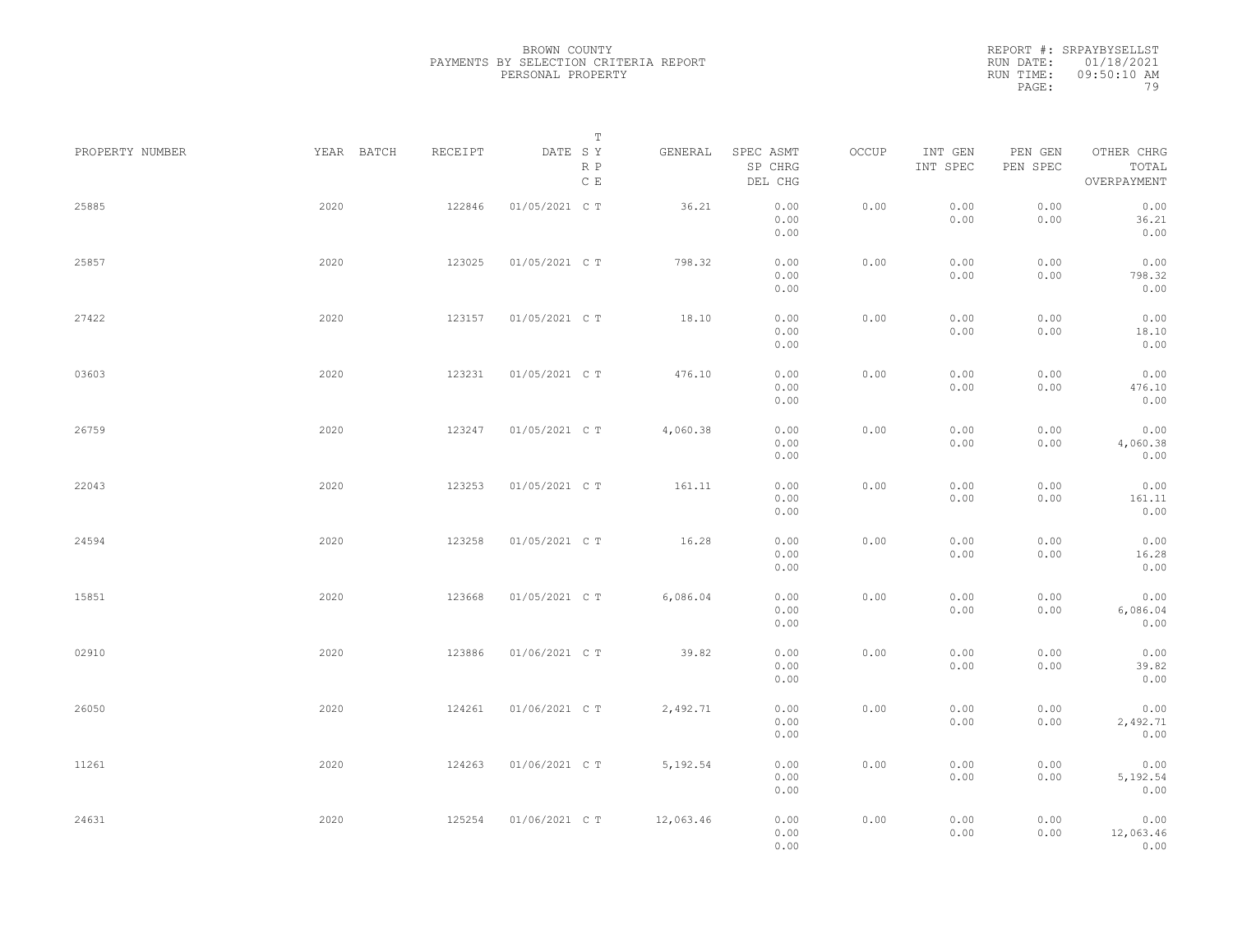REPORT #: SRPAYBYSELLST RUN DATE: 01/18/2021 RUN TIME: 09:50:10 AM PAGE: 80

| PROPERTY NUMBER |      | YEAR BATCH  | RECEIPT | DATE SY        | Т<br>R P<br>C E | GENERAL  | SPEC ASMT<br>SP CHRG<br>DEL CHG | OCCUP | INT GEN<br>INT SPEC | PEN GEN<br>PEN SPEC | OTHER CHRG<br>TOTAL<br>OVERPAYMENT |  |
|-----------------|------|-------------|---------|----------------|-----------------|----------|---------------------------------|-------|---------------------|---------------------|------------------------------------|--|
| 17552           | 2020 |             | 125312  | 01/06/2021 C T |                 | 27.15    | 0.00<br>0.00<br>0.00            | 0.00  | 0.00<br>0.00        | 0.00<br>0.00        | 0.00<br>27.15<br>0.00              |  |
| 26665           | 2020 |             | 125331  | 01/06/2021 C T |                 | 117.68   | 0.00<br>0.00<br>0.00            | 0.00  | 0.00<br>0.00        | 0.00<br>0.00        | 0.00<br>117.68<br>0.00             |  |
| 13014           | 2020 |             | 125425  | 01/06/2021 C T |                 | 92.31    | 0.00<br>0.00<br>0.00            | 0.00  | 0.00<br>0.00        | 0.00<br>0.00        | 0.00<br>92.31<br>0.00              |  |
| 23303           | 2020 |             | 125703  | 01/07/2021 C T |                 | 329.45   | 0.00<br>0.00<br>0.00            | 0.00  | 0.00<br>0.00        | 0.00<br>0.00        | 0.00<br>329.45<br>0.00             |  |
| 05840           | 2020 |             | 125747  | 01/07/2021 C T |                 | 27.15    | 0.00<br>0.00<br>0.00            | 0.00  | 0.00<br>0.00        | 0.00<br>0.00        | 0.00<br>27.15<br>0.00              |  |
| 22529           | 2020 |             | 125782  | 01/07/2021 C T |                 | 8,671.06 | 0.00<br>0.00<br>0.00            | 0.00  | 0.00<br>0.00        | 0.00<br>0.00        | 0.00<br>8,671.06<br>0.00           |  |
| 18309           |      | 2020 210107 | 8604    | 01/07/2021 C T |                 | 1,594.82 | 0.00<br>0.00<br>0.00            | 0.00  | 0.00<br>0.00        | 0.00<br>0.00        | 0.00<br>1,594.82<br>0.00           |  |
| 13817           | 2020 |             | 125844  | 01/07/2021 C T |                 | 376.53   | 0.00<br>0.00<br>0.00            | 0.00  | 0.00<br>0.00        | 0.00<br>0.00        | 0.00<br>376.53<br>0.00             |  |
| 22537           | 2020 |             | 125911  | 01/07/2021 C T |                 | 486.96   | 0.00<br>0.00<br>0.00            | 0.00  | 0.00<br>0.00        | 0.00<br>0.00        | 0.00<br>486.96<br>0.00             |  |
| 21615           | 2020 |             | 125925  | 01/07/2021 C T |                 | 5.43     | 0.00<br>0.00<br>0.00            | 0.00  | 0.00<br>0.00        | 0.00<br>0.00        | 0.00<br>5.43<br>0.00               |  |
| 18454           | 2020 |             | 125943  | 01/07/2021 C T |                 | 99.56    | 0.00<br>0.00<br>0.00            | 0.00  | 0.00<br>0.00        | 0.00<br>0.00        | 0.00<br>99.56<br>0.00              |  |
| 24636           | 2020 |             | 125952  | 01/07/2021 C T |                 | 56.11    | 0.00<br>0.00<br>0.00            | 0.00  | 0.00<br>0.00        | 0.00<br>0.00        | 0.00<br>56.11<br>0.00              |  |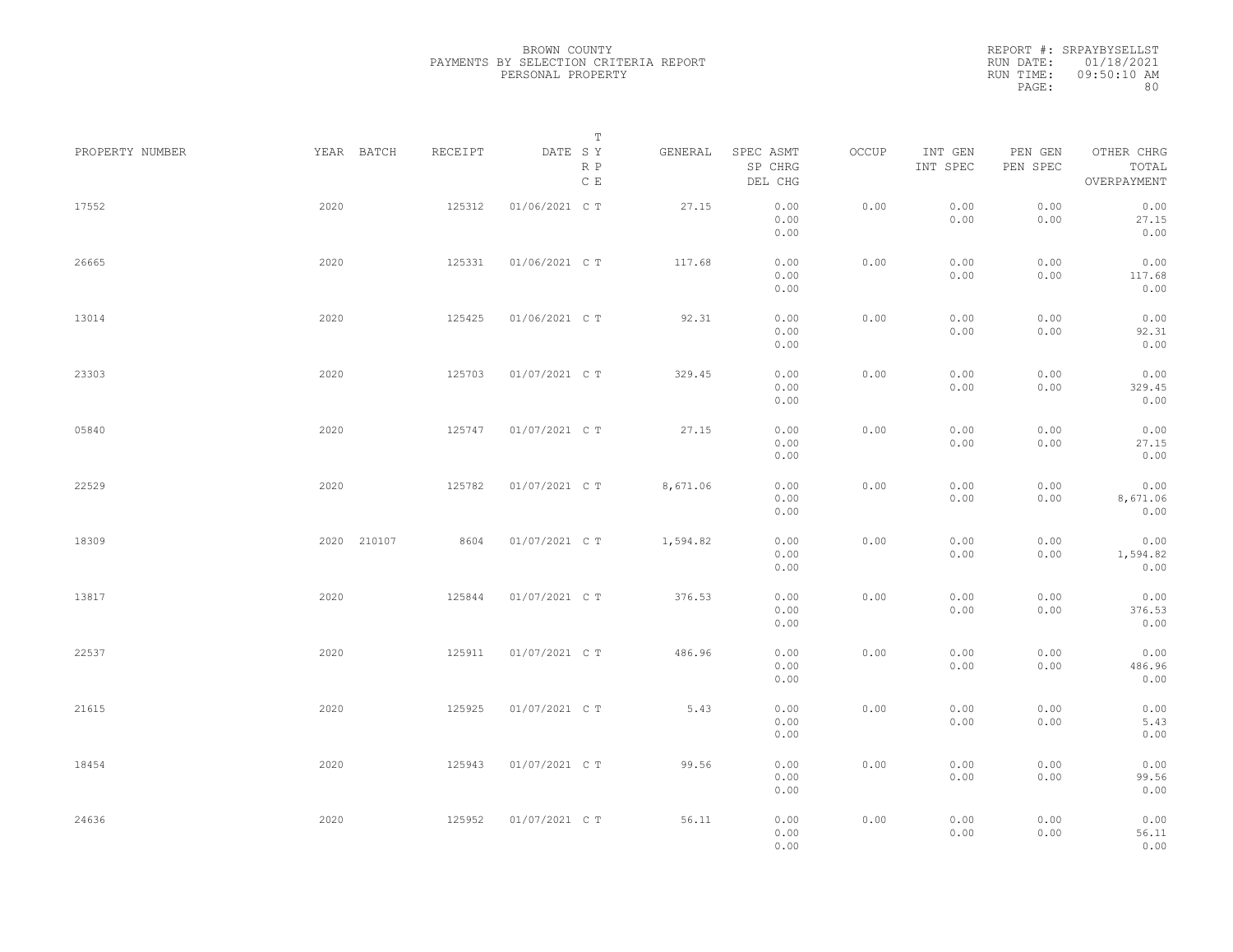REPORT #: SRPAYBYSELLST RUN DATE: 01/18/2021 RUN TIME: 09:50:10 AM PAGE: 81

| PROPERTY NUMBER | YEAR BATCH | RECEIPT | Т<br>DATE SY<br>R P<br>C E | GENERAL  | SPEC ASMT<br>SP CHRG<br>DEL CHG | OCCUP | INT GEN<br>INT SPEC | PEN GEN<br>PEN SPEC | OTHER CHRG<br>TOTAL<br>OVERPAYMENT |  |
|-----------------|------------|---------|----------------------------|----------|---------------------------------|-------|---------------------|---------------------|------------------------------------|--|
| 24026           | 2020       | 125989  | 01/07/2021 C T             | 88.71    | 0.00<br>0.00<br>0.00            | 0.00  | 0.00<br>0.00        | 0.00<br>0.00        | 0.00<br>88.71<br>0.00              |  |
| 14764           | 2020       | 125990  | 01/07/2021 C T             | 2,637.53 | 0.00<br>0.00<br>0.00            | 0.00  | 0.00<br>0.00        | 0.00<br>0.00        | 0.00<br>2,637.53<br>0.00           |  |
| 40099           | 2020       | 125992  | 01/07/2021 C T             | 9.05     | 0.00<br>0.00<br>0.00            | 0.00  | 0.00<br>0.00        | 0.00<br>0.00        | 0.00<br>9.05<br>0.00               |  |
| 03587           | 2020       | 126007  | 01/07/2021 C T             | 2,612.18 | 0.00<br>0.00<br>0.00            | 0.00  | 0.00<br>0.00        | 0.00<br>0.00        | 0.00<br>2,612.18<br>0.00           |  |
| 40022           | 2020       | 126141  | 01/07/2021 C T             | 349.38   | 0.00<br>0.00<br>0.00            | 0.00  | 0.00<br>0.00        | 0.00<br>0.00        | 0.00<br>349.38<br>0.00             |  |
| 20589           | 2020       | 126156  | 01/07/2021 C T             | 244.38   | 0.00<br>0.00<br>0.00            | 0.00  | 0.00<br>0.00        | 0.00<br>0.00        | 0.00<br>244.38<br>0.00             |  |
| 11371           | 2020       | 126179  | 01/07/2021 C T             | 52.50    | 0.00<br>0.00<br>0.00            | 0.00  | 0.00<br>0.00        | 0.00<br>0.00        | 0.00<br>52.50<br>0.00              |  |
| 22581           | 2020       | 126379  | 01/07/2021 C T             | 21.72    | 0.00<br>0.00<br>0.00            | 0.00  | 0.00<br>0.00        | 0.00<br>0.00        | 0.00<br>21.72<br>0.00              |  |
| 18310           | 2020       | 126445  | 01/08/2021 C T             | 541.25   | 0.00<br>0.00<br>0.00            | 0.00  | 0.00<br>0.00        | 0.00<br>0.00        | 0.00<br>541.25<br>0.00             |  |
| 24672           | 2020       | 126447  | 01/08/2021 C T             | 14.47    | 0.00<br>0.00<br>0.00            | 0.00  | 0.00<br>0.00        | 0.00<br>0.00        | 0.00<br>14.47<br>0.00              |  |
| 11438           | 2020       | 126464  | 01/08/2021 C T             | 92.31    | 0.00<br>0.00<br>0.00            | 0.00  | 0.00<br>0.00        | 0.00<br>0.00        | 0.00<br>92.31<br>0.00              |  |
| 19813           | 2020       | 126498  | 01/08/2021 C T             | 468.86   | 0.00<br>0.00<br>0.00            | 0.00  | 0.00<br>0.00        | 0.00<br>0.00        | 0.00<br>468.86<br>0.00             |  |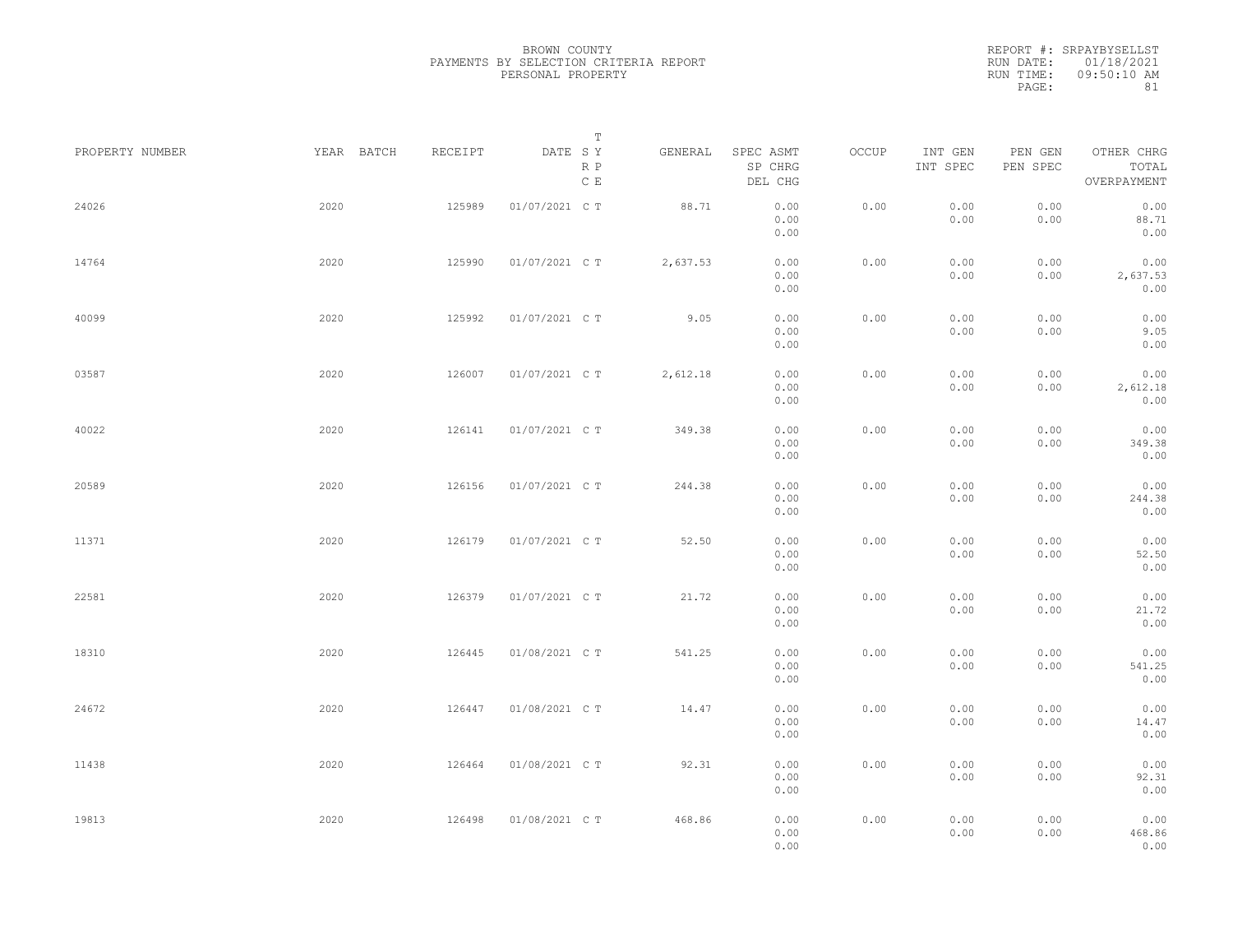|                 |             |                   | Т                               |           |                                 |       |                     |                     |                                    |  |
|-----------------|-------------|-------------------|---------------------------------|-----------|---------------------------------|-------|---------------------|---------------------|------------------------------------|--|
| PROPERTY NUMBER | YEAR BATCH  | RECEIPT           | DATE SY<br>R P<br>$\,$ C $\,$ E | GENERAL   | SPEC ASMT<br>SP CHRG<br>DEL CHG | OCCUP | INT GEN<br>INT SPEC | PEN GEN<br>PEN SPEC | OTHER CHRG<br>TOTAL<br>OVERPAYMENT |  |
| 11370           | 2020        | 126542            | 01/08/2021 C T                  | 3,998.82  | 0.00<br>0.00<br>0.00            | 0.00  | 0.00<br>0.00        | 0.00<br>0.00        | 0.00<br>3,998.82<br>0.00           |  |
| 14833           | 2020        | 126546            | 01/08/2021 C T                  | 28.97     | 0.00<br>0.00<br>0.00            | 0.00  | 0.00<br>0.00        | 0.00<br>0.00        | 0.00<br>28.97<br>0.00              |  |
| 24688           | 2020        | 126550            | 01/08/2021 C T                  | 32.59     | 0.00<br>0.00<br>0.00            | 0.00  | 0.00<br>0.00        | 0.00<br>0.00        | 0.00<br>32.59<br>0.00              |  |
| 03123           | 2020        | 126631            | 01/08/2021 C T                  | 39.82     | 0.00<br>0.00<br>0.00            | 0.00  | 0.00<br>0.00        | 0.00<br>0.00        | 0.00<br>39.82<br>0.00              |  |
| 02908           | 2020        | 126684            | 01/08/2021 C T                  | 61.55     | 0.00<br>0.00<br>0.00            | 0.00  | 0.00<br>0.00        | 0.00<br>0.00        | 0.00<br>61.55<br>0.00              |  |
| 40028           | 2020 210108 | 8635              | 01/08/2021 C T                  | 749.45    | 0.00<br>0.00<br>0.00            | 0.00  | 0.00<br>0.00        | 0.00<br>0.00        | 0.00<br>749.45<br>0.00             |  |
| 26449           | 2020        | 126731            | 01/08/2021 C T                  | 1,194.76  | 0.00<br>0.00<br>0.00            | 0.00  | 0.00<br>0.00        | 0.00<br>0.00        | 0.00<br>1,194.76<br>0.00           |  |
| 27106           | 2020        | Voids #<br>115199 | 12/29/2020 C V                  | $-570.22$ | 0.00<br>0.00<br>0.00            | 0.00  | 0.00<br>0.00        | 0.00<br>0.00        | 0.00<br>$-570.22$<br>0.00          |  |
| 24717           | 2020        | 126804            | 01/08/2021 C T                  | 23.52     | 0.00<br>0.00<br>0.00            | 0.00  | 0.00<br>0.00        | 0.00<br>0.00        | 0.00<br>23.52<br>0.00              |  |
| 22029           | 2020        | 126833            | 01/08/2021 C T                  | 27.15     | 0.00<br>0.00<br>0.00            | 0.00  | 0.00<br>0.00        | 0.00<br>0.00        | 0.00<br>27.15<br>0.00              |  |
| 40034           | 2020        | 126907            | 01/08/2021 C T                  | 72.41     | 0.00<br>0.00<br>0.00            | 0.00  | 0.00<br>0.00        | 0.00<br>0.00        | 0.00<br>72.41<br>0.00              |  |
| 18330           | 2020        | 126911            | 01/08/2021 C T                  | 524.97    | 0.00<br>0.00<br>0.00            | 0.00  | 0.00<br>0.00        | 0.00<br>0.00        | 0.00<br>524.97<br>0.00             |  |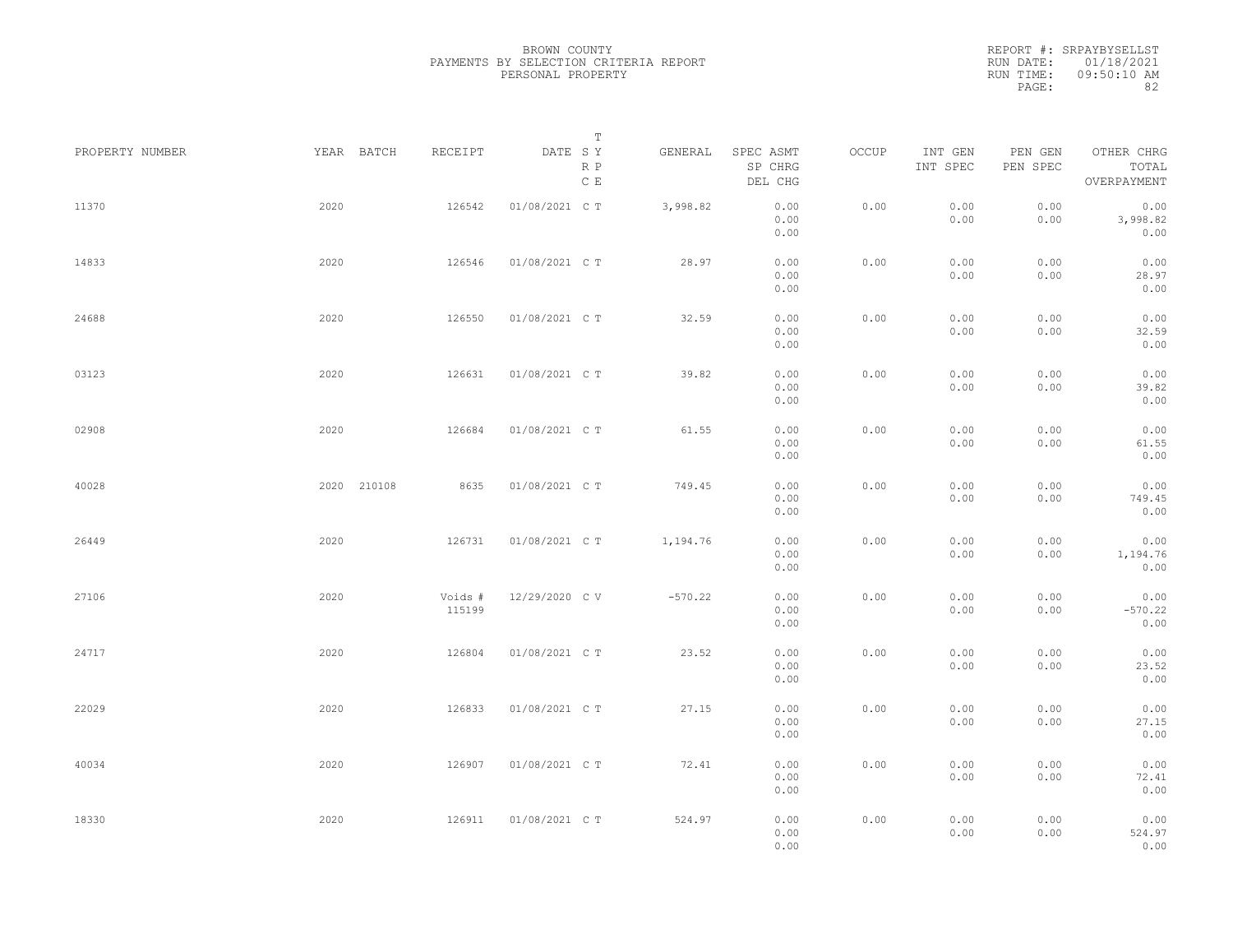REPORT #: SRPAYBYSELLST RUN DATE: 01/18/2021 RUN TIME: 09:50:11 AM PAGE: 83

| PROPERTY NUMBER | YEAR BATCH  | RECEIPT | Т<br>DATE SY<br>R P<br>$\,$ C $\,$ E | GENERAL   | SPEC ASMT<br>SP CHRG<br>DEL CHG | OCCUP | INT GEN<br>INT SPEC | PEN GEN<br>PEN SPEC | OTHER CHRG<br>TOTAL<br>OVERPAYMENT |  |
|-----------------|-------------|---------|--------------------------------------|-----------|---------------------------------|-------|---------------------|---------------------|------------------------------------|--|
| 22060           | 2020        | 127066  | 01/08/2021 C T                       | 48.87     | 0.00<br>0.00<br>0.00            | 0.00  | 0.00<br>0.00        | 0.00<br>0.00        | 0.00<br>48.87<br>0.00              |  |
| 27446           | 2020        | 127083  | 01/08/2021 C T                       | 3,033.97  | 0.00<br>0.00<br>0.00            | 0.00  | 0.00<br>0.00        | 0.00<br>0.00        | 0.00<br>3,033.97<br>0.00           |  |
| 25869           | 2020        | 127324  | 01/11/2021 C T                       | 90.52     | 0.00<br>0.00<br>0.00            | 0.00  | 0.00<br>0.00        | 0.00<br>0.00        | 0.00<br>90.52<br>0.00              |  |
| 23185           | 2020        | 127461  | 01/11/2021 C T                       | 186.46    | 0.00<br>0.00<br>0.00            | 0.00  | 0.00<br>0.00        | 0.00<br>0.00        | 0.00<br>186.46<br>0.00             |  |
| 40075           | 2020        | 127463  | 01/11/2021 C T                       | 99.56     | 0.00<br>0.00<br>0.00            | 0.00  | 0.00<br>0.00        | 0.00<br>0.00        | 0.00<br>99.56<br>0.00              |  |
| 40094           | 2020        | 127467  | 01/11/2021 C T                       | 51,310.73 | 0.00<br>0.00<br>0.00            | 0.00  | 0.00<br>0.00        | 0.00<br>0.00        | 0.00<br>51,310.73<br>0.00          |  |
| 17467           | 2020        | 127469  | 01/11/2021 C T                       | 506.87    | 0.00<br>0.00<br>0.00            | 0.00  | 0.00<br>0.00        | 0.00<br>0.00        | 0.00<br>506.87<br>0.00             |  |
| 14762           | 2020        | 127542  | 01/11/2021 C T                       | 47.06     | 0.00<br>0.00<br>0.00            | 0.00  | 0.00<br>0.00        | 0.00<br>0.00        | 0.00<br>47.06<br>0.00              |  |
| 20849           | 2020        | 127638  | 01/11/2021 C T                       | 314.99    | 0.00<br>0.00<br>0.00            | 0.00  | 0.00<br>0.00        | 0.00<br>0.00        | 0.00<br>314.99<br>0.00             |  |
| 19737           | 2020        | 127706  | 01/11/2021 C T                       | 557.55    | 0.00<br>0.00<br>0.00            | 0.00  | 0.00<br>0.00        | 0.00<br>0.00        | 0.00<br>557.55<br>0.00             |  |
| 17593           | 2020        | 127836  | 01/11/2021 C T                       | 705.99    | 0.00<br>0.00<br>0.00            | 0.00  | 0.00<br>0.00        | 0.00<br>0.00        | 0.00<br>705.99<br>0.00             |  |
| 40010           | 2020 210111 | 8729    | 01/11/2021 C T                       | 61.55     | 0.00<br>0.00<br>0.00            | 0.00  | 0.00<br>0.00        | 0.00<br>0.00        | 0.00<br>61.55<br>0.00              |  |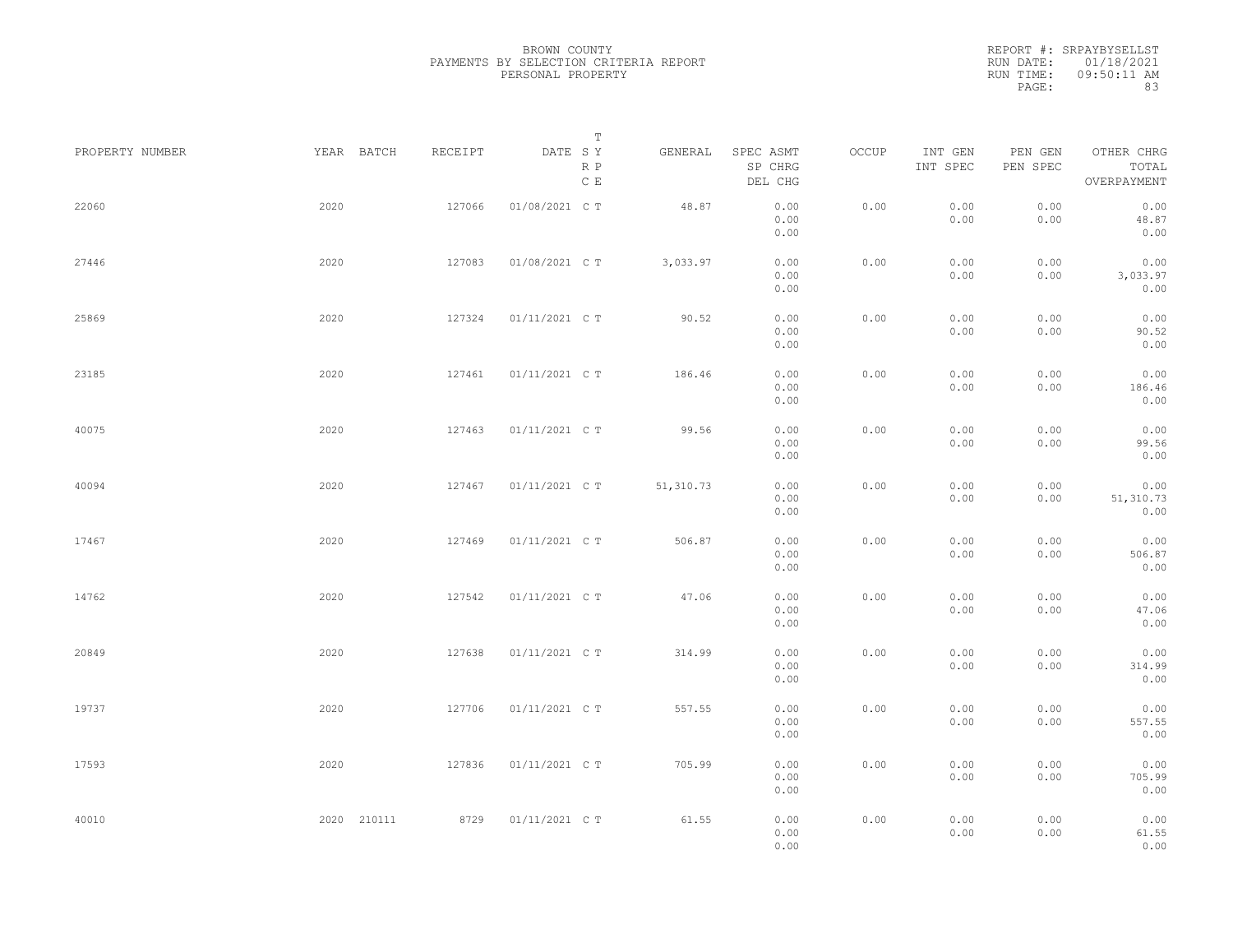|                 |            |         | Т                               |           |                                 |       |                     |                     |                                    |  |
|-----------------|------------|---------|---------------------------------|-----------|---------------------------------|-------|---------------------|---------------------|------------------------------------|--|
| PROPERTY NUMBER | YEAR BATCH | RECEIPT | DATE SY<br>R P<br>$\,$ C $\,$ E | GENERAL   | SPEC ASMT<br>SP CHRG<br>DEL CHG | OCCUP | INT GEN<br>INT SPEC | PEN GEN<br>PEN SPEC | OTHER CHRG<br>TOTAL<br>OVERPAYMENT |  |
| 09288           | 2020       | 127841  | 01/11/2021 C T                  | 649.88    | 0.00<br>0.00<br>0.00            | 0.00  | 0.00<br>0.00        | 0.00<br>0.00        | 0.00<br>649.88<br>0.00             |  |
| 12941           | 2020       | 128045  | 01/12/2021 C T                  | 1,913.43  | 0.00<br>0.00<br>0.00            | 0.00  | 0.00<br>0.00        | 0.00<br>0.00        | 0.00<br>1,913.43<br>0.00           |  |
| 25901           | 2020       | 128065  | 01/12/2021 C T                  | 1,676.29  | 0.00<br>0.00<br>0.00            | 0.00  | 0.00<br>0.00        | 0.00<br>0.00        | 0.00<br>1,676.29<br>0.00           |  |
| 14871           | 2020       | 128092  | 01/12/2021 C T                  | 10.86     | 0.00<br>0.00<br>0.00            | 0.00  | 0.00<br>0.00        | 0.00<br>0.00        | 0.00<br>10.86<br>0.00              |  |
| 14849           | 2020       | 128171  | 01/12/2021 C T                  | 738.57    | 0.00<br>0.00<br>0.00            | 0.00  | 0.00<br>0.00        | 0.00<br>0.00        | 0.00<br>738.57<br>0.00             |  |
| 26618           | 2020       | 128174  | 01/12/2021 C T                  | 4,286.65  | 0.00<br>0.00<br>0.00            | 0.00  | 0.00<br>0.00        | 0.00<br>0.00        | 0.00<br>4,286.65<br>0.00           |  |
| 40019           | 2020       | 128200  | 01/12/2021 C T                  | 1,031.84  | 0.00<br>0.00<br>0.00            | 0.00  | 0.00<br>0.00        | 0.00<br>0.00        | 0.00<br>1,031.84<br>0.00           |  |
| 10027           | 2020       | 128209  | 01/12/2021 C T                  | 5.43      | 0.00<br>0.00<br>0.00            | 0.00  | 0.00<br>0.00        | 0.00<br>0.00        | 0.00<br>5.43<br>0.00               |  |
| 25333           | 2020       | 128262  | 01/12/2021 C T                  | 13,136.94 | 0.00<br>0.00<br>0.00            | 0.00  | 0.00<br>0.00        | 0.00<br>0.00        | 0.00<br>13, 136.94<br>0.00         |  |
| 10268           | 2020       | 128264  | 01/12/2021 C T                  | 436.27    | 0.00<br>0.00<br>0.00            | 0.00  | 0.00<br>0.00        | 0.00<br>0.00        | 0.00<br>436.27<br>0.00             |  |
| 03316           | 2020       | 128273  | 01/12/2021 C T                  | 6,058.89  | 0.00<br>0.00<br>0.00            | 0.00  | 0.00<br>0.00        | 0.00<br>0.00        | 0.00<br>6,058.89<br>0.00           |  |
| 21493           | 2020       | 128292  | 01/12/2021 C T                  | 9.05      | 0.00<br>0.00<br>0.00            | 0.00  | 0.00<br>0.00        | 0.00<br>0.00        | 0.00<br>9.05<br>0.00               |  |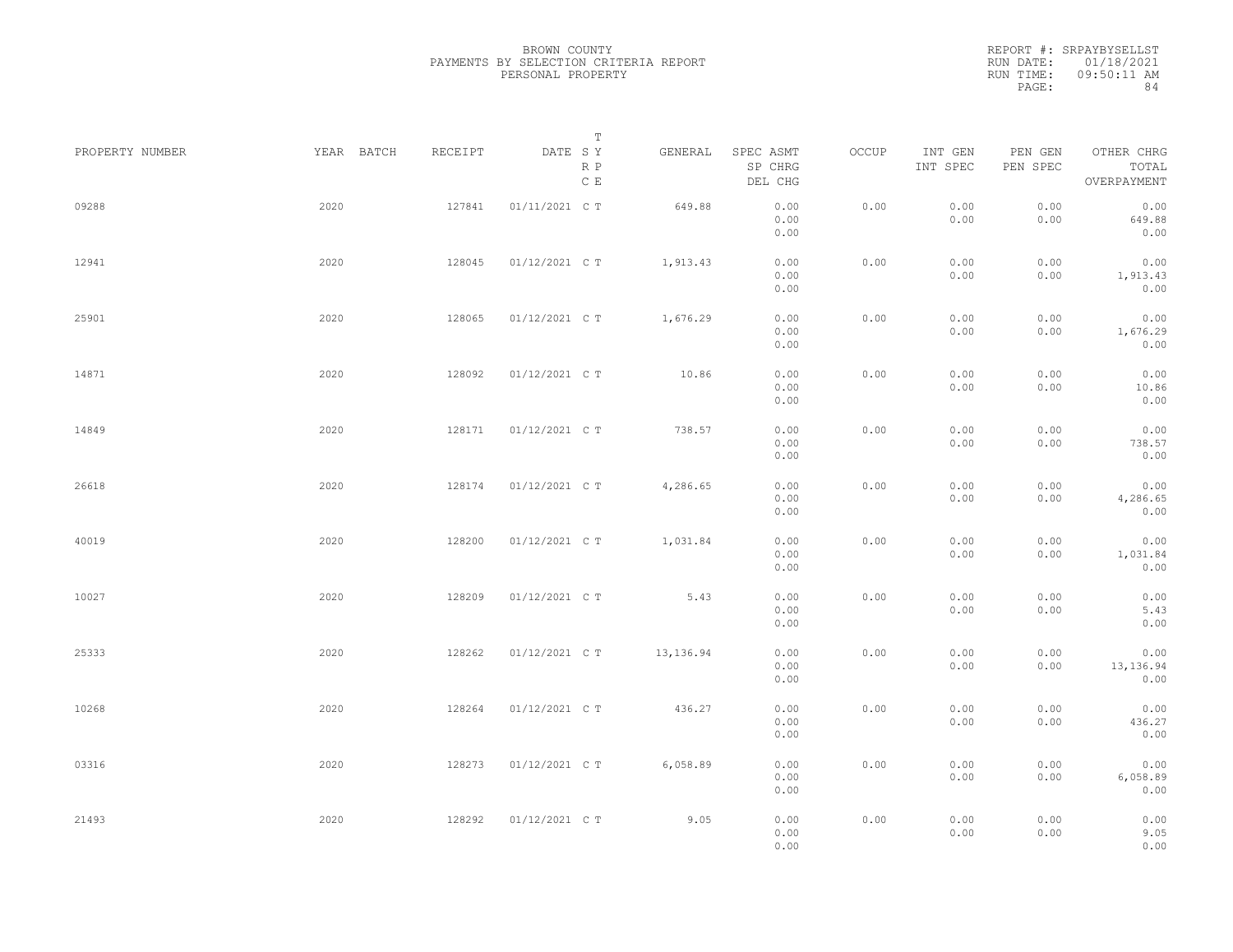|                 |            |         | $\mathbb T$                                           |            |                                 |       |                     |                     |                                    |  |
|-----------------|------------|---------|-------------------------------------------------------|------------|---------------------------------|-------|---------------------|---------------------|------------------------------------|--|
| PROPERTY NUMBER | YEAR BATCH | RECEIPT | DATE SY<br>$\mathbb R$ $\mathbb P$<br>$\mathbb C\;$ E | GENERAL    | SPEC ASMT<br>SP CHRG<br>DEL CHG | OCCUP | INT GEN<br>INT SPEC | PEN GEN<br>PEN SPEC | OTHER CHRG<br>TOTAL<br>OVERPAYMENT |  |
| 26022           | 2020       | 128302  | 01/12/2021 C T                                        | 820.04     | 0.00<br>0.00<br>0.00            | 0.00  | 0.00<br>0.00        | 0.00<br>0.00        | 0.00<br>820.04<br>0.00             |  |
| 26402           | 2020       | 128310  | 01/12/2021 C T                                        | 130.58     | 0.00<br>0.00<br>0.00            | 0.00  | 0.00<br>0.00        | 0.00<br>0.00        | 0.00<br>130.58<br>0.00             |  |
| 23331           | 2020       | 128317  | 01/12/2021 C T                                        | 30.78      | 0.00<br>0.00<br>0.00            | 0.00  | 0.00<br>0.00        | 0.00<br>0.00        | 0.00<br>30.78<br>0.00              |  |
| 10603           | 2020       | 128325  | 01/12/2021 C T                                        | 36,138.88  | 0.00<br>0.00<br>0.00            | 0.00  | 0.00<br>0.00        | 0.00<br>0.00        | 0.00<br>36, 138.88<br>0.00         |  |
| 40073           | 2020       | 128327  | 01/12/2021 C T                                        | 8,155.15   | 0.00<br>0.00<br>0.00            | 0.00  | 0.00<br>0.00        | 0.00<br>0.00        | 0.00<br>8,155.15<br>0.00           |  |
| 27585           | 2020       | 128330  | 01/12/2021 C T                                        | 3,128.10   | 0.00<br>0.00<br>0.00            | 0.00  | 0.00<br>0.00        | 0.00<br>0.00        | 0.00<br>3,128.10<br>0.00           |  |
| 26001           | 2020       | 128383  | 01/12/2021 C T                                        | 845.37     | 0.00<br>0.00<br>0.00            | 0.00  | 0.00<br>0.00        | 0.00<br>0.00        | 0.00<br>845.37<br>0.00             |  |
| 08166           | 2020       | 128384  | 01/12/2021 C T                                        | 758.49     | 0.00<br>0.00<br>0.00            | 0.00  | 0.00<br>0.00        | 0.00<br>0.00        | 0.00<br>758.49<br>0.00             |  |
| 24616           | 2020       | 128411  | 01/12/2021 C T                                        | 1,938.77   | 0.00<br>0.00<br>0.00            | 0.00  | 0.00<br>0.00        | 0.00<br>0.00        | 0.00<br>1,938.77<br>0.00           |  |
| 14863           | 2020       | 128471  | 01/12/2021 C T                                        | 65.18      | 0.00<br>0.00<br>0.00            | 0.00  | 0.00<br>0.00        | 0.00<br>0.00        | 0.00<br>65.18<br>0.00              |  |
| 25268           | 2020       | 128478  | 01/12/2021 C T                                        | 298.68     | 0.00<br>0.00<br>0.00            | 0.00  | 0.00<br>0.00        | 0.00<br>0.00        | 0.00<br>298.68<br>0.00             |  |
| 10712           | 2020       | 128503  | 01/12/2021 C T                                        | 48, 512.71 | 0.00<br>0.00<br>0.00            | 0.00  | 0.00<br>0.00        | 0.00<br>0.00        | 0.00<br>48,512.71<br>0.00          |  |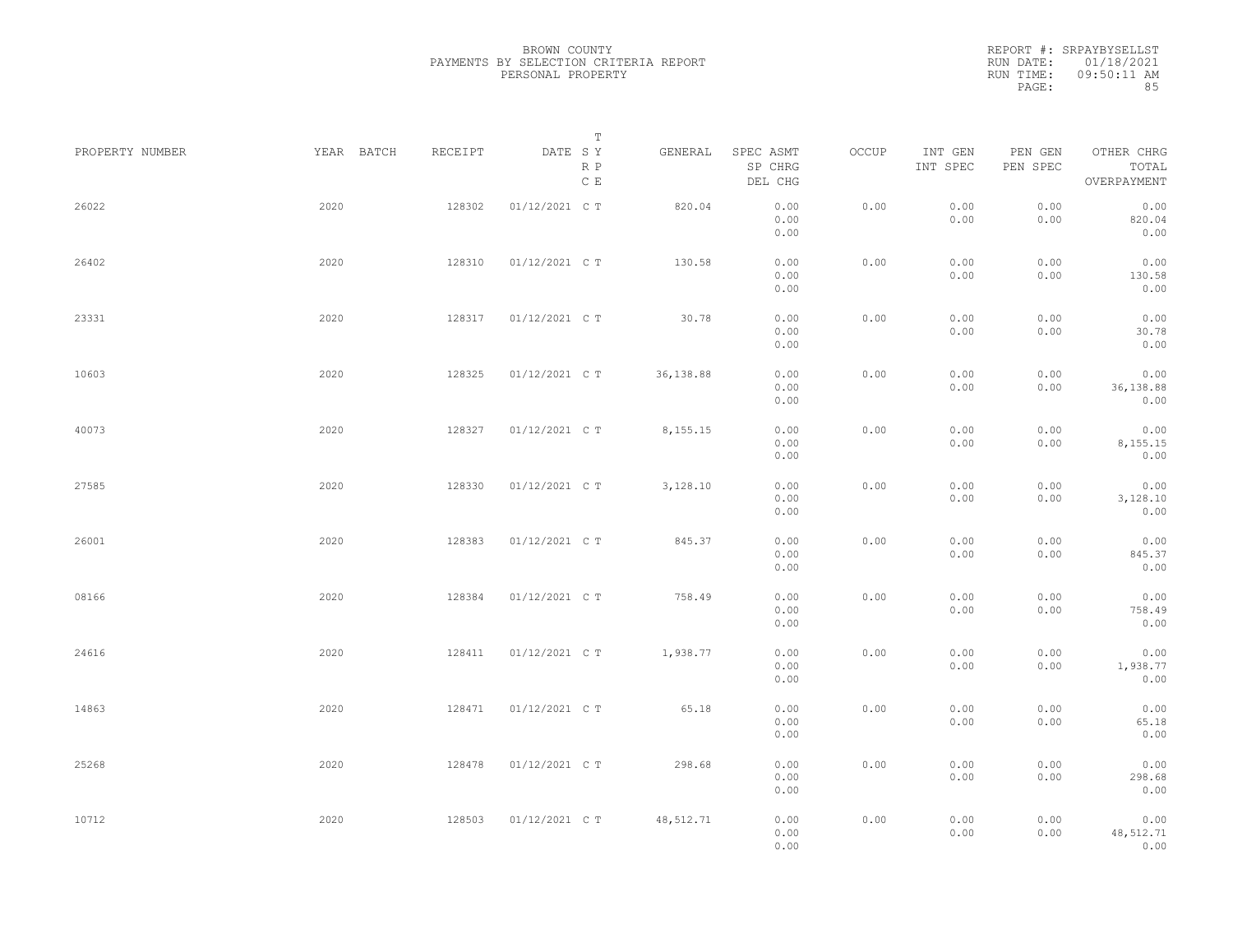REPORT #: SRPAYBYSELLST RUN DATE: 01/18/2021 RUN TIME: 09:50:11 AM PAGE: 86

| PROPERTY NUMBER | YEAR BATCH | RECEIPT | Т<br>DATE SY<br>R P<br>C E | GENERAL  | SPEC ASMT<br>SP CHRG<br>DEL CHG | OCCUP | INT GEN<br>INT SPEC | PEN GEN<br>PEN SPEC | OTHER CHRG<br>TOTAL<br>OVERPAYMENT |  |
|-----------------|------------|---------|----------------------------|----------|---------------------------------|-------|---------------------|---------------------|------------------------------------|--|
| 10742           | 2020       | 128591  | 01/12/2021 C T             | 27.15    | 0.00<br>0.00<br>0.00            | 0.00  | 0.00<br>0.00        | 0.00<br>0.00        | 0.00<br>27.15<br>0.00              |  |
| 40106           | 2020       | 128607  | 01/12/2021 C T             | 86.89    | 0.00<br>0.00<br>0.00            | 0.00  | 0.00<br>0.00        | 0.00<br>0.00        | 0.00<br>86.89<br>0.00              |  |
| 26749           | 2020       | 128611  | 01/12/2021 C T             | 21.72    | 0.00<br>0.00<br>0.00            | 0.00  | 0.00<br>0.00        | 0.00<br>0.00        | 0.00<br>21.72<br>0.00              |  |
| 08200           | 2020       | 128617  | 01/12/2021 C T             | 1,182.09 | 0.00<br>0.00<br>0.00            | 0.00  | 0.00<br>0.00        | 0.00<br>0.00        | 0.00<br>1,182.09<br>0.00           |  |
| 11471           | 2020       | 128621  | 01/12/2021 C T             | 952.19   | 0.00<br>0.00<br>0.00            | 0.00  | 0.00<br>0.00        | 0.00<br>0.00        | 0.00<br>952.19<br>0.00             |  |
| 20857           | 2020       | 128628  | 01/12/2021 C T             | 136.59   | 0.00<br>0.00<br>0.00            | 0.00  | 0.00<br>0.00        | 0.00<br>0.00        | 0.00<br>136.59<br>0.00             |  |
| 04534           | 2020       | 128644  | 01/12/2021 C T             | 832.71   | 0.00<br>0.00<br>0.00            | 0.00  | 0.00<br>0.00        | 0.00<br>0.00        | 0.00<br>832.71<br>0.00             |  |
| 26624           | 2020       | 128817  | 01/12/2021 C T             | 765.74   | 0.00<br>0.00<br>0.00            | 0.00  | 0.00<br>0.00        | 0.00<br>0.00        | 0.00<br>765.74<br>0.00             |  |
| 25305           | 2020       | 128825  | 01/12/2021 C T             | 476.10   | 0.00<br>0.00<br>0.00            | 0.00  | 0.00<br>0.00        | 0.00<br>0.00        | 0.00<br>476.10<br>0.00             |  |
| 12207           | 2020       | 128833  | 01/12/2021 C T             | 287.82   | 0.00<br>0.00<br>0.00            | 0.00  | 0.00<br>0.00        | 0.00<br>0.00        | 0.00<br>287.82<br>0.00             |  |
| 16472           | 2020       | 128878  | 01/12/2021 C T             | 18.10    | 0.00<br>0.00<br>0.00            | 0.00  | 0.00<br>0.00        | 0.00<br>0.00        | 0.00<br>18.10<br>0.00              |  |
| 24060           | 2020       | 128885  | 01/12/2021 C T             | 217.24   | 0.00<br>0.00<br>0.00            | 0.00  | 0.00<br>0.00        | 0.00<br>0.00        | 0.00<br>217.24<br>0.00             |  |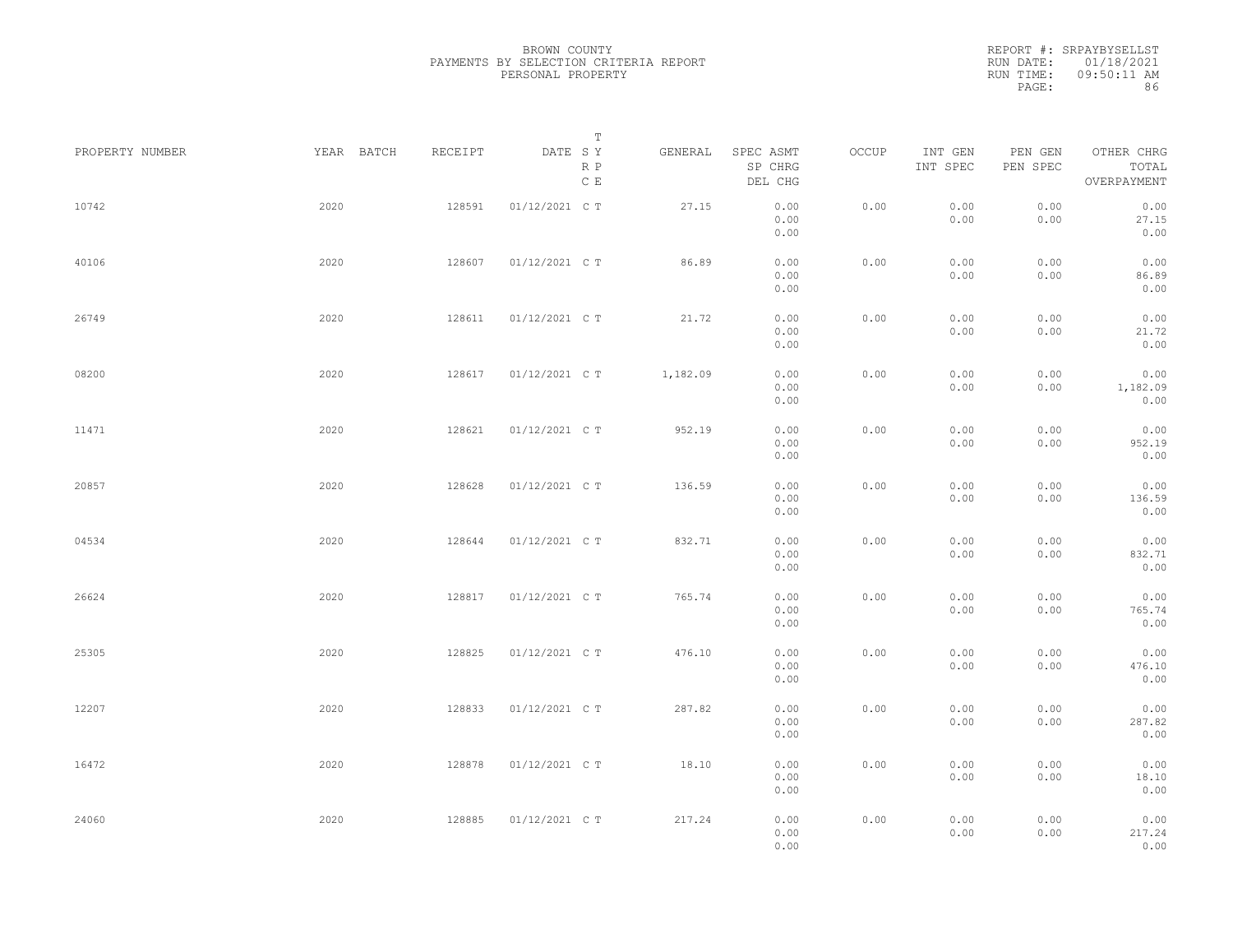|                 |            |         | Т                               |          |                                 |       |                     |                     |                                    |  |
|-----------------|------------|---------|---------------------------------|----------|---------------------------------|-------|---------------------|---------------------|------------------------------------|--|
| PROPERTY NUMBER | YEAR BATCH | RECEIPT | DATE SY<br>R P<br>$\,$ C $\,$ E | GENERAL  | SPEC ASMT<br>SP CHRG<br>DEL CHG | OCCUP | INT GEN<br>INT SPEC | PEN GEN<br>PEN SPEC | OTHER CHRG<br>TOTAL<br>OVERPAYMENT |  |
| 25250           | 2020       | 128886  | 01/12/2021 C T                  | 43.45    | 0.00<br>0.00<br>0.00            | 0.00  | 0.00<br>0.00        | 0.00<br>0.00        | 0.00<br>43.45<br>0.00              |  |
| 40067           | 2020       | 128913  | 01/12/2021 C T                  | 76.03    | 0.00<br>0.00<br>0.00            | 0.00  | 0.00<br>0.00        | 0.00<br>0.00        | 0.00<br>76.03<br>0.00              |  |
| 25897           | 2020       | 128922  | 01/12/2021 C T                  | 61.55    | 0.00<br>0.00<br>0.00            | 0.00  | 0.00<br>0.00        | 0.00<br>0.00        | 0.00<br>61.55<br>0.00              |  |
| 27417           | 2020       | 128923  | 01/12/2021 C T                  | 792.88   | 0.00<br>0.00<br>0.00            | 0.00  | 0.00<br>0.00        | 0.00<br>0.00        | 0.00<br>792.88<br>0.00             |  |
| 40030           | 2020       | 128925  | 01/12/2021 C T                  | 282.39   | 0.00<br>0.00<br>0.00            | 0.00  | 0.00<br>0.00        | 0.00<br>0.00        | 0.00<br>282.39<br>0.00             |  |
| 26052           | 2020       | 129157  | 01/13/2021 C T                  | 76.03    | 0.00<br>0.00<br>0.00            | 0.00  | 0.00<br>0.00        | 0.00<br>0.00        | 0.00<br>76.03<br>0.00              |  |
| 23324           | 2020       | 129160  | 01/13/2021 C T                  | 1,013.73 | 0.00<br>0.00<br>0.00            | 0.00  | 0.00<br>0.00        | 0.00<br>0.00        | 0.00<br>1,013.73<br>0.00           |  |
| 11490           | 2020       | 129192  | 01/13/2021 C T                  | 141.21   | 0.00<br>0.00<br>0.00            | 0.00  | 0.00<br>0.00        | 0.00<br>0.00        | 0.00<br>141.21<br>0.00             |  |
| 25299           | 2020       | 129207  | 01/13/2021 C T                  | 70.59    | 0.00<br>0.00<br>0.00            | 0.00  | 0.00<br>0.00        | 0.00<br>0.00        | 0.00<br>70.59<br>0.00              |  |
| 23995           | 2020       | 129210  | 01/13/2021 C T                  | 1,576.73 | 0.00<br>0.00<br>0.00            | 0.00  | 0.00<br>0.00        | 0.00<br>0.00        | 0.00<br>1,576.73<br>0.00           |  |
| 11071           | 2020       | 129214  | 01/13/2021 C T                  | 604.62   | 0.00<br>0.00<br>0.00            | 0.00  | 0.00<br>0.00        | 0.00<br>0.00        | 0.00<br>604.62<br>0.00             |  |
| 18341           | 2020       | 129231  | 01/13/2021 C T                  | 646.25   | 0.00<br>0.00<br>0.00            | 0.00  | 0.00<br>0.00        | 0.00<br>0.00        | 0.00<br>646.25<br>0.00             |  |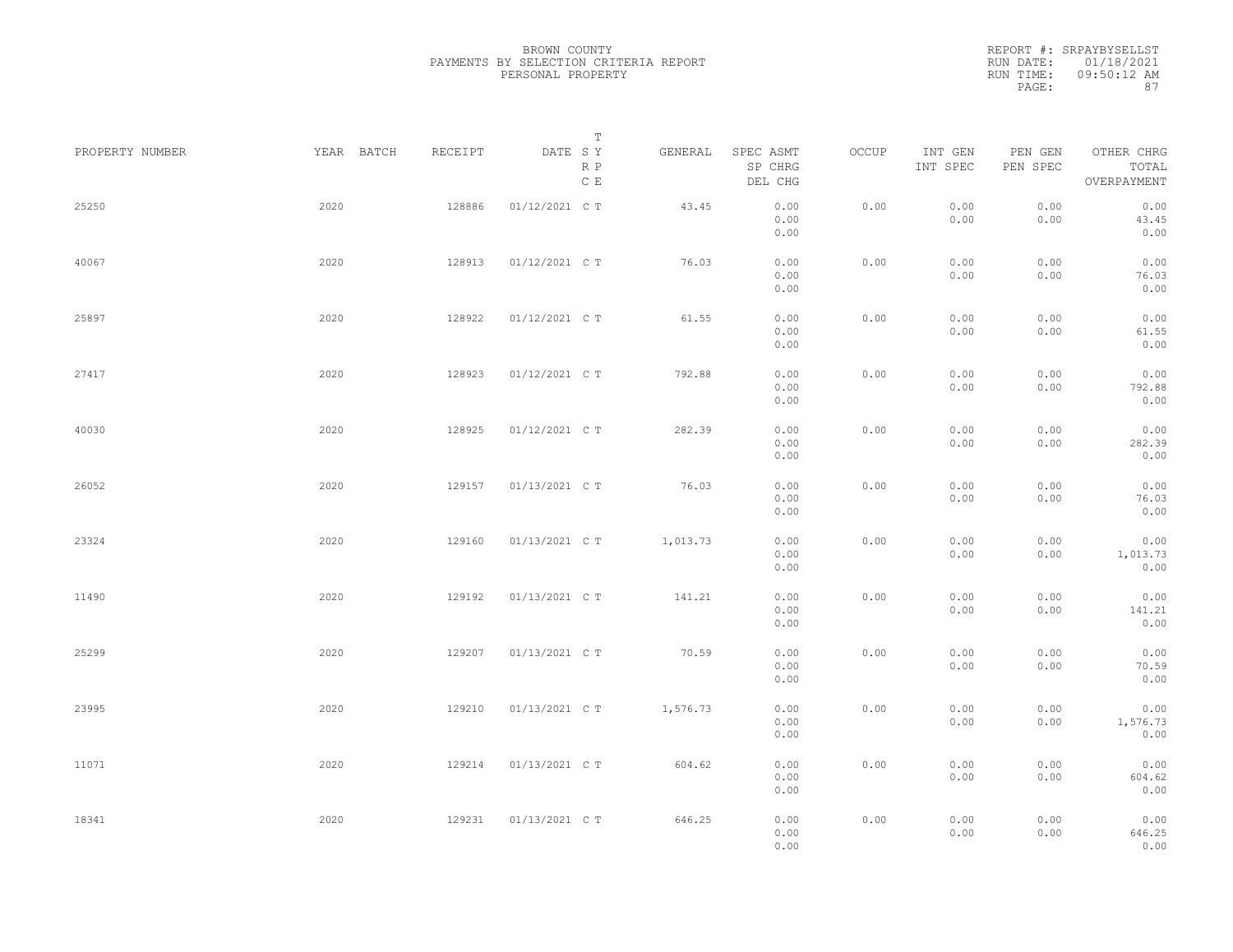|                 |             |                   | Т                               |          |                                 |       |                     |                     |                                    |  |
|-----------------|-------------|-------------------|---------------------------------|----------|---------------------------------|-------|---------------------|---------------------|------------------------------------|--|
| PROPERTY NUMBER | YEAR BATCH  | RECEIPT           | DATE SY<br>R P<br>$\,$ C $\,$ E | GENERAL  | SPEC ASMT<br>SP CHRG<br>DEL CHG | OCCUP | INT GEN<br>INT SPEC | PEN GEN<br>PEN SPEC | OTHER CHRG<br>TOTAL<br>OVERPAYMENT |  |
| 26992           | 2020        | 129250            | 01/13/2021 C T                  | 2,583.21 | 0.00<br>0.00<br>0.00            | 0.00  | 0.00<br>0.00        | 0.00<br>0.00        | 0.00<br>2,583.21<br>0.00           |  |
| 02945           | 2020        | 129278            | 01/13/2021 C T                  | 48.87    | 0.00<br>0.00<br>0.00            | 0.00  | 0.00<br>0.00        | 0.00<br>0.00        | 0.00<br>48.87<br>0.00              |  |
| 14860           | 2020        | 129347            | 01/13/2021 C T                  | 492.38   | 0.00<br>0.00<br>0.00            | 0.00  | 0.00<br>0.00        | 0.00<br>0.00        | 0.00<br>492.38<br>0.00             |  |
| 40032           | 2020        | 129349            | 01/13/2021 C T                  | 220.85   | 0.00<br>0.00<br>0.00            | 0.00  | 0.00<br>0.00        | 0.00<br>0.00        | 0.00<br>220.85<br>0.00             |  |
| 25879           | 2020        | 129350            | 01/13/2021 C T                  | 171.97   | 0.00<br>0.00<br>0.00            | 0.00  | 0.00<br>0.00        | 0.00<br>0.00        | 0.00<br>171.97<br>0.00             |  |
| 40071           | 2020        | 129361            | 01/13/2021 C T                  | 77.52    | 0.00<br>0.00<br>0.00            | 0.00  | 0.00<br>0.00        | 0.00<br>0.00        | 0.00<br>77.52<br>0.00              |  |
| 12179           | 2020        | 129366            | 01/13/2021 C T                  | 21.72    | 0.00<br>0.00<br>0.00            | 0.00  | 0.00<br>0.00        | 0.00<br>0.00        | 0.00<br>21.72<br>0.00              |  |
| 40040           | 2020 210113 | 8781              | 01/13/2021 C T                  | 1,303.37 | 0.00<br>0.00<br>0.00            | 0.00  | 0.00<br>0.00        | 0.00<br>0.00        | 0.00<br>1,303.37<br>0.00           |  |
| 23283           | 2020        | 129617            | 01/13/2021 C T                  | 7.25     | 0.00<br>0.00<br>0.00            | 0.00  | 0.00<br>0.00        | 0.00<br>0.00        | 0.00<br>7.25<br>0.00               |  |
| 40071           | 2020        | Voids #<br>129361 | 01/13/2021 C V                  | $-77.52$ | 0.00<br>0.00<br>0.00            | 0.00  | 0.00<br>0.00        | 0.00<br>0.00        | 0.00<br>$-77.52$<br>0.00           |  |
| 40071           | 2020        | 129637            | 01/13/2021 C T                  | 77.70    | 0.00<br>0.00<br>0.00            | 0.00  | 0.00<br>0.00        | 0.00<br>0.00        | 0.00<br>77.70<br>0.00              |  |
| 40056           | 2020        | 129643            | 01/13/2021 C T                  | 34.40    | 0.00<br>0.00<br>0.00            | 0.00  | 0.00<br>0.00        | 0.00<br>0.00        | 0.00<br>34.40<br>0.00              |  |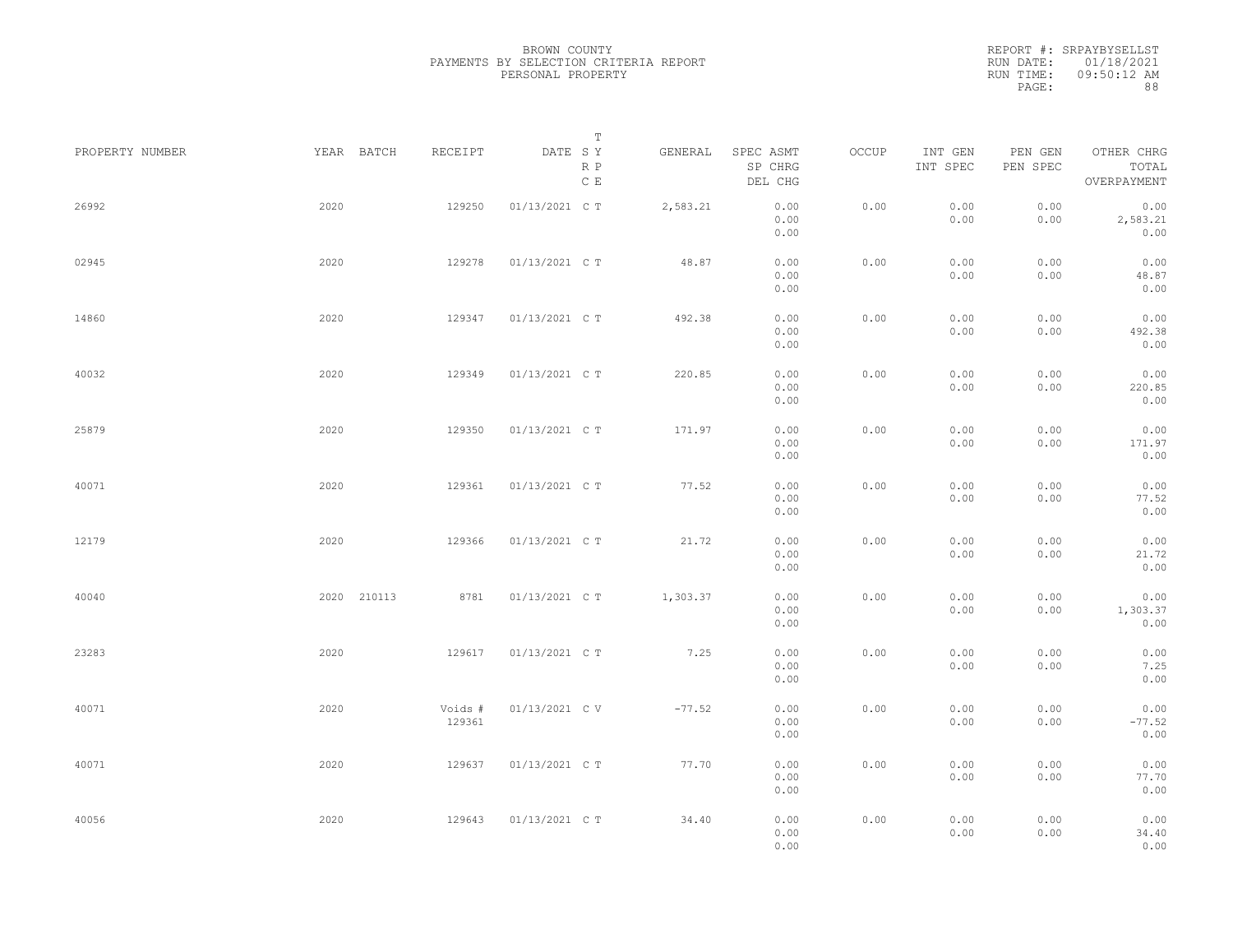| PROPERTY NUMBER |      | YEAR BATCH  | RECEIPT | DATE SY        | T<br>R P<br>$\mathbb C\,$ E | GENERAL  | SPEC ASMT<br>SP CHRG<br>DEL CHG | OCCUP | INT GEN<br>INT SPEC | PEN GEN<br>PEN SPEC | OTHER CHRG<br>TOTAL<br>OVERPAYMENT |  |
|-----------------|------|-------------|---------|----------------|-----------------------------|----------|---------------------------------|-------|---------------------|---------------------|------------------------------------|--|
| 22137           | 2020 |             | 129681  | 01/13/2021 C T |                             | 38.02    | 0.00<br>0.00<br>0.00            | 0.00  | 0.00<br>0.00        | 0.00<br>0.00        | 0.00<br>38.02<br>0.00              |  |
| 21592           | 2020 |             | 129682  | 01/13/2021 C T |                             | 36.21    | 0.00<br>0.00<br>0.00            | 0.00  | 0.00<br>0.00        | 0.00<br>0.00        | 0.00<br>36.21<br>0.00              |  |
| 13853           | 2020 |             | 129699  | 01/13/2021 C T |                             | 54.31    | 0.00<br>0.00<br>0.00            | 0.00  | 0.00<br>0.00        | 0.00<br>0.00        | 0.00<br>54.31<br>0.00              |  |
| 26632           | 2020 |             | 129725  | 01/13/2021 C T |                             | 12.68    | 0.00<br>0.00<br>0.00            | 0.00  | 0.00<br>0.00        | 0.00<br>0.00        | 0.00<br>12.68<br>0.00              |  |
| 40009           | 2020 |             | 129737  | 01/13/2021 C T |                             | 77.83    | 0.00<br>0.00<br>0.00            | 0.00  | 0.00<br>0.00        | 0.00<br>0.00        | 0.00<br>77.83<br>0.00              |  |
| 13768           | 2020 |             | 129913  | 01/13/2021 C T |                             | 3.61     | 0.00<br>0.00<br>0.00            | 0.00  | 0.00<br>0.00        | 0.00<br>0.00        | 0.00<br>3.61<br>0.00               |  |
| 17553           | 2020 |             | 129921  | 01/13/2021 C T |                             | 164.74   | 0.00<br>0.00<br>0.00            | 0.00  | 0.00<br>0.00        | 0.00<br>0.00        | 0.00<br>164.74<br>0.00             |  |
| 24018           | 2020 |             | 129925  | 01/13/2021 C T |                             | 70.59    | 0.00<br>0.00<br>0.00            | 0.00  | 0.00<br>0.00        | 0.00<br>0.00        | 0.00<br>70.59<br>0.00              |  |
| 26621           | 2020 |             | 129953  | 01/13/2021 C T |                             | 2,056.44 | 0.00<br>0.00<br>0.00            | 0.00  | 0.00<br>0.00        | 0.00<br>0.00        | 0.00<br>2,056.44<br>0.00           |  |
| 22610           |      | 2020 210113 | 8794    | 01/13/2021 C T |                             | 3,546.26 | 0.00<br>0.00<br>0.00            | 0.00  | 0.00<br>0.00        | 0.00<br>0.00        | 0.00<br>3,546.26<br>0.00           |  |
| 25338           |      | 2020 210113 | 8798    | 01/13/2021 C T |                             | 522.26   | 0.00<br>0.00<br>0.00            | 0.00  | 0.00<br>0.00        | 0.00<br>0.00        | 0.00<br>522.26<br>0.00             |  |
| 24700           | 2020 |             | 130174  | 01/14/2021 C T |                             | 9,087.43 | 0.00<br>0.00<br>0.00            | 0.00  | 0.00<br>0.00        | 0.00<br>0.00        | 0.00<br>9,087.43<br>0.00           |  |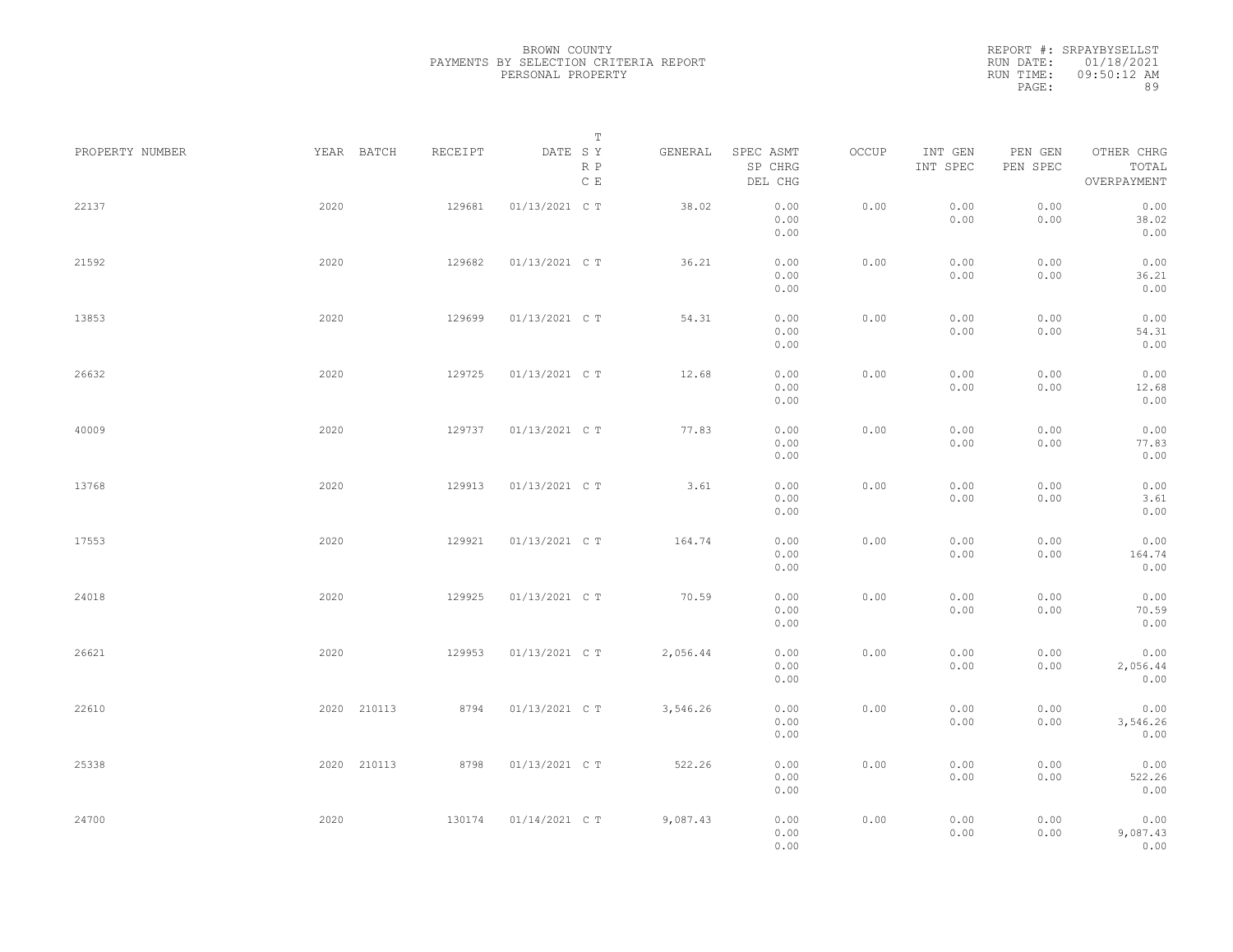REPORT #: SRPAYBYSELLST RUN DATE: 01/18/2021 RUN TIME: 09:50:12 AM PAGE: 90

| PROPERTY NUMBER | YEAR BATCH  | RECEIPT | Т<br>DATE SY         | GENERAL  | SPEC ASMT            | OCCUP | INT GEN      | PEN GEN      | OTHER CHRG               |  |
|-----------------|-------------|---------|----------------------|----------|----------------------|-------|--------------|--------------|--------------------------|--|
|                 |             |         | R P<br>$\mathbb C$ E |          | SP CHRG<br>DEL CHG   |       | INT SPEC     | PEN SPEC     | TOTAL<br>OVERPAYMENT     |  |
| 12851           | 2020        | 130200  | 01/14/2021 C T       | 6,243.53 | 0.00<br>0.00<br>0.00 | 0.00  | 0.00<br>0.00 | 0.00<br>0.00 | 0.00<br>6,243.53<br>0.00 |  |
| 18287           | 2020        | 130224  | 01/14/2021 C T       | 890.63   | 0.00<br>0.00<br>0.00 | 0.00  | 0.00<br>0.00 | 0.00<br>0.00 | 0.00<br>890.63<br>0.00   |  |
| 14064           | 2020        | 130232  | 01/14/2021 C T       | 18.10    | 0.00<br>0.00<br>0.00 | 0.00  | 0.00<br>0.00 | 0.00<br>0.00 | 0.00<br>18.10<br>0.00    |  |
| 23340           | 2020        | 130288  | 01/14/2021 C T       | 296.88   | 0.00<br>0.00<br>0.00 | 0.00  | 0.00<br>0.00 | 0.00<br>0.00 | 0.00<br>296.88<br>0.00   |  |
| 40093           | 2020        | 130297  | 01/14/2021 C T       | 25.33    | 0.00<br>0.00<br>0.00 | 0.00  | 0.00<br>0.00 | 0.00<br>0.00 | 0.00<br>25.33<br>0.00    |  |
| 40041           | 2020        | 130352  | 01/14/2021 C T       | 383.77   | 0.00<br>0.00<br>0.00 | 0.00  | 0.00<br>0.00 | 0.00<br>0.00 | 0.00<br>383.77<br>0.00   |  |
| 25852           | 2020        | 130361  | 01/14/2021 C T       | 5.43     | 0.00<br>0.00<br>0.00 | 0.00  | 0.00<br>0.00 | 0.00<br>0.00 | 0.00<br>5.43<br>0.00     |  |
| 03575           | 2020        | 130363  | 01/14/2021 C T       | 3.61     | 0.00<br>0.00<br>0.00 | 0.00  | 0.00<br>0.00 | 0.00<br>0.00 | 0.00<br>3.61<br>0.00     |  |
| 25247           | 2020        | 130387  | 01/14/2021 C T       | 812.80   | 0.00<br>0.00<br>0.00 | 0.00  | 0.00<br>0.00 | 0.00<br>0.00 | 0.00<br>812.80<br>0.00   |  |
| 24692           | 2020        | 130470  | 01/14/2021 C T       | 993.82   | 0.00<br>0.00<br>0.00 | 0.00  | 0.00<br>0.00 | 0.00<br>0.00 | 0.00<br>993.82<br>0.00   |  |
| 08140           | 2020        | 130475  | 01/14/2021 C T       | 9.05     | 0.00<br>0.00<br>0.00 | 0.00  | 0.00<br>0.00 | 0.00<br>0.00 | 0.00<br>9.05<br>0.00     |  |
| 07301           | 2020 210114 | 8819    | 01/14/2021 C T       | 61.55    | 0.00<br>0.00<br>0.00 | 0.00  | 0.00<br>0.00 | 0.00<br>0.00 | 0.00<br>61.55<br>0.00    |  |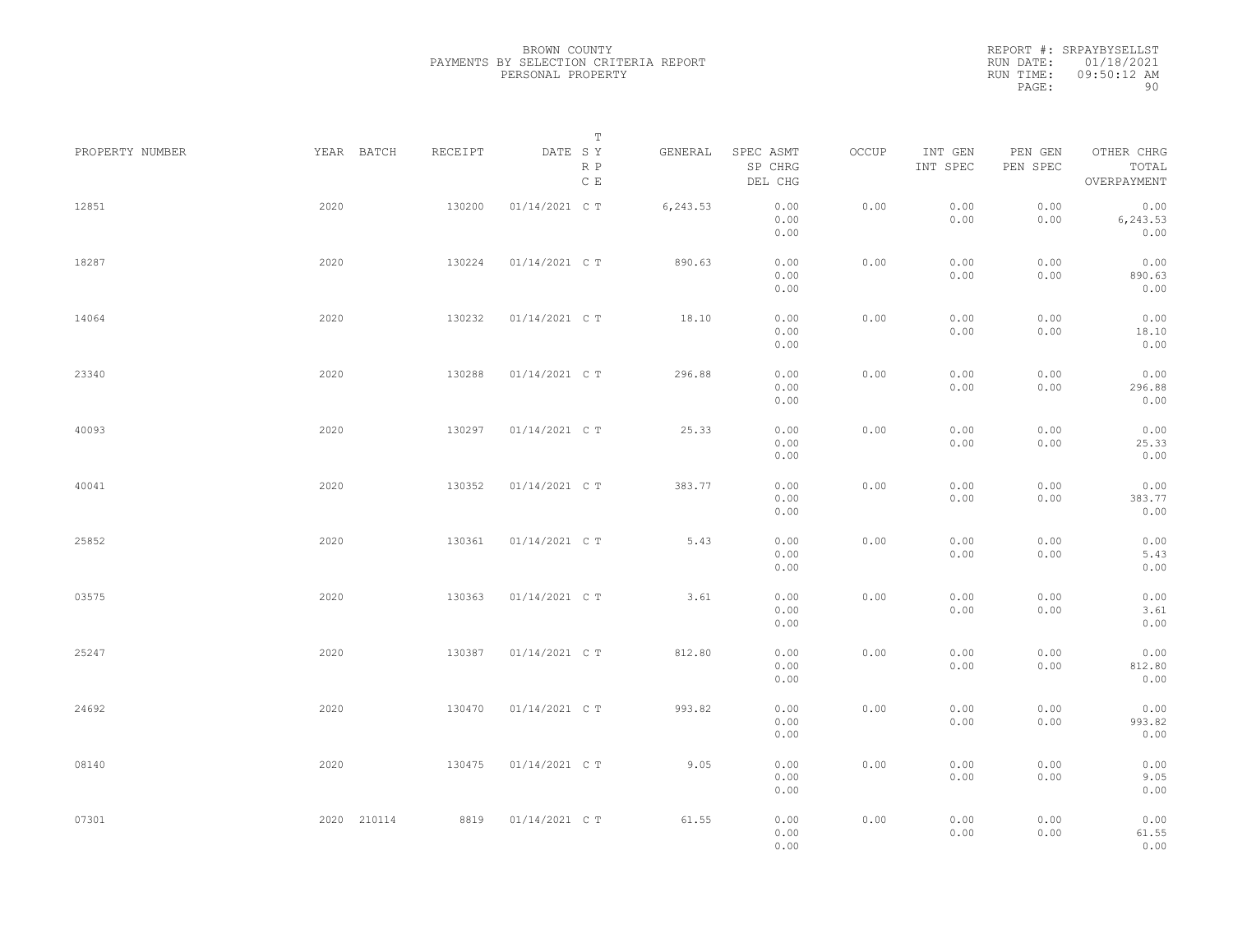REPORT #: SRPAYBYSELLST RUN DATE: 01/18/2021 RUN TIME: 09:50:13 AM PAGE: 91

| PROPERTY NUMBER |      | YEAR BATCH  | RECEIPT | DATE SY        | $\mathbb T$          | GENERAL   | SPEC ASMT            | OCCUP | INT GEN      | PEN GEN      | OTHER CHRG                |  |
|-----------------|------|-------------|---------|----------------|----------------------|-----------|----------------------|-------|--------------|--------------|---------------------------|--|
|                 |      |             |         |                | R P<br>$\mathbb C$ E |           | SP CHRG<br>DEL CHG   |       | INT SPEC     | PEN SPEC     | TOTAL<br>OVERPAYMENT      |  |
| 16891           | 2020 |             | 130538  | 01/14/2021 C T |                      | 2,840.27  | 0.00<br>0.00<br>0.00 | 0.00  | 0.00<br>0.00 | 0.00<br>0.00 | 0.00<br>2,840.27<br>0.00  |  |
| 06601           | 2020 |             | 130595  | 01/14/2021 C T |                      | 448.94    | 0.00<br>0.00<br>0.00 | 0.00  | 0.00<br>0.00 | 0.00<br>0.00 | 0.00<br>448.94<br>0.00    |  |
| 03150           | 2020 |             | 130601  | 01/14/2021 C T |                      | 95.95     | 0.00<br>0.00<br>0.00 | 0.00  | 0.00<br>0.00 | 0.00<br>0.00 | 0.00<br>95.95<br>0.00     |  |
| 25235           | 2020 |             | 130604  | 01/14/2021 C T |                      | 12.05     | 0.00<br>0.00<br>0.00 | 0.00  | 0.00<br>0.00 | 0.00<br>0.00 | 0.00<br>12.05<br>0.00     |  |
| 21494           | 2020 |             | 130613  | 01/14/2021 C T |                      | 85.09     | 0.00<br>0.00<br>0.00 | 0.00  | 0.00<br>0.00 | 0.00<br>0.00 | 0.00<br>85.09<br>0.00     |  |
| 27403           | 2020 |             | 130644  | 01/14/2021 C T |                      | 47.06     | 0.00<br>0.00<br>0.00 | 0.00  | 0.00<br>0.00 | 0.00<br>0.00 | 0.00<br>47.06<br>0.00     |  |
| 21362           |      | 2020 210114 | 8825    | 01/14/2021 C T |                      | 12,785.74 | 0.00<br>0.00<br>0.00 | 0.00  | 0.00<br>0.00 | 0.00<br>0.00 | 0.00<br>12,785.74<br>0.00 |  |
| 24650           | 2020 |             | 130659  | 01/14/2021 C T |                      | 742.21    | 0.00<br>0.00<br>0.00 | 0.00  | 0.00<br>0.00 | 0.00<br>0.00 | 0.00<br>742.21<br>0.00    |  |
| 40051           | 2020 |             | 130669  | 01/14/2021 C T |                      | 191.90    | 0.00<br>0.00<br>0.00 | 0.00  | 0.00<br>0.00 | 0.00<br>0.00 | 0.00<br>191.90<br>0.00    |  |
| 23992           |      | 2020 210114 | 8831    | 01/14/2021 C T |                      | 1,223.73  | 0.00<br>0.00<br>0.00 | 0.00  | 0.00<br>0.00 | 0.00<br>0.00 | 0.00<br>1,223.73<br>0.00  |  |
| 03560           | 2020 |             | 130797  | 01/14/2021 C T |                      | 749.45    | 0.00<br>0.00<br>0.00 | 0.00  | 0.00<br>0.00 | 0.00<br>0.00 | 0.00<br>749.45<br>0.00    |  |
| 27452           | 2020 |             | 130843  | 01/14/2021 C T |                      | 23.53     | 0.00<br>0.00<br>0.00 | 0.00  | 0.00<br>0.00 | 0.00<br>0.00 | 0.00<br>23.53<br>0.00     |  |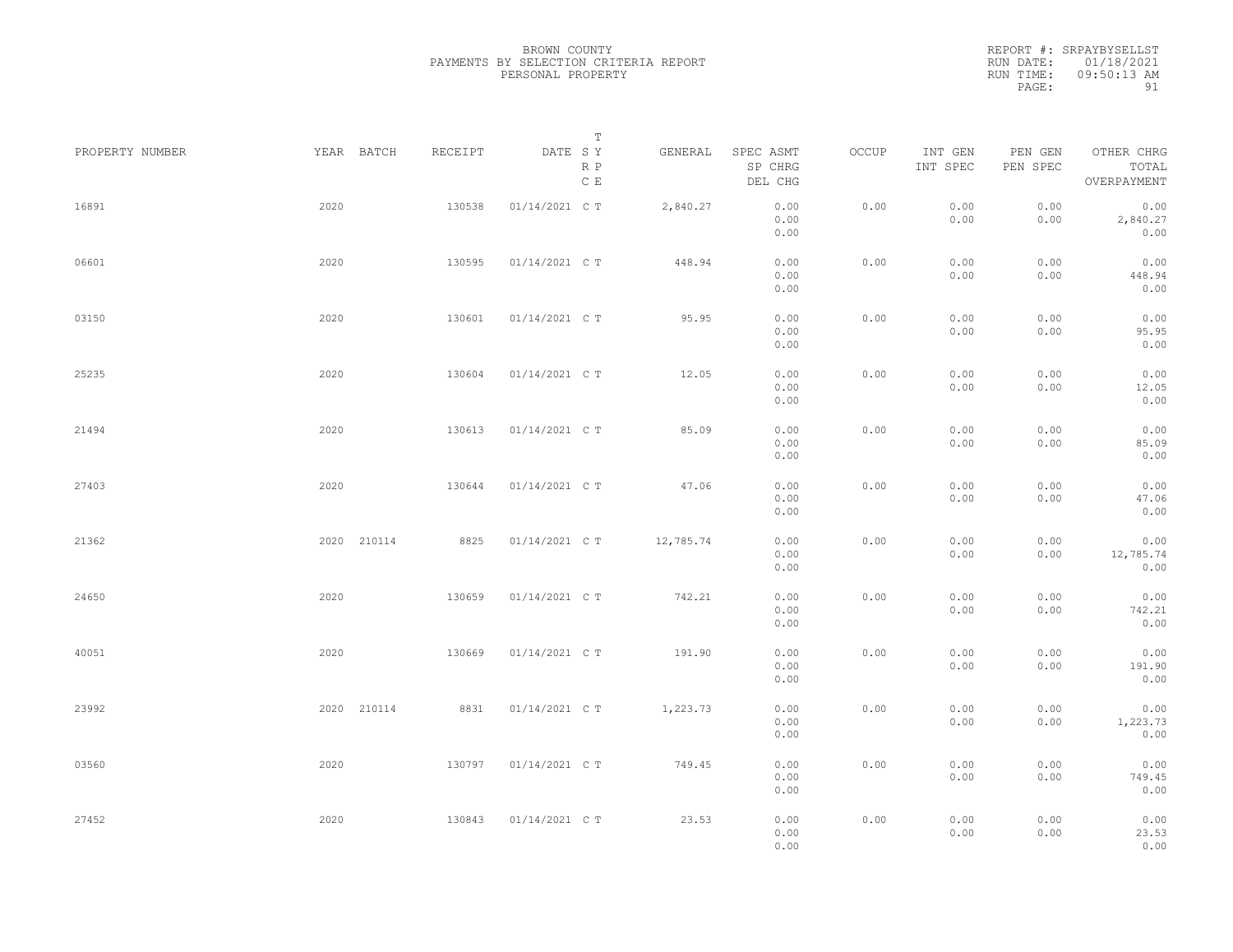|                 |             |         | Т                               |           |                                 |       |                     |                     |                                    |  |
|-----------------|-------------|---------|---------------------------------|-----------|---------------------------------|-------|---------------------|---------------------|------------------------------------|--|
| PROPERTY NUMBER | YEAR BATCH  | RECEIPT | DATE SY<br>R P<br>$\,$ C $\,$ E | GENERAL   | SPEC ASMT<br>SP CHRG<br>DEL CHG | OCCUP | INT GEN<br>INT SPEC | PEN GEN<br>PEN SPEC | OTHER CHRG<br>TOTAL<br>OVERPAYMENT |  |
| 24966           | 2020 210114 | 8844    | 01/14/2021 C T                  | 10,137.37 | 0.00<br>0.00<br>0.00            | 0.00  | 0.00<br>0.00        | 0.00<br>0.00        | 0.00<br>10,137.37<br>0.00          |  |
| 25282           | 2020        | 130962  | 01/15/2021 C T                  | 1,936.95  | 0.00<br>0.00<br>0.00            | 0.00  | 0.00<br>0.00        | 0.00<br>0.00        | 0.00<br>1,936.95<br>0.00           |  |
| 11886           | 2020        | 130999  | 01/15/2021 C T                  | 21.72     | 0.00<br>0.00<br>0.00            | 0.00  | 0.00<br>0.00        | 0.00<br>0.00        | 0.00<br>21.72<br>0.00              |  |
| 19789           | 2020        | 131099  | 01/15/2021 C T                  | 200.93    | 0.00<br>0.00<br>0.00            | 0.00  | 0.00<br>0.00        | 0.00<br>0.00        | 0.00<br>200.93<br>0.00             |  |
| 03074           | 2020        | 131112  | 01/15/2021 C T                  | 814.60    | 0.00<br>0.00<br>0.00            | 0.00  | 0.00<br>0.00        | 0.00<br>0.00        | 0.00<br>814.60<br>0.00             |  |
| 03578           | 2020        | 131113  | 01/15/2021 C T                  | 1,936.95  | 0.00<br>0.00<br>0.00            | 0.00  | 0.00<br>0.00        | 0.00<br>0.00        | 0.00<br>1,936.95<br>0.00           |  |
| 23316           | 2020        | 131118  | 01/15/2021 C T                  | 1,294.33  | 0.00<br>0.00<br>0.00            | 0.00  | 0.00<br>0.00        | 0.00<br>0.00        | 0.00<br>1,294.33<br>0.00           |  |
| 22652           | 2020        | 131122  | 01/15/2021 C T                  | 2,845.70  | 0.00<br>0.00<br>0.00            | 0.00  | 0.00<br>0.00        | 0.00<br>0.00        | 0.00<br>2,845.70<br>0.00           |  |
| 03158           | 2020        | 131182  | 01/15/2021 C T                  | 85.09     | 0.00<br>0.00<br>0.00            | 0.00  | 0.00<br>0.00        | 0.00<br>0.00        | 0.00<br>85.09<br>0.00              |  |
| 17510           | 2020        | 131194  | 01/15/2021 C T                  | 19.91     | 0.00<br>0.00<br>0.00            | 0.00  | 0.00<br>0.00        | 0.00<br>0.00        | 0.00<br>19.91<br>0.00              |  |
| 26795           | 2020        | 131227  | 01/15/2021 C T                  | 7.25      | 0.00<br>0.00<br>0.00            | 0.00  | 0.00<br>0.00        | 0.00<br>0.00        | 0.00<br>7.25<br>0.00               |  |
| 27450           | 2020        | 131238  | 01/15/2021 C T                  | 27.15     | 0.00<br>0.00<br>0.00            | 0.00  | 0.00<br>0.00        | 0.00<br>0.00        | 0.00<br>27.15<br>0.00              |  |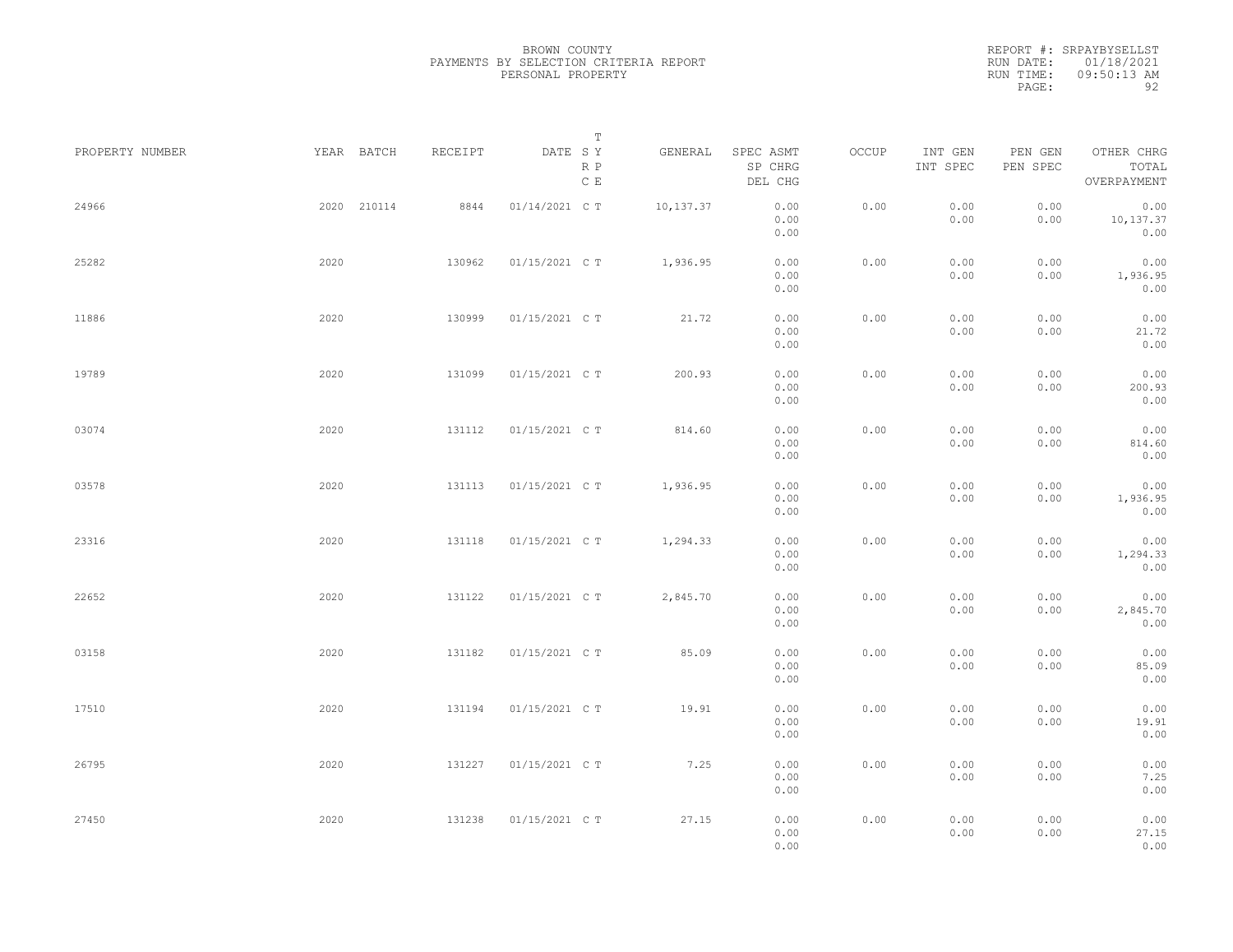|                 |            |                              |                                                                  | $\mathbb T$   |             |                      |       |                     |                     |                     |
|-----------------|------------|------------------------------|------------------------------------------------------------------|---------------|-------------|----------------------|-------|---------------------|---------------------|---------------------|
| PROPERTY NUMBER | YEAR BATCH | RECEIPT                      | $\begin{tabular}{lllll} \bf{DATE} & \tt S & \tt Y \end{tabular}$ | $R$ $P$       | GENERAL     | SPEC ASMT<br>SP CHRG | OCCUP | INT GEN<br>INT SPEC | PEN GEN<br>PEN SPEC | OTHER CHRG<br>TOTAL |
|                 |            |                              |                                                                  | $\,$ C $\,$ E |             | DEL CHG              |       |                     |                     | OVERPAYMENT         |
| 24039           | 2020       | 131241                       | 01/15/2021 C T                                                   |               | 106.81      | 0.00                 | 0.00  | 0.00                | 0.00                | 0.00                |
|                 |            |                              |                                                                  |               |             | 0.00<br>0.00         |       | 0.00                | 0.00                | 106.81<br>0.00      |
| 17269           | 2020       | 131252                       | 01/15/2021 C T                                                   |               | 977.53      | 0.00                 | 0.00  | 0.00                | 0.00                | 0.00                |
|                 |            |                              |                                                                  |               |             | 0.00                 |       | 0.00                | 0.00                | 977.53              |
|                 |            |                              |                                                                  |               |             | 0.00                 |       |                     |                     | 0.00                |
| 21364           | 2020       | 131261                       | 01/15/2021 C T                                                   |               | 2,721.81    | 0.00                 | 0.00  | 0.00                | 0.00                | 0.00                |
|                 |            |                              |                                                                  |               |             | 0.00                 |       | 0.00                | 0.00                | 2,721.81            |
|                 |            |                              |                                                                  |               |             | 0.00                 |       |                     |                     | 0.00                |
| 20557           | 2020       | 131313                       | 01/15/2021 C T                                                   |               | 1,614.73    | 0.00                 | 0.00  | 0.00                | 0.00                | 0.00                |
|                 |            |                              |                                                                  |               |             | 0.00                 |       | 0.00                | 0.00                | 1,614.73            |
|                 |            |                              |                                                                  |               |             | 0.00                 |       |                     |                     | 0.00                |
| 19097           | 2020       | 131353                       | 01/15/2021 C T                                                   |               | 1,774.04    | 0.00                 | 0.00  | 0.00                | 0.00                | 0.00                |
|                 |            |                              |                                                                  |               |             | 0.00                 |       | 0.00                | 0.00                | 1,774.04            |
|                 |            |                              |                                                                  |               |             | 0.00                 |       |                     |                     | 0.00                |
| 22619           | 2020       | 131379                       | 01/15/2021 C T                                                   |               | 796.52      | 0.00                 | 0.00  | 0.00                | 0.00                | 0.00                |
|                 |            |                              |                                                                  |               |             | 0.00                 |       | 0.00                | 0.00                | 796.52              |
|                 |            |                              |                                                                  |               |             | 0.00                 |       |                     |                     | 0.00                |
| 21122           | 2020       | 131385                       | 01/15/2021 C T                                                   |               | 7.25        | 0.00                 | 0.00  | 0.00                | 0.00                | 0.00                |
|                 |            |                              |                                                                  |               |             | 0.00                 |       | 0.00                | 0.00                | 7.25                |
|                 |            |                              |                                                                  |               |             | 0.00                 |       |                     |                     | 0.00                |
|                 |            | VILLAGE OF ASHWAUBENON TOTAL |                                                                  |               | 750, 611.45 | 0.00                 | 0.00  | 0.00                | 0.00                | 0.00                |
|                 |            |                              |                                                                  |               |             | 0.00                 |       | 0.00                | 0.00                | 750,611.45          |
|                 |            |                              |                                                                  |               |             | 0.00                 |       |                     |                     | 0.00                |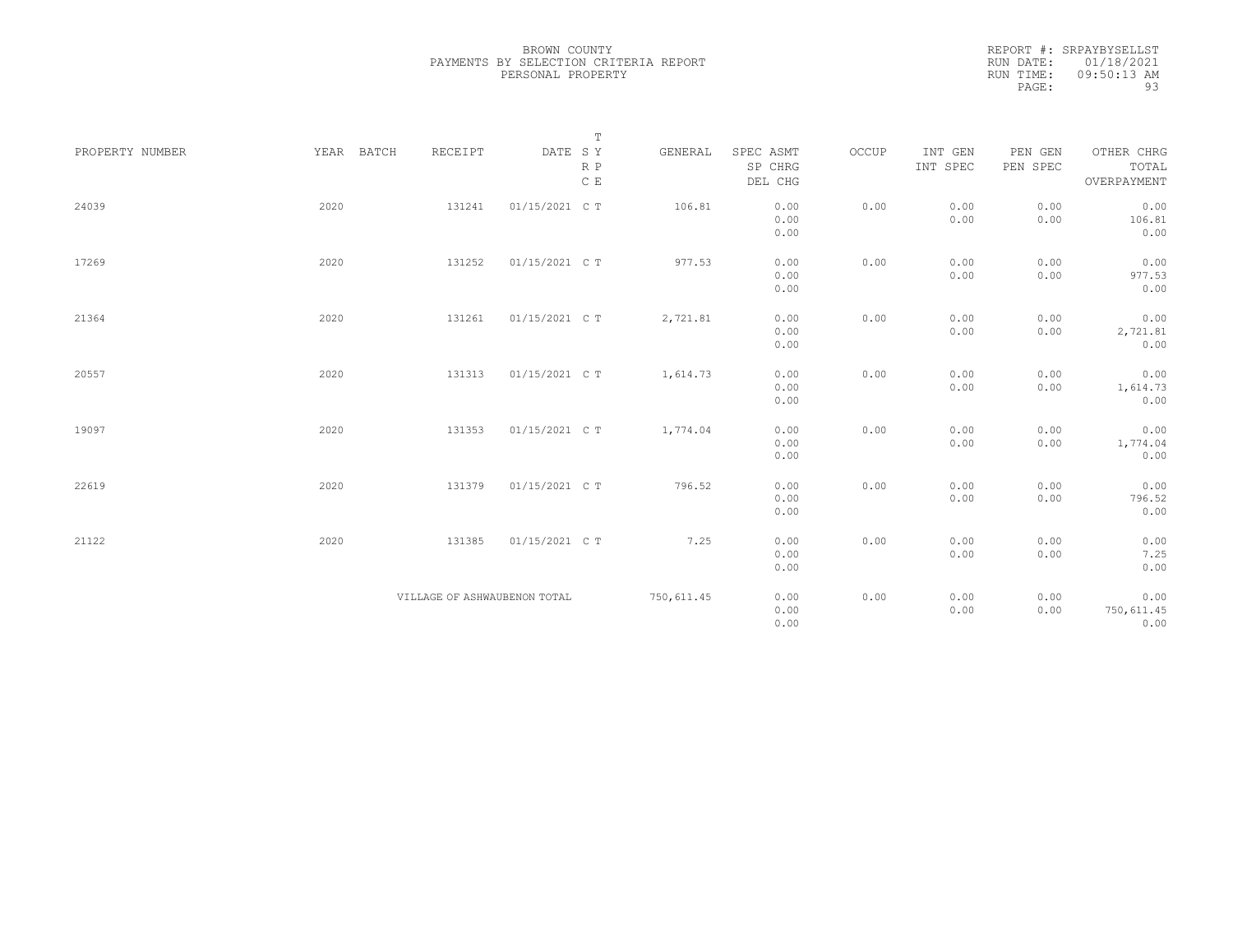|                 |      |             |         | Т                               |          |                                 |       |                     |                     |                                    |  |
|-----------------|------|-------------|---------|---------------------------------|----------|---------------------------------|-------|---------------------|---------------------|------------------------------------|--|
| PROPERTY NUMBER |      | YEAR BATCH  | RECEIPT | DATE SY<br>R P<br>$\,$ C $\,$ E | GENERAL  | SPEC ASMT<br>SP CHRG<br>DEL CHG | OCCUP | INT GEN<br>INT SPEC | PEN GEN<br>PEN SPEC | OTHER CHRG<br>TOTAL<br>OVERPAYMENT |  |
| 20658           | 2020 |             | 96977   | 12/14/2020 C T                  | 775.01   | 0.00<br>0.00<br>0.00            | 0.00  | 0.00<br>0.00        | 0.00<br>0.00        | 0.00<br>775.01<br>0.00             |  |
| 21982           |      | 2020 201211 | 7143    | 12/11/2020 C T                  | 2,539.59 | 0.00<br>0.00<br>0.00            | 0.00  | 0.00<br>0.00        | 0.00<br>0.00        | 0.00<br>2,539.59<br>0.00           |  |
| 25985           |      | 2020 201211 | 7102    | 12/11/2020 C T                  | 236.20   | 0.00<br>0.00<br>0.00            | 0.00  | 0.00<br>0.00        | 0.00<br>0.00        | 0.00<br>236.20<br>0.00             |  |
| 23077           | 2020 |             | 97341   | 12/14/2020 C T                  | 15.44    | 0.00<br>0.00<br>0.00            | 0.00  | 0.00<br>0.00        | 0.00<br>0.00        | 0.00<br>15.44<br>0.00              |  |
| 18531           |      | 2020 201215 | 6962    | 12/15/2020 C T                  | 38.59    | 0.00<br>0.00<br>0.00            | 0.00  | 0.00<br>0.00        | 0.00<br>0.00        | 0.00<br>38.59<br>0.00              |  |
| 25696           | 2020 |             | 98339   | 12/15/2020 C T                  | 57.11    | 0.00<br>0.00<br>0.00            | 0.00  | 0.00<br>0.00        | 0.00<br>0.00        | 0.00<br>57.11<br>0.00              |  |
| 25975           | 2020 |             | 98611   | 12/15/2020 C T                  | 18.53    | 0.00<br>0.00<br>0.00            | 0.00  | 0.00<br>0.00        | 0.00<br>0.00        | 0.00<br>18.53<br>0.00              |  |
| 09837           | 2020 |             | 98627   | 12/15/2020 C T                  | 128.13   | 0.00<br>0.00<br>0.00            | 0.00  | 0.00<br>0.00        | 0.00<br>0.00        | 0.00<br>128.13<br>0.00             |  |
| 04947           | 2020 |             | 98638   | 12/15/2020 C T                  | 7.72     | 0.00<br>0.00<br>0.00            | 0.00  | 0.00<br>0.00        | 0.00<br>0.00        | 0.00<br>7.72<br>0.00               |  |
| 16394           | 2020 |             | 98984   | 12/15/2020 C T                  | 64.84    | 0.00<br>0.00<br>0.00            | 0.00  | 0.00<br>0.00        | 0.00<br>0.00        | 0.00<br>64.84<br>0.00              |  |
| 17408           | 2020 |             | 99666   | 12/16/2020 C T                  | 438.44   | 0.00<br>0.00<br>0.00            | 0.00  | 0.00<br>0.00        | 0.00<br>0.00        | 0.00<br>438.44<br>0.00             |  |
| 22631           | 2020 |             | 99797   | 12/16/2020 C T                  | 12.35    | 0.00<br>0.00<br>0.00            | 0.00  | 0.00<br>0.00        | 0.00<br>0.00        | 0.00<br>12.35<br>0.00              |  |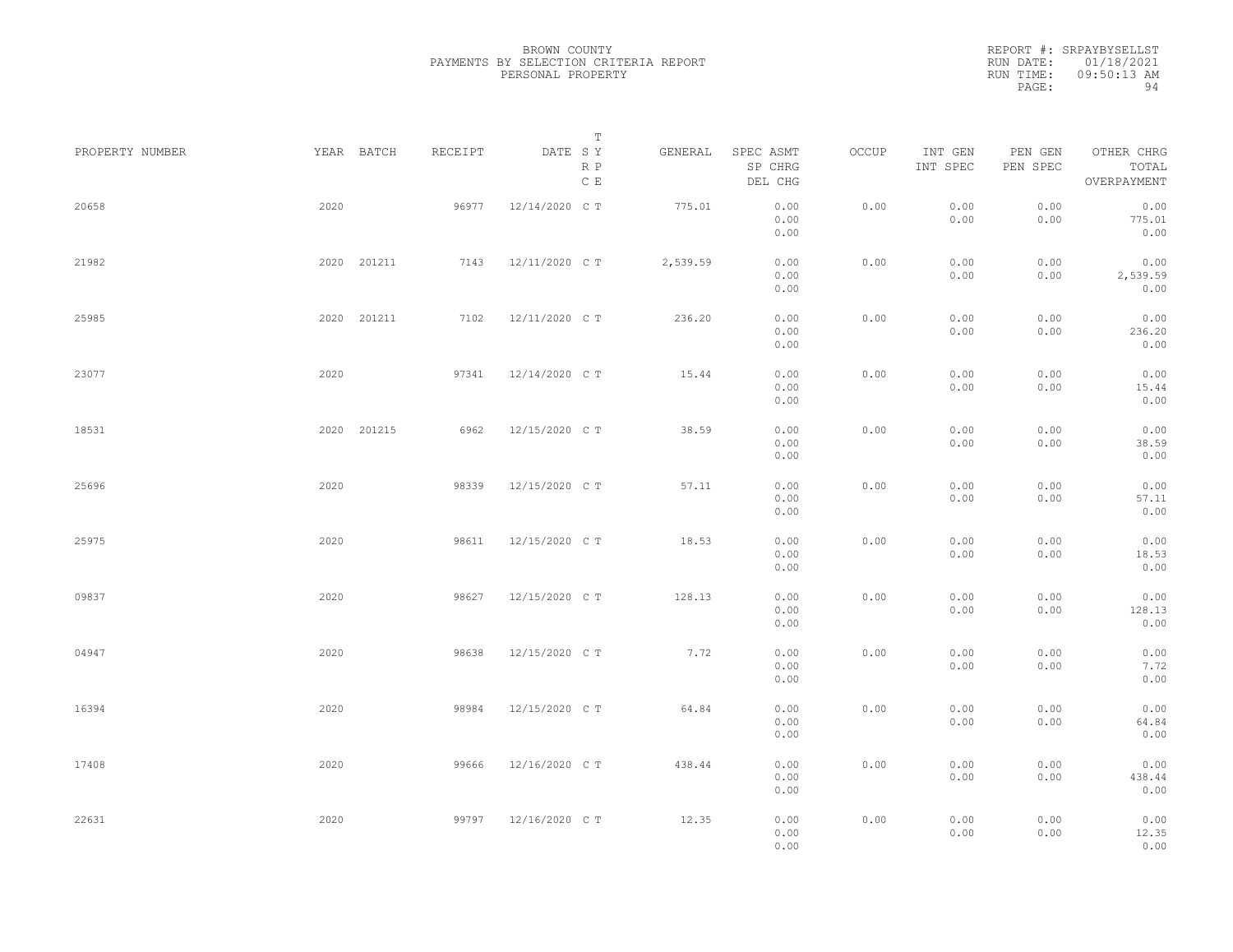REPORT #: SRPAYBYSELLST RUN DATE: 01/18/2021 RUN TIME: 09:50:13 AM PAGE: 95

| PROPERTY NUMBER | YEAR BATCH | RECEIPT | $\mathbb T$<br>DATE SY<br>R P | GENERAL | SPEC ASMT<br>SP CHRG | OCCUP | INT GEN<br>INT SPEC | PEN GEN<br>PEN SPEC | OTHER CHRG<br>TOTAL    |  |
|-----------------|------------|---------|-------------------------------|---------|----------------------|-------|---------------------|---------------------|------------------------|--|
|                 |            |         | $\mathbb C$ E                 |         | DEL CHG              |       |                     |                     | OVERPAYMENT            |  |
| 24500           | 2020       | 100683  | 12/17/2020 C T                | 12.35   | 0.00<br>0.00<br>0.00 | 0.00  | 0.00<br>0.00        | 0.00<br>0.00        | 0.00<br>12.35<br>0.00  |  |
| 03638           | 2020       | 100706  | 12/17/2020 C T                | 4.64    | 0.00<br>0.00<br>0.00 | 0.00  | 0.00<br>0.00        | 0.00<br>0.00        | 0.00<br>4.64<br>0.00   |  |
| 25106           | 2020       | 100754  | 12/17/2020 C T                | 112.70  | 0.00<br>0.00<br>0.00 | 0.00  | 0.00<br>0.00        | 0.00<br>0.00        | 0.00<br>112.70<br>0.00 |  |
| 08766           | 2020       | 100772  | 12/17/2020 C T                | 185.25  | 0.00<br>0.00<br>0.00 | 0.00  | 0.00<br>0.00        | 0.00<br>0.00        | 0.00<br>185.25<br>0.00 |  |
| 21420           | 2020       | 100781  | 12/17/2020 C T                | 16.99   | 0.00<br>0.00<br>0.00 | 0.00  | 0.00<br>0.00        | 0.00<br>0.00        | 0.00<br>16.99<br>0.00  |  |
| 11935           | 2020       | 100890  | 12/17/2020 C T                | 18.53   | 0.00<br>0.00<br>0.00 | 0.00  | 0.00<br>0.00        | 0.00<br>0.00        | 0.00<br>18.53<br>0.00  |  |
| 19753           | 2020       | 100895  | 12/17/2020 C T                | 16.99   | 0.00<br>0.00<br>0.00 | 0.00  | 0.00<br>0.00        | 0.00<br>0.00        | 0.00<br>16.99<br>0.00  |  |
| 05612           | 2020       | 101276  | 12/17/2020 C T                | 81.83   | 0.00<br>0.00<br>0.00 | 0.00  | 0.00<br>0.00        | 0.00<br>0.00        | 0.00<br>81.83<br>0.00  |  |
| 04958           | 2020       | 101333  | 12/17/2020 C T                | 515.63  | 0.00<br>0.00<br>0.00 | 0.00  | 0.00<br>0.00        | 0.00<br>0.00        | 0.00<br>515.63<br>0.00 |  |
| 25968           | 2020       | 101829  | 12/18/2020 C T                | 778.08  | 0.00<br>0.00<br>0.00 | 0.00  | 0.00<br>0.00        | 0.00<br>0.00        | 0.00<br>778.08<br>0.00 |  |
| 16382           | 2020       | 102042  | 12/18/2020 C T                | 27.78   | 0.00<br>0.00<br>0.00 | 0.00  | 0.00<br>0.00        | 0.00<br>0.00        | 0.00<br>27.78<br>0.00  |  |
| 21423           | 2020       | 102345  | 12/18/2020 C T                | 142.03  | 0.00<br>0.00<br>0.00 | 0.00  | 0.00<br>0.00        | 0.00<br>0.00        | 0.00<br>142.03<br>0.00 |  |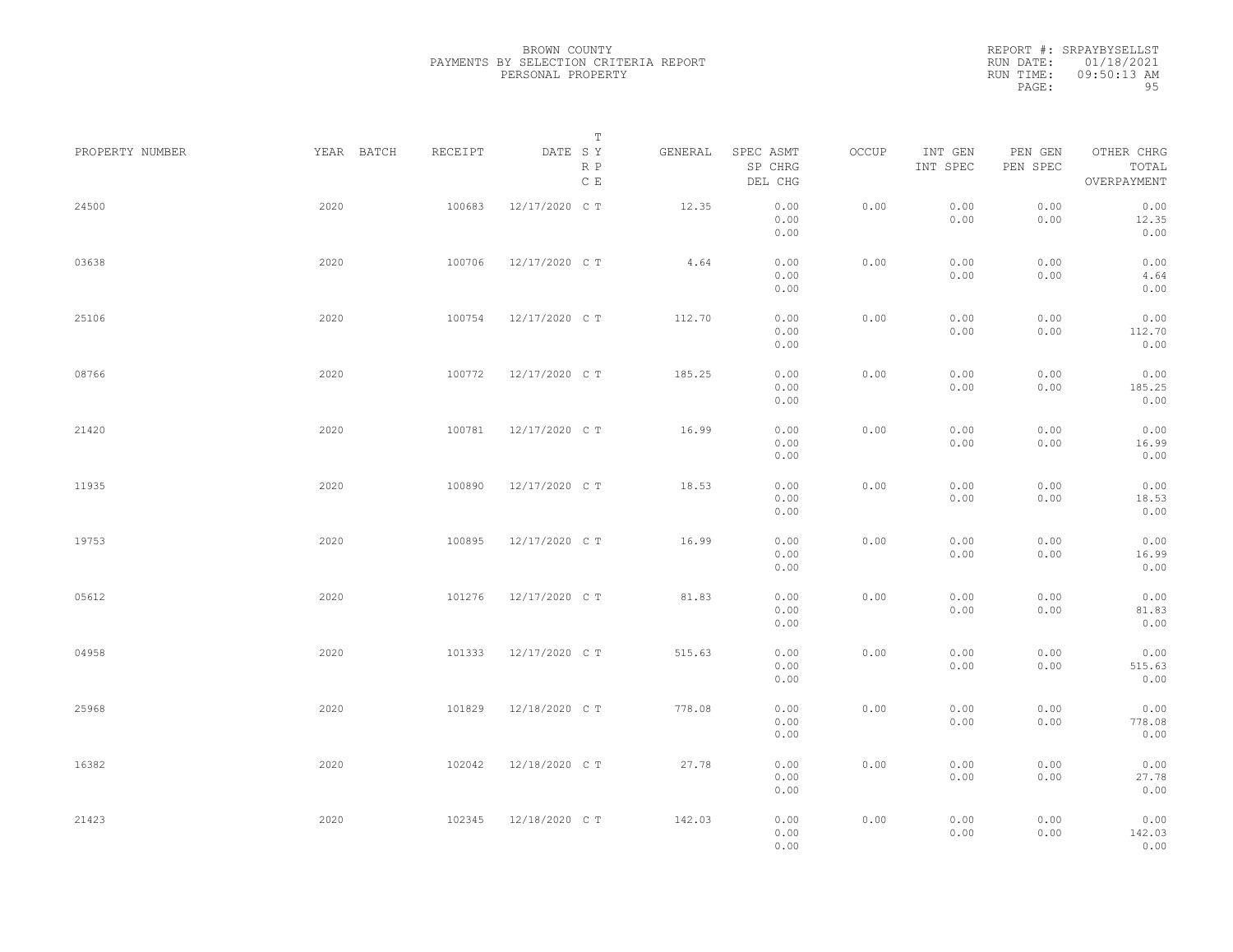|                 |             |         | Т                               |          |                                 |       |                     |                     |                                    |  |
|-----------------|-------------|---------|---------------------------------|----------|---------------------------------|-------|---------------------|---------------------|------------------------------------|--|
| PROPERTY NUMBER | YEAR BATCH  | RECEIPT | DATE SY<br>R P<br>$\,$ C $\,$ E | GENERAL  | SPEC ASMT<br>SP CHRG<br>DEL CHG | OCCUP | INT GEN<br>INT SPEC | PEN GEN<br>PEN SPEC | OTHER CHRG<br>TOTAL<br>OVERPAYMENT |  |
| 21426           | 2020        | 102518  | 12/18/2020 C T                  | 463.15   | 0.00<br>0.00<br>0.00            | 0.00  | 0.00<br>0.00        | 0.00<br>0.00        | 0.00<br>463.15<br>0.00             |  |
| 27134           | 2020        | 102668  | 12/18/2020 C T                  | 209.97   | 0.00<br>0.00<br>0.00            | 0.00  | 0.00<br>0.00        | 0.00<br>0.00        | 0.00<br>209.97<br>0.00             |  |
| 24481           | 2020        | 102677  | 12/18/2020 C T                  | 10.80    | 0.00<br>0.00<br>0.00            | 0.00  | 0.00<br>0.00        | 0.00<br>0.00        | 0.00<br>10.80<br>0.00              |  |
| 04953           | 2020        | 102712  | 12/18/2020 C T                  | 58.66    | 0.00<br>0.00<br>0.00            | 0.00  | 0.00<br>0.00        | 0.00<br>0.00        | 0.00<br>58.66<br>0.00              |  |
| 18494           | 2020        | 102748  | 12/18/2020 C T                  | 15.44    | 0.00<br>0.00<br>0.00            | 0.00  | 0.00<br>0.00        | 0.00<br>0.00        | 0.00<br>15.44<br>0.00              |  |
| 14594           | 2020        | 103571  | 12/19/2020 C T                  | 4.64     | 0.00<br>0.00<br>0.00            | 0.00  | 0.00<br>0.00        | 0.00<br>0.00        | 0.00<br>4.64<br>0.00               |  |
| 29875           | 2020        | 103652  | 12/19/2020 C T                  | 16.99    | 0.00<br>0.00<br>0.00            | 0.00  | 0.00<br>0.00        | 0.00<br>0.00        | 0.00<br>16.99<br>0.00              |  |
| 27133           | 2020        | 103907  | 12/19/2020 C T                  | 1,370.93 | 0.00<br>0.00<br>0.00            | 0.00  | 0.00<br>0.00        | 0.00<br>0.00        | 0.00<br>1,370.93<br>0.00           |  |
| 06250           | 2020        | 104142  | 12/21/2020 C T                  | 1,983.82 | 0.00<br>0.00<br>0.00            | 0.00  | 0.00<br>0.00        | 0.00<br>0.00        | 0.00<br>1,983.82<br>0.00           |  |
| 25672           | 2020 201221 | 7437    | 12/21/2020 C T                  | 189.89   | 0.00<br>0.00<br>0.00            | 0.00  | 0.00<br>0.00        | 0.00<br>0.00        | 0.00<br>189.89<br>0.00             |  |
| 25991           | 2020        | 104860  | 12/21/2020 C T                  | 104.98   | 0.00<br>0.00<br>0.00            | 0.00  | 0.00<br>0.00        | 0.00<br>0.00        | 0.00<br>104.98<br>0.00             |  |
| 26702           | 2020        | 104899  | 12/21/2020 C T                  | 26.24    | 0.00<br>0.00<br>0.00            | 0.00  | 0.00<br>0.00        | 0.00<br>0.00        | 0.00<br>26.24<br>0.00              |  |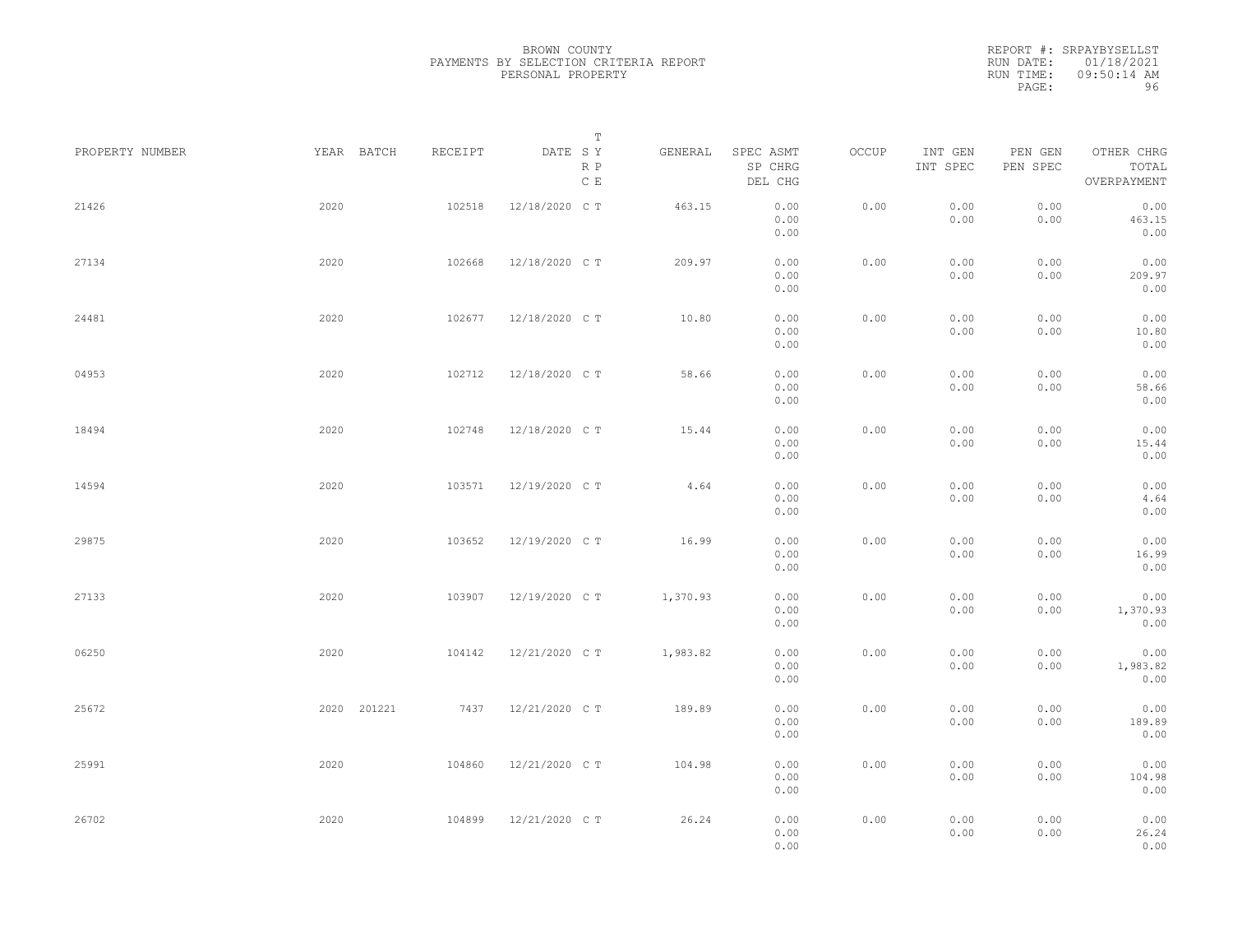|                 |             |         | Т                               |         |                                 |       |                     |                     |                                    |  |
|-----------------|-------------|---------|---------------------------------|---------|---------------------------------|-------|---------------------|---------------------|------------------------------------|--|
| PROPERTY NUMBER | YEAR BATCH  | RECEIPT | DATE SY<br>R P<br>$\,$ C $\,$ E | GENERAL | SPEC ASMT<br>SP CHRG<br>DEL CHG | OCCUP | INT GEN<br>INT SPEC | PEN GEN<br>PEN SPEC | OTHER CHRG<br>TOTAL<br>OVERPAYMENT |  |
| 25981           | 2020        | 105029  | 12/21/2020 C T                  | 361.26  | 0.00<br>0.00<br>0.00            | 0.00  | 0.00<br>0.00        | 0.00<br>0.00        | 0.00<br>361.26<br>0.00             |  |
| 14625           | 2020        | 105042  | 12/21/2020 C T                  | 23.15   | 0.00<br>0.00<br>0.00            | 0.00  | 0.00<br>0.00        | 0.00<br>0.00        | 0.00<br>23.15<br>0.00              |  |
| 25684           | 2020        | 105161  | 12/21/2020 C T                  | 520.27  | 0.00<br>0.00<br>0.00            | 0.00  | 0.00<br>0.00        | 0.00<br>0.00        | 0.00<br>520.27<br>0.00             |  |
| 25969           | 2020        | 105188  | 12/21/2020 C T                  | 367.43  | 0.00<br>0.00<br>0.00            | 0.00  | 0.00<br>0.00        | 0.00<br>0.00        | 0.00<br>367.43<br>0.00             |  |
| 14651           | 2020        | 105687  | 12/22/2020 C T                  | 6.18    | 0.00<br>0.00<br>0.00            | 0.00  | 0.00<br>0.00        | 0.00<br>0.00        | 0.00<br>6.18<br>0.00               |  |
| 19769           | 2020 201222 | 7473    | 12/22/2020 C T                  | 72.56   | 0.00<br>0.00<br>0.00            | 0.00  | 0.00<br>0.00        | 0.00<br>0.00        | 0.00<br>72.56<br>0.00              |  |
| 24497           | 2020        | 105982  | 12/22/2020 C T                  | 821.32  | 0.00<br>0.00<br>0.00            | 0.00  | 0.00<br>0.00        | 0.00<br>0.00        | 0.00<br>821.32<br>0.00             |  |
| 29853           | 2020        | 105984  | 12/22/2020 C T                  | 20.07   | 0.00<br>0.00<br>0.00            | 0.00  | 0.00<br>0.00        | 0.00<br>0.00        | 0.00<br>20.07<br>0.00              |  |
| 25936           | 2020        | 106037  | 12/22/2020 C T                  | 342.73  | 0.00<br>0.00                    | 0.00  | 0.00<br>0.00        | 0.00<br>0.00        | 0.00<br>342.73                     |  |
| 03632           | 2020        | 106039  | 12/22/2020 C T                  | 41.68   | 0.00<br>0.00<br>0.00            | 0.00  | 0.00<br>0.00        | 0.00<br>0.00        | 0.00<br>0.00<br>41.68              |  |
| 20358           | 2020        | 106054  | 12/22/2020 C T                  | 81.83   | 0.00<br>0.00<br>0.00            | 0.00  | 0.00<br>0.00        | 0.00<br>0.00        | 0.00<br>0.00<br>81.83              |  |
| 11940           | 2020 201222 | 7492    | 12/22/2020 C T                  | 54.03   | 0.00<br>0.00<br>0.00<br>0.00    | 0.00  | 0.00<br>0.00        | 0.00<br>0.00        | 0.00<br>0.00<br>54.03<br>0.00      |  |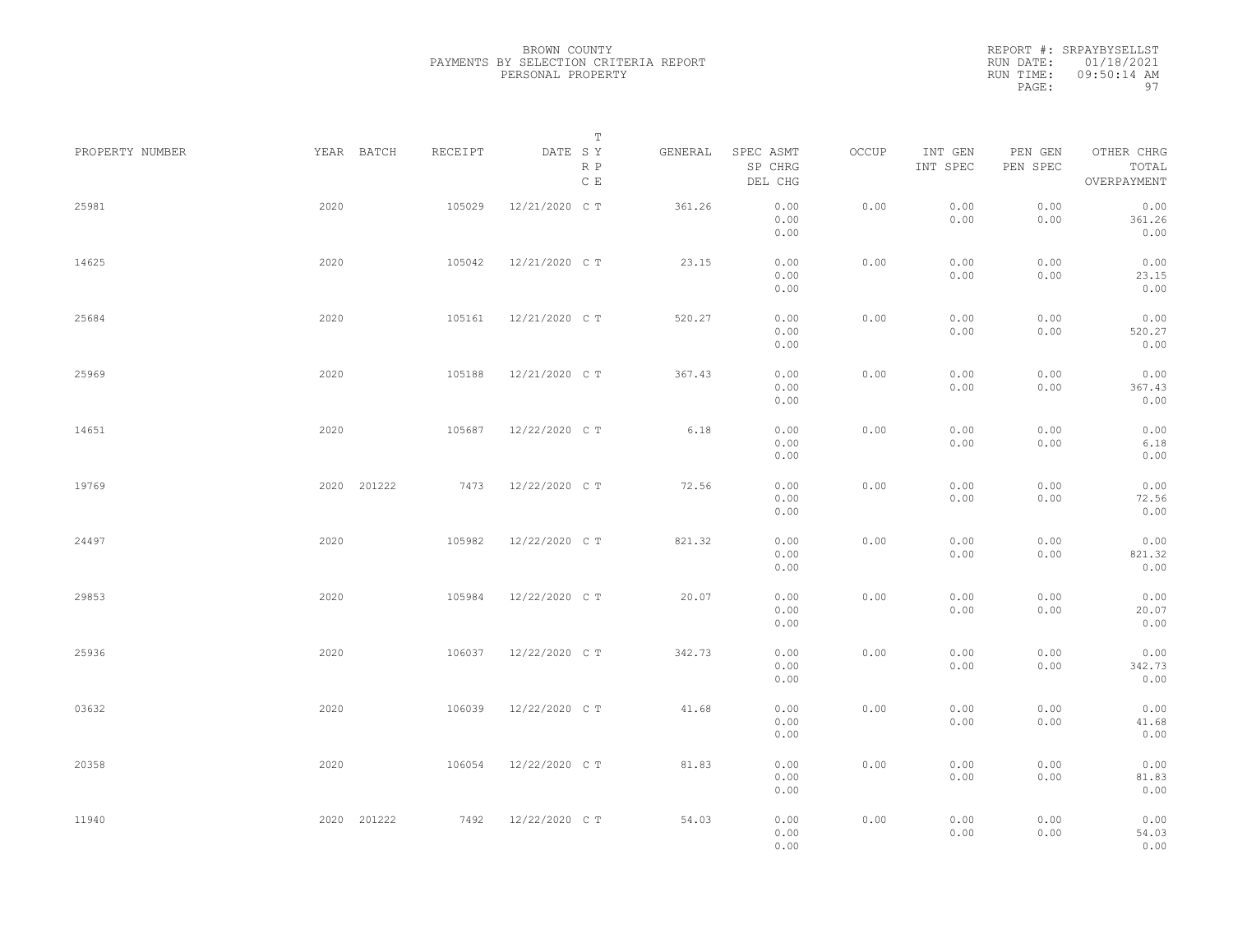|                 |            |         | $\mathbb T$                               |          |                                 |       |                     |                     |                                    |  |
|-----------------|------------|---------|-------------------------------------------|----------|---------------------------------|-------|---------------------|---------------------|------------------------------------|--|
| PROPERTY NUMBER | YEAR BATCH | RECEIPT | DATE SY<br>$\mathbb R$ $\mathbb P$<br>C E | GENERAL  | SPEC ASMT<br>SP CHRG<br>DEL CHG | OCCUP | INT GEN<br>INT SPEC | PEN GEN<br>PEN SPEC | OTHER CHRG<br>TOTAL<br>OVERPAYMENT |  |
| 24491           | 2020       | 106199  | 12/22/2020 CT                             | 58.66    | 0.00<br>0.00<br>0.00            | 0.00  | 0.00<br>0.00        | 0.00<br>0.00        | 0.00<br>58.66<br>0.00              |  |
| 11239           | 2020       | 106218  | 12/22/2020 CT                             | 129.68   | 0.00<br>0.00<br>0.00            | 0.00  | 0.00<br>0.00        | 0.00<br>0.00        | 0.00<br>129.68<br>0.00             |  |
| 22478           | 2020       | 106248  | 12/22/2020 CT                             | 12.35    | 0.00<br>0.00<br>0.00            | 0.00  | 0.00<br>0.00        | 0.00<br>0.00        | 0.00<br>12.35<br>0.00              |  |
| 27476           | 2020       | 106286  | 12/22/2020 CT                             | 49.41    | 0.00<br>0.00<br>0.00            | 0.00  | 0.00<br>0.00        | 0.00<br>0.00        | 0.00<br>49.41<br>0.00              |  |
| 25101           | 2020       | 106307  | 12/22/2020 CT                             | 89.54    | 0.00<br>0.00<br>0.00            | 0.00  | 0.00<br>0.00        | 0.00<br>0.00        | 0.00<br>89.54<br>0.00              |  |
| 23186           | 2020       | 106417  | 12/22/2020 CT                             | 7,350.17 | 0.00<br>0.00<br>0.00            | 0.00  | 0.00<br>0.00        | 0.00<br>0.00        | 0.00<br>7,350.17<br>0.00           |  |
| 25988           | 2020       | 106506  | 12/22/2020 CT                             | 32.42    | 0.00<br>0.00<br>0.00            | 0.00  | 0.00<br>0.00        | 0.00<br>0.00        | 0.00<br>32.42<br>0.00              |  |
| 27204           | 2020       | 106704  | 12/22/2020 CT                             | 47.86    | 0.00<br>0.00<br>0.00            | 0.00  | 0.00<br>0.00        | 0.00<br>0.00        | 0.00<br>47.86<br>0.00              |  |
| 15962           | 2020       | 106717  | 12/22/2020 CT                             | 7.72     | 0.00<br>0.00<br>0.00            | 0.00  | 0.00<br>0.00        | 0.00<br>0.00        | 0.00<br>7.72<br>0.00               |  |
| 26727           | 2020       | 106738  | 12/22/2020 CT                             | 23.15    | 0.00<br>0.00<br>0.00            | 0.00  | 0.00<br>0.00        | 0.00<br>0.00        | 0.00<br>23.15<br>0.00              |  |
| 25976           | 2020       | 106793  | 12/22/2020 CT                             | 331.91   | 0.00<br>0.00<br>0.00            | 0.00  | 0.00<br>0.00        | 0.00<br>0.00        | 0.00<br>331.91<br>0.00             |  |
| 11228           | 2020       | 106804  | 12/22/2020 C T                            | 115.79   | 0.00<br>0.00<br>0.00            | 0.00  | 0.00<br>0.00        | 0.00<br>0.00        | 0.00<br>115.79<br>0.00             |  |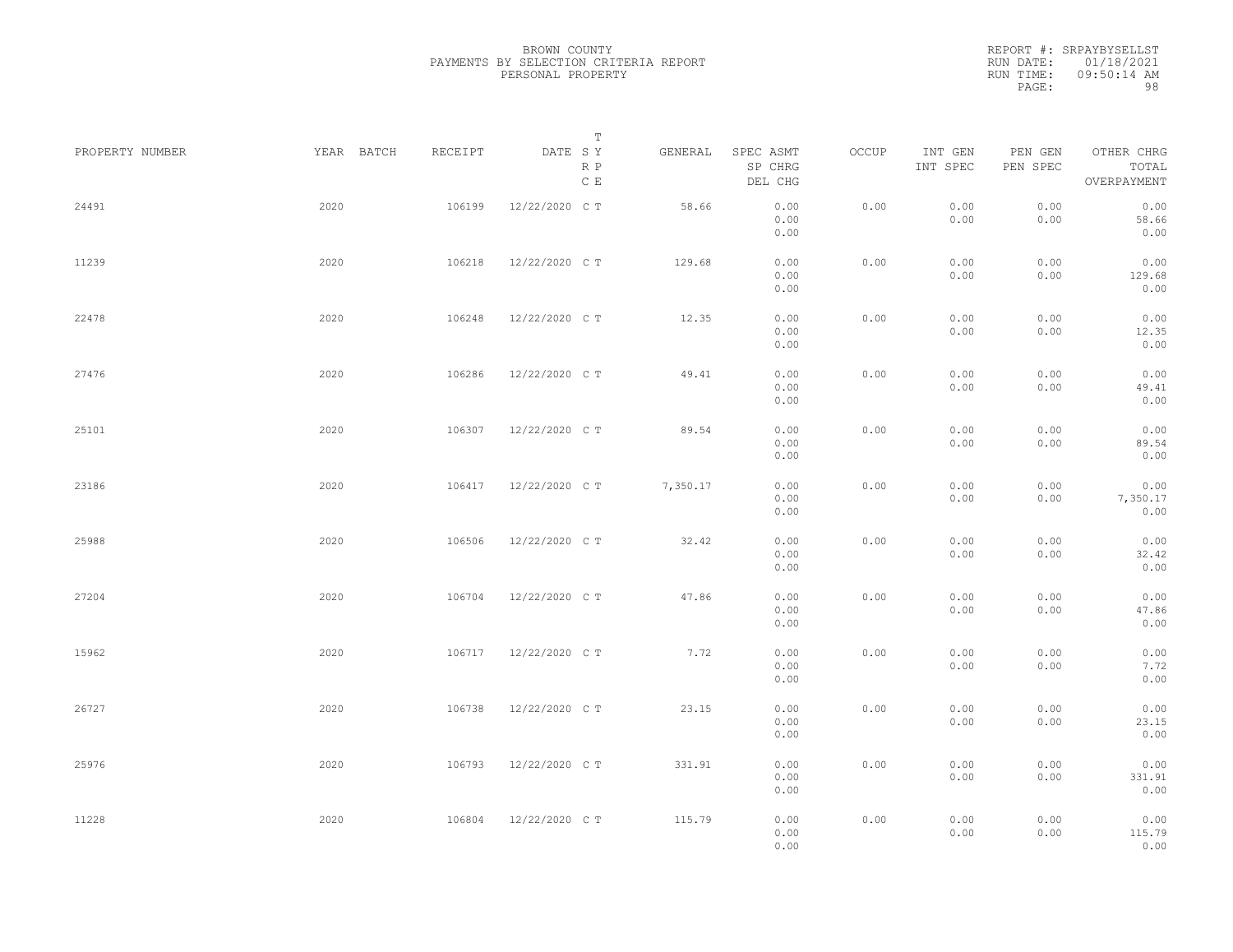|                 |             |         | Т                               |          |                                 |       |                     |                     |                                    |  |
|-----------------|-------------|---------|---------------------------------|----------|---------------------------------|-------|---------------------|---------------------|------------------------------------|--|
| PROPERTY NUMBER | YEAR BATCH  | RECEIPT | DATE SY<br>R P<br>$\,$ C $\,$ E | GENERAL  | SPEC ASMT<br>SP CHRG<br>DEL CHG | OCCUP | INT GEN<br>INT SPEC | PEN GEN<br>PEN SPEC | OTHER CHRG<br>TOTAL<br>OVERPAYMENT |  |
| 21561           | 2020        | 107062  | 12/22/2020 C T                  | 16.99    | 0.00<br>0.00<br>0.00            | 0.00  | 0.00<br>0.00        | 0.00<br>0.00        | 0.00<br>16.99<br>0.00              |  |
| 21607           | 2020        | 107616  | 12/23/2020 C T                  | 172.91   | 0.00<br>0.00<br>0.00            | 0.00  | 0.00<br>0.00        | 0.00<br>0.00        | 0.00<br>172.91<br>0.00             |  |
| 23743           | 2020        | 107745  | 12/23/2020 C T                  | 869.18   | 0.00<br>0.00<br>0.00            | 0.00  | 0.00<br>0.00        | 0.00<br>0.00        | 0.00<br>869.18<br>0.00             |  |
| 27710           | 2020 201223 | 7560    | 12/23/2020 C T                  | 128.13   | 0.00<br>0.00<br>0.00            | 0.00  | 0.00<br>0.00        | 0.00<br>0.00        | 0.00<br>128.13<br>0.00             |  |
| 14527           | 2020        | 108024  | 12/23/2020 C T                  | 60.20    | 0.00<br>0.00<br>0.00            | 0.00  | 0.00<br>0.00        | 0.00<br>0.00        | 0.00<br>60.20<br>0.00              |  |
| 03675           | 2020        | 108124  | 12/23/2020 C T                  | 38.59    | 0.00<br>0.00                    | 0.00  | 0.00<br>0.00        | 0.00<br>0.00        | 0.00<br>38.59                      |  |
| 13555           | 2020        | 108275  | 12/23/2020 C T                  | 63.30    | 0.00<br>0.00<br>0.00            | 0.00  | 0.00<br>0.00        | 0.00<br>0.00        | 0.00<br>0.00<br>63.30              |  |
| 26472           | 2020        | 108347  | 12/23/2020 C T                  | 1,931.34 | 0.00<br>0.00<br>0.00            | 0.00  | 0.00<br>0.00        | 0.00<br>0.00        | 0.00<br>0.00<br>1,931.34           |  |
| 25977           | 2020        | 108352  | 12/23/2020 C T                  | 1,877.29 | 0.00<br>0.00<br>0.00            | 0.00  | 0.00<br>0.00        | 0.00<br>0.00        | 0.00<br>0.00<br>1,877.29           |  |
| 03684           | 2020        | 108808  | 12/23/2020 C T                  | 30.88    | 0.00<br>0.00<br>0.00            | 0.00  | 0.00<br>0.00        | 0.00<br>0.00        | 0.00<br>0.00<br>30.88              |  |
| 17407           | 2020        | 109412  | 12/28/2020 C T                  | 359.72   | 0.00<br>0.00                    | 0.00  | 0.00                | 0.00                | 0.00<br>0.00                       |  |
|                 |             |         |                                 |          | 0.00<br>0.00                    |       | 0.00                | 0.00                | 359.72<br>0.00                     |  |
| 26721           | 2020        | 109706  | 12/28/2020 C T                  | 137.40   | 0.00<br>0.00<br>0.00            | 0.00  | 0.00<br>0.00        | 0.00<br>0.00        | 0.00<br>137.40<br>0.00             |  |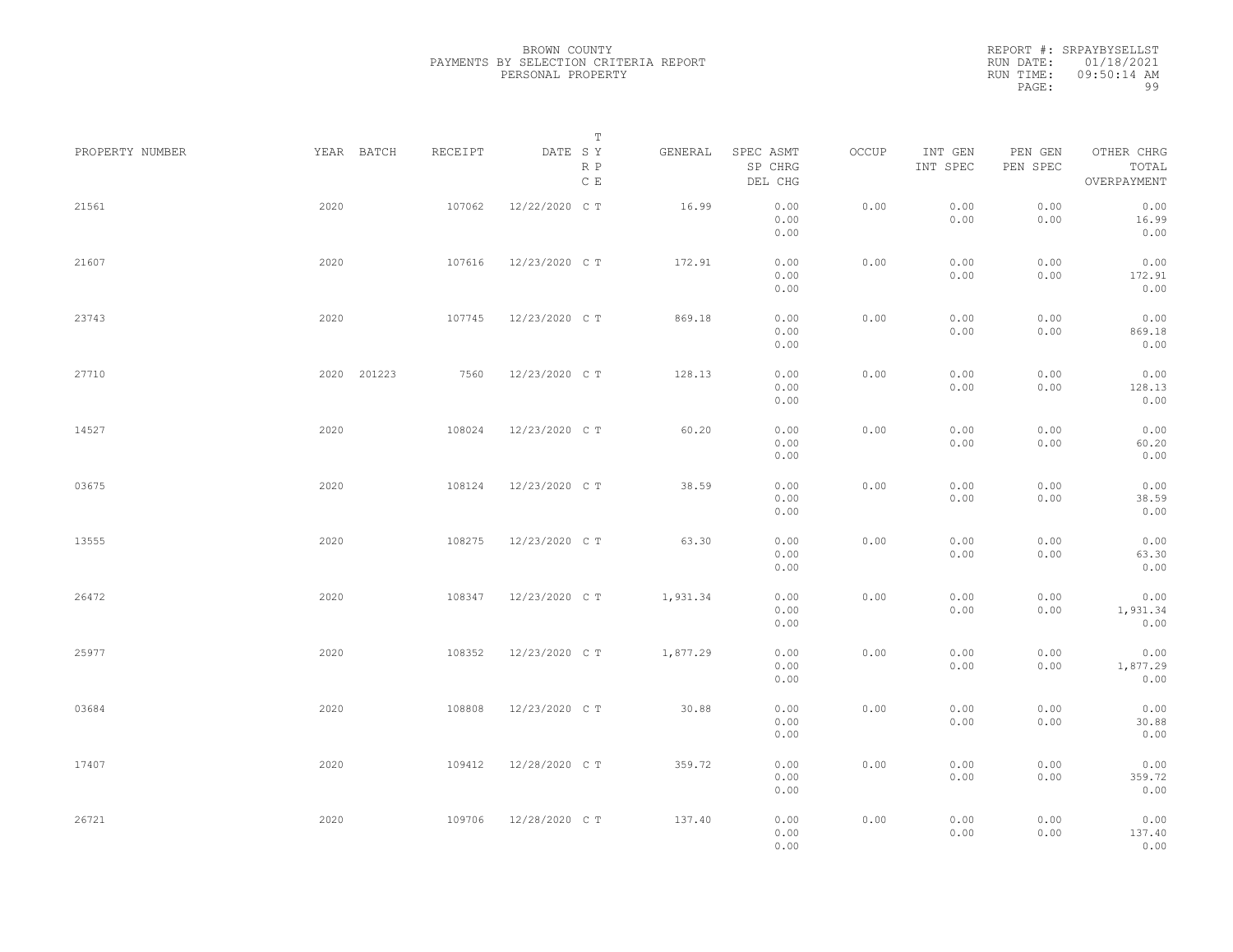| PROPERTY NUMBER | YEAR BATCH | RECEIPT | T<br>DATE SY         | GENERAL  | SPEC ASMT                    | OCCUP | INT GEN      | PEN GEN      | OTHER CHRG                    |  |
|-----------------|------------|---------|----------------------|----------|------------------------------|-------|--------------|--------------|-------------------------------|--|
|                 |            |         | R P<br>$\mathbb C$ E |          | SP CHRG<br>DEL CHG           |       | INT SPEC     | PEN SPEC     | TOTAL<br>OVERPAYMENT          |  |
| 25961           | 2020       | 110118  | 12/28/2020 C T       | 92.63    | 0.00<br>0.00<br>0.00         | 0.00  | 0.00<br>0.00 | 0.00<br>0.00 | 0.00<br>92.63<br>0.00         |  |
| 19768           | 2020       | 110228  | 12/28/2020 C T       | 21.62    | 0.00<br>0.00<br>0.00         | 0.00  | 0.00<br>0.00 | 0.00<br>0.00 | 0.00<br>21.62<br>0.00         |  |
| 10537           | 2020       | 110257  | 12/28/2020 C T       | 9,066.91 | 0.00<br>0.00<br>0.00         | 0.00  | 0.00<br>0.00 | 0.00<br>0.00 | 0.00<br>9,066.91<br>0.00      |  |
| 26744           | 2020       | 110269  | 12/28/2020 C T       | 183.72   | 0.00<br>0.00<br>0.00         | 0.00  | 0.00<br>0.00 | 0.00<br>0.00 | 0.00<br>183.72<br>0.00        |  |
| 21590           | 2020       | 110607  | 12/28/2020 C T       | 2,332.72 | 0.00<br>0.00<br>0.00         | 0.00  | 0.00<br>0.00 | 0.00<br>0.00 | 0.00<br>2,332.72<br>0.00      |  |
| 22453           | 2020       | 110681  | 12/28/2020 C T       | 5,215.05 | 0.00<br>0.00<br>0.00         | 0.00  | 0.00<br>0.00 | 0.00<br>0.00 | 0.00<br>5,215.05<br>0.00      |  |
| 19806           | 2020       | 111110  | 12/28/2020 C T       | 4,566.86 | 0.00<br>0.00<br>0.00         | 0.00  | 0.00<br>0.00 | 0.00<br>0.00 | 0.00<br>4,566.86<br>0.00      |  |
| 29858           | 2020       | 111429  | 12/28/2020 C T       | 1,292.18 | 0.00<br>0.00<br>0.00         | 0.00  | 0.00<br>0.00 | 0.00<br>0.00 | 0.00<br>1,292.18<br>0.00      |  |
| 22942           | 2020       | 113485  | 12/29/2020 C T       | 438.44   | 0.00<br>0.00                 | 0.00  | 0.00<br>0.00 | 0.00<br>0.00 | 0.00<br>438.44                |  |
| 29870           | 2020       | 113495  | 12/29/2020 C T       | 147.88   | 0.00<br>0.00<br>0.00         | 0.00  | 0.00<br>0.00 | 0.00<br>0.00 | 0.00<br>0.00<br>147.88        |  |
| 03720           | 2020       | 113617  | 12/29/2020 CT        | 322.66   | 0.00<br>0.00<br>0.00         | 0.00  | 0.00<br>0.00 | 0.00<br>0.00 | 0.00<br>0.00<br>322.66        |  |
| 11945           | 2020       | 113712  | 12/29/2020 CT        | 37.05    | 0.00<br>0.00<br>0.00<br>0.00 | 0.00  | 0.00<br>0.00 | 0.00<br>0.00 | 0.00<br>0.00<br>37.05<br>0.00 |  |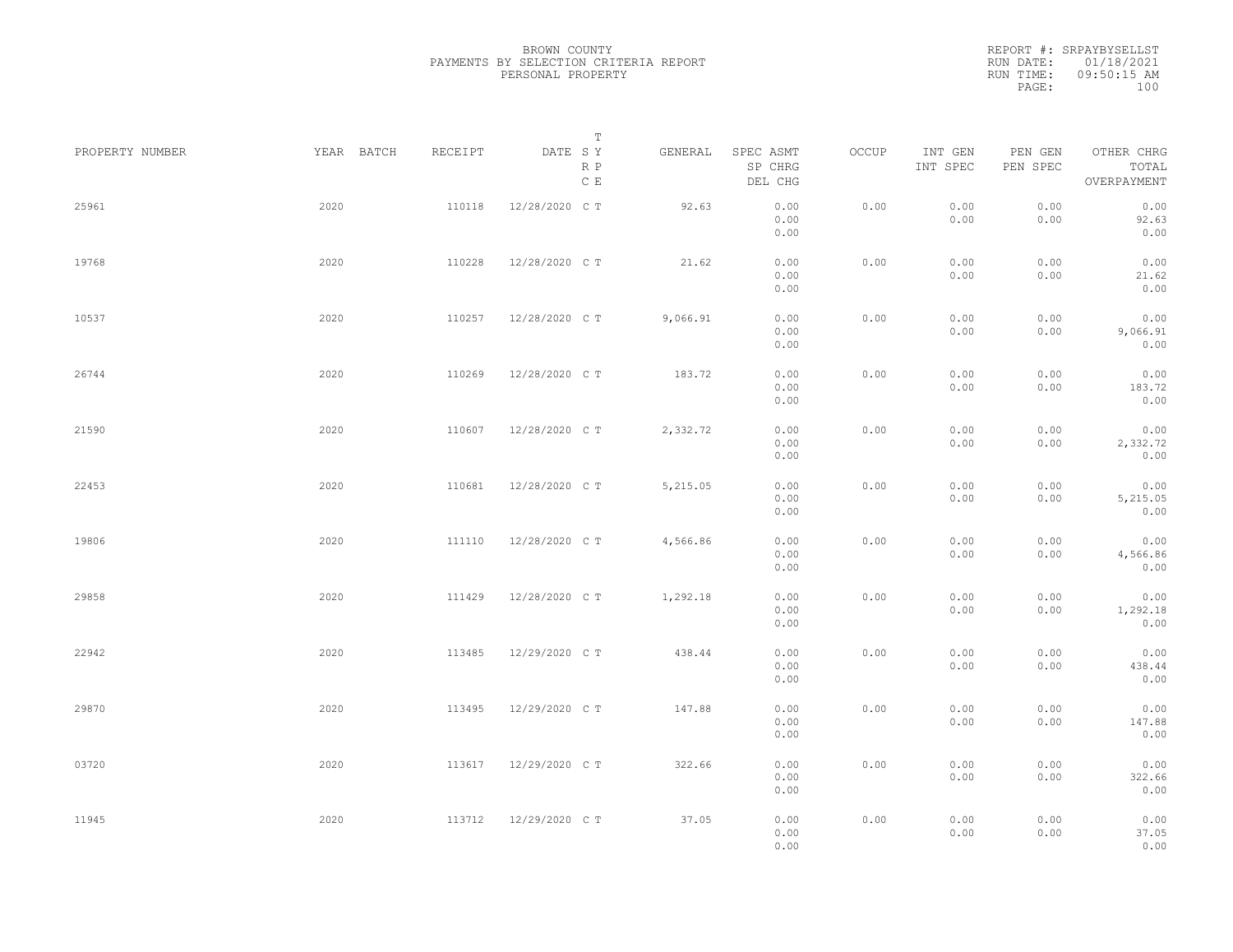|                 |             |         | Т                               |          |                                 |       |                     |                     |                                    |  |
|-----------------|-------------|---------|---------------------------------|----------|---------------------------------|-------|---------------------|---------------------|------------------------------------|--|
| PROPERTY NUMBER | YEAR BATCH  | RECEIPT | DATE SY<br>R P<br>$\,$ C $\,$ E | GENERAL  | SPEC ASMT<br>SP CHRG<br>DEL CHG | OCCUP | INT GEN<br>INT SPEC | PEN GEN<br>PEN SPEC | OTHER CHRG<br>TOTAL<br>OVERPAYMENT |  |
| 16404           | 2020        | 113888  | 12/29/2020 C T                  | 313.47   | 0.00<br>0.00<br>0.00            | 0.00  | 0.00<br>0.00        | 0.00<br>0.00        | 0.00<br>313.47<br>0.00             |  |
| 09819           | 2020        | 114165  | 12/29/2020 C T                  | 143.57   | 0.00<br>0.00<br>0.00            | 0.00  | 0.00<br>0.00        | 0.00<br>0.00        | 0.00<br>143.57<br>0.00             |  |
| 29862           | 2020 201229 | 7986    | 12/29/2020 C T                  | 478.58   | 0.00<br>0.00<br>0.00            | 0.00  | 0.00<br>0.00        | 0.00<br>0.00        | 0.00<br>478.58<br>0.00             |  |
| 25668           | 2020        | 114428  | 12/29/2020 C T                  | 33.96    | 0.00<br>0.00<br>0.00            | 0.00  | 0.00<br>0.00        | 0.00<br>0.00        | 0.00<br>33.96<br>0.00              |  |
| 18497           | 2020        | 114483  | 12/29/2020 C T                  | 71.01    | 0.00<br>0.00<br>0.00            | 0.00  | 0.00<br>0.00        | 0.00<br>0.00        | 0.00<br>71.01<br>0.00              |  |
| 24486           | 2020 201229 | 7995    | 12/29/2020 C T                  | 290.71   | 0.00<br>0.00<br>0.00            | 0.00  | 0.00<br>0.00        | 0.00<br>0.00        | 0.00<br>290.71<br>0.00             |  |
| 25091           | 2020        | 114596  | 12/29/2020 C T                  | 775.01   | 0.00<br>0.00<br>0.00            | 0.00  | 0.00<br>0.00        | 0.00<br>0.00        | 0.00<br>775.01<br>0.00             |  |
| 29872           | 2020        | 114969  | 12/29/2020 C T                  | 389.05   | 0.00<br>0.00<br>0.00            | 0.00  | 0.00<br>0.00        | 0.00<br>0.00        | 0.00<br>389.05<br>0.00             |  |
| 08035           | 2020        | 115201  | 12/29/2020 C T                  | 174.45   | 0.00<br>0.00<br>0.00            | 0.00  | 0.00<br>0.00        | 0.00<br>0.00        | 0.00<br>174.45<br>0.00             |  |
| 21403           | 2020        | 115208  | 12/29/2020 C T                  | 75.64    | 0.00<br>0.00<br>0.00            | 0.00  | 0.00<br>0.00        | 0.00<br>0.00        | 0.00<br>75.64<br>0.00              |  |
| 22476           | 2020        | 115245  | 12/29/2020 C T                  | 1,160.96 | 0.00<br>0.00<br>0.00            | 0.00  | 0.00<br>0.00        | 0.00<br>0.00        | 0.00<br>1,160.96<br>0.00           |  |
| 23095           | 2020        | 115394  | 12/29/2020 C T                  | 50.96    | 0.00<br>0.00<br>0.00            | 0.00  | 0.00<br>0.00        | 0.00<br>0.00        | 0.00<br>50.96<br>0.00              |  |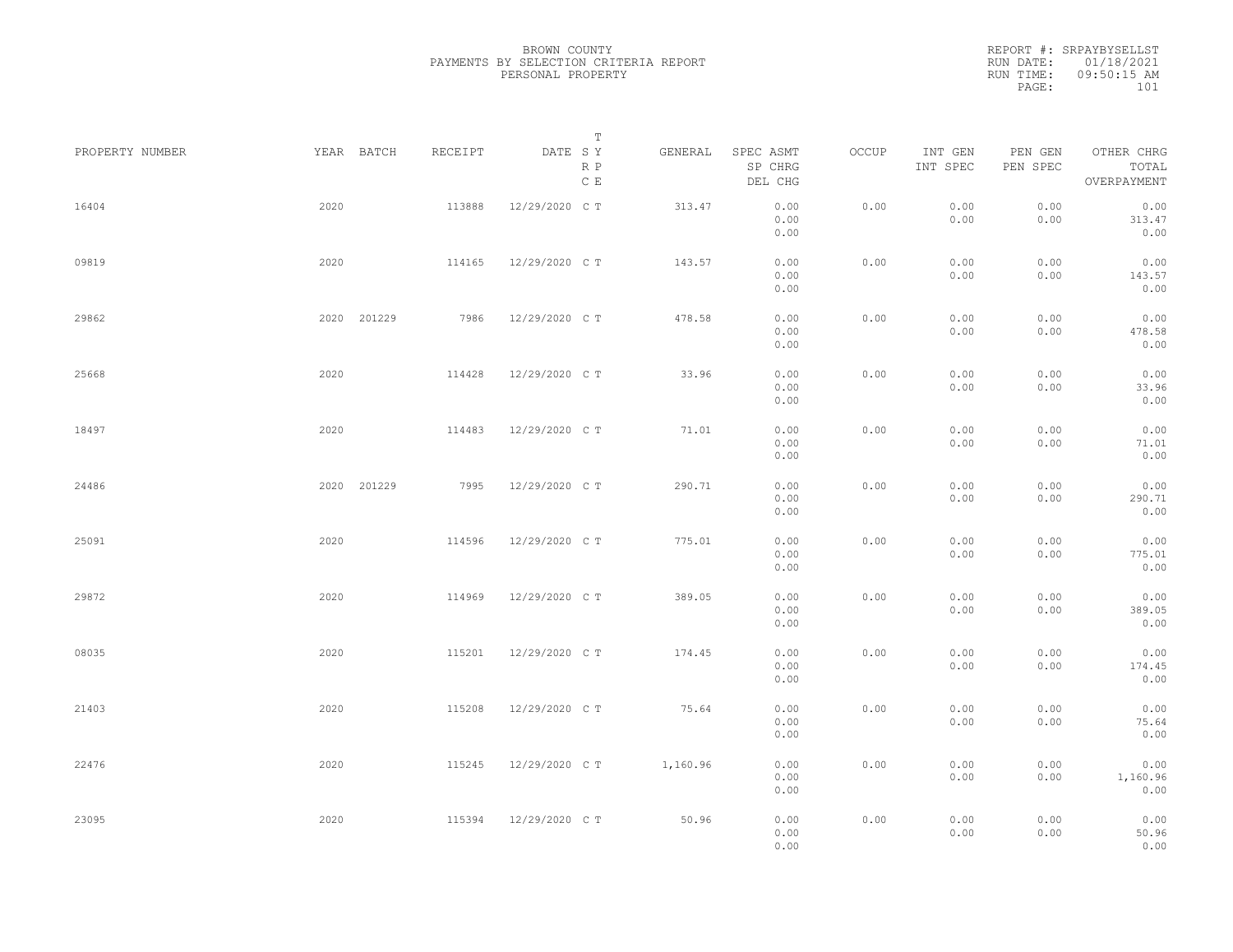|                 |             |         | Т                               |           |                                 |       |                     |                     |                                    |  |
|-----------------|-------------|---------|---------------------------------|-----------|---------------------------------|-------|---------------------|---------------------|------------------------------------|--|
| PROPERTY NUMBER | YEAR BATCH  | RECEIPT | DATE SY<br>R P<br>$\,$ C $\,$ E | GENERAL   | SPEC ASMT<br>SP CHRG<br>DEL CHG | OCCUP | INT GEN<br>INT SPEC | PEN GEN<br>PEN SPEC | OTHER CHRG<br>TOTAL<br>OVERPAYMENT |  |
| 19804           | 2020        | 115654  | 12/29/2020 C T                  | 149.76    | 0.00<br>0.00<br>0.00            | 0.00  | 0.00<br>0.00        | 0.00<br>0.00        | 0.00<br>149.76<br>0.00             |  |
| 03677           | 2020        | 115739  | 12/29/2020 C T                  | 52.48     | 0.00<br>0.00<br>0.00            | 0.00  | 0.00<br>0.00        | 0.00<br>0.00        | 0.00<br>52.48<br>0.00              |  |
| 14615           | 2020        | 116216  | 12/29/2020 C T                  | 58.66     | 0.00<br>0.00<br>0.00            | 0.00  | 0.00<br>0.00        | 0.00<br>0.00        | 0.00<br>58.66<br>0.00              |  |
| 25989           | 2020        | 116352  | 12/29/2020 C T                  | 54.03     | 0.00<br>0.00<br>0.00            | 0.00  | 0.00<br>0.00        | 0.00<br>0.00        | 0.00<br>54.03<br>0.00              |  |
| 22358           | 2020        | 116402  | 12/29/2020 C T                  | 17,814.25 | 0.00<br>0.00<br>0.00            | 0.00  | 0.00<br>0.00        | 0.00<br>0.00        | 0.00<br>17,814.25<br>0.00          |  |
| 19772           | 2020        | 116527  | 12/30/2020 C T                  | 128.13    | 0.00<br>0.00<br>0.00            | 0.00  | 0.00<br>0.00        | 0.00<br>0.00        | 0.00<br>128.13<br>0.00             |  |
| 27483           | 2020        | 116694  | 12/30/2020 C T                  | 38.59     | 0.00<br>0.00<br>0.00            | 0.00  | 0.00<br>0.00        | 0.00<br>0.00        | 0.00<br>38.59<br>0.00              |  |
| 25634           | 2020        | 116698  | 12/30/2020 C T                  | 140.49    | 0.00<br>0.00<br>0.00            | 0.00  | 0.00<br>0.00        | 0.00<br>0.00        | 0.00<br>140.49<br>0.00             |  |
| 27122           | 2020 201230 | 8106    | 12/30/2020 C T                  | 20.07     | 0.00<br>0.00<br>0.00            | 0.00  | 0.00<br>0.00        | 0.00<br>0.00        | 0.00<br>20.07<br>0.00              |  |
| 13539           | 2020        | 117246  | 12/30/2020 C T                  | 114.25    | 0.00<br>0.00<br>0.00            | 0.00  | 0.00<br>0.00        | 0.00<br>0.00        | 0.00<br>114.25<br>0.00             |  |
| 14638           | 2020        | 117637  | 12/30/2020 C T                  | 182.02    | 0.00<br>0.00<br>0.00            | 0.00  | 0.00<br>0.00        | 0.00<br>0.00        | 0.00<br>182.02<br>0.00             |  |
| 21742           | 2020        | 118002  | 12/30/2020 C T                  | 1,336.96  | 0.00<br>0.00<br>0.00            | 0.00  | 0.00<br>0.00        | 0.00<br>0.00        | 0.00<br>1,336.96<br>0.00           |  |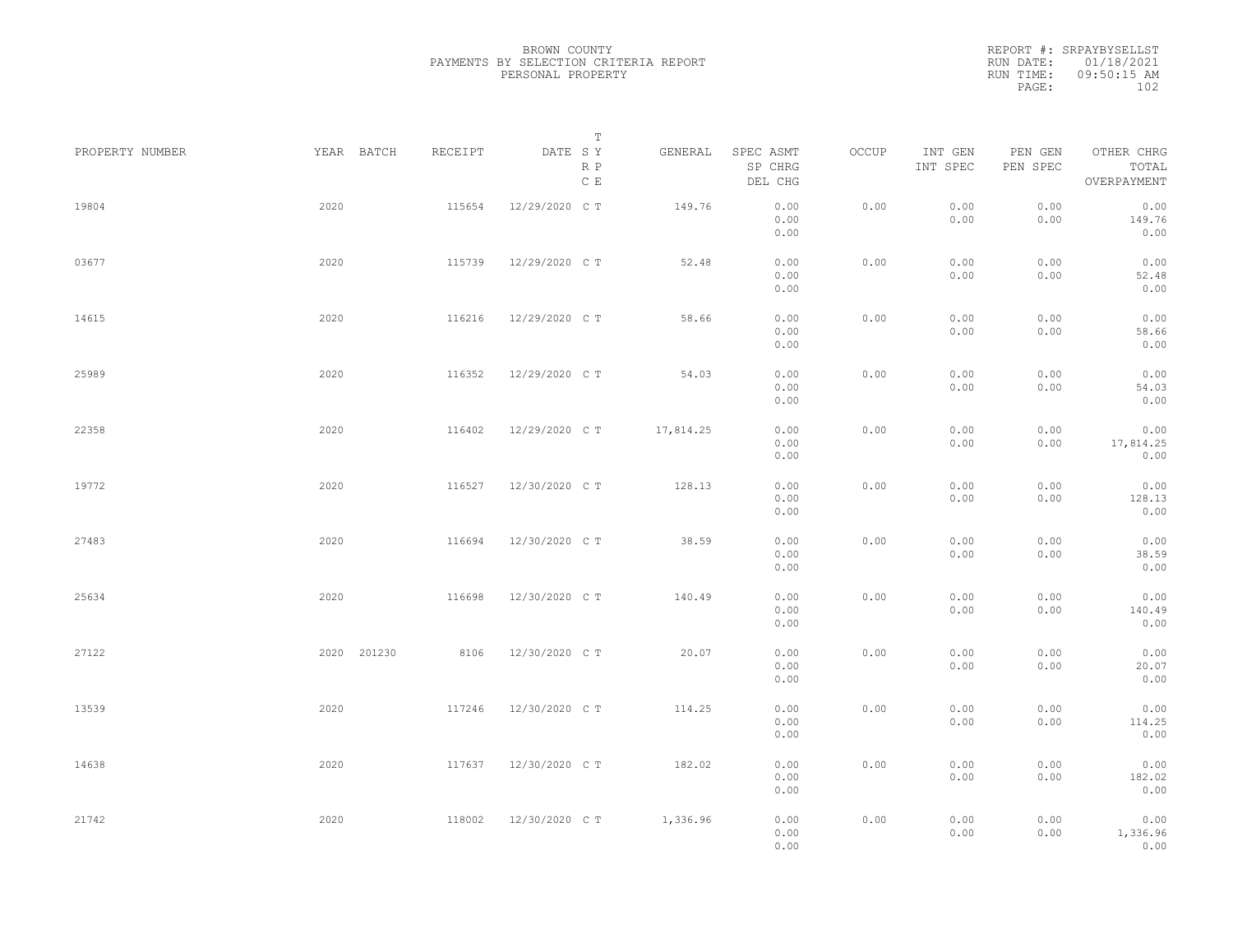| PROPERTY NUMBER |      | YEAR BATCH  | RECEIPT | DATE SY<br>R P<br>$\mathbb C$ E | Т<br>GENERAL | SPEC ASMT<br>SP CHRG<br>DEL CHG | OCCUP | INT GEN<br>INT SPEC | PEN GEN<br>PEN SPEC | OTHER CHRG<br>TOTAL<br>OVERPAYMENT |  |
|-----------------|------|-------------|---------|---------------------------------|--------------|---------------------------------|-------|---------------------|---------------------|------------------------------------|--|
| 19756           |      | 2020 201230 | 8210    | 12/30/2020 C T                  | 2,348.16     | 0.00<br>0.00<br>0.00            | 0.00  | 0.00<br>0.00        | 0.00<br>0.00        | 0.00<br>2,348.16<br>0.00           |  |
| 16380           | 2020 |             | 118820  | 12/30/2020 C T                  | 137.40       | 0.00<br>0.00<br>0.00            | 0.00  | 0.00<br>0.00        | 0.00<br>0.00        | 0.00<br>137.40<br>0.00             |  |
| 03665           | 2020 |             | 119029  | 12/31/2020 C T                  | 77.20        | 0.00<br>0.00<br>0.00            | 0.00  | 0.00<br>0.00        | 0.00<br>0.00        | 0.00<br>77.20<br>0.00              |  |
| 25982           | 2020 |             | 119033  | 12/31/2020 C T                  | 37.05        | 0.00<br>0.00<br>0.00            | 0.00  | 0.00<br>0.00        | 0.00<br>0.00        | 0.00<br>37.05<br>0.00              |  |
| 15085           | 2020 |             | 119036  | 12/31/2020 C T                  | 33.96        | 0.00<br>0.00<br>0.00            | 0.00  | 0.00<br>0.00        | 0.00<br>0.00        | 0.00<br>33.96<br>0.00              |  |
| 19758           | 2020 |             | 119463  | 12/31/2020 C T                  | 402.94       | 0.00<br>0.00<br>0.00            | 0.00  | 0.00<br>0.00        | 0.00<br>0.00        | 0.00<br>402.94<br>0.00             |  |
| 03653           | 2020 |             | 119633  | 12/31/2020 C T                  | 24.69        | 0.00<br>0.00<br>0.00            | 0.00  | 0.00<br>0.00        | 0.00<br>0.00        | 0.00<br>24.69<br>0.00              |  |
| 23764           | 2020 |             | 119774  | 12/31/2020 C T                  | 192.98       | 0.00<br>0.00<br>0.00            | 0.00  | 0.00<br>0.00        | 0.00<br>0.00        | 0.00<br>192.98<br>0.00             |  |
| 18511           | 2020 |             | 119784  | 12/31/2020 C T                  | 726.80       | 0.00<br>0.00<br>0.00            | 0.00  | 0.00<br>0.00        | 0.00<br>0.00        | 0.00<br>726.80<br>0.00             |  |
| 25671           | 2020 |             | 119789  | 12/31/2020 C T                  | 91.08        | 0.00<br>0.00<br>0.00            | 0.00  | 0.00<br>0.00        | 0.00<br>0.00        | 0.00<br>91.08<br>0.00              |  |
| 19576           | 2020 |             | 119809  | 12/31/2020 C T                  | 301.05       | 0.00<br>0.00<br>0.00            | 0.00  | 0.00<br>0.00        | 0.00<br>0.00        | 0.00<br>301.05<br>0.00             |  |
| 18492           | 2020 |             | 120114  | 12/31/2020 C T                  | 12.35        | 0.00<br>0.00<br>0.00            | 0.00  | 0.00<br>0.00        | 0.00<br>0.00        | 0.00<br>12.35<br>0.00              |  |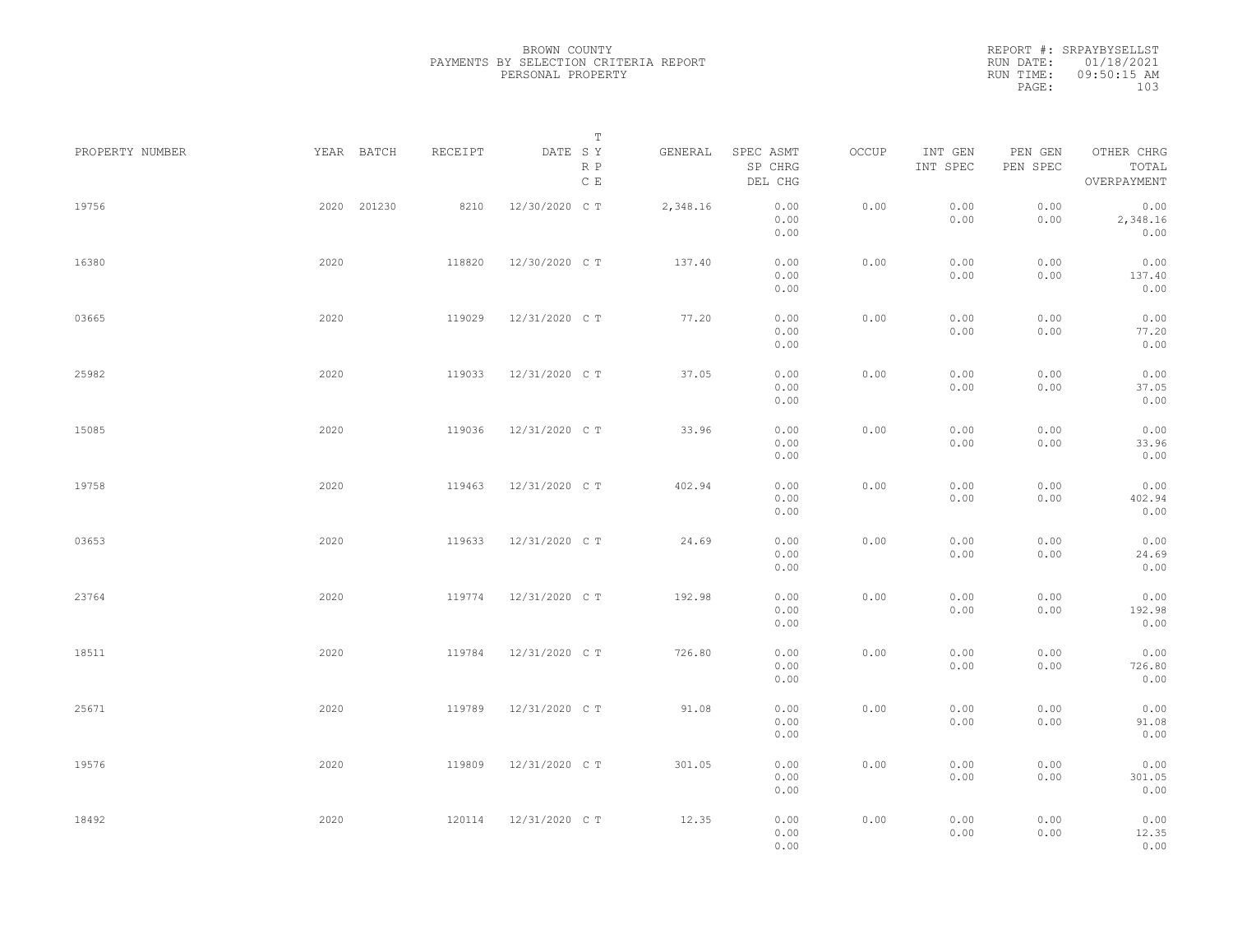| PROPERTY NUMBER | YEAR BATCH  | RECEIPT | T<br>DATE SY<br>R P<br>$\mathbb C\,$ E | GENERAL  | SPEC ASMT<br>SP CHRG<br>DEL CHG | OCCUP | INT GEN<br>INT SPEC | PEN GEN<br>PEN SPEC | OTHER CHRG<br>TOTAL<br>OVERPAYMENT |  |
|-----------------|-------------|---------|----------------------------------------|----------|---------------------------------|-------|---------------------|---------------------|------------------------------------|--|
| 18496           | 2020        | 120664  | 12/31/2020 C T                         | 61.75    | 0.00<br>0.00<br>0.00            | 0.00  | 0.00<br>0.00        | 0.00<br>0.00        | 0.00<br>61.75<br>0.00              |  |
| 09821           | 2020        | 120708  | 12/31/2020 C T                         | 60.20    | 0.00<br>0.00<br>0.00            | 0.00  | 0.00<br>0.00        | 0.00<br>0.00        | 0.00<br>60.20<br>0.00              |  |
| 18495           | 2020        | 120724  | 12/31/2020 C T                         | 15.44    | 0.00<br>0.00<br>0.00            | 0.00  | 0.00<br>0.00        | 0.00<br>0.00        | 0.00<br>15.44<br>0.00              |  |
| 23958           | 2020        | 121868  | 01/04/2021 C T                         | 194.52   | 0.00<br>0.00<br>0.00            | 0.00  | 0.00<br>0.00        | 0.00<br>0.00        | 0.00<br>194.52<br>0.00             |  |
| 12621           | 2020        | 121871  | 01/04/2021 C T                         | 341.18   | 0.00<br>0.00<br>0.00            | 0.00  | 0.00<br>0.00        | 0.00<br>0.00        | 0.00<br>341.18<br>0.00             |  |
| 03713           | 2020        | 121875  | 01/04/2021 C T                         | 49.41    | 0.00<br>0.00<br>0.00            | 0.00  | 0.00<br>0.00        | 0.00<br>0.00        | 0.00<br>49.41<br>0.00              |  |
| 27529           | 2020        | 122023  | 01/04/2021 C T                         | 299.50   | 0.00<br>0.00<br>0.00            | 0.00  | 0.00<br>0.00        | 0.00<br>0.00        | 0.00<br>299.50<br>0.00             |  |
| 22575           | 2020        | 122054  | 01/04/2021 C T                         | 4,761.17 | 0.00<br>0.00<br>0.00            | 0.00  | 0.00<br>0.00        | 0.00<br>0.00        | 0.00<br>4,761.17<br>0.00           |  |
| 18512           | 2020        | 122136  | 01/04/2021 C T                         | 2,035.05 | 0.00<br>0.00<br>0.00            | 0.00  | 0.00<br>0.00        | 0.00<br>0.00        | 0.00<br>2,035.05<br>0.00           |  |
| 22362           | 2020 210105 | 8531    | 01/05/2021 C T                         | 78.74    | 0.00<br>0.00<br>0.00            | 0.00  | 0.00<br>0.00        | 0.00<br>0.00        | 0.00<br>78.74<br>0.00              |  |
| 24493           | 2020        | 122619  | 01/05/2021 C T                         | 2,232.38 | 0.00<br>0.00<br>0.00            | 0.00  | 0.00<br>0.00        | 0.00<br>0.00        | 0.00<br>2,232.38<br>0.00           |  |
| 21441           | 2020        | 122727  | 01/05/2021 C T                         | 3,033.63 | 0.00<br>0.00<br>0.00            | 0.00  | 0.00<br>0.00        | 0.00<br>0.00        | 0.00<br>3,033.63<br>0.00           |  |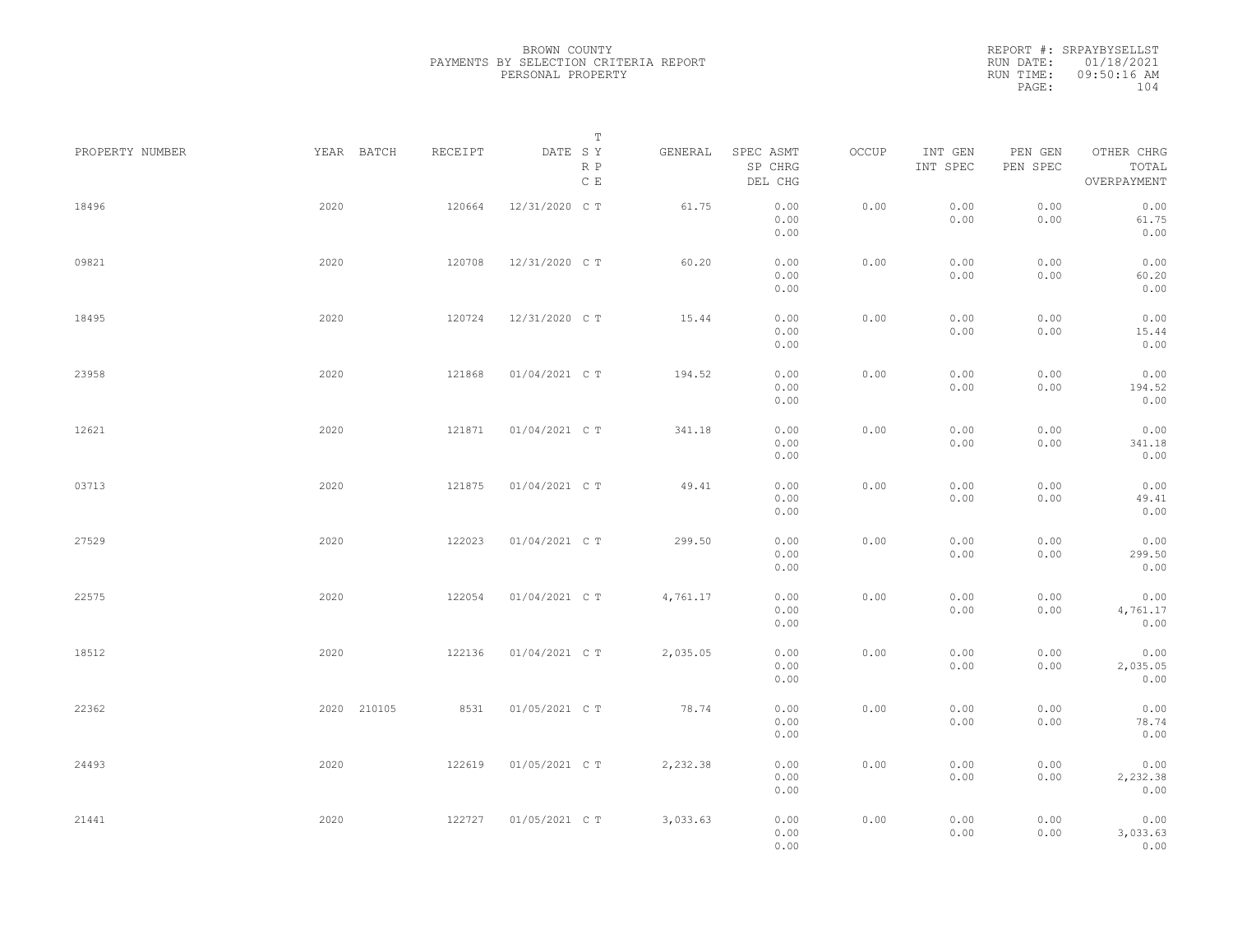REPORT #: SRPAYBYSELLST RUN DATE: 01/18/2021 RUN TIME: 09:50:16 AM PAGE: 105

|                 |             |         | $\mathbb T$                               |          |                                 |       |                     |                     |                                    |  |
|-----------------|-------------|---------|-------------------------------------------|----------|---------------------------------|-------|---------------------|---------------------|------------------------------------|--|
| PROPERTY NUMBER | YEAR BATCH  | RECEIPT | DATE SY<br>$\mathbb R$ $\mathbb P$<br>C E | GENERAL  | SPEC ASMT<br>SP CHRG<br>DEL CHG | OCCUP | INT GEN<br>INT SPEC | PEN GEN<br>PEN SPEC | OTHER CHRG<br>TOTAL<br>OVERPAYMENT |  |
| 12627           | 2020 210105 | 8552    | 01/05/2021 C T                            | 347.36   | 0.00<br>0.00<br>0.00            | 0.00  | 0.00<br>0.00        | 0.00<br>0.00        | 0.00<br>347.36<br>0.00             |  |
| 26747           | 2020        | 123866  | 01/06/2021 C T                            | 54.03    | 0.00<br>0.00<br>0.00            | 0.00  | 0.00<br>0.00        | 0.00<br>0.00        | 0.00<br>54.03<br>0.00              |  |
| 03691           | 2020        | 125410  | 01/06/2021 C T                            | 1,604.04 | 0.00<br>0.00<br>0.00            | 0.00  | 0.00<br>0.00        | 0.00<br>0.00        | 0.00<br>1,604.04<br>0.00           |  |
| 03689           | 2020        | 125457  | 01/06/2021 C T                            | 80.28    | 0.00<br>0.00<br>0.00            | 0.00  | 0.00<br>0.00        | 0.00<br>0.00        | 0.00<br>80.28<br>0.00              |  |
| 07192           | 2020        | 125694  | 01/07/2021 C T                            | 60.20    | 0.00<br>0.00<br>0.00            | 0.00  | 0.00<br>0.00        | 0.00<br>0.00        | 0.00<br>60.20<br>0.00              |  |
| 11934           | 2020        | 125696  | 01/07/2021 C T                            | 15.44    | 0.00<br>0.00<br>0.00            | 0.00  | 0.00<br>0.00        | 0.00<br>0.00        | 0.00<br>15.44<br>0.00              |  |
| 21395           | 2020        | 125843  | 01/07/2021 C T                            | 512.55   | 0.00<br>0.00<br>0.00            | 0.00  | 0.00<br>0.00        | 0.00<br>0.00        | 0.00<br>512.55<br>0.00             |  |
| 07125           | 2020        | 125858  | 01/07/2021 C T                            | 816.69   | 0.00<br>0.00<br>0.00            | 0.00  | 0.00<br>0.00        | 0.00<br>0.00        | 0.00<br>816.69<br>0.00             |  |
| 14579           | 2020        | 126236  | 01/07/2021 C T                            | 172.91   | 0.00<br>0.00<br>0.00            | 0.00  | 0.00<br>0.00        | 0.00<br>0.00        | 0.00<br>172.91<br>0.00             |  |
| 23750           | 2020        | 126566  | 01/08/2021 C T                            | 2,863.81 | 0.00<br>0.00<br>0.00            | 0.00  | 0.00<br>0.00        | 0.00<br>0.00        | 0.00<br>2,863.81<br>0.00           |  |
| 19766           | 2020        | 126708  | 01/08/2021 C T                            | 9.26     | 0.00<br>0.00<br>0.00            | 0.00  | 0.00<br>0.00        | 0.00<br>0.00        | 0.00<br>9.26<br>0.00               |  |
| 23783           | 2020        | 126733  | 01/08/2021 C T                            | 477.05   | 0.00<br>0.00<br>0.00            | 0.00  | 0.00<br>0.00        | 0.00<br>0.00        | 0.00<br>477.05<br>0.00             |  |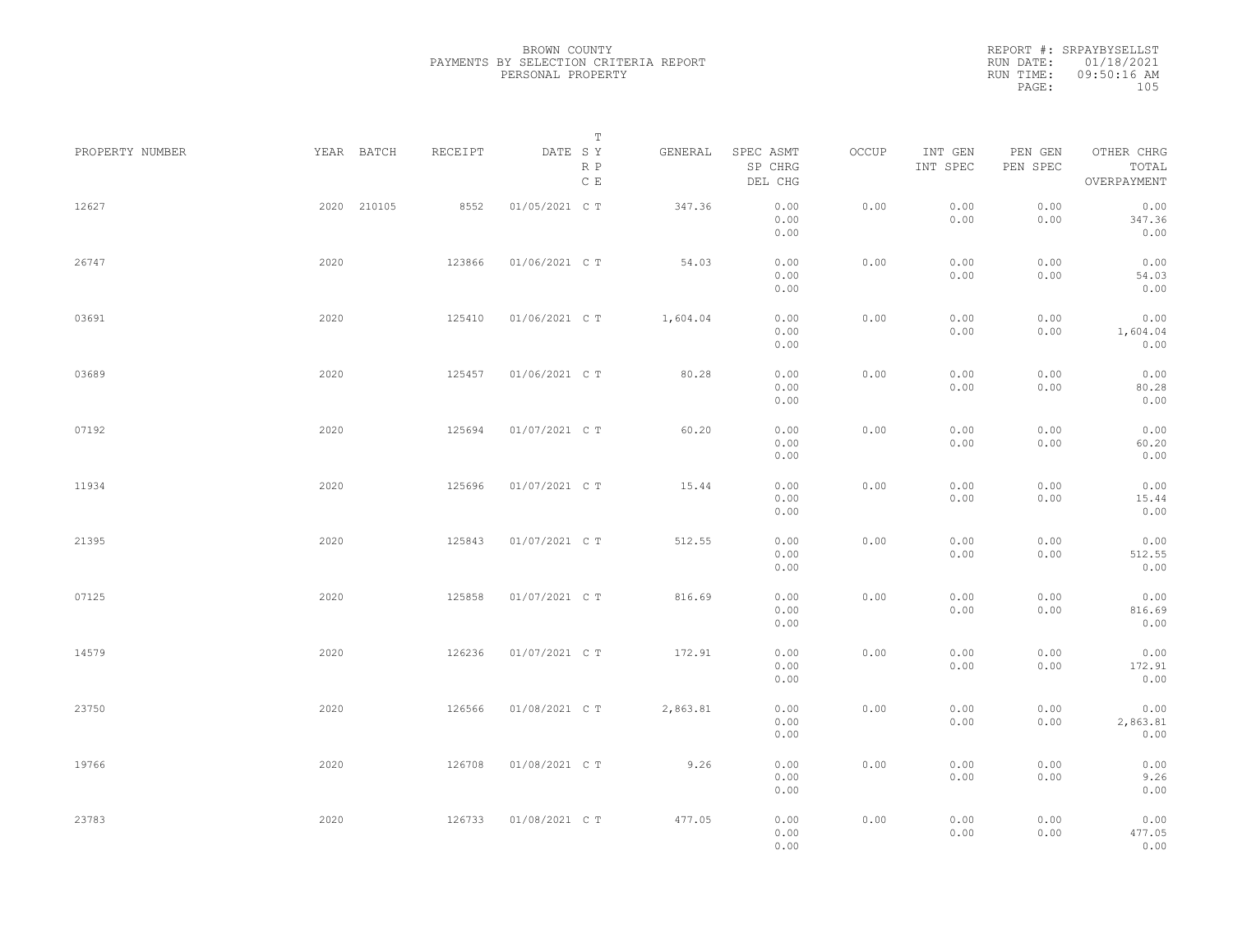REPORT #: SRPAYBYSELLST RUN DATE: 01/18/2021 RUN TIME: 09:50:16 AM PAGE: 106

| PROPERTY NUMBER | YEAR BATCH | RECEIPT | $\mathbb T$<br>DATE SY | GENERAL  | SPEC ASMT            | OCCUP | INT GEN      | PEN GEN      | OTHER CHRG               |  |
|-----------------|------------|---------|------------------------|----------|----------------------|-------|--------------|--------------|--------------------------|--|
|                 |            |         | R P<br>$\mathbb C$ E   |          | SP CHRG<br>DEL CHG   |       | INT SPEC     | PEN SPEC     | TOTAL<br>OVERPAYMENT     |  |
| 21412           | 2020       | 126922  | 01/08/2021 C T         | 5,293.79 | 0.00<br>0.00<br>0.00 | 0.00  | 0.00<br>0.00 | 0.00<br>0.00 | 0.00<br>5,293.79<br>0.00 |  |
| 04961           | 2020       | 127104  | 01/08/2021 C T         | 7.72     | 0.00<br>0.00<br>0.00 | 0.00  | 0.00<br>0.00 | 0.00<br>0.00 | 0.00<br>7.72<br>0.00     |  |
| 18488           | 2020       | 127332  | 01/11/2021 C T         | 29.33    | 0.00<br>0.00<br>0.00 | 0.00  | 0.00<br>0.00 | 0.00<br>0.00 | 0.00<br>29.33<br>0.00    |  |
| 19757           | 2020       | 127468  | 01/11/2021 C T         | 759.56   | 0.00<br>0.00<br>0.00 | 0.00  | 0.00<br>0.00 | 0.00<br>0.00 | 0.00<br>759.56<br>0.00   |  |
| 03702           | 2020       | 127495  | 01/11/2021 C T         | 21.62    | 0.00<br>0.00<br>0.00 | 0.00  | 0.00<br>0.00 | 0.00<br>0.00 | 0.00<br>21.62<br>0.00    |  |
| 24477           | 2020       | 127701  | 01/11/2021 C T         | 154.39   | 0.00<br>0.00<br>0.00 | 0.00  | 0.00<br>0.00 | 0.00<br>0.00 | 0.00<br>154.39<br>0.00   |  |
| 29868           | 2020       | 128039  | 01/12/2021 C T         | 52.48    | 0.00<br>0.00<br>0.00 | 0.00  | 0.00<br>0.00 | 0.00<br>0.00 | 0.00<br>52.48<br>0.00    |  |
| 26445           | 2020       | 128142  | 01/12/2021 C T         | 441.53   | 0.00<br>0.00<br>0.00 | 0.00  | 0.00<br>0.00 | 0.00<br>0.00 | 0.00<br>441.53<br>0.00   |  |
| 19591           | 2020       | 128147  | 01/12/2021 C T         | 827.92   | 0.00<br>0.00<br>0.00 | 0.00  | 0.00<br>0.00 | 0.00<br>0.00 | 0.00<br>827.92<br>0.00   |  |
| 25697           | 2020       | 128151  | 01/12/2021 C T         | 57.11    | 0.00<br>0.00<br>0.00 | 0.00  | 0.00<br>0.00 | 0.00<br>0.00 | 0.00<br>57.11<br>0.00    |  |
| 25632           | 2020       | 128376  | 01/12/2021 C T         | 629.88   | 0.00<br>0.00<br>0.00 | 0.00  | 0.00<br>0.00 | 0.00<br>0.00 | 0.00<br>629.88<br>0.00   |  |
| 29859           | 2020       | 128377  | 01/12/2021 C T         | 816.69   | 0.00<br>0.00<br>0.00 | 0.00  | 0.00<br>0.00 | 0.00<br>0.00 | 0.00<br>816.69<br>0.00   |  |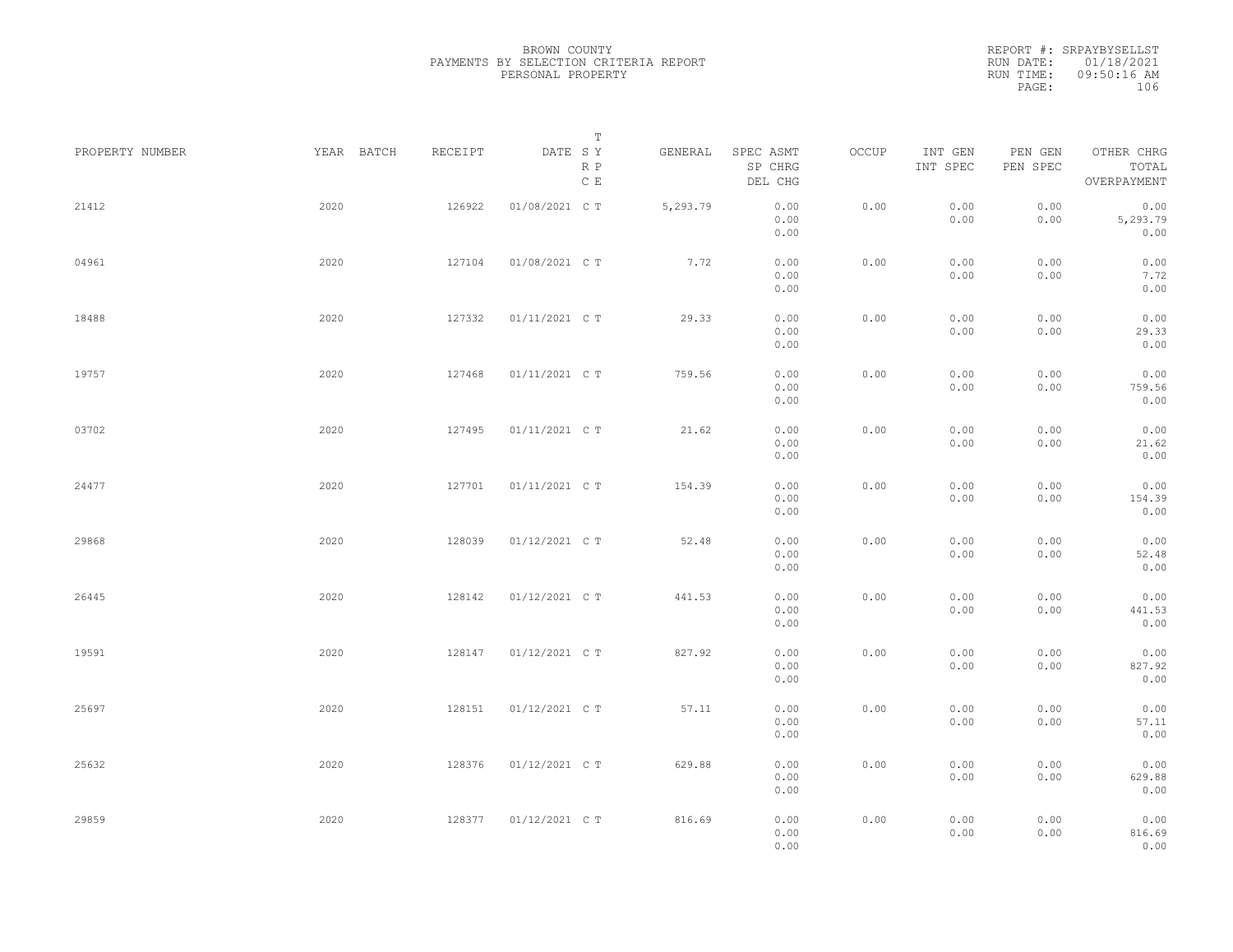| PROPERTY NUMBER | YEAR BATCH | RECEIPT | Т<br>DATE SY<br>R P<br>$\,$ C $\,$ E | GENERAL  | SPEC ASMT<br>SP CHRG<br>DEL CHG | OCCUP | INT GEN<br>INT SPEC | PEN GEN<br>PEN SPEC | OTHER CHRG<br>TOTAL<br>OVERPAYMENT |  |
|-----------------|------------|---------|--------------------------------------|----------|---------------------------------|-------|---------------------|---------------------|------------------------------------|--|
| 13547           | 2020       | 128391  | 01/12/2021 C T                       | 223.87   | 0.00<br>0.00<br>0.00            | 0.00  | 0.00<br>0.00        | 0.00<br>0.00        | 0.00<br>223.87<br>0.00             |  |
| 12629           | 2020       | 128510  | 01/12/2021 C T                       | 393.68   | 0.00<br>0.00<br>0.00            | 0.00  | 0.00<br>0.00        | 0.00<br>0.00        | 0.00<br>393.68<br>0.00             |  |
| 20413           | 2020       | 128590  | 01/12/2021 C T                       | 52.48    | 0.00<br>0.00<br>0.00            | 0.00  | 0.00<br>0.00        | 0.00<br>0.00        | 0.00<br>52.48<br>0.00              |  |
| 16373           | 2020       | 128627  | 01/12/2021 C T                       | 196.07   | 0.00<br>0.00<br>0.00            | 0.00  | 0.00<br>0.00        | 0.00<br>0.00        | 0.00<br>196.07<br>0.00             |  |
| 27146           | 2020       | 128811  | 01/12/2021 C T                       | 861.45   | 0.00<br>0.00<br>0.00            | 0.00  | 0.00<br>0.00        | 0.00<br>0.00        | 0.00<br>861.45<br>0.00             |  |
| 19557           | 2020       | 128880  | 01/12/2021 C T                       | 10.80    | 0.00<br>0.00<br>0.00            | 0.00  | 0.00<br>0.00        | 0.00<br>0.00        | 0.00<br>10.80<br>0.00              |  |
| 16352           | 2020       | 129149  | 01/13/2021 C T                       | 100.35   | 0.00<br>0.00<br>0.00            | 0.00  | 0.00<br>0.00        | 0.00<br>0.00        | 0.00<br>100.35<br>0.00             |  |
| 27129           | 2020       | 129203  | 01/13/2021 C T                       | 4.64     | 0.00<br>0.00<br>0.00            | 0.00  | 0.00<br>0.00        | 0.00<br>0.00        | 0.00<br>4.64<br>0.00               |  |
| 29876           | 2020       | 129254  | 01/13/2021 C T                       | 27.78    | 0.00<br>0.00<br>0.00            | 0.00  | 0.00<br>0.00        | 0.00<br>0.00        | 0.00<br>27.78<br>0.00              |  |
| 19983           | 2020       | 129360  | 01/13/2021 C T                       | 26.24    | 0.00<br>0.00<br>0.00            | 0.00  | 0.00<br>0.00        | 0.00<br>0.00        | 0.00<br>26.24<br>0.00              |  |
| 26474           | 2020       | 129370  | 01/13/2021 C T                       | 192.98   | 0.00<br>0.00<br>0.00            | 0.00  | 0.00<br>0.00        | 0.00<br>0.00        | 0.00<br>192.98<br>0.00             |  |
| 09825           | 2020       | 129438  | 01/13/2021 C T                       | 4,023.23 | 0.00<br>0.00<br>0.00            | 0.00  | 0.00<br>0.00        | 0.00<br>0.00        | 0.00<br>4,023.23<br>0.00           |  |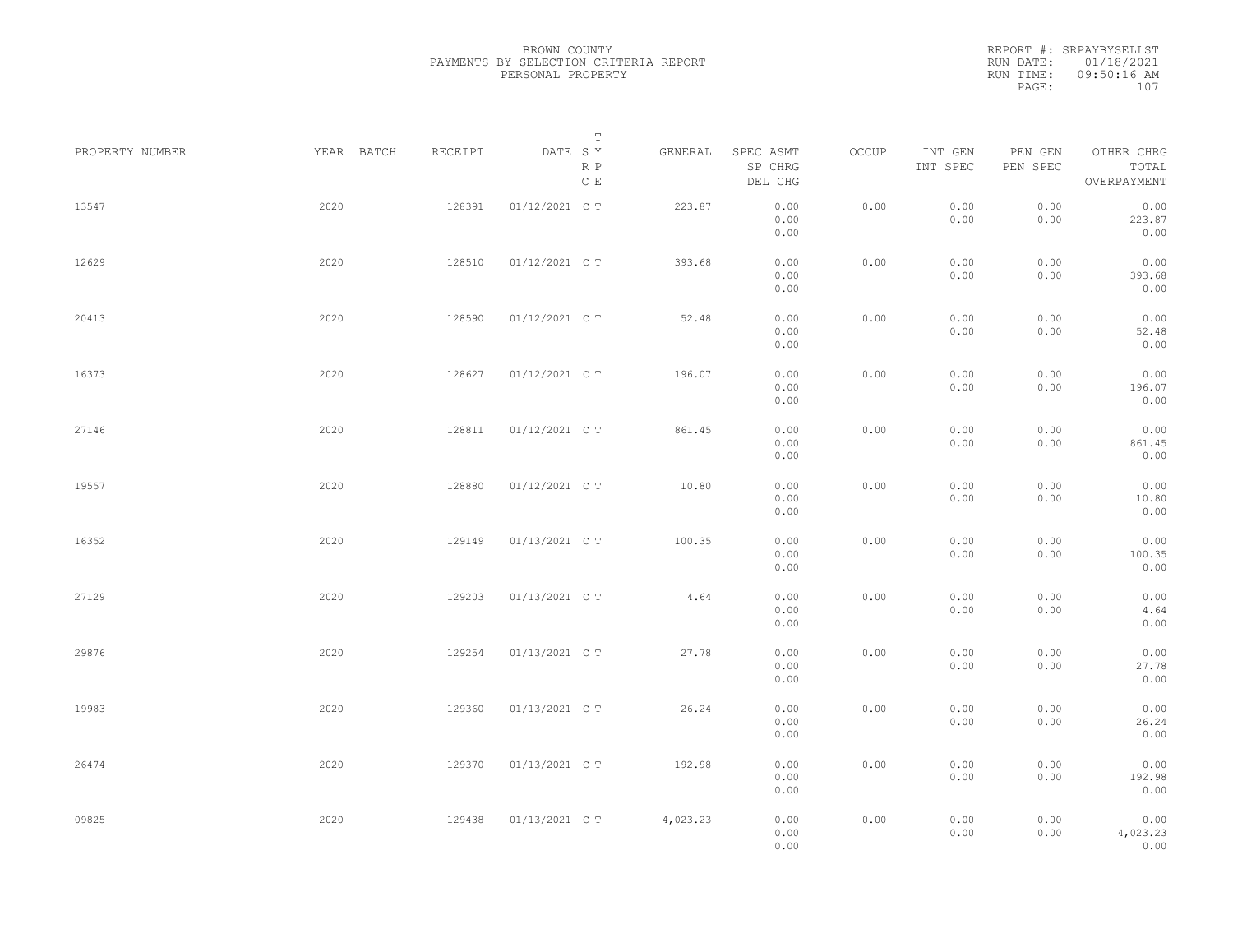|                 |             |                   | $\mathbb T$                               |          |                                 |       |                     |                     |                                    |  |
|-----------------|-------------|-------------------|-------------------------------------------|----------|---------------------------------|-------|---------------------|---------------------|------------------------------------|--|
| PROPERTY NUMBER | YEAR BATCH  | RECEIPT           | DATE SY<br>$\mathbb R$ $\mathbb P$<br>C E | GENERAL  | SPEC ASMT<br>SP CHRG<br>DEL CHG | OCCUP | INT GEN<br>INT SPEC | PEN GEN<br>PEN SPEC | OTHER CHRG<br>TOTAL<br>OVERPAYMENT |  |
| 19983           | 2020        | Voids #<br>129360 | 01/13/2021 C V                            | $-26.24$ | 0.00<br>0.00<br>0.00            | 0.00  | 0.00<br>0.00        | 0.00<br>0.00        | 0.00<br>$-26.24$<br>0.00           |  |
| 19983           | 2020        | 129636            | 01/13/2021 C T                            | 26.24    | 0.00<br>0.00<br>0.00            | 0.00  | 0.00<br>0.00        | 0.00<br>0.00        | 0.00<br>26.24<br>0.00              |  |
| 17371           | 2020        | 129651            | 01/13/2021 C T                            | 1,076.93 | 0.00<br>0.00<br>0.00            | 0.00  | 0.00<br>0.00        | 0.00<br>0.00        | 0.00<br>1,076.93<br>0.00           |  |
| 20841           | 2020        | 129677            | 01/13/2021 C T                            | 43.22    | 0.00<br>0.00<br>0.00            | 0.00  | 0.00<br>0.00        | 0.00<br>0.00        | 0.00<br>43.22<br>0.00              |  |
| 29869           | 2020        | 129767            | 01/13/2021 C T                            | 532.63   | 0.00<br>0.00<br>0.00            | 0.00  | 0.00<br>0.00        | 0.00<br>0.00        | 0.00<br>532.63<br>0.00             |  |
| 20434           | 2020        | 130203            | 01/14/2021 C T                            | 4.64     | 0.00<br>0.00<br>0.00            | 0.00  | 0.00<br>0.00        | 0.00<br>0.00        | 0.00<br>4.64<br>0.00               |  |
| 25964           | 2020        | 130214            | 01/14/2021 C T                            | 1,296.81 | 0.00<br>0.00<br>0.00            | 0.00  | 0.00<br>0.00        | 0.00<br>0.00        | 0.00<br>1,296.81<br>0.00           |  |
| 29865           | 2020        | 130296            | 01/14/2021 C T                            | 29.33    | 0.00<br>0.00<br>0.00            | 0.00  | 0.00<br>0.00        | 0.00<br>0.00        | 0.00<br>29.33<br>0.00              |  |
| 24475           | 2020        | 130364            | 01/14/2021 C T                            | 202.24   | 0.00<br>0.00<br>0.00            | 0.00  | 0.00<br>0.00        | 0.00<br>0.00        | 0.00<br>202.24<br>0.00             |  |
| 16910           | 2020        | 130539            | 01/14/2021 C T                            | 4,625.31 | 0.00<br>0.00<br>0.00            | 0.00  | 0.00<br>0.00        | 0.00<br>0.00        | 0.00<br>4,625.31<br>0.00           |  |
| 27696           | 2020        | 130840            | 01/14/2021 C T                            | 16.99    | 0.00<br>0.00<br>0.00            | 0.00  | 0.00<br>0.00        | 0.00<br>0.00        | 0.00<br>16.99<br>0.00              |  |
| 27964           | 2020 210114 | 8836              | 01/14/2021 C T                            | 16.99    | 0.00<br>0.00<br>0.00            | 0.00  | 0.00<br>0.00        | 0.00<br>0.00        | 0.00<br>16.99<br>0.00              |  |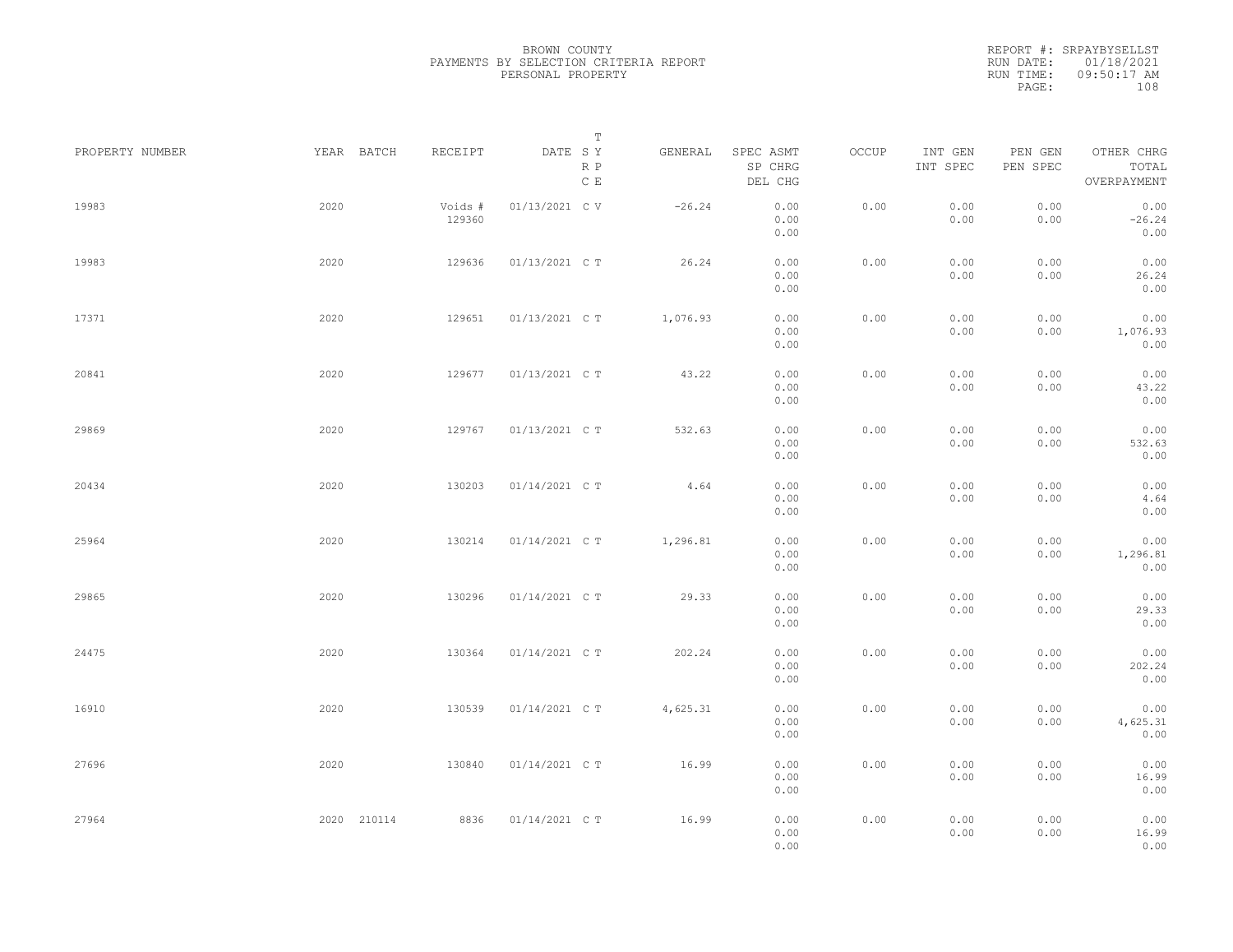|                 |      |        |                           |                | $\mathbf T$ |            |           |       |          |          |             |
|-----------------|------|--------|---------------------------|----------------|-------------|------------|-----------|-------|----------|----------|-------------|
| PROPERTY NUMBER | YEAR | BATCH  | RECEIPT                   | DATE SY        |             | GENERAL    | SPEC ASMT | OCCUP | INT GEN  | PEN GEN  | OTHER CHRG  |
|                 |      |        |                           |                | $R$ $P$     |            | SP CHRG   |       | INT SPEC | PEN SPEC | TOTAL       |
|                 |      |        |                           |                | C E         |            | DEL CHG   |       |          |          | OVERPAYMENT |
|                 |      |        |                           |                |             |            |           |       |          |          |             |
| 23307           | 2020 |        | 131037                    | 01/15/2021 C T |             | 92.63      | 0.00      | 0.00  | 0.00     | 0.00     | 0.00        |
|                 |      |        |                           |                |             |            | 0.00      |       | 0.00     | 0.00     | 92.63       |
|                 |      |        |                           |                |             |            | 0.00      |       |          |          | 0.00        |
|                 |      |        |                           |                |             |            |           |       |          |          |             |
| 25633           | 2020 | 210115 | 8870                      | 01/15/2021 C T |             | 174.45     | 0.00      | 0.00  | 0.00     | 0.00     | 0.00        |
|                 |      |        |                           |                |             |            | 0.00      |       | 0.00     | 0.00     | 174.45      |
|                 |      |        |                           |                |             |            | 0.00      |       |          |          | 0.00        |
|                 |      |        |                           |                |             |            |           |       |          |          |             |
| 23786           | 2020 |        | 131201                    | 01/15/2021 C T |             | 135.86     | 0.00      | 0.00  | 0.00     | 0.00     | 0.00        |
|                 |      |        |                           |                |             |            | 0.00      |       | 0.00     | 0.00     | 135.86      |
|                 |      |        |                           |                |             |            | 0.00      |       |          |          | 0.00        |
|                 |      |        |                           |                |             |            |           |       |          |          |             |
| 25965           | 2020 |        | 131354                    | 01/15/2021 C T |             | 2,315.74   | 0.00      | 0.00  | 0.00     | 0.00     | 0.00        |
|                 |      |        |                           |                |             |            | 0.00      |       | 0.00     | 0.00     | 2,315.74    |
|                 |      |        |                           |                |             |            | 0.00      |       |          |          | 0.00        |
|                 |      |        |                           |                |             |            |           |       |          |          |             |
| 27119           | 2020 | 210116 | 8906                      | 01/16/2021 C T |             | 15.44      | 0.00      | 0.00  | 0.00     | 0.00     | 0.00        |
|                 |      |        |                           |                |             |            | 0.00      |       | 0.00     | 0.00     | 15.44       |
|                 |      |        |                           |                |             |            | 0.00      |       |          |          | 0.00        |
|                 |      |        |                           |                |             |            |           |       |          |          |             |
|                 |      |        | VILLAGE OF BELLEVUE TOTAL |                |             | 125,459.19 | 0.00      | 0.00  | 0.00     | 0.00     | 0.00        |
|                 |      |        |                           |                |             |            | 0.00      |       | 0.00     | 0.00     | 125, 459.19 |
|                 |      |        |                           |                |             |            | 0.00      |       |          |          | 0.00        |
|                 |      |        |                           |                |             |            |           |       |          |          |             |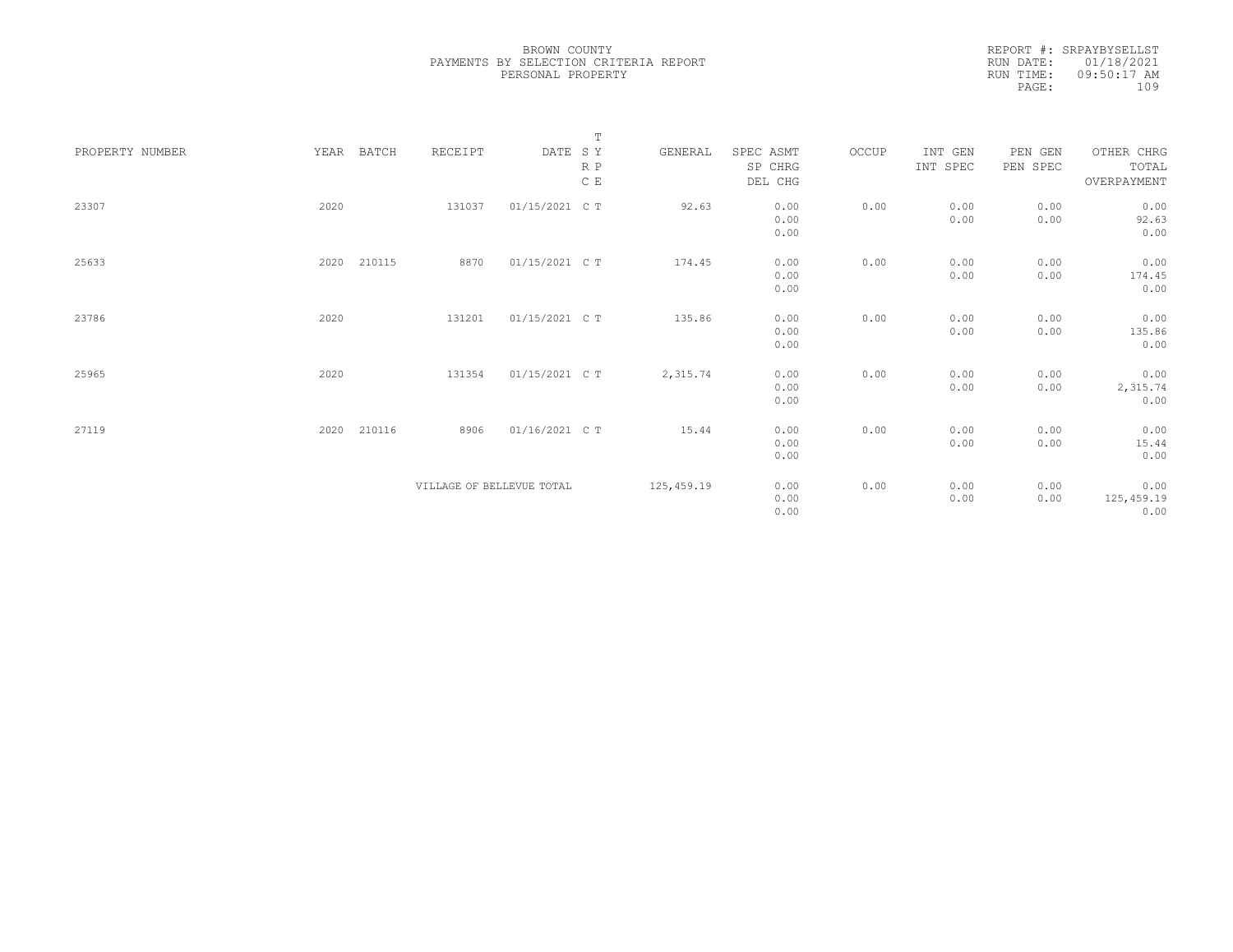|                 |             |         | Т                               |          |                                 |       |                     |                     |                                    |  |
|-----------------|-------------|---------|---------------------------------|----------|---------------------------------|-------|---------------------|---------------------|------------------------------------|--|
| PROPERTY NUMBER | YEAR BATCH  | RECEIPT | DATE SY<br>R P<br>$\,$ C $\,$ E | GENERAL  | SPEC ASMT<br>SP CHRG<br>DEL CHG | OCCUP | INT GEN<br>INT SPEC | PEN GEN<br>PEN SPEC | OTHER CHRG<br>TOTAL<br>OVERPAYMENT |  |
| 24469           | 2020 201211 | 7098    | 12/11/2020 C T                  | 1,306.56 | 0.00<br>0.00<br>0.00            | 0.00  | 0.00<br>0.00        | 0.00<br>0.00        | 0.00<br>1,306.56<br>0.00           |  |
| 14681           | 2020        | 97304   | 12/14/2020 C T                  | 720.68   | 0.00<br>0.00<br>0.00            | 0.00  | 0.00<br>0.00        | 0.00<br>0.00        | 0.00<br>720.68<br>0.00             |  |
| 17952           | 2020        | 97500   | 12/14/2020 C T                  | 533.10   | 0.00<br>0.00<br>0.00            | 0.00  | 0.00<br>0.00        | 0.00<br>0.00        | 0.00<br>533.10<br>0.00             |  |
| 10599           | 2020        | 98249   | 12/15/2020 C T                  | 171.79   | 0.00<br>0.00<br>0.00            | 0.00  | 0.00<br>0.00        | 0.00<br>0.00        | 0.00<br>171.79<br>0.00             |  |
| 04120           | 2020        | 98273   | 12/15/2020 C T                  | 67.13    | 0.00<br>0.00<br>0.00            | 0.00  | 0.00<br>0.00        | 0.00<br>0.00        | 0.00<br>67.13<br>0.00              |  |
| 24466           | 2020        | 98961   | 12/15/2020 C T                  | 415.88   | 0.00<br>0.00<br>0.00            | 0.00  | 0.00<br>0.00        | 0.00<br>0.00        | 0.00<br>415.88<br>0.00             |  |
| 20838           | 2020        | 99969   | 12/16/2020 C T                  | 325.79   | 0.00<br>0.00<br>0.00            | 0.00  | 0.00<br>0.00        | 0.00<br>0.00        | 0.00<br>325.79<br>0.00             |  |
| 25699           | 2020        | 100077  | 12/16/2020 C T                  | 1.97     | 0.00<br>0.00<br>0.00            | 0.00  | 0.00<br>0.00        | 0.00<br>0.00        | 0.00<br>1.97<br>0.00               |  |
| 10063           | 2020        | 100857  | 12/17/2020 C T                  | 252.99   | 0.00<br>0.00<br>0.00            | 0.00  | 0.00<br>0.00        | 0.00<br>0.00        | 0.00<br>252.99<br>0.00             |  |
| 20422           | 2020        | 100977  | 12/17/2020 C T                  | 710.81   | 0.00<br>0.00<br>0.00            | 0.00  | 0.00<br>0.00        | 0.00<br>0.00        | 0.00<br>710.81<br>0.00             |  |
| 04138           | 2020        | 101357  | 12/17/2020 C T                  | 71.09    | 0.00<br>0.00<br>0.00            | 0.00  | 0.00<br>0.00        | 0.00<br>0.00        | 0.00<br>71.09<br>0.00              |  |
| 25648           | 2020        | 102178  | 12/18/2020 C T                  | 128.34   | 0.00<br>0.00<br>0.00            | 0.00  | 0.00<br>0.00        | 0.00<br>0.00        | 0.00<br>128.34<br>0.00             |  |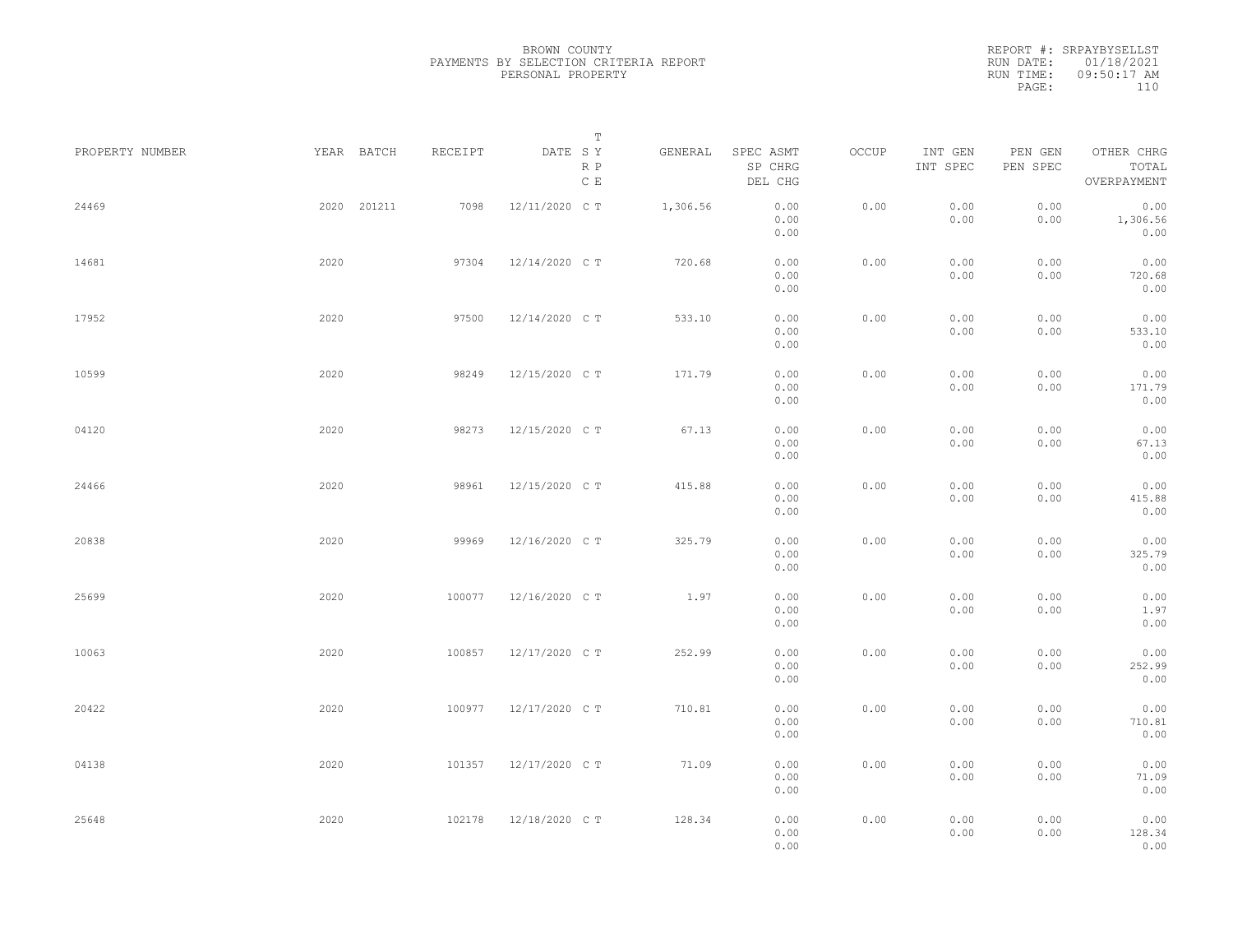| PROPERTY NUMBER |      | YEAR BATCH | RECEIPT | DATE SY        | $\mathbb T$          |          |                                 | OCCUP |                     |                     | OTHER CHRG               |
|-----------------|------|------------|---------|----------------|----------------------|----------|---------------------------------|-------|---------------------|---------------------|--------------------------|
|                 |      |            |         |                | R P<br>$\,$ C $\,$ E | GENERAL  | SPEC ASMT<br>SP CHRG<br>DEL CHG |       | INT GEN<br>INT SPEC | PEN GEN<br>PEN SPEC | TOTAL<br>OVERPAYMENT     |
| 10057           | 2020 |            | 102328  | 12/18/2020 C T |                      | 229.04   | 0.00<br>0.00<br>0.00            | 0.00  | 0.00<br>0.00        | 0.00<br>0.00        | 0.00<br>229.04<br>0.00   |
| 25153           | 2020 |            | 102509  | 12/18/2020 C T |                      | 559.71   | 0.00<br>0.00<br>0.00            | 0.00  | 0.00<br>0.00        | 0.00<br>0.00        | 0.00<br>559.71<br>0.00   |
| 27112           | 2020 |            | 102726  | 12/18/2020 C T |                      | 362.17   | 0.00<br>0.00<br>0.00            | 0.00  | 0.00<br>0.00        | 0.00<br>0.00        | 0.00<br>362.17<br>0.00   |
| 06991           | 2020 |            | 103162  | 12/18/2020 C T |                      | 1,085.98 | 0.00<br>0.00<br>0.00            | 0.00  | 0.00<br>0.00        | 0.00<br>0.00        | 0.00<br>1,085.98<br>0.00 |
| 17417           | 2020 |            | 104121  | 12/21/2020 C T |                      | 205.34   | 0.00<br>0.00                    | 0.00  | 0.00<br>0.00        | 0.00<br>0.00        | 0.00<br>205.34           |
| 27487           | 2020 |            | 104189  | 12/21/2020 C T |                      | 817.43   | 0.00<br>0.00<br>0.00            | 0.00  | 0.00<br>0.00        | 0.00<br>0.00        | 0.00<br>0.00<br>817.43   |
| 09944           | 2020 |            | 104612  | 12/21/2020 C T |                      | 275.53   | 0.00<br>0.00<br>0.00            | 0.00  | 0.00<br>0.00        | 0.00<br>0.00        | 0.00<br>0.00<br>275.53   |
| 24460           | 2020 |            | 105624  | 12/22/2020 C T |                      | 6.93     | 0.00<br>0.00<br>0.00            | 0.00  | 0.00<br>0.00        | 0.00<br>0.00        | 0.00<br>0.00<br>6.93     |
| 23625           | 2020 |            | 105804  | 12/22/2020 C T |                      | 150.07   | 0.00<br>0.00                    | 0.00  | 0.00                | 0.00                | 0.00<br>0.00             |
| 16916           | 2020 |            | 106064  | 12/22/2020 C T |                      | 75.03    | 0.00<br>0.00<br>0.00            | 0.00  | 0.00<br>0.00        | 0.00<br>0.00        | 150.07<br>0.00<br>0.00   |
|                 |      |            |         |                |                      |          | 0.00<br>0.00                    |       | 0.00                | 0.00                | 75.03<br>0.00            |
| 24574           | 2020 |            | 106070  | 12/22/2020 C T |                      | 965.53   | 0.00<br>0.00<br>0.00            | 0.00  | 0.00<br>0.00        | 0.00<br>0.00        | 0.00<br>965.53<br>0.00   |
| 26169           | 2020 |            | 106109  | 12/22/2020 C T |                      | 43.43    | 0.00<br>0.00<br>0.00            | 0.00  | 0.00<br>0.00        | 0.00<br>0.00        | 0.00<br>43.43<br>0.00    |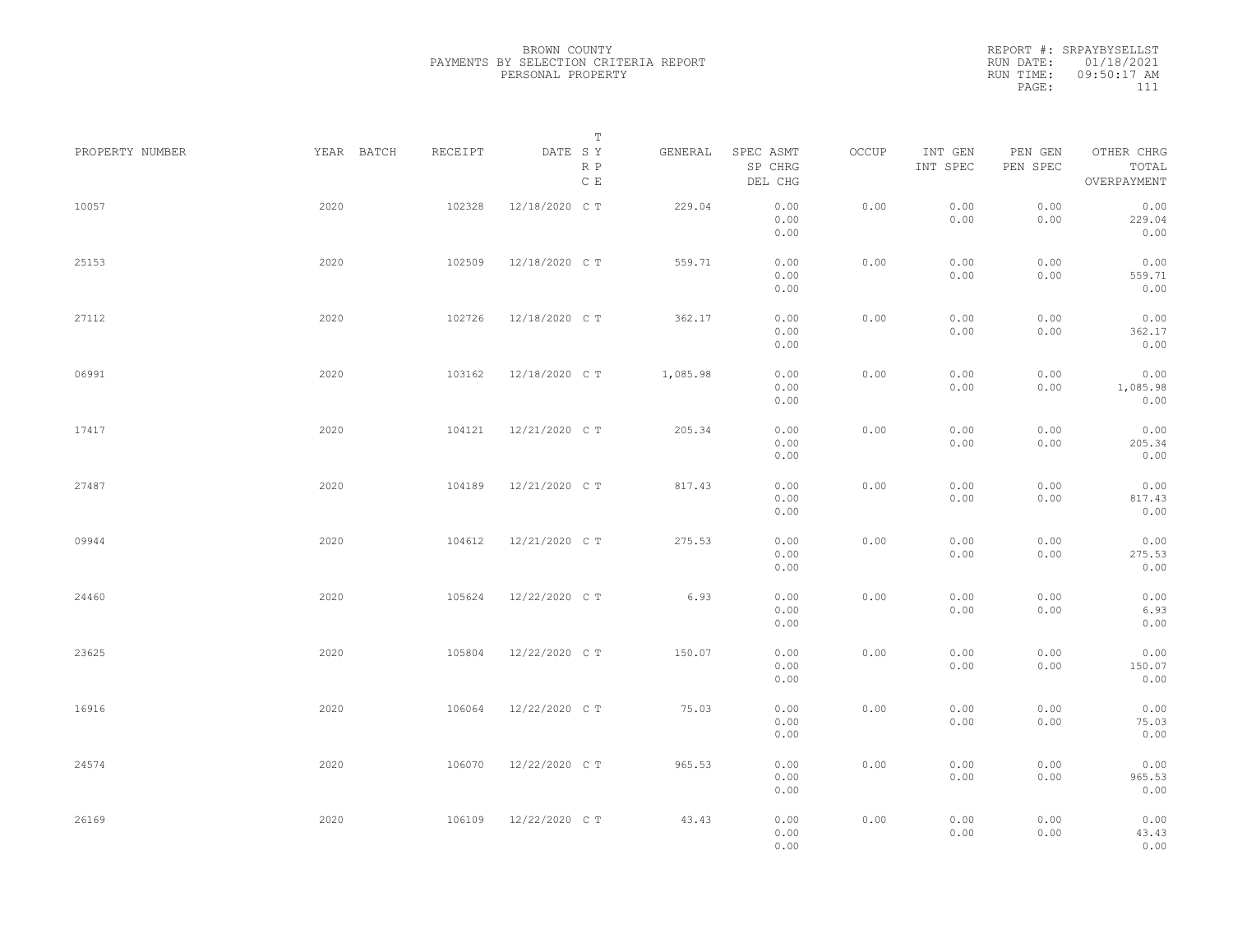REPORT #: SRPAYBYSELLST RUN DATE: 01/18/2021 RUN TIME: 09:50:18 AM PAGE: 112

|                 |      |             |         |                | $\mathbb T$                       |                                 |       |                     |                                     |                                    |
|-----------------|------|-------------|---------|----------------|-----------------------------------|---------------------------------|-------|---------------------|-------------------------------------|------------------------------------|
| PROPERTY NUMBER |      | YEAR BATCH  | RECEIPT | DATE SY        | GENERAL<br>R P<br>$\mathbb C\;$ E | SPEC ASMT<br>SP CHRG<br>DEL CHG | OCCUP | INT GEN<br>INT SPEC | PEN GEN<br>${\tt PEN}$ ${\tt SPEC}$ | OTHER CHRG<br>TOTAL<br>OVERPAYMENT |
| 24462           | 2020 |             | 106340  | 12/22/2020 CT  | 979.34                            | 0.00<br>0.00<br>0.00            | 0.00  | 0.00<br>0.00        | 0.00<br>0.00                        | 0.00<br>979.34<br>0.00             |
| 07912           | 2020 |             | 107201  | 12/22/2020 CT  | 19.75                             | 0.00<br>0.00<br>0.00            | 0.00  | 0.00<br>0.00        | 0.00<br>0.00                        | 0.00<br>19.75<br>0.00              |
| 13696           | 2020 |             | 108488  | 12/23/2020 C T | 641.71                            | 0.00<br>0.00<br>0.00            | 0.00  | 0.00<br>0.00        | 0.00<br>0.00                        | 0.00<br>641.71<br>0.00             |
| 09778           | 2020 |             | 108624  | 12/23/2020 C T | 37.51                             | 0.00<br>0.00<br>0.00            | 0.00  | 0.00<br>0.00        | 0.00<br>0.00                        | 0.00<br>37.51<br>0.00              |
| 27486           | 2020 |             | 108913  | 12/23/2020 C T | 894.44                            | 0.00<br>0.00<br>0.00            | 0.00  | 0.00<br>0.00        | 0.00<br>0.00                        | 0.00<br>894.44<br>0.00             |
| 14680           |      | 2020 201224 | 7620    | 12/24/2020 C T | 542.99                            | 0.00<br>0.00<br>0.00            | 0.00  | 0.00<br>0.00        | 0.00<br>0.00                        | 0.00<br>542.99<br>0.00             |
| 26451           | 2020 |             | 110394  | 12/28/2020 C T | 876.68                            | 0.00<br>0.00<br>0.00            | 0.00  | 0.00<br>0.00        | 0.00<br>0.00                        | 0.00<br>876.68<br>0.00             |
| 24467           | 2020 |             | 110835  | 12/28/2020 CT  | 15.79                             | 0.00<br>0.00<br>0.00            | 0.00  | 0.00<br>0.00        | 0.00<br>0.00                        | 0.00<br>15.79<br>0.00              |
| 11218           | 2020 |             | 111181  | 12/28/2020 CT  | 375.16                            | 0.00<br>0.00<br>0.00            | 0.00  | 0.00<br>0.00        | 0.00<br>0.00                        | 0.00<br>375.16<br>0.00             |
| 14678           | 2020 |             | 112903  | 12/29/2020 C T | 720.68                            | 0.00<br>0.00<br>0.00            | 0.00  | 0.00<br>0.00        | 0.00<br>0.00                        | 0.00<br>720.68<br>0.00             |
| 04400           | 2020 |             | 112908  | 12/29/2020 CT  | 154.00                            | 0.00<br>0.00<br>0.00            | 0.00  | 0.00<br>0.00        | 0.00<br>0.00                        | 0.00<br>154.00<br>0.00             |
| 20522           | 2020 |             | 112985  | 12/29/2020 C T | 189.55                            | 0.00<br>0.00<br>0.00            | 0.00  | 0.00<br>0.00        | 0.00<br>0.00                        | 0.00<br>189.55<br>0.00             |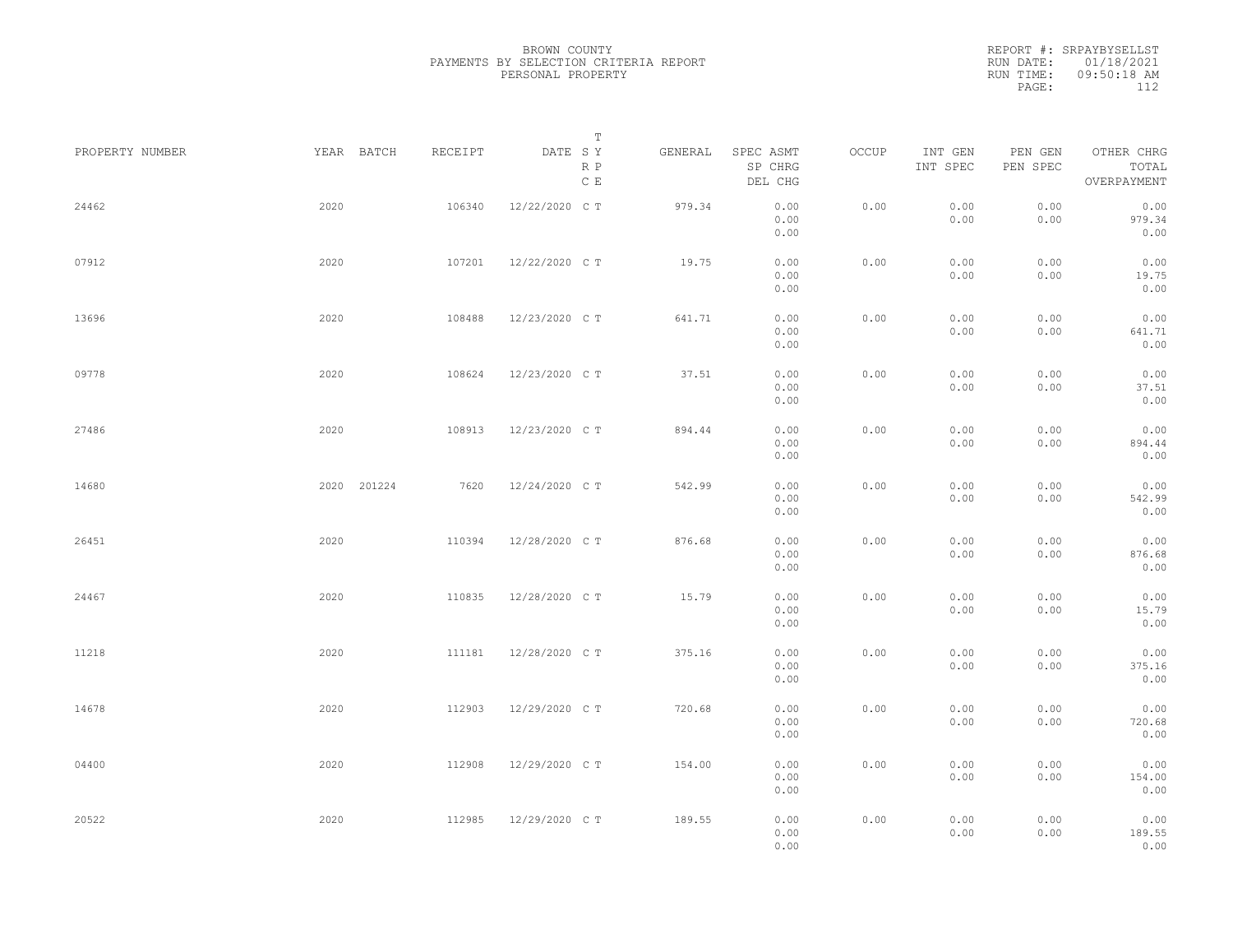|                 |            |         | Т                               |          |                                 |       |                     |                     |                                    |  |
|-----------------|------------|---------|---------------------------------|----------|---------------------------------|-------|---------------------|---------------------|------------------------------------|--|
| PROPERTY NUMBER | YEAR BATCH | RECEIPT | DATE SY<br>R P<br>$\,$ C $\,$ E | GENERAL  | SPEC ASMT<br>SP CHRG<br>DEL CHG | OCCUP | INT GEN<br>INT SPEC | PEN GEN<br>PEN SPEC | OTHER CHRG<br>TOTAL<br>OVERPAYMENT |  |
| 20421           | 2020       | 113243  | 12/29/2020 C T                  | 375.16   | 0.00<br>0.00<br>0.00            | 0.00  | 0.00<br>0.00        | 0.00<br>0.00        | 0.00<br>375.16<br>0.00             |  |
| 26171           | 2020       | 114654  | 12/29/2020 C T                  | 315.92   | 0.00<br>0.00<br>0.00            | 0.00  | 0.00<br>0.00        | 0.00<br>0.00        | 0.00<br>315.92<br>0.00             |  |
| 14956           | 2020       | 114741  | 12/29/2020 C T                  | 149.04   | 0.00<br>0.00<br>0.00            | 0.00  | 0.00<br>0.00        | 0.00<br>0.00        | 0.00<br>149.04<br>0.00             |  |
| 06990           | 2020       | 114974  | 12/29/2020 C T                  | 2,096.72 | 0.00<br>0.00<br>0.00            | 0.00  | 0.00<br>0.00        | 0.00<br>0.00        | 0.00<br>2,096.72<br>0.00           |  |
| 25149           | 2020       | 115261  | 12/29/2020 C T                  | 15.79    | 0.00<br>0.00<br>0.00            | 0.00  | 0.00<br>0.00        | 0.00<br>0.00        | 0.00<br>15.79<br>0.00              |  |
| 11355           | 2020       | 115295  | 12/29/2020 C T                  | 2,943.98 | 0.00<br>0.00<br>0.00            | 0.00  | 0.00<br>0.00        | 0.00<br>0.00        | 0.00<br>2,943.98<br>0.00           |  |
| 10637           | 2020       | 115343  | 12/29/2020 C T                  | 685.16   | 0.00<br>0.00<br>0.00            | 0.00  | 0.00<br>0.00        | 0.00<br>0.00        | 0.00<br>685.16<br>0.00             |  |
| 25701           | 2020       | 117677  | 12/30/2020 C T                  | 3,614.68 | 0.00<br>0.00<br>0.00            | 0.00  | 0.00<br>0.00        | 0.00<br>0.00        | 0.00<br>3,614.68<br>0.00           |  |
| 10136           | 2020       | 118131  | 12/30/2020 C T                  | 165.86   | 0.00<br>0.00<br>0.00            | 0.00  | 0.00<br>0.00        | 0.00<br>0.00        | 0.00<br>165.86<br>0.00             |  |
| 23753           | 2020       | 119199  | 12/31/2020 C T                  | 29.62    | 0.00<br>0.00<br>0.00            | 0.00  | 0.00<br>0.00        | 0.00<br>0.00        | 0.00<br>29.62<br>0.00              |  |
| 10122           | 2020       | 120289  | 12/31/2020 C T                  | 361.34   | 0.00<br>0.00<br>0.00            | 0.00  | 0.00<br>0.00        | 0.00<br>0.00        | 0.00<br>361.34<br>0.00             |  |
| 22941           | 2020       | 121695  | 01/04/2021 C T                  | 343.09   | 0.00<br>0.00<br>0.00            | 0.00  | 0.00<br>0.00        | 0.00<br>0.00        | 0.00<br>343.09<br>0.00             |  |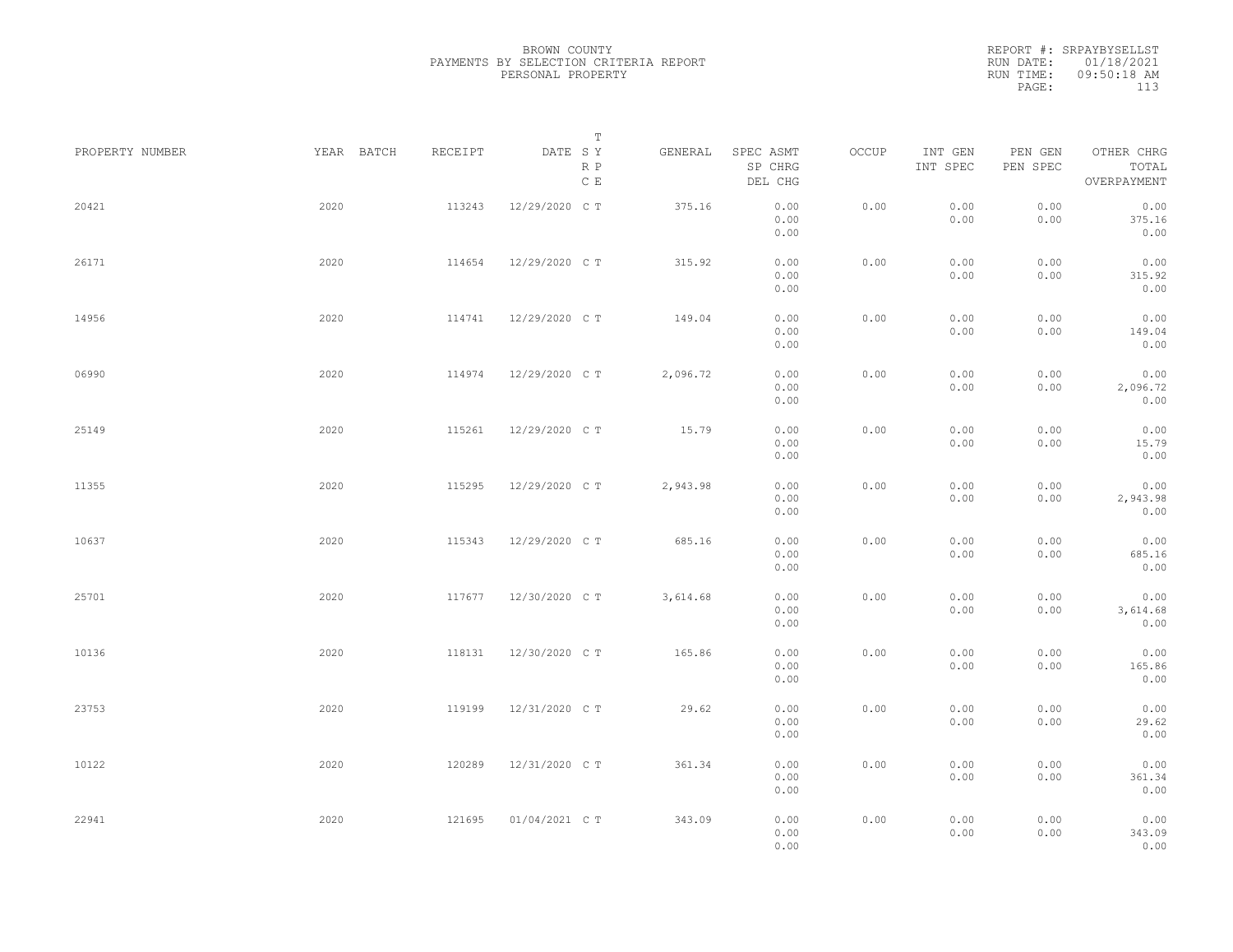REPORT #: SRPAYBYSELLST RUN DATE: 01/18/2021 RUN TIME: 09:50:18 AM PAGE: 114

| PROPERTY NUMBER | YEAR BATCH | RECEIPT           | Т<br>DATE SY<br>R P<br>$\,$ C $\,$ E | GENERAL  | SPEC ASMT<br>SP CHRG<br>DEL CHG | OCCUP | INT GEN<br>INT SPEC | PEN GEN<br>PEN SPEC | OTHER CHRG<br>TOTAL<br>OVERPAYMENT |  |
|-----------------|------------|-------------------|--------------------------------------|----------|---------------------------------|-------|---------------------|---------------------|------------------------------------|--|
| 11219           | 2020       | 125403            | 01/06/2021 C T                       | 651.59   | 0.00<br>0.00<br>0.00            | 0.00  | 0.00<br>0.00        | 0.00<br>0.00        | 0.00<br>651.59<br>0.00             |  |
| 17113           | 2020       | 125798            | 01/07/2021 C T                       | 849.03   | 0.00<br>0.00<br>0.00            | 0.00  | 0.00<br>0.00        | 0.00<br>0.00        | 0.00<br>849.03<br>0.00             |  |
| 07918           | 2020       | 127049            | 01/08/2021 C T                       | 402.81   | 0.00<br>0.00<br>0.00            | 0.00  | 0.00<br>0.00        | 0.00<br>0.00        | 0.00<br>402.81<br>0.00             |  |
| 10058           | 2020       | 128309            | 01/12/2021 C T                       | 72.79    | 0.00<br>0.00<br>0.00            | 0.00  | 0.00<br>0.00        | 0.00<br>0.00        | 0.00<br>72.79<br>0.00              |  |
| 10135           | 2020       | 128396            | 01/12/2021 C T                       | 596.30   | 0.00<br>0.00<br>0.00            | 0.00  | 0.00<br>0.00        | 0.00<br>0.00        | 0.00<br>596.30<br>0.00             |  |
| 10477           | 2020       | 128438            | 01/12/2021 C T                       | 403.75   | 0.00<br>0.00<br>0.00            | 0.00  | 0.00<br>0.00        | 0.00<br>0.00        | 0.00<br>403.75<br>0.00             |  |
| 26172           | 2020       | 128791            | 01/12/2021 C T                       | 371.21   | 0.00<br>0.00<br>0.00            | 0.00  | 0.00<br>0.00        | 0.00<br>0.00        | 0.00<br>371.21<br>0.00             |  |
| 23624           | 2020       | 128794            | 01/12/2021 C T                       | 5,350.97 | 0.00<br>0.00<br>0.00            | 0.00  | 0.00<br>0.00        | 0.00<br>0.00        | 0.00<br>5,350.97<br>0.00           |  |
| 17111           | 2020       | 129359            | 01/13/2021 C T                       | 10.40    | 0.00<br>0.00<br>0.00            | 0.00  | 0.00<br>0.00        | 0.00<br>0.00        | 0.00<br>10.40<br>0.00              |  |
| 17111           | 2020       | Voids #<br>129359 | 01/13/2021 C V                       | $-10.40$ | 0.00<br>0.00<br>0.00            | 0.00  | 0.00<br>0.00        | 0.00<br>0.00        | 0.00<br>$-10.40$<br>0.00           |  |
| 17111           | 2020       | 129635            | 01/13/2021 C T                       | 10.40    | 0.00<br>0.00<br>0.00            | 0.00  | 0.00<br>0.00        | 0.00<br>0.00        | 0.00<br>10.40<br>0.00              |  |
| 27111           | 2020       | 129648            | 01/13/2021 C T                       | 720.68   | 0.00<br>0.00<br>0.00            | 0.00  | 0.00<br>0.00        | 0.00<br>0.00        | 0.00<br>720.68<br>0.00             |  |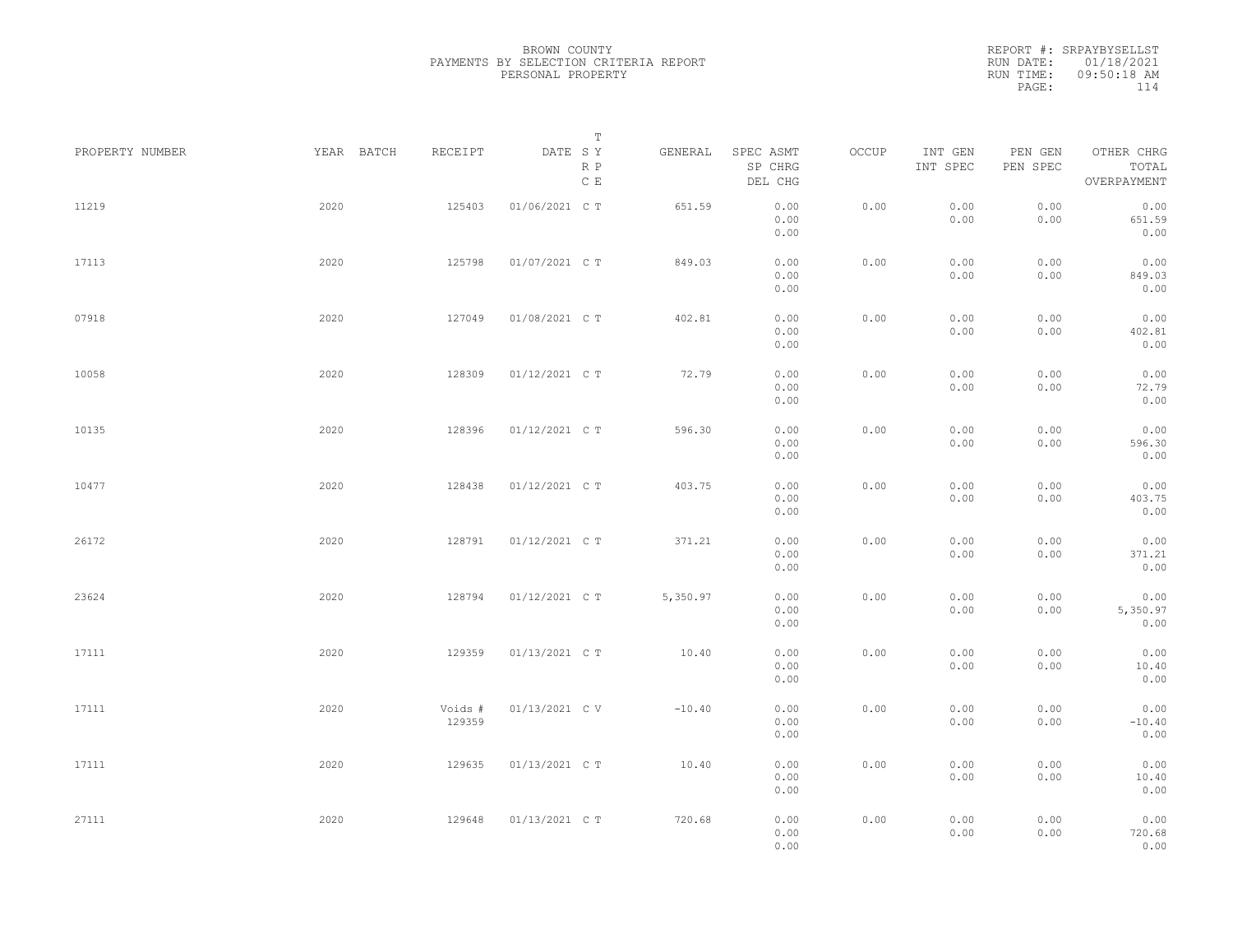|                 |               |         |                         | $\blacksquare$<br>ᅩ |            |                      |       |                     |                     |                     |  |
|-----------------|---------------|---------|-------------------------|---------------------|------------|----------------------|-------|---------------------|---------------------|---------------------|--|
| PROPERTY NUMBER | YEAR<br>BATCH | RECEIPT | DATE SY                 | R P                 | GENERAL    | SPEC ASMT<br>SP CHRG | OCCUP | INT GEN<br>INT SPEC | PEN GEN<br>PEN SPEC | OTHER CHRG<br>TOTAL |  |
|                 |               |         |                         | C E                 |            | DEL CHG              |       |                     |                     | OVERPAYMENT         |  |
|                 |               |         |                         |                     |            |                      |       |                     |                     |                     |  |
| 11220           | 2020          | 131248  | 01/15/2021 C T          |                     | 592.35     | 0.00                 | 0.00  | 0.00                | 0.00                | 0.00                |  |
|                 |               |         |                         |                     |            | 0.00                 |       | 0.00                | 0.00                | 592.35              |  |
|                 |               |         |                         |                     |            | 0.00                 |       |                     |                     | 0.00                |  |
| 10060           | 2020          | 131356  | 01/15/2021 C T          |                     | 203.38     | 0.00                 | 0.00  | 0.00                | 0.00                | 0.00                |  |
|                 |               |         |                         |                     |            | 0.00                 |       | 0.00                | 0.00                | 203.38              |  |
|                 |               |         |                         |                     |            | 0.00                 |       |                     |                     | 0.00                |  |
|                 |               |         | VILLAGE OF HOBART TOTAL |                     | 36, 251.54 | 0.00                 | 0.00  | 0.00                | 0.00                | 0.00                |  |
|                 |               |         |                         |                     |            | 0.00                 |       | 0.00                | 0.00                | 36, 251.54          |  |
|                 |               |         |                         |                     |            | 0.00                 |       |                     |                     | 0.00                |  |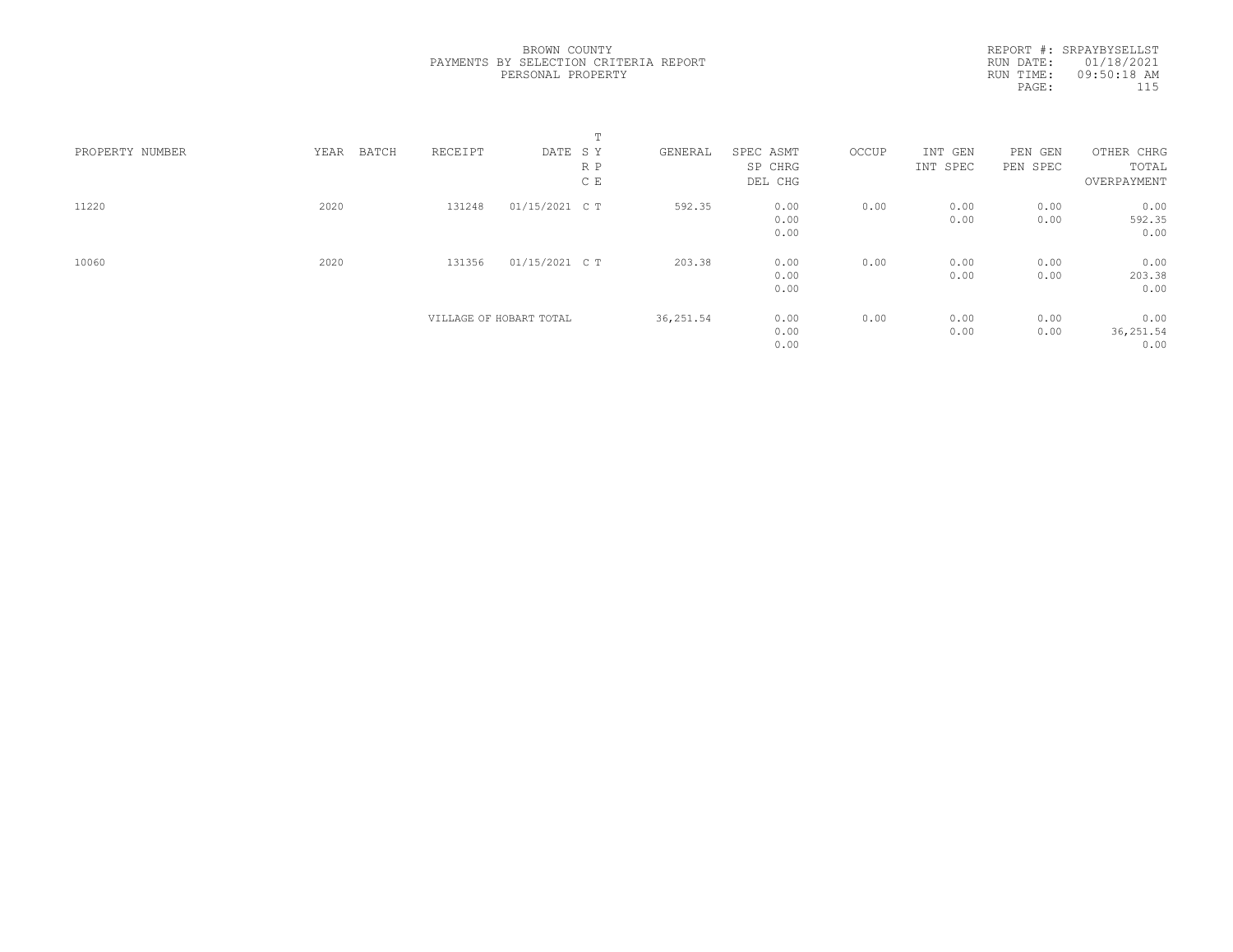|                 |             |         | Т                               |         |                                 |       |                     |                     |                                    |  |
|-----------------|-------------|---------|---------------------------------|---------|---------------------------------|-------|---------------------|---------------------|------------------------------------|--|
| PROPERTY NUMBER | YEAR BATCH  | RECEIPT | DATE SY<br>R P<br>$\,$ C $\,$ E | GENERAL | SPEC ASMT<br>SP CHRG<br>DEL CHG | OCCUP | INT GEN<br>INT SPEC | PEN GEN<br>PEN SPEC | OTHER CHRG<br>TOTAL<br>OVERPAYMENT |  |
| 25596           | 2020        | 97984   | 12/15/2020 C T                  | 18.78   | 0.00<br>0.00<br>0.00            | 0.00  | 0.00<br>0.00        | 0.00<br>0.00        | 0.00<br>18.78<br>0.00              |  |
| 18997           | 2020        | 99547   | 12/16/2020 C T                  | 267.07  | 0.00<br>0.00<br>0.00            | 0.00  | 0.00<br>0.00        | 0.00<br>0.00        | 0.00<br>267.07<br>0.00             |  |
| 02833           | 2020        | 99625   | 12/16/2020 C T                  | 419.39  | 0.00<br>0.00<br>0.00            | 0.00  | 0.00<br>0.00        | 0.00<br>0.00        | 0.00<br>419.39<br>0.00             |  |
| 19553           | 2020        | 99897   | 12/16/2020 C T                  | 60.51   | 0.00<br>0.00<br>0.00            | 0.00  | 0.00<br>0.00        | 0.00<br>0.00        | 0.00<br>60.51<br>0.00              |  |
| 12039           | 2020        | 100248  | 12/16/2020 C T                  | 129.37  | 0.00<br>0.00<br>0.00            | 0.00  | 0.00<br>0.00        | 0.00<br>0.00        | 0.00<br>129.37<br>0.00             |  |
| 09675           | 2020        | 100274  | 12/16/2020 C T                  | 27.12   | 0.00<br>0.00<br>0.00            | 0.00  | 0.00<br>0.00        | 0.00<br>0.00        | 0.00<br>27.12<br>0.00              |  |
| 02825           | 2020        | 100276  | 12/16/2020 C T                  | 162.74  | 0.00<br>0.00<br>0.00            | 0.00  | 0.00<br>0.00        | 0.00<br>0.00        | 0.00<br>162.74<br>0.00             |  |
| 19554           | 2020        | 101686  | 12/18/2020 C T                  | 33.39   | 0.00<br>0.00<br>0.00            | 0.00  | 0.00<br>0.00        | 0.00<br>0.00        | 0.00<br>33.39<br>0.00              |  |
| 12566           | 2020        | 103866  | 12/19/2020 C T                  | 45.91   | 0.00<br>0.00<br>0.00            | 0.00  | 0.00<br>0.00        | 0.00<br>0.00        | 0.00<br>45.91<br>0.00              |  |
| 02818           | 2020 201220 | 7391    | 12/20/2020 C T                  | 79.29   | 0.00<br>0.00<br>0.00            | 0.00  | 0.00<br>0.00        | 0.00<br>0.00        | 0.00<br>79.29<br>0.00              |  |
| 04750           | 2020        | 104456  | 12/21/2020 C T                  | 415.21  | 0.00<br>0.00<br>0.00            | 0.00  | 0.00<br>0.00        | 0.00<br>0.00        | 0.00<br>415.21<br>0.00             |  |
| 15166           | 2020        | 105047  | 12/21/2020 C T                  | 456.93  | 0.00<br>0.00<br>0.00            | 0.00  | 0.00<br>0.00        | 0.00<br>0.00        | 0.00<br>456.93<br>0.00             |  |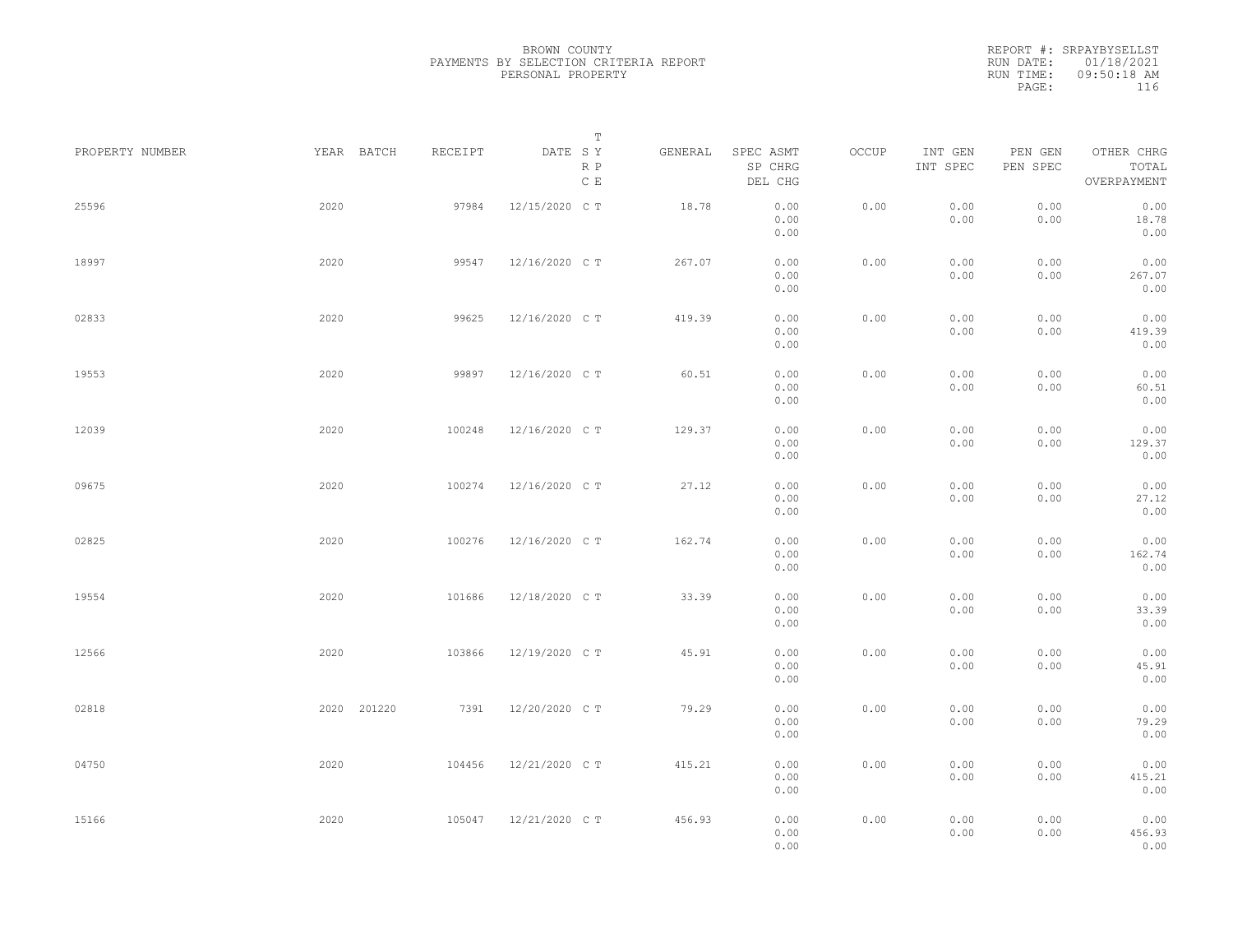REPORT #: SRPAYBYSELLST RUN DATE: 01/18/2021 RUN TIME: 09:50:19 AM PAGE: 117

| PROPERTY NUMBER |      | YEAR BATCH  | RECEIPT | DATE SY        | $\mathbb T$              | GENERAL  | SPEC ASMT                    | OCCUP | INT GEN      | PEN GEN      | OTHER CHRG                     |
|-----------------|------|-------------|---------|----------------|--------------------------|----------|------------------------------|-------|--------------|--------------|--------------------------------|
|                 |      |             |         |                | $R$ $P$<br>$\,$ C $\,$ E |          | SP CHRG<br>DEL CHG           |       | INT SPEC     | PEN SPEC     | TOTAL<br>OVERPAYMENT           |
| 13334           | 2020 |             | 106320  | 12/22/2020 C T |                          | 4.18     | 0.00<br>0.00<br>0.00         | 0.00  | 0.00<br>0.00 | 0.00<br>0.00 | 0.00<br>4.18<br>0.00           |
| 23308           | 2020 |             | 106598  | 12/22/2020 C T |                          | 54.25    | 0.00<br>0.00<br>0.00         | 0.00  | 0.00<br>0.00 | 0.00<br>0.00 | 0.00<br>54.25<br>0.00          |
| 02809           | 2020 |             | 108463  | 12/23/2020 C T |                          | 22.95    | 0.00<br>0.00<br>0.00         | 0.00  | 0.00<br>0.00 | 0.00<br>0.00 | 0.00<br>22.95<br>0.00          |
| 24723           | 2020 |             | 110616  | 12/28/2020 C T |                          | 342.19   | 0.00<br>0.00<br>0.00         | 0.00  | 0.00<br>0.00 | 0.00<br>0.00 | 0.00<br>342.19<br>0.00         |
| 29702           | 2020 |             | 110849  | 12/28/2020 C T |                          | 1,132.98 | 0.00<br>0.00<br>0.00         | 0.00  | 0.00<br>0.00 | 0.00<br>0.00 | 0.00<br>1,132.98<br>0.00       |
| 29706           | 2020 |             | 111014  | 12/28/2020 C T |                          | 37.57    | 0.00<br>0.00<br>0.00         | 0.00  | 0.00<br>0.00 | 0.00<br>0.00 | 0.00<br>37.57<br>0.00          |
| 21538           | 2020 |             | 113140  | 12/29/2020 C T |                          | 465.28   | 0.00<br>0.00                 | 0.00  | 0.00<br>0.00 | 0.00<br>0.00 | 0.00<br>465.28                 |
| 05495           | 2020 |             | 115145  | 12/29/2020 C T |                          | 68.86    | 0.00<br>0.00<br>0.00         | 0.00  | 0.00<br>0.00 | 0.00<br>0.00 | 0.00<br>0.00<br>68.86          |
| 10611           |      | 2020 201229 | 8052    | 12/29/2020 C T |                          | 392.26   | 0.00<br>0.00<br>0.00<br>0.00 | 0.00  | 0.00<br>0.00 | 0.00<br>0.00 | 0.00<br>0.00<br>392.26<br>0.00 |
| 29700           | 2020 |             | 117531  | 12/30/2020 C T |                          | 175.26   | 0.00<br>0.00<br>0.00         | 0.00  | 0.00<br>0.00 | 0.00<br>0.00 | 0.00<br>175.26<br>0.00         |
| 26691           | 2020 |             | 119308  | 12/31/2020 C T |                          | 29.22    | 0.00<br>0.00<br>0.00         | 0.00  | 0.00<br>0.00 | 0.00<br>0.00 | 0.00<br>29.22<br>0.00          |
| 12565           | 2020 |             | 119317  | 12/31/2020 C T |                          | 152.31   | 0.00<br>0.00<br>0.00         | 0.00  | 0.00<br>0.00 | 0.00<br>0.00 | 0.00<br>152.31<br>0.00         |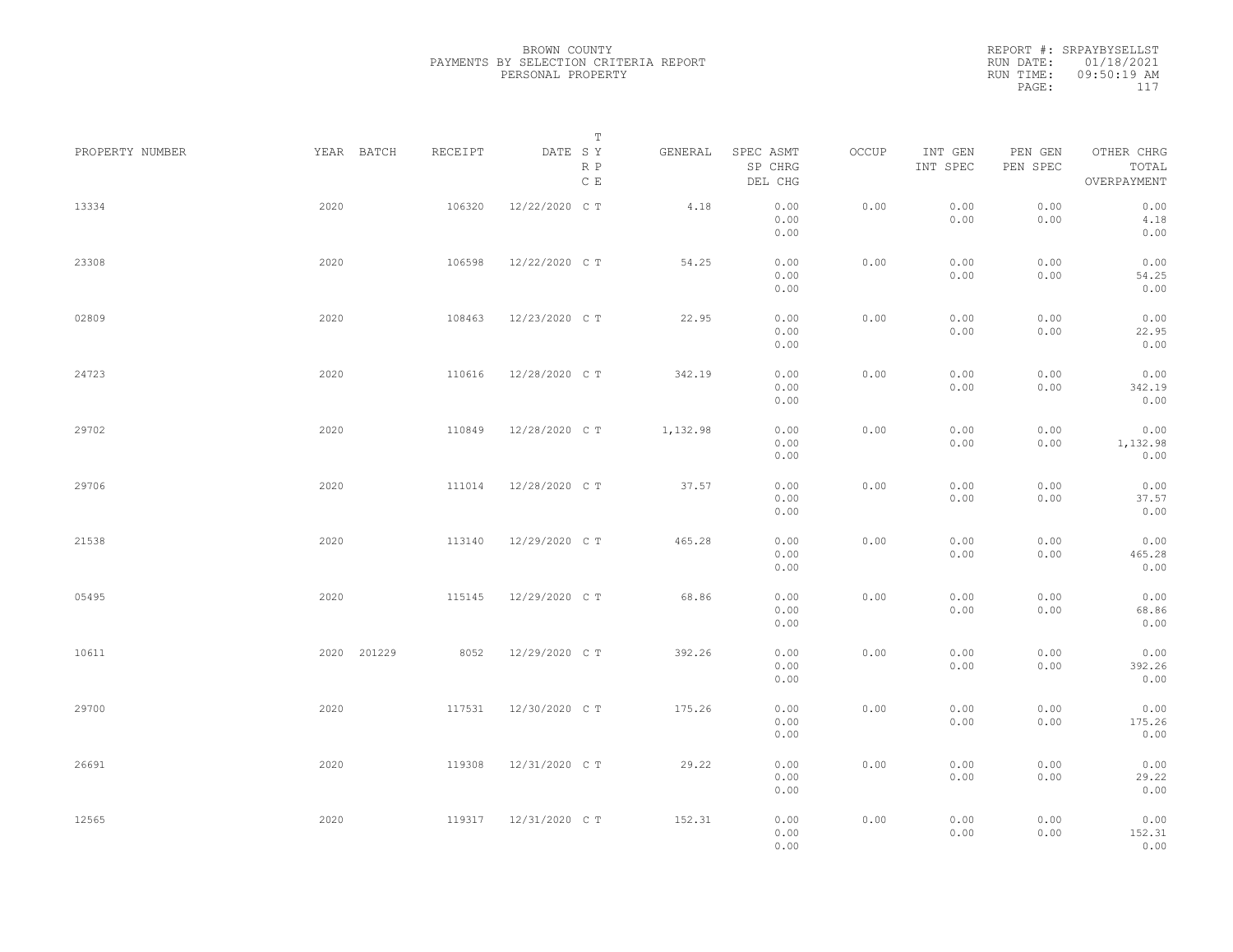| PROPERTY NUMBER | YEAR BATCH  | RECEIPT | T<br>DATE SY<br>R P | GENERAL  | SPEC ASMT<br>SP CHRG | OCCUP | INT GEN<br>INT SPEC | PEN GEN<br>PEN SPEC | OTHER CHRG<br>TOTAL      |  |
|-----------------|-------------|---------|---------------------|----------|----------------------|-------|---------------------|---------------------|--------------------------|--|
|                 |             |         | $\mathbb C$ E       |          | DEL CHG              |       |                     |                     | OVERPAYMENT              |  |
| 13342           | 2020        | 119725  | 12/31/2020 C T      | 1,009.86 | 0.00<br>0.00<br>0.00 | 0.00  | 0.00<br>0.00        | 0.00<br>0.00        | 0.00<br>1,009.86<br>0.00 |  |
| 19556           | 2020        | 119726  | 12/31/2020 C T      | 584.22   | 0.00<br>0.00<br>0.00 | 0.00  | 0.00<br>0.00        | 0.00<br>0.00        | 0.00<br>584.22<br>0.00   |  |
| 26967           | 2020        | 121697  | 01/04/2021 C T      | 98.06    | 0.00<br>0.00<br>0.00 | 0.00  | 0.00<br>0.00        | 0.00<br>0.00        | 0.00<br>98.06<br>0.00    |  |
| 26344           | 2020 201217 | 7205    | 12/17/2020 C T      | 517.45   | 0.00<br>0.00<br>0.00 | 0.00  | 0.00<br>0.00        | 0.00<br>0.00        | 0.00<br>517.45<br>0.00   |  |
| 26692           | 2020        | 123198  | 01/05/2021 C T      | 1,435.50 | 0.00<br>0.00<br>0.00 | 0.00  | 0.00<br>0.00        | 0.00<br>0.00        | 0.00<br>1,435.50<br>0.00 |  |
| 24445           | 2020        | 125481  | 01/06/2021 C T      | 171.09   | 0.00<br>0.00<br>0.00 | 0.00  | 0.00<br>0.00        | 0.00<br>0.00        | 0.00<br>171.09<br>0.00   |  |
| 23777           | 2020        | 127319  | 01/11/2021 C T      | 166.92   | 0.00<br>0.00<br>0.00 | 0.00  | 0.00<br>0.00        | 0.00<br>0.00        | 0.00<br>166.92<br>0.00   |  |
| 22991           | 2020        | 127382  | 01/11/2021 C T      | 98.06    | 0.00<br>0.00<br>0.00 | 0.00  | 0.00<br>0.00        | 0.00<br>0.00        | 0.00<br>98.06<br>0.00    |  |
| 15883           | 2020        | 127605  | 01/11/2021 C T      | 133.54   | 0.00<br>0.00<br>0.00 | 0.00  | 0.00<br>0.00        | 0.00<br>0.00        | 0.00<br>133.54<br>0.00   |  |
| 12564           | 2020        | 128130  | 01/12/2021 C T      | 12.53    | 0.00<br>0.00<br>0.00 | 0.00  | 0.00<br>0.00        | 0.00<br>0.00        | 0.00<br>12.53<br>0.00    |  |
| 13680           | 2020        | 128189  | 01/12/2021 C T      | 6,516.11 | 0.00<br>0.00<br>0.00 | 0.00  | 0.00<br>0.00        | 0.00<br>0.00        | 0.00<br>6,516.11<br>0.00 |  |
| 25046           | 2020        | 128318  | 01/12/2021 C T      | 6.26     | 0.00<br>0.00<br>0.00 | 0.00  | 0.00<br>0.00        | 0.00<br>0.00        | 0.00<br>6.26<br>0.00     |  |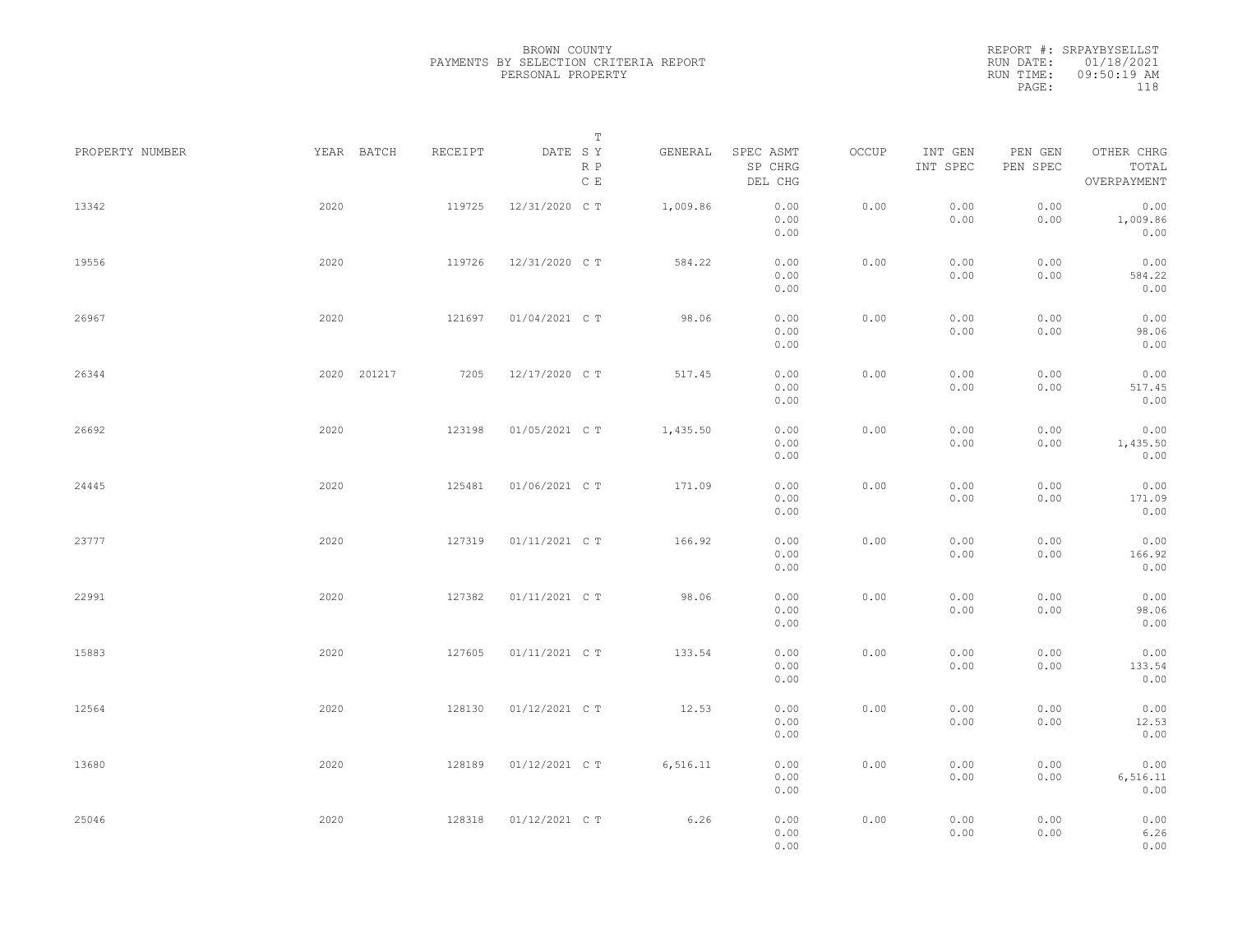|                 |            |         | Т                               |          |                                 |       |                     |                     |                                    |  |
|-----------------|------------|---------|---------------------------------|----------|---------------------------------|-------|---------------------|---------------------|------------------------------------|--|
| PROPERTY NUMBER | YEAR BATCH | RECEIPT | DATE SY<br>R P<br>$\,$ C $\,$ E | GENERAL  | SPEC ASMT<br>SP CHRG<br>DEL CHG | OCCUP | INT GEN<br>INT SPEC | PEN GEN<br>PEN SPEC | OTHER CHRG<br>TOTAL<br>OVERPAYMENT |  |
| 29704           | 2020       | 128329  | 01/12/2021 C T                  | 2,833.45 | 0.00<br>0.00<br>0.00            | 0.00  | 0.00<br>0.00        | 0.00<br>0.00        | 0.00<br>2,833.45<br>0.00           |  |
| 24443           | 2020       | 128592  | 01/12/2021 C T                  | 41.72    | 0.00<br>0.00<br>0.00            | 0.00  | 0.00<br>0.00        | 0.00<br>0.00        | 0.00<br>41.72<br>0.00              |  |
| 26447           | 2020       | 129078  | 01/13/2021 C T                  | 164.83   | 0.00<br>0.00<br>0.00            | 0.00  | 0.00<br>0.00        | 0.00<br>0.00        | 0.00<br>164.83<br>0.00             |  |
| 23771           | 2020       | 129675  | 01/13/2021 C T                  | 12.53    | 0.00<br>0.00<br>0.00            | 0.00  | 0.00<br>0.00        | 0.00<br>0.00        | 0.00<br>12.53<br>0.00              |  |
| 11164           | 2020       | 129756  | 01/13/2021 C T                  | 14.60    | 0.00<br>0.00<br>0.00            | 0.00  | 0.00<br>0.00        | 0.00<br>0.00        | 0.00<br>14.60<br>0.00              |  |
| 24447           | 2020       | 129825  | 01/13/2021 C T                  | 66.76    | 0.00<br>0.00<br>0.00            | 0.00  | 0.00<br>0.00        | 0.00<br>0.00        | 0.00<br>66.76<br>0.00              |  |
| 15170           | 2020       | 130537  | 01/14/2021 C T                  | 214.91   | 0.00<br>0.00<br>0.00            | 0.00  | 0.00<br>0.00        | 0.00<br>0.00        | 0.00<br>214.91<br>0.00             |  |
| 02854           | 2020       | 130969  | 01/15/2021 C T                  | 25.04    | 0.00<br>0.00<br>0.00            | 0.00  | 0.00<br>0.00        | 0.00<br>0.00        | 0.00<br>25.04<br>0.00              |  |
| 22636           | 2020       | 130973  | 01/15/2021 C T                  | 6.26     | 0.00<br>0.00<br>0.00            | 0.00  | 0.00<br>0.00        | 0.00<br>0.00        | 0.00<br>6.26<br>0.00               |  |
| 02814           | 2020       | 130975  | 01/15/2021 C T                  | 12.53    | 0.00<br>0.00<br>0.00            | 0.00  | 0.00<br>0.00        | 0.00<br>0.00        | 0.00<br>12.53<br>0.00              |  |
| 08077           | 2020       | 131316  | 01/15/2021 C T                  | 8.35     | 0.00<br>0.00<br>0.00            | 0.00  | 0.00<br>0.00        | 0.00<br>0.00        | 0.00<br>8.35<br>0.00               |  |
| 22515           | 2020       | 131317  | 01/15/2021 C T                  | 68.86    | 0.00<br>0.00<br>0.00            | 0.00  | 0.00<br>0.00        | 0.00<br>0.00        | 0.00<br>68.86<br>0.00              |  |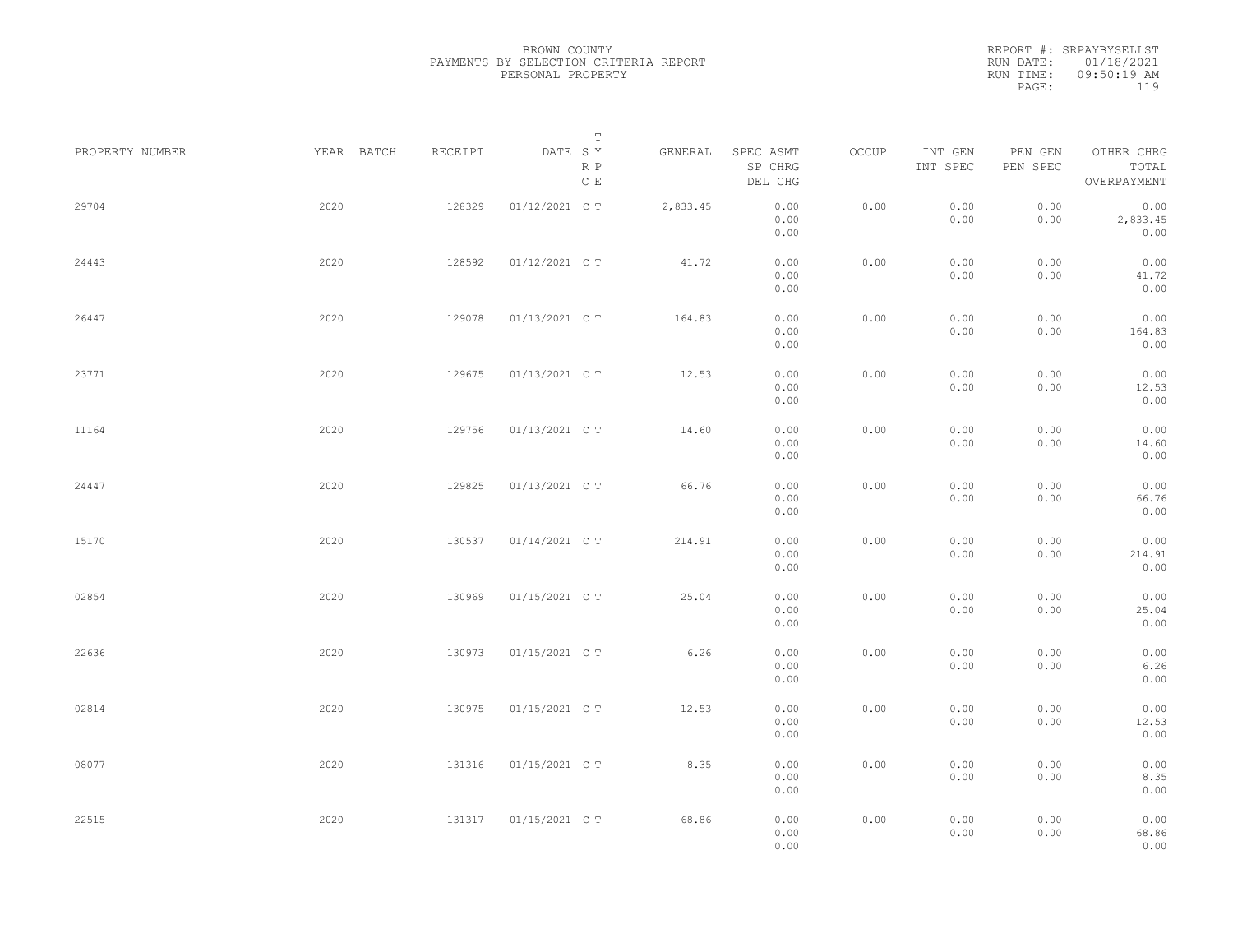| PROPERTY NUMBER | YEAR | BATCH | RECEIPT                  | DATE SY        |     | GENERAL   | SPEC ASMT | OCCUP | INT GEN  | PEN GEN  | OTHER CHRG  |  |
|-----------------|------|-------|--------------------------|----------------|-----|-----------|-----------|-------|----------|----------|-------------|--|
|                 |      |       |                          |                | R P |           | SP CHRG   |       | INT SPEC | PEN SPEC | TOTAL       |  |
|                 |      |       |                          |                | C E |           | DEL CHG   |       |          |          | OVERPAYMENT |  |
| 08789           | 2020 |       | 131318                   | 01/15/2021 C T |     | 25,586.67 | 0.00      | 0.00  | 0.00     | 0.00     | 0.00        |  |
|                 |      |       |                          |                |     |           | 0.00      |       | 0.00     | 0.00     | 25,586.67   |  |
|                 |      |       |                          |                |     |           | 0.00      |       |          |          | 0.00        |  |
|                 |      |       | VILLAGE OF PULASKI TOTAL |                |     | 44,799.13 | 0.00      | 0.00  | 0.00     | 0.00     | 0.00        |  |
|                 |      |       |                          |                |     |           | 0.00      |       | 0.00     | 0.00     | 44,799.13   |  |
|                 |      |       |                          |                |     |           | 0.00      |       |          |          | 0.00        |  |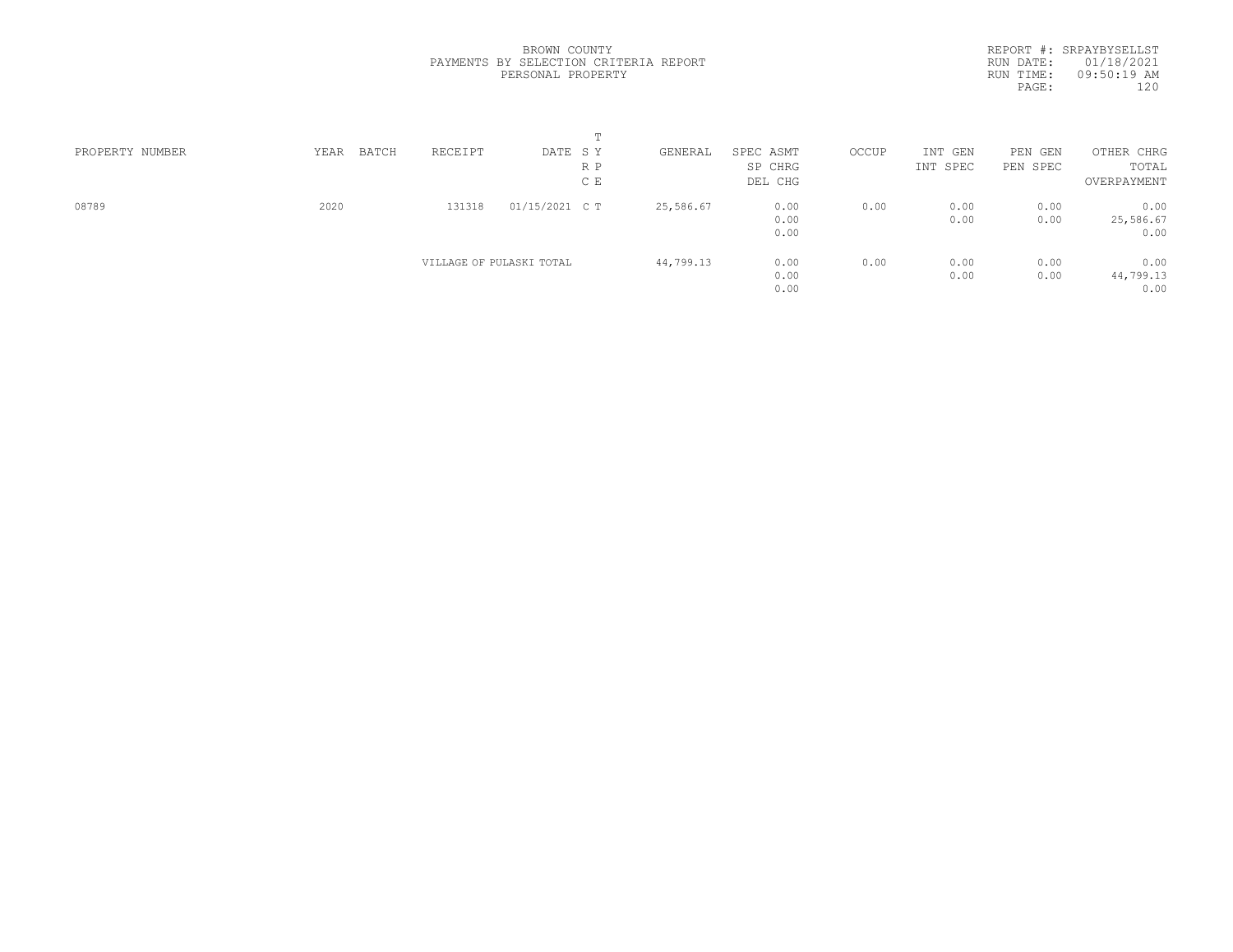|                 |      |            |         |                | $\mathbb T$                    |         |                                 |       |                     |                                                                     |                                    |
|-----------------|------|------------|---------|----------------|--------------------------------|---------|---------------------------------|-------|---------------------|---------------------------------------------------------------------|------------------------------------|
| PROPERTY NUMBER |      | YEAR BATCH | RECEIPT | DATE SY        | $\mathbb R$ $\mathbb P$<br>C E | GENERAL | SPEC ASMT<br>SP CHRG<br>DEL CHG | OCCUP | INT GEN<br>INT SPEC | PEN GEN<br>$\ensuremath{\mathsf{PEN}}$ $\ensuremath{\mathsf{SPEC}}$ | OTHER CHRG<br>TOTAL<br>OVERPAYMENT |
| 08788           | 2020 |            | 96970   | 12/14/2020 C T |                                | 70.16   | 0.00<br>0.00<br>0.00            | 0.00  | 0.00<br>0.00        | 0.00<br>0.00                                                        | 0.00<br>70.16<br>0.00              |
| 27692           | 2020 |            | 96971   | 12/14/2020 C T |                                | 47.31   | 0.00<br>0.00<br>0.00            | 0.00  | 0.00<br>0.00        | 0.00<br>0.00                                                        | 0.00<br>47.31<br>0.00              |
| 25030           | 2020 |            | 97297   | 12/14/2020 C T |                                | 11.42   | 0.00<br>0.00<br>0.00            | 0.00  | 0.00<br>0.00        | 0.00<br>0.00                                                        | 0.00<br>11.42<br>0.00              |
| 22400           | 2020 |            | 98631   | 12/15/2020 C T |                                | 70.16   | 0.00<br>0.00<br>0.00            | 0.00  | 0.00<br>0.00        | 0.00<br>0.00                                                        | 0.00<br>70.16<br>0.00              |
| 13273           | 2020 |            | 98812   | 12/15/2020 C T |                                | 171.31  | 0.00<br>0.00<br>0.00            | 0.00  | 0.00<br>0.00        | 0.00<br>0.00                                                        | 0.00<br>171.31<br>0.00             |
| 21436           | 2020 |            | 99586   | 12/16/2020 C T |                                | 31.00   | 0.00<br>0.00<br>0.00            | 0.00  | 0.00<br>0.00        | 0.00<br>0.00                                                        | 0.00<br>31.00<br>0.00              |
| 20297           | 2020 |            | 99709   | 12/16/2020 C T |                                | 75.04   | 0.00<br>0.00<br>0.00            | 0.00  | 0.00<br>0.00        | 0.00<br>0.00                                                        | 0.00<br>75.04<br>0.00              |
| 16795           | 2020 |            | 99748   | 12/16/2020 C T |                                | 21.20   | 0.00<br>0.00<br>0.00            | 0.00  | 0.00<br>0.00        | 0.00<br>0.00                                                        | 0.00<br>21.20<br>0.00              |
| 04264           | 2020 |            | 100243  | 12/16/2020 C T |                                | 140.30  | 0.00<br>0.00<br>0.00            | 0.00  | 0.00<br>0.00        | 0.00<br>0.00                                                        | 0.00<br>140.30<br>0.00             |
| 16799           | 2020 |            | 100403  | 12/16/2020 C T |                                | 107.68  | 0.00<br>0.00<br>0.00            | 0.00  | 0.00<br>0.00        | 0.00<br>0.00                                                        | 0.00<br>107.68<br>0.00             |
| 12530           | 2020 |            | 102508  | 12/18/2020 C T |                                | 323.03  | 0.00<br>0.00<br>0.00            | 0.00  | 0.00<br>0.00        | 0.00<br>0.00                                                        | 0.00<br>323.03<br>0.00             |
| 27516           | 2020 |            | 103834  | 12/19/2020 C T |                                | 62.00   | 0.00<br>0.00<br>0.00            | 0.00  | 0.00<br>0.00        | 0.00<br>0.00                                                        | 0.00<br>62.00<br>0.00              |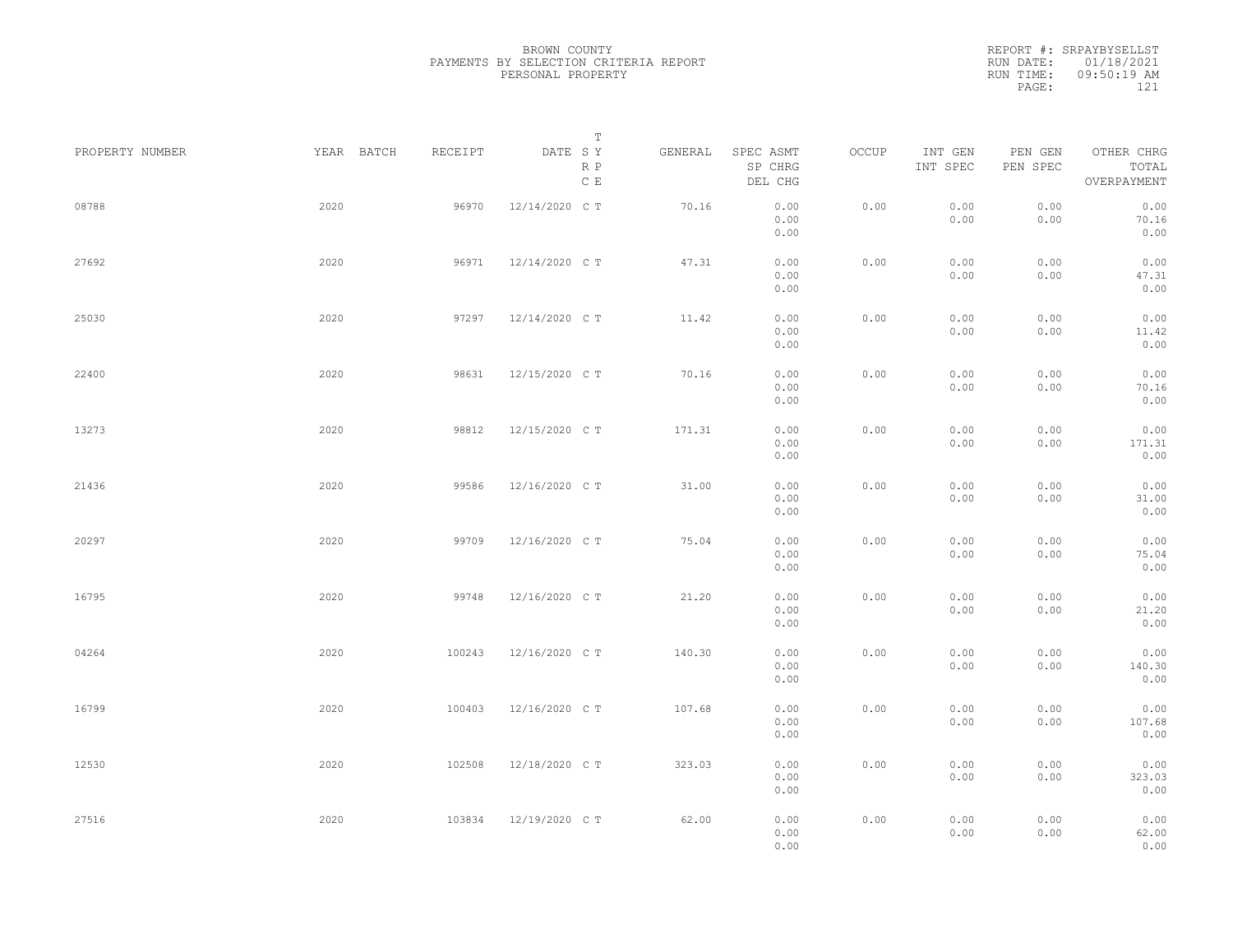|                 |            |         | Т                               |           |                                 |       |                     |                     |                                    |  |
|-----------------|------------|---------|---------------------------------|-----------|---------------------------------|-------|---------------------|---------------------|------------------------------------|--|
| PROPERTY NUMBER | YEAR BATCH | RECEIPT | DATE SY<br>R P<br>$\,$ C $\,$ E | GENERAL   | SPEC ASMT<br>SP CHRG<br>DEL CHG | OCCUP | INT GEN<br>INT SPEC | PEN GEN<br>PEN SPEC | OTHER CHRG<br>TOTAL<br>OVERPAYMENT |  |
| 27520           | 2020       | 103837  | 12/19/2020 C T                  | 293.65    | 0.00<br>0.00<br>0.00            | 0.00  | 0.00<br>0.00        | 0.00<br>0.00        | 0.00<br>293.65<br>0.00             |  |
| 26737           | 2020       | 103872  | 12/19/2020 CT                   | 39.15     | 0.00<br>0.00<br>0.00            | 0.00  | 0.00<br>0.00        | 0.00<br>0.00        | 0.00<br>39.15<br>0.00              |  |
| 26165           | 2020       | 103905  | 12/19/2020 C T                  | 1,998.52  | 0.00<br>0.00<br>0.00            | 0.00  | 0.00<br>0.00        | 0.00<br>0.00        | 0.00<br>1,998.52<br>0.00           |  |
| 24341           | 2020       | 104060  | 12/21/2020 C T                  | 97.88     | 0.00<br>0.00<br>0.00            | 0.00  | 0.00<br>0.00        | 0.00<br>0.00        | 0.00<br>97.88<br>0.00              |  |
| 26734           | 2020       | 104062  | 12/21/2020 C T                  | 234.92    | 0.00<br>0.00<br>0.00            | 0.00  | 0.00<br>0.00        | 0.00<br>0.00        | 0.00<br>234.92<br>0.00             |  |
| 26456           | 2020       | 104063  | 12/21/2020 C T                  | 132.15    | 0.00<br>0.00<br>0.00            | 0.00  | 0.00<br>0.00        | 0.00<br>0.00        | 0.00<br>132.15<br>0.00             |  |
| 25604           | 2020       | 104171  | 12/21/2020 C T                  | 24.47     | 0.00<br>0.00<br>0.00            | 0.00  | 0.00<br>0.00        | 0.00<br>0.00        | 0.00<br>24.47<br>0.00              |  |
| 20306           | 2020       | 104526  | 12/21/2020 C T                  | 453.54    | 0.00<br>0.00<br>0.00            | 0.00  | 0.00<br>0.00        | 0.00<br>0.00        | 0.00<br>453.54<br>0.00             |  |
| 25609           | 2020       | 104666  | 12/21/2020 C T                  | 1,742.38  | 0.00<br>0.00<br>0.00            | 0.00  | 0.00<br>0.00        | 0.00<br>0.00        | 0.00<br>1,742.38<br>0.00           |  |
| 06135           | 2020       | 104673  | 12/21/2020 C T                  | 1,233.37  | 0.00<br>0.00<br>0.00            | 0.00  | 0.00<br>0.00        | 0.00<br>0.00        | 0.00<br>1,233.37<br>0.00           |  |
| 19419           | 2020       | 104987  | 12/21/2020 C T                  | 161.51    | 0.00<br>0.00<br>0.00            | 0.00  | 0.00<br>0.00        | 0.00<br>0.00        | 0.00<br>161.51<br>0.00             |  |
| 18998           | 2020       | 106151  | 12/22/2020 C T                  | 29,166.96 | 0.00<br>0.00<br>0.00            | 0.00  | 0.00<br>0.00        | 0.00<br>0.00        | 0.00<br>29,166.96<br>0.00          |  |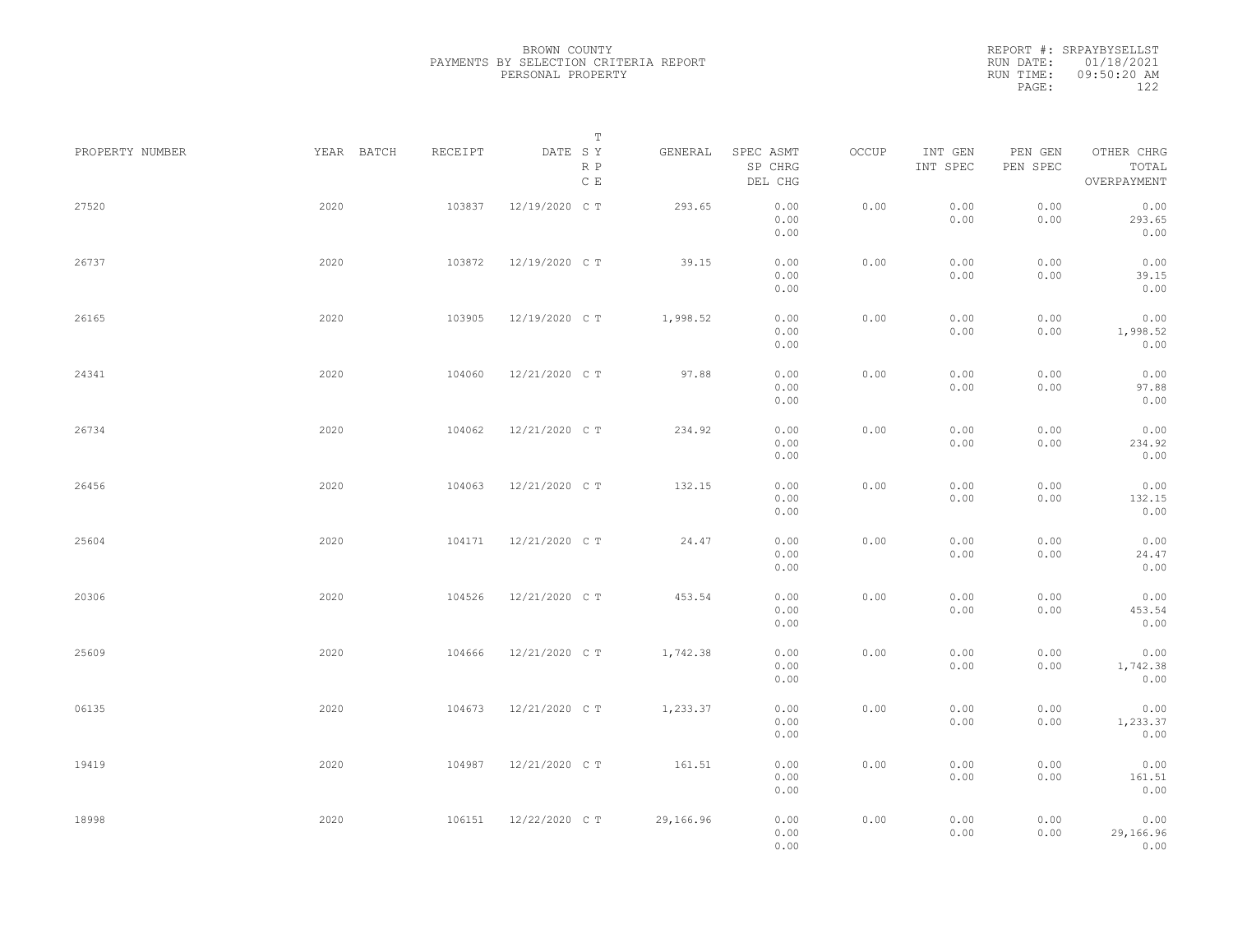REPORT #: SRPAYBYSELLST RUN DATE: 01/18/2021 RUN TIME: 09:50:20 AM PAGE: 123

| PROPERTY NUMBER |      | YEAR BATCH  | RECEIPT | DATE SY        | $\mathbb T$          | GENERAL | SPEC ASMT            | OCCUP | INT GEN      | PEN GEN      | OTHER CHRG             |  |
|-----------------|------|-------------|---------|----------------|----------------------|---------|----------------------|-------|--------------|--------------|------------------------|--|
|                 |      |             |         |                | R P<br>$\mathbb C$ E |         | SP CHRG<br>DEL CHG   |       | INT SPEC     | PEN SPEC     | TOTAL<br>OVERPAYMENT   |  |
| 20310           | 2020 |             | 106670  | 12/22/2020 C T |                      | 714.58  | 0.00<br>0.00<br>0.00 | 0.00  | 0.00<br>0.00 | 0.00<br>0.00 | 0.00<br>714.58<br>0.00 |  |
| 27512           | 2020 |             | 106795  | 12/22/2020 C T |                      | 34.26   | 0.00<br>0.00<br>0.00 | 0.00  | 0.00<br>0.00 | 0.00<br>0.00 | 0.00<br>34.26<br>0.00  |  |
| 18473           | 2020 |             | 106896  | 12/22/2020 C T |                      | 27.73   | 0.00<br>0.00<br>0.00 | 0.00  | 0.00<br>0.00 | 0.00<br>0.00 | 0.00<br>27.73<br>0.00  |  |
| 15909           | 2020 |             | 107872  | 12/23/2020 C T |                      | 11.42   | 0.00<br>0.00<br>0.00 | 0.00  | 0.00<br>0.00 | 0.00<br>0.00 | 0.00<br>11.42<br>0.00  |  |
| 20308           | 2020 |             | 108039  | 12/23/2020 C T |                      | 133.78  | 0.00<br>0.00<br>0.00 | 0.00  | 0.00<br>0.00 | 0.00<br>0.00 | 0.00<br>133.78<br>0.00 |  |
| 22410           | 2020 |             | 108284  | 12/23/2020 C T |                      | 234.92  | 0.00<br>0.00<br>0.00 | 0.00  | 0.00<br>0.00 | 0.00<br>0.00 | 0.00<br>234.92<br>0.00 |  |
| 27056           | 2020 |             | 109731  | 12/28/2020 C T |                      | 8.16    | 0.00<br>0.00<br>0.00 | 0.00  | 0.00<br>0.00 | 0.00<br>0.00 | 0.00<br>8.16<br>0.00   |  |
| 17859           |      | 2020 201228 | 7795    | 12/28/2020 C T |                      | 81.56   | 0.00<br>0.00<br>0.00 | 0.00  | 0.00<br>0.00 | 0.00<br>0.00 | 0.00<br>81.56<br>0.00  |  |
| 24334           | 2020 |             | 110258  | 12/28/2020 C T |                      | 265.92  | 0.00<br>0.00<br>0.00 | 0.00  | 0.00<br>0.00 | 0.00<br>0.00 | 0.00<br>265.92<br>0.00 |  |
| 16797           | 2020 |             | 110550  | 12/28/2020 C T |                      | 342.60  | 0.00<br>0.00<br>0.00 | 0.00  | 0.00<br>0.00 | 0.00<br>0.00 | 0.00<br>342.60<br>0.00 |  |
| 26988           | 2020 |             | 110557  | 12/28/2020 C T |                      | 169.67  | 0.00<br>0.00<br>0.00 | 0.00  | 0.00<br>0.00 | 0.00<br>0.00 | 0.00<br>169.67<br>0.00 |  |
| 22983           | 2020 |             | 110615  | 12/28/2020 C T |                      | 60.35   | 0.00<br>0.00<br>0.00 | 0.00  | 0.00<br>0.00 | 0.00<br>0.00 | 0.00<br>60.35<br>0.00  |  |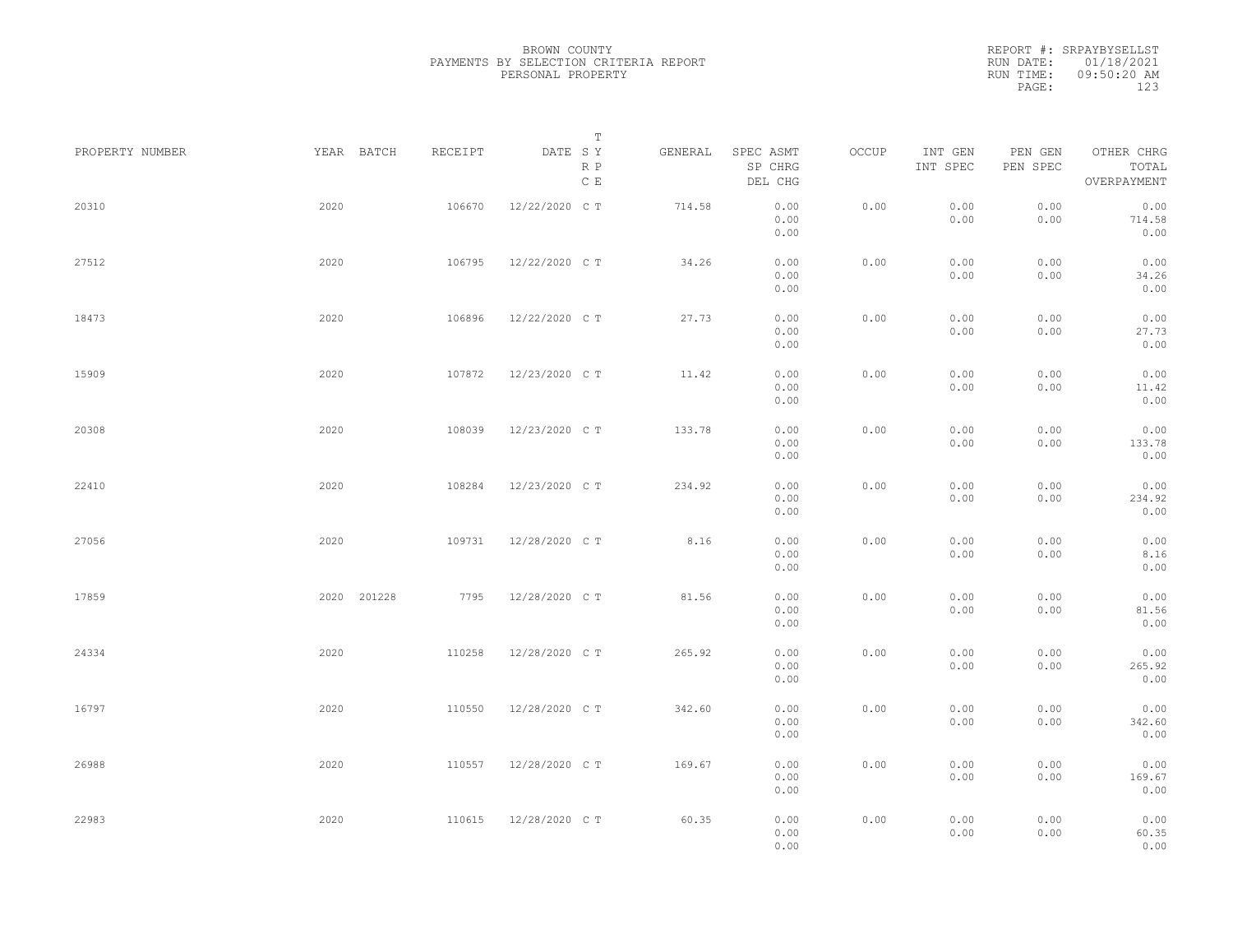|                 |            |         | Т                               |          |                                 |       |                     |                     |                                    |  |
|-----------------|------------|---------|---------------------------------|----------|---------------------------------|-------|---------------------|---------------------|------------------------------------|--|
| PROPERTY NUMBER | YEAR BATCH | RECEIPT | DATE SY<br>R P<br>$\,$ C $\,$ E | GENERAL  | SPEC ASMT<br>SP CHRG<br>DEL CHG | OCCUP | INT GEN<br>INT SPEC | PEN GEN<br>PEN SPEC | OTHER CHRG<br>TOTAL<br>OVERPAYMENT |  |
| 11360           | 2020       | 111086  | 12/28/2020 C T                  | 1,600.45 | 0.00<br>0.00<br>0.00            | 0.00  | 0.00<br>0.00        | 0.00<br>0.00        | 0.00<br>1,600.45<br>0.00           |  |
| 20298           | 2020       | 113288  | 12/29/2020 C T                  | 81.56    | 0.00<br>0.00<br>0.00            | 0.00  | 0.00<br>0.00        | 0.00<br>0.00        | 0.00<br>81.56<br>0.00              |  |
| 16801           | 2020       | 113295  | 12/29/2020 C T                  | 654.21   | 0.00<br>0.00<br>0.00            | 0.00  | 0.00<br>0.00        | 0.00<br>0.00        | 0.00<br>654.21<br>0.00             |  |
| 26433           | 2020       | 114601  | 12/29/2020 C T                  | 758.62   | 0.00<br>0.00<br>0.00            | 0.00  | 0.00<br>0.00        | 0.00<br>0.00        | 0.00<br>758.62<br>0.00             |  |
| 05037           | 2020       | 115949  | 12/29/2020 C T                  | 296.92   | 0.00<br>0.00<br>0.00            | 0.00  | 0.00<br>0.00        | 0.00<br>0.00        | 0.00<br>296.92<br>0.00             |  |
| 10094           | 2020       | 116215  | 12/29/2020 C T                  | 4,553.36 | 0.00<br>0.00<br>0.00            | 0.00  | 0.00<br>0.00        | 0.00<br>0.00        | 0.00<br>4,553.36<br>0.00           |  |
| 04265           | 2020       | 116362  | 12/29/2020 C T                  | 137.04   | 0.00<br>0.00<br>0.00            | 0.00  | 0.00<br>0.00        | 0.00<br>0.00        | 0.00<br>137.04<br>0.00             |  |
| 23727           | 2020       | 116541  | 12/30/2020 C T                  | 598.75   | 0.00<br>0.00<br>0.00            | 0.00  | 0.00<br>0.00        | 0.00<br>0.00        | 0.00<br>598.75<br>0.00             |  |
| 22977           | 2020       | 116665  | 12/30/2020 C T                  | 50.58    | 0.00<br>0.00<br>0.00            | 0.00  | 0.00<br>0.00        | 0.00<br>0.00        | 0.00<br>50.58<br>0.00              |  |
| 04798           | 2020       | 116670  | 12/30/2020 C T                  | 2,109.46 | 0.00<br>0.00<br>0.00            | 0.00  | 0.00<br>0.00        | 0.00<br>0.00        | 0.00<br>2,109.46<br>0.00           |  |
| 06137           | 2020       | 117431  | 12/30/2020 C T                  | 595.48   | 0.00<br>0.00<br>0.00            | 0.00  | 0.00<br>0.00        | 0.00<br>0.00        | 0.00<br>595.48<br>0.00             |  |
| 27524           | 2020       | 117439  | 12/30/2020 C T                  | 24.47    | 0.00<br>0.00<br>0.00            | 0.00  | 0.00<br>0.00        | 0.00<br>0.00        | 0.00<br>24.47<br>0.00              |  |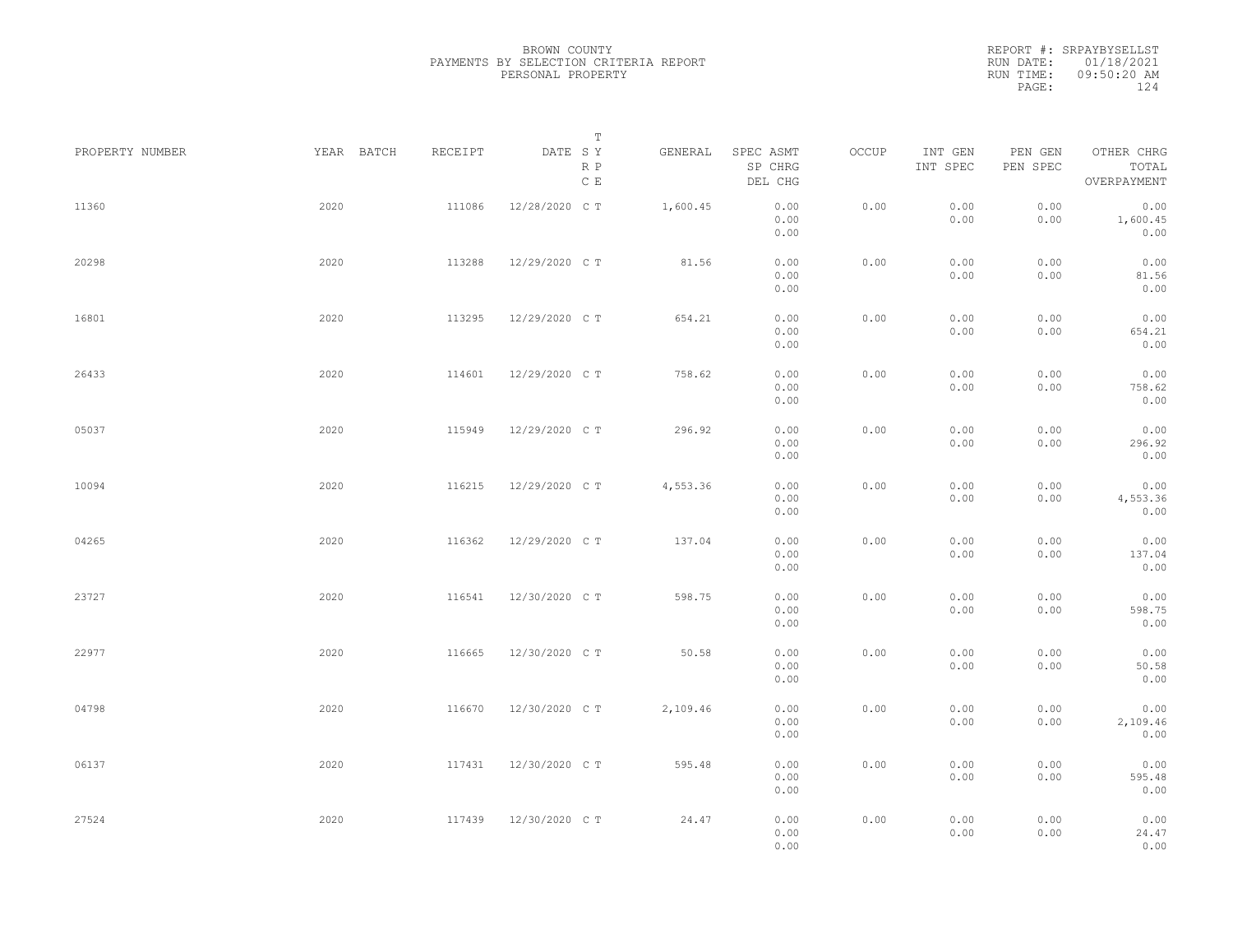|                 |             |         | Т                               |          |                                 |       |                     |                     |                                    |  |
|-----------------|-------------|---------|---------------------------------|----------|---------------------------------|-------|---------------------|---------------------|------------------------------------|--|
| PROPERTY NUMBER | YEAR BATCH  | RECEIPT | DATE SY<br>R P<br>$\,$ C $\,$ E | GENERAL  | SPEC ASMT<br>SP CHRG<br>DEL CHG | OCCUP | INT GEN<br>INT SPEC | PEN GEN<br>PEN SPEC | OTHER CHRG<br>TOTAL<br>OVERPAYMENT |  |
| 09945           | 2020        | 117869  | 12/30/2020 C T                  | 1,021.28 | 0.00<br>0.00<br>0.00            | 0.00  | 0.00<br>0.00        | 0.00<br>0.00        | 0.00<br>1,021.28<br>0.00           |  |
| 25035           | 2020        | 119464  | 12/31/2020 C T                  | 311.60   | 0.00<br>0.00<br>0.00            | 0.00  | 0.00<br>0.00        | 0.00<br>0.00        | 0.00<br>311.60<br>0.00             |  |
| 10109           | 2020        | 120863  | 12/31/2020 C T                  | 420.91   | 0.00<br>0.00<br>0.00            | 0.00  | 0.00<br>0.00        | 0.00<br>0.00        | 0.00<br>420.91<br>0.00             |  |
| 10101           | 2020        | 120866  | 12/31/2020 C T                  | 35.90    | 0.00<br>0.00<br>0.00            | 0.00  | 0.00<br>0.00        | 0.00<br>0.00        | 0.00<br>35.90<br>0.00              |  |
| 15265           | 2020        | 121059  | 12/31/2020 C T                  | 562.84   | 0.00<br>0.00<br>0.00            | 0.00  | 0.00<br>0.00        | 0.00<br>0.00        | 0.00<br>562.84<br>0.00             |  |
| 10096           | 2020 210104 | 8487    | 01/04/2021 C T                  | 401.33   | 0.00<br>0.00<br>0.00            | 0.00  | 0.00<br>0.00        | 0.00<br>0.00        | 0.00<br>401.33<br>0.00             |  |
| 25329           | 2020 210105 | 8534    | 01/05/2021 C T                  | 13.04    | 0.00<br>0.00<br>0.00            | 0.00  | 0.00<br>0.00        | 0.00<br>0.00        | 0.00<br>13.04<br>0.00              |  |
| 11180           | 2020        | 123669  | 01/05/2021 C T                  | 1,396.51 | 0.00<br>0.00<br>0.00            | 0.00  | 0.00<br>0.00        | 0.00<br>0.00        | 0.00<br>1,396.51<br>0.00           |  |
| 13274           | 2020        | 125745  | 01/07/2021 C T                  | 21.20    | 0.00<br>0.00<br>0.00            | 0.00  | 0.00<br>0.00        | 0.00<br>0.00        | 0.00<br>21.20<br>0.00              |  |
| 05036           | 2020        | 126155  | 01/07/2021 C T                  | 34.26    | 0.00<br>0.00<br>0.00            | 0.00  | 0.00<br>0.00        | 0.00<br>0.00        | 0.00<br>34.26<br>0.00              |  |
| 21198           | 2020        | 126559  | 01/08/2021 C T                  | 169.67   | 0.00<br>0.00<br>0.00            | 0.00  | 0.00<br>0.00        | 0.00<br>0.00        | 0.00<br>169.67<br>0.00             |  |
| 05035           | 2020        | 126983  | 01/08/2021 C T                  | 181.08   | 0.00<br>0.00<br>0.00            | 0.00  | 0.00<br>0.00        | 0.00<br>0.00        | 0.00<br>181.08<br>0.00             |  |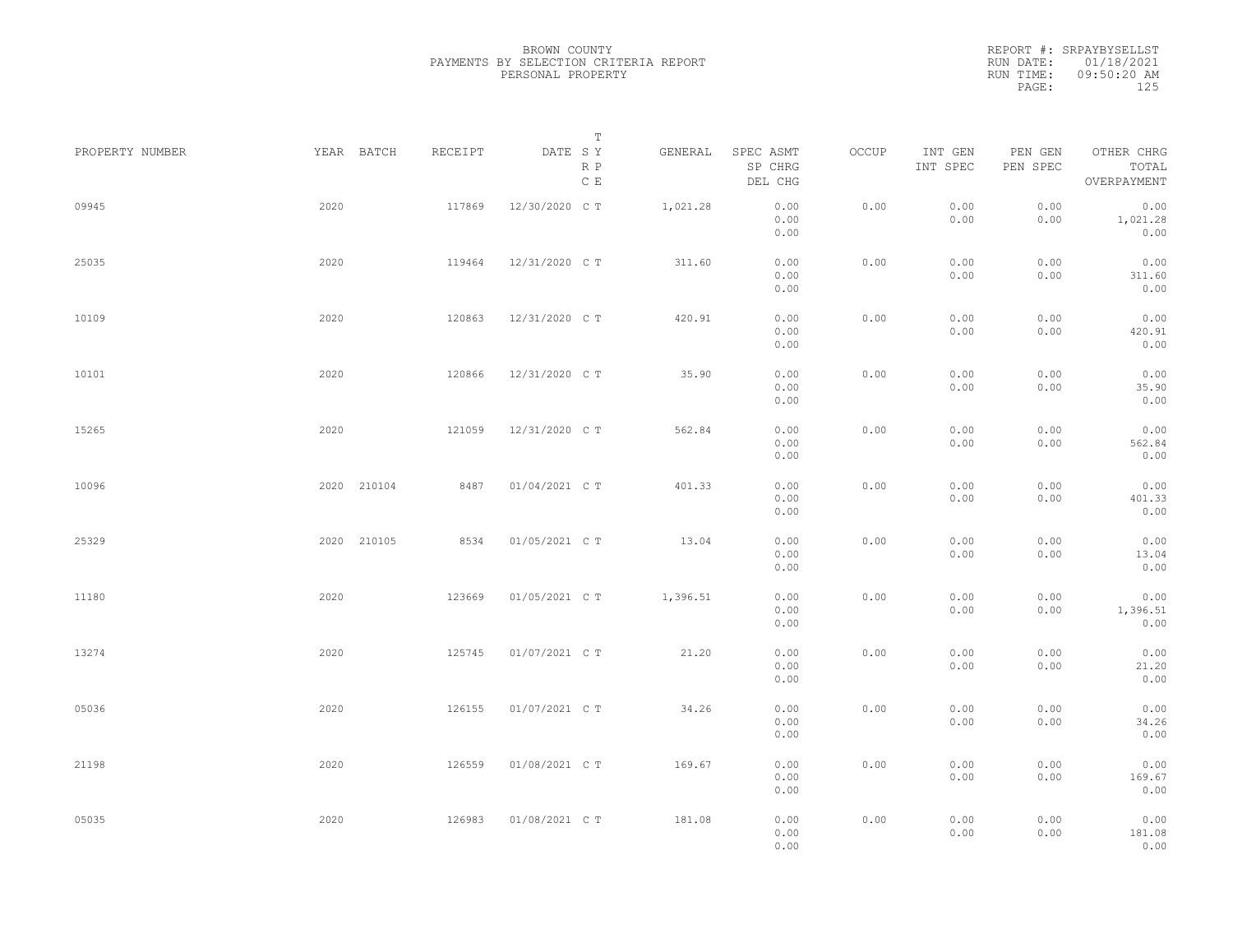|                 |            |                   | $\mathbb T$                                           |          |                                 |       |                     |                     |                                    |  |
|-----------------|------------|-------------------|-------------------------------------------------------|----------|---------------------------------|-------|---------------------|---------------------|------------------------------------|--|
| PROPERTY NUMBER | YEAR BATCH | RECEIPT           | DATE SY<br>$\mathbb R$ $\mathbb P$<br>$\mathbb C\;$ E | GENERAL  | SPEC ASMT<br>SP CHRG<br>DEL CHG | OCCUP | INT GEN<br>INT SPEC | PEN GEN<br>PEN SPEC | OTHER CHRG<br>TOTAL<br>OVERPAYMENT |  |
| 11361           | 2020       | 127621            | 01/11/2021 C T                                        | 543.27   | 0.00<br>0.00<br>0.00            | 0.00  | 0.00<br>0.00        | 0.00<br>0.00        | 0.00<br>543.27<br>0.00             |  |
| 10110           | 2020       | 127704            | 01/11/2021 C T                                        | 81.56    | 0.00<br>0.00<br>0.00            | 0.00  | 0.00<br>0.00        | 0.00<br>0.00        | 0.00<br>81.56<br>0.00              |  |
| 23729           | 2020       | 128119            | 01/12/2021 C T                                        | 233.30   | 0.00<br>0.00<br>0.00            | 0.00  | 0.00<br>0.00        | 0.00<br>0.00        | 0.00<br>233.30<br>0.00             |  |
| 25031           | 2020       | 128140            | 01/12/2021 C T                                        | 52.21    | 0.00<br>0.00<br>0.00            | 0.00  | 0.00<br>0.00        | 0.00<br>0.00        | 0.00<br>52.21<br>0.00              |  |
| 26167           | 2020       | 128148            | 01/12/2021 C T                                        | 1,336.15 | 0.00<br>0.00<br>0.00            | 0.00  | 0.00<br>0.00        | 0.00<br>0.00        | 0.00<br>1,336.15<br>0.00           |  |
| 10102           | 2020       | 128507            | 01/12/2021 C T                                        | 2,063.78 | 0.00<br>0.00<br>0.00            | 0.00  | 0.00<br>0.00        | 0.00<br>0.00        | 0.00<br>2,063.78<br>0.00           |  |
| 22391           | 2020       | 128512            | 01/12/2021 C T                                        | 743.94   | 0.00<br>0.00<br>0.00            | 0.00  | 0.00<br>0.00        | 0.00<br>0.00        | 0.00<br>743.94<br>0.00             |  |
| 27518           | 2020       | 128814            | 01/12/2021 C T                                        | 332.81   | 0.00<br>0.00<br>0.00            | 0.00  | 0.00<br>0.00        | 0.00<br>0.00        | 0.00<br>332.81<br>0.00             |  |
| 21870           | 2020       | 129362            | 01/13/2021 C T                                        | 17.94    | 0.00<br>0.00<br>0.00            | 0.00  | 0.00<br>0.00        | 0.00<br>0.00        | 0.00<br>17.94<br>0.00              |  |
| 16782           | 2020       | 129604            | 01/13/2021 C T                                        | 3.27     | 0.00<br>0.00<br>0.00            | 0.00  | 0.00<br>0.00        | 0.00<br>0.00        | 0.00<br>3.27<br>0.00               |  |
| 21870           | 2020       | Voids #<br>129362 | 01/13/2021 C V                                        | $-17.94$ | 0.00<br>0.00<br>0.00            | 0.00  | 0.00<br>0.00        | 0.00<br>0.00        | 0.00<br>$-17.94$<br>0.00           |  |
| 21870           | 2020       | 129638            | 01/13/2021 C T                                        | 17.94    | 0.00<br>0.00<br>0.00            | 0.00  | 0.00<br>0.00        | 0.00<br>0.00        | 0.00<br>17.94<br>0.00              |  |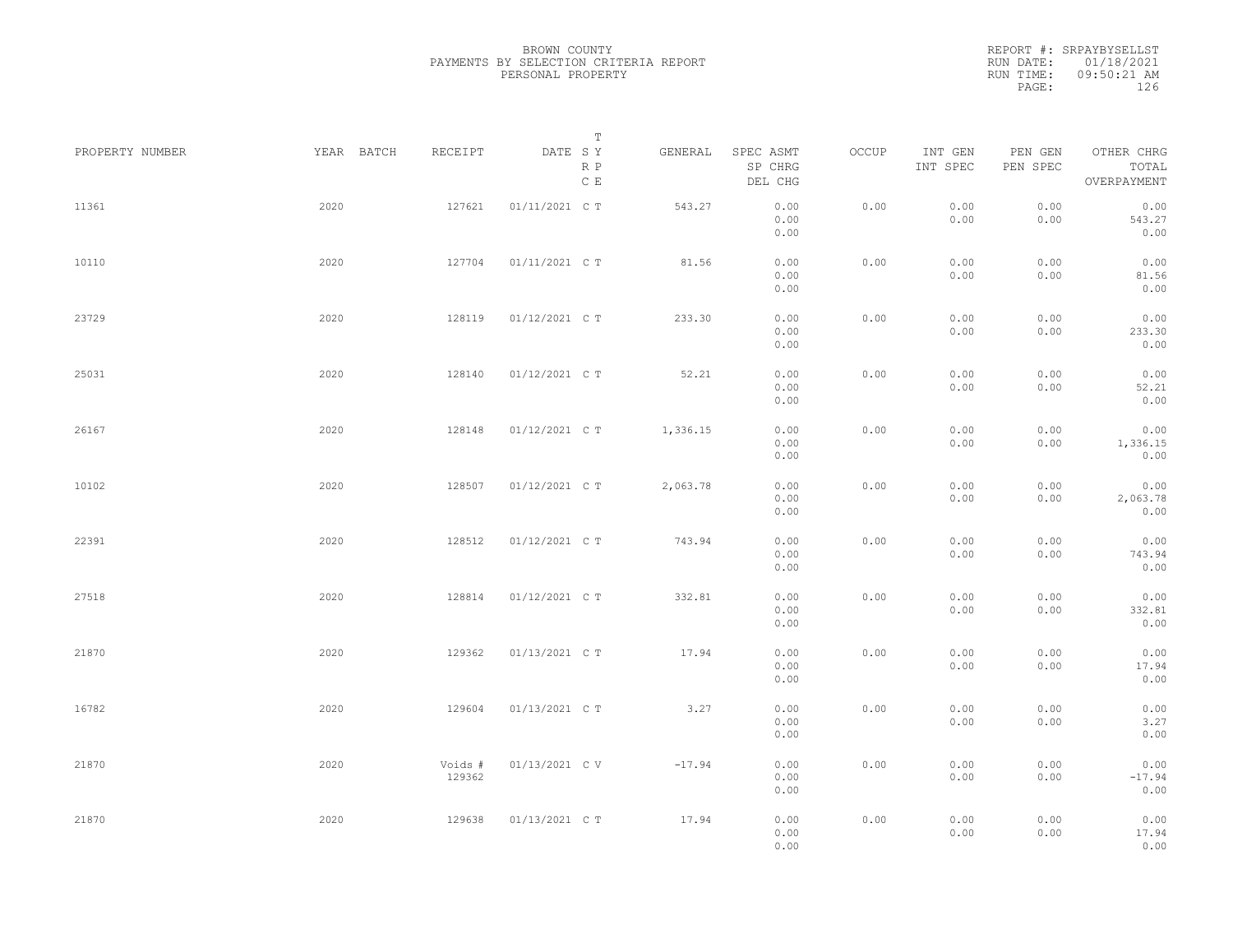|           | REPORT #: SRPAYBYSELLST |  |
|-----------|-------------------------|--|
|           | RUN DATE: 01/18/2021    |  |
| RUN TIME: | $09:50:21$ AM           |  |
| PAGE:     | 127                     |  |

|                 |             |                          | $\mathbb T$                                         |           |                                 |       |                     |                     |                                    |
|-----------------|-------------|--------------------------|-----------------------------------------------------|-----------|---------------------------------|-------|---------------------|---------------------|------------------------------------|
| PROPERTY NUMBER | YEAR BATCH  | RECEIPT                  | DATE SY<br>$\mathbb R$ $\mathbb P$<br>$\mathbb C$ E | GENERAL   | SPEC ASMT<br>SP CHRG<br>DEL CHG | OCCUP | INT GEN<br>INT SPEC | PEN GEN<br>PEN SPEC | OTHER CHRG<br>TOTAL<br>OVERPAYMENT |
| 22408           | 2020        | 129679                   | 01/13/2021 C T                                      | 32.63     | 0.00<br>0.00<br>0.00            | 0.00  | 0.00<br>0.00        | 0.00<br>0.00        | 0.00<br>32.63<br>0.00              |
| 10095           | 2020        | 129935                   | 01/13/2021 C T                                      | 1,432.41  | 0.00<br>0.00<br>0.00            | 0.00  | 0.00<br>0.00        | 0.00<br>0.00        | 0.00<br>1,432.41<br>0.00           |
| 22392           | 2020        | 130466                   | 01/14/2021 C T                                      | 86.47     | 0.00<br>0.00<br>0.00            | 0.00  | 0.00<br>0.00        | 0.00<br>0.00        | 0.00<br>86.47<br>0.00              |
| 05459           | 2020        | 130535                   | 01/14/2021 C T                                      | 1,313.32  | 0.00<br>0.00<br>0.00            | 0.00  | 0.00<br>0.00        | 0.00<br>0.00        | 0.00<br>1,313.32<br>0.00           |
| 26434           | 2020        | 130977                   | 01/15/2021 C T                                      | 66.89     | 0.00<br>0.00<br>0.00            | 0.00  | 0.00<br>0.00        | 0.00<br>0.00        | 0.00<br>66.89<br>0.00              |
| 26430           | 2020        | 131192                   | 01/15/2021 C T                                      | 40.79     | 0.00<br>0.00<br>0.00            | 0.00  | 0.00<br>0.00        | 0.00<br>0.00        | 0.00<br>40.79<br>0.00              |
| 25602           | 2020        | 131286                   | 01/15/2021 C T                                      | 148.46    | 0.00<br>0.00<br>0.00            | 0.00  | 0.00<br>0.00        | 0.00<br>0.00        | 0.00<br>148.46<br>0.00             |
| 25276           | 2020        | 131288                   | 01/15/2021 C T                                      | 474.75    | 0.00<br>0.00<br>0.00            | 0.00  | 0.00<br>0.00        | 0.00<br>0.00        | 0.00<br>474.75<br>0.00             |
| 27708           | 2020 210116 | 8908                     | 01/16/2021 C T                                      | 16.31     | 0.00<br>0.00<br>0.00            | 0.00  | 0.00<br>0.00        | 0.00<br>0.00        | 0.00<br>16.31<br>0.00              |
|                 |             | VILLAGE OF SUAMICO TOTAL |                                                     | 63,844.84 | 0.00<br>0.00<br>0.00            | 0.00  | 0.00<br>0.00        | 0.00<br>0.00        | 0.00<br>63,844.84<br>0.00          |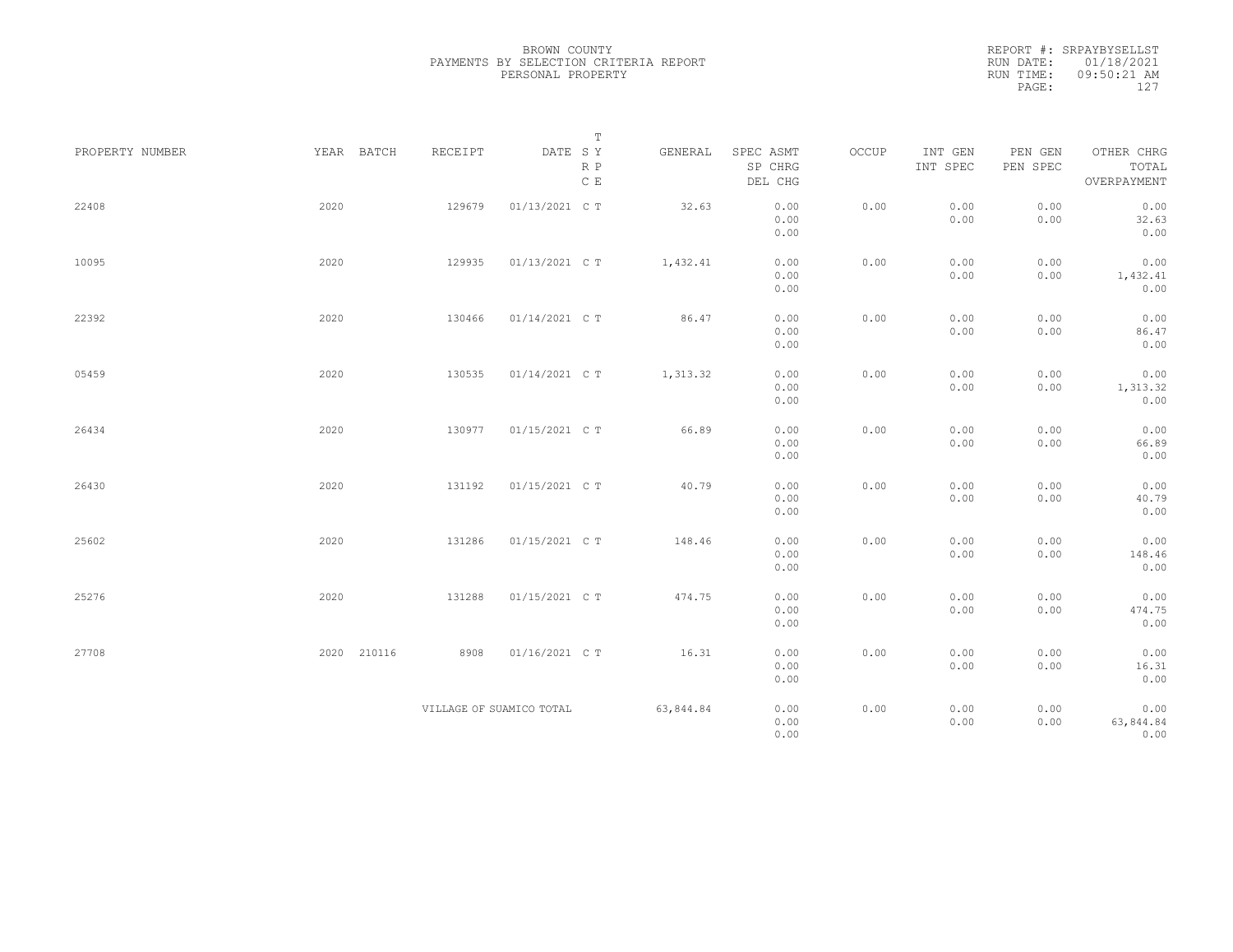|                 |            |         | Т                               |          |                                 |       |                     |                     |                                    |  |
|-----------------|------------|---------|---------------------------------|----------|---------------------------------|-------|---------------------|---------------------|------------------------------------|--|
| PROPERTY NUMBER | YEAR BATCH | RECEIPT | DATE SY<br>R P<br>$\,$ C $\,$ E | GENERAL  | SPEC ASMT<br>SP CHRG<br>DEL CHG | OCCUP | INT GEN<br>INT SPEC | PEN GEN<br>PEN SPEC | OTHER CHRG<br>TOTAL<br>OVERPAYMENT |  |
| 04423           | 2020       | 96065   | 12/11/2020 C T                  | 179.89   | 0.00<br>0.00<br>0.00            | 0.00  | 0.00<br>0.00        | 0.00<br>0.00        | 0.00<br>179.89<br>0.00             |  |
| 12074           | 2020       | 97071   | 12/14/2020 C T                  | 422.05   | 0.00<br>0.00<br>0.00            | 0.00  | 0.00<br>0.00        | 0.00<br>0.00        | 0.00<br>422.05<br>0.00             |  |
| 14582           | 2020       | 99673   | 12/16/2020 C T                  | 129.16   | 0.00<br>0.00<br>0.00            | 0.00  | 0.00<br>0.00        | 0.00<br>0.00        | 0.00<br>129.16<br>0.00             |  |
| 22445           | 2020       | 101023  | 12/17/2020 C T                  | 306.74   | 0.00<br>0.00<br>0.00            | 0.00  | 0.00<br>0.00        | 0.00<br>0.00        | 0.00<br>306.74<br>0.00             |  |
| 18088           | 2020       | 102389  | 12/18/2020 C T                  | 168.38   | 0.00<br>0.00<br>0.00            | 0.00  | 0.00<br>0.00        | 0.00<br>0.00        | 0.00<br>168.38<br>0.00             |  |
| 24427           | 2020       | 102729  | 12/18/2020 C T                  | 55.35    | 0.00<br>0.00<br>0.00            | 0.00  | 0.00<br>0.00        | 0.00<br>0.00        | 0.00<br>55.35<br>0.00              |  |
| 23776           | 2020       | 102861  | 12/18/2020 C T                  | 2,576.19 | 0.00<br>0.00<br>0.00            | 0.00  | 0.00<br>0.00        | 0.00<br>0.00        | 0.00<br>2,576.19<br>0.00           |  |
| 25011           | 2020       | 108020  | 12/23/2020 C T                  | 3,978.44 | 0.00<br>0.00<br>0.00            | 0.00  | 0.00<br>0.00        | 0.00<br>0.00        | 0.00<br>3,978.44<br>0.00           |  |
| 24718           | 2020       | 110619  | 12/28/2020 C T                  | 232.94   | 0.00<br>0.00<br>0.00            | 0.00  | 0.00<br>0.00        | 0.00<br>0.00        | 0.00<br>232.94<br>0.00             |  |
| 12075           | 2020       | 113317  | 12/29/2020 C T                  | 89.95    | 0.00<br>0.00<br>0.00            | 0.00  | 0.00<br>0.00        | 0.00<br>0.00        | 0.00<br>89.95<br>0.00              |  |
| 24428           | 2020       | 114493  | 12/29/2020 C T                  | 1,123.18 | 0.00<br>0.00<br>0.00            | 0.00  | 0.00<br>0.00        | 0.00<br>0.00        | 0.00<br>1,123.18<br>0.00           |  |
| 17357           | 2020       | 114751  | 12/29/2020 C T                  | 721.88   | 0.00<br>0.00<br>0.00            | 0.00  | 0.00<br>0.00        | 0.00<br>0.00        | 0.00<br>721.88<br>0.00             |  |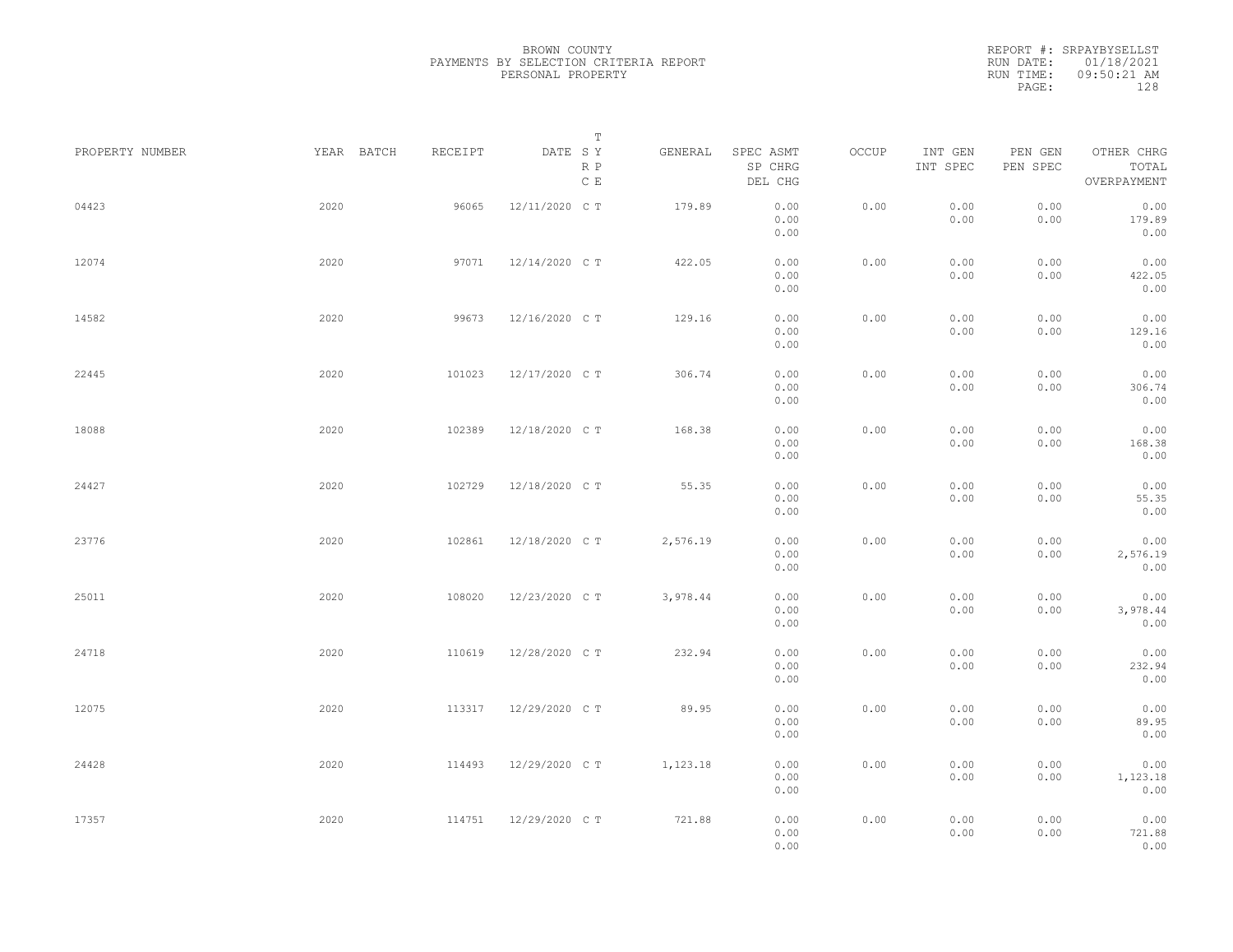|                 |      |             |         | Т                               |          |                                 |       |                     |                     |                                    |  |
|-----------------|------|-------------|---------|---------------------------------|----------|---------------------------------|-------|---------------------|---------------------|------------------------------------|--|
| PROPERTY NUMBER |      | YEAR BATCH  | RECEIPT | DATE SY<br>R P<br>$\,$ C $\,$ E | GENERAL  | SPEC ASMT<br>SP CHRG<br>DEL CHG | OCCUP | INT GEN<br>INT SPEC | PEN GEN<br>PEN SPEC | OTHER CHRG<br>TOTAL<br>OVERPAYMENT |  |
| 27162           |      | 2020 201230 | 8107    | 12/30/2020 C T                  | 110.70   | 0.00<br>0.00<br>0.00            | 0.00  | 0.00<br>0.00        | 0.00<br>0.00        | 0.00<br>110.70<br>0.00             |  |
| 25937           | 2020 |             | 117199  | 12/30/2020 C T                  | 262.92   | 0.00<br>0.00<br>0.00            | 0.00  | 0.00<br>0.00        | 0.00<br>0.00        | 0.00<br>262.92<br>0.00             |  |
| 27158           | 2020 |             | 120575  | 12/31/2020 C T                  | 29.98    | 0.00<br>0.00<br>0.00            | 0.00  | 0.00<br>0.00        | 0.00<br>0.00        | 0.00<br>29.98<br>0.00              |  |
| 13462           | 2020 |             | 120656  | 12/31/2020 C T                  | 994.05   | 0.00<br>0.00<br>0.00            | 0.00  | 0.00<br>0.00        | 0.00<br>0.00        | 0.00<br>994.05<br>0.00             |  |
| 16006           | 2020 |             | 122272  | 01/04/2021 C T                  | 11.54    | 0.00<br>0.00<br>0.00            | 0.00  | 0.00<br>0.00        | 0.00<br>0.00        | 0.00<br>11.54<br>0.00              |  |
| 26690           | 2020 |             | 123948  | 01/06/2021 C T                  | 749.57   | 0.00<br>0.00<br>0.00            | 0.00  | 0.00<br>0.00        | 0.00<br>0.00        | 0.00<br>749.57<br>0.00             |  |
| 10000           | 2020 |             | 125673  | 01/07/2021 C T                  | 53.04    | 0.00<br>0.00<br>0.00            | 0.00  | 0.00<br>0.00        | 0.00<br>0.00        | 0.00<br>53.04<br>0.00              |  |
| 10001           | 2020 |             | 125674  | 01/07/2021 C T                  | 3,590.98 | 0.00<br>0.00<br>0.00            | 0.00  | 0.00<br>0.00        | 0.00<br>0.00        | 0.00<br>3,590.98<br>0.00           |  |
| 29650           | 2020 |             | 126461  | 01/08/2021 C T                  | 59.96    | 0.00<br>0.00<br>0.00            | 0.00  | 0.00<br>0.00        | 0.00<br>0.00        | 0.00<br>59.96<br>0.00              |  |
| 04425           | 2020 |             | 126828  | 01/08/2021 C T                  | 20.75    | 0.00<br>0.00<br>0.00            | 0.00  | 0.00<br>0.00        | 0.00<br>0.00        | 0.00<br>20.75<br>0.00              |  |
| 4462            | 2020 |             | 127547  | 01/11/2021 C T                  | 380.54   | 0.00<br>0.00<br>0.00            | 0.00  | 0.00<br>0.00        | 0.00<br>0.00        | 0.00<br>380.54<br>0.00             |  |
| 22960           | 2020 |             | 129684  | 01/13/2021 C T                  | 48.44    | 0.00<br>0.00<br>0.00            | 0.00  | 0.00<br>0.00        | 0.00<br>0.00        | 0.00<br>48.44<br>0.00              |  |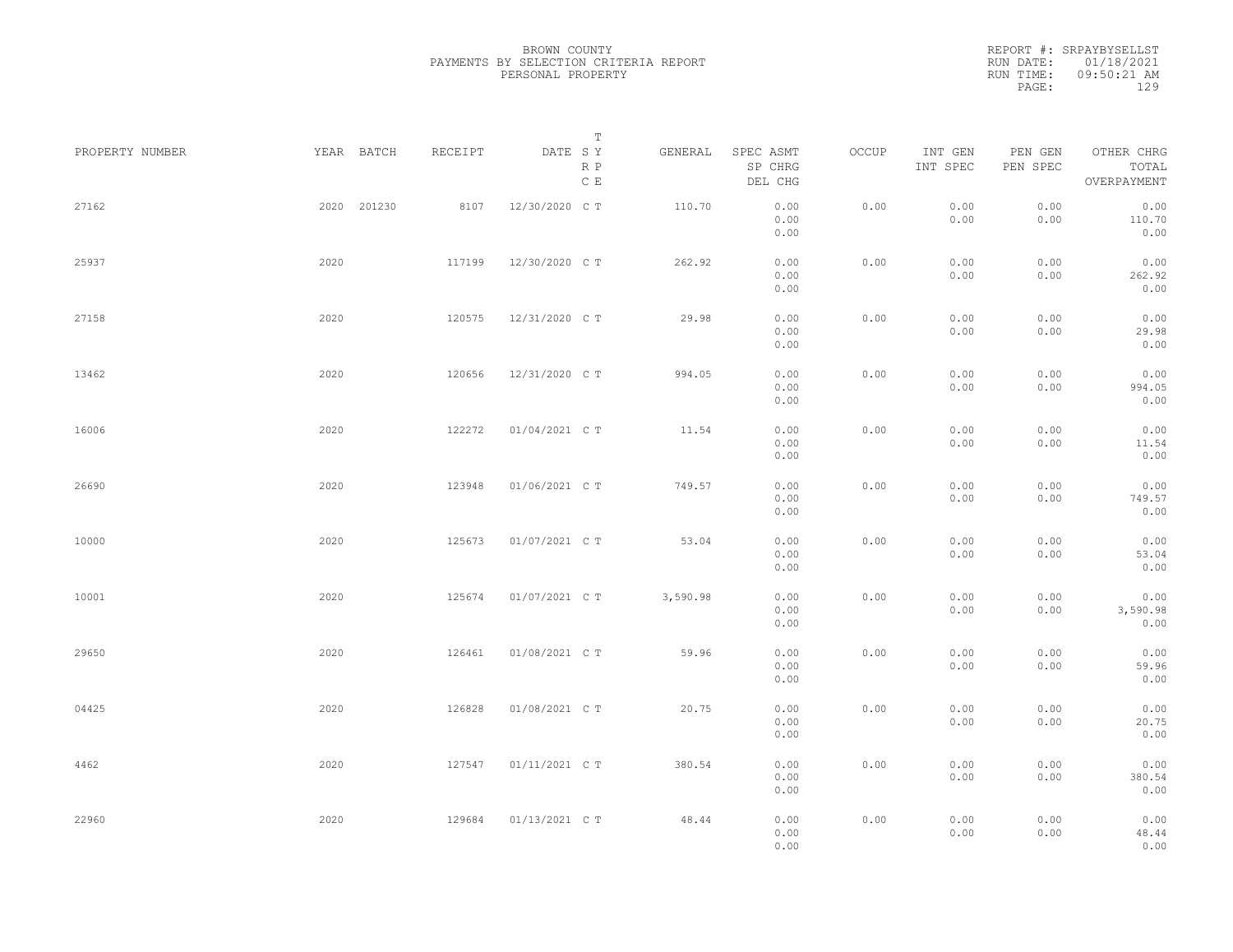|                 |      |       |                              |                | Т   |           |           |       |          |          |             |  |
|-----------------|------|-------|------------------------------|----------------|-----|-----------|-----------|-------|----------|----------|-------------|--|
| PROPERTY NUMBER | YEAR | BATCH | RECEIPT                      | DATE SY        |     | GENERAL   | SPEC ASMT | OCCUP | INT GEN  | PEN GEN  | OTHER CHRG  |  |
|                 |      |       |                              |                | R P |           | SP CHRG   |       | INT SPEC | PEN SPEC | TOTAL       |  |
|                 |      |       |                              |                | C E |           | DEL CHG   |       |          |          | OVERPAYMENT |  |
| 29651           | 2020 |       | 130530                       | 01/14/2021 C T |     | 585.81    | 0.00      | 0.00  | 0.00     | 0.00     | 0.00        |  |
|                 |      |       |                              |                |     |           | 0.00      |       | 0.00     | 0.00     | 585.81      |  |
|                 |      |       |                              |                |     |           | 0.00      |       |          |          | 0.00        |  |
| 17355           | 2020 |       | 131271                       | 01/15/2021 C T |     | 64.58     | 0.00      | 0.00  | 0.00     | 0.00     | 0.00        |  |
|                 |      |       |                              |                |     |           | 0.00      |       | 0.00     | 0.00     | 64.58       |  |
|                 |      |       |                              |                |     |           | 0.00      |       |          |          | 0.00        |  |
| 20646           | 2020 |       | 131298                       | 01/15/2021 C T |     | 96.87     | 0.00      | 0.00  | 0.00     | 0.00     | 0.00        |  |
|                 |      |       |                              |                |     |           | 0.00      |       | 0.00     | 0.00     | 96.87       |  |
|                 |      |       |                              |                |     |           | 0.00      |       |          |          | 0.00        |  |
|                 |      |       | VILLAGE OF WRIGHTSTOWN TOTAL |                |     | 17,043.88 | 0.00      | 0.00  | 0.00     | 0.00     | 0.00        |  |
|                 |      |       |                              |                |     |           | 0.00      |       | 0.00     | 0.00     | 17,043.88   |  |
|                 |      |       |                              |                |     |           | 0.00      |       |          |          | 0.00        |  |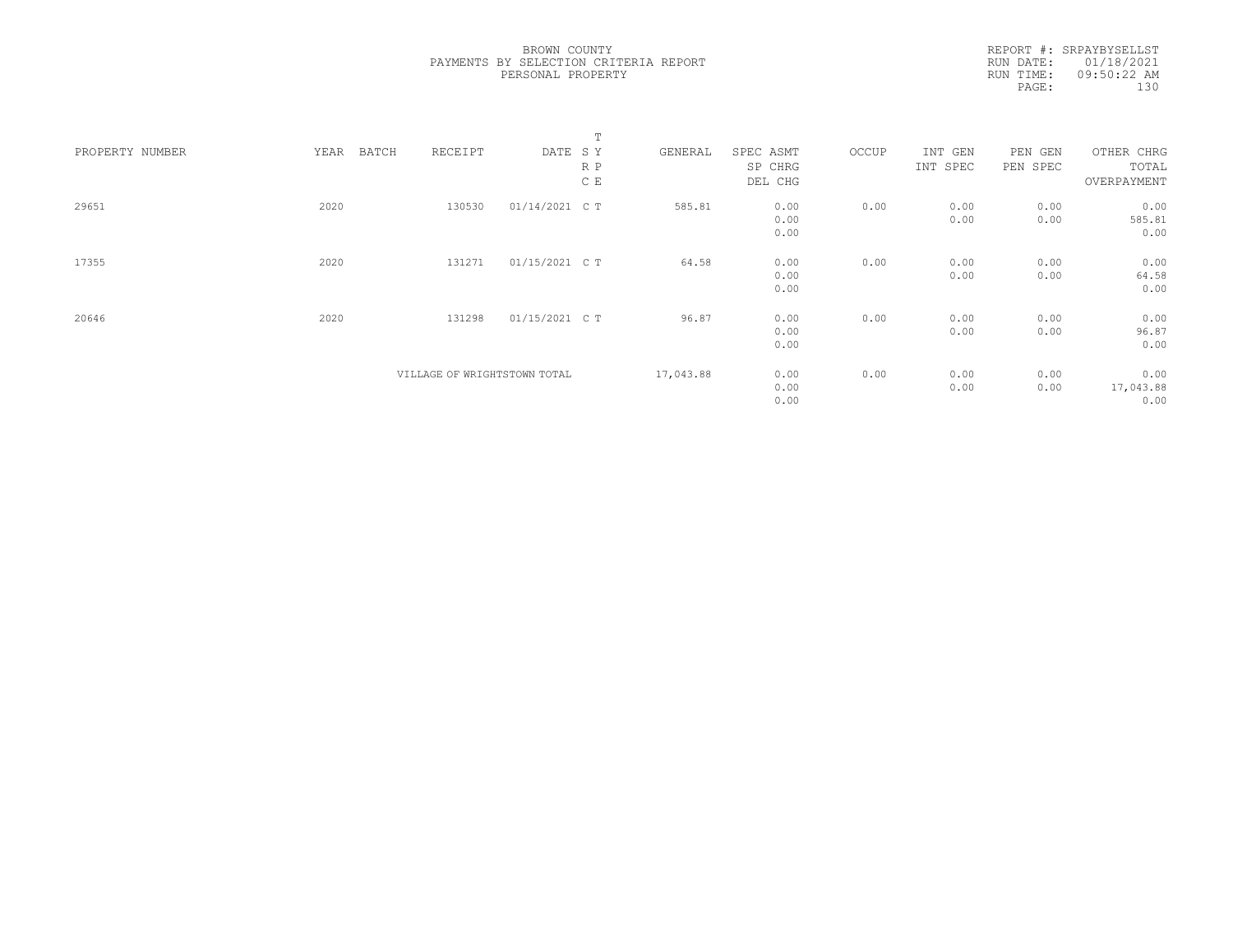REPORT #: SRPAYBYSELLST RUN DATE: 01/18/2021 RUN TIME: 09:50:22 AM PAGE: 131

|                 |      |             |         | $\mathbb T$                     |           |                                 |       |                     |                     |                                    |
|-----------------|------|-------------|---------|---------------------------------|-----------|---------------------------------|-------|---------------------|---------------------|------------------------------------|
| PROPERTY NUMBER |      | YEAR BATCH  | RECEIPT | DATE SY<br>R P<br>$\mathbb C$ E | GENERAL   | SPEC ASMT<br>SP CHRG<br>DEL CHG | OCCUP | INT GEN<br>INT SPEC | PEN GEN<br>PEN SPEC | OTHER CHRG<br>TOTAL<br>OVERPAYMENT |
| 10647           | 2020 |             | 97086   | 12/14/2020 C T                  | 318.54    | 0.00<br>0.00<br>0.00            | 0.00  | 0.00<br>0.00        | 0.00<br>0.00        | 0.00<br>318.54<br>0.00             |
| 23138           |      | 2020 201211 | 7118    | 12/11/2020 CT                   | 72.09     | 0.00<br>0.00<br>0.00            | 0.00  | 0.00<br>0.00        | 0.00<br>0.00        | 0.00<br>72.09<br>0.00              |
| 23901           |      | 2020 201210 | 7001    | 12/10/2020 C T                  | 25.99     | 0.00<br>0.00<br>0.00            | 0.00  | 0.00<br>0.00        | 0.00<br>0.00        | 0.00<br>25.99<br>0.00              |
| 23867           | 2020 |             | 97431   | 12/14/2020 C T                  | 821.50    | 0.00<br>0.00<br>0.00            | 0.00  | 0.00<br>0.00        | 0.00<br>0.00        | 0.00<br>821.50<br>0.00             |
| 35060           | 2020 |             | 98097   | 12/15/2020 C T                  | 287.87    | 0.00<br>0.00<br>0.00            | 0.00  | 0.00<br>0.00        | 0.00<br>0.00        | 0.00<br>287.87<br>0.00             |
| 09070           | 2020 |             | 98107   | 12/15/2020 C T                  | 365.85    | 0.00<br>0.00<br>0.00            | 0.00  | 0.00<br>0.00        | 0.00<br>0.00        | 0.00<br>365.85<br>0.00             |
| 08934           | 2020 |             | 98270   | 12/15/2020 C T                  | 182.74    | 0.00<br>0.00<br>0.00            | 0.00  | 0.00<br>0.00        | 0.00<br>0.00        | 0.00<br>182.74<br>0.00             |
| 25154           |      | 2020 201215 | 7005    | 12/15/2020 C T                  | 97.24     | 0.00<br>0.00<br>0.00            | 0.00  | 0.00<br>0.00        | 0.00<br>0.00        | 0.00<br>97.24<br>0.00              |
| 23161           | 2020 |             | 98740   | 12/15/2020 C T                  | 14.00     | 0.00<br>0.00<br>0.00            | 0.00  | 0.00<br>0.00        | 0.00<br>0.00        | 0.00<br>14.00<br>0.00              |
| 35035           | 2020 |             | 99027   | 12/15/2020 C T                  | 124.08    | 0.00<br>0.00<br>0.00            | 0.00  | 0.00<br>0.00        | 0.00<br>0.00        | 0.00<br>124.08<br>0.00             |
| 19749           |      | 2020 201215 | 7034    | 12/15/2020 C T                  | 21,668.68 | 0.00<br>0.00<br>0.00            | 0.00  | 0.00<br>0.00        | 0.00<br>0.00        | 0.00<br>21,668.68<br>0.00          |
| 23885           |      | 2020 201216 | 7072    | 12/16/2020 C T                  | 197.91    | 0.00<br>0.00<br>0.00            | 0.00  | 0.00<br>0.00        | 0.00<br>0.00        | 0.00<br>197.91<br>0.00             |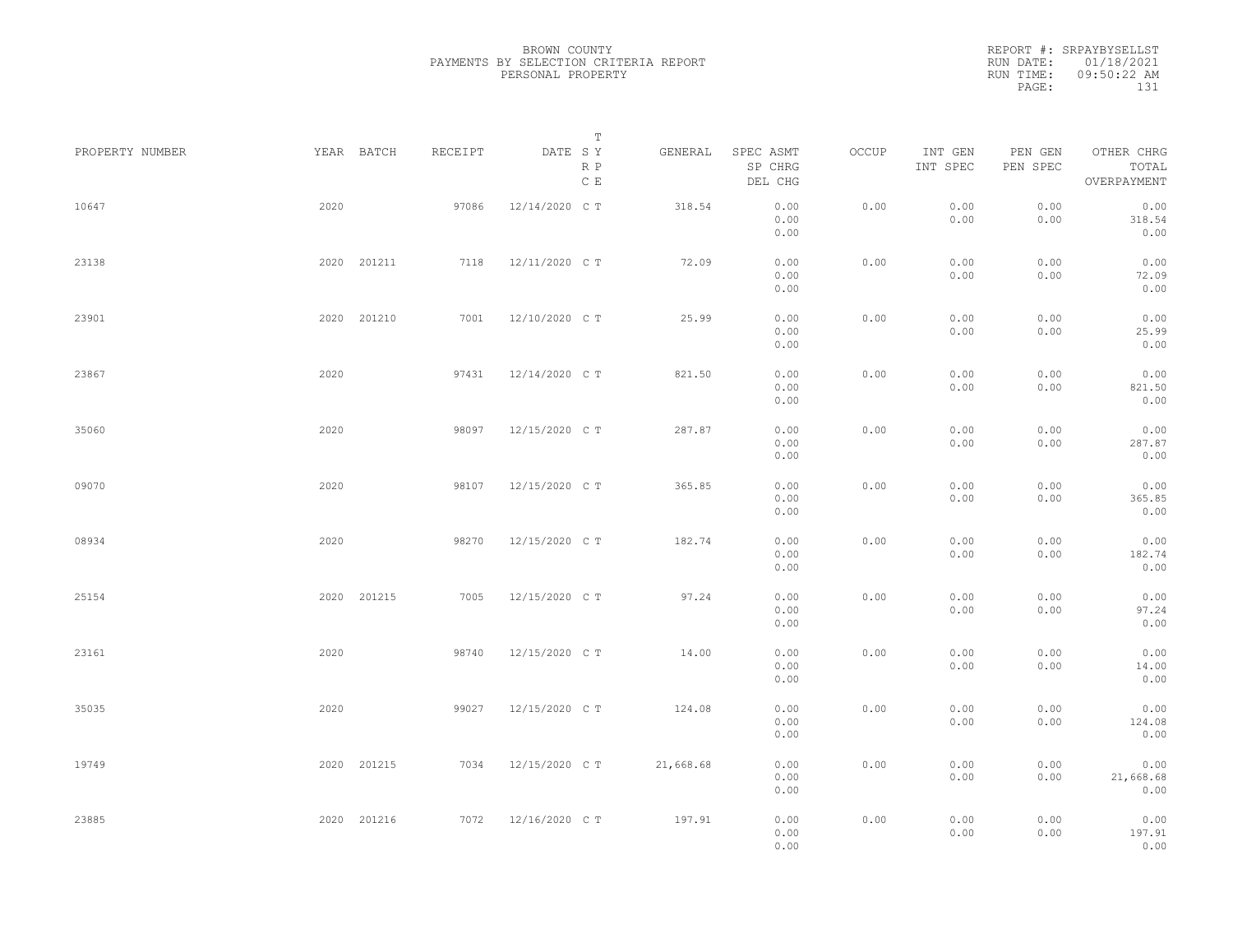|                 |             |             |         |                | Т                               |                                 |       |                     |                     |                                    |  |
|-----------------|-------------|-------------|---------|----------------|---------------------------------|---------------------------------|-------|---------------------|---------------------|------------------------------------|--|
| PROPERTY NUMBER | YEAR BATCH  |             | RECEIPT | DATE SY        | GENERAL<br>R P<br>$\,$ C $\,$ E | SPEC ASMT<br>SP CHRG<br>DEL CHG | OCCUP | INT GEN<br>INT SPEC | PEN GEN<br>PEN SPEC | OTHER CHRG<br>TOTAL<br>OVERPAYMENT |  |
| 25157           | 2020        |             | 99430   | 12/16/2020 C T | 3.36                            | 0.00<br>0.00<br>0.00            | 0.00  | 0.00<br>0.00        | 0.00<br>0.00        | 0.00<br>3.36<br>0.00               |  |
| 08929           |             | 2020 201216 | 7080    | 12/16/2020 C T | 2,583.56                        | 0.00<br>0.00<br>0.00            | 0.00  | 0.00<br>0.00        | 0.00<br>0.00        | 0.00<br>2,583.56<br>0.00           |  |
| 18738           | 2020        |             | 99671   | 12/16/2020 C T | 39.98                           | 0.00<br>0.00<br>0.00            | 0.00  | 0.00<br>0.00        | 0.00<br>0.00        | 0.00<br>39.98<br>0.00              |  |
| 16210           | 2020        |             | 99675   | 12/16/2020 C T | 43.98                           | 0.00<br>0.00<br>0.00            | 0.00  | 0.00<br>0.00        | 0.00<br>0.00        | 0.00<br>43.98<br>0.00              |  |
| 26569           | 2020        |             | 99957   | 12/16/2020 C T | 137.94                          | 0.00<br>0.00<br>0.00            | 0.00  | 0.00<br>0.00        | 0.00<br>0.00        | 0.00<br>137.94<br>0.00             |  |
| 23930           |             | 2020 201216 | 7094    | 12/16/2020 C T | 279.88                          | 0.00<br>0.00<br>0.00            | 0.00  | 0.00<br>0.00        | 0.00<br>0.00        | 0.00<br>279.88<br>0.00             |  |
| 35100           |             | 2020 201216 | 7103    | 12/16/2020 C T | 99.96                           | 0.00<br>0.00<br>0.00            | 0.00  | 0.00<br>0.00        | 0.00<br>0.00        | 0.00<br>99.96<br>0.00              |  |
| 08988           | 2020 201211 |             | 7070    | 12/11/2020 C T | 5,237.75                        | 0.00<br>0.00<br>0.00            | 0.00  | 0.00<br>0.00        | 0.00<br>0.00        | 0.00<br>5,237.75<br>0.00           |  |
| 26536           | 2020        |             | 100522  | 12/16/2020 C T | 8.37                            | 0.00<br>0.00<br>0.00            | 0.00  | 0.00<br>0.00        | 0.00<br>0.00        | 0.00<br>8.37<br>0.00               |  |
| 26528           | 2020        |             | 100680  | 12/17/2020 C T | 5.04                            | 0.00<br>0.00<br>0.00            | 0.00  | 0.00<br>0.00        | 0.00<br>0.00        | 0.00<br>5.04<br>0.00               |  |
| 09018           | 2020        |             | 100724  | 12/17/2020 C T | 91.96                           | 0.00<br>0.00<br>0.00            | 0.00  | 0.00<br>0.00        | 0.00<br>0.00        | 0.00<br>91.96<br>0.00              |  |
| 08924           | 2020        |             | 100731  | 12/17/2020 C T | 377.22                          | 0.00<br>0.00<br>0.00            | 0.00  | 0.00<br>0.00        | 0.00<br>0.00        | 0.00<br>377.22<br>0.00             |  |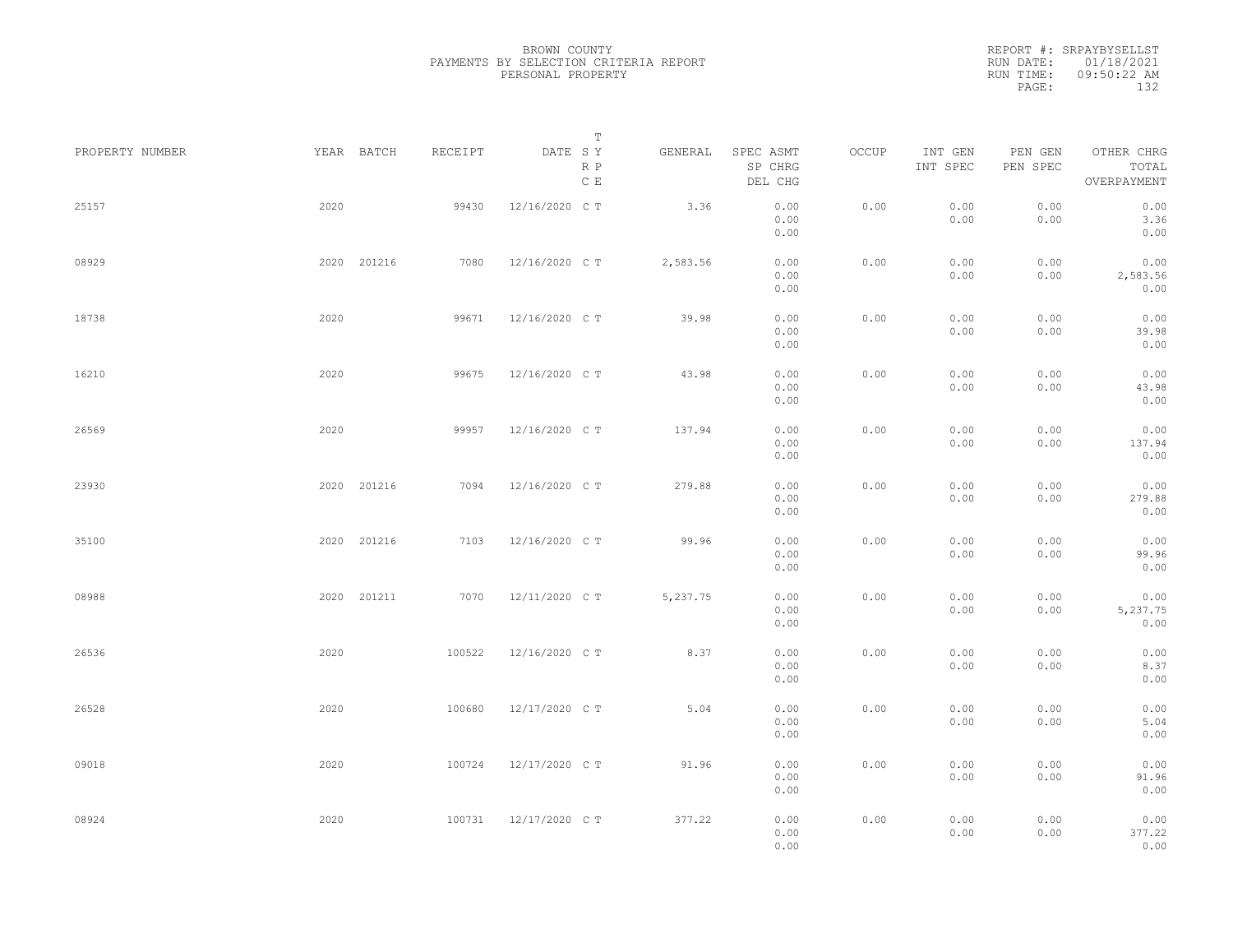|                 |             |         | Т                               |          |                                 |       |                     |                     |                                    |  |
|-----------------|-------------|---------|---------------------------------|----------|---------------------------------|-------|---------------------|---------------------|------------------------------------|--|
| PROPERTY NUMBER | YEAR BATCH  | RECEIPT | DATE SY<br>R P<br>$\,$ C $\,$ E | GENERAL  | SPEC ASMT<br>SP CHRG<br>DEL CHG | OCCUP | INT GEN<br>INT SPEC | PEN GEN<br>PEN SPEC | OTHER CHRG<br>TOTAL<br>OVERPAYMENT |  |
| 08911           | 2020        | 100750  | 12/17/2020 C T                  | 10.05    | 0.00<br>0.00<br>0.00            | 0.00  | 0.00<br>0.00        | 0.00<br>0.00        | 0.00<br>10.05<br>0.00              |  |
| 08890           | 2020        | 100752  | 12/17/2020 C T                  | 219.63   | 0.00<br>0.00<br>0.00            | 0.00  | 0.00<br>0.00        | 0.00<br>0.00        | 0.00<br>219.63<br>0.00             |  |
| 35077           | 2020 201217 | 7196    | 12/17/2020 C T                  | 1,306.03 | 0.00<br>0.00<br>0.00            | 0.00  | 0.00<br>0.00        | 0.00<br>0.00        | 0.00<br>1,306.03<br>0.00           |  |
| 08805           | 2020        | 101133  | 12/17/2020 C T                  | 253.16   | 0.00<br>0.00<br>0.00            | 0.00  | 0.00<br>0.00        | 0.00<br>0.00        | 0.00<br>253.16<br>0.00             |  |
| 23866           | 2020        | 101161  | 12/17/2020 C T                  | 20.11    | 0.00<br>0.00<br>0.00            | 0.00  | 0.00<br>0.00        | 0.00<br>0.00        | 0.00<br>20.11<br>0.00              |  |
| 08880           | 2020        | 101163  | 12/17/2020 C T                  | 28.51    | 0.00<br>0.00<br>0.00            | 0.00  | 0.00<br>0.00        | 0.00<br>0.00        | 0.00<br>28.51<br>0.00              |  |
| 11597           | 2020        | 101194  | 12/17/2020 C T                  | 41.98    | 0.00<br>0.00<br>0.00            | 0.00  | 0.00<br>0.00        | 0.00<br>0.00        | 0.00<br>41.98<br>0.00              |  |
| 23890           | 2020        | 101235  | 12/17/2020 C T                  | 45.98    | 0.00<br>0.00<br>0.00            | 0.00  | 0.00<br>0.00        | 0.00<br>0.00        | 0.00<br>45.98<br>0.00              |  |
| 23177           | 2020        | 101296  | 12/17/2020 C T                  | 405.82   | 0.00<br>0.00<br>0.00            | 0.00  | 0.00<br>0.00        | 0.00<br>0.00        | 0.00<br>405.82<br>0.00             |  |
| 14675           | 2020        | 101329  | 12/17/2020 C T                  | 184.43   | 0.00<br>0.00<br>0.00            | 0.00  | 0.00<br>0.00        | 0.00<br>0.00        | 0.00<br>184.43<br>0.00             |  |
| 21318           | 2020        | 101335  | 12/17/2020 C T                  | 31.99    | 0.00<br>0.00<br>0.00            | 0.00  | 0.00<br>0.00        | 0.00<br>0.00        | 0.00<br>31.99<br>0.00              |  |
| 08919           | 2020        | 101905  | 12/18/2020 C T                  | 1.67     | 0.00<br>0.00<br>0.00            | 0.00  | 0.00<br>0.00        | 0.00<br>0.00        | 0.00<br>1.67<br>0.00               |  |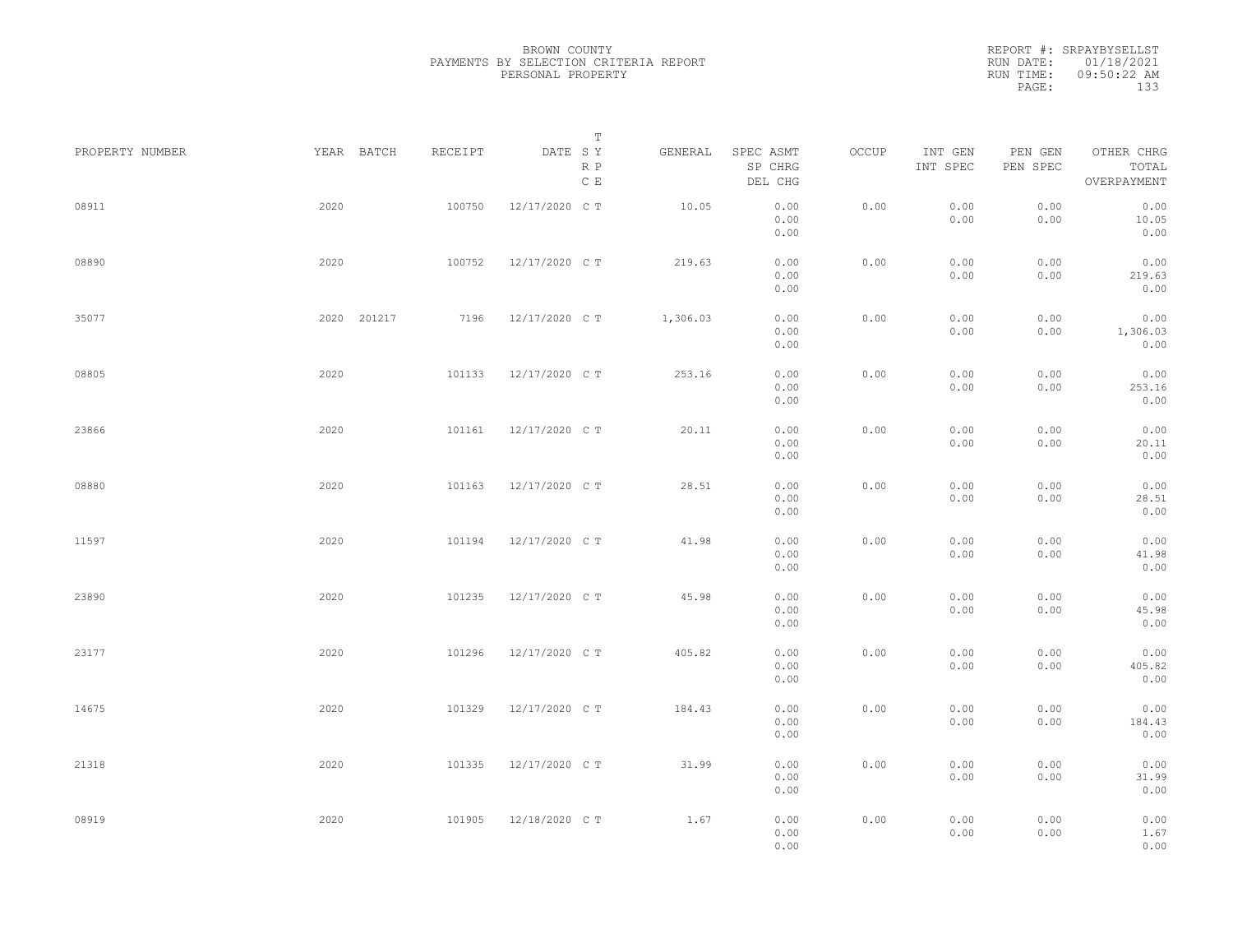|                 |             |         | Т                               |          |                                 |       |                     |                     |                                    |  |
|-----------------|-------------|---------|---------------------------------|----------|---------------------------------|-------|---------------------|---------------------|------------------------------------|--|
| PROPERTY NUMBER | YEAR BATCH  | RECEIPT | DATE SY<br>R P<br>$\,$ C $\,$ E | GENERAL  | SPEC ASMT<br>SP CHRG<br>DEL CHG | OCCUP | INT GEN<br>INT SPEC | PEN GEN<br>PEN SPEC | OTHER CHRG<br>TOTAL<br>OVERPAYMENT |  |
| 26595           | 2020        | 101967  | 12/18/2020 C T                  | 349.85   | 0.00<br>0.00<br>0.00            | 0.00  | 0.00<br>0.00        | 0.00<br>0.00        | 0.00<br>349.85<br>0.00             |  |
| 25182           | 2020 201218 | 7240    | 12/18/2020 C T                  | 409.83   | 0.00<br>0.00<br>0.00            | 0.00  | 0.00<br>0.00        | 0.00<br>0.00        | 0.00<br>409.83<br>0.00             |  |
| 08943           | 2020        | 102085  | 12/18/2020 C T                  | 1,517.35 | 0.00<br>0.00<br>0.00            | 0.00  | 0.00<br>0.00        | 0.00<br>0.00        | 0.00<br>1,517.35<br>0.00           |  |
| 10125           | 2020 201218 | 7247    | 12/18/2020 C T                  | 234.71   | 0.00<br>0.00<br>0.00            | 0.00  | 0.00<br>0.00        | 0.00<br>0.00        | 0.00<br>234.71<br>0.00             |  |
| 23136           | 2020        | 102324  | 12/18/2020 C T                  | 197.83   | 0.00<br>0.00<br>0.00            | 0.00  | 0.00<br>0.00        | 0.00<br>0.00        | 0.00<br>197.83<br>0.00             |  |
| 21334           | 2020        | 102343  | 12/18/2020 C T                  | 259.88   | 0.00<br>0.00<br>0.00            | 0.00  | 0.00<br>0.00        | 0.00<br>0.00        | 0.00<br>259.88<br>0.00             |  |
| 16240           | 2020        | 102500  | 12/18/2020 C T                  | 1,088.08 | 0.00<br>0.00<br>0.00            | 0.00  | 0.00<br>0.00        | 0.00<br>0.00        | 0.00<br>1,088.08<br>0.00           |  |
| 26589           | 2020        | 102859  | 12/18/2020 C T                  | 2,257.02 | 0.00<br>0.00<br>0.00            | 0.00  | 0.00<br>0.00        | 0.00<br>0.00        | 0.00<br>2,257.02<br>0.00           |  |
| 20484           | 2020        | 102946  | 12/18/2020 C T                  | 16.77    | 0.00<br>0.00<br>0.00            | 0.00  | 0.00<br>0.00        | 0.00<br>0.00        | 0.00<br>16.77<br>0.00              |  |
| 35046           | 2020        | 103574  | 12/19/2020 C T                  | 109.94   | 0.00<br>0.00<br>0.00            | 0.00  | 0.00<br>0.00        | 0.00<br>0.00        | 0.00<br>109.94<br>0.00             |  |
| 25784           | 2020        | 103659  | 12/19/2020 C T                  | 20.00    | 0.00<br>0.00<br>0.00            | 0.00  | 0.00<br>0.00        | 0.00<br>0.00        | 0.00<br>20.00<br>0.00              |  |
| 35099           | 2020        | 103789  | 12/19/2020 C T                  | 35.99    | 0.00<br>0.00<br>0.00            | 0.00  | 0.00<br>0.00        | 0.00<br>0.00        | 0.00<br>35.99<br>0.00              |  |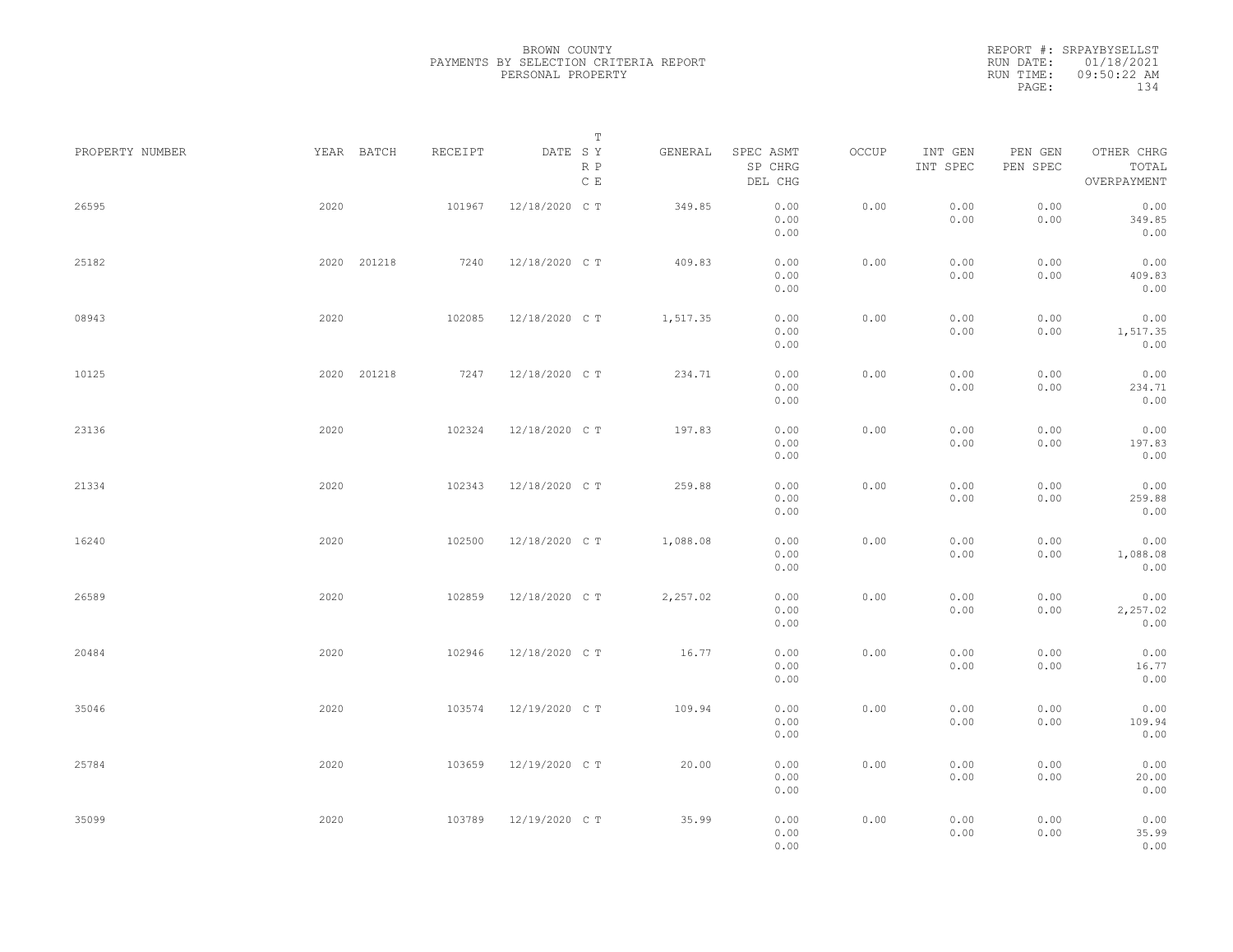| PROPERTY NUMBER | YEAR BATCH | RECEIPT           | T<br>DATE SY<br>R P<br>$\mathbb C\,$ E | GENERAL  | SPEC ASMT<br>SP CHRG<br>DEL CHG | OCCUP | INT GEN<br>INT SPEC | PEN GEN<br>PEN SPEC | OTHER CHRG<br>TOTAL<br>OVERPAYMENT |  |
|-----------------|------------|-------------------|----------------------------------------|----------|---------------------------------|-------|---------------------|---------------------|------------------------------------|--|
| 11335           | 2020       | 103836            | 12/19/2020 C T                         | 351.84   | 0.00<br>0.00<br>0.00            | 0.00  | 0.00<br>0.00        | 0.00<br>0.00        | 0.00<br>351.84<br>0.00             |  |
| 24541           | 2020       | 103974            | 12/19/2020 C T                         | 43.59    | 0.00<br>0.00<br>0.00            | 0.00  | 0.00<br>0.00        | 0.00<br>0.00        | 0.00<br>43.59<br>0.00              |  |
| 24541           | 2020       | Voids #<br>103974 | 12/19/2020 CV                          | $-43.59$ | 0.00<br>0.00<br>0.00            | 0.00  | 0.00<br>0.00        | 0.00<br>0.00        | 0.00<br>$-43.59$<br>0.00           |  |
| 24541           | 2020       | 104064            | 12/21/2020 C T                         | 43.59    | 0.00<br>0.00<br>0.00            | 0.00  | 0.00<br>0.00        | 0.00<br>0.00        | 0.00<br>43.59<br>0.00              |  |
| 35003           | 2020       | 104104            | 12/21/2020 C T                         | 16.77    | 0.00<br>0.00<br>0.00            | 0.00  | 0.00<br>0.00        | 0.00<br>0.00        | 0.00<br>16.77<br>0.00              |  |
| 24537           | 2020       | 104105            | 12/21/2020 C T                         | 276.63   | 0.00<br>0.00<br>0.00            | 0.00  | 0.00<br>0.00        | 0.00<br>0.00        | 0.00<br>276.63<br>0.00             |  |
| 25185           | 2020       | 104161            | 12/21/2020 C T                         | 297.88   | 0.00<br>0.00<br>0.00            | 0.00  | 0.00<br>0.00        | 0.00<br>0.00        | 0.00<br>297.88<br>0.00             |  |
| 35034           | 2020       | 104186            | 12/21/2020 C T                         | 49.99    | 0.00<br>0.00<br>0.00            | 0.00  | 0.00<br>0.00        | 0.00<br>0.00        | 0.00<br>49.99<br>0.00              |  |
| 18737           | 2020       | 104209            | 12/21/2020 C T                         | 51.98    | 0.00<br>0.00<br>0.00            | 0.00  | 0.00<br>0.00        | 0.00<br>0.00        | 0.00<br>51.98<br>0.00              |  |
| 35006           | 2020       | 104235            | 12/21/2020 C T                         | 129.09   | 0.00<br>0.00<br>0.00            | 0.00  | 0.00<br>0.00        | 0.00<br>0.00        | 0.00<br>129.09<br>0.00             |  |
| 23175           | 2020       | 104240            | 12/21/2020 C T                         | 243.88   | 0.00<br>0.00<br>0.00            | 0.00  | 0.00<br>0.00        | 0.00<br>0.00        | 0.00<br>243.88<br>0.00             |  |
| 12587           | 2020       | 104386            | 12/21/2020 C T                         | 206.20   | 0.00<br>0.00<br>0.00            | 0.00  | 0.00<br>0.00        | 0.00<br>0.00        | 0.00<br>206.20<br>0.00             |  |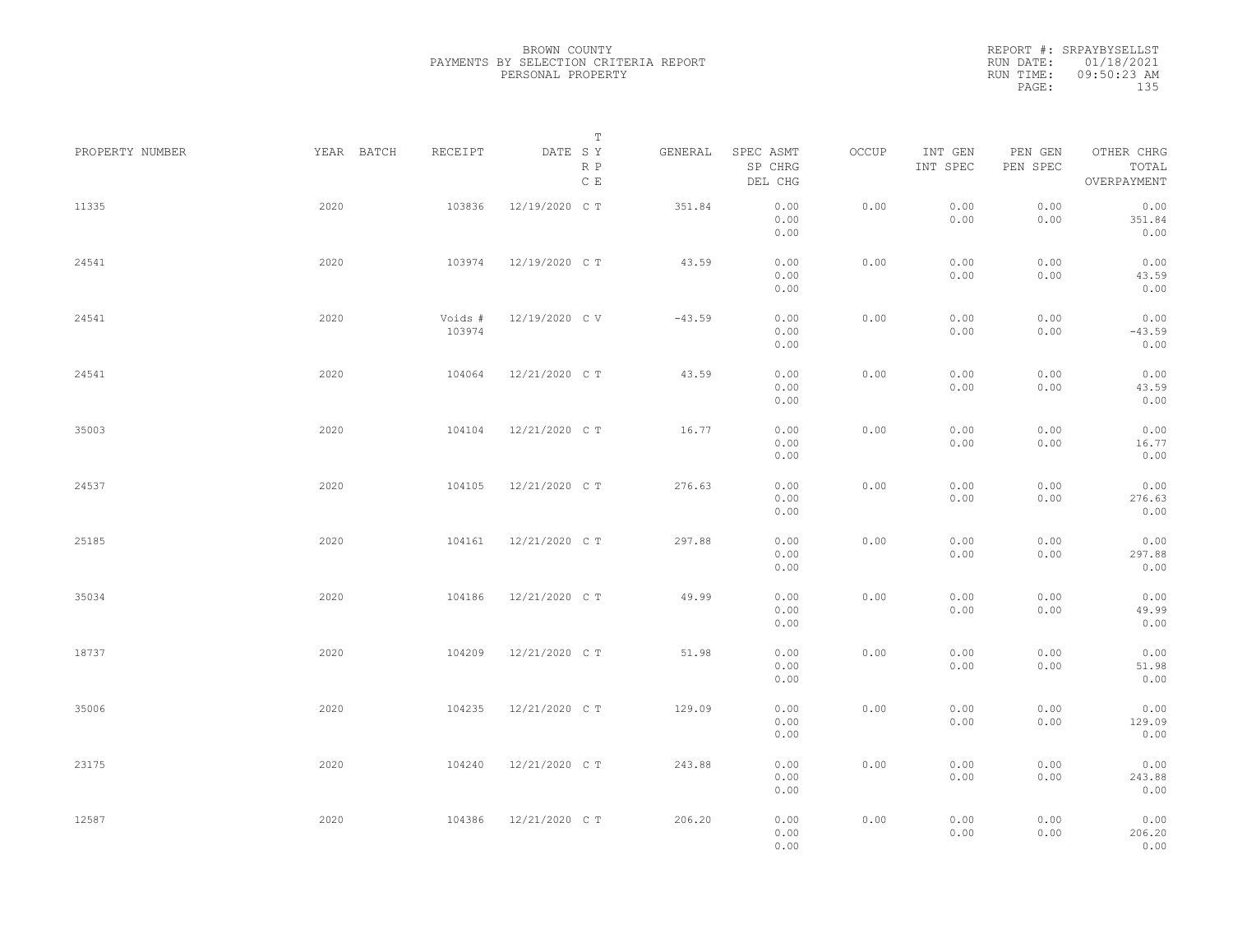|                 |            |         | Т                               |          |                                 |       |                     |                     |                                    |  |
|-----------------|------------|---------|---------------------------------|----------|---------------------------------|-------|---------------------|---------------------|------------------------------------|--|
| PROPERTY NUMBER | YEAR BATCH | RECEIPT | DATE SY<br>R P<br>$\,$ C $\,$ E | GENERAL  | SPEC ASMT<br>SP CHRG<br>DEL CHG | OCCUP | INT GEN<br>INT SPEC | PEN GEN<br>PEN SPEC | OTHER CHRG<br>TOTAL<br>OVERPAYMENT |  |
| 23171           | 2020       | 104527  | 12/21/2020 C T                  | 555.76   | 0.00<br>0.00<br>0.00            | 0.00  | 0.00<br>0.00        | 0.00<br>0.00        | 0.00<br>555.76<br>0.00             |  |
| 23921           | 2020       | 104661  | 12/21/2020 C T                  | 835.64   | 0.00<br>0.00<br>0.00            | 0.00  | 0.00<br>0.00        | 0.00<br>0.00        | 0.00<br>835.64<br>0.00             |  |
| 35076           | 2020       | 104700  | 12/21/2020 C T                  | 18.44    | 0.00<br>0.00<br>0.00            | 0.00  | 0.00<br>0.00        | 0.00<br>0.00        | 0.00<br>18.44<br>0.00              |  |
| 08822           | 2020       | 104898  | 12/21/2020 C T                  | 25.14    | 0.00<br>0.00<br>0.00            | 0.00  | 0.00<br>0.00        | 0.00<br>0.00        | 0.00<br>25.14<br>0.00              |  |
| 25799           | 2020       | 105078  | 12/21/2020 C T                  | 193.93   | 0.00<br>0.00<br>0.00            | 0.00  | 0.00<br>0.00        | 0.00<br>0.00        | 0.00<br>193.93<br>0.00             |  |
| 21969           | 2020       | 105254  | 12/21/2020 C T                  | 49.99    | 0.00<br>0.00<br>0.00            | 0.00  | 0.00<br>0.00        | 0.00<br>0.00        | 0.00<br>49.99<br>0.00              |  |
| 24580           | 2020       | 105255  | 12/21/2020 C T                  | 1,793.22 | 0.00<br>0.00<br>0.00            | 0.00  | 0.00<br>0.00        | 0.00<br>0.00        | 0.00<br>1,793.22<br>0.00           |  |
| 17220           | 2020       | 105257  | 12/21/2020 C T                  | 199.91   | 0.00<br>0.00<br>0.00            | 0.00  | 0.00<br>0.00        | 0.00<br>0.00        | 0.00<br>199.91<br>0.00             |  |
| 21333           | 2020       | 105284  | 12/21/2020 C T                  | 55.97    | 0.00<br>0.00<br>0.00            | 0.00  | 0.00<br>0.00        | 0.00<br>0.00        | 0.00<br>55.97<br>0.00              |  |
| 16282           | 2020       | 105932  | 12/22/2020 C T                  | 85.96    | 0.00<br>0.00<br>0.00            | 0.00  | 0.00<br>0.00        | 0.00<br>0.00        | 0.00<br>85.96<br>0.00              |  |
| 08939           | 2020       | 105964  | 12/22/2020 C T                  | 61.98    | 0.00<br>0.00<br>0.00            | 0.00  | 0.00<br>0.00        | 0.00<br>0.00        | 0.00<br>61.98<br>0.00              |  |
| 24554           | 2020       | 106063  | 12/22/2020 C T                  | 651.71   | 0.00<br>0.00<br>0.00            | 0.00  | 0.00<br>0.00        | 0.00<br>0.00        | 0.00<br>651.71<br>0.00             |  |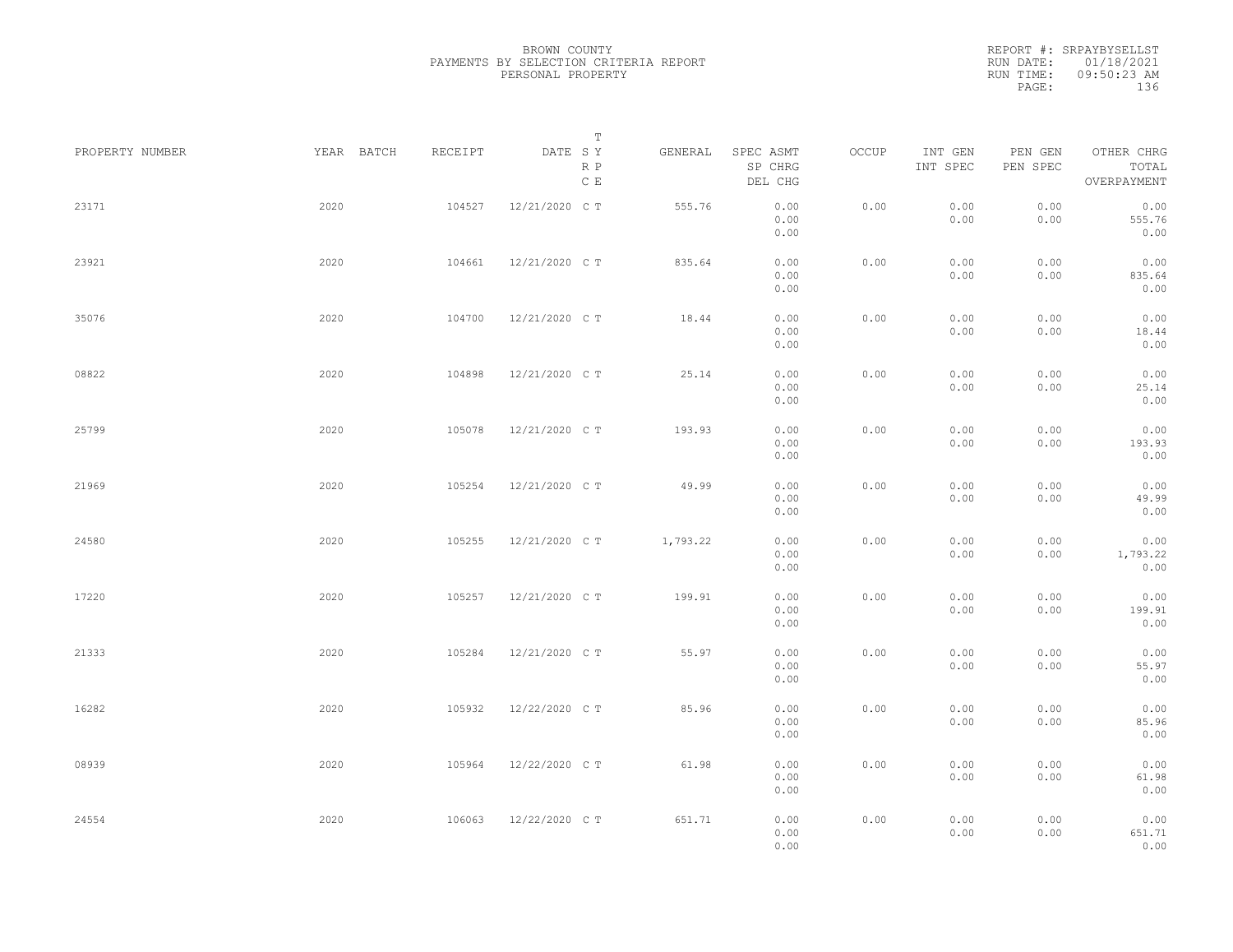REPORT #: SRPAYBYSELLST RUN DATE: 01/18/2021 RUN TIME: 09:50:23 AM PAGE: 137

| PROPERTY NUMBER | YEAR BATCH | RECEIPT | Т<br>DATE SY<br>R P<br>$\,$ C $\,$ E | GENERAL  | SPEC ASMT<br>SP CHRG<br>DEL CHG | OCCUP | INT GEN<br>INT SPEC | PEN GEN<br>PEN SPEC | OTHER CHRG<br>TOTAL<br>OVERPAYMENT |  |
|-----------------|------------|---------|--------------------------------------|----------|---------------------------------|-------|---------------------|---------------------|------------------------------------|--|
| 23154           | 2020       | 106293  | 12/22/2020 C T                       | 129.95   | 0.00<br>0.00<br>0.00            | 0.00  | 0.00<br>0.00        | 0.00<br>0.00        | 0.00<br>129.95<br>0.00             |  |
| 08912           | 2020       | 106498  | 12/22/2020 C T                       | 28.51    | 0.00<br>0.00<br>0.00            | 0.00  | 0.00<br>0.00        | 0.00<br>0.00        | 0.00<br>28.51<br>0.00              |  |
| 09064           | 2020       | 106612  | 12/22/2020 C T                       | 167.93   | 0.00<br>0.00<br>0.00            | 0.00  | 0.00<br>0.00        | 0.00<br>0.00        | 0.00<br>167.93<br>0.00             |  |
| 11308           | 2020       | 106661  | 12/22/2020 C T                       | 803.07   | 0.00<br>0.00<br>0.00            | 0.00  | 0.00<br>0.00        | 0.00<br>0.00        | 0.00<br>803.07<br>0.00             |  |
| 24542           | 2020       | 106746  | 12/22/2020 C T                       | 30.18    | 0.00<br>0.00<br>0.00            | 0.00  | 0.00<br>0.00        | 0.00<br>0.00        | 0.00<br>30.18<br>0.00              |  |
| 26531           | 2020       | 107104  | 12/22/2020 C T                       | 73.76    | 0.00<br>0.00<br>0.00            | 0.00  | 0.00<br>0.00        | 0.00<br>0.00        | 0.00<br>73.76<br>0.00              |  |
| 11304           | 2020       | 107127  | 12/22/2020 C T                       | 90.53    | 0.00<br>0.00<br>0.00            | 0.00  | 0.00<br>0.00        | 0.00<br>0.00        | 0.00<br>90.53<br>0.00              |  |
| 23141           | 2020       | 107133  | 12/22/2020 C T                       | 10.05    | 0.00<br>0.00<br>0.00            | 0.00  | 0.00<br>0.00        | 0.00<br>0.00        | 0.00<br>10.05<br>0.00              |  |
| 18130           | 2020       | 107203  | 12/22/2020 C T                       | 1,323.44 | 0.00<br>0.00<br>0.00            | 0.00  | 0.00<br>0.00        | 0.00<br>0.00        | 0.00<br>1,323.44<br>0.00           |  |
| 25162           | 2020       | 107523  | 12/23/2020 C T                       | 18.44    | 0.00<br>0.00<br>0.00            | 0.00  | 0.00<br>0.00        | 0.00<br>0.00        | 0.00<br>18.44<br>0.00              |  |
| 23851           | 2020       | 107912  | 12/23/2020 C T                       | 6.70     | 0.00<br>0.00<br>0.00            | 0.00  | 0.00<br>0.00        | 0.00<br>0.00        | 0.00<br>6.70<br>0.00               |  |
| 09937           | 2020       | 107920  | 12/23/2020 C T                       | 35.99    | 0.00<br>0.00<br>0.00            | 0.00  | 0.00<br>0.00        | 0.00<br>0.00        | 0.00<br>35.99<br>0.00              |  |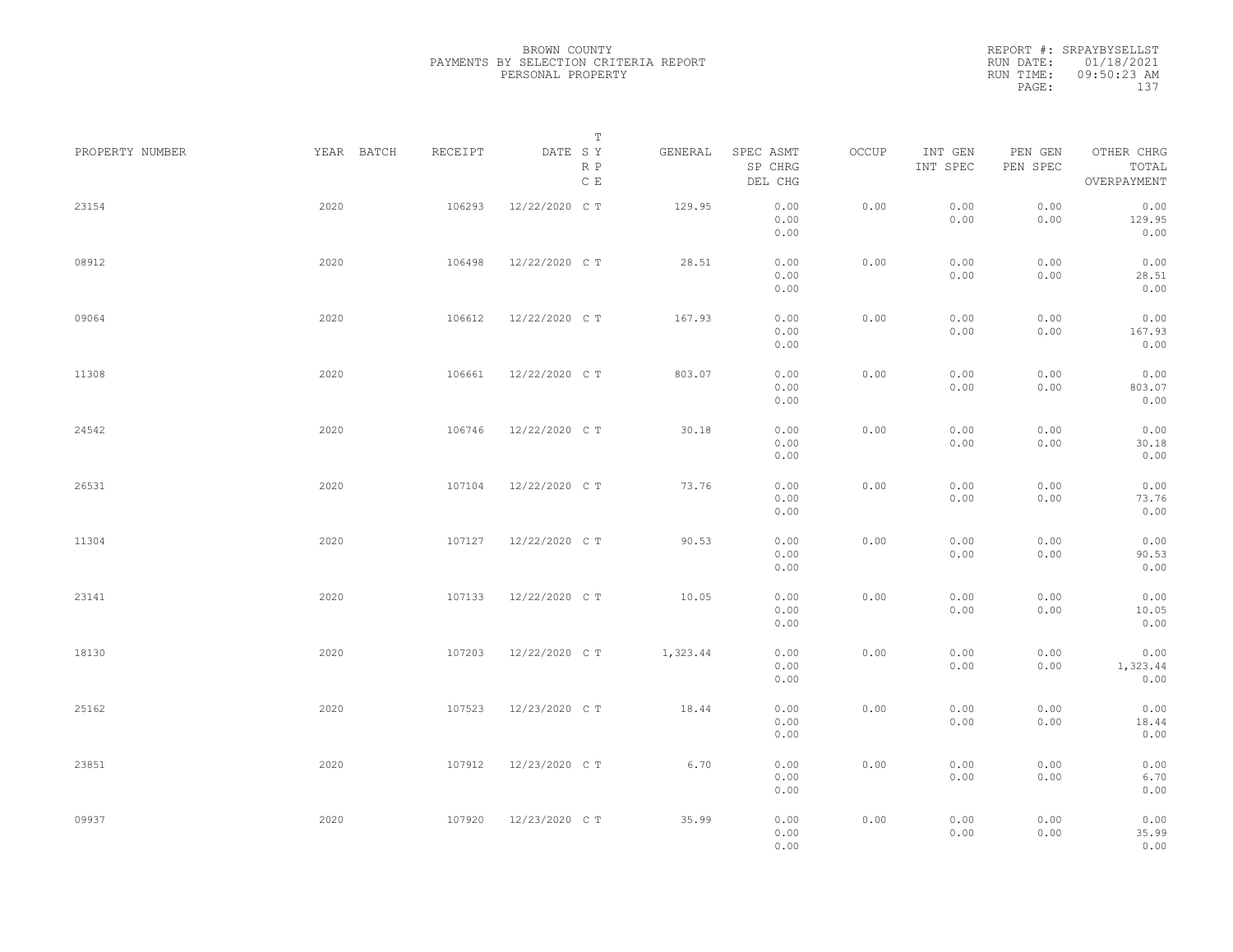|                 |                |         | Т                               |          |                                 |       |                     |                     |                                    |  |
|-----------------|----------------|---------|---------------------------------|----------|---------------------------------|-------|---------------------|---------------------|------------------------------------|--|
| PROPERTY NUMBER | YEAR BATCH     | RECEIPT | DATE SY<br>R P<br>$\,$ C $\,$ E | GENERAL  | SPEC ASMT<br>SP CHRG<br>DEL CHG | OCCUP | INT GEN<br>INT SPEC | PEN GEN<br>PEN SPEC | OTHER CHRG<br>TOTAL<br>OVERPAYMENT |  |
| 08918           | 2020           | 108034  | 12/23/2020 C T                  | 1,569.25 | 0.00<br>0.00<br>0.00            | 0.00  | 0.00<br>0.00        | 0.00<br>0.00        | 0.00<br>1,569.25<br>0.00           |  |
| 35078           | 2020           | 108037  | 12/23/2020 C T                  | 2.00     | 0.00<br>0.00<br>0.00            | 0.00  | 0.00<br>0.00        | 0.00<br>0.00        | 0.00<br>2.00<br>0.00               |  |
| 25176           | 2020           | 108164  | 12/23/2020 C T                  | 27.98    | 0.00<br>0.00<br>0.00            | 0.00  | 0.00<br>0.00        | 0.00<br>0.00        | 0.00<br>27.98<br>0.00              |  |
| 23835           | 2020           | 108218  | 12/23/2020 C T                  | 132.45   | 0.00<br>0.00<br>0.00            | 0.00  | 0.00<br>0.00        | 0.00<br>0.00        | 0.00<br>132.45<br>0.00             |  |
| 25798           | 201223<br>2020 | 7581    | 12/23/2020 C T                  | 241.89   | 0.00<br>0.00<br>0.00            | 0.00  | 0.00<br>0.00        | 0.00<br>0.00        | 0.00<br>241.89<br>0.00             |  |
| 26534           | 2020           | 108301  | 12/23/2020 C T                  | 92.20    | 0.00<br>0.00<br>0.00            | 0.00  | 0.00<br>0.00        | 0.00<br>0.00        | 0.00<br>92.20<br>0.00              |  |
| 26526           | 2020           | 108504  | 12/23/2020 C T                  | 88.86    | 0.00<br>0.00<br>0.00            | 0.00  | 0.00<br>0.00        | 0.00<br>0.00        | 0.00<br>88.86<br>0.00              |  |
| 21324           | 2020           | 108509  | 12/23/2020 C T                  | 577.74   | 0.00<br>0.00<br>0.00            | 0.00  | 0.00<br>0.00        | 0.00<br>0.00        | 0.00<br>577.74<br>0.00             |  |
| 35082           | 2020           | 108582  | 12/23/2020 C T                  | 99.96    | 0.00<br>0.00<br>0.00            | 0.00  | 0.00<br>0.00        | 0.00<br>0.00        | 0.00<br>99.96<br>0.00              |  |
| 26539           | 2020           | 108601  | 12/23/2020 C T                  | 35.21    | 0.00<br>0.00<br>0.00            | 0.00  | 0.00<br>0.00        | 0.00<br>0.00        | 0.00<br>35.21<br>0.00              |  |
| 08996           | 2020           | 109527  | 12/28/2020 C T                  | 43.98    | 0.00<br>0.00<br>0.00            | 0.00  | 0.00<br>0.00        | 0.00<br>0.00        | 0.00<br>43.98<br>0.00              |  |
| 9927            | 2020           | 109571  | 12/28/2020 C T                  | 99.96    | 0.00<br>0.00<br>0.00            | 0.00  | 0.00<br>0.00        | 0.00<br>0.00        | 0.00<br>99.96<br>0.00              |  |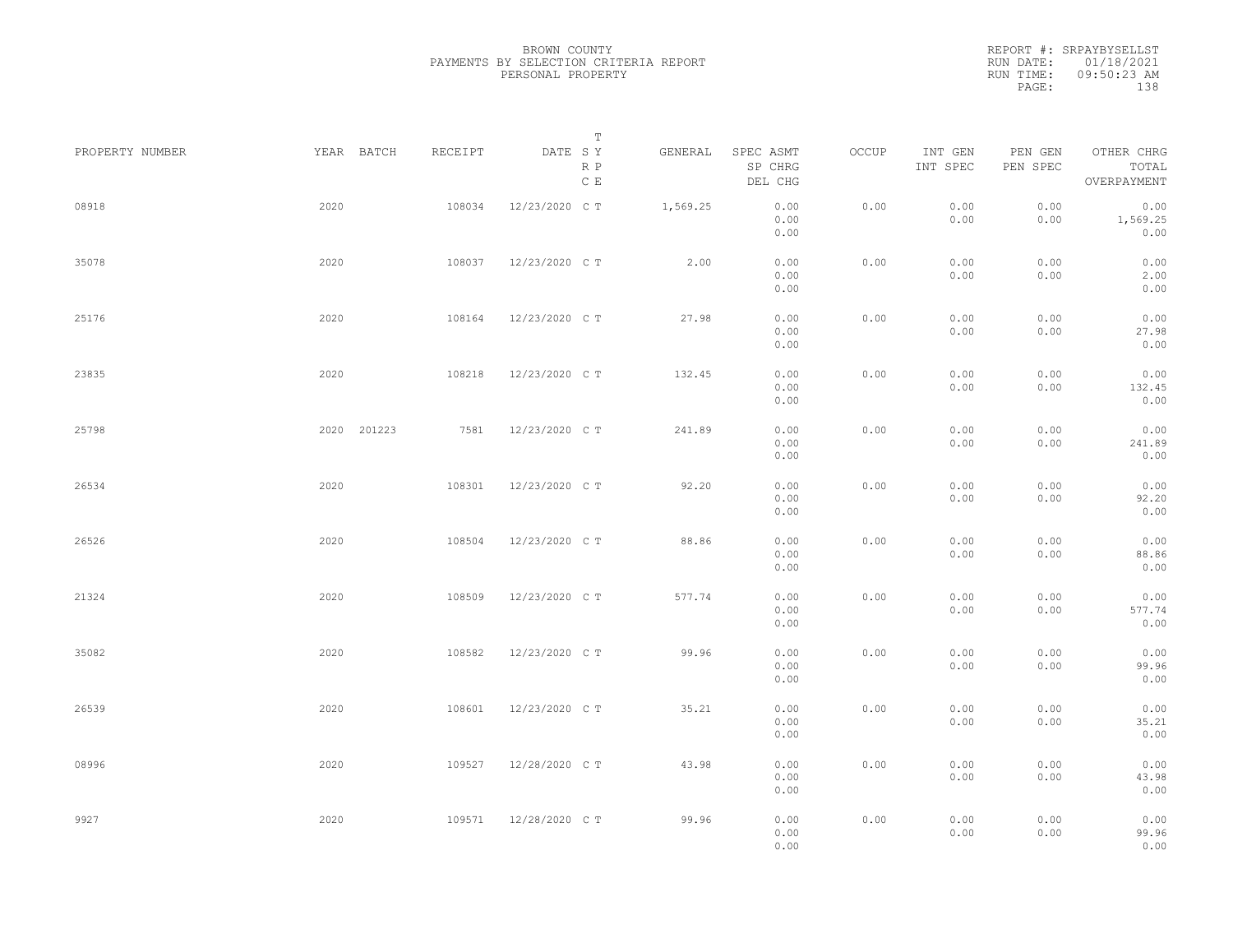|                 |            |         | Т                               |          |                                 |       |                     |                     |                                    |  |
|-----------------|------------|---------|---------------------------------|----------|---------------------------------|-------|---------------------|---------------------|------------------------------------|--|
| PROPERTY NUMBER | YEAR BATCH | RECEIPT | DATE SY<br>R P<br>$\,$ C $\,$ E | GENERAL  | SPEC ASMT<br>SP CHRG<br>DEL CHG | OCCUP | INT GEN<br>INT SPEC | PEN GEN<br>PEN SPEC | OTHER CHRG<br>TOTAL<br>OVERPAYMENT |  |
| 16298           | 2020       | 109681  | 12/28/2020 C T                  | 3,426.52 | 0.00<br>0.00<br>0.00            | 0.00  | 0.00<br>0.00        | 0.00<br>0.00        | 0.00<br>3,426.52<br>0.00           |  |
| 35010           | 2020       | 109683  | 12/28/2020 C T                  | 526.44   | 0.00<br>0.00<br>0.00            | 0.00  | 0.00<br>0.00        | 0.00<br>0.00        | 0.00<br>526.44<br>0.00             |  |
| 15392           | 2020       | 109944  | 12/28/2020 C T                  | 53.98    | 0.00<br>0.00<br>0.00            | 0.00  | 0.00<br>0.00        | 0.00<br>0.00        | 0.00<br>53.98<br>0.00              |  |
| 21343           | 2020       | 110079  | 12/28/2020 C T                  | 1,261.46 | 0.00<br>0.00<br>0.00            | 0.00  | 0.00<br>0.00        | 0.00<br>0.00        | 0.00<br>1,261.46<br>0.00           |  |
| 9073            | 2020       | 110218  | 12/28/2020 C T                  | 13.41    | 0.00<br>0.00<br>0.00            | 0.00  | 0.00<br>0.00        | 0.00<br>0.00        | 0.00<br>13.41<br>0.00              |  |
| 26579           | 2020       | 110230  | 12/28/2020 C T                  | 85.96    | 0.00<br>0.00<br>0.00            | 0.00  | 0.00<br>0.00        | 0.00<br>0.00        | 0.00<br>85.96<br>0.00              |  |
| 26577           | 2020       | 110270  | 12/28/2020 C T                  | 237.90   | 0.00<br>0.00<br>0.00            | 0.00  | 0.00<br>0.00        | 0.00<br>0.00        | 0.00<br>237.90<br>0.00             |  |
| 21320           | 2020       | 110610  | 12/28/2020 C T                  | 57.97    | 0.00<br>0.00<br>0.00            | 0.00  | 0.00<br>0.00        | 0.00<br>0.00        | 0.00<br>57.97<br>0.00              |  |
| 11578           | 2020       | 110692  | 12/28/2020 C T                  | 15.10    | 0.00<br>0.00<br>0.00            | 0.00  | 0.00<br>0.00        | 0.00<br>0.00        | 0.00<br>15.10<br>0.00              |  |
| 09053           | 2020       | 110864  | 12/28/2020 C T                  | 219.91   | 0.00<br>0.00<br>0.00            | 0.00  | 0.00<br>0.00        | 0.00<br>0.00        | 0.00<br>219.91<br>0.00             |  |
| 23875           | 2020       | 111035  | 12/28/2020 C T                  | 174.36   | 0.00<br>0.00<br>0.00            | 0.00  | 0.00<br>0.00        | 0.00<br>0.00        | 0.00<br>174.36<br>0.00             |  |
| 09056           | 2020       | 111036  | 12/28/2020 C T                  | 93.96    | 0.00<br>0.00<br>0.00            | 0.00  | 0.00<br>0.00        | 0.00<br>0.00        | 0.00<br>93.96<br>0.00              |  |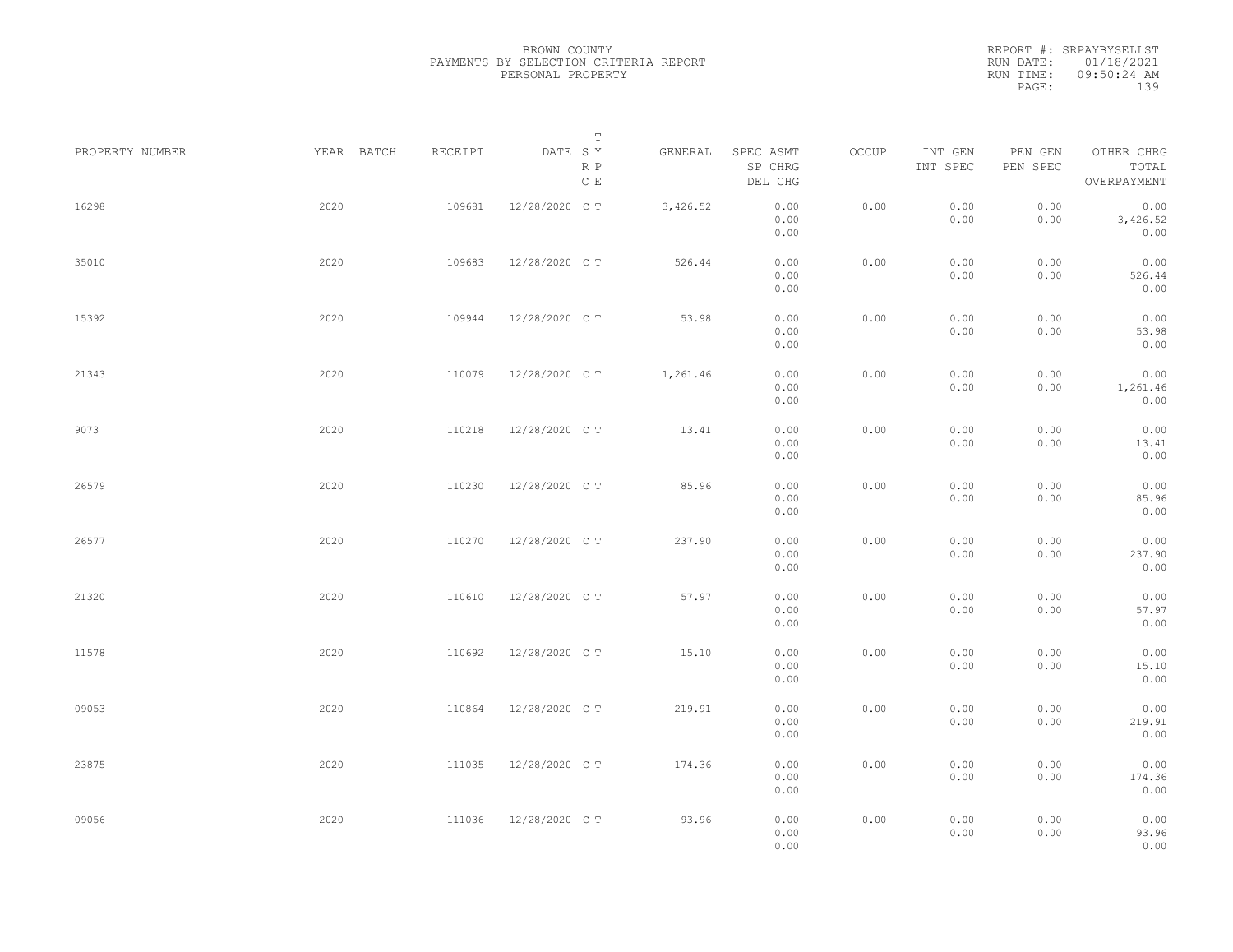|                 |            |         | Т                               |          |                                 |       |                     |                     |                                    |  |
|-----------------|------------|---------|---------------------------------|----------|---------------------------------|-------|---------------------|---------------------|------------------------------------|--|
| PROPERTY NUMBER | YEAR BATCH | RECEIPT | DATE SY<br>R P<br>$\,$ C $\,$ E | GENERAL  | SPEC ASMT<br>SP CHRG<br>DEL CHG | OCCUP | INT GEN<br>INT SPEC | PEN GEN<br>PEN SPEC | OTHER CHRG<br>TOTAL<br>OVERPAYMENT |  |
| 12089           | 2020       | 111108  | 12/28/2020 C T                  | 4,526.05 | 0.00<br>0.00<br>0.00            | 0.00  | 0.00<br>0.00        | 0.00<br>0.00        | 0.00<br>4,526.05<br>0.00           |  |
| 12090           | 2020       | 112002  | 12/28/2020 C T                  | 1,575.33 | 0.00<br>0.00<br>0.00            | 0.00  | 0.00<br>0.00        | 0.00<br>0.00        | 0.00<br>1,575.33<br>0.00           |  |
| 09024           | 2020       | 112873  | 12/29/2020 C T                  | 18.00    | 0.00<br>0.00<br>0.00            | 0.00  | 0.00<br>0.00        | 0.00<br>0.00        | 0.00<br>18.00<br>0.00              |  |
| 08829           | 2020       | 113031  | 12/29/2020 C T                  | 6.70     | 0.00<br>0.00<br>0.00            | 0.00  | 0.00<br>0.00        | 0.00<br>0.00        | 0.00<br>6.70<br>0.00               |  |
| 26525           | 2020       | 113032  | 12/29/2020 C T                  | 10.05    | 0.00<br>0.00<br>0.00            | 0.00  | 0.00<br>0.00        | 0.00<br>0.00        | 0.00<br>10.05<br>0.00              |  |
| 17202           | 2020       | 113034  | 12/29/2020 C T                  | 704.15   | 0.00<br>0.00<br>0.00            | 0.00  | 0.00<br>0.00        | 0.00<br>0.00        | 0.00<br>704.15<br>0.00             |  |
| 23146           | 2020       | 113045  | 12/29/2020 C T                  | 1,193.71 | 0.00<br>0.00<br>0.00            | 0.00  | 0.00<br>0.00        | 0.00<br>0.00        | 0.00<br>1,193.71<br>0.00           |  |
| 35095           | 2020       | 113046  | 12/29/2020 C T                  | 125.74   | 0.00<br>0.00<br>0.00            | 0.00  | 0.00<br>0.00        | 0.00<br>0.00        | 0.00<br>125.74<br>0.00             |  |
| 23168           | 2020       | 113047  | 12/29/2020 C T                  | 2,335.00 | 0.00<br>0.00<br>0.00            | 0.00  | 0.00<br>0.00        | 0.00<br>0.00        | 0.00<br>2,335.00<br>0.00           |  |
| 27178           | 2020       | 113120  | 12/29/2020 C T                  | 8.37     | 0.00<br>0.00<br>0.00            | 0.00  | 0.00<br>0.00        | 0.00<br>0.00        | 0.00<br>8.37<br>0.00               |  |
| 26543           | 2020       | 113343  | 12/29/2020 C T                  | 36.88    | 0.00<br>0.00<br>0.00            | 0.00  | 0.00<br>0.00        | 0.00<br>0.00        | 0.00<br>36.88<br>0.00              |  |
| 24558           | 2020       | 113355  | 12/29/2020 C T                  | 71.96    | 0.00<br>0.00<br>0.00            | 0.00  | 0.00<br>0.00        | 0.00<br>0.00        | 0.00<br>71.96<br>0.00              |  |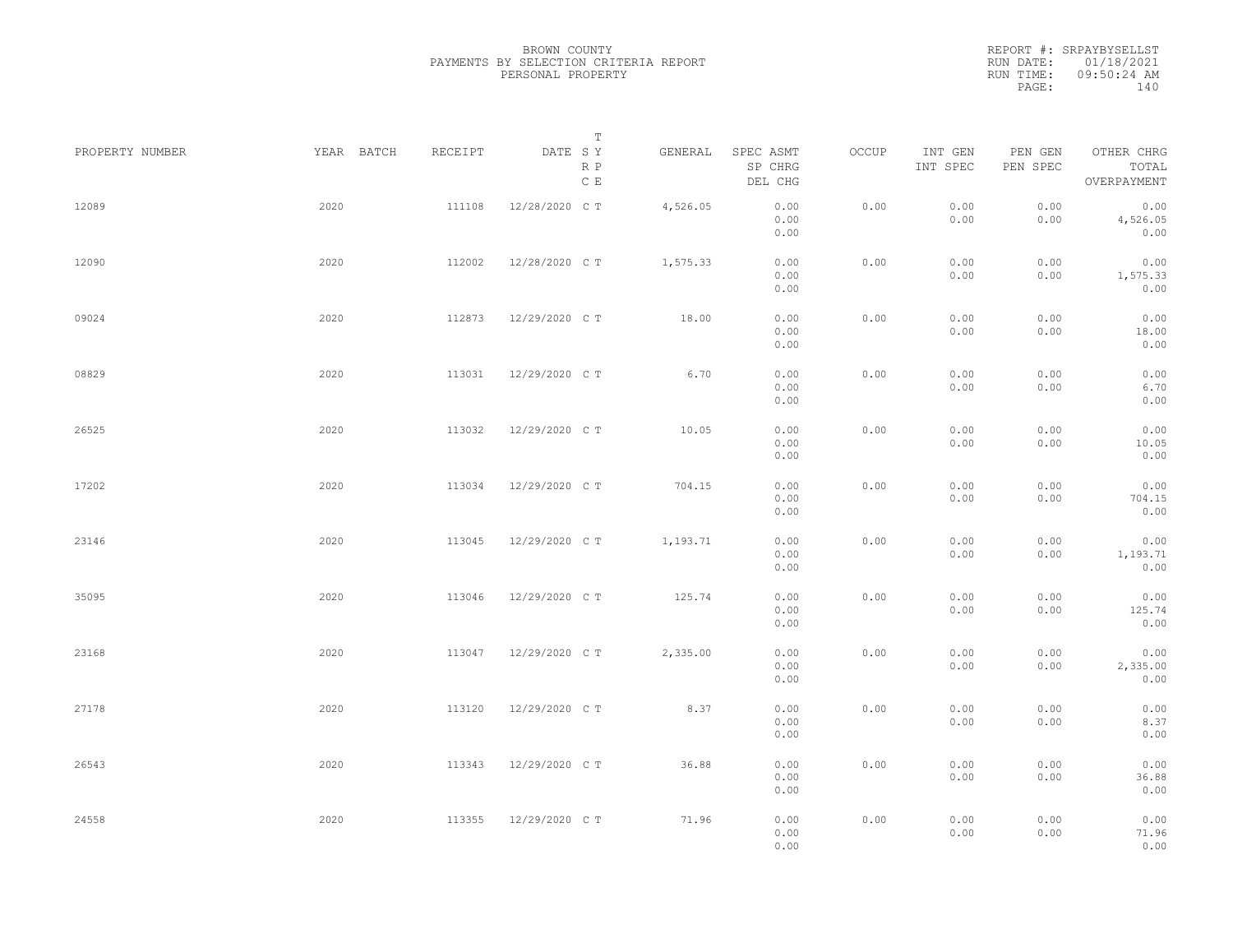|                 |            |         | Т                               |           |                                 |       |                     |                     |                                    |  |
|-----------------|------------|---------|---------------------------------|-----------|---------------------------------|-------|---------------------|---------------------|------------------------------------|--|
| PROPERTY NUMBER | YEAR BATCH | RECEIPT | DATE SY<br>R P<br>$\,$ C $\,$ E | GENERAL   | SPEC ASMT<br>SP CHRG<br>DEL CHG | OCCUP | INT GEN<br>INT SPEC | PEN GEN<br>PEN SPEC | OTHER CHRG<br>TOTAL<br>OVERPAYMENT |  |
| 09891           | 2020       | 113403  | 12/29/2020 C T                  | 65.39     | 0.00<br>0.00<br>0.00            | 0.00  | 0.00<br>0.00        | 0.00<br>0.00        | 0.00<br>65.39<br>0.00              |  |
| 26523           | 2020       | 113854  | 12/29/2020 C T                  | 276.63    | 0.00<br>0.00<br>0.00            | 0.00  | 0.00<br>0.00        | 0.00<br>0.00        | 0.00<br>276.63<br>0.00             |  |
| 09910           | 2020       | 113915  | 12/29/2020 C T                  | 2,392.96  | 0.00<br>0.00<br>0.00            | 0.00  | 0.00<br>0.00        | 0.00<br>0.00        | 0.00<br>2,392.96<br>0.00           |  |
| 14744           | 2020       | 114231  | 12/29/2020 C T                  | 495.79    | 0.00<br>0.00<br>0.00            | 0.00  | 0.00<br>0.00        | 0.00<br>0.00        | 0.00<br>495.79<br>0.00             |  |
| 9115            | 2020       | 114404  | 12/29/2020 C T                  | 22,571.33 | 0.00<br>0.00<br>0.00            | 0.00  | 0.00<br>0.00        | 0.00<br>0.00        | 0.00<br>22,571.33<br>0.00          |  |
| 35093           | 2020       | 114566  | 12/29/2020 C T                  | 33.99     | 0.00<br>0.00<br>0.00            | 0.00  | 0.00<br>0.00        | 0.00<br>0.00        | 0.00<br>33.99<br>0.00              |  |
| 35045           | 2020       | 115161  | 12/29/2020 C T                  | 187.92    | 0.00<br>0.00<br>0.00            | 0.00  | 0.00<br>0.00        | 0.00<br>0.00        | 0.00<br>187.92<br>0.00             |  |
| 20492           | 2020       | 115342  | 12/29/2020 C T                  | 99.96     | 0.00<br>0.00<br>0.00            | 0.00  | 0.00<br>0.00        | 0.00<br>0.00        | 0.00<br>99.96<br>0.00              |  |
| 18103           | 2020       | 115443  | 12/29/2020 C T                  | 1,559.19  | 0.00<br>0.00<br>0.00            | 0.00  | 0.00<br>0.00        | 0.00<br>0.00        | 0.00<br>1,559.19<br>0.00           |  |
| 18126           | 2020       | 115444  | 12/29/2020 C T                  | 1,561.33  | 0.00<br>0.00<br>0.00            | 0.00  | 0.00<br>0.00        | 0.00<br>0.00        | 0.00<br>1,561.33<br>0.00           |  |
| 08917           | 2020       | 115655  | 12/29/2020 C T                  | 6.70      | 0.00<br>0.00<br>0.00            | 0.00  | 0.00<br>0.00        | 0.00<br>0.00        | 0.00<br>6.70<br>0.00               |  |
| 26565           | 2020       | 116184  | 12/29/2020 C T                  | 53.98     | 0.00<br>0.00<br>0.00            | 0.00  | 0.00<br>0.00        | 0.00<br>0.00        | 0.00<br>53.98<br>0.00              |  |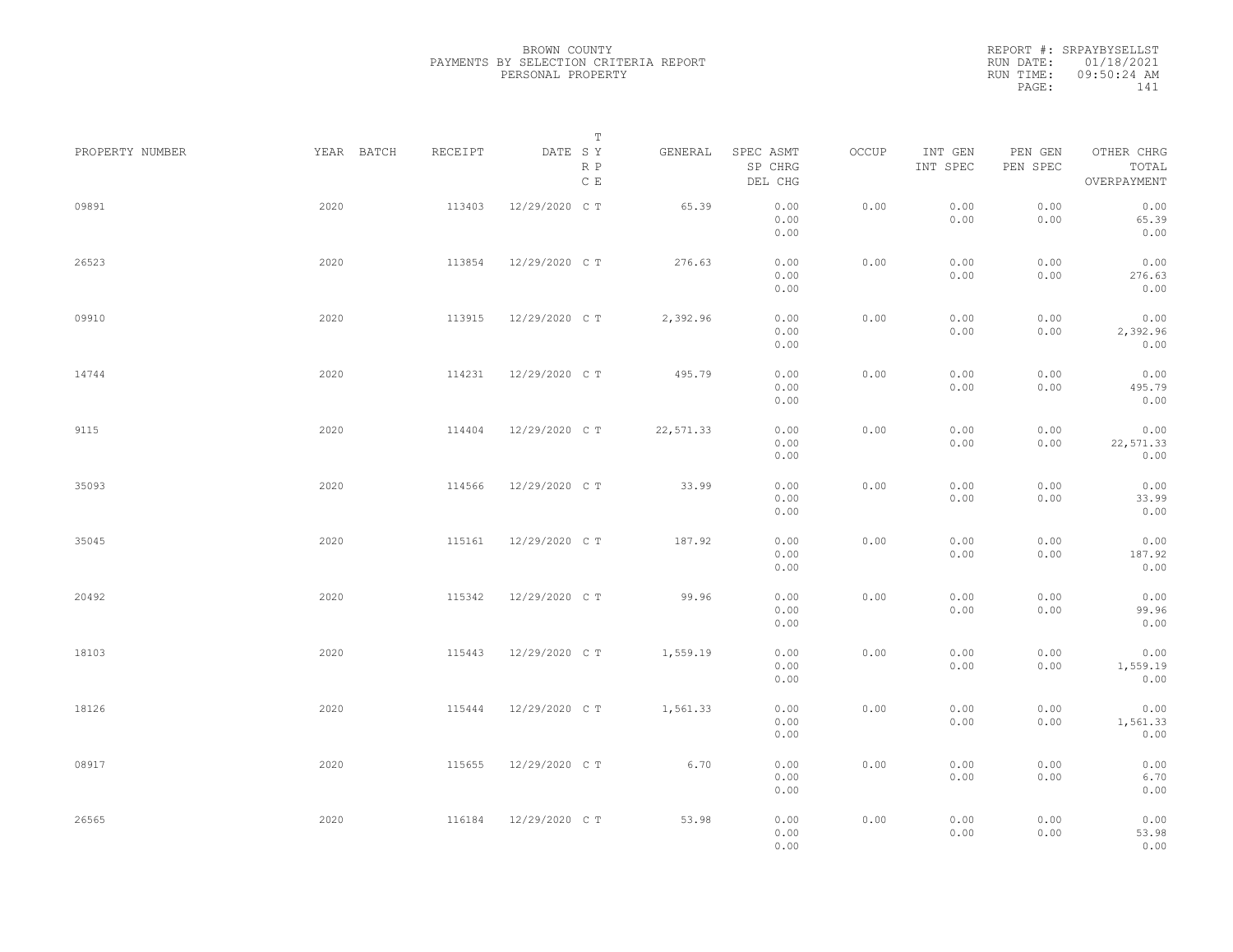|                 |             |         | Т                               |          |                                 |       |                     |                     |                                    |  |
|-----------------|-------------|---------|---------------------------------|----------|---------------------------------|-------|---------------------|---------------------|------------------------------------|--|
| PROPERTY NUMBER | YEAR BATCH  | RECEIPT | DATE SY<br>R P<br>$\,$ C $\,$ E | GENERAL  | SPEC ASMT<br>SP CHRG<br>DEL CHG | OCCUP | INT GEN<br>INT SPEC | PEN GEN<br>PEN SPEC | OTHER CHRG<br>TOTAL<br>OVERPAYMENT |  |
| 23151           | 2020        | 116214  | 12/29/2020 C T                  | 1,123.52 | 0.00<br>0.00<br>0.00            | 0.00  | 0.00<br>0.00        | 0.00<br>0.00        | 0.00<br>1,123.52<br>0.00           |  |
| 23898           | 2020        | 116604  | 12/30/2020 C T                  | 131.95   | 0.00<br>0.00<br>0.00            | 0.00  | 0.00<br>0.00        | 0.00<br>0.00        | 0.00<br>131.95<br>0.00             |  |
| 08848           | 2020 201230 | 8103    | 12/30/2020 C T                  | 28.51    | 0.00<br>0.00<br>0.00            | 0.00  | 0.00<br>0.00        | 0.00<br>0.00        | 0.00<br>28.51<br>0.00              |  |
| 11300           | 2020        | 116849  | 12/30/2020 C T                  | 606.91   | 0.00<br>0.00<br>0.00            | 0.00  | 0.00<br>0.00        | 0.00<br>0.00        | 0.00<br>606.91<br>0.00             |  |
| 11323           | 2020        | 116999  | 12/30/2020 C T                  | 3,468.50 | 0.00<br>0.00<br>0.00            | 0.00  | 0.00<br>0.00        | 0.00<br>0.00        | 0.00<br>3,468.50<br>0.00           |  |
| 08950           | 2020        | 117094  | 12/30/2020 C T                  | 849.63   | 0.00<br>0.00<br>0.00            | 0.00  | 0.00<br>0.00        | 0.00<br>0.00        | 0.00<br>849.63<br>0.00             |  |
| 18132           | 2020        | 117182  | 12/30/2020 C T                  | 129.95   | 0.00<br>0.00<br>0.00            | 0.00  | 0.00<br>0.00        | 0.00<br>0.00        | 0.00<br>129.95<br>0.00             |  |
| 35020           | 2020        | 117687  | 12/30/2020 C T                  | 2,914.75 | 0.00<br>0.00<br>0.00            | 0.00  | 0.00<br>0.00        | 0.00<br>0.00        | 0.00<br>2,914.75<br>0.00           |  |
| 35079           | 2020        | 118015  | 12/30/2020 C T                  | 15.10    | 0.00<br>0.00<br>0.00            | 0.00  | 0.00<br>0.00        | 0.00<br>0.00        | 0.00<br>15.10<br>0.00              |  |
| 19752           | 2020        | 118026  | 12/30/2020 C T                  | 171.01   | 0.00<br>0.00<br>0.00            | 0.00  | 0.00<br>0.00        | 0.00<br>0.00        | 0.00<br>171.01<br>0.00             |  |
| 18111           | 2020        | 118749  | 12/30/2020 C T                  | 10.05    | 0.00<br>0.00<br>0.00            | 0.00  | 0.00<br>0.00        | 0.00<br>0.00        | 0.00<br>10.05<br>0.00              |  |
| 21381           | 2020        | 118829  | 12/31/2020 C T                  | 355.85   | 0.00<br>0.00<br>0.00            | 0.00  | 0.00<br>0.00        | 0.00<br>0.00        | 0.00<br>355.85<br>0.00             |  |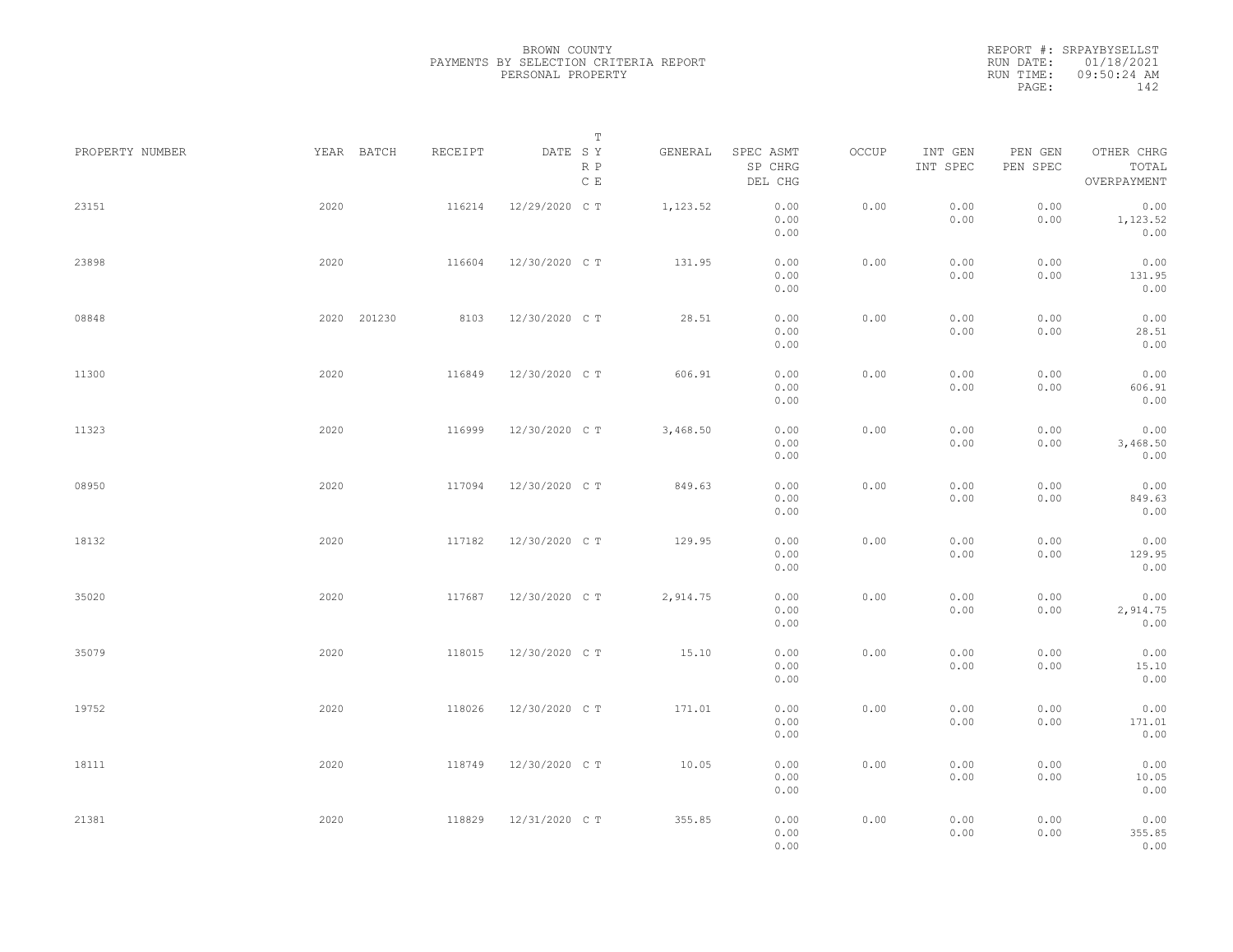|                 |             |         | Т                               |          |                                 |       |                     |                     |                                    |  |
|-----------------|-------------|---------|---------------------------------|----------|---------------------------------|-------|---------------------|---------------------|------------------------------------|--|
| PROPERTY NUMBER | YEAR BATCH  | RECEIPT | DATE SY<br>R P<br>$\,$ C $\,$ E | GENERAL  | SPEC ASMT<br>SP CHRG<br>DEL CHG | OCCUP | INT GEN<br>INT SPEC | PEN GEN<br>PEN SPEC | OTHER CHRG<br>TOTAL<br>OVERPAYMENT |  |
| 23929           | 2020 201231 | 8255    | 12/31/2020 C T                  | 519.78   | 0.00<br>0.00<br>0.00            | 0.00  | 0.00<br>0.00        | 0.00<br>0.00        | 0.00<br>519.78<br>0.00             |  |
| 26527           | 2020        | 119185  | 12/31/2020 C T                  | 6.70     | 0.00<br>0.00<br>0.00            | 0.00  | 0.00<br>0.00        | 0.00<br>0.00        | 0.00<br>6.70<br>0.00               |  |
| 08825           | 2020        | 119284  | 12/31/2020 C T                  | 3.36     | 0.00<br>0.00<br>0.00            | 0.00  | 0.00<br>0.00        | 0.00<br>0.00        | 0.00<br>3.36<br>0.00               |  |
| 09026           | 2020        | 119549  | 12/31/2020 C T                  | 49.99    | 0.00<br>0.00<br>0.00            | 0.00  | 0.00<br>0.00        | 0.00<br>0.00        | 0.00<br>49.99<br>0.00              |  |
| 35048           | 2020        | 119694  | 12/31/2020 C T                  | 776.24   | 0.00<br>0.00<br>0.00            | 0.00  | 0.00<br>0.00        | 0.00<br>0.00        | 0.00<br>776.24<br>0.00             |  |
| 25186           | 2020        | 119768  | 12/31/2020 C T                  | 1,305.43 | 0.00<br>0.00<br>0.00            | 0.00  | 0.00<br>0.00        | 0.00<br>0.00        | 0.00<br>1,305.43<br>0.00           |  |
| 08844           | 2020        | 120650  | 12/31/2020 C T                  | 137.47   | 0.00<br>0.00<br>0.00            | 0.00  | 0.00<br>0.00        | 0.00<br>0.00        | 0.00<br>137.47<br>0.00             |  |
| 21957           | 2020        | 120752  | 12/31/2020 C T                  | 132.45   | 0.00<br>0.00<br>0.00            | 0.00  | 0.00<br>0.00        | 0.00<br>0.00        | 0.00<br>132.45<br>0.00             |  |
| 24545           | 2020        | 120785  | 12/31/2020 C T                  | 23.98    | 0.00<br>0.00<br>0.00            | 0.00  | 0.00<br>0.00        | 0.00<br>0.00        | 0.00<br>23.98<br>0.00              |  |
| 09917           | 2020        | 120793  | 12/31/2020 C T                  | 285.88   | 0.00<br>0.00<br>0.00            | 0.00  | 0.00<br>0.00        | 0.00<br>0.00        | 0.00<br>285.88<br>0.00             |  |
| 35021           | 2020        | 121861  | 01/04/2021 C T                  | 47.98    | 0.00<br>0.00<br>0.00            | 0.00  | 0.00<br>0.00        | 0.00<br>0.00        | 0.00<br>47.98<br>0.00              |  |
| 11610           | 2020        | 121878  | 01/04/2021 C T                  | 563.76   | 0.00<br>0.00<br>0.00            | 0.00  | 0.00<br>0.00        | 0.00<br>0.00        | 0.00<br>563.76<br>0.00             |  |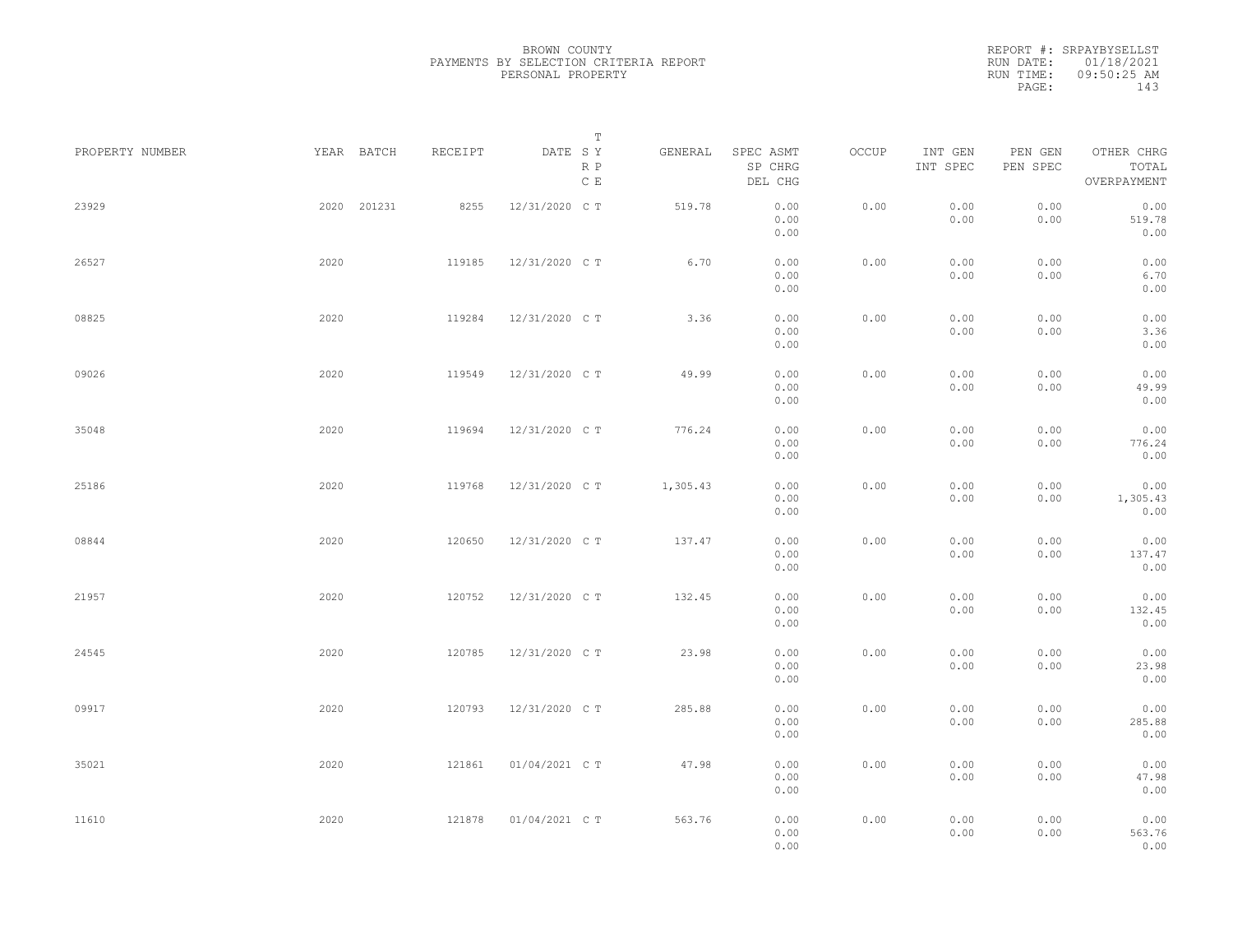REPORT #: SRPAYBYSELLST RUN DATE: 01/18/2021 RUN TIME: 09:50:25 AM PAGE: 144

| PROPERTY NUMBER |      | YEAR BATCH  | RECEIPT | DATE SY        | $\mathbb T$          | GENERAL  | SPEC ASMT            | OCCUP | INT GEN      | PEN GEN      | OTHER CHRG               |  |
|-----------------|------|-------------|---------|----------------|----------------------|----------|----------------------|-------|--------------|--------------|--------------------------|--|
|                 |      |             |         |                | R P<br>$\mathbb C$ E |          | SP CHRG<br>DEL CHG   |       | INT SPEC     | PEN SPEC     | TOTAL<br>OVERPAYMENT     |  |
| 9118            | 2020 |             | 121947  | 01/04/2021 C T |                      | 21.79    | 0.00<br>0.00<br>0.00 | 0.00  | 0.00<br>0.00 | 0.00<br>0.00 | 0.00<br>21.79<br>0.00    |  |
| 35049           | 2020 |             | 122013  | 01/04/2021 C T |                      | 50.29    | 0.00<br>0.00<br>0.00 | 0.00  | 0.00<br>0.00 | 0.00<br>0.00 | 0.00<br>50.29<br>0.00    |  |
| 23848           | 2020 |             | 122541  | 01/05/2021 C T |                      | 23.47    | 0.00<br>0.00<br>0.00 | 0.00  | 0.00<br>0.00 | 0.00<br>0.00 | 0.00<br>23.47<br>0.00    |  |
| 23865           | 2020 |             | 122555  | 01/05/2021 C T |                      | 26.83    | 0.00<br>0.00<br>0.00 | 0.00  | 0.00<br>0.00 | 0.00<br>0.00 | 0.00<br>26.83<br>0.00    |  |
| 25776           |      | 2020 210105 | 8533    | 01/05/2021 C T |                      | 3.36     | 0.00<br>0.00<br>0.00 | 0.00  | 0.00<br>0.00 | 0.00<br>0.00 | 0.00<br>3.36<br>0.00     |  |
| 09918           |      | 2020 210105 | 8535    | 01/05/2021 C T |                      | 23.98    | 0.00<br>0.00<br>0.00 | 0.00  | 0.00<br>0.00 | 0.00<br>0.00 | 0.00<br>23.98<br>0.00    |  |
| 23919           | 2020 |             | 122813  | 01/05/2021 C T |                      | 21.98    | 0.00<br>0.00<br>0.00 | 0.00  | 0.00<br>0.00 | 0.00<br>0.00 | 0.00<br>21.98<br>0.00    |  |
| 09042           | 2020 |             | 122937  | 01/05/2021 C T |                      | 253.90   | 0.00<br>0.00<br>0.00 | 0.00  | 0.00<br>0.00 | 0.00<br>0.00 | 0.00<br>253.90<br>0.00   |  |
| 23873           | 2020 |             | 123046  | 01/05/2021 C T |                      | 90.53    | 0.00<br>0.00<br>0.00 | 0.00  | 0.00<br>0.00 | 0.00<br>0.00 | 0.00<br>90.53<br>0.00    |  |
| 9928            | 2020 |             | 123187  | 01/05/2021 C T |                      | 23.98    | 0.00<br>0.00<br>0.00 | 0.00  | 0.00<br>0.00 | 0.00<br>0.00 | 0.00<br>23.98<br>0.00    |  |
| 09040           | 2020 |             | 125376  | 01/06/2021 C T |                      | 20.00    | 0.00<br>0.00<br>0.00 | 0.00  | 0.00<br>0.00 | 0.00<br>0.00 | 0.00<br>20.00<br>0.00    |  |
| 35058           | 2020 |             | 125866  | 01/07/2021 C T |                      | 4,620.01 | 0.00<br>0.00<br>0.00 | 0.00  | 0.00<br>0.00 | 0.00<br>0.00 | 0.00<br>4,620.01<br>0.00 |  |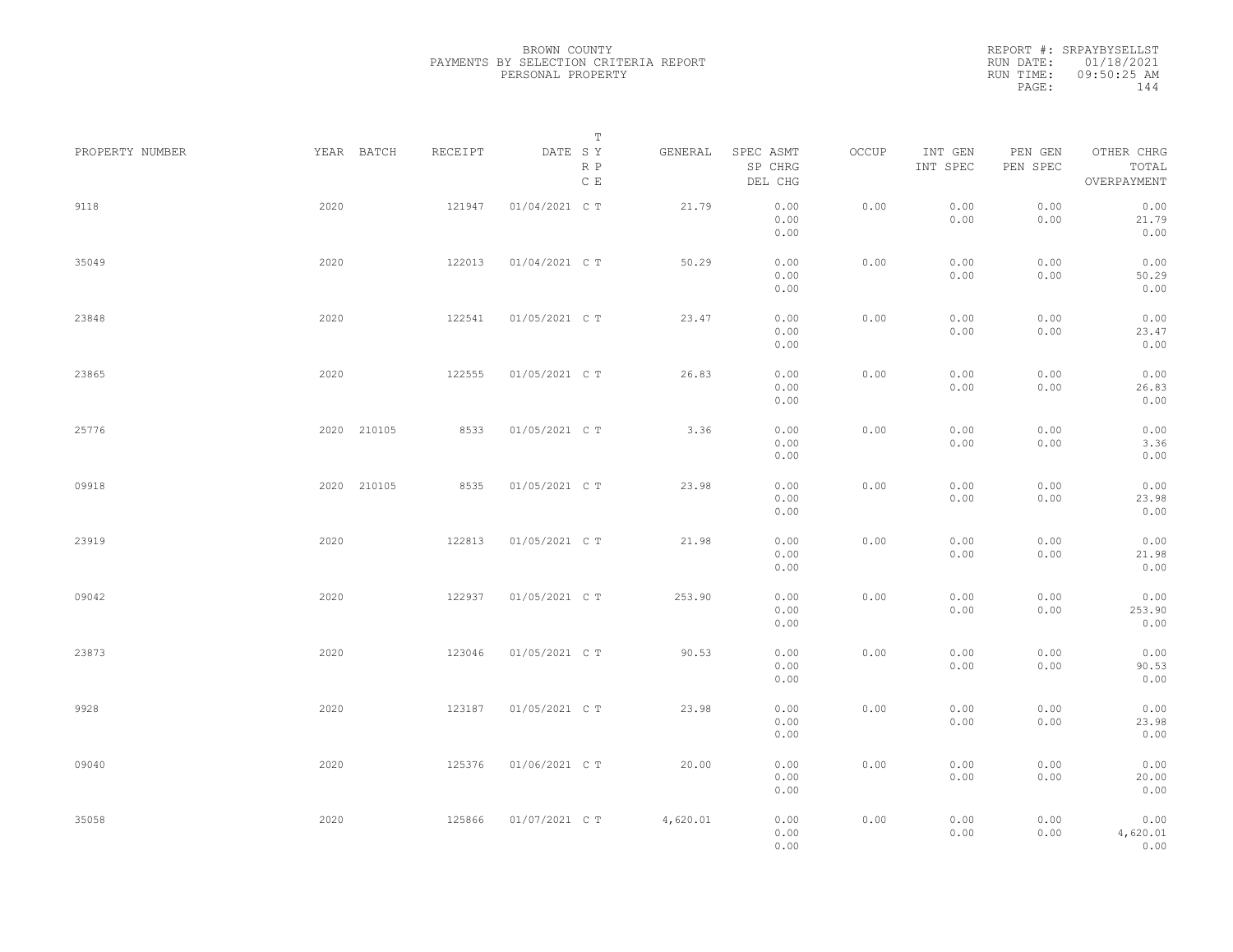REPORT #: SRPAYBYSELLST RUN DATE: 01/18/2021 RUN TIME: 09:50:25 AM PAGE: 145

|                 |            |         | Т                               |          |                                 |       |                     |                     |                                    |  |
|-----------------|------------|---------|---------------------------------|----------|---------------------------------|-------|---------------------|---------------------|------------------------------------|--|
| PROPERTY NUMBER | YEAR BATCH | RECEIPT | DATE SY<br>R P<br>$\,$ C $\,$ E | GENERAL  | SPEC ASMT<br>SP CHRG<br>DEL CHG | OCCUP | INT GEN<br>INT SPEC | PEN GEN<br>PEN SPEC | OTHER CHRG<br>TOTAL<br>OVERPAYMENT |  |
| 21325           | 2020       | 125991  | 01/07/2021 C T                  | 655.72   | 0.00<br>0.00<br>0.00            | 0.00  | 0.00<br>0.00        | 0.00<br>0.00        | 0.00<br>655.72<br>0.00             |  |
| 26512           | 2020       | 125995  | 01/07/2021 C T                  | 868.46   | 0.00<br>0.00<br>0.00            | 0.00  | 0.00<br>0.00        | 0.00<br>0.00        | 0.00<br>868.46<br>0.00             |  |
| 35002           | 2020       | 125996  | 01/07/2021 C T                  | 1,448.54 | 0.00<br>0.00<br>0.00            | 0.00  | 0.00<br>0.00        | 0.00<br>0.00        | 0.00<br>1,448.54<br>0.00           |  |
| 25821           | 2020       | 126178  | 01/07/2021 C T                  | 326.93   | 0.00<br>0.00<br>0.00            | 0.00  | 0.00<br>0.00        | 0.00<br>0.00        | 0.00<br>326.93<br>0.00             |  |
| 26588           | 2020       | 126181  | 01/07/2021 C T                  | 247.90   | 0.00<br>0.00<br>0.00            | 0.00  | 0.00<br>0.00        | 0.00<br>0.00        | 0.00<br>247.90<br>0.00             |  |
| 08794           | 2020       | 126255  | 01/07/2021 C T                  | 169.33   | 0.00<br>0.00<br>0.00            | 0.00  | 0.00<br>0.00        | 0.00<br>0.00        | 0.00<br>169.33<br>0.00             |  |
| 24546           | 2020       | 126372  | 01/07/2021 C T                  | 8,304.42 | 0.00<br>0.00<br>0.00            | 0.00  | 0.00<br>0.00        | 0.00<br>0.00        | 0.00<br>8,304.42<br>0.00           |  |
| 24547           | 2020       | 126373  | 01/07/2021 C T                  | 5,587.60 | 0.00<br>0.00<br>0.00            | 0.00  | 0.00<br>0.00        | 0.00<br>0.00        | 0.00<br>5,587.60<br>0.00           |  |
| 24548           | 2020       | 126375  | 01/07/2021 C T                  | 6,583.16 | 0.00<br>0.00<br>0.00            | 0.00  | 0.00<br>0.00        | 0.00<br>0.00        | 0.00<br>6,583.16<br>0.00           |  |
| 25756           | 2020       | 126544  | 01/08/2021 C T                  | 1.67     | 0.00<br>0.00<br>0.00            | 0.00  | 0.00<br>0.00        | 0.00<br>0.00        | 0.00<br>1.67<br>0.00               |  |
| 08816           | 2020       | 126829  | 01/08/2021 C T                  | 813.12   | 0.00<br>0.00<br>0.00            | 0.00  | 0.00<br>0.00        | 0.00<br>0.00        | 0.00<br>813.12<br>0.00             |  |
| 25161           | 2020       | 126830  | 01/08/2021 C T                  | 102.27   | 0.00<br>0.00<br>0.00            | 0.00  | 0.00<br>0.00        | 0.00<br>0.00        | 0.00<br>102.27<br>0.00             |  |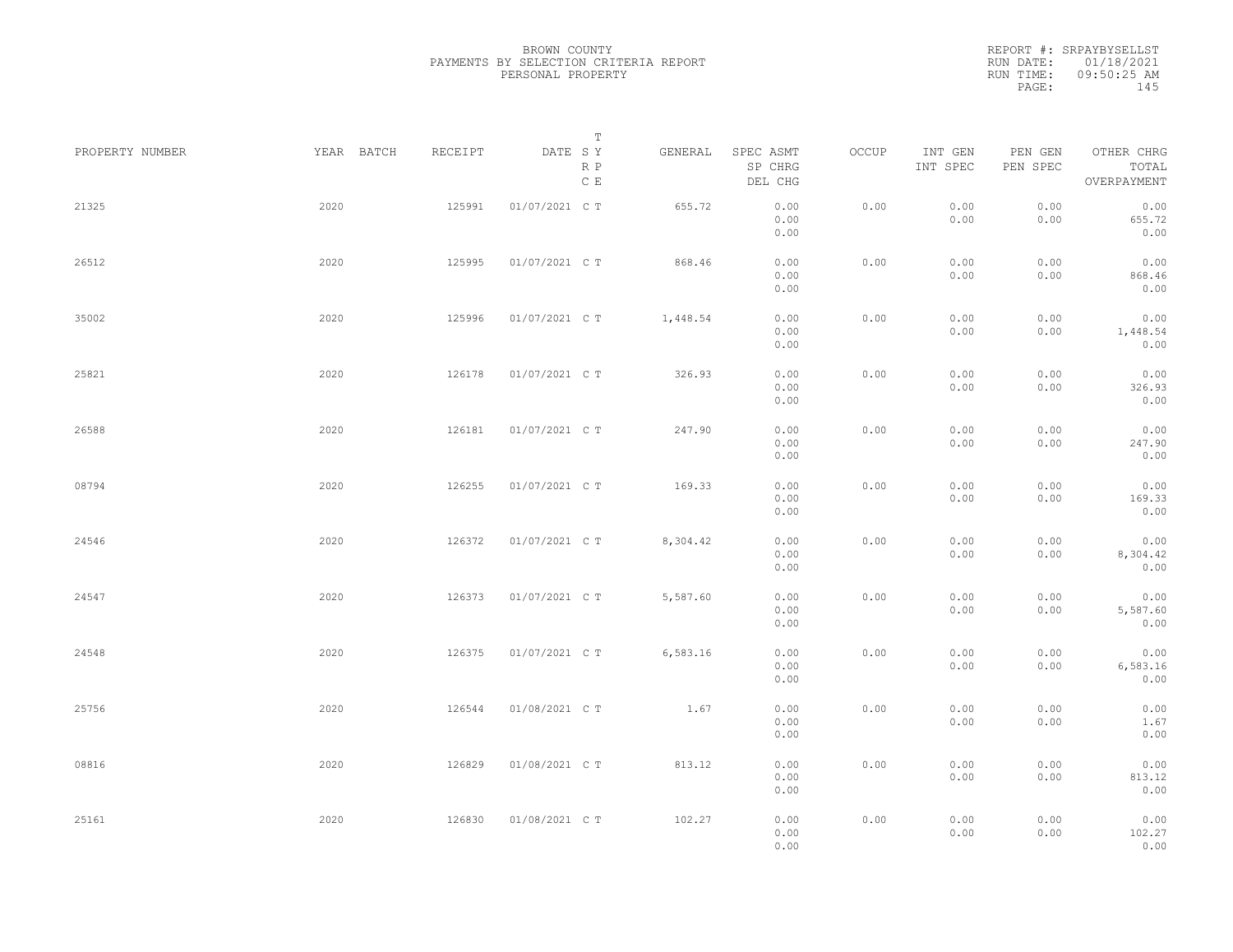REPORT #: SRPAYBYSELLST RUN DATE: 01/18/2021 RUN TIME: 09:50:25 AM PAGE: 146

| PROPERTY NUMBER |      | YEAR BATCH  | RECEIPT | DATE SY        | Т<br>R P      | GENERAL | SPEC ASMT<br>SP CHRG | OCCUP | INT GEN<br>INT SPEC | PEN GEN<br>PEN SPEC | OTHER CHRG<br>TOTAL    |  |
|-----------------|------|-------------|---------|----------------|---------------|---------|----------------------|-------|---------------------|---------------------|------------------------|--|
|                 |      |             |         |                | $\,$ C $\,$ E |         | DEL CHG              |       |                     |                     | OVERPAYMENT            |  |
| 12604           | 2020 |             | 126952  | 01/08/2021 C T |               | 103.96  | 0.00<br>0.00<br>0.00 | 0.00  | 0.00<br>0.00        | 0.00<br>0.00        | 0.00<br>103.96<br>0.00 |  |
| 35017           | 2020 |             | 126995  | 01/08/2021 C T |               | 307.86  | 0.00<br>0.00         | 0.00  | 0.00<br>0.00        | 0.00<br>0.00        | 0.00<br>307.86         |  |
|                 |      |             |         |                |               |         | 0.00                 |       |                     |                     | 0.00                   |  |
| 18135           | 2020 |             | 126996  | 01/08/2021 C T |               | 267.90  | 0.00<br>0.00<br>0.00 | 0.00  | 0.00<br>0.00        | 0.00<br>0.00        | 0.00<br>267.90<br>0.00 |  |
| 17214           | 2020 |             | 127072  | 01/08/2021 C T |               | 499.79  | 0.00<br>0.00<br>0.00 | 0.00  | 0.00<br>0.00        | 0.00<br>0.00        | 0.00<br>499.79<br>0.00 |  |
| 25771           | 2020 |             | 127073  | 01/08/2021 C T |               | 77.12   | 0.00<br>0.00<br>0.00 | 0.00  | 0.00<br>0.00        | 0.00<br>0.00        | 0.00<br>77.12<br>0.00  |  |
| 35038           | 2020 |             | 127074  | 01/08/2021 C T |               | 129.95  | 0.00<br>0.00         | 0.00  | 0.00<br>0.00        | 0.00<br>0.00        | 0.00<br>129.95         |  |
| 17216           | 2020 |             | 127080  | 01/08/2021 C T |               | 83.96   | 0.00<br>0.00<br>0.00 | 0.00  | 0.00<br>0.00        | 0.00<br>0.00        | 0.00<br>0.00<br>83.96  |  |
| 23863           |      | 2020 210111 | 8706    | 01/11/2021 C T |               | 261.55  | 0.00<br>0.00         | 0.00  | 0.00                | 0.00                | 0.00<br>0.00           |  |
|                 |      |             |         |                |               |         | 0.00<br>0.00         |       | 0.00                | 0.00                | 261.55<br>0.00         |  |
| 23174           | 2020 |             | 127470  | 01/11/2021 C T |               | 207.91  | 0.00<br>0.00<br>0.00 | 0.00  | 0.00<br>0.00        | 0.00<br>0.00        | 0.00<br>207.91<br>0.00 |  |
| 23872           | 2020 |             | 127678  | 01/11/2021 C T |               | 8.37    | 0.00<br>0.00<br>0.00 | 0.00  | 0.00<br>0.00        | 0.00<br>0.00        | 0.00<br>8.37<br>0.00   |  |
| 35092           | 2020 |             | 127703  | 01/11/2021 C T |               | 99.96   | 0.00<br>0.00<br>0.00 | 0.00  | 0.00<br>0.00        | 0.00<br>0.00        | 0.00<br>99.96<br>0.00  |  |
| 35086           | 2020 |             | 128038  | 01/12/2021 C T |               | 73.96   | 0.00<br>0.00<br>0.00 | 0.00  | 0.00<br>0.00        | 0.00<br>0.00        | 0.00<br>73.96<br>0.00  |  |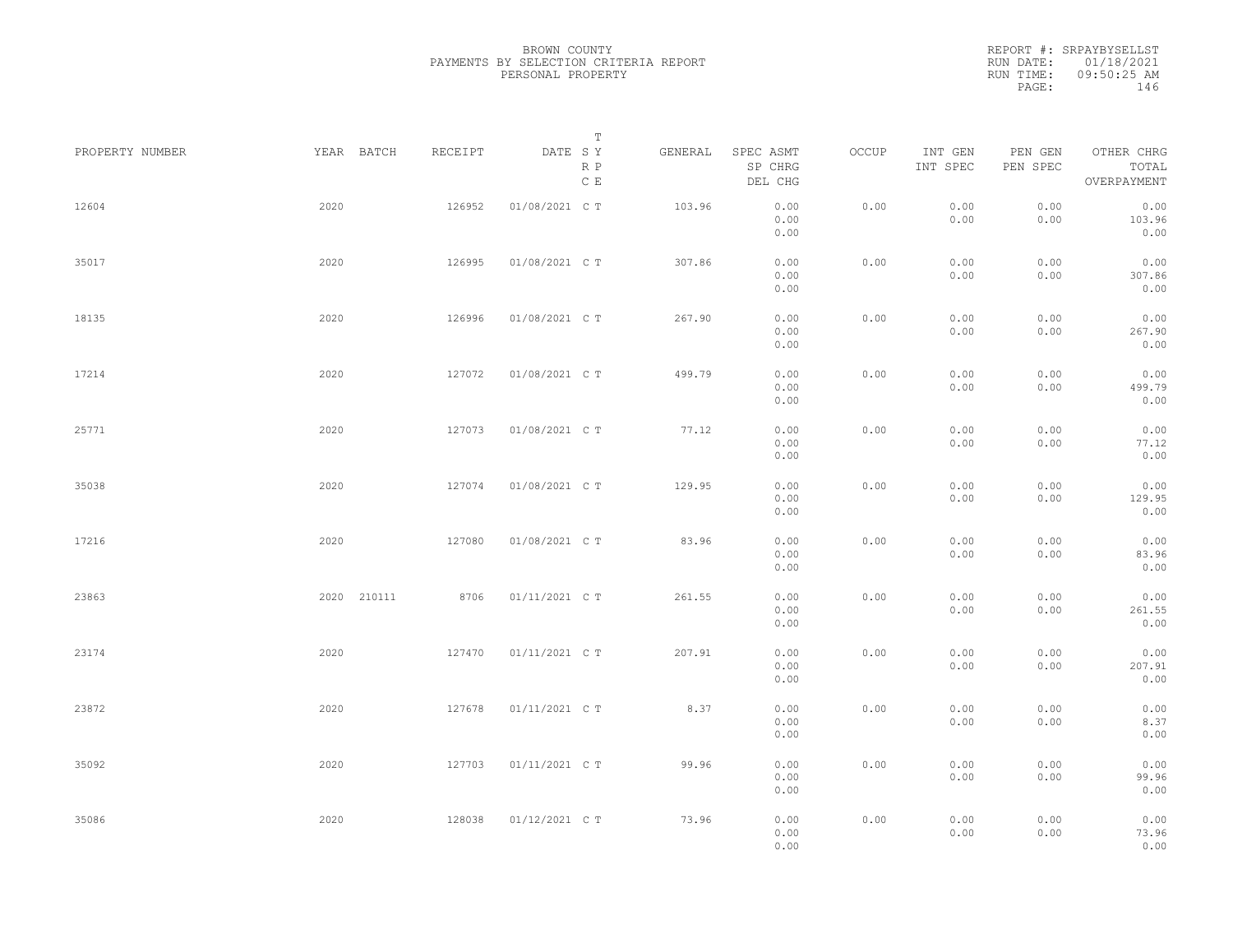REPORT #: SRPAYBYSELLST RUN DATE: 01/18/2021 RUN TIME: 09:50:26 AM PAGE: 147

|                 |            |         | Т                               |          |                                 |       |                     |                     |                                    |  |
|-----------------|------------|---------|---------------------------------|----------|---------------------------------|-------|---------------------|---------------------|------------------------------------|--|
| PROPERTY NUMBER | YEAR BATCH | RECEIPT | DATE SY<br>R P<br>$\,$ C $\,$ E | GENERAL  | SPEC ASMT<br>SP CHRG<br>DEL CHG | OCCUP | INT GEN<br>INT SPEC | PEN GEN<br>PEN SPEC | OTHER CHRG<br>TOTAL<br>OVERPAYMENT |  |
| 25801           | 2020       | 128075  | 01/12/2021 C T                  | 239.91   | 0.00<br>0.00<br>0.00            | 0.00  | 0.00<br>0.00        | 0.00<br>0.00        | 0.00<br>239.91<br>0.00             |  |
| 25184           | 2020       | 128152  | 01/12/2021 C T                  | 81.96    | 0.00<br>0.00<br>0.00            | 0.00  | 0.00<br>0.00        | 0.00<br>0.00        | 0.00<br>81.96<br>0.00              |  |
| 09019           | 2020       | 128193  | 01/12/2021 C T                  | 111.95   | 0.00<br>0.00<br>0.00            | 0.00  | 0.00<br>0.00        | 0.00<br>0.00        | 0.00<br>111.95<br>0.00             |  |
| 23147           | 2020       | 128320  | 01/12/2021 C T                  | 149.22   | 0.00<br>0.00<br>0.00            | 0.00  | 0.00<br>0.00        | 0.00<br>0.00        | 0.00<br>149.22<br>0.00             |  |
| 35022           | 2020       | 128392  | 01/12/2021 C T                  | 29.98    | 0.00<br>0.00<br>0.00            | 0.00  | 0.00<br>0.00        | 0.00<br>0.00        | 0.00<br>29.98<br>0.00              |  |
| 25158           | 2020       | 128395  | 01/12/2021 C T                  | 28.51    | 0.00<br>0.00<br>0.00            | 0.00  | 0.00<br>0.00        | 0.00<br>0.00        | 0.00<br>28.51<br>0.00              |  |
| 08797           | 2020       | 128505  | 01/12/2021 C T                  | 2,789.76 | 0.00<br>0.00<br>0.00            | 0.00  | 0.00<br>0.00        | 0.00<br>0.00        | 0.00<br>2,789.76<br>0.00           |  |
| 15434           | 2020       | 128511  | 01/12/2021 C T                  | 4,324.13 | 0.00<br>0.00<br>0.00            | 0.00  | 0.00<br>0.00        | 0.00<br>0.00        | 0.00<br>4,324.13<br>0.00           |  |
| 26558           | 2020       | 128629  | 01/12/2021 C T                  | 327.87   | 0.00<br>0.00<br>0.00            | 0.00  | 0.00<br>0.00        | 0.00<br>0.00        | 0.00<br>327.87<br>0.00             |  |
| 11552           | 2020       | 129176  | 01/13/2021 C T                  | 35.21    | 0.00<br>0.00<br>0.00            | 0.00  | 0.00<br>0.00        | 0.00<br>0.00        | 0.00<br>35.21<br>0.00              |  |
| 26533           | 2020       | 129204  | 01/13/2021 C T                  | 73.76    | 0.00<br>0.00<br>0.00            | 0.00  | 0.00<br>0.00        | 0.00<br>0.00        | 0.00<br>73.76<br>0.00              |  |
| 9091            | 2020       | 129229  | 01/13/2021 C T                  | 4,600.02 | 0.00<br>0.00<br>0.00            | 0.00  | 0.00<br>0.00        | 0.00<br>0.00        | 0.00<br>4,600.02<br>0.00           |  |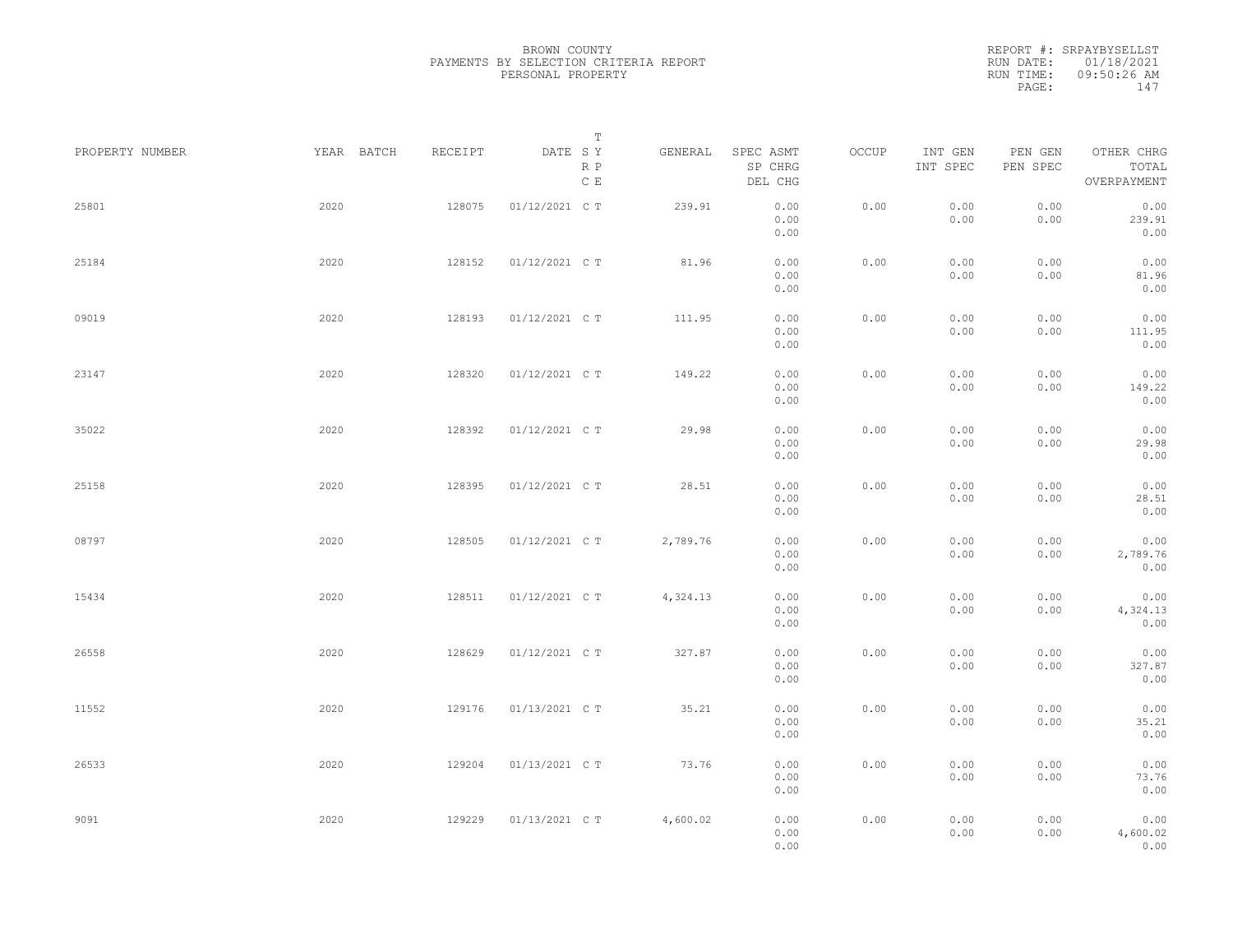REPORT #: SRPAYBYSELLST RUN DATE: 01/18/2021 RUN TIME: 09:50:26 AM PAGE: 148

| PROPERTY NUMBER | YEAR BATCH | RECEIPT           | Т<br>DATE SY<br>R P | GENERAL  | SPEC ASMT<br>SP CHRG | OCCUP | INT GEN<br>INT SPEC | PEN GEN<br>PEN SPEC | OTHER CHRG<br>TOTAL      |  |
|-----------------|------------|-------------------|---------------------|----------|----------------------|-------|---------------------|---------------------|--------------------------|--|
|                 |            |                   | C E                 |          | DEL CHG              |       |                     |                     | OVERPAYMENT              |  |
| 08979           | 2020       | 129266            | 01/13/2021 C T      | 2,704.83 | 0.00<br>0.00<br>0.00 | 0.00  | 0.00<br>0.00        | 0.00<br>0.00        | 0.00<br>2,704.83<br>0.00 |  |
| 09912           | 2020       | 129355            | 01/13/2021 C T      | 41.98    | 0.00<br>0.00<br>0.00 | 0.00  | 0.00<br>0.00        | 0.00<br>0.00        | 0.00<br>41.98<br>0.00    |  |
| 18106           | 2020       | 129356            | 01/13/2021 C T      | 26.83    | 0.00<br>0.00<br>0.00 | 0.00  | 0.00<br>0.00        | 0.00<br>0.00        | 0.00<br>26.83<br>0.00    |  |
| 08808           | 2020       | 129401            | 01/13/2021 C T      | 112.33   | 0.00<br>0.00<br>0.00 | 0.00  | 0.00<br>0.00        | 0.00<br>0.00        | 0.00<br>112.33<br>0.00   |  |
| 09912           | 2020       | Voids #<br>129355 | 01/13/2021 C V      | $-41.98$ | 0.00<br>0.00<br>0.00 | 0.00  | 0.00<br>0.00        | 0.00<br>0.00        | 0.00<br>$-41.98$<br>0.00 |  |
| 18106           | 2020       | Voids #<br>129356 | 01/13/2021 C V      | $-26.83$ | 0.00<br>0.00<br>0.00 | 0.00  | 0.00<br>0.00        | 0.00<br>0.00        | 0.00<br>$-26.83$<br>0.00 |  |
| 09912           | 2020       | 129631            | 01/13/2021 C T      | 41.98    | 0.00<br>0.00<br>0.00 | 0.00  | 0.00<br>0.00        | 0.00<br>0.00        | 0.00<br>41.98<br>0.00    |  |
| 18106           | 2020       | 129632            | 01/13/2021 C T      | 26.83    | 0.00<br>0.00<br>0.00 | 0.00  | 0.00<br>0.00        | 0.00<br>0.00        | 0.00<br>26.83<br>0.00    |  |
| 21337           | 2020       | 129676            | 01/13/2021 C T      | 9.98     | 0.00<br>0.00<br>0.00 | 0.00  | 0.00<br>0.00        | 0.00<br>0.00        | 0.00<br>9.98<br>0.00     |  |
| 21335           | 2020       | 129678            | 01/13/2021 C T      | 23.98    | 0.00<br>0.00<br>0.00 | 0.00  | 0.00<br>0.00        | 0.00<br>0.00        | 0.00<br>23.98<br>0.00    |  |
| 21336           | 2020       | 129683            | 01/13/2021 C T      | 11.99    | 0.00<br>0.00<br>0.00 | 0.00  | 0.00<br>0.00        | 0.00<br>0.00        | 0.00<br>11.99<br>0.00    |  |
| 23892           | 2020       | 129738            | 01/13/2021 C T      | 6.01     | 0.00<br>0.00<br>0.00 | 0.00  | 0.00<br>0.00        | 0.00<br>0.00        | 0.00<br>6.01<br>0.00     |  |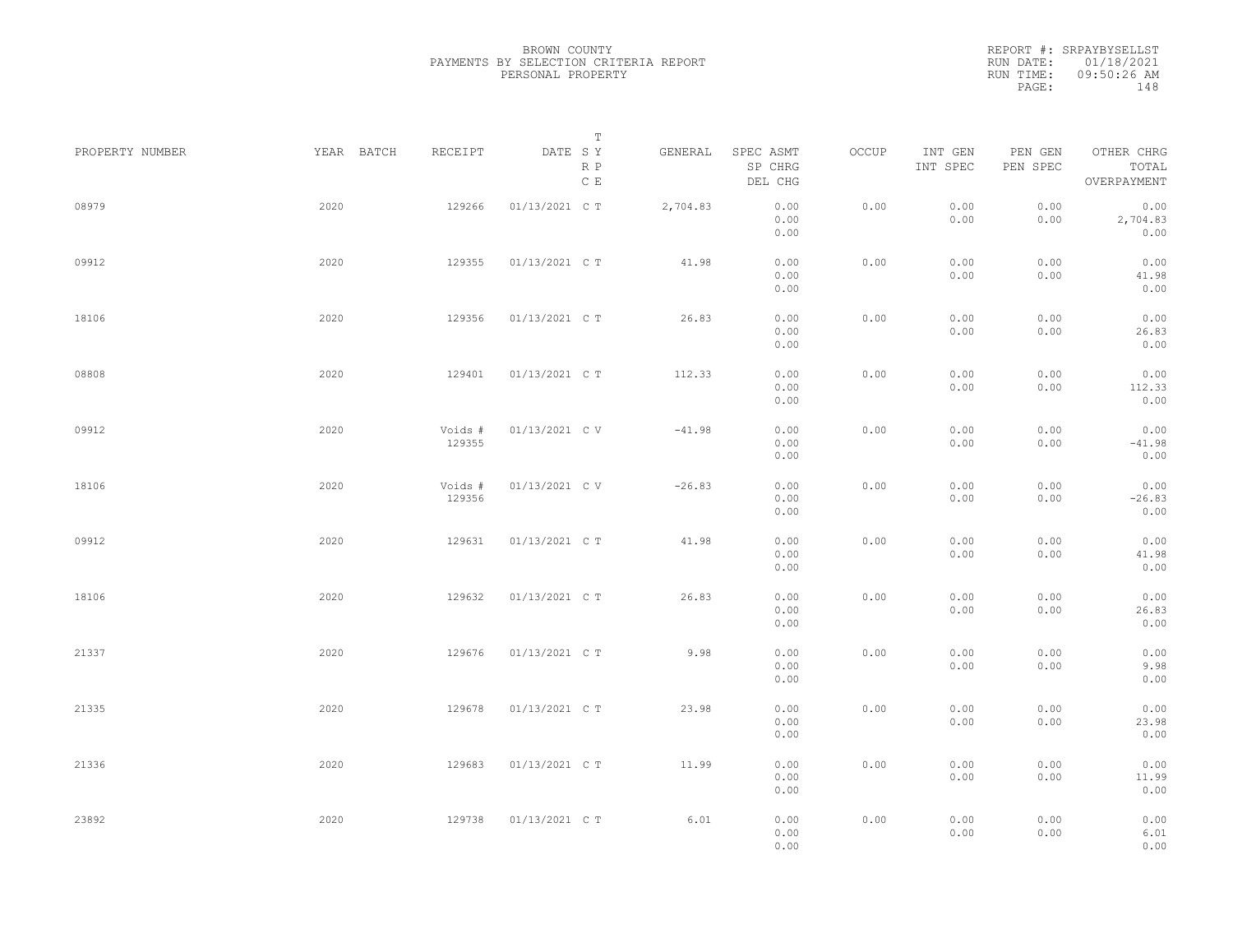REPORT #: SRPAYBYSELLST RUN DATE: 01/18/2021 RUN TIME: 09:50:26 AM PAGE: 149

| PROPERTY NUMBER |      | YEAR BATCH  | RECEIPT | DATE SY        | $\mathbb T$            | GENERAL   | SPEC ASMT            | OCCUP | INT GEN      | PEN GEN      | OTHER CHRG               |
|-----------------|------|-------------|---------|----------------|------------------------|-----------|----------------------|-------|--------------|--------------|--------------------------|
|                 |      |             |         |                | R P<br>$\mathbb C\,$ E |           | SP CHRG<br>DEL CHG   |       | INT SPEC     | PEN SPEC     | TOTAL<br>OVERPAYMENT     |
| 14674           | 2020 |             | 129929  | 01/13/2021 C T |                        | 63.71     | 0.00<br>0.00<br>0.00 | 0.00  | 0.00<br>0.00 | 0.00<br>0.00 | 0.00<br>63.71<br>0.00    |
| 24563           | 2020 |             | 130205  | 01/14/2021 C T |                        | 21.98     | 0.00<br>0.00<br>0.00 | 0.00  | 0.00<br>0.00 | 0.00<br>0.00 | 0.00<br>21.98<br>0.00    |
| 23906           | 2020 |             | 130264  | 01/14/2021 C T |                        | 133.94    | 0.00<br>0.00<br>0.00 | 0.00  | 0.00<br>0.00 | 0.00<br>0.00 | 0.00<br>133.94<br>0.00   |
| 25806           | 2020 |             | 130268  | 01/14/2021 C T |                        | 1,019.57  | 0.00<br>0.00<br>0.00 | 0.00  | 0.00<br>0.00 | 0.00<br>0.00 | 0.00<br>1,019.57<br>0.00 |
| 20523           | 2020 |             | 130276  | 01/14/2021 C T |                        | 8,496.34  | 0.00<br>0.00         | 0.00  | 0.00<br>0.00 | 0.00<br>0.00 | 0.00<br>8,496.34         |
| 25797           | 2020 |             | 130285  | 01/14/2021 C T |                        | 99.96     | 0.00<br>0.00<br>0.00 | 0.00  | 0.00<br>0.00 | 0.00<br>0.00 | 0.00<br>0.00<br>99.96    |
| 25765           | 2020 |             | 130385  | 01/14/2021 C T |                        | 11.74     | 0.00<br>0.00<br>0.00 | 0.00  | 0.00<br>0.00 | 0.00<br>0.00 | 0.00<br>0.00<br>11.74    |
| 25760           | 2020 |             | 130386  | 01/14/2021 C T |                        | 25.14     | 0.00<br>0.00<br>0.00 | 0.00  | 0.00<br>0.00 | 0.00<br>0.00 | 0.00<br>0.00<br>25.14    |
| 23827           | 2020 |             | 130558  | 01/14/2021 C T |                        | 3.36      | 0.00<br>0.00         | 0.00  | 0.00         | 0.00         | 0.00<br>0.00             |
| 26597           |      | 2020 210114 | 8827    | 01/14/2021 C T |                        | 12,282.71 | 0.00<br>0.00<br>0.00 | 0.00  | 0.00<br>0.00 | 0.00<br>0.00 | 3.36<br>0.00<br>0.00     |
|                 |      |             |         |                |                        |           | 0.00<br>0.00         |       | 0.00         | 0.00         | 12,282.71<br>0.00        |
| 35081           | 2020 |             | 130839  | 01/14/2021 C T |                        | 313.86    | 0.00<br>0.00<br>0.00 | 0.00  | 0.00<br>0.00 | 0.00<br>0.00 | 0.00<br>313.86<br>0.00   |
| 26541           | 2020 |             | 130841  | 01/14/2021 C T |                        | 50.29     | 0.00<br>0.00<br>0.00 | 0.00  | 0.00<br>0.00 | 0.00<br>0.00 | 0.00<br>50.29<br>0.00    |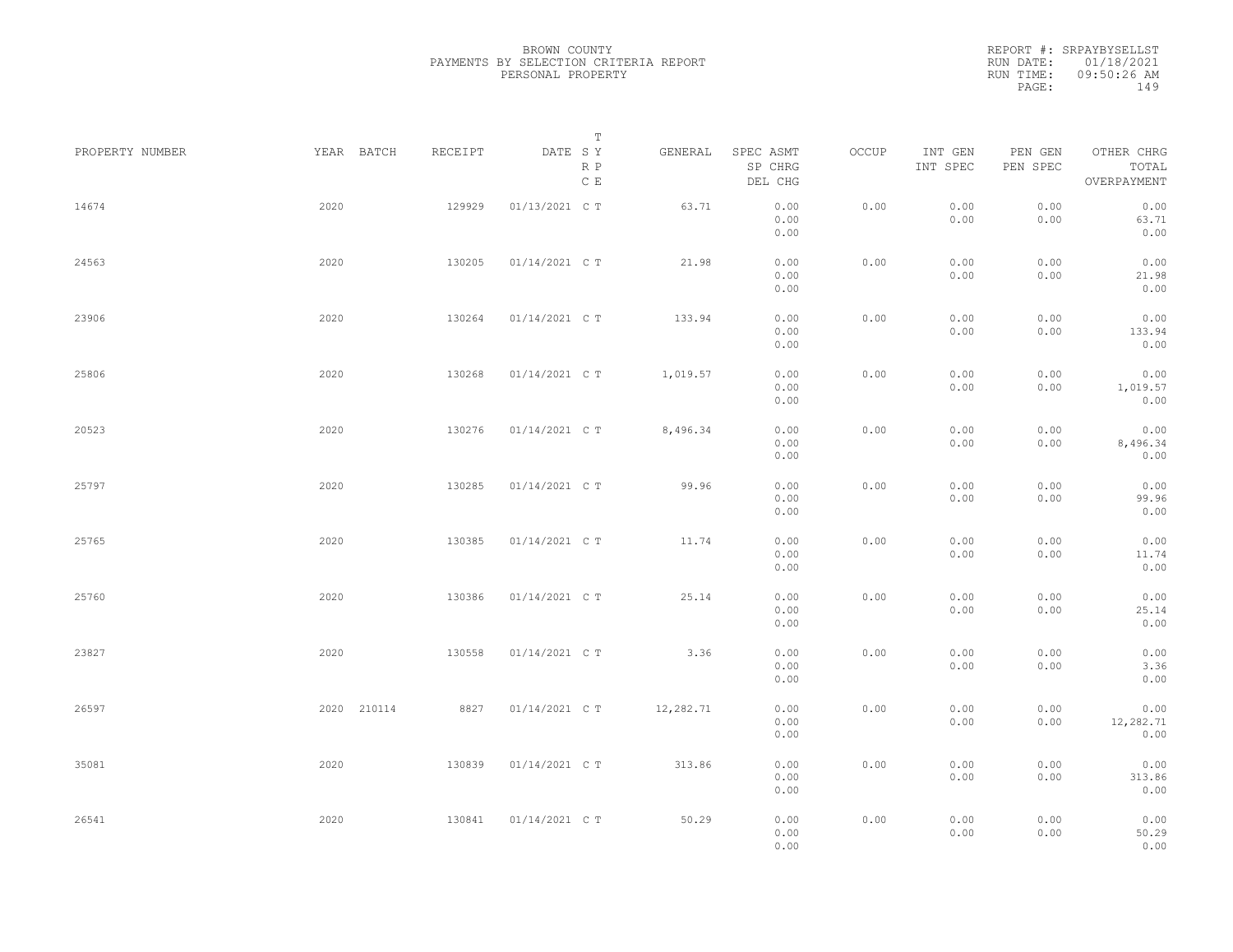REPORT #: SRPAYBYSELLST RUN DATE: 01/18/2021 RUN TIME: 09:50:26 AM PAGE: 150

| PROPERTY NUMBER |      | YEAR BATCH  | RECEIPT | T<br>DATE SY<br>$\mathbb R$ $\mathbb P$<br>$\mathbb C\,$ E | GENERAL    | SPEC ASMT<br>SP CHRG<br>DEL CHG | OCCUP | INT GEN<br>INT SPEC | PEN GEN<br>PEN SPEC | OTHER CHRG<br>TOTAL<br>OVERPAYMENT |  |
|-----------------|------|-------------|---------|------------------------------------------------------------|------------|---------------------------------|-------|---------------------|---------------------|------------------------------------|--|
| 35047           | 2020 |             | 130984  | 01/15/2021 C T                                             | 181.93     | 0.00<br>0.00<br>0.00            | 0.00  | 0.00<br>0.00        | 0.00<br>0.00        | 0.00<br>181.93<br>0.00             |  |
| 35069           | 2020 |             | 131007  | 01/15/2021 C T                                             | 50.29      | 0.00<br>0.00<br>0.00            | 0.00  | 0.00<br>0.00        | 0.00<br>0.00        | 0.00<br>50.29<br>0.00              |  |
| 23823           | 2020 |             | 131048  | 01/15/2021 C T                                             | 3.36       | 0.00<br>0.00<br>0.00            | 0.00  | 0.00<br>0.00        | 0.00<br>0.00        | 0.00<br>3.36<br>0.00               |  |
| 18159           | 2020 |             | 131090  | 01/15/2021 C T                                             | 507.78     | 0.00<br>0.00<br>0.00            | 0.00  | 0.00<br>0.00        | 0.00<br>0.00        | 0.00<br>507.78<br>0.00             |  |
| 35088           | 2020 |             | 131262  | 01/15/2021 C T                                             | 7.99       | 0.00<br>0.00<br>0.00            | 0.00  | 0.00<br>0.00        | 0.00<br>0.00        | 0.00<br>7.99<br>0.00               |  |
| 25763           |      | 2020 210115 | 8880    | 01/15/2021 C T                                             | 293.40     | 0.00<br>0.00<br>0.00            | 0.00  | 0.00<br>0.00        | 0.00<br>0.00        | 0.00<br>293.40<br>0.00             |  |
| 20496           | 2020 |             | 131355  | 01/15/2021 C T                                             | 2,051.12   | 0.00<br>0.00<br>0.00            | 0.00  | 0.00<br>0.00        | 0.00<br>0.00        | 0.00<br>2,051.12<br>0.00           |  |
| 17221           | 2020 |             | 131357  | 01/15/2021 C T                                             | 159.93     | 0.00<br>0.00<br>0.00            | 0.00  | 0.00<br>0.00        | 0.00<br>0.00        | 0.00<br>159.93<br>0.00             |  |
| 21945           | 2020 |             | 131358  | 01/15/2021 C T                                             | 588.46     | 0.00<br>0.00<br>0.00            | 0.00  | 0.00<br>0.00        | 0.00<br>0.00        | 0.00<br>588.46<br>0.00             |  |
| 35065           | 2020 |             | 131359  | 01/15/2021 C T                                             | 5,479.64   | 0.00<br>0.00<br>0.00            | 0.00  | 0.00<br>0.00        | 0.00<br>0.00        | 0.00<br>5,479.64<br>0.00           |  |
| 35023           |      | 2020 210116 | 8907    | 01/16/2021 C T                                             | 20.00      | 0.00<br>0.00<br>0.00            | 0.00  | 0.00<br>0.00        | 0.00<br>0.00        | 0.00<br>20.00<br>0.00              |  |
|                 |      |             |         | CITY OF DE PERE TOTAL                                      | 193,808.70 | 0.00<br>0.00<br>0.00            | 0.00  | 0.00<br>0.00        | 0.00<br>0.00        | 0.00<br>193,808.70<br>0.00         |  |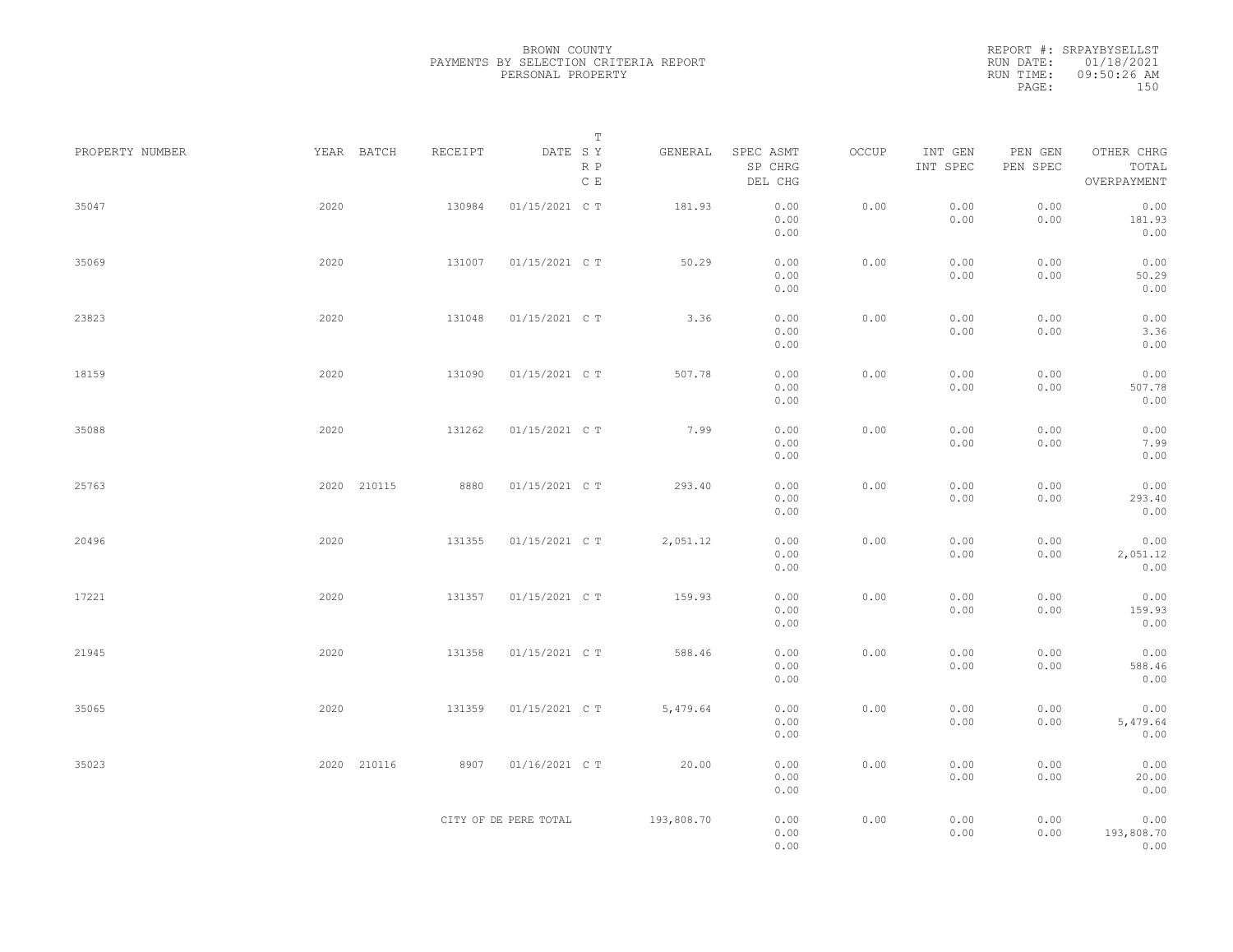REPORT #: SRPAYBYSELLST RUN DATE: 01/18/2021 RUN TIME: 09:50:27 AM PAGE: 151

|                 |      |       |                        | $\blacksquare$ |              |           |       |          |          |              |  |
|-----------------|------|-------|------------------------|----------------|--------------|-----------|-------|----------|----------|--------------|--|
| PROPERTY NUMBER | YEAR | BATCH | RECEIPT                | DATE SY        | GENERAL      | SPEC ASMT | OCCUP | INT GEN  | PEN GEN  | OTHER CHRG   |  |
|                 |      |       |                        | R P            |              | SP CHRG   |       | INT SPEC | PEN SPEC | TOTAL        |  |
|                 |      |       |                        | C E            |              | DEL CHG   |       |          |          | OVERPAYMENT  |  |
|                 |      |       |                        | GRAND TOTAL    | 1,438,281.04 | 0.00      | 0.00  | 0.00     | 0.00     | 0.00         |  |
|                 |      |       |                        |                |              | 0.00      |       | 0.00     | 0.00     | 1,438,281.04 |  |
|                 |      |       |                        |                |              | 0.00      |       |          |          | 0.00         |  |
|                 |      |       | LOTTERY PAYMENTS TOTAL |                | 0.00         | 0.00      | 0.00  | 0.00     | 0.00     | 0.00         |  |
|                 |      |       |                        |                |              | 0.00      |       | 0.00     | 0.00     | 0.00         |  |
|                 |      |       |                        |                |              | 0.00      |       |          |          | 0.00         |  |